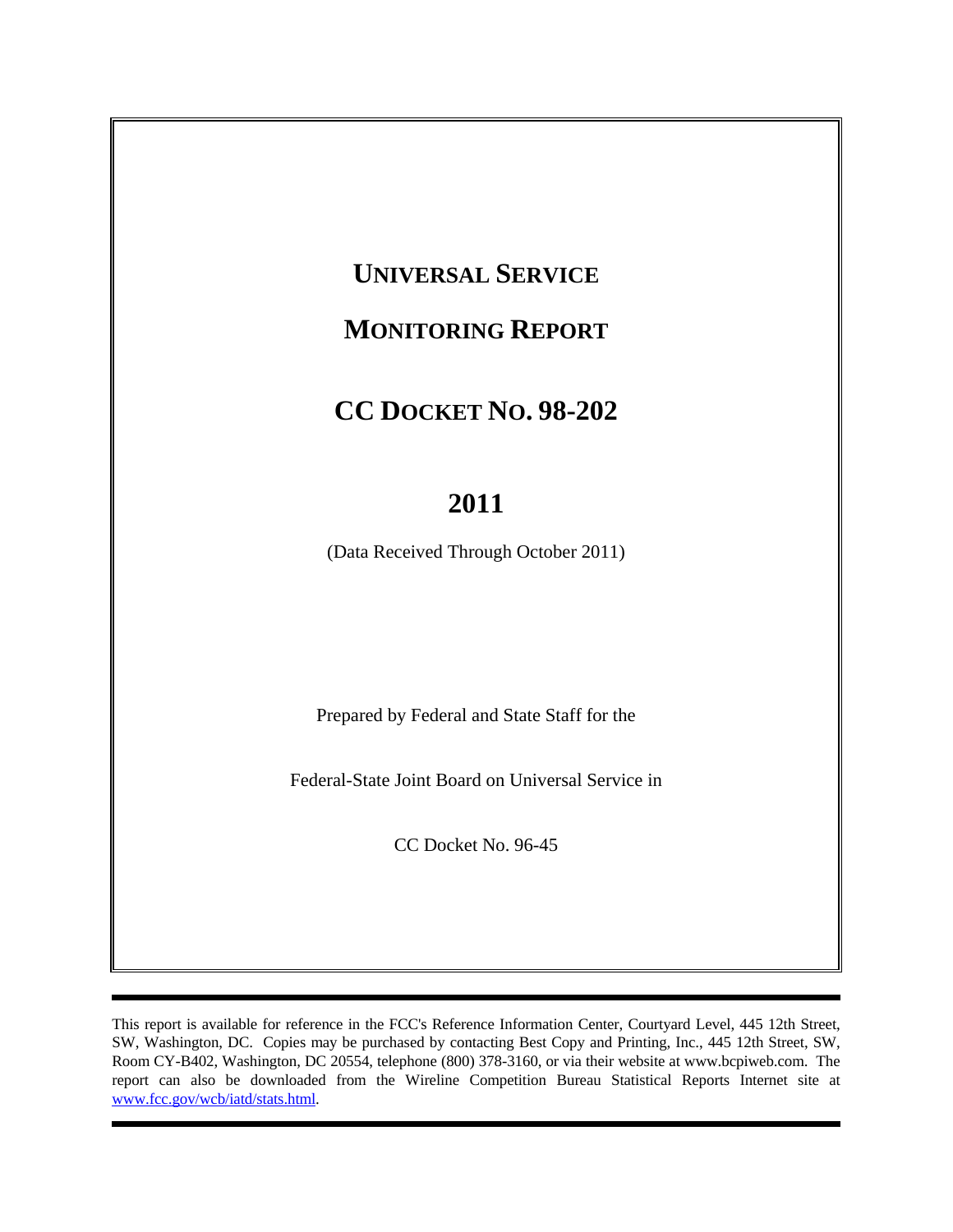# **Table of Contents**

|                                                                       | $2$ to 4        |
|-----------------------------------------------------------------------|-----------------|
|                                                                       | $5$ to 9        |
| Status of 2010 Monitoring Report Tables and Charts in the 2011 Report | 10              |
|                                                                       | 11              |
|                                                                       | 1-1 to $1-32$   |
|                                                                       | $2-1$ to $2-33$ |
|                                                                       | $3-1$ to $3-15$ |
|                                                                       | 4-1 to 4-9      |
|                                                                       | $5-1$ to $5-4$  |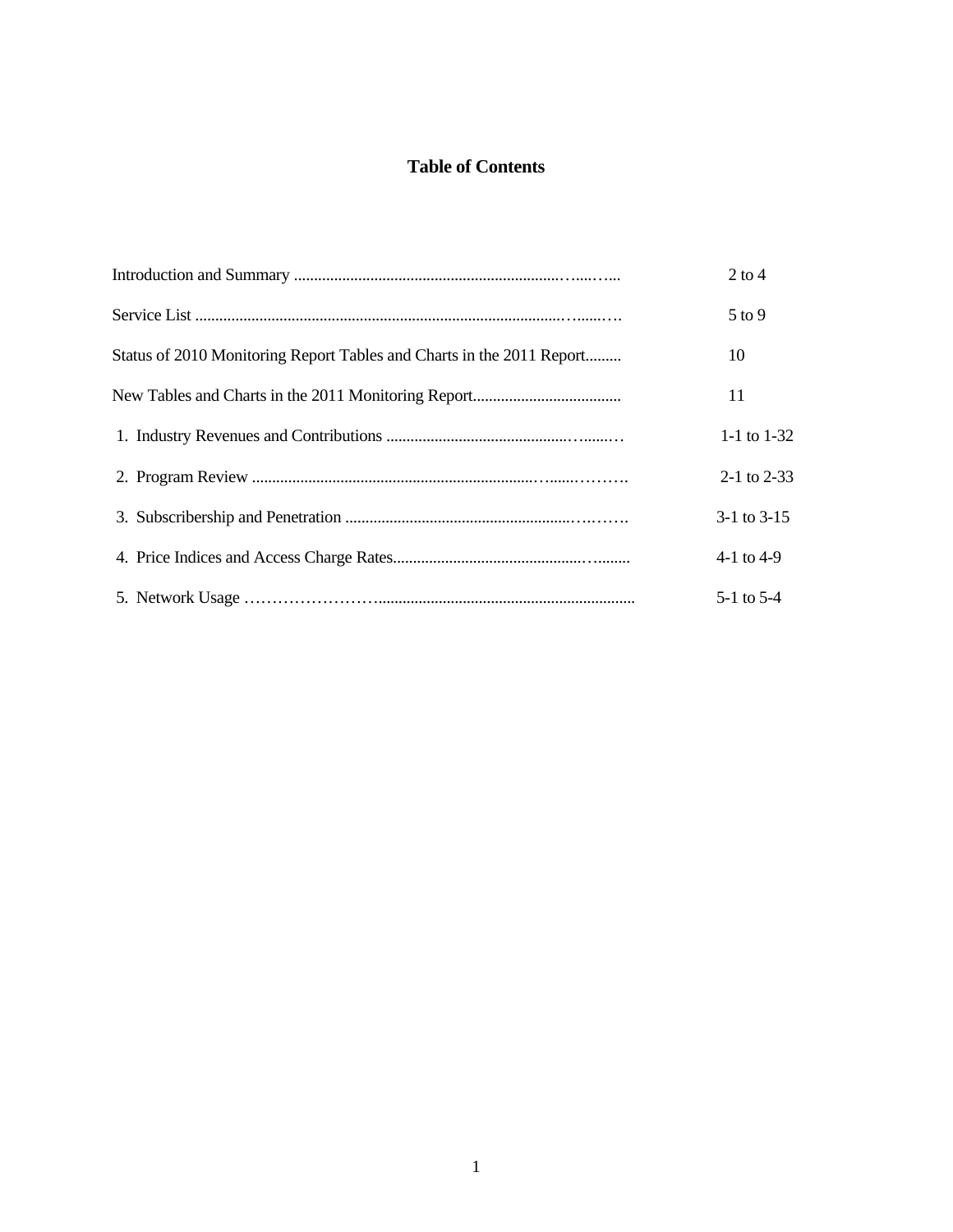# **Universal Service Monitoring Report CC Docket No. 98-202 2011**

# **Introduction and Summary**

 This is the fifteenth report in a series of reports prepared by federal and state staff members for the Federal-State Joint Board on Universal Service in CC Docket No. 96-45 (Universal Service Joint Board).<sup>1</sup> This report is based on information available to us as of October 2011. These reports contain information designed to monitor the impact of various universal service support mechanisms, and the methods used to finance them. These mechanisms were adopted by the Federal Communications Commission (Commission), based on recommendations from the Universal Service Joint Board. These reports are part of a monitoring program created by the Commission in 1997 to replace a similar program in CC Docket No. 87-339 that resulted in a series of nineteen *Monitoring Reports*. 2 The current program incorporates most of the information that was collected under the previous program, and also new materials from the reports of the administrator of the universal service support mechanisms, the Universal Service Administrative Company (USAC). To enhance our monitoring ability, we have created an open docket, $3$  which allows data, materials, comments, and studies to be submitted by any interested party at any time.

 The monitoring program has proven to be valuable, not only as a report on the effects of the Commission's regulatory policies, but also as a complete census of all incumbent local exchange carriers (incumbent LECs, or ILECs). Because smaller carriers generally are exempt from most Commission reporting requirements, the *Monitoring Report* incorporates data from several sources, including the National Exchange Carrier Association (NECA) and USAC. USAC collects information from all eligible local exchange carriers (including competitive eligible telecommunications carriers, or CETCs) to administer the universal service support mechanisms. NECA, at the direction of the Commission, collects information in order to administer the access charge pools and also provides information to USAC that is utilized in administering the Universal Service Fund. The *Monitoring Report*, therefore, contains the only available comprehensive data on all incumbent local exchange carriers, including data on such matters as the number of telephone lines, calling volumes, and certain types of costs. It also includes some information on other carriers.

 This report presents data for the five subject categories selected for monitoring. The first section provides information on the contributions to the universal service support mechanisms and industry revenues, on which those contributions are based. The next section provides information on the various support mechanisms: low-income support; high-cost support; schools and libraries support; and rural health care support. The remaining three sections provide information on matters that might be affected by the support mechanisms: subscribership and penetration; price indices and access charge rates; and network usage and growth. The *Monitoring Report* is published once a year.

<sup>1</sup> The last report was released in December 2010. *Universal Service Monitoring Report,* CC Docket No. 98- 202, 2010 (Data Received Through October 2010), prepared by the Federal and State Staff for the Federal-State Joint Board on Universal Service in CC Docket No. 96-45.

<sup>2</sup> *Federal-State Joint Board on Universal Service*, CC Docket No. 96-45, Report and Order, 12 FCC Rcd 8776, 9218, para. 869 (1997) (*Universal Service First Report and Order*). *See* 47 C.F.R. § 54.702(i).

<sup>3</sup> CC Docket No. 98-202.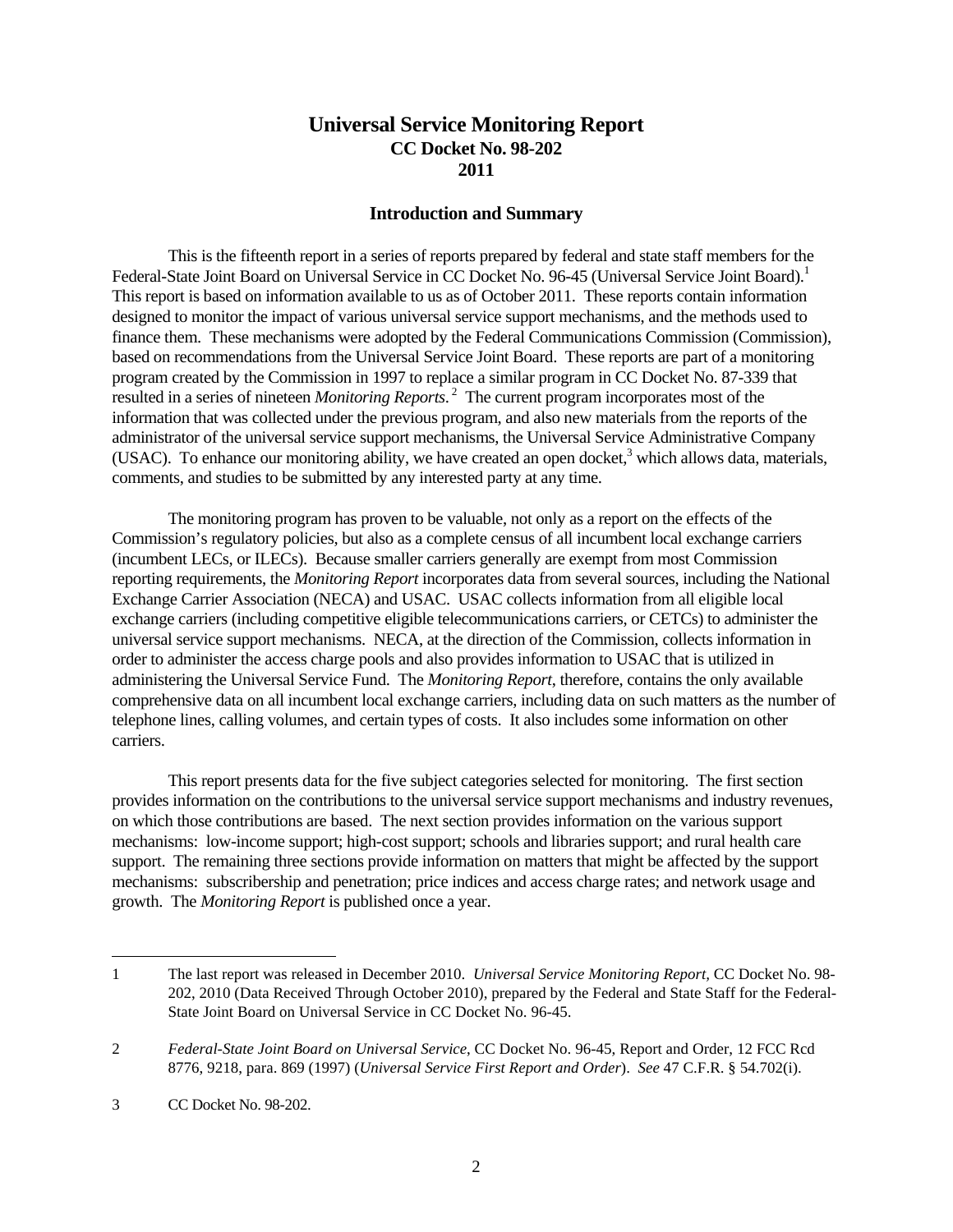This organization is a departure from the 2010 report. Section 9 on quality of service is not included in this report. The separate sections on the support mechanisms have been combined into a single section, which describes trends and changes in the support mechanisms since 2010.

 Many of the tables that appeared in the 2010 report are no longer included in the published report, but instead have been placed on the FCC website at www.fcc.gov/wcb/iatd/monitor.html. In general, these tables are ones of such length that they are best presented as Excel files for ease of search and data manipulation. Several new tables have been added to both the published report and to the FCC website. A table at the end of this section lists the tables from the 2010 report and their status in the 2011 report. Another table lists the new tables in the report.

 The following is the organization of this report: Section 1 provides an update on industry revenues and the universal service program requirements and contribution factors. Section 2 includes the latest data on the low-income, high-cost, schools and libraries, and rural health care support mechanisms. Section 3 includes the most recent Census data on subscribership from the Current Population Survey and the American Community Survey. It also includes data on telephone penetration by income by state and a discussion of the impact of Lifeline programs on penetration. Section 4 includes updated Consumer Price Index data and updated interstate access rate information. Section 5 includes the latest NECA data on interstate access minutes.

 This entire report is available electronically in page image (.pdf) format through the Wireline Competition Bureau Statistical Reports Internet site, located at www.fcc.gov/wcb/iatd/monitor.html. The tables of the report are available separately as spreadsheet files in a single compressed (.zip) format file at this site also. In addition, information received well in advance of the next *Monitoring Report* will be made available on an interim basis in separate staff reports or in raw data files (such as most NECA filings used in the *Monitoring Report*) on the Wireline Competition Bureau Statistical Reports Internet site.

 For ease of public reference, parties submitting materials for this docket should provide a duplicate copy to the FCC's Reference Information Center,<sup>4</sup> where copies of all materials filed in the docket are available for public reference.

 This report has been prepared by the federal staff listed below and reviewed by the state staff listed below. These staff members can be contacted for further information:

| General Information:                        | Jay Bennett (Federal) (202) 418-2761       |
|---------------------------------------------|--------------------------------------------|
|                                             | James Eisner (Federal) (202) 418-7302      |
| <b>Industry Revenues and Contributions:</b> | Susan Lee (Federal) (202) 418-1590         |
|                                             | James Eisner (Federal) (202) 418-7302      |
|                                             | Craig Stroup (Federal) (202) 418-0989      |
| Low-Income Support:                         | Suzanne Mendez (Federal) (202) 418-0941    |
|                                             | James Eisner (Federal) (202) 418-7302      |
|                                             | Natelle Dietrich (Missouri) (573) 751-7427 |
|                                             | Kimberly Scardino (Federal) (202) 418-1442 |

<sup>4</sup> Courtyard Level, 445 12th Street, SW, Washington, DC.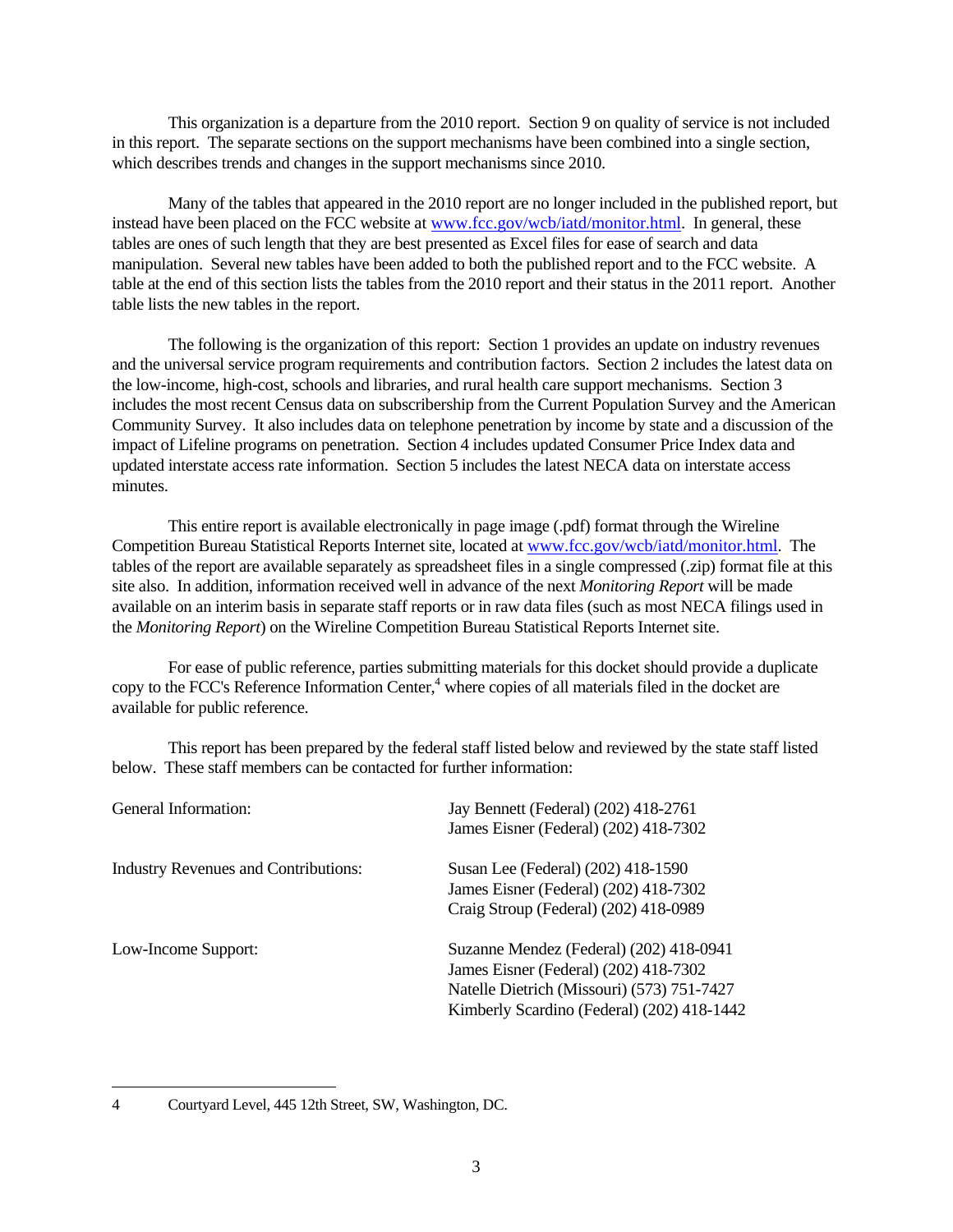| High-Cost Support:              | Jay Bennett (Federal) (202) 418-2761<br>James Eisner (Federal) (202) 418-7302<br>Joel Shifman (Maine) (207) 287-1381<br>Robert Haga (California) (415) 703-2538<br>Kerri DeYoung Phillips (Massachusetts) (617) 305-3580 |
|---------------------------------|--------------------------------------------------------------------------------------------------------------------------------------------------------------------------------------------------------------------------|
| Schools and Libraries Support:  | Craig Stroup (Federal) (202) 418-0989<br>John Vu (Federal) (202) 418-2333<br>Peter Pescosolido (Connecticut) (860) 827-2671                                                                                              |
| Rural Health Care Support:      | Craig Stroup (Federal) (202) 418-0989<br>John Vu (Federal) (202) 418-2333<br>Vicki Helfrich (Mississippi) (601) 359-2660<br>George Young (Vermont) (802) 828-2358                                                        |
| Subscribership and Penetration: | Jay Schwarz (Federal) (202) 418-0948<br>James Eisner (Federal) (202) 418-7302                                                                                                                                            |
| Rates and Price Indices:        | Jay Schwarz (Federal) (202) 418-0948<br>James Eisner (Federal) (202) 418-7302<br>Joel Shifman (Maine) (207) 287-1381<br>Christine Aarnes (Kansas) (785) 271-3132                                                         |
| <b>Network Usage:</b>           | James Eisner (Federal) (202) 418-7302<br>Suzanne Mendez (Federal) (202) 418-0941<br>M. Gene Hand (Nebraska) (402) 471-0244                                                                                               |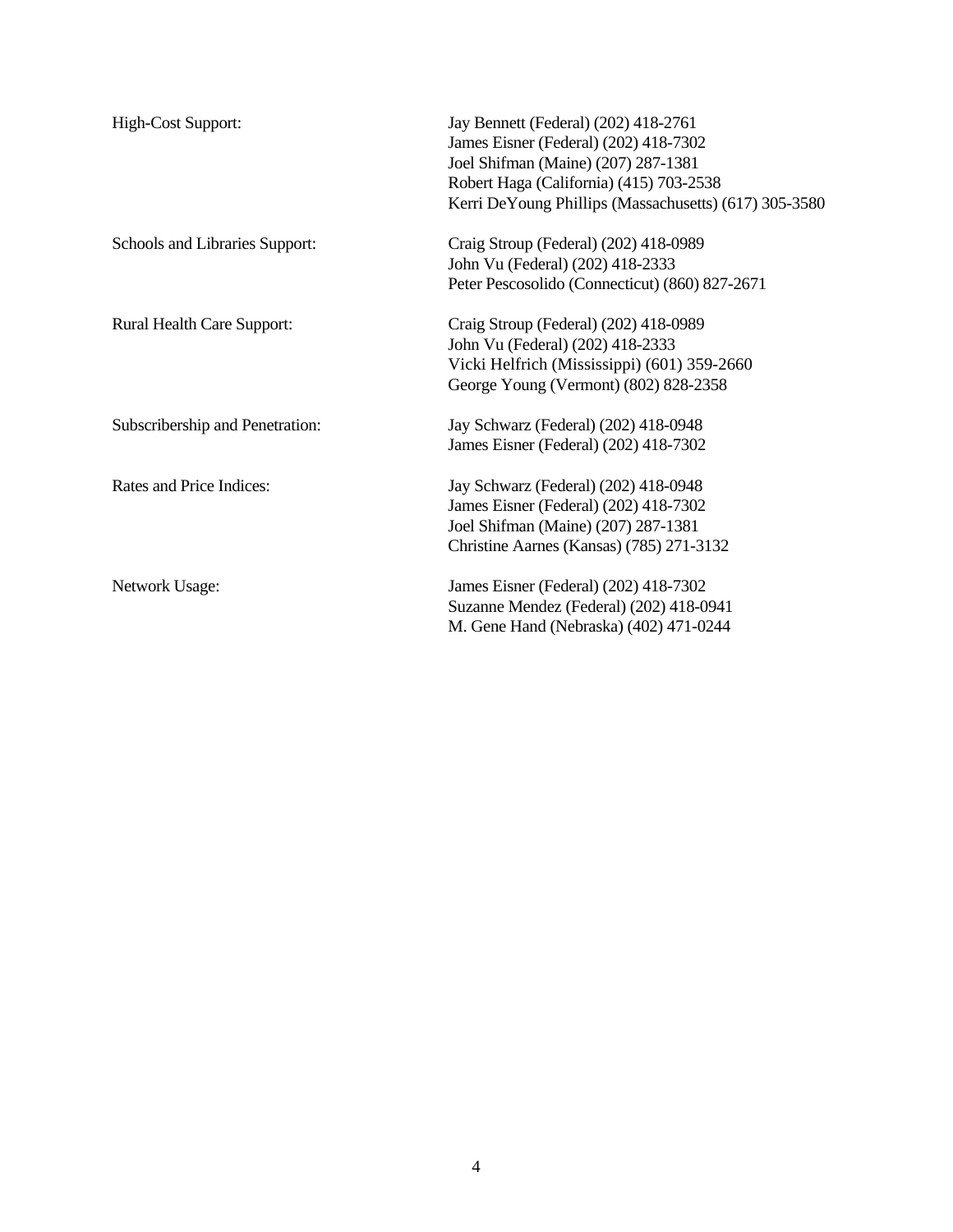### SERVICE LIST

 All items filed in CC Docket No. 98-202 must be filed with the Secretary, Federal Communications Commission, 445 12th Street, SW, Room TW-B204, Washington, D.C. 20554, and the following Commissioners and staff members (e-mail addresses of staff members follow their mailing addresses):

# DOCKET NO. 96-45 JOINT BOARD MEMBERS

Commissioner Mignon Clyburn Joint Board Chair Federal Communications Commission 445 12th Street SW, Room 8-A302 Washington, DC 20554 Mignon.Clyburn@fcc.gov

Chairman James H. Cawley Pennsylvania Public Utility Commission 400 North Street Commonwealth Keystone Building Harrisburg, PA 17120-3265 jhc@state.pa.us

Commissioner Ann C. Boyle Nebraska Public Service Commission 300 The Atrium, 1200 N Street Lincoln, NE 68508-2020 Anne.Boyle@nebraska.gov

Commissioner Michael J. Copps Federal Communications Commission 445 12th Street SW, Room 8-B115 Washington, DC 20554 Michael.Copps@fcc.gov

Board Member John D. Burke Vermont Public Service Board 112 State Street, 4th Floor Montpelier, VT 05620-2701 John.Burke@state.vt.us

Assistant Attorney General Simon ffitch Office of the Attorney General Public Counsel Section  $800.5<sup>th</sup>$  Avenue, Suite 2000 Seattle, WA 98104-3188 simonf@atg.wa.gov

# DOCKET NO. 96-45 FEDERAL-STATE JOINT BOARD STAFF

Labros Pilalis Pennsylvania Public Utility Commission P.O. Box 3265 Harrisburg, PA 17105 lpilalis@state.pa.us

George Young Vermont Public Service Board Drawer 20 112 State Street, 4th Floor Montpelier, VT 05620-2701 George.Young@state.vt.us

Brian Mahern Indiana Utility Regulatory Commission 101 West Washington Street, Suite 1500 East Indianapolis, IN 46204 bmahern@urc.in.gov

M. Gene Hand Nebraska Public Service Commission 300 The Atrium, 1200 N Street P.O Box 94927 Lincoln, NE 68509-4927 Gene.Hand@nebraska.gov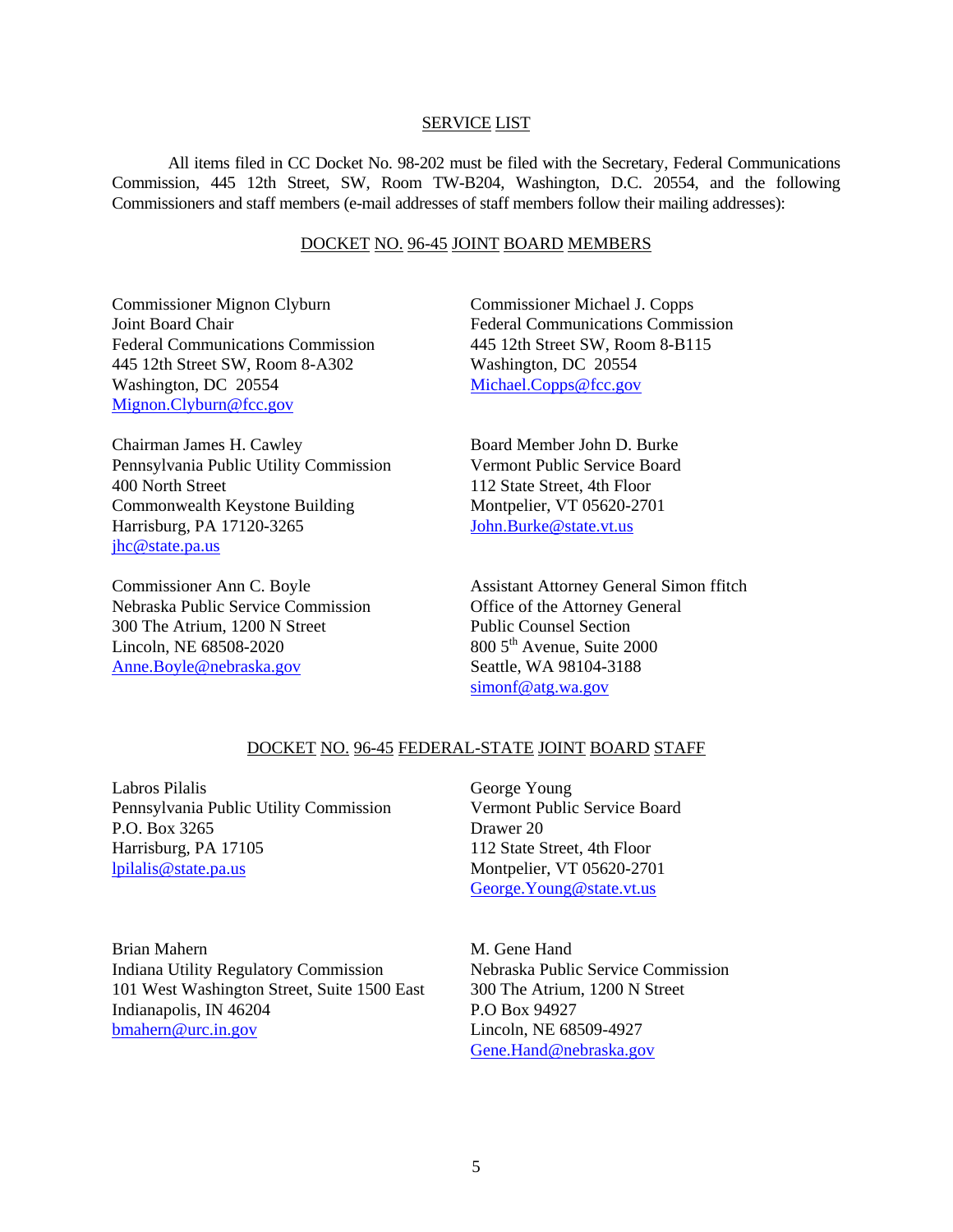Peter Pescosolido Connecticut Dept of Public Utility Control 10 Franklin Square New Britain, CT 06051 Peter.Pescosolido@po.state.ct.us

Robert Haga California Public Utility Commission 505 Van Ness Avenue San Francisco, CA 94102 RWH@cpuc.ca.gov

Vicki Helfrich Mississippi Dept. of Information Technology 3771 Eastwood Drive Jackson, MS 39211 Vicki.Helfrich@its.ms.gov

Brad Ramsay NARUC 1101 Vermont Ave. NW, Suite 200 Washington, DC 20005 jramsay@naruc.org

Joel Shifman Maine Public Utilities Commission 242 State Street State House Station 18 Augusta, ME 04333-0018 Joel.Shifman@maine.gov

Angela Kronenberg Office of Commissioner Clyburn Federal Communications Commission 445 12th Street SW, Room 8A-302 Washington, DC 20554 Angela.Kronenberg@fcc.gov

Natelle Dietrich Missouri Public Service Commission 200 Madison Street Governor's Office Building Jefferson City, MO 65102 Natelle.Dietrich@psc.mo.gov

Kerri DeYoung Phillips Mass. Dept. of Telecommunications & Cable 1000 Washington Street, Suite 820 Boston, MA 02118-6500 Kerri.DeYoung@state.ma.us

Christine Aarnes Kansas Corporation Commission 1500 SW Arrowhead Rd. Topeka, KS 66604 c.aarnes@kcc.ks.gov

Barrett C. Sheridan Office of Consumer Advocate 555 Walnut Street, Forum Place, 5<sup>th</sup> Floor Harrisburg, PA 17101-1923 bsheridan@paoca.org

Jing Liu Washington Utilities & Transportation Commission P.O. Box 47250 1300 South Evergreen Park Drive, SW Olympia, WA 98504-7250 jliu@utc.wa.gov

Lisa Hone Office of Commissioner Copps Federal Communications Commission 445 12th Street SW, Room 8-B115C Washington, DC 20554 Lisa.Hone@fcc.gov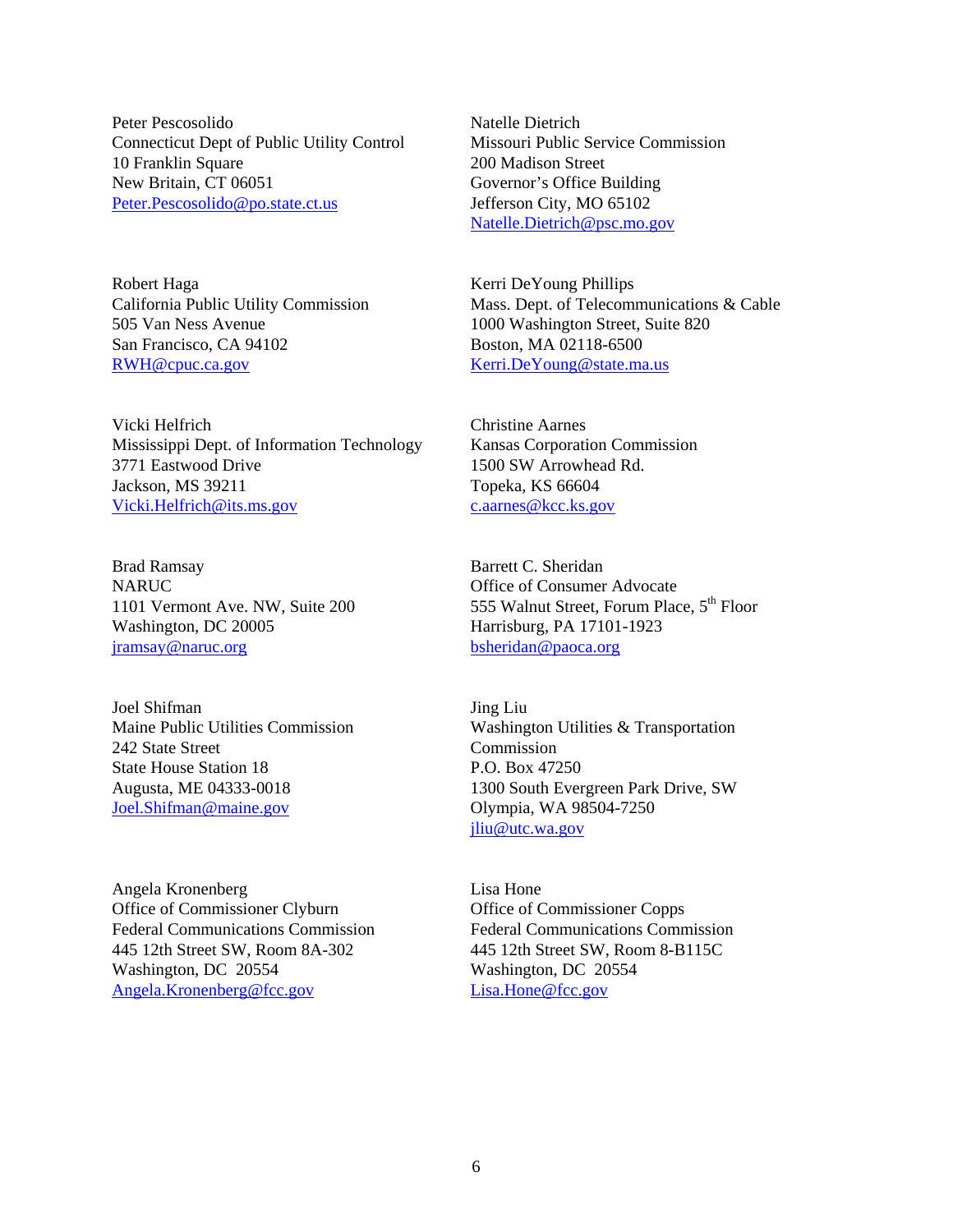Sharon Gillett, Chief Wireline Competition Bureau Federal Communications Commission 445 12th Street SW, Room 5-C354 Washington, DC 20554 Sharon.Gillett@fcc.gov

Rebekah Goodheart, Associate Chief Wireline Competition Bureau Federal Communications Commission 445 12th Street SW, Room 5-C330 Washington, DC 20554 Rebehah.Goodheart@fcc.gov

Trent Harkrader, Chief Telecommunications Access Policy Division Wireline Competition Bureau Federal Communications Commission 445 12th Street SW, Room 5-A426 Washington, DC 20554 Trent.Harkrader@fcc.gov

Kimberly Scardino, Deputy Chief Telecommunications Access Policy Division Wireline Competition Bureau Federal Communications Commission 445 12th Street SW, Room 5-B448 Washington, DC 20554 Kimberly.Scardino@fcc.gov

Katie King Telecommunications Access Policy Division Wireline Competition Bureau Federal Communications Commission 445 12th Street SW, Room 5-B544 Washington, DC 20554 Katie.King@fcc.gov

Carol Mattey, Deputy Chief Wireline Competition Bureau Federal Communications Commission 445 12th Street SW, Room 5-C352 Washington, DC 20554 Carol.Mattey@fcc.gov

Patrick Halley, Legal Advisor Wireline Competition Bureau Federal Communications Commission 445 12th Street SW, Room 5-C347 Washington, DC 20554 Patrick.Halley@fcc.gov

Amy Bender, Deputy Chief Telecommunications Access Policy Division Wireline Competition Bureau Federal Communications Commission 445 12th Street SW, Room 5-B425 Washington, DC 20554 Amy.Bender@fcc.gov

Ted Burmeister Telecommunications Access Policy Division Wireline Competition Bureau Federal Communications Commission 445 12th Street SW, Room 5-B438 Washington, DC 20554 Theodore.Burmeister@fcc.gov

Gary Seigel Telecommunications Access Policy Division Wireline Competition Bureau Federal Communications Commission 445 12th Street SW, Room 5-C408 Washington, DC 20554 Gary.Seigel@fcc.gov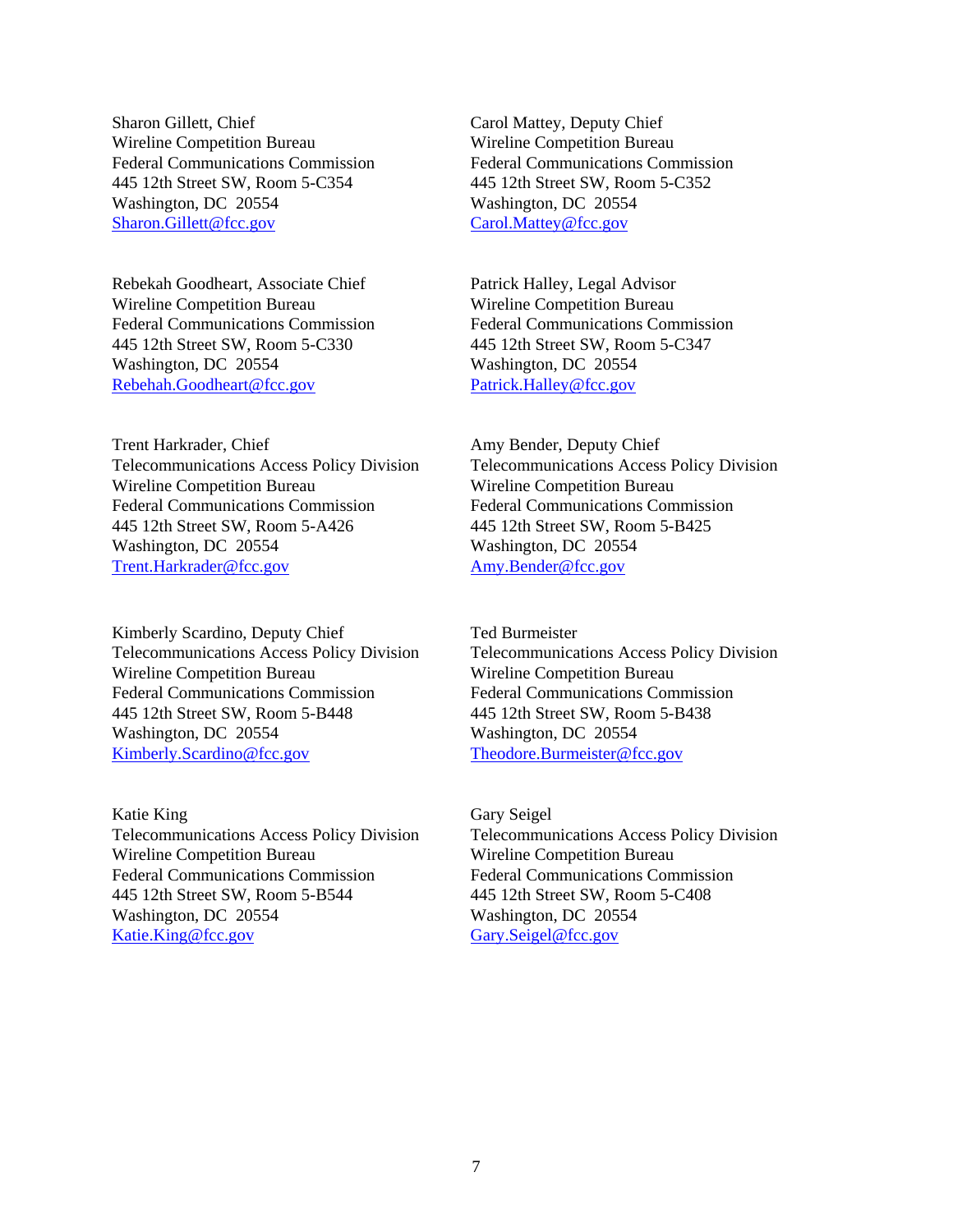Jamie Susskind Telecommunications Access Policy Division Wireline Competition Bureau Federal Communications Commission 445 12th Street SW, Room 5-B418 Washington, DC 20554 Jamie.Susskind@fcc.gov

Alex Minard Telecommunications Access Policy Division Wireline Competition Bureau Federal Communications Commission 445 12th Street SW, Room 5-A340 Washington, DC 20554 Alexander.Minard@fcc.gov

Ken Burnley Telecommunications Access Policy Division Wireline Competition Bureau Federal Communications Commission 445 12th Street SW, Room 5-A333 Washington, DC 20554 Kenneth.Burnley@fcc.gov

Rebekah Bina Telecommunications Access Policy Division Wireline Competition Bureau Federal Communications Commission 445 12th Street SW, Room 5-B521 Washington, DC 20554 Rebekah.Bina@fcc.gov

Robert (Beau) Finley Telecommunications Access Policy Division Wireline Competition Bureau Federal Communications Commission 445 12th Street SW, Room 5-B541 Washington, DC 20554 Robert.Finley@fcc.gov

Joseph Cavender Telecommunications Access Policy Division Wireline Competition Bureau Federal Communications Commission 445 12th Street SW, Room 5-A236 Washington, DC 20554 Joseph.Cavender@fcc.gov

# OTHER FEDERAL STAFF

Jay Bennett Industry Analysis & Technology Division Wireline Competition Bureau Federal Communications Commission 445 12th Street SW, Room 6-C212 Washington, DC 20554 Jay.Bennett@fcc.gov

Jay Schwarz Industry Analysis & Technology Division Wireline Competition Bureau Federal Communications Commission 445 12th Street SW, Room 6-A134 Washington, DC 20554 Jay.Schwarz@fcc.gov

Rodger Woock, Division Chief Industry Analysis & Technology Division Wireline Competition Bureau Federal Communications Commission 445 12th Street SW, Room 6-A224 Washington, DC 20554 Rodger.Woock@fcc.gov

Kenneth Lynch Industry Analysis & Technology Division Wireline Competition Bureau Federal Communications Commission 445 12th Street SW, Room 6-A103 Washington, DC 20554 Kenneth.Lynch@fcc.gov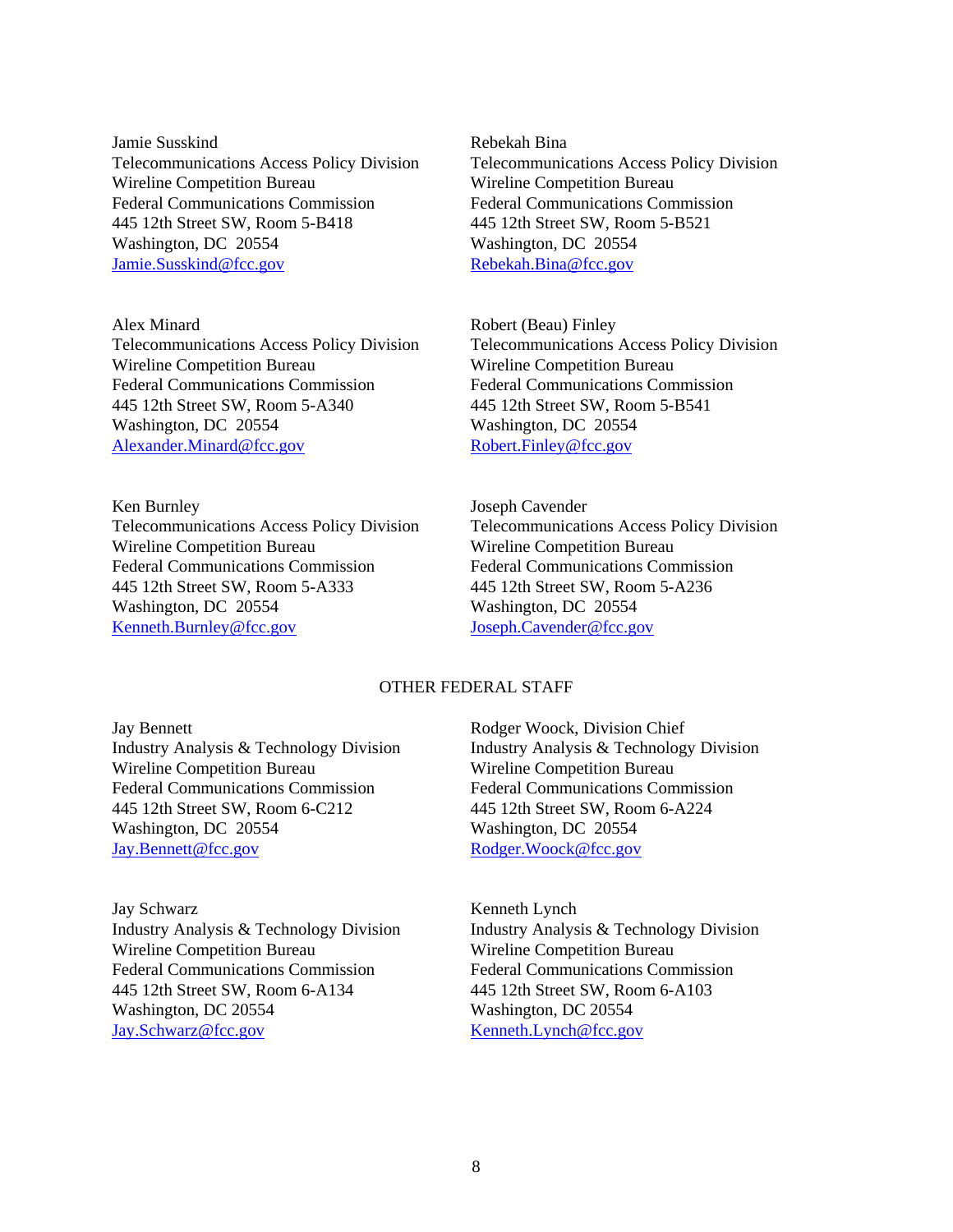Suzanne Mendez Industry Analysis & Technology Division Wireline Competition Bureau Federal Communications Commission 445 12th Street SW, Room 6-A144 Washington, DC 20554 Suzanne.Mendez@fcc.gov

Craig Stroup Industry Analysis & Technology Division Wireline Competition Bureau Federal Communications Commission 445 12th Street SW, Room 6-A104 Washington, DC 20554 Craig.Stroup@fcc.gov

Susan Lee Industry Analysis & Technology Division Wireline Competition Bureau Federal Communications Commission 445  $12<sup>th</sup>$  Street SW, Room 6-B145 Washington, DC 20554 Susan.Lee@fcc.gov

Cathy Zima, Deputy Division Chief Industry Analysis & Technology Division Wireline Competition Bureau Federal Communications Commission 445 12th Street SW, Room 6-A221 Washington, DC 20554 Cathy.Zima@fcc.gov

James Eisner Industry Analysis & Technology Division Wireline Competition Bureau Federal Communications Commission 445 12th Street SW, Room 6-A102 Washington, DC 20554 James.Eisner@fcc.gov

John Vu Industry Analysis & Technology Division Wireline Competition Bureau Federal Communications Commission 445 12th Street SW, Room 6-A360 Washington, DC 20554 John.Vu@fcc.gov

Ellen Burton, Assistant Division Chief Industry Analysis & Technology Division Wireline Competition Bureau Federal Communications Commission 445 12<sup>th</sup> Street SW, Room 6-A233 Washington, DC 20554 Ellen.Burton@fcc.gov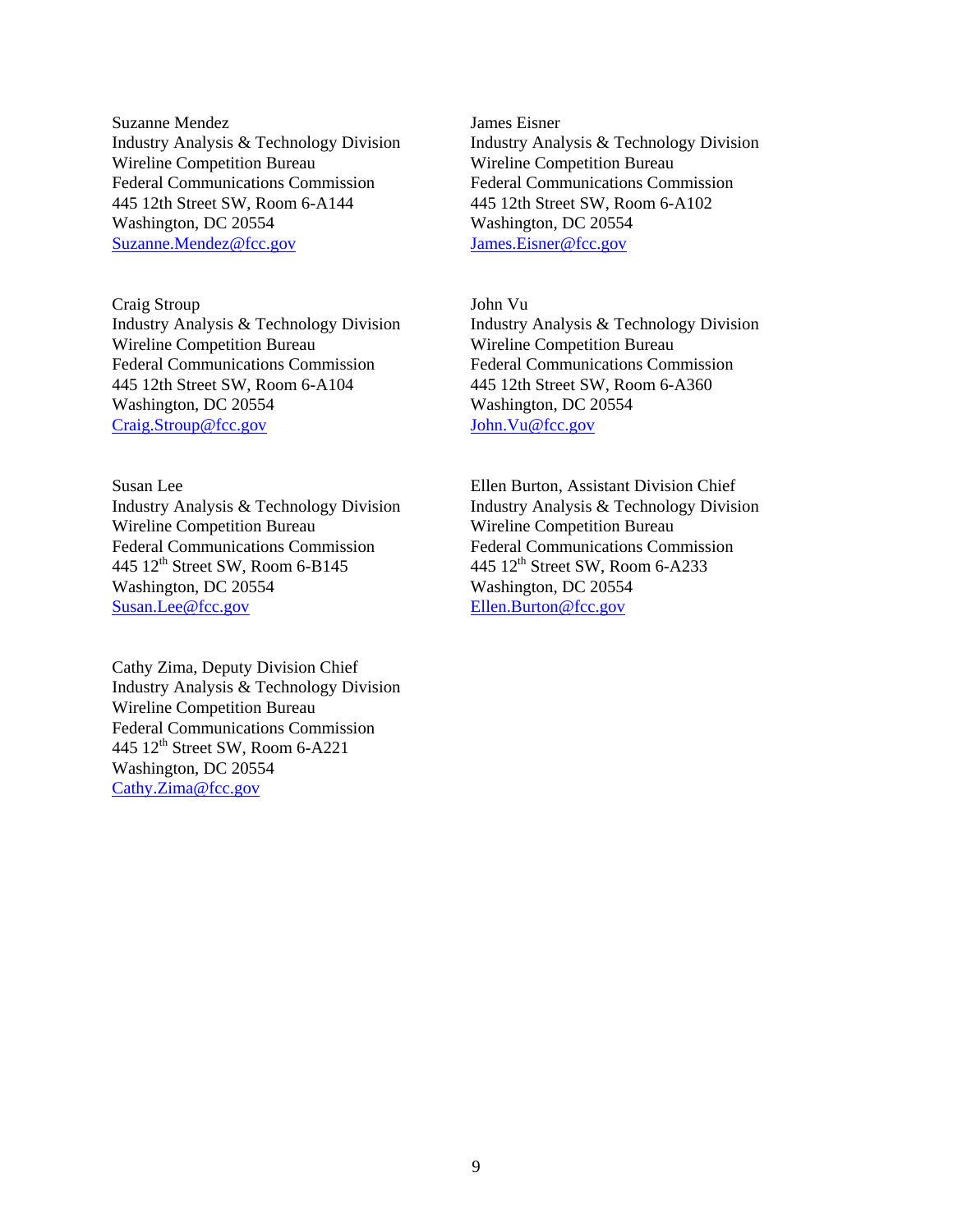#### **Status of 2010 Monitoring Report Tables and Charts in the 2011 Report**

| 2010               |               |            | 2011                                                                                                    |
|--------------------|---------------|------------|---------------------------------------------------------------------------------------------------------|
| Table/Chart#       | <b>Status</b> |            | Table/Chart # Table/Chart Title                                                                         |
| Table 1.1          | Report        | Table 1.1  | <b>Total Telecommunications Industry Revenues</b>                                                       |
| Table 1.2          | Report        | Table 1.2  | Telecommunications Industry Revenues by Service                                                         |
| Table 1.3          | Report        | Table 1.3  | Telecommunications and Interconnected VoIP Revenues Reported by Type of Carrier                         |
| Table 1.4          | Report        | Table 1.4  | Contribution Base Revenues By Program: 2009                                                             |
| Table 1.5          | Report        | Table 1.5  | Revenues from Telecommunications and Interconnected VoIP Service Provided for Resale: 2009              |
|                    |               |            |                                                                                                         |
| Table 1.6          | Report        | Table 1.6  | Revenues from Telecommunications and Interconnected VoIP Service Provided to End Users: 2009            |
| Table 1.7          | Report        | Table 1.7  | Total Revenues: 2009                                                                                    |
| Table 1.8          | Report        | Table 1.8  | Revenues by Type of Provider: 2009                                                                      |
| Table 1.9          | Report        | Table 1.9  | Carrier Telecommunications Revenues Reported on FCC Form 499-Q: 2009-2011                               |
| Table 1.10         | Report        | Table 1.10 | Universal Service Program Requirements and Contribution Factors for 2010-2011                           |
| Table 1.11         | Report        | Table 1.11 | Universal Service Support Mechanisms: 2009 & 2010                                                       |
| Chart 1.1          | Report        | Chart 1.1  | Distribution of Universal Service Payments: 2010                                                        |
| Table 1.12         | Report        | Table 1.12 | Universal Service Support Mechanisms by State: 2010                                                     |
| Tables 1.13 - 1.18 | Website       |            |                                                                                                         |
| Table 2.1          | Report        | Table 2.1  | Lifeline Subscribers and Link Up Beneficiaries                                                          |
| Table 2.2          | Report        | Table 2.2  | Low-Income Support Payments                                                                             |
| Chart 2.1          | Deleted       |            |                                                                                                         |
| Table 2.3          | Report        | Table 2.3  | Average Lifeline Monthly Support by ILEC Status and by State (December 2010)                            |
|                    |               |            |                                                                                                         |
| Table 2.4          | Report        | Table 2.6  | Low-Income Support Payments by State: 2010 (Years 1998 - 2010 are on the website)                       |
| Tables 2.5 - 2.7   | Website       |            |                                                                                                         |
| Table 2.8          | Deleted       |            |                                                                                                         |
| Tables 2.9 - 2.10  | Website       |            |                                                                                                         |
| Table 2.11         | Deleted       |            |                                                                                                         |
| Table 2.12         | Report        | Table 2.4  | Federal Lifeline Average Benefits by State: 2010                                                        |
| Table 2.12         | Report        | Table 2.5  | Link Up Average Benefits by State: 2010                                                                 |
| Table 3.1          | Report        | Table 2.10 | High-Cost Support Fund Disbursement History                                                             |
| Chart 3.1          | Report        | Chart 2.3  | Total High-Cost Support Fund Disbursements and Reserve                                                  |
| Table 3.2          | Report        | Table 2.11 | High-Cost Support Fund Disbursement History - ILECs and CETCs                                           |
| Chart 3.2          | Report        | Chart 2.4  | Total High-Cost Support Fund Disbursements (ILECs and CETCs) and CETC Reserve                           |
| Tables 3.3 - 3.37  | Website       |            |                                                                                                         |
| Table 4.1          | Report        | Table 2.19 | Schools and Libraries Funding Commitments and Disbursements                                             |
| Table 4.2          |               | Table 2.20 | Schools and Libraries Funding Commitments and Disbursements by State and by Type of Applicant           |
|                    | Report        |            |                                                                                                         |
| Tables 4.3 - 4.5   | Website       |            |                                                                                                         |
| Tables 4.6 - 4.7   | Deleted       |            |                                                                                                         |
| Chart 4.1          | Deleted       |            |                                                                                                         |
| Table 5.1          | Report        | Table 2.21 | Rural Health Care Funding Disbursements by Funding Year                                                 |
| Table 5.2          | Report        | Table 2.22 | Rural Health Care Funding Commitments and Disbursements by State                                        |
| Tables 5.3 - 5.4   | Website       |            |                                                                                                         |
| Table 6.1          | Report        | Table 3.1  | Household Telephone Subscribership in the United States                                                 |
| Chart 6.1          | Deleted       |            |                                                                                                         |
| Table 6.2          | Report        | Table 3.4  | Historical Telephone Penetration Estimates                                                              |
| Table 6.3          | Report        | Table 3.5  | Telephone Penetration by Demographic Characteristics                                                    |
| Table 6.4          | Report        | Table 3.6  | Telephone Penetration by State, 2003-2011 (Percentage of Occupied Housing Units with Telephone Service) |
| Table 6.5          | Report        | Table 3.7  | Telephone Penetration by State, Selected Years (Percentage of Households with a Telephone In Unit)      |
| Charts 6.2 - 6.8   | Deleted       |            |                                                                                                         |
| Chart 6.9          | Report        | Chart 3.1  | Household Telephone Penetration by Income, 1997-2011                                                    |
|                    |               |            |                                                                                                         |
| Table 6.6          | Deleted       |            |                                                                                                         |
| Table 6.7          | Report        | Table 3.8  | Comparison of Penetration Rates by Level of Lifeline Assistance                                         |
| Table 6.8          | Report        | Table 3.9  | Comparison of Penetration Rates and Level of Lifeline Assistance for States                             |
| Tables 6.9 - 6.13  | Deleted       |            |                                                                                                         |
| Table 6.14         | Report        | Table 3.10 | Household Penetration by State and Income, 2011                                                         |
| Tables 6.15 - 6.20 | Deleted       |            |                                                                                                         |
| Table 7.1          | Report        | Table 4.1  | Long-Term Changes for Various Price Indices                                                             |
| Chart 7.1          | Report        | Chart 4.1  | CPI All Goods and Services and CPI Telephone Services, 1960-2010                                        |
| Table 7.2          | Report        | Table 4.2  | Annual Changes in CPI Telephone Service and All Items Indices                                           |
| Chart 7.2          | Report        | Chart 4.2  | Annual Changes in CPI All Goods and Services and CPI Telephone Services                                 |
| Table 7.3          | Deleted       |            |                                                                                                         |
| Chart 7.3          | Deleted       |            |                                                                                                         |
| Table 7.4          | Report        | Table 4.3  | Monthly Consumer Price Indices                                                                          |
|                    |               |            |                                                                                                         |
| Tables 7.5 - 7.6   | Deleted       |            |                                                                                                         |
| Table 7.7          | Report        | Table 4.4  | Interstate Per-Line Access Charges                                                                      |
| Table 7.8          | Report        | Table 4.5  | Interstate Per-Minute Access Charges                                                                    |
| Table 7.9          | Report        | Table 4.6  | Interstate Per-Line Access Charges by Carrier                                                           |
| <b>Table 7.10</b>  | Report        | Table 4.7  | Interstate Per-Minute Access Charges by Carrier                                                         |
| Table 8.1          | Report        | Table 5.1  | Interstate Switched Access Minutes of Use - Incumbent Local Exchange Carriers by Tier                   |
| Table 8.2          | Deleted       |            |                                                                                                         |
| Chart 8.1          | Report        | Chart 5.1  | Interstate Switched Access Minutes for Incumbent Local Exchange Carriers                                |
| Table 8.3          | Report        | Table 5.2  | ILEC Interstate Access Minutes by State                                                                 |
| Table 8.3          | Website       |            |                                                                                                         |
| Table 8.4          | Deleted       |            |                                                                                                         |
| Tables 9.1 - 9.5   | Deleted       |            |                                                                                                         |
|                    |               |            |                                                                                                         |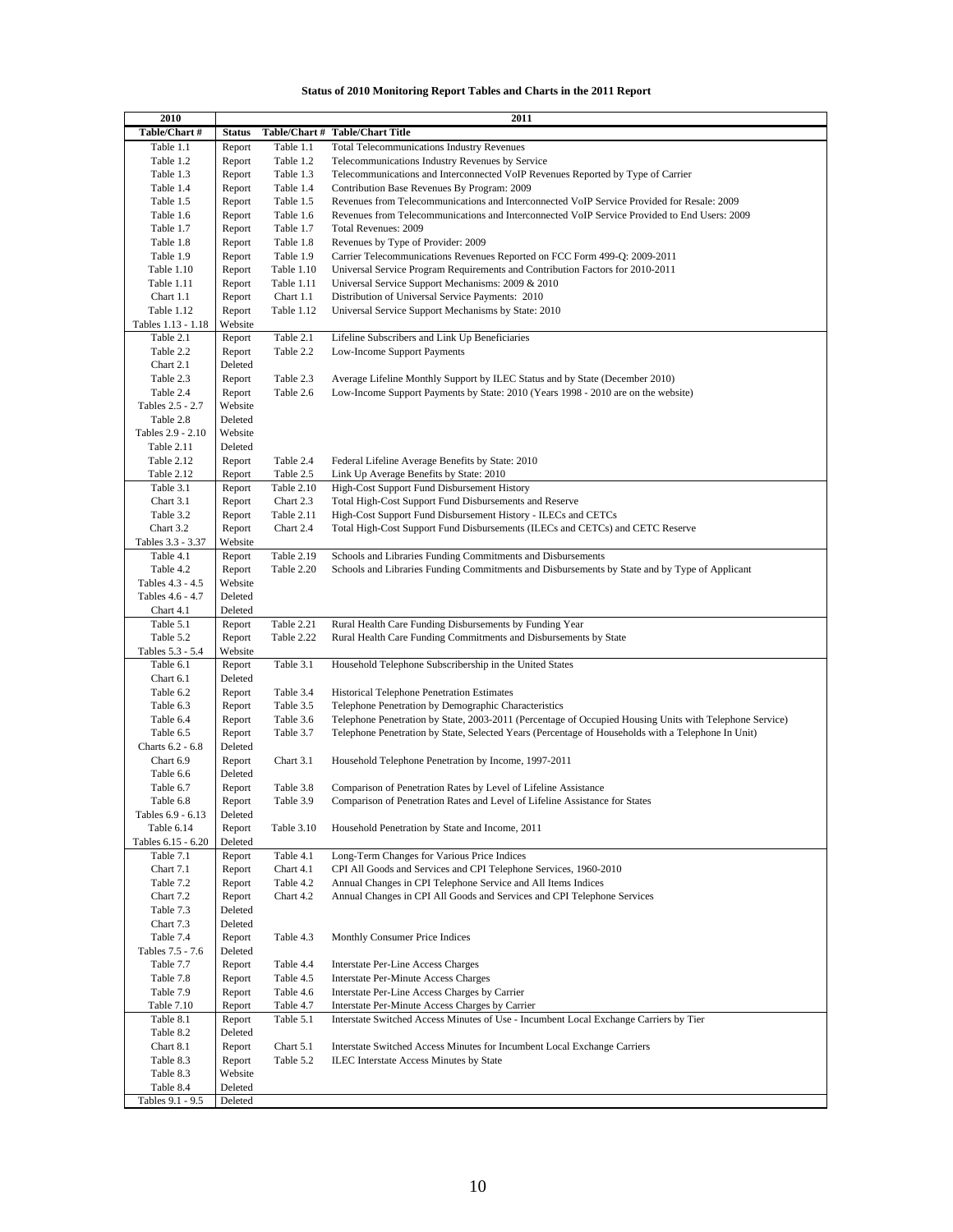# **New Tables and Charts in the 2011 Monitoring Report**

| Table/Chart #     | <b>Table/Chart Title</b>                                                                |
|-------------------|-----------------------------------------------------------------------------------------|
| Chart 2.1         | Lifeline Subscribers and Link Up Beneficiaries                                          |
| Table 2.7         | Low-Income Support Received by ILECs and CETCs                                          |
| Chart 2.2         | Percent of Low-Income Support Received by CETCs                                         |
| Table 2.8         | Low-Income Support by Year-End Holding Company Structure: 2010                          |
| Table 2.9         | Low-Income Support by Program and Year-End Holding Company Structure: 2010              |
| Table 2.12        | High-Cost Support Fund Disbursements - by Mechanism and State: 2010                     |
| Table 2.13        | High-Cost Support Fund Disbursements by Year-End Holding Company Structure              |
| Table 2.14        | High-Cost Support Fund Disbursements by Holding Company: 2010                           |
| Table 2.15        | Study Areas with the Highest Per-Line High-Cost Support Fund Disbursement: 2010         |
| <b>Table 2.16</b> | <b>High-Cost Support Fund Claims History</b>                                            |
| Chart 2.5         | <b>Total High-Cost Support Fund Claims and Reserve</b>                                  |
| Table 2.17        | High-Cost Support Fund Claim History - ILECs and CETCs                                  |
| Chart 2.6         | Total High-Cost Support Fund Claims (ILECs and CETCs) and CETC Reserve                  |
| Table 2.18        | High-Cost Support Fund Claims - by Mechanism and State: 2010                            |
| Table 3.2         | Household Telephone Penetration by Income, 1997-2011                                    |
| Table 3.3         | Nominal Dollar Equivalents by Year                                                      |
| Chart 3.2         | Telephone Penetration for Single-Family Households At or Below Multiples of the Federal |
|                   | Poverty Guidelines (FPG), 1997-2011                                                     |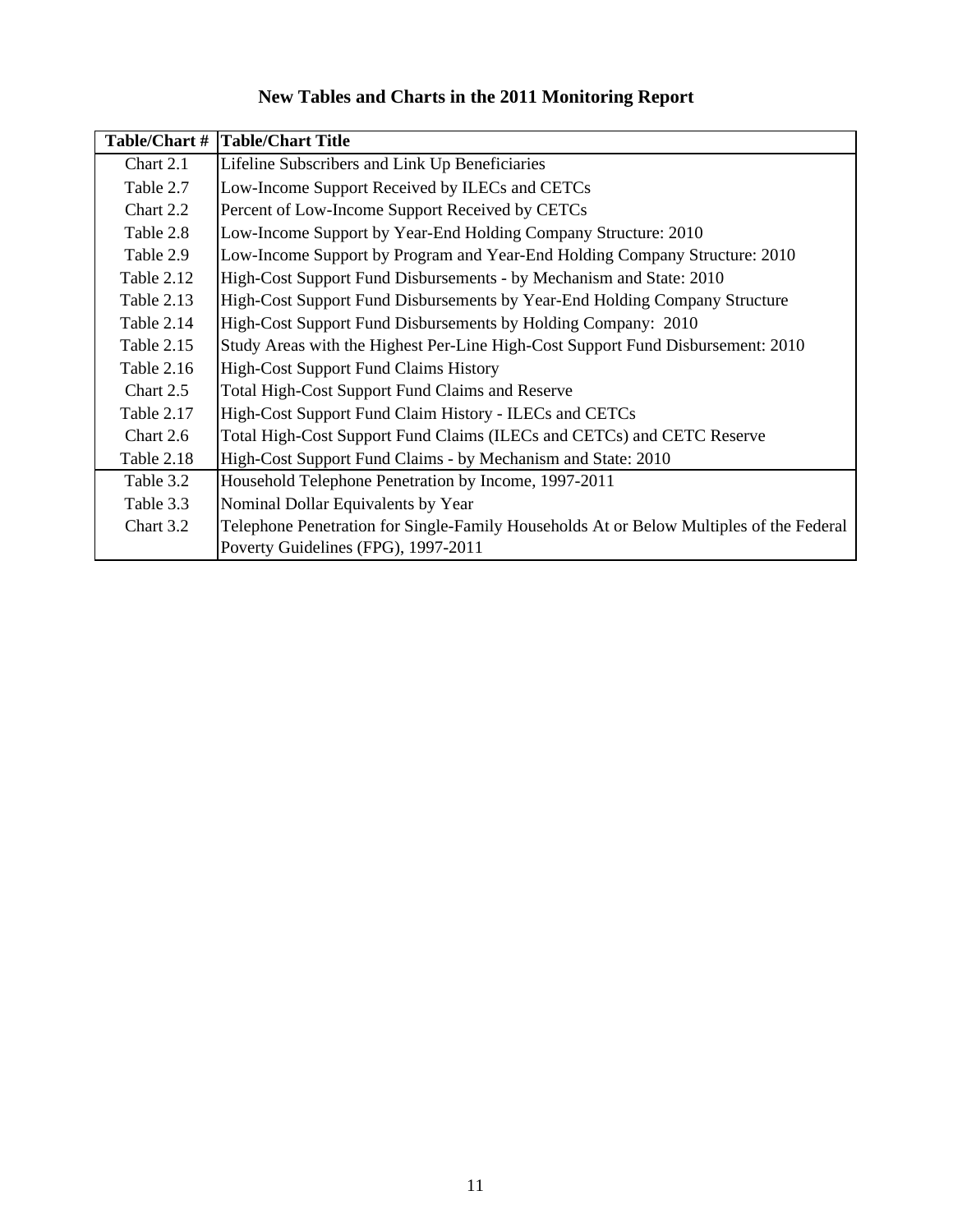# **1. Industry Revenues and Contributions**

This section provides a general overview of the revenues of the U.S. telecommunications industry and the contributions to the universal service support mechanisms that are based on these revenues.<sup>1</sup> Most of the data for 2009 are from filings of annual Telecommunications Reporting Worksheets (FCC Form 499-A) made with the Universal Service Administrative Company (USAC), the data collection agent for the FCC, on April 1, 2010.<sup>2, 3</sup> Revenue data collected on these worksheets are used to administer contributions to the Universal Service Fund (USF), Interstate Telecommunications Relay Service (TRS), North American Numbering Plan (NANP), and local number portability (LNP) programs. Filer revenues also are used to calculate FCC Interstate Telecommunications Service Provider (ITSP) regulatory fees. Data presented for 2010 and 2011 are from FCC Form 499-Q quarterly filings.

# Revenue Information

 $\overline{a}$ 

The Commission has established several universal service mechanisms, governed by Section 254 of the Telecommunications Act of 1996, that help ensure that all Americans have access to affordable telecommunications service. In Section  $254(d)$  of the Telecommunications Act of 1996,<sup>4</sup> Congress mandated that "[e]very telecommunications carrier that provides interstate telecommunications services shall contribute, on an equitable and nondiscriminatory basis, to the specific, predictable, and sufficient mechanisms established by the Commission to preserve and advance universal service."<sup>5</sup> The Commission implemented this mandate in a 1997 *Report and Order*. 6 The Commission subsequently designated USAC as the universal service fund administrator. Telecommunications providers currently file FCC Form 499-A (due on April 1 of each year for the previous calendar year revenues) and FCC Form 499-Q (due one month after the close of each calendar quarter).

<sup>1</sup> Portions of this section are based on Industry Analysis and Technology Division, Wireline Competition Bureau, Federal Communications Commission, *Telecommunications Industry Revenues* (May 2011).

<sup>2</sup> Much of the information filed on FCC Form 499-A is proprietary. Publicly available information on individual providers is available at Consumer and Governmental Affairs Bureau, Federal Communications Commission, Telecommunications Reporting Worksheet 499-A Search Form at http://fjallfoss.fcc.gov/cgb/form499/499a.cfm.

<sup>3</sup> Telecommunications providers filed worksheets containing calendar year 2010 revenue data on April 1, 2011. The worksheets are filed with USAC, which extensively reviews and validates data. Telecommunications providers routinely make revised filings. As a result, the data are not considered reliable enough for publication for several months after the initial filing date. Therefore, the 2010 filings were not available for use in this report, and 2010 and 2011 data were based on the more abbreviated and less reliable FCC Form 499-Q quarterly filings. April 2010 FCC Form 499-A filings containing 2009 revenues were used to compile the 2009 data. Compilation was based on a database prepared by USAC as of December 2, 2010. Therefore, revised or new 2010 FCC Form 499-A filings that were received after December 2, 2010, are not reflected herein.

<sup>4</sup> Pub. L. No. 104-104, 110 Stat. 56 *codified* at 47 U.S.C. §§ 151 *et seq*.

<sup>5 47</sup> U.S.C. § 254(d).

<sup>6</sup> *See Federal-State Joint Board on Universal Service*, CC Docket No. 96-45, Report and Order, 12 FCC Rcd 8776 (1997) (subsequent history omitted).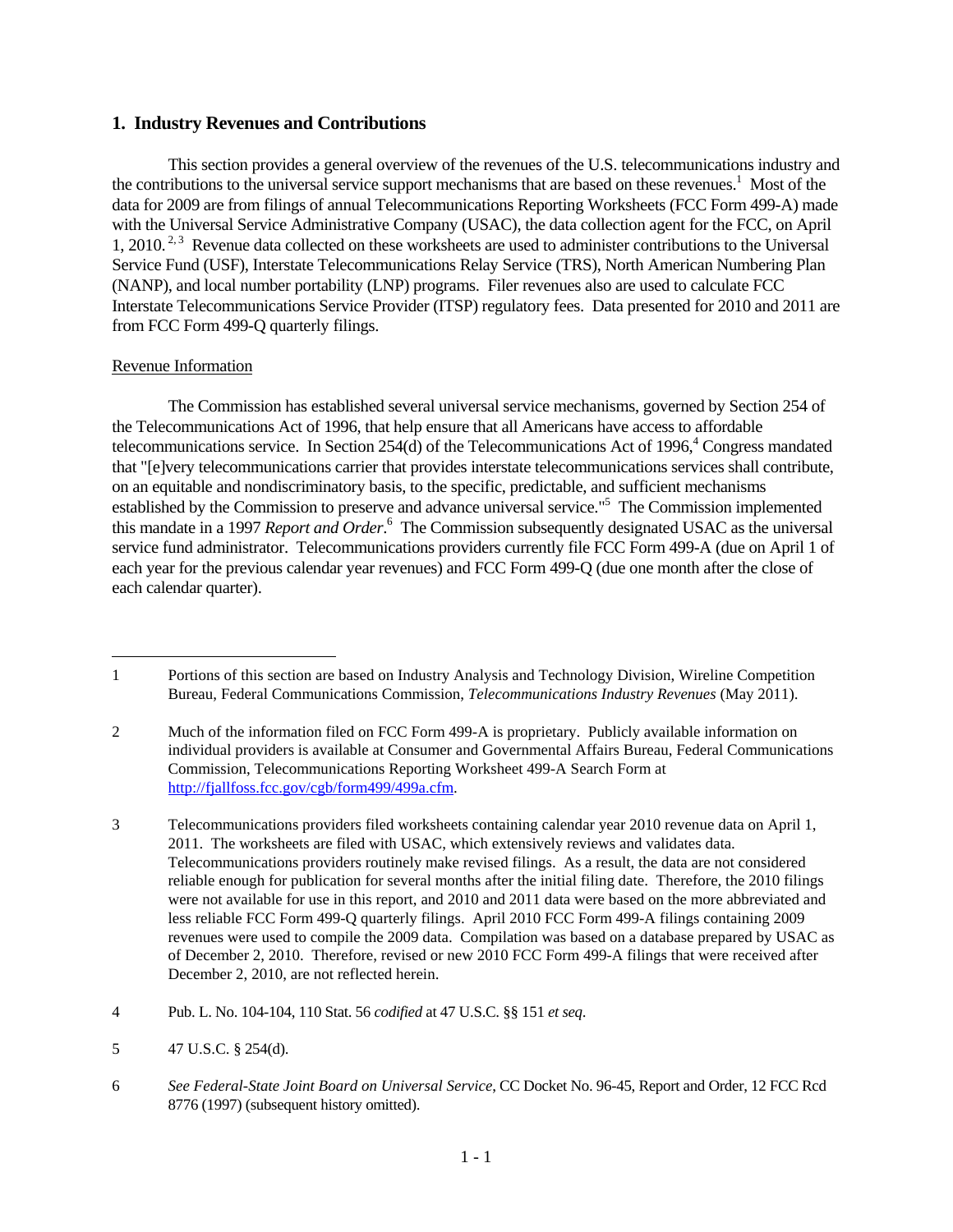Virtually all providers of telecommunications must file FCC Form 499-A each year.<sup>7</sup> On June 21, 2006, the Commission ruled that providers of interconnected Voice over Internet Protocol (VoIP) service also must file FCC Form 499-A.<sup>8</sup> These filers first provided whole year revenue information starting with their April 2008 FCC Form 499-A filings.

FCC Form 499-A asks each filer to report total (including intrastate), interstate, and international revenues in two broad categories: those billed to universal service contributors for resale (carrier's carrier revenues); and those billed to *de minimis* and other USF-exempt telecommunications providers and end users (end-user revenues). Filers must provide further breakdowns of local, mobile wireless, and toll services. (Local and toll services include fixed wireless.) The form also asks each filer to select up to five principal business types that best describe its operations. These principal business types include: $10$ 

- Audio Bridge Service Provider
- Competitive Access Provider (CAP) or Competitive Local Exchange Carrier (CLEC)
- Cellular, Personal Communications Service (PCS) and Specialized Mobile Radio (SMR) Wireless Telephony Service Provider
- Coaxial Cable

 $\overline{a}$ 

• Incumbent Local Exchange Carrier (ILEC)

- 9 Telecommunications providers are considered *de minimis* and thus are not required to contribute to universal service (or file Form 499-Q) if their annual contributions to universal service would be less than \$10,000. For universal service contribution purposes, underlying service providers treat *de minimis* providers as end users.
- 10 The detailed definitions of the filer categories are contained in section III.A of the *Instructions to the Telecommunications Reporting Worksheet, FCC Form 499-A* available at www.fcc.gov/Forms/Form499- A/499a-2011.pdf. The 2004 through 2006 forms included a category for "All Distance" carriers.

<sup>7</sup> There are certain exceptions. Providers that offer telecommunications for a fee exclusively on a noncommon carrier basis are not required to file if their total annual contribution to universal service would be less than \$10,000. Government entities that purchase telecommunications services in bulk on their own behalf, public safety and local government entities licensed under Subpart B of Part 90 of the Commission's rules, and entities providing interstate telecommunications exclusively to government or public safety entities are not required to file. In addition, broadcasters, non-profit schools, non-profit libraries, non-profit colleges, non-profit universities, and non-profit health care providers are not required to file. Finally, systems integrators that derive less than 5% of their systems integration revenues from the resale of telecommunications and entities that provide services only to themselves or to commonly owned affiliates need not file. However, services provided to exempt entities may be subject to contribution requirements and therefore exempt entities may be required to pay USF pass through charges to their underlying service providers.

<sup>8</sup> *See Universal Service Contribution Methodology; Federal-State Joint Board on Universal Service, 1998 Biennial Regulatory Review – Streamlined Contributor Reporting Requirements Associated with Administration of Telecommunications Relay Service, North American Numbering Plan, Local Number Portability, and Universal Service Support Mechanisms, Telecommunications Services for Individuals with Hearing and Speech Disabilities, and the Americans with Disabilities Act of 1990, Administration of the North American Numbering Plan and North American Numbering Plan Cost Recovery Contribution Factor and Fund Size, Number Resource Optimization, Telephone Number Portability, Truth-in-Billing and Billing Format*, WC Docket No. 06-122, CC Docket Nos. 96-45, 98-171, 90-571, 92-237, 99-200, 95- 116, 98-170, Report and Order and Notice of Proposed Rulemaking and Report and Order, 21 FCC Rcd 7518 (2006) (*2006 Contribution Methodology Reform Order*).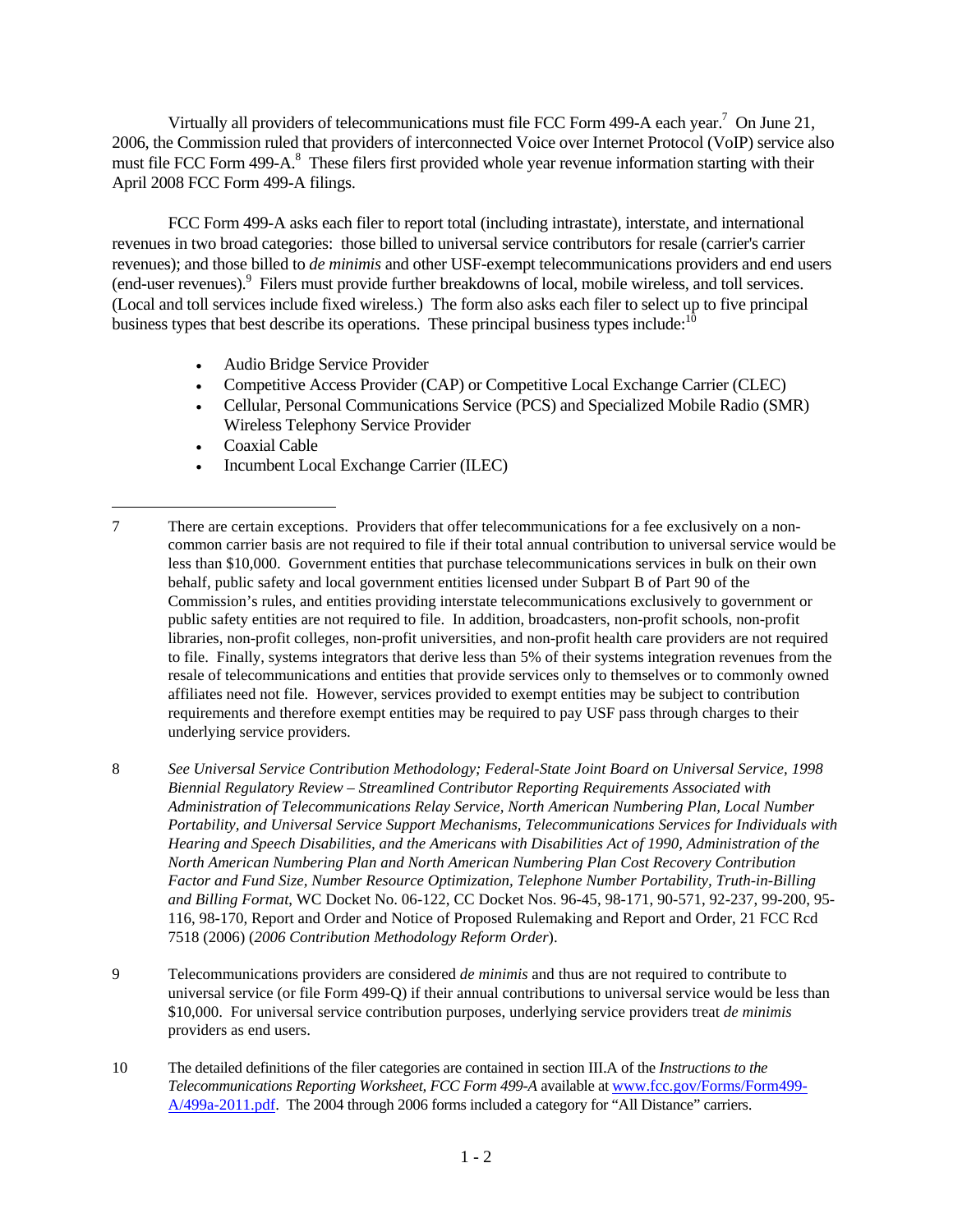- Interconnected VoIP
- Interexchange Carrier (IXC)
- Local Reseller
- Operator Service Provider (OSP)
- Other Local Service Provider
- **Other Mobile Service Provider**
- Other Toll Service Provider
- Paging and Messaging Service Provider
- Payphone Provider
- Prepaid Calling Card Provider
- Private Service Provider
- Satellite Service Provider
- Shared-Tenant Service Provider
- Specialized Mobile Radio Dispatch
- Toll Reseller

 $\overline{a}$ 

• Wireless Data Service Provider

The Form 499-A instructs filers to report amounts actually billed to customers. This means that filers are required to report revenues net of discounts, but without making adjustments to reflect uncollectible revenues or international settlement payments and receipts. Most filers are able to report revenues in this manner using information contained in their corporate books of account. Some service providers, however, have no business or regulatory requirements to record intrastate or international revenues separately from interstate revenues, or to use the detailed revenue categories contained in the worksheets. Mobile wireless and interconnected VoIP providers may use the interim safe harbor percentages to estimate the interstate portion of their revenues. $11$ 

Form 499-A filings sometimes contain inaccurate data. Initial examination of the data occasionally reveals provider types, revenue amounts and/or revenues reported in service categories inconsistent with the known operations of the filer. Some corrections have been made based on supplemental filer information or as a result of audits. Nonetheless, disaggregated data are likely to be less accurate than industry totals.

Table 1.1 shows the major components of telecommunications revenues for 2000 through 2010. This table was created by aggregating revenue by major service classifications, i.e. local, mobile, and toll, and separately by intrastate and interstate and international.

 Tables 1.2 and 1.3 provide a look at detailed industry revenues over time. Generally, Form 499-A revenue data can be aggregated in two distinct ways: by type of service provided and by the filer's principal business activity.<sup>12</sup> Table 1.2 categorizes revenues by type of service and shows, for example, that providers

<sup>11</sup> *See Instructions to the Telecommunications Reporting Worksheet, FCC Form 499-A* Section III.C.3., available at www.fcc.gov/Forms/Form499-A/499a-2011.pdf. In 2001 and 2002, the interim safe harbor for mobile wireless carriers was 15%. In December 2002, the Commission raised the mobile wireless interim safe harbor to 28.5%. Mobile wireless carriers began reporting revenues based on the higher interim safe harbor percent on the FCC Form 499-Q due on February 1, 2003, and began contributing on this basis in April 2003. In the *2006 Contribution Methodology Reform Order*, the Commission raised the mobile wireless interim safe harbor to 37.1%. Mobile wireless carriers began reporting revenues based on this higher interim safe harbor percent in the FCC Form 499-Q due on August 1, 2006. The safe harbor for interconnected VoIP providers is 64.9%.

<sup>12</sup> Each year, many filers erroneously report substantial amounts of switched toll revenues as other long distance revenues. The data are examined and some revenues are reclassified based on staff research. Even so, the other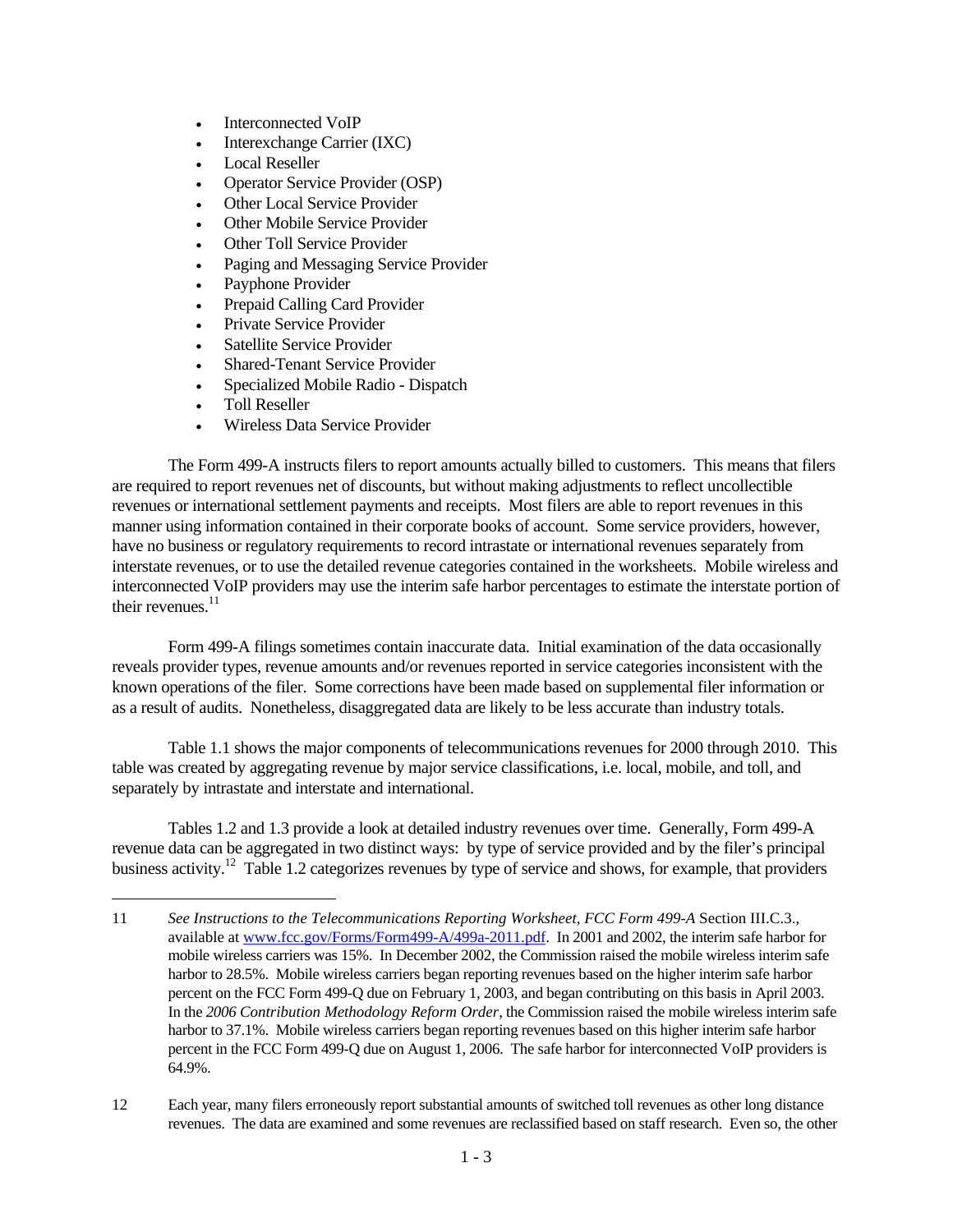reported \$118.1 billion in mobile service revenues for 2009. Note that this total includes mobile service revenues from some providers whose principal business activity is not mobile service. In contrast, Table 1.3 shows that filers whose principal business activity is mobile service reported total revenues of \$120.6 billion for 2009, and this includes some revenues for fixed local and toll services.

Table 1.4 illustrates how data from the Form 499-A are used to develop a funding base for the USF.<sup>13</sup> As noted above, providers are considered *de minimis* for USF purposes if their annual contribution is expected to be less than \$10,000.

 Revenue data for individual filers are not available to the public. However, Tables 1.5 through 1.8 present detailed industry subtotals by type of service and type of business. Starting with the 2009 data, roll-up statistics are presented for the five holding companies with the most end-user telecommunications and interconnected VoIP revenues. In 2009, the top five providers were AT&T Inc., Deutsche Telekom AG, Qwest Services Corp., Sprint Nextel Corporation, and Verizon Communications, Inc. In previous reports, these tables showed detail for the Regional Bell Operating Companies (RBOCs).

Table 1.5 displays carrier's carrier revenue by detailed service type including each Form 499-A revenue line item. Table 1.6 displays similar detail for each of the revenue categories used to report telecommunications service provided to end users.<sup>14</sup> Table 1.7 combines data from Tables 1.5 and 1.6 with data on non-telecommunications revenues to obtain total industry revenues. Table 1.8 presents revenue data at a higher level of aggregation and includes detail on USF base; intrastate, interstate, international-tointernational, other international; and non-telecommunications revenues.

Table 1.9 presents data from quarterly filings of Form 499-Q for 2009, 2010, and 2011. Form 499-Q is far less detailed than Form 499-A. Because Form 499-Q filings do not include a business type, filers were categorized based on the principal business activity selected on their most recent Form 499-A filings. The quarterly form asks filers to identify revenues as carrier's carrier, end user, or non-telecommunications and to indicate the interstate and international shares of each category. Unlike Form 499-A, the quarterly form does not require filers to classify revenues by types of service. Also, international-to-international revenues are included with non-telecommunications revenues rather than with end user revenues on the quarterly form.<sup>15</sup>

 As noted above, the universal service rules prohibit the fund administrator from releasing companyspecific information contained in Form 499-A and Form 499-Q worksheets.<sup>16</sup> Revenue data for individual filers are not available to the public.

long distance category of Table 1.2 may contain some switched toll revenues, perhaps significant amounts in some years.

13 *See Telecommunications Industry Revenues (May 2011),* available at www.fcc.gov/wcb/iatd/lec.html for a comparison with the funding bases used for the TRS, NANPA, and LNPA support mechanisms.

15 Filers record international-to-international revenues for calls that they receive outside the United States and that they carry to points outside the United States where the filer is operating as a U.S. carrier.

 $\overline{a}$ 

<sup>14</sup> The revenue categories presented in Tables 1.5 through 1.7 are explained in the Form 499-A filing instructions.

<sup>16 47</sup> C.F.R. §54.711(b).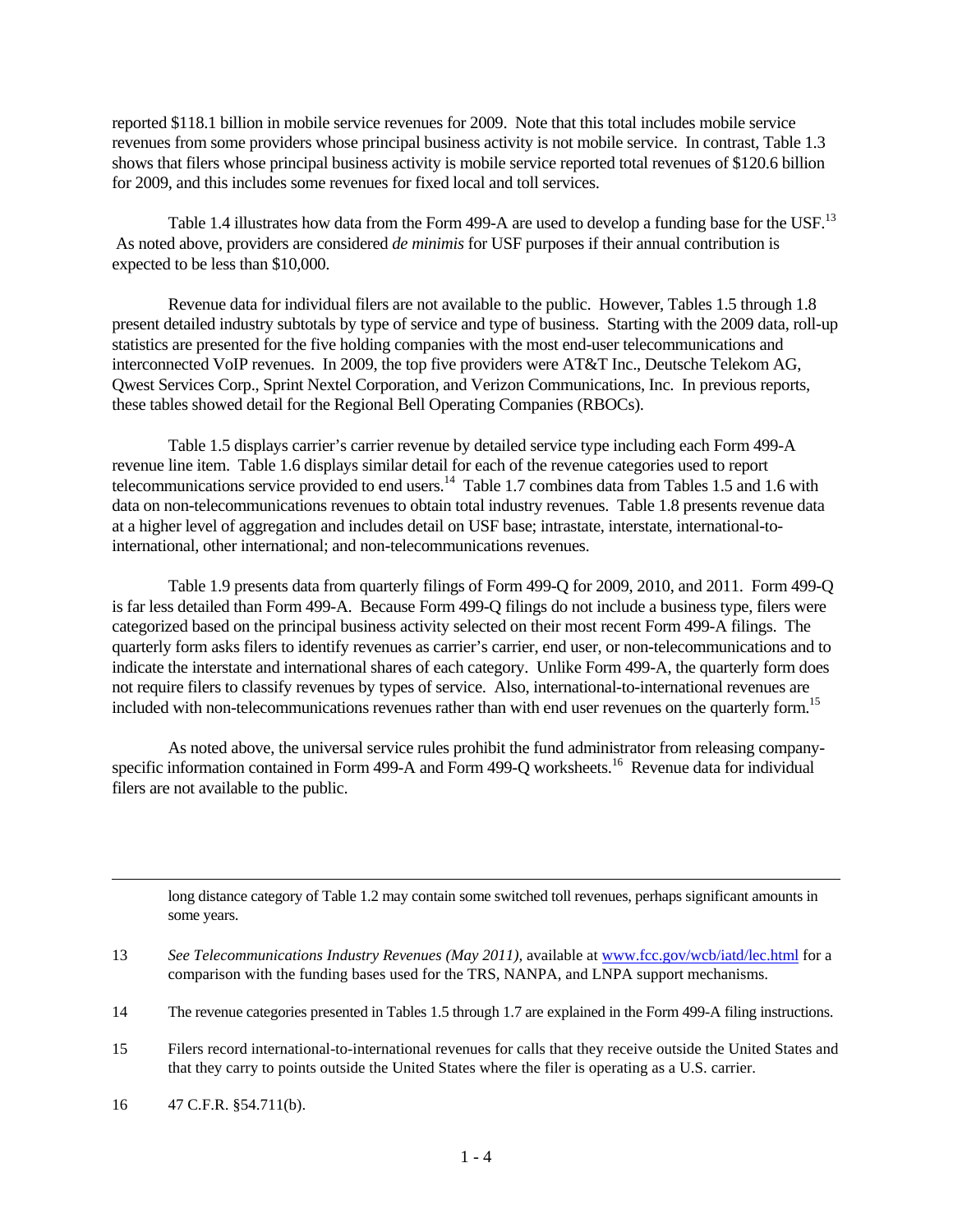## Program Requirements and Contribution Factors

 Contributors make payments into the USF based on their interstate and international end user telecommunications revenues. Contributors report their revenue data to USAC, which collects the data and reports them to the Commission. The Commission reviews program requirements and the revenue data and determines the appropriate contribution factor. The Commission's Office of Managing Director releases a public notice stating the proposed contribution factor for the upcoming quarter. If, after 14 days, the Commission takes no action regarding the proposed contribution factor, the factor becomes final.<sup>17</sup>

 In February 2002, the Commission issued an order that, in part, eliminated from the contribution base charges identified on customers' bills as amounts recovering contributions to the universal service support mechanisms, i.e. USF pass through surcharges. This change was intended to prevent double assessment of the pass through surcharges, a situation known as "circularity."18

 Prior to these changes, providers filed historic revenue information each quarter, including revenue derived from pass through surcharges, and the Commission would use these revenue totals along with total estimated program requirements to calculate the contribution factor.<sup>19</sup> In anticipation of this double assessment, providers would frequently inflate their reported USF pass through surcharges (reported on Line 403) above the contribution factor.

 The elimination of circularity was implemented in the third quarter of 2002. It reduced each provider's contribution base by the amount that the provider paid into USF during the prior quarter. The line item "Circularity Adjustment" in Table 1.10 accounts for this change. This eliminated circularity as a reason for providers to inflate pass through charges.

 In December 2002, the Commission adopted an order that changed the basis for contribution assessments from historic gross-billed revenues to projected collected revenues.<sup>20</sup> This change also addressed the reason given by service providers with declining revenue for marking up their pass through charges. These service providers argued that they had to contribute based on historic amounts that were greater than their current period billings, resulting in the need to mark up their pass through charges. This change was fully implemented in the second quarter of 2003.

 Having addressed circularity and changing the contribution assessment methodology to address declining revenues, the two main reasons cited by providers for marking up their pass through charges, the Commission adopted a rule requiring those contributors that recover their universal service contributions through a universal service line item to limit their recovery to the interstate portion of the customer's bill times the relevant contribution factor. $21$ 

17 47 C.F.R. §54.709(a)(3).

 $\overline{a}$ 

- 18 *See Federal-State Joint Board on Universal Service, et al,* CC Docket Nos. 96-45, 98-171, 90-571, 92-237, 99-200, 95-116, 98-170, Further Notice of Proposed Rulemaking and Report and Order, 17 FCC Rcd 3752 **(**2002).
- 19 The Commission reduces the revenue estimates by 1% to account for uncollectibles.
- 20 *See Federal-State Joint Board on Universal Service, et al,* CC Docket Nos. 96-45, 98-171, 90-571, 92-237, 99-200, 95-116, 98-170, Report and Order and Second Further Notice of Proposed Rulemaking, 17 FCC Rcd 24952 (2002).
- 21 47 C.F.R. §54.712.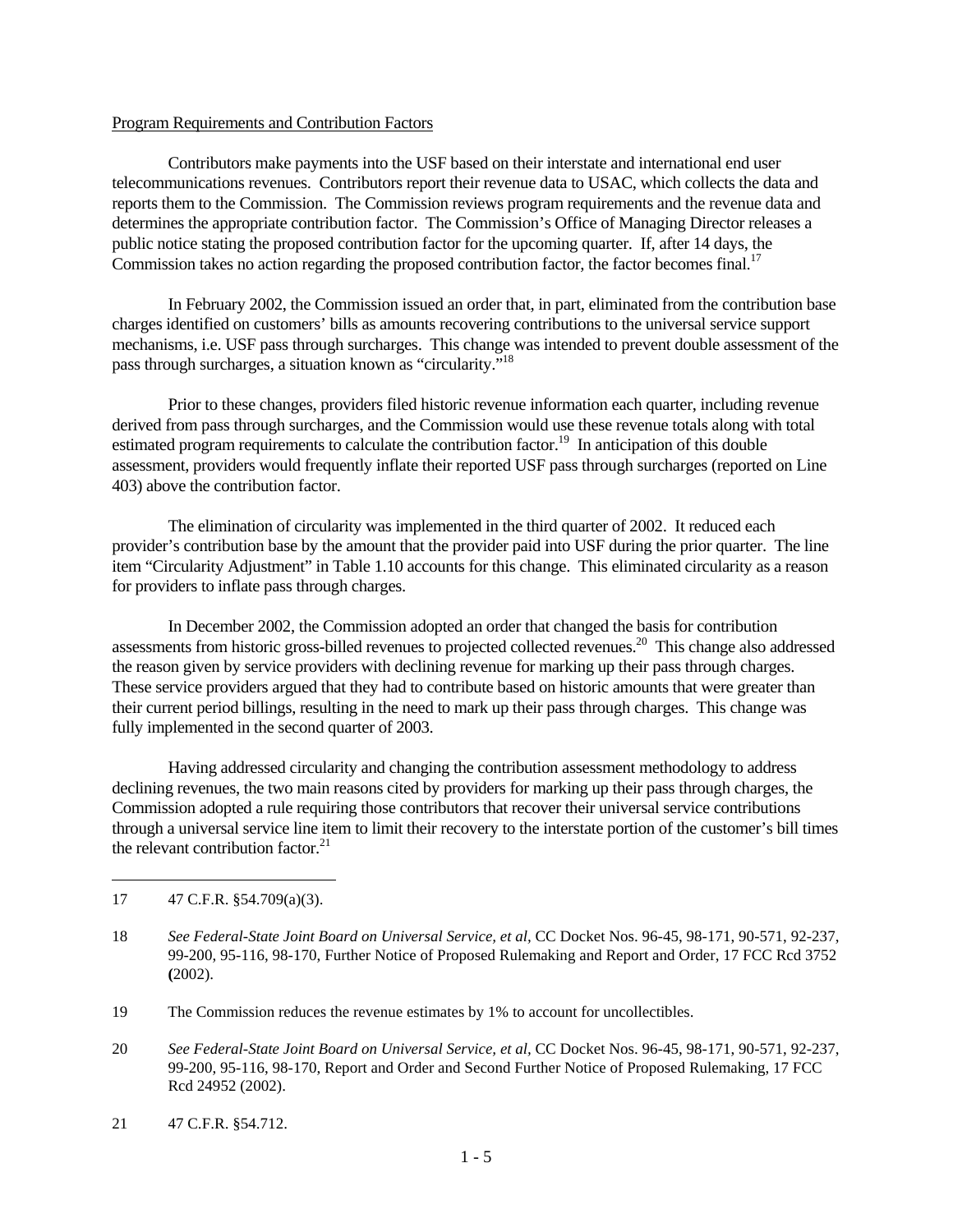Form 499-Q filers now file information on billed revenues for the previous quarter and both projected billed revenues and projected collected revenues for the upcoming quarter. Projected collected revenues, which are projected billed revenues less an allowance for uncollectible revenues, form the basis for USF contribution assessments. Projected collected revenues are then adjusted to eliminate circularity. Starting with the second quarter of 2003, the "Circularity Adjustment" amounts shown in Table 1.10 (discussed in more detail below) reflect expected USF contributions for the quarter rather than the industry's actual contributions from a prior quarter.

 Table 1.10 shows the program funding requirements for 2010 and 2011. For each program and for each quarter, the table lists projected program demand, administrative costs, interest income, and periodic true-ups. The table also shows the revenue base and contribution factors for each quarter. As explained above, the contribution base is 1% less than reported revenues to reflect the fact that some contribution assessments may prove uncollectible.

 Sprint Nextel Corporation and Cellco Partnership d/b/a Verizon Wireless, in separate transactions in 2008, each committed to surrender their high cost universal service support over five years.<sup>22</sup> The first installment of this voluntary commitment occurred in the fourth quarter of 2009.

 Table 1.11 shows universal service disbursements on a mechanism-by-mechanism basis for 2009 and 2010.23 Chart 1.1 shows the 2010 information graphically.

 Table 1.12 shows, on a state-by-state basis, the total amount of funding disbursements for each of the universal service mechanisms, estimated contributions towards universal service, and the net estimated dollar flow (disbursements less estimated contributions) for  $2010^{24}$ 

 $\overline{a}$ 

<sup>22</sup> *See* Applications of Cellco Partnership d/b/a Verizon Wireless and Atlantis Holdings LLC For Consent to Transfer Control of Licenses, Authorizations, and Spectrum Manager and De Facto Transfer leasing Arrangements and Petition for Declaratory Ruling that the Transaction is Consistent with Section 310(b)(4) of the Communications Act, WT Docket No. 08-95, File Nos. 0003463892, *et al.,* ITC-T/C-20080613- 00270, *et al.,* File No. ISP-PDR-20080613-00012, Memorandum Opinion and Order and Declaratory Ruling, 23 FCC Rcd 17444 (2008); Sprint Nextel Corporation and Clearwire Corporation, Applications For Consent to Transfer Control of Licenses, Leases, and Authorizations, WT Docket No. 08-94, File Nos. 0003462540 *et al.,* Memorandum Opinion and Order, 23 FCC Rcd 17570 (2008).

<sup>23</sup> Dollar values in Table 1.11 differ from those in Table 1.10 due to the difference between projected demand and actual disbursements. The values used in Tables 1.11 and 1.12 include disbursements that were committed over several years but paid out in the appropriate calendar year. In Section 2, values for the schools and libraries program and the rural health care program are reported based on fiscal year rather than calendar year.

<sup>24</sup> For a discussion of the methodology used to estimate contributions per state, see the Technical Appendix at www.fcc.gov/wcb/iatd/monitor.html.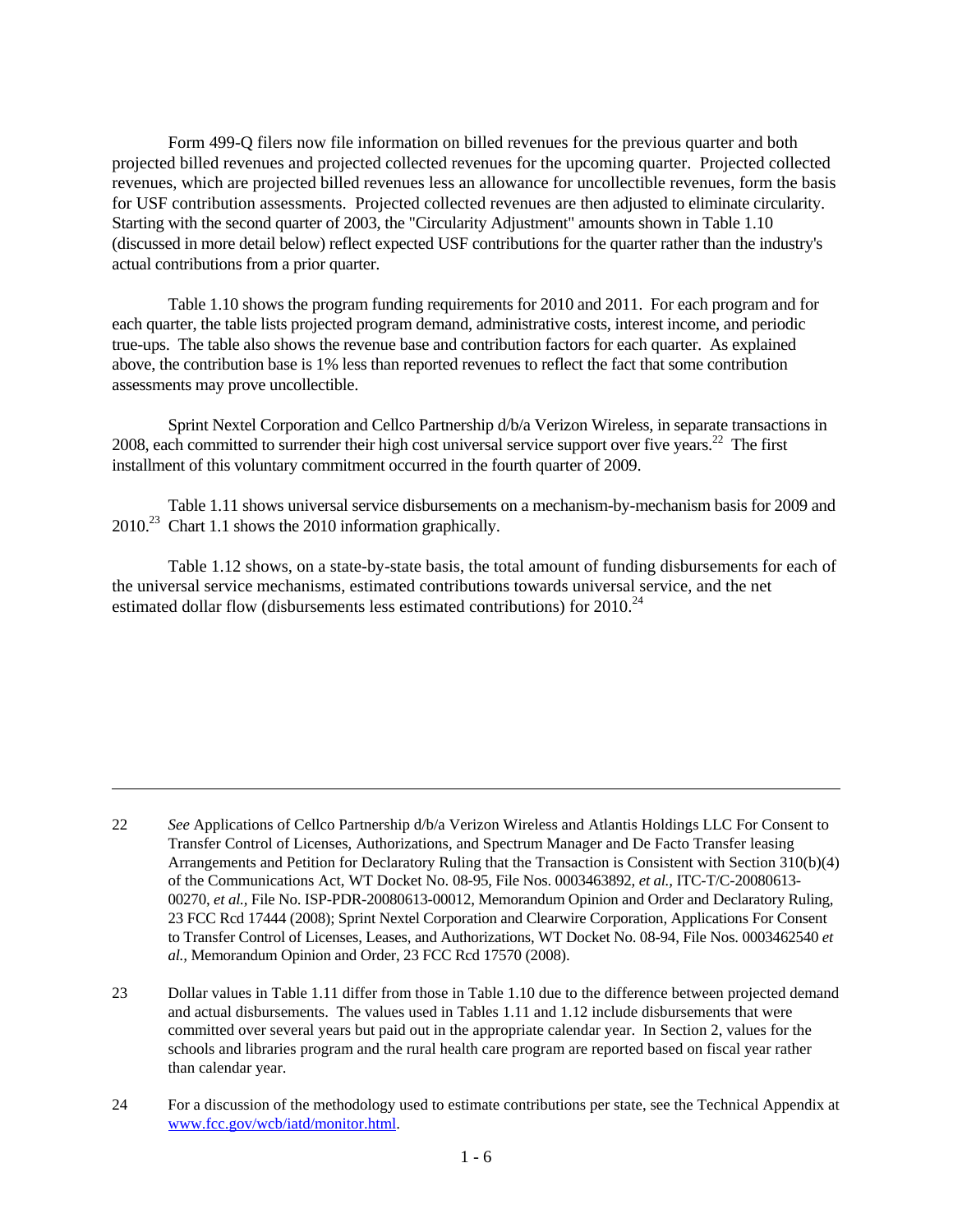| Table 1.1                                               |  |
|---------------------------------------------------------|--|
| Total Telecommunications Industry Revenues <sup>1</sup> |  |
| (in Millions)                                           |  |

|                                                                     | 2000                         | 2001                        | 2002                        | 2003                        | 2004                        | 2005                         | 2006                         | 2007                         | 2008                         | 2009                         | Preliminary <sup>5</sup><br>2010 |
|---------------------------------------------------------------------|------------------------------|-----------------------------|-----------------------------|-----------------------------|-----------------------------|------------------------------|------------------------------|------------------------------|------------------------------|------------------------------|----------------------------------|
| <b>Carrier's Carrier Revenues<sup>2</sup></b>                       |                              |                             |                             |                             |                             |                              |                              |                              |                              |                              |                                  |
| Local Service <sup>3</sup><br>Mobile Service<br><b>Toll Service</b> | \$36,621<br>5,144<br>21,849  | \$40,108<br>6,180<br>19.999 | \$38,412<br>5,020<br>16,476 | \$37,742<br>4.465<br>18,205 | \$38,546<br>4,164<br>15,703 | \$39,213<br>6,334<br>16,892  | \$39,392<br>5.187<br>15,101  | \$38,383<br>5,360<br>16,093  | \$39,200<br>5.630<br>13,623  | \$38,285<br>4,284<br>13,003  | \$42,363<br>5,010<br>10,937      |
| Intrastate                                                          | 25,553                       | 27,848                      | 25,770                      | 24,825                      | 25,852                      | 27,486                       | 24,848                       | 22,566                       | 21,836                       | 20,173                       | 21,167                           |
| Interstate and International <sup>4</sup>                           | 38,060                       | 38,439                      | 34,138                      | 35,587                      | 32,561                      | 34,953                       | 34,831                       | 37,270                       | 36,617                       | 35,399                       | 37,143                           |
| Total                                                               | 63,613                       | 66,287                      | 59,907                      | 60,412                      | 58,413                      | 62,439                       | 59,679                       | 59,836                       | 58,452                       | 55,571                       | 58,309                           |
| <b>End User Revenues</b> <sup>2</sup>                               |                              |                             |                             |                             |                             |                              |                              |                              |                              |                              |                                  |
| Local Service <sup>3</sup><br>Mobile Service<br><b>Toll Service</b> | 84,526<br>56,857<br>87,767   | 87,704<br>68,507<br>79,302  | 88,712<br>76,501<br>67,222  | 86,474<br>85,254<br>58,983  | 83,407<br>94,404<br>55,511  | 82,382<br>100,743<br>52,358  | 78,215<br>110,096<br>49,278  | 75,042<br>115,865<br>48,709  | 72,693<br>118,855<br>47,365  | 68,460<br>113,861<br>43,159  | 64,908<br>110,912<br>40,702      |
| Intrastate                                                          | 147,465                      | 155,347                     | 154,815                     | 150,889                     | 153,265                     | 154,310                      | 157,653                      | 158,380                      | 157,737                      | 149,493                      | 144,022                          |
| Interstate and International <sup>4</sup>                           | 81,685                       | 80,165                      | 77,619                      | 79,822                      | 80,057                      | 81,173                       | 79,937                       | 81,235                       | 81,176                       | 75,988                       | 72,499                           |
| Total                                                               | 229,149                      | 235,513                     | 232,434                     | 230,711                     | 233,322                     | 235,482                      | 237,589                      | 239,615                      | 238,913                      | 225,481                      | 216,521                          |
| <b>Total Revenues</b>                                               |                              |                             |                             |                             |                             |                              |                              |                              |                              |                              |                                  |
| Local Service <sup>3</sup><br>Mobile Service<br><b>Toll Service</b> | 121,147<br>62.000<br>109,615 | 127,812<br>74.687<br>99,301 | 127,123<br>81,521<br>83,697 | 124,216<br>89.718<br>77,188 | 121,953<br>98,568<br>71,214 | 121,595<br>107,076<br>69,250 | 117,607<br>115,283<br>64,379 | 113,425<br>121,225<br>64,802 | 111.893<br>124,485<br>60,988 | 106,745<br>118,145<br>56,162 | 107,270<br>115,921<br>51,639     |
| Intrastate                                                          | 173,018                      | 183,195                     | 180,585                     | 175,714                     | 179,117                     | 181,796                      | 182,501                      | 180,946                      | 179,573                      | 169,666                      | 165,189                          |
| Interstate and International <sup>4</sup>                           | 119,745                      | 118,605                     | 111,756                     | 115,409                     | 112,617                     | 116,125                      | 114,768                      | 118,505                      | 117,793                      | 111,387                      | 109,642                          |
| Total                                                               | \$292,762                    | \$301.799                   | \$292,341                   | \$291,123                   | \$291,734                   | \$297,921                    | \$297,268                    | \$299,451                    | \$297,365                    | \$281,052                    | \$274,831                        |

Note: Detail may not add to totals due to rounding.

<sup>1</sup> Data include revenues for *de minimis* filers as well as for other carriers that are exempt from universal service contribution requirements.

<sup>2</sup> Carrier's carrier revenues are reported on the FCC Form 499-A as sales to other universal service contributors for resale. This includes, for example, access services that local exchange carriers provide to toll carriers. Sales to *de minimis* resellers, end-user customers, governments, non-profits, and any other non-contributors are treated as end-user revenues. Filers contribute to the universal service funding mechanisms based on their end-user revenues. See Table 1.4 for further details on contribution bases.

<sup>3</sup> Payphone revenues are included with local service revenues in this table.

<sup>4</sup> Revenues from calls that both originate and terminate in foreign points are reported as end-user revenues, and are included in this table through 2009, but are not included in the universal service contribution base. These revenues are not included in preliminary 2010 data.

<sup>5</sup> Preliminary 2010 data are based on FCC Form 499-Q quarterly filings through February 28, 2011. Companies that do not contribute to universal service are not required to make these filings. The quarterly filings include preliminary data for the just closed quarter and projections for the coming quarter, and therefore are not as accurate as the subsequent annual filings. Also, FCC Form 499-Q filers do not separate revenue by type of service. Therefore, revenue totals by service type for 2010 are based on type of filer rather than on data filed by service.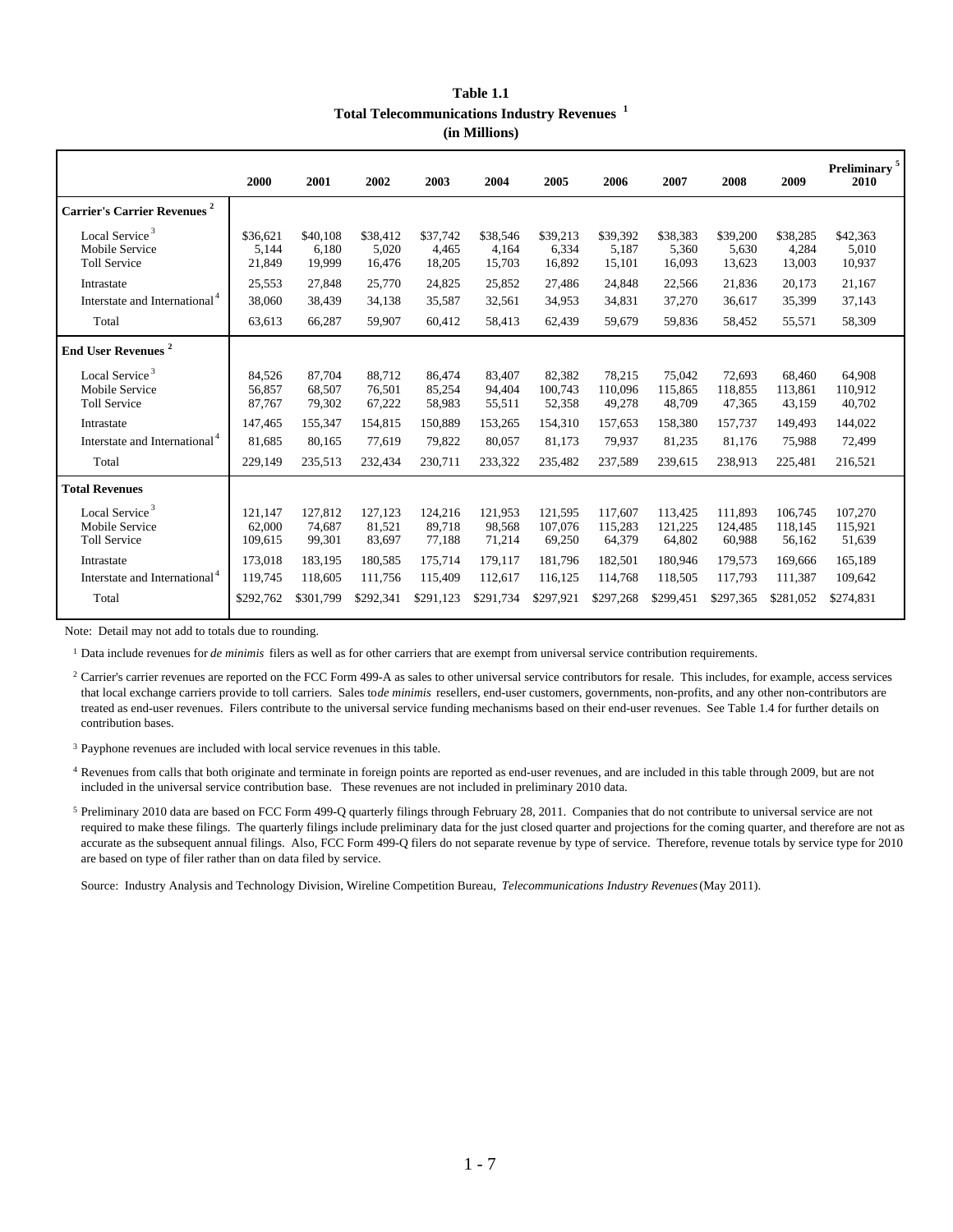| Table 1.2                                       |
|-------------------------------------------------|
| Telecommunications Industry Revenues by Service |
| (in Millions)                                   |

|                                                   | 2000               | 2001               | 2002      | 2003               | 2004               | 2005               | 2006               | 2007      | 2008               | 2009               |
|---------------------------------------------------|--------------------|--------------------|-----------|--------------------|--------------------|--------------------|--------------------|-----------|--------------------|--------------------|
| Local Exchange                                    | \$69,947           | \$72,346           | \$71,320  | \$70,606           | \$68,238           | \$66,506           | \$63,264           | \$62,790  | \$60,871           | \$56,839           |
| Pay Telephone                                     | 1,932              | 1,585              | 1,192     | 1,063              | 1,002              | 924                | 659                | 470       | 379                | 268                |
| Local Private Line                                | 16,864             | 21,966             | 23,070    | 22,415             | 23,840             | 25,673             | 25,448             | 24,307    | 26,314             | 27,098             |
| Other Local                                       | 3,249              | 3,391              | 3,418     | 3,242              | 2,944              | 3,331              | 3,884              | 3,227     | 3,321              | 3,531              |
| Subscriber Line Charges                           | 11,563             | 12,127             | 12,758    | 12,136             | 11,715             | 11,113             | 10,827             | 10,141    | 9,283              | 8,363              |
| Access                                            | 17,017             | 15,096             | 13,955    | 12,972             | 12,352             | 11,822             | 11,392             | 10,543    | 9,776              | 8,778              |
| Universal Service Surcharges                      |                    |                    |           |                    |                    |                    |                    |           |                    |                    |
| on Local Service Bills <sup>1</sup>               | 575                | 1,301              | 1,410     | 1,783              | 1,862              | 2,227              | 2,133              | 1,947     | 1,948              | 1,869              |
| <b>Additional Revenues from TRS</b><br>Worksheets |                    |                    |           |                    |                    |                    |                    |           |                    |                    |
| Total Local Service and Payphone                  | 121,147            | 127,812            | 127,123   | 124,216            | 121,953            | 121,595            | 117,607            | 113,425   | 111,893            | 106,745            |
| Wireless Service                                  | 61,505             | 74,006             | 80,678    | 88,023             | 96,450             | 104,489            | 112,442            | 117,939   | 120,934            | 114,625            |
| <b>Universal Service Surcharges</b>               |                    |                    |           |                    |                    |                    |                    |           |                    |                    |
| on Local Service Bills <sup>1</sup>               | 495                | 681                | 842       | 1,696              | 2,118              | 2,587              | 2,841              | 3,286     | 3,551              | 3,520              |
| <b>Additional Revenues from TRS</b><br>Worksheets |                    |                    |           |                    |                    |                    |                    |           |                    |                    |
| <b>Total Mobile Service</b>                       | 62,000             | 74,687             | 81,521    | 89,718             | 98,568             | 107,076            | 115,283            | 121,225   | 124,485            | 118,145            |
| Operator $1$                                      | 11,406             | 10,389             | 7,902     | 6,567              | 6,542              | 6,631              | 5,577              | 5,874     | 5,664              | 4,340              |
| Non-Operator Switched Toll                        | 75,183             | 65,325             | 54,475    | 50,178             | 46,387             | 44,876             | 41,570             | 42,518    | 38,959             | 34,943             |
| Long Distance Private Line                        | 16,189             | 16,402             | 15,108    | 15,316             | 13,906             | 13,264             | 12,739             | 12,080    | 11,683             | 11,649             |
| Other Long Distance                               | 3,372              | 3,259              | 2,445     | 2,222              | 1,801              | 2,021              | 2,154              | 1,661     | 2,071              | 2,708              |
|                                                   |                    |                    |           |                    |                    |                    |                    |           |                    |                    |
| <b>Universal Service Surcharges</b>               |                    |                    |           |                    |                    |                    |                    |           |                    |                    |
| on Local Service Bills <sup>1</sup>               | 3,467              | 3,927              | 3,767     | 2,905              | 2,577              | 2,458              | 2,340              | 2,669     | 2,611              | 2,522              |
| <b>Additional Revenues from TRS</b>               |                    |                    |           |                    |                    |                    |                    |           |                    |                    |
| Worksheets                                        |                    |                    |           |                    |                    |                    |                    |           |                    |                    |
| <b>Total Toll Service</b>                         | 109,615            | 99,301             | 83,697    | 77,188             | 71,214             | 69,250             | 64,379             | 64,802    | 60,988             | 56,162             |
| <b>Total Telecommunications</b>                   | 292,762            | 301,799            | 292,341   | 291,122            | 291,735            | 297,921            | 297,269            | 299,451   | 297,366            | 281,052            |
| Non-Telecommunications                            | 42,261             | 48,036             | 60,406    | 65,186             | 71,493             | 86,764             | 101,061            | 131,615   | 151,494            | 158,859            |
| <b>Total Reported Revenues</b>                    | 335,023            | 349,835            | 352,747   | 356,308            | 363,227            | 384,685            | 398,329            | 431,066   | 448,860            | 439,911            |
|                                                   |                    |                    |           |                    |                    |                    |                    |           |                    |                    |
| Service Reported as:                              |                    |                    | 180,585   |                    |                    |                    |                    | 180,946   |                    |                    |
| Intrastate<br>Interstate and International        | 173,018<br>119,745 | 183,195<br>118,605 | 111,756   | 175,714<br>115,409 | 179,129<br>112,605 | 181,796<br>116,125 | 182,501<br>114,768 | 118,505   | 179,573<br>117,793 | 169,666<br>111,387 |
|                                                   |                    |                    |           |                    |                    |                    |                    |           |                    |                    |
| <b>Total Telecommunications</b>                   | \$292,762          | \$301,799          | \$292,341 | \$291,123          | \$291,734          | \$297,921          | \$297,268          | \$299,451 | \$297,365          | \$281,052          |

Note: Detail may not add to totals due to rounding. Some data for prior years have been revised.

<sup>1</sup> Charges on end-user bills identified as recovering state or federal universal service contributions are reported separately from local, wireless and toll revenues. Reported amounts are apportioned between local, wireless and toll service based on the proportions of local, wireless and toll intrastate and interstate revenues by type of carrier.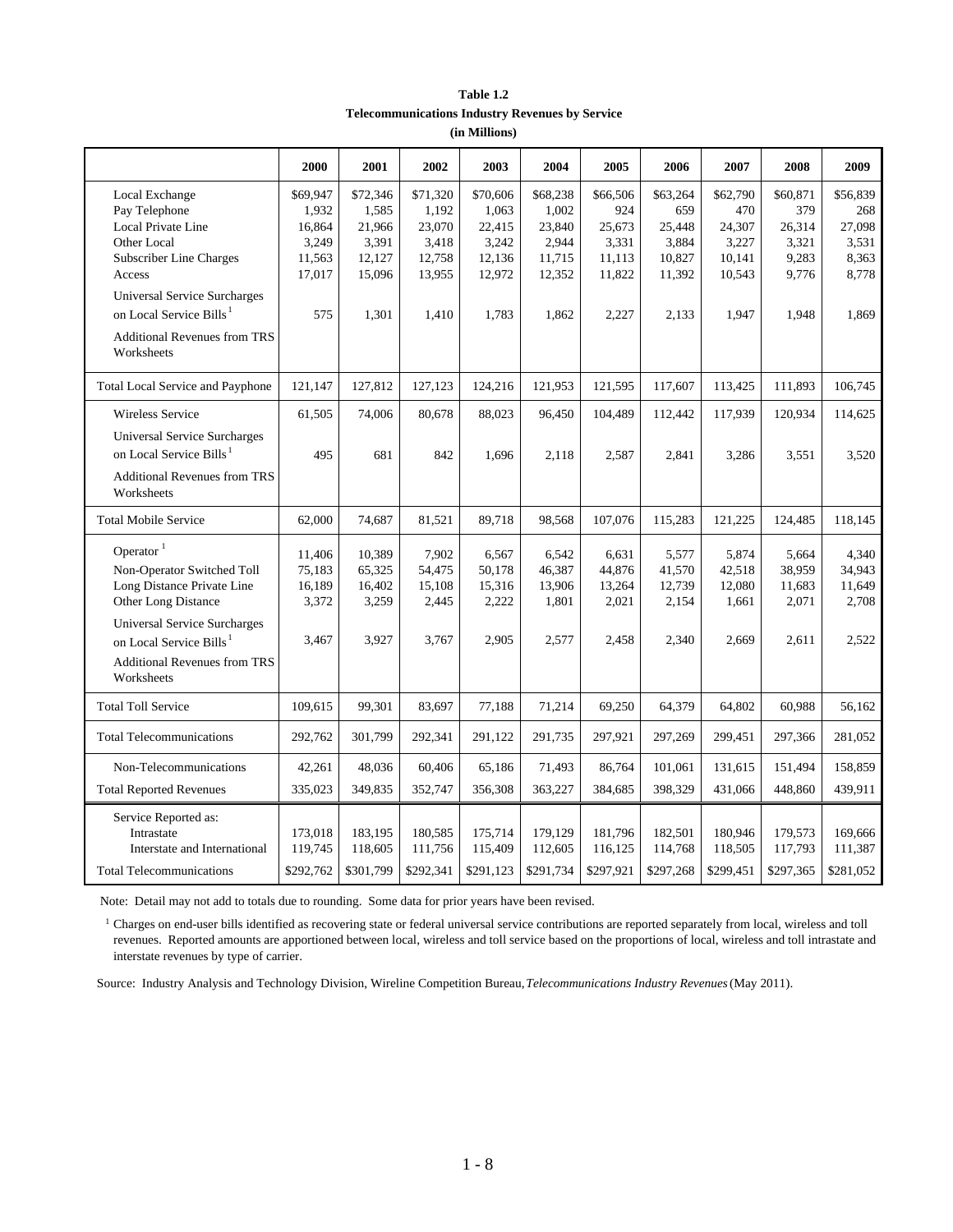| Table 1.3                                                                       |
|---------------------------------------------------------------------------------|
| Telecommunications and Interconnected VoIP Revenues Reported by Type of Carrier |

|  | (in Millions) |  |
|--|---------------|--|
|--|---------------|--|

| <b>Service Provider Category</b> <sup>1</sup>                                                                      | 2000         | 2001         | 2002         | 2003        | 2004      | 2005                             | 2006      | 2007       | 2008      | 2009      |
|--------------------------------------------------------------------------------------------------------------------|--------------|--------------|--------------|-------------|-----------|----------------------------------|-----------|------------|-----------|-----------|
| <b>Incumbent Local Exchange Carriers</b>                                                                           | \$116,158    | \$117,885    | \$114,990    | \$109,480   | \$105,496 | \$103,561                        | \$99.997  | \$93,885   | \$89,732  | \$83,451  |
| Competitive Access Providers (CAPs)<br>and Competitive Local Exchange<br>Carriers (CLECs)                          | 9,814        | 12,998       | 13,043       | 15,509      | 15,112    | 16,930                           | 17,276    | 17,476     | 20,980    | 16,880    |
| <b>Interconnected VoIP</b>                                                                                         |              |              |              |             |           |                                  | 514       | 2,394      | 3,541     | 9,379     |
| <b>Local Resellers</b>                                                                                             | 879          | 1,393        | 1,538        | 721         | 1,215     | 630                              | 460       | 594        | 540       | 461       |
| Other Local Exchange Carriers                                                                                      | 11           | 329          | 406          | 338         | 245       | 216                              | 124       | 181        | 288       | 344       |
| Private Service Providers                                                                                          | 39           | 15           | 281          | 267         | 532       | 770                              | 1,080     | 1,031      | 1,051     | 1,190     |
| <b>Shared-Tenant Service Providers</b>                                                                             | 202          | 46           | 42           | 22          | 22        | 22                               | 19        | 14         | 39        | 35        |
| Competitors of Incumbent LECs                                                                                      | 10,945       | 14,781       | 15,309       | 16,857      | 17,126    | 18,568                           | 19,473    | 21,690     | 26,440    | 28,289    |
| <b>Fixed Local Service Providers</b>                                                                               | 127,103      | 132,666      | 130,300      | 126,337     | 122,622   | 122,128                          | 119,470   | 115,575    | 116,172   | 111,740   |
| Payphone Providers                                                                                                 | 972          | 836          | 641          | 523         | 445       | 481                              | 435       | 388        | 275       | 209       |
| Mobile Telephony Including Cellular,<br><b>Personal Communications Service</b><br>(PCS) and SMR Telephony Carriers | 59,823       | 71,887       | 78,568       | 88,168      | 98,329    | 107,834                          | 116,971   | 123,968    | 127,730   | 120,007   |
| Paging & Messaging Service<br>Specialized Mobile Radio (SMR)<br>Dispatch<br>Mobile Data Service Providers and      | 3,102<br>191 | 2,197<br>188 | 1,473<br>206 | 1,007<br>33 | 872<br>46 | 579<br>226                       | 555<br>48 | 607<br>188 | 426<br>40 | 361<br>71 |
| Other Mobile Service Providers                                                                                     | 164          | 324          | 220          | 135         | 218       | 169                              | 178       | 180        | 119       | 157       |
| Mobile Service Providers                                                                                           | 63,280       | 74.596       | 80.467       | 89.342      | 99.465    | 108.809                          | 117,752   | 124,943    | 128,314   | 120,597   |
| Interexchange Carriers (IXCs)                                                                                      | 87,311       | 81,272       | 68,146       | 61,246      | 51,589    | 46,856                           | 44,083    | 43,701     | 37,358    | 32,780    |
| <b>Operator Service Providers (OSPs)</b>                                                                           | 635          | 611          | 554          | 567         | 523       | 548                              | 631       | 595        | 1,063     | 940       |
| Prepaid Calling Card Providers                                                                                     | 727          | 133          | 460          | 812         | 1,635     | 1,828                            | 1,713     | 2,195      | 1,999     | 1,869     |
| <b>Satellite Service Providers</b>                                                                                 | 336          | 373          | 406          | 663         | 721       | 714                              | 444       | 708        | 860       | 910       |
| <b>Toll Resellers</b>                                                                                              | 10,641       | 8,797        | 9,279        | 9,294       | 12,192    | 13,362                           | 9.943     | 8,314      | 8,256     | 8,021     |
| Audio Bridge Service Providers                                                                                     |              |              |              |             |           |                                  | 42        | 58         | 273       | 1,185     |
| Other Toll Carriers                                                                                                | 1,758        | 2,516        | 2,089        | 2,339       | 2,543     | 3,195                            | 2,756     | 2,973      | 2,795     | 2,802     |
| <b>Toll Service Providers</b>                                                                                      | 101,407      | 93,702       | 80,934       | 74,920      | 69,204    | 66,503                           | 59,611    | 58,545     | 52,604    | 48,507    |
| <b>Total Telecommunications Revenues</b>                                                                           | \$292,762    | \$301,799    | \$292,341    | \$291,123   |           | $$291,734$ $$297,921$ $$297,268$ |           | \$299,451  | \$297,365 | \$281,052 |

<sup>1</sup> Filers are asked to select for themselves a service provider category that best describes their operations. The choices have changed over the years. For example, for 2003 through 2005, some filers identified themselves as all distance carriers. These filers have been reclassified to be consistent with prior classifications. Starting with the 2007 FCC Form 499-A filing, which reported 2006 revenue data, some filers identified themselves as interconnected VoIP providers and some filers first began reporting revenues for these services.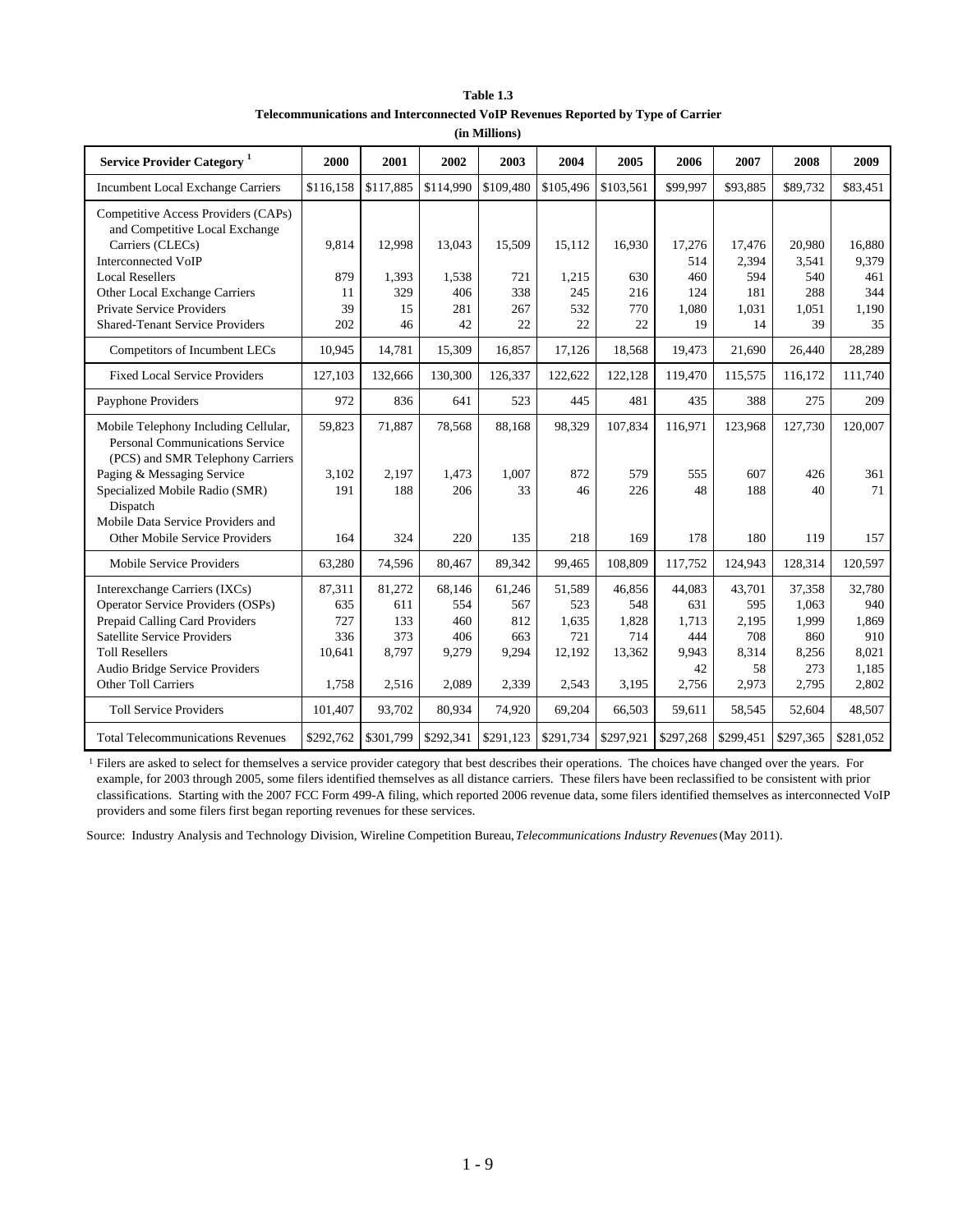# **Table 1.4 Contribution Base Revenues By Program (2009) <sup>1</sup>**

# **(in Millions)**

|        |                                                                                                                                                                                                            | 2009      |
|--------|------------------------------------------------------------------------------------------------------------------------------------------------------------------------------------------------------------|-----------|
|        | Revenues subject to universal service contribution                                                                                                                                                         |           |
|        | Billed interstate and international end-user revenues [Line $412(e) +$ Line $420(d) +$ Line $420(e)$ ]                                                                                                     | \$75,988  |
| less   | revenues for international-to-international services [Line 412(e)]                                                                                                                                         | \$576     |
| less   | international revenues of international-only filers and international revenues that were excluded                                                                                                          | \$3,393   |
|        | because of the LIRE exemption <sup>2</sup>                                                                                                                                                                 |           |
| less   | interstate and other international revenues for 1,775 filers who are <i>de minimis</i> or otherwise exempt                                                                                                 |           |
|        | from universal service support requirements                                                                                                                                                                | \$49      |
| less   | uncollectible contribution base revenues [Line $422(d) +$ Line $422(e)$ ]                                                                                                                                  | \$1,075   |
|        | (Does not include uncollectible amounts associated with revenues excluded above.)                                                                                                                          |           |
| equals |                                                                                                                                                                                                            | \$70,895  |
|        | <b>Revenues subject to TRS contribution</b>                                                                                                                                                                |           |
|        | Interstate and international end-user revenues                                                                                                                                                             | \$75,988  |
| less   | interstate and international revenues for 144 filers who identify themselves as private service                                                                                                            | 445       |
|        | providers or as shared-tenant service providers and who therefore are exempt from                                                                                                                          |           |
|        | telecommunications relay service (TRS) contribution requirements if they provide no carrier services                                                                                                       |           |
| less   | interstate and international revenues for services provided for resale but reported as end user<br>because it was provided to carriers that do not contribute to universal service support                 | 388       |
|        | mechanisms [Line $511(b)$ ]                                                                                                                                                                                |           |
| equals |                                                                                                                                                                                                            | \$75,155  |
|        | Revenues subject to NANPA and LNP contribution                                                                                                                                                             |           |
|        | Total telecommunications service end-user revenues (including intrastate, interstate and international)                                                                                                    | \$225,481 |
| less   | telecommunications revenues for 533 filers who identify themselves as private service providers,                                                                                                           | 806       |
|        | shared-tenant service providers or payphone service providers and who therefore are exempt from                                                                                                            |           |
|        | North American Numbering Plan Administration (NANPA) and local number portability administration                                                                                                           |           |
|        | (LNP) contribution requirements if they provide no carrier services                                                                                                                                        |           |
| less   | telecommunications revenues for services provided for resale but reported as end user because it<br>was provided to carriers that do not contribute to universal service support mechanisms [Line 511 (a)] | 412       |
| equals |                                                                                                                                                                                                            | \$224.262 |

<sup>1</sup> This table shows how contribution bases differ for different programs and provides relative magnitudes, but does not provide the actual amounts used for determining contributions. Amounts shown represent the amounts contained in the FCC Form 499-A database as of December 2, 2010. The universal service administrator continues to receive additional and corrected filings. Exempt amounts were based on revenues and the filer type (i.e., principal business activity) information contained in the FCC Form 499-A filings. The fund administrators may use carrier type, revenue type, Line 603 exemption certifications, and additional information requested from filers to determine which filers are required to contribute. The universal service fund administrator bills delinquent filers based on estimated revenues and may, in some instances, include estimated revenue amounts in contribution base amounts. The universal service contribution factors are set quarterly based on FCC Form 499-Q filings. FCC Form 499-A data are used for true-up and auditing purposes. Local number portability contribution amounts are determined by region of the country rather than on a nationwide basis. As a result of these factors, actual contribution bases have been based on different amounts than those shown.

<sup>2</sup> A provider receives the LIRE Exemption, and its international revenues are excluded from the contribution base, if the total amount of interstate enduser revenues for the filing entity consolidated with all affiliates is less than 12% of the total of interstate and international end-user revenues for the filing entity consolidated with all affiliates. See 47 C.F.R. § 54.706(c). The threshold was increased from 8% to 12% in 2002. See Federal-State Joint Board on Universal Service, et al., CC Docket Nos. 96-45, 98-171, 90-571, 92-237, 99-200, 95-166, 98-170, Further Notice of Proposed Rulemaking and Report and Order, 17 FCC Rcd 3752, 3806, para. 125 (2002). In addition, filers that provide only international services are exempt regardless of services offered by affiliates.

Source: FCC Form 499.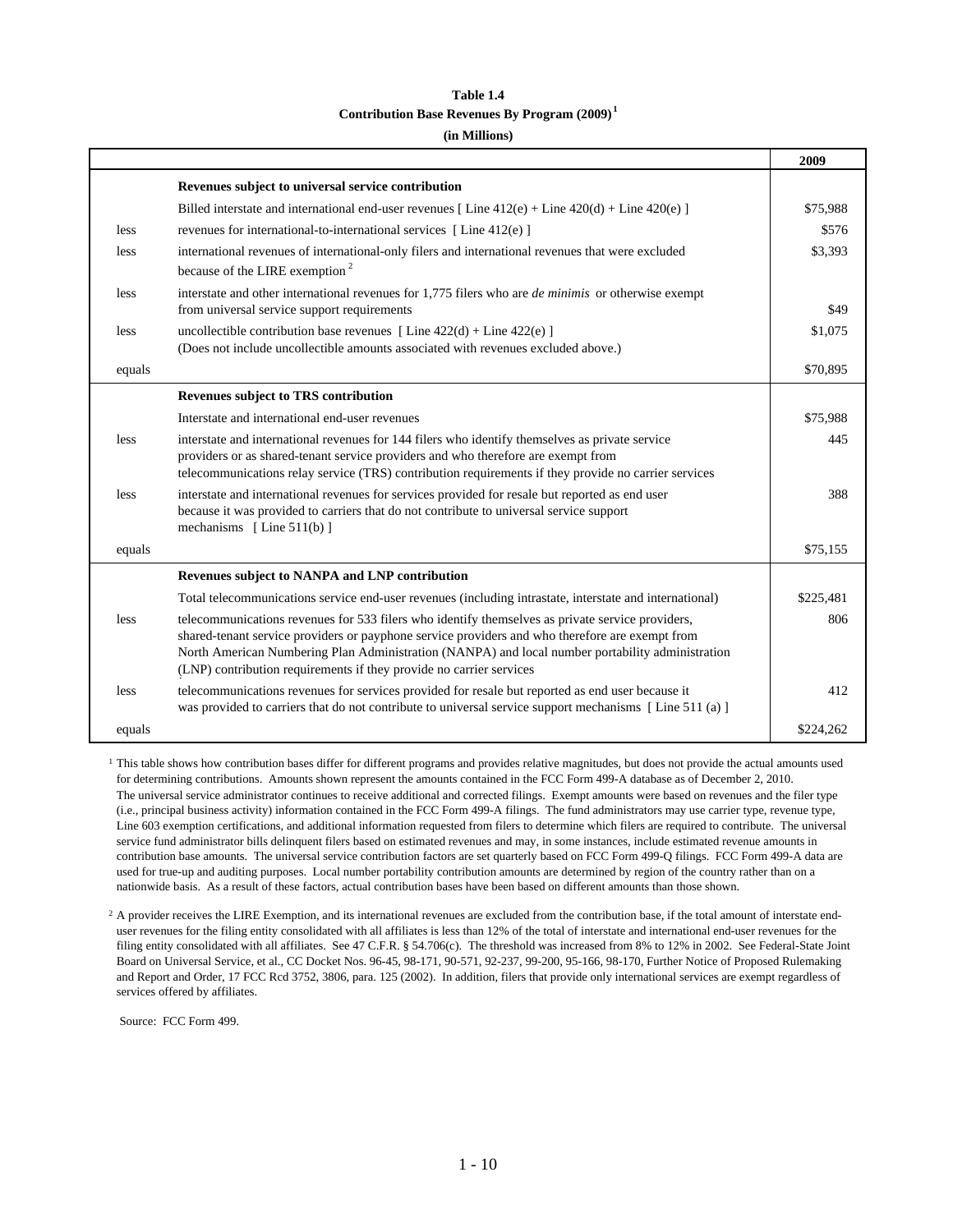# **Table 1.5 Revenues from Telecommunications and Interconnected VoIP Service Provided for Resale (2009) 1 (in Millions)**

|              | Data from FCC Form 499-A                                                                    |                  |              | <b>Five Holding Companies</b><br><b>With Most End-User Revenues</b> |              |                    |                | <b>Incumbent Local Exchange Carriers</b><br>Other than Affiliates of the Top Five |                |
|--------------|---------------------------------------------------------------------------------------------|------------------|--------------|---------------------------------------------------------------------|--------------|--------------------|----------------|-----------------------------------------------------------------------------------|----------------|
| Line         |                                                                                             | Intrastate       |              | Interstate International                                            | Total        | Intrastate         |                | Interstate International                                                          | Total          |
|              | Fixed local service                                                                         |                  |              |                                                                     |              |                    |                |                                                                                   |                |
| 303          | Monthly service, local calling, connection charges,                                         |                  |              |                                                                     |              |                    |                |                                                                                   |                |
|              | vertical features, and other local exchange service                                         |                  |              |                                                                     |              |                    |                |                                                                                   |                |
|              | including subscriber line and PICC charges to IXCs                                          |                  |              |                                                                     |              |                    |                |                                                                                   |                |
| $\cdot$      | Provided as unbundled network elements (UNEs)                                               | \$1.596          | \$95         | \$0                                                                 | \$1.691      | \$142              | \$13           | $\ast$                                                                            | \$155          |
| $\cdot$ .2   | Provided under other arrangements                                                           | 819              | 491          | 27                                                                  | 1,337        | 67                 | 61             | $\boldsymbol{0}$                                                                  | 128            |
|              | Total Line 303                                                                              | 2,415            | 585          | 27                                                                  | 3,028        | 209                | 74             | $\ast$                                                                            | 283            |
| 304          | Per-minute charges for originating or terminating calls                                     |                  |              |                                                                     |              |                    |                |                                                                                   |                |
| $\cdot$      | Provided under state or federal access tariff                                               | 1,838            | 1,888        | $\boldsymbol{0}$                                                    | 3,726        | 1,621              | 900            | $\overline{c}$                                                                    | 2,522          |
| $\cdot$ .2   | Provided as unbundled network elements or other                                             |                  |              |                                                                     |              |                    |                | $\ast$                                                                            |                |
|              | contract arrangement                                                                        | 445              | 330          | $\overline{0}$                                                      | 775          | 96                 | 8              |                                                                                   | 104            |
|              | Total Line 304                                                                              | 2,283            | 2,218        | $\overline{0}$<br>$\ast$                                            | 4.501        | 1.717              | 908            | $\overline{c}$<br>$\ast$                                                          | 2,626          |
| 305          | Local private line & special access                                                         | 644<br>8         | 12,547<br>12 | $\theta$                                                            | 13,191<br>19 | 400                | 1,995          | $\ast$                                                                            | 2,395          |
| 306<br>307   | Payphone compensation from toll carriers<br>Other local telecommunications service revenues | 2,079            | 523          | $\mathbf{0}$                                                        | 2,602        | $\mathbf{1}$<br>40 | 3<br>12        | $\Omega$                                                                          | 3<br>51        |
| 308          |                                                                                             | 645              | 960          | $\overline{0}$                                                      | 1,605        | 647                | 1,991          | $\ast$                                                                            | 2,639          |
|              | Universal service support revenues received from<br>Federal or state sources                |                  |              |                                                                     |              |                    |                |                                                                                   |                |
|              |                                                                                             |                  |              |                                                                     |              |                    |                |                                                                                   |                |
|              | Total fixed local service provided for resale                                               | 8,074            | 16,844       | 27                                                                  | 24,946       | 3,013              | 4,982          | $\overline{c}$                                                                    | 7,996          |
|              | Mobile service (including wireless telephony, paging &                                      |                  |              |                                                                     |              |                    |                |                                                                                   |                |
|              | messaging, and other mobile services)                                                       |                  |              |                                                                     |              |                    |                |                                                                                   |                |
| 309          | Monthly, activation, and message charges except toll                                        | 2,321            | 729          | $\mathbf{0}$                                                        | 3,050        | 28                 | 31             | *                                                                                 | 59             |
|              | Total mobile service provided for resale                                                    | 2,321            | 729          | $\overline{0}$                                                      | 3,050        | 28                 | 31             | $\ast$                                                                            | 59             |
| Toll service |                                                                                             |                  |              |                                                                     |              |                    |                |                                                                                   |                |
| 310          | Operator and toll calls with alternative billing                                            | 4                | 95           | $\overline{2}$                                                      | 101          |                    |                | $\overline{0}$                                                                    | $\ast$         |
|              | arrangements (credit card, collect, international                                           |                  |              |                                                                     |              |                    |                |                                                                                   |                |
|              | call-back, etc.)                                                                            |                  |              |                                                                     |              |                    |                |                                                                                   |                |
| 311          | Ordinary long distance (direct dialed MTS, customer                                         | 949              | 2,035        | 731                                                                 | 3,715        | 3                  | $\mathbf{1}$   | $\ast$                                                                            | $\overline{4}$ |
|              | toll-free 8xx service, "10-10 calls", associated                                            |                  |              |                                                                     |              |                    |                |                                                                                   |                |
|              | monthly account maintenance, PICC pass-through,                                             |                  |              |                                                                     |              |                    |                |                                                                                   |                |
|              | and other switched services not reported above)                                             |                  |              |                                                                     |              |                    |                |                                                                                   |                |
| 312          | Long distance private line services                                                         | 90               | 1,021        | 18                                                                  | 1,129        | 6                  | 5              | $\boldsymbol{0}$                                                                  | 10             |
| 313          | Satellite services                                                                          | $\boldsymbol{0}$ | *            | $\ast$                                                              | $\ast$       | $\ast$             | $\overline{0}$ | $\overline{0}$                                                                    | $\ast$         |
| 314          | All other long distance services                                                            | $\mathbf{1}$     | 48           | 57                                                                  | 105          | 5                  | $\ast$         | $\ast$                                                                            | 5              |
|              | Total toll service provided for resale                                                      | 1,044            | 3,199        | 808                                                                 | 5,051        | 13                 | 6              | $\ast$                                                                            | 20             |
| 315          | Total service provided for resale (carrier's carrier)                                       | \$11,439         | \$20,772     | \$835                                                               | \$33,047     | \$3,054            | \$5,019        | \$3                                                                               | \$8,075        |

Note: Amounts may not add to totals due to rounding.

\* Denotes values greater than \$0 but less than \$500,000.

<sup>1</sup> Includes a proportionate share of amounts reported on Line 403 as surcharges or other amounts on bills identified as recovering state or federal universal service contributions. Source: Industry Analysis and Technology Division, Wireline Competition Bureau, *Telecommunications Industry Revenues* (May 2011).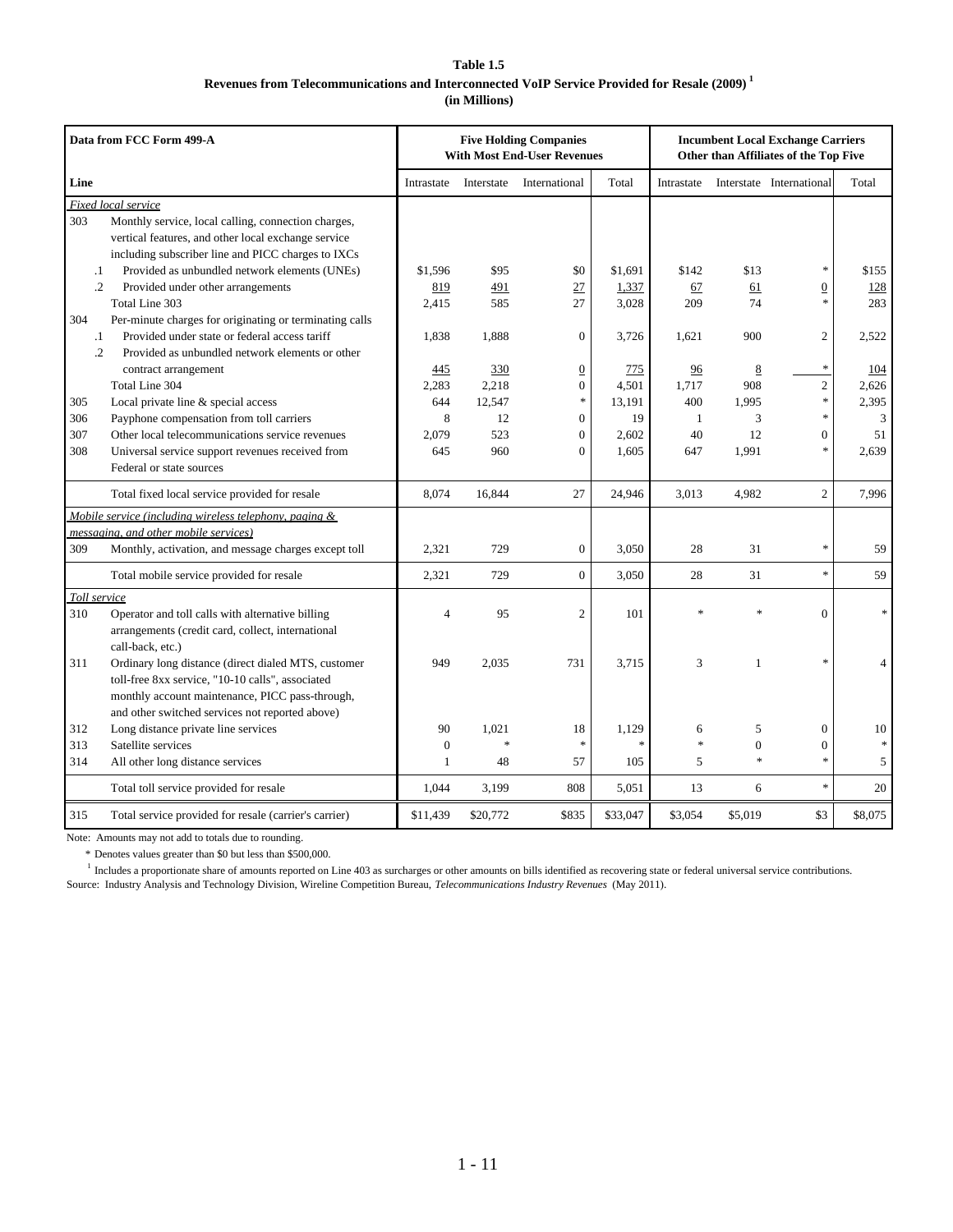## **Table 1.5 Revenues from Telecommunications and Interconnected VoIP Service Provided for Resale (2009) 1 Continued**

**(in Millions)**

|              | Data from FCC Form 499-A                                                                                   |                    |                       | <b>CLECs and other Local Competitors</b><br>Other than Affiliates of the Top Five |         |                    |                            | <b>Payphone Providers</b><br>Other than Affiliates of the Top Five |                  |
|--------------|------------------------------------------------------------------------------------------------------------|--------------------|-----------------------|-----------------------------------------------------------------------------------|---------|--------------------|----------------------------|--------------------------------------------------------------------|------------------|
| Line         |                                                                                                            | Intrastate         | Interstate            | International                                                                     | Total   | Intrastate         | Interstate                 | International                                                      | Total            |
|              | Fixed local service                                                                                        |                    |                       |                                                                                   |         |                    |                            |                                                                    |                  |
| 303          | Monthly service, local calling, connection charges,<br>vertical features, and other local exchange service |                    |                       |                                                                                   |         |                    |                            |                                                                    |                  |
|              | including subscriber line and PICC charges to IXCs                                                         |                    |                       |                                                                                   |         | $\ast$             |                            |                                                                    |                  |
| $\cdot$      | Provided as unbundled network elements (UNEs)                                                              | \$66               | \$188                 | \$1<br>š.                                                                         | \$254   |                    |                            | \$0                                                                |                  |
| $\cdot$      | Provided under other arrangements                                                                          | 147                | 48                    |                                                                                   | 195     | 0                  | $\boldsymbol{0}$<br>$\ast$ | $\overline{0}$                                                     |                  |
|              | Total Line 303                                                                                             | 212                | 236                   | 1                                                                                 | 449     |                    |                            | $\theta$                                                           |                  |
| 304          | Per-minute charges for originating or terminating calls                                                    |                    |                       |                                                                                   |         |                    |                            |                                                                    |                  |
| $\cdot$ 1    | Provided under state or federal access tariff                                                              | 549                | 514                   | 3                                                                                 | 1,066   | $\mathbf{0}$       | $\overline{0}$             | $\mathbf{0}$                                                       | $\mathbf{0}$     |
| $\cdot$      | Provided as unbundled network elements or other                                                            |                    |                       |                                                                                   |         |                    |                            |                                                                    |                  |
|              | contract arrangement                                                                                       | 351                | 123                   | 36                                                                                | 509     | $\overline{0}$     | $\boldsymbol{0}$           | $\boldsymbol{0}$                                                   | $\overline{0}$   |
|              | Total Line 304                                                                                             | 900                | 637                   | 39                                                                                | 1,576   | $\mathbf{0}$       | $\overline{0}$             | $\mathbf{0}$                                                       | $\overline{0}$   |
| 305          | Local private line & special access                                                                        | 1.346              | 714<br>$\overline{2}$ | 55<br>$\ast$                                                                      | 2,115   | $\mathbf{0}$<br>22 | $\overline{0}$             | $\Omega$<br>1                                                      | $\Omega$         |
| 306          | Payphone compensation from toll carriers                                                                   | $\mathbf{1}$<br>26 | 17                    | $\ast$                                                                            | 3<br>43 | $\ast$             | 40<br>$\ast$               | ×,                                                                 | 63               |
| 307          | Other local telecommunications service revenues                                                            | 46                 | 42                    | $\ast$                                                                            | 87      | $\ast$             |                            | $\ast$                                                             |                  |
| 308          | Universal service support revenues received from<br>Federal or state sources                               |                    |                       |                                                                                   |         |                    |                            |                                                                    |                  |
|              |                                                                                                            |                    |                       |                                                                                   |         |                    |                            |                                                                    |                  |
|              | Total fixed local service provided for resale                                                              | 2,530              | 1,648                 | 96                                                                                | 4,274   | 23                 | 40                         | $\mathbf{1}$                                                       | 64               |
|              | Mobile service (including wireless telephony, paging &                                                     |                    |                       |                                                                                   |         |                    |                            |                                                                    |                  |
|              | messaging, and other mobile services)                                                                      |                    |                       |                                                                                   |         |                    |                            |                                                                    |                  |
| 309          | Monthly, activation, and message charges except toll                                                       | 13                 | 4                     | $\boldsymbol{0}$                                                                  | 17      | $\boldsymbol{0}$   | $\overline{0}$             | $\boldsymbol{0}$                                                   | $\mathbf{0}$     |
|              | Total mobile service provided for resale                                                                   | 13                 | $\overline{4}$        | $\overline{0}$                                                                    | 17      | $\boldsymbol{0}$   | $\mathbf{0}$               | $\overline{0}$                                                     | $\boldsymbol{0}$ |
| Toll service |                                                                                                            |                    |                       |                                                                                   |         |                    |                            |                                                                    |                  |
| 310          | Operator and toll calls with alternative billing                                                           | 3                  | $\mathbf{1}$          | $\ast$                                                                            | 3       | 1                  | $\mathbf{1}$               | ×,                                                                 | 1                |
|              | arrangements (credit card, collect, international                                                          |                    |                       |                                                                                   |         |                    |                            |                                                                    |                  |
|              | call-back, etc.)                                                                                           |                    |                       |                                                                                   |         |                    |                            |                                                                    |                  |
| 311          | Ordinary long distance (direct dialed MTS, customer                                                        | 382                | 602                   | 154                                                                               | 1,139   |                    |                            | $\mathbf{0}$                                                       |                  |
|              | toll-free 8xx service, "10-10 calls", associated                                                           |                    |                       |                                                                                   |         |                    |                            |                                                                    |                  |
|              | monthly account maintenance, PICC pass-through,                                                            |                    |                       |                                                                                   |         |                    |                            |                                                                    |                  |
|              | and other switched services not reported above)                                                            |                    |                       |                                                                                   |         |                    |                            |                                                                    |                  |
| 312          | Long distance private line services                                                                        | 288                | 540                   | 24                                                                                | 852     | $\mathbf{0}$       | $\theta$                   | $\mathbf{0}$                                                       |                  |
| 313          | Satellite services                                                                                         | 1                  | 184                   | $\ast$                                                                            | 185     | $\boldsymbol{0}$   | $\boldsymbol{0}$           | $\boldsymbol{0}$                                                   | $\mathbf{0}$     |
| 314          | All other long distance services                                                                           | $\tau$             | 6                     | $\ast$                                                                            | 12      | $\ast$             | $\ast$                     | $\mathbf{0}$                                                       |                  |
|              | Total toll service provided for resale                                                                     | 680                | 1,332                 | 179                                                                               | 2,191   | $\mathbf{1}$       | 1                          | $\ast$                                                             | 1                |
| 315          | Total service provided for resale (carrier's carrier)                                                      | \$3,224            | \$2,983               | \$274                                                                             | \$6,481 | \$23               | \$41                       | \$1                                                                | \$65             |

Note: Amounts may not add to totals due to rounding.

\* Denotes values greater than \$0 but less than \$500,000.

<sup>1</sup> Includes a proportionate share of amounts reported on Line 403 as surcharges or other amounts on bills identified as recovering state or federal universal service contributions.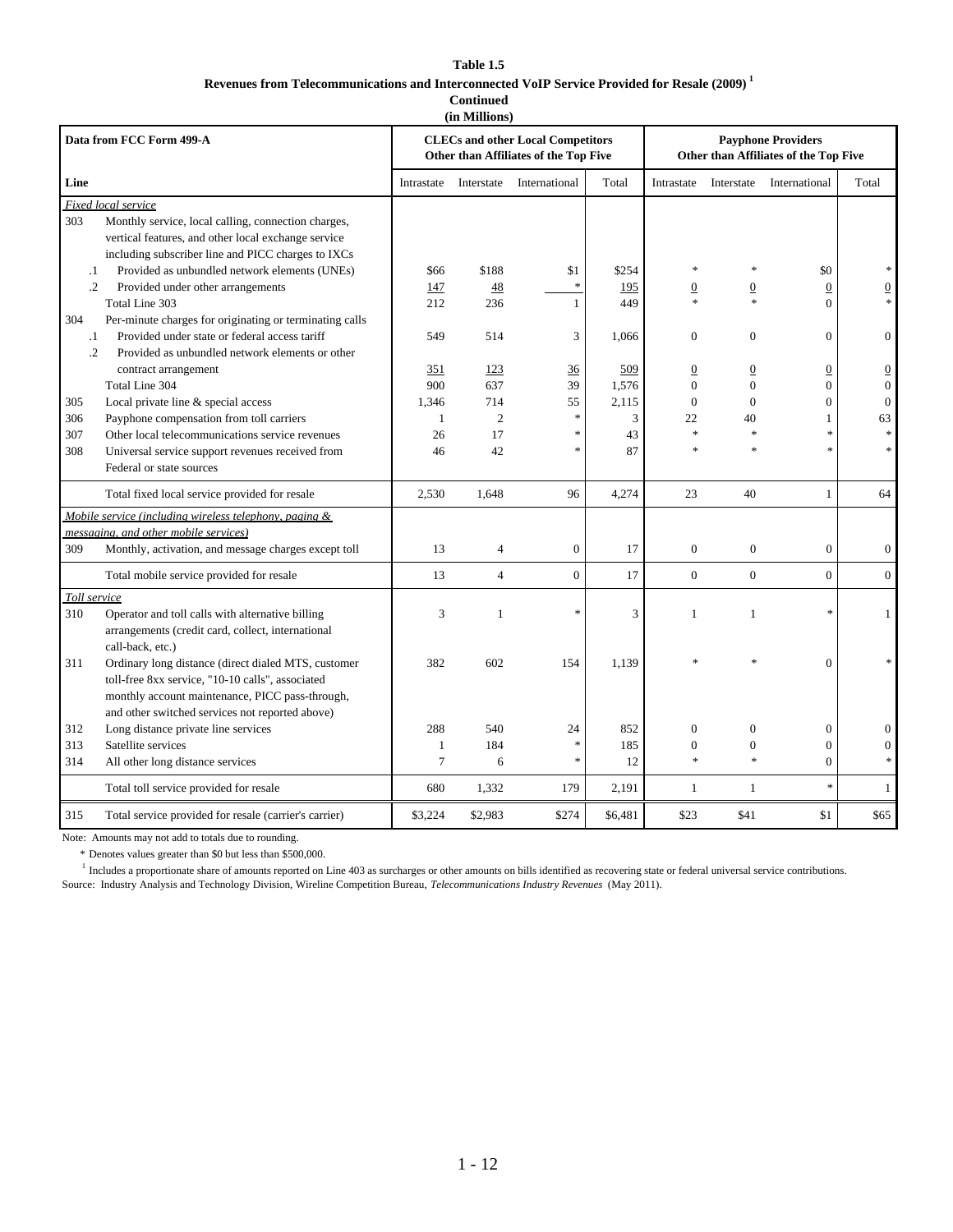#### **Table 1.5 Revenues from Telecommunications and Interconnected VoIP Service Provided for Resale (2009) 1 Continued**

| (in Millions) |  |  |  |
|---------------|--|--|--|

|              | Data from FCC Form 499-A                                                                         |                  |                 | <b>Mobile Telephony</b><br>Other than Affiliates of the Top Five |                |                        |                 | <b>Other Mobile</b><br>Other than Affiliates of the Top Five |                |
|--------------|--------------------------------------------------------------------------------------------------|------------------|-----------------|------------------------------------------------------------------|----------------|------------------------|-----------------|--------------------------------------------------------------|----------------|
| Line         |                                                                                                  | Intrastate       | Interstate      | International                                                    | Total          | Intrastate             | Interstate      | International                                                | Total          |
|              | Fixed local service                                                                              |                  |                 |                                                                  |                |                        |                 |                                                              |                |
| 303          | Monthly service, local calling, connection charges,                                              |                  |                 |                                                                  |                |                        |                 |                                                              |                |
|              | vertical features, and other local exchange service                                              |                  |                 |                                                                  |                |                        |                 |                                                              |                |
|              | including subscriber line and PICC charges to IXCs                                               |                  |                 | $\ast$                                                           |                | $\ast$                 |                 |                                                              |                |
| $\cdot$      | Provided as unbundled network elements (UNEs)                                                    | \$7<br>$\ast$    | \$0             |                                                                  | \$8<br>$\ast$  |                        | \$0             | \$0                                                          |                |
| $\cdot$      | Provided under other arrangements                                                                |                  | $\underline{0}$ | $\underline{0}$<br>$\ast$                                        |                | $\underline{0}$        | $\underline{0}$ | $\overline{0}$                                               |                |
|              | Total Line 303                                                                                   | 8                | $\Omega$        |                                                                  | 8              |                        | $\Omega$        | $\Omega$                                                     |                |
| 304          | Per-minute charges for originating or terminating calls                                          |                  |                 | $\ast$                                                           |                | $\ast$                 |                 |                                                              |                |
| $\cdot$      | Provided under state or federal access tariff<br>Provided as unbundled network elements or other | 1                | $\overline{2}$  |                                                                  | 3              |                        |                 | $\Omega$                                                     |                |
| $\cdot$ .2   |                                                                                                  |                  |                 |                                                                  |                |                        |                 |                                                              |                |
|              | contract arrangement                                                                             | 11               | $\underline{2}$ | $\overline{0}$<br>$\ast$                                         | 13             | $\overline{1}$         |                 | $\overline{0}$                                               |                |
|              | Total Line 304                                                                                   | 11               | $\overline{4}$  |                                                                  | 15<br>29       | $\mathbf{1}$<br>$\ast$ |                 | $\mathbf{0}$<br>$\ast$                                       | $\mathbf{1}$   |
| 305          | Local private line & special access                                                              | 28               | $\mathbf{1}$    | $\overline{0}$                                                   |                | $\ast$                 | 20              | $\ast$                                                       | 20             |
| 306          | Payphone compensation from toll carriers                                                         | $\theta$         | $\theta$        | $\overline{0}$<br>$\boldsymbol{\ast}$                            | $\theta$       |                        |                 | ×,                                                           |                |
| 307          | Other local telecommunications service revenues                                                  | $\overline{c}$   | $\mathbf{1}$    |                                                                  | $\overline{2}$ | 38                     |                 | $\theta$                                                     | 40             |
| 308          | Universal service support revenues received from                                                 | 343              | 132             | 0                                                                | 475            | 5                      |                 |                                                              | 5              |
|              | Federal or state sources                                                                         |                  |                 |                                                                  |                |                        |                 |                                                              |                |
|              | Total fixed local service provided for resale                                                    | 392              | 137             | $\ast$                                                           | 530            | 44                     | 22              | $\ast$                                                       | 66             |
|              | Mobile service (including wireless telephony, paging &                                           |                  |                 |                                                                  |                |                        |                 |                                                              |                |
|              | messaging, and other mobile services)                                                            |                  |                 |                                                                  |                |                        |                 |                                                              |                |
| 309          | Monthly, activation, and message charges except toll                                             | 772              | 274             | 4                                                                | 1,050          | 43                     | 6               | $\overline{4}$                                               | 52             |
|              | Total mobile service provided for resale                                                         | 772              | 274             | $\overline{4}$                                                   | 1,050          | 43                     | 6               | $\overline{4}$                                               | 52             |
| Toll service |                                                                                                  |                  |                 |                                                                  |                |                        |                 |                                                              |                |
| 310          | Operator and toll calls with alternative billing                                                 | 4                | 1               | $\ast$                                                           | 5              | $\boldsymbol{0}$       | $\mathbf{0}$    | $\mathbf{0}$                                                 | $\mathbf{0}$   |
|              | arrangements (credit card, collect, international                                                |                  |                 |                                                                  |                |                        |                 |                                                              |                |
|              | call-back, etc.)                                                                                 |                  |                 |                                                                  |                |                        |                 |                                                              |                |
| 311          | Ordinary long distance (direct dialed MTS, customer                                              | 66               | 23              | $\ast$                                                           | 89             | $\overline{0}$         | $\Delta$        | $\overline{2}$                                               | $\tau$         |
|              | toll-free 8xx service, "10-10 calls", associated                                                 |                  |                 |                                                                  |                |                        |                 |                                                              |                |
|              | monthly account maintenance, PICC pass-through,                                                  |                  |                 |                                                                  |                |                        |                 |                                                              |                |
|              | and other switched services not reported above)                                                  |                  |                 |                                                                  |                |                        |                 |                                                              |                |
| 312          | Long distance private line services                                                              | $\mathbf{1}$     |                 | $\mathbf{0}$                                                     | 1              | $\boldsymbol{0}$       | $\Omega$        | $\mathbf{0}$                                                 | $\Omega$       |
| 313          | Satellite services                                                                               | $\boldsymbol{0}$ | $\theta$        | $\boldsymbol{0}$                                                 | $\theta$       | $\boldsymbol{0}$       | $\theta$        | $\boldsymbol{0}$                                             | $\Omega$       |
| 314          | All other long distance services                                                                 | $\mathbf{1}$     | $\mathbf{1}$    | $\ast$                                                           | 3              | $\ast$                 | $\ast$          | $\Omega$                                                     |                |
|              | Total toll service provided for resale                                                           | 72               | 25              | $\ast$                                                           | 98             | $\ast$                 | $\overline{4}$  | $\overline{2}$                                               | $\overline{7}$ |
| 315          | Total service provided for resale (carrier's carrier)                                            | \$1.236          | \$436           | \$5                                                              | \$1,677        | \$87                   | \$32            | \$6                                                          | \$125          |

Note: Amounts may not add to totals due to rounding.

\* Denotes values greater than \$0 but less than \$500,000.

<sup>1</sup> Includes a proportionate share of amounts reported on Line 403 as surcharges or other amounts on bills identified as recovering state or federal universal service contributions.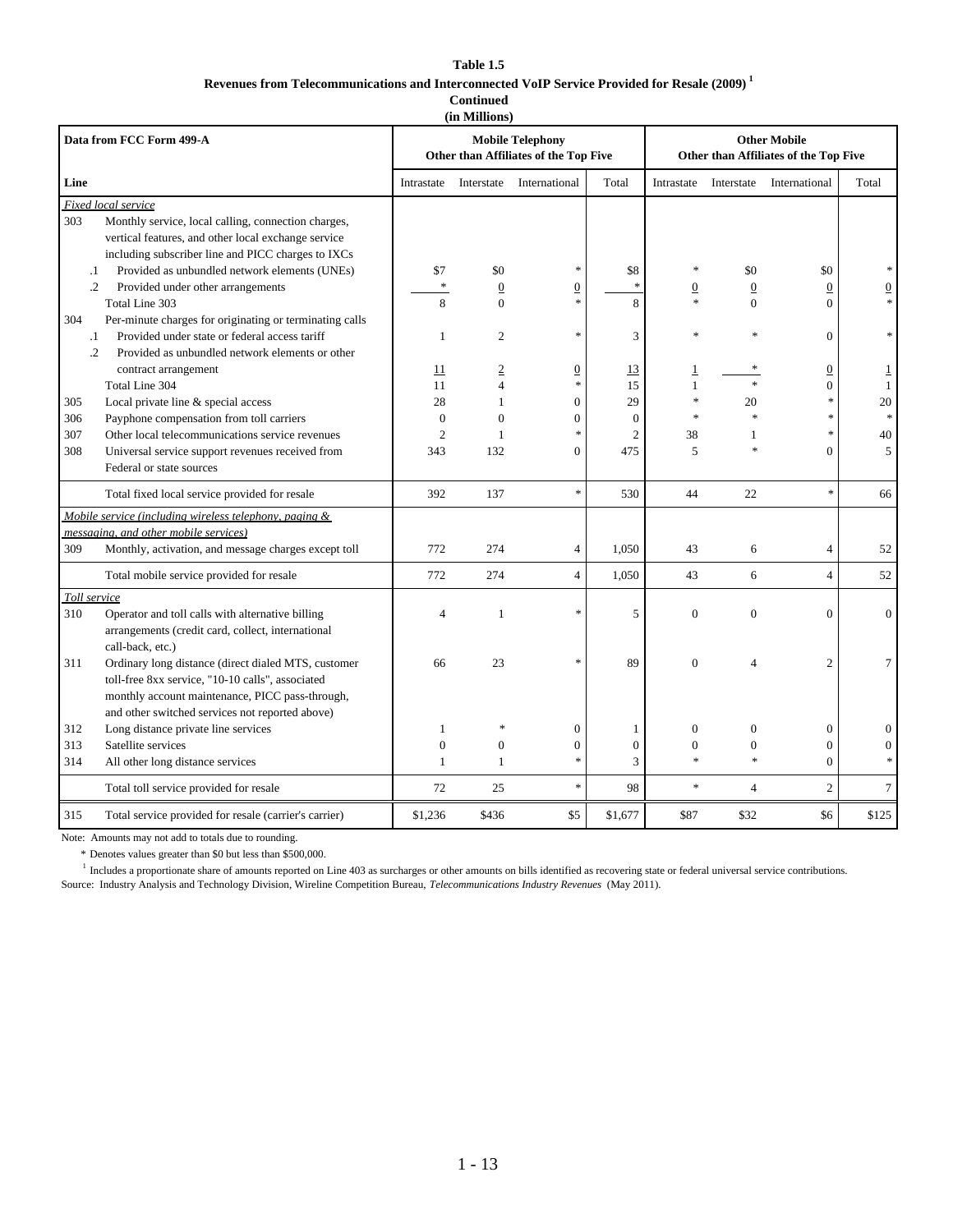#### **Table 1.5 Revenues from Telecommunications and Interconnected VoIP Service Provided for Resale (2009) 1 Continued**

**(in Millions)**

|                            | Data from FCC Form 499-A                                                                                                                                                                                      |                     |                                | <b>Toll Carriers</b><br>Other than Affiliates of the Top Five |                     |                               |                              | <b>Total All Filers</b><br>Other than Affiliates of the Top Five |                                |
|----------------------------|---------------------------------------------------------------------------------------------------------------------------------------------------------------------------------------------------------------|---------------------|--------------------------------|---------------------------------------------------------------|---------------------|-------------------------------|------------------------------|------------------------------------------------------------------|--------------------------------|
| Line                       |                                                                                                                                                                                                               | Intrastate          | Interstate                     | International                                                 | Total               | Intrastate                    | Interstate                   | International                                                    | Total                          |
| Fixed local service<br>303 | Monthly service, local calling, connection charges,<br>vertical features, and other local exchange service<br>including subscriber line and PICC charges to IXCs                                              |                     |                                |                                                               |                     |                               |                              |                                                                  |                                |
| $\cdot$<br>$\cdot$ .2      | Provided as unbundled network elements (UNEs)<br>Provided under other arrangements<br>Total Line 303                                                                                                          | \$1<br>13<br>13     | $\ast$<br>8<br>8               | \$0<br>$\overline{1}$<br>1                                    | \$1<br>21<br>22     | \$1,813<br>1,045<br>2,857     | \$295<br>608<br>903          | \$1<br>28<br>30                                                  | \$2,109<br>1,681<br>3,790      |
| 304<br>$\cdot$<br>$\cdot$  | Per-minute charges for originating or terminating calls<br>Provided under state or federal access tariff<br>Provided as unbundled network elements or other                                                   | 33                  | 26                             | ×                                                             | 59                  | 4,041                         | 3,331                        | 5                                                                | 7,376                          |
|                            | contract arrangement<br>Total Line 304                                                                                                                                                                        | $\ast$<br>33<br>152 | $\ast$<br>27<br>95             | $\boldsymbol{0}$<br>*                                         | $\ast$<br>60<br>270 | 903<br>4,944                  | 462<br>3,793                 | 36<br>41<br>79                                                   | 1,402<br>8,778                 |
| 305<br>306<br>307<br>308   | Local private line & special access<br>Payphone compensation from toll carriers<br>Other local telecommunications service revenues<br>Universal service support revenues received from                        | $\ast$<br>13<br>27  | $\ast$<br>$\overline{7}$<br>10 | 24<br>$\mathbf{1}$<br>$\ast$<br>$\theta$                      | 1<br>20<br>37       | 2,570<br>32<br>2,197<br>1,714 | 15,372<br>56<br>561<br>3,135 | $\overline{c}$<br>$\ast$<br>×                                    | 18,021<br>89<br>2,759<br>4,849 |
|                            | Federal or state sources<br>Total fixed local service provided for resale                                                                                                                                     | 238                 | 146                            | 26                                                            | 409                 | 14,314                        | 23,819                       | 152                                                              | 38,285                         |
|                            | Mobile service (including wireless telephony, paging &<br>messaging, and other mobile services)                                                                                                               |                     |                                |                                                               |                     |                               |                              |                                                                  |                                |
| 309                        | Monthly, activation, and message charges except toll                                                                                                                                                          | 34                  | 18                             | 4                                                             | 56                  | 3,210                         | 1,061                        | 12                                                               | 4,284                          |
|                            | Total mobile service provided for resale                                                                                                                                                                      | 34                  | 18                             | $\overline{4}$                                                | 56                  | 3,210                         | 1,061                        | 12                                                               | 4,284                          |
| Toll service<br>310        | Operator and toll calls with alternative billing<br>arrangements (credit card, collect, international<br>call-back, etc.)                                                                                     | 12                  | 37                             | 414                                                           | 463                 | 23                            | 133                          | 417                                                              | 574                            |
| 311                        | Ordinary long distance (direct dialed MTS, customer<br>toll-free 8xx service, "10-10 calls", associated<br>monthly account maintenance, PICC pass-through,<br>and other switched services not reported above) | 597                 | 871                            | 2,659                                                         | 4,127               | 1,997                         | 3,536                        | 3,547                                                            | 9,081                          |
| 312                        | Long distance private line services                                                                                                                                                                           | 214                 | 385                            | 232                                                           | 831                 | 599                           | 1,950                        | 274                                                              | 2,823                          |
| 313<br>314                 | Satellite services<br>All other long distance services                                                                                                                                                        | 3<br>11             | 62<br>19                       | 83<br>37                                                      | 148<br>67           | 4<br>25                       | 246<br>74                    | 83<br>94                                                         | 333<br>193                     |
|                            | Total toll service provided for resale                                                                                                                                                                        | 838                 | 1,372                          | 3,426                                                         | 5,636               | 2,648                         | 5,939                        | 4,416                                                            | 13,003                         |
| 315                        | Total service provided for resale (carrier's carrier)                                                                                                                                                         | \$1,110             | \$1,536                        | \$3,455                                                       | \$6,101             | \$20,173                      | \$30,819                     | \$4,579                                                          | \$55,571                       |

Note: Amounts may not add to totals due to rounding.

\* Denotes values greater than \$0 but less than \$500,000.

<sup>1</sup> Includes a proportionate share of amounts reported on Line 403 as surcharges or other amounts on bills identified as recovering state or federal universal service contributions.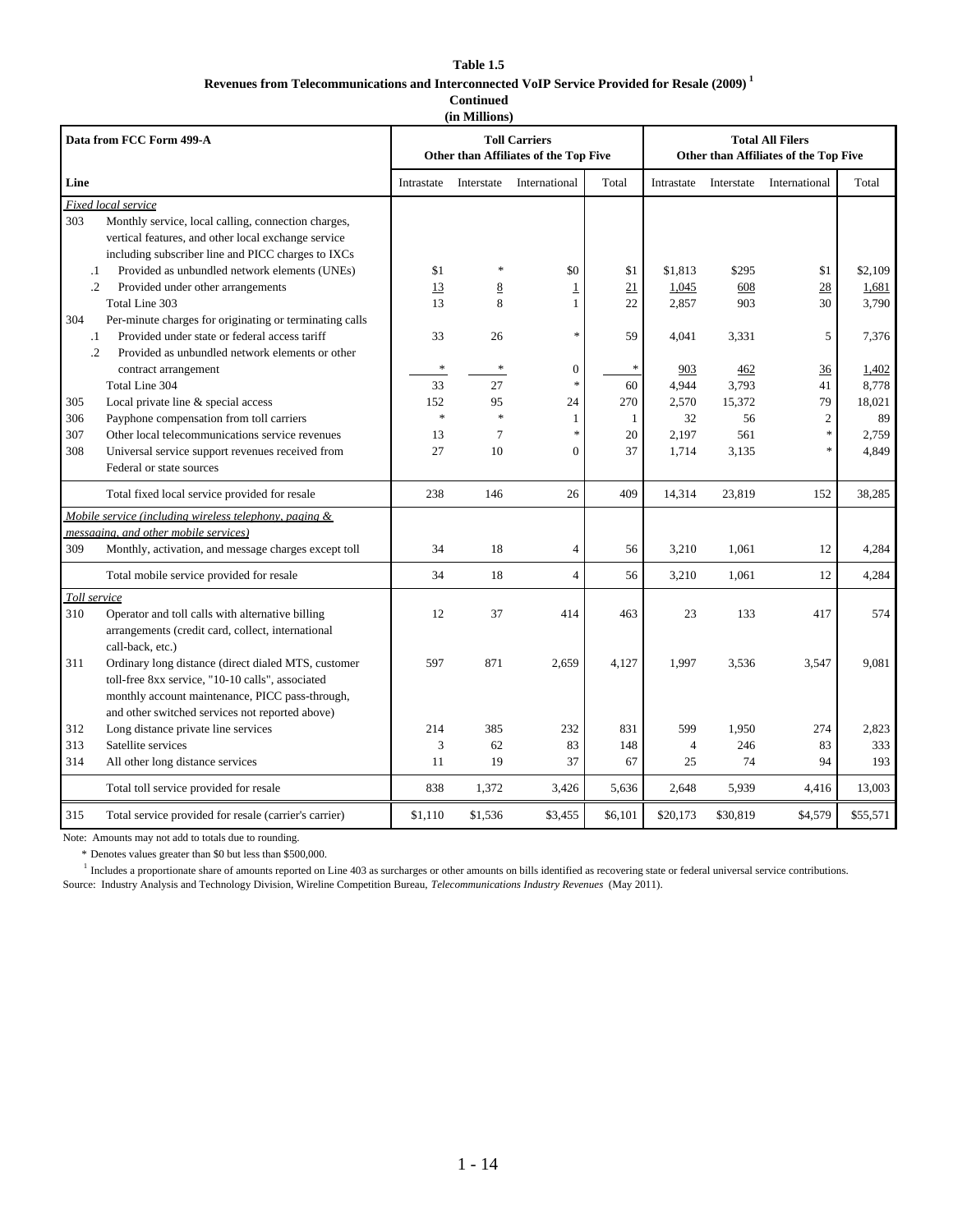#### **Table 1.6 Revenues from Telecommunications and Interconnected VoIP Service Provided to End Users: 2009 (in Millions)**

|              | Data from FCC Form 499-A                                                                                                                                                                                                                                                              |                   | <b>Five Holding Companies</b><br><b>Incumbent Local Exchange Carriers</b><br><b>With Most End-User Revenues</b><br>Other than Affiliates of the Top Five |                          |                   |                |              |                          |                |
|--------------|---------------------------------------------------------------------------------------------------------------------------------------------------------------------------------------------------------------------------------------------------------------------------------------|-------------------|----------------------------------------------------------------------------------------------------------------------------------------------------------|--------------------------|-------------------|----------------|--------------|--------------------------|----------------|
| Line         |                                                                                                                                                                                                                                                                                       | Intrastate        |                                                                                                                                                          | Interstate International | Total             | Intrastate     |              | Interstate International | Total          |
| 404          | Fixed local service<br>Monthly service, local calling, connection charges,<br>vertical features, and other local exchange service<br>charges except for federally tariffed subscriber line<br>charges and PICC charges:                                                               |                   |                                                                                                                                                          |                          |                   |                |              |                          |                |
|              | <b>Traditional Circuit Switched</b><br>$.1 \& .3$<br>Interconnected Voice over Internet Protocol<br>$.4 \& .5$                                                                                                                                                                        | \$28,584<br>\$244 | \$17<br>\$161                                                                                                                                            | $\ast$<br>*              | \$28,601<br>\$406 | \$6,318<br>*   | \$19<br>\$1  | \$0<br>\$0               | \$6,336<br>\$2 |
| 405          | Tariffed subscriber line charges and PICC charges<br>levied by a local exchange carrier on a no-PIC<br>customer                                                                                                                                                                       | 126               | 5,547                                                                                                                                                    | $\boldsymbol{0}$         | 5,673             | 42             | 1,540        | $\ast$                   | 1,581          |
|              | Total local exchange (Line $404 +$ Line $405$ )                                                                                                                                                                                                                                       | 28,954            | 5,725                                                                                                                                                    | $\ast$                   | 34,679            | 6,360          | 1,559        | *                        | 7,919          |
| 406          | Local private line and special access service                                                                                                                                                                                                                                         | 2,790             | 3,633                                                                                                                                                    | 1                        | 6,424             | 530            | 469          | *                        | 1,000          |
| 407          | Payphone coin revenues (local and long distance)                                                                                                                                                                                                                                      | 61                | 字                                                                                                                                                        | $\ast$                   | 61                | 14             |              | *                        | 14             |
| 408          | Other local telecommunications service revenues                                                                                                                                                                                                                                       | 345               | 10                                                                                                                                                       | $\mathbf{0}$             | 355               | 26             | $\mathbf{1}$ | *                        | 27             |
|              | Line 403 surcharges on fixed local service $1$                                                                                                                                                                                                                                        | 156               | 1,060                                                                                                                                                    | $\ast$                   | 1,216             | 26             | 226          | $\overline{0}$           | 252            |
|              | Total fixed local service provided to end users                                                                                                                                                                                                                                       | 32,306            | 10,428                                                                                                                                                   | $\overline{c}$           | 42,735            | 6,956          | 2,257        | ×.                       | 9,212          |
|              | Mobile service (including wireless telephony, paging &<br>messaging, and other mobile services)                                                                                                                                                                                       |                   |                                                                                                                                                          |                          |                   |                |              |                          |                |
| 409          | Monthly and activation charges                                                                                                                                                                                                                                                        | 64,435            | 19,877                                                                                                                                                   | 184                      | 84,496            | 303            | 55           | $\overline{0}$           | 359            |
| 410          | Message charges including roaming, but excluding<br>toll charges                                                                                                                                                                                                                      | 8,480             | 2,601                                                                                                                                                    | 118                      | 11,199            | 29             | 13           | sk.                      | 42             |
|              | Line 403 surcharges on mobile service $1$                                                                                                                                                                                                                                             | 462               | 2,673                                                                                                                                                    | 5                        | 3,140             | $\overline{c}$ | 8            | $\boldsymbol{0}$         | 10             |
|              | Total mobile service provided to end users                                                                                                                                                                                                                                            | 73,377            | 25,151                                                                                                                                                   | 307                      | 98,835            | 334            | 76           | \$                       | 410            |
| Toll service |                                                                                                                                                                                                                                                                                       |                   |                                                                                                                                                          |                          |                   |                |              |                          |                |
| 411          | Prepaid calling card (including card sales to<br>customers and non-carrier distributors) reported at<br>face value of cards                                                                                                                                                           | 48                | 54                                                                                                                                                       | 37                       | 138               |                |              |                          |                |
| 412          | International calls that both originate and terminate in<br>foreign points                                                                                                                                                                                                            | $\boldsymbol{0}$  | $\boldsymbol{0}$                                                                                                                                         | 262                      | 262               | $\mathbf{0}$   | $\mathbf{0}$ | $\overline{0}$           | $\mathbf{0}$   |
| 413          | Operator and toll calls with alternative billing<br>arrangements (credit card, collect, international call-<br>back, etc.) other than revenues reported on Line 412                                                                                                                   | 150               | 151                                                                                                                                                      | 86                       | 386               | $\overline{4}$ |              | ×.                       | 4              |
| 414          | Ordinary long distance (direct-dialed MTS, customer<br>toll-free 8xx service, "10-10" calls, associated<br>monthly account maintenance, PICC pass-through, and<br>other switched services not reported above), including<br>long distance charges bundled with local exchange service | 5,839             | 8,918                                                                                                                                                    | 2,854                    | 17,611            | 220            | 45           | 3                        | 268            |
| 415          | Long distance private line services                                                                                                                                                                                                                                                   | 1,794             | 4,722                                                                                                                                                    | 161                      | 6,677             | 47             | 4            | *                        | 51             |
| 416          | Satellite services                                                                                                                                                                                                                                                                    | $\mathbf{1}$      | 5                                                                                                                                                        | 8                        | 14                | $\overline{0}$ | $\mathbf{0}$ | $\overline{0}$           | $\mathbf{0}$   |
| 417          | All other long distance services                                                                                                                                                                                                                                                      | 93                | 495                                                                                                                                                      | 18                       | 607               | 2              | $\ast$       | $\mathbf{0}$             | 2              |
|              | Line 403 surcharges on toll service $1$                                                                                                                                                                                                                                               | 38                | 1,733                                                                                                                                                    | 116                      | 1,887             | $\mathbf{1}$   | 5            | ×.                       | 6              |
|              | Total toll service provided to end users                                                                                                                                                                                                                                              | 7,963             | 16,078                                                                                                                                                   | 3,540                    | 27,581            | 274            | 54           | 3                        | 332            |
|              | Total telecommunications and interconnected VoIP<br>service provided to end users                                                                                                                                                                                                     | 113,646           | 51,657                                                                                                                                                   | 3,849                    | 169,151           | 7,564          | 2,387        | 3                        | 9,954          |
| 422          | Uncollectible revenue/bad debt expense associated<br>with end user revenues other than Line 412                                                                                                                                                                                       | 2,007             | 684                                                                                                                                                      | 58                       | 2,749             | 136            | 30           | *                        | 166            |
| 423          | Net universal service contribution base revenues                                                                                                                                                                                                                                      | \$111,639         | \$50,973                                                                                                                                                 | \$3,529                  | \$166,140         | \$7,428        | \$2,357      | \$3                      | \$9,788        |

Note: Amounts may not add to totals due to rounding.

Denotes values greater than \$0 but less than \$500,000.

<sup>1</sup> Includes a proportionate share of amounts reported on Line 403 as surcharges or other amounts on bills identified as recovering state or federal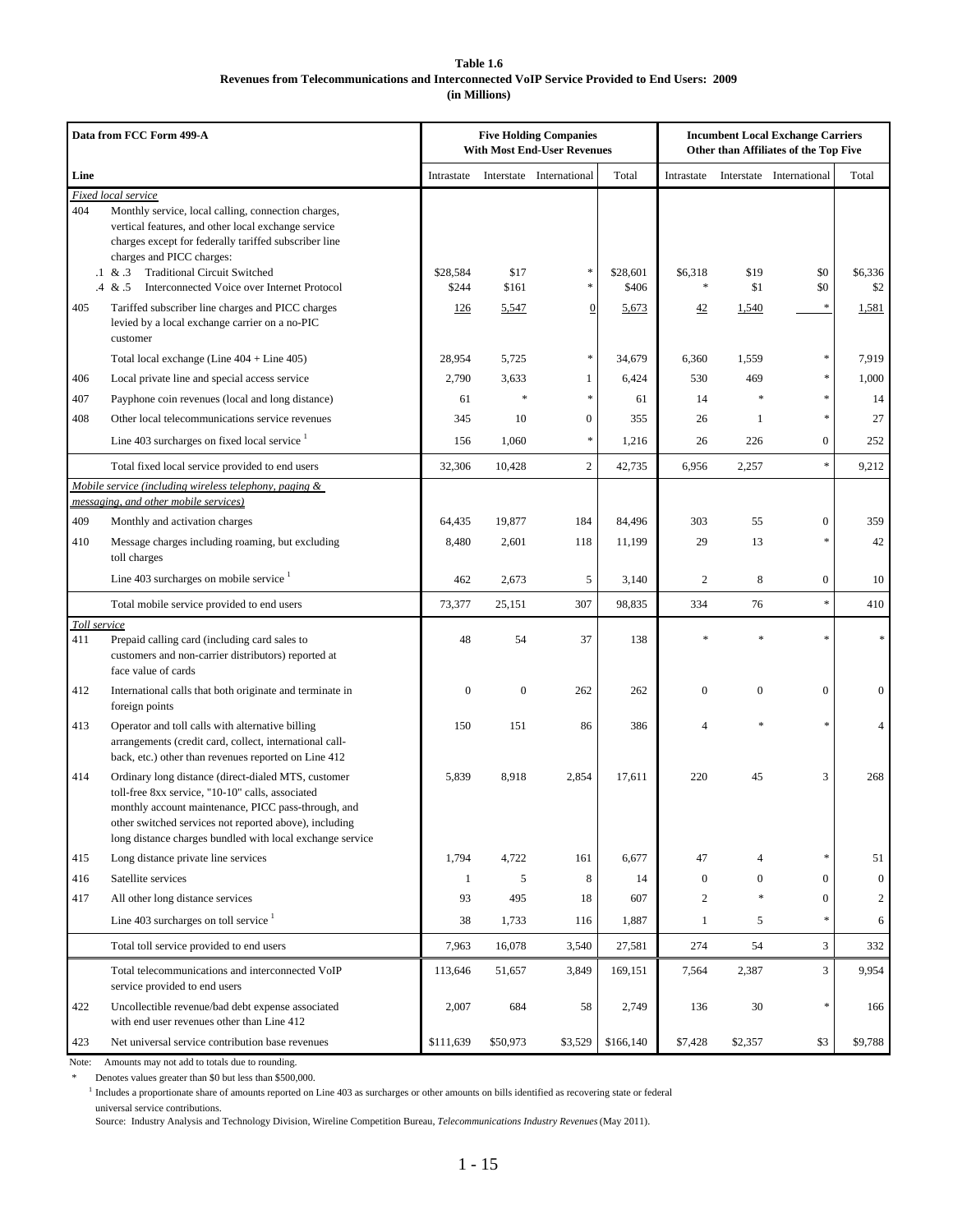#### **Table 1.6 Revenues from Telecommunications and Interconnected VoIP Service Provided to End Users: 2009 Continued**

**(in Millions)**

|              | Data from FCC Form 499-A                                                                                                                                                                                                                                                              |                  |                  | <b>CLECs and other Local Competitors</b><br>Other than Affiliates of the Top Five |              |                                   |                  | <b>Payphone Providers</b><br>Other than Affiliates of the Top Five |                  |
|--------------|---------------------------------------------------------------------------------------------------------------------------------------------------------------------------------------------------------------------------------------------------------------------------------------|------------------|------------------|-----------------------------------------------------------------------------------|--------------|-----------------------------------|------------------|--------------------------------------------------------------------|------------------|
| Line         |                                                                                                                                                                                                                                                                                       | Intrastate       |                  | Interstate International                                                          | Total        | Intrastate                        |                  | Interstate International                                           | Total            |
| 404          | Fixed local service<br>Monthly service, local calling, connection charges,<br>vertical features, and other local exchange service<br>charges except for federally tariffed subscriber line<br>charges and PICC charges:                                                               |                  |                  |                                                                                   |              |                                   |                  |                                                                    |                  |
|              | <b>Traditional Circuit Switched</b><br>$.1 \& .3$                                                                                                                                                                                                                                     | \$5,150          | \$167            | \$8                                                                               | \$5,325      | *                                 | \$0              | \$0                                                                |                  |
|              | $.4 \& .5$<br>Interconnected Voice over Internet Protocol                                                                                                                                                                                                                             | \$5,300          | \$1,312          | \$154                                                                             | \$6,765      | \$0                               | \$0              | \$0                                                                | \$0              |
| 405          | Tariffed subscriber line charges and PICC charges<br>levied by a local exchange carrier on a no-PIC<br>customer                                                                                                                                                                       | <u>56</u>        | 986              | $\overline{1}$                                                                    | 1,043        | $\boldsymbol{0}$                  | $\overline{0}$   | $\mathbf{0}$                                                       | $\boldsymbol{0}$ |
|              | Total local exchange (Line $404 +$ Line $405$ )                                                                                                                                                                                                                                       | 10,505           | 2,466            | 163                                                                               | 13,134       | 宋                                 | $\overline{0}$   | $\boldsymbol{0}$                                                   |                  |
| 406          | Local private line and special access service                                                                                                                                                                                                                                         | 1,054            | 391              | 10                                                                                | 1,455        | 1                                 | $\frac{1}{2}$    | $\frac{1}{2}$                                                      | 1                |
| 407          | Payphone coin revenues (local and long distance)                                                                                                                                                                                                                                      | $\mathbf{1}$     | $\frac{1}{2^k}$  | $\frac{1}{2}$                                                                     | $\mathbf{1}$ | 86                                | 5                | $\frac{1}{2}$                                                      | 91               |
| 408          | Other local telecommunications service revenues                                                                                                                                                                                                                                       | 318              | 32               | $\mathbf{1}$                                                                      | 351          | *                                 | 1                | $\ast$                                                             | -1               |
|              | Line 403 surcharges on fixed local service <sup>1</sup>                                                                                                                                                                                                                               | 59               | 317              | 3                                                                                 | 378          | $\mathbf{0}$                      | $\frac{1}{2^k}$  | $\overline{0}$                                                     | $\ast$           |
|              | Total fixed local service provided to end users                                                                                                                                                                                                                                       | 11,937           | 3,206            | 176                                                                               | 15,318       | 87                                | 5                | $\ast$                                                             | 93               |
|              | Mobile service (including wireless telephony, paging &<br>messaging, and other mobile services)                                                                                                                                                                                       |                  |                  |                                                                                   |              |                                   |                  |                                                                    |                  |
| 409          | Monthly and activation charges                                                                                                                                                                                                                                                        | 19               | 19               | $\mathbf{1}$                                                                      | 39           |                                   |                  | *                                                                  |                  |
| 410          | Message charges including roaming, but excluding<br>toll charges                                                                                                                                                                                                                      | 2                | $\overline{4}$   | *                                                                                 | 5            |                                   | s).              | $\Omega$                                                           |                  |
|              | Line 403 surcharges on mobile service $1$                                                                                                                                                                                                                                             | \$               | 3                | ×.                                                                                | 3            | $\boldsymbol{0}$                  | $\boldsymbol{0}$ | $\mathbf{0}$                                                       | $\mathbf{0}$     |
|              | Total mobile service provided to end users                                                                                                                                                                                                                                            | 21               | 25               | $\mathbf{1}$                                                                      | 47           | $\frac{d\mathbf{x}}{d\mathbf{x}}$ | ×.               | $\ast$                                                             | $\mathbf{1}$     |
| Toll service |                                                                                                                                                                                                                                                                                       |                  |                  |                                                                                   |              |                                   |                  |                                                                    |                  |
| 411          | Prepaid calling card (including card sales to<br>customers and non-carrier distributors) reported at<br>face value of cards                                                                                                                                                           | 3                | 3                | $\tau$                                                                            | 13           |                                   |                  | $\frac{1}{2}$                                                      | 1                |
| 412          | International calls that both originate and terminate in<br>foreign points                                                                                                                                                                                                            | $\boldsymbol{0}$ | $\boldsymbol{0}$ | 51                                                                                | 51           | $\mathbf{0}$                      | $\mathbf{0}$     |                                                                    |                  |
| 413          | Operator and toll calls with alternative billing<br>arrangements (credit card, collect, international call-<br>back, etc.) other than revenues reported on Line 412                                                                                                                   | 9                | 3                | $\overline{c}$                                                                    | 14           | 46                                | 4                | $\ast$                                                             | 50               |
| 414          | Ordinary long distance (direct-dialed MTS, customer<br>toll-free 8xx service, "10-10" calls, associated<br>monthly account maintenance, PICC pass-through, and<br>other switched services not reported above), including<br>long distance charges bundled with local exchange service | 1,438            | 1,795            | 349                                                                               | 3,582        |                                   |                  | $\frac{1}{2}$                                                      |                  |
| 415          | Long distance private line services                                                                                                                                                                                                                                                   | 336              | 764              | 59                                                                                | 1,159        | 0                                 | $\boldsymbol{0}$ | $\mathbf{0}$                                                       | $\mathbf{0}$     |
| 416          | Satellite services                                                                                                                                                                                                                                                                    | $\ast$           | $7\phantom{.0}$  | 17                                                                                | 24           | $\frac{d\mathbf{x}}{d\mathbf{x}}$ | $\ast$           | $\ast$                                                             | *                |
| 417          | All other long distance services                                                                                                                                                                                                                                                      | 11               | 37               | $\overline{c}$                                                                    | 49           | *                                 | $\frac{1}{2}$    | $\overline{0}$                                                     | $\ast$           |
|              | Line 403 surcharges on toll service $1$                                                                                                                                                                                                                                               | $\,$ 8 $\,$      | 290              | 10                                                                                | 308          | 0                                 | $\overline{0}$   | $\overline{0}$                                                     | 0                |
|              | Total toll service provided to end users                                                                                                                                                                                                                                              | 1,804            | 2,900            | 496                                                                               | 5,200        | 46                                | $\overline{4}$   | $\mathbf{1}$                                                       | 50               |
|              | Total telecommunications and interconnected VoIP<br>service provided to end users                                                                                                                                                                                                     | 13,762           | 6,131            | 673                                                                               | 20,565       | 134                               | 9                | $\mathbf{1}$                                                       | 144              |
| 422          | Uncollectible revenue/bad debt expense associated<br>with end user revenues other than Line 412                                                                                                                                                                                       | 227              | 87               | 8                                                                                 | 322          | 1                                 | *                | *                                                                  | -1               |
| 423          | Net universal service contribution base revenues                                                                                                                                                                                                                                      | \$13,535         | \$6,043          | \$614                                                                             | \$20,192     | \$133                             | \$9              | \$1                                                                | \$143            |

Note: Amounts may not add to totals due to rounding.

Denotes values greater than  $\$0$  but less than  $\$500,\!000.$ 

<sup>1</sup> Includes a proportionate share of amounts reported on Line 403 as surcharges or other amounts on bills identified as recovering state or federal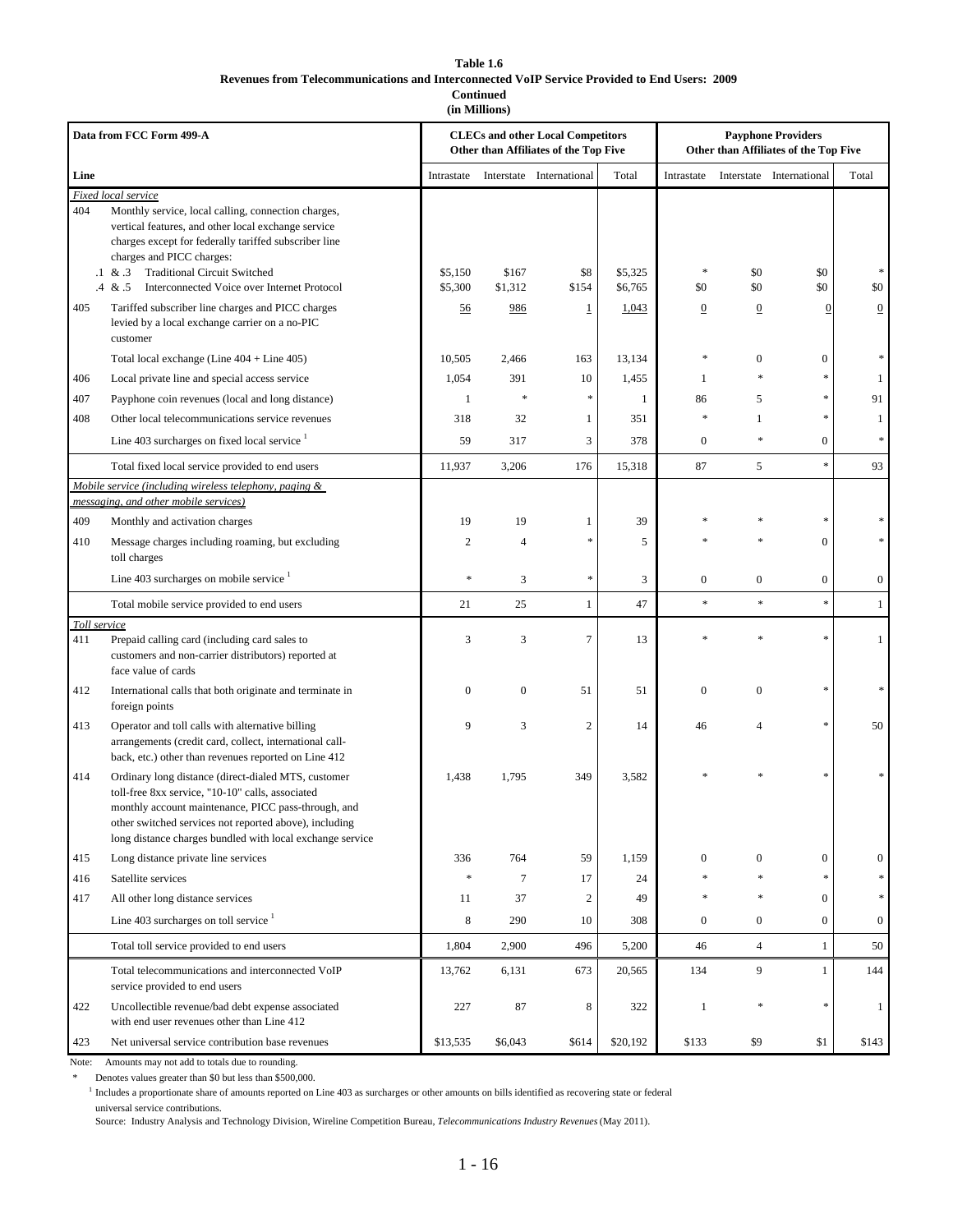#### **Table 1.6 Revenues from Telecommunications and Interconnected VoIP Service Provided to End Users: 2009 Continued**

**(in Millions)**

|              | Data from FCC Form 499-A                                                                                                                                                                                                                                                                                           |                |                  | <b>Mobile Telephony</b><br>Other than Affiliates of the Top Five |               | <b>Other Mobile</b><br>Other than Affiliates of the Top Five |                |                          |                |
|--------------|--------------------------------------------------------------------------------------------------------------------------------------------------------------------------------------------------------------------------------------------------------------------------------------------------------------------|----------------|------------------|------------------------------------------------------------------|---------------|--------------------------------------------------------------|----------------|--------------------------|----------------|
| Line         |                                                                                                                                                                                                                                                                                                                    | Intrastate     |                  | Interstate International                                         | Total         | Intrastate                                                   |                | Interstate International | Total          |
|              | Fixed local service                                                                                                                                                                                                                                                                                                |                |                  |                                                                  |               |                                                              |                |                          |                |
| 404          | Monthly service, local calling, connection charges,<br>vertical features, and other local exchange service<br>charges except for federally tariffed subscriber line<br>charges and PICC charges:<br><b>Traditional Circuit Switched</b><br>$.1 \& .3$<br>Interconnected Voice over Internet Protocol<br>$.4 \& .5$ | \$9<br>\$8     | *<br>\$1         | \$0<br>\$0                                                       | \$9<br>\$10   | \$11<br>\$3                                                  | \$1            | \$0                      | \$11<br>\$4    |
| 405          | Tariffed subscriber line charges and PICC charges<br>levied by a local exchange carrier on a no-PIC<br>customer                                                                                                                                                                                                    | $\overline{0}$ | $\overline{1}$   | $\overline{0}$                                                   | 7             | $\overline{0}$                                               | $\overline{0}$ | 0                        | $\overline{0}$ |
|              | Total local exchange (Line $404 +$ Line $405$ )                                                                                                                                                                                                                                                                    | 17             | 9                | 0                                                                | 26            | 13                                                           | $\mathbf{1}$   |                          | 14             |
| 406          | Local private line and special access service                                                                                                                                                                                                                                                                      | 21             | $\mathbf{1}$     | $\overline{0}$                                                   | 22            | 20                                                           | $\overline{c}$ | $\mathbf{0}$             | 21             |
| 407          | Payphone coin revenues (local and long distance)                                                                                                                                                                                                                                                                   | $\mathbf{0}$   | $\mathbf{0}$     | $\overline{0}$                                                   | $\mathbf{0}$  |                                                              |                |                          |                |
| 408          | Other local telecommunications service revenues                                                                                                                                                                                                                                                                    | 2              | $\frac{1}{2}$    | $\boldsymbol{0}$                                                 | 2             | 13                                                           |                |                          | 13             |
|              | Line 403 surcharges on fixed local service $1$                                                                                                                                                                                                                                                                     | $\ast$         | $\mathbf{1}$     | $\overline{0}$                                                   | 2             | $\frac{1}{2}$                                                | $\ast$         | $\mathbf{0}$             | $\frac{1}{2}$  |
|              | Total fixed local service provided to end users                                                                                                                                                                                                                                                                    | 40             | 12               | $\overline{0}$                                                   | 52            | 46                                                           | 3              | sk.                      | 49             |
|              | Mobile service (including wireless telephony, paging &                                                                                                                                                                                                                                                             |                |                  |                                                                  |               |                                                              |                |                          |                |
|              | messaging, and other mobile services)                                                                                                                                                                                                                                                                              |                |                  |                                                                  |               |                                                              |                |                          |                |
| 409          | Monthly and activation charges                                                                                                                                                                                                                                                                                     | 8,779          | 2,583            | 15                                                               | 11,377        | 334                                                          | 40             |                          | 374            |
| 410          | Message charges including roaming, but excluding<br>toll charges                                                                                                                                                                                                                                                   | 1,706          | 400              | 17                                                               | 2,123         | 9                                                            | $\mathbf{1}$   | 1                        | 11             |
|              | Line 403 surcharges on mobile service $1$                                                                                                                                                                                                                                                                          | 43             | 310              | $\ast$                                                           | 354           | $\mathbf{1}$                                                 | $\overline{4}$ | $\boldsymbol{0}$         | 5              |
|              | Total mobile service provided to end users                                                                                                                                                                                                                                                                         | 10,528         | 3,293            | 32                                                               | 13,853        | 344                                                          | 45             | $\mathbf{1}$             | 390            |
| Toll service |                                                                                                                                                                                                                                                                                                                    |                |                  |                                                                  |               |                                                              |                |                          |                |
| 411          | Prepaid calling card (including card sales to<br>customers and non-carrier distributors) reported at<br>face value of cards                                                                                                                                                                                        | 7              | $\overline{4}$   | 5                                                                | 15            |                                                              |                |                          |                |
| 412          | International calls that both originate and terminate in<br>foreign points                                                                                                                                                                                                                                         | $\mathbf{0}$   | $\boldsymbol{0}$ | 6                                                                | 6             | $\mathbf{0}$                                                 | $\mathbf{0}$   | $\mathbf{0}$             | $\mathbf{0}$   |
| 413          | Operator and toll calls with alternative billing<br>arrangements (credit card, collect, international call-<br>back, etc.) other than revenues reported on Line 412                                                                                                                                                | 6              | *                | $\mathbf{1}$                                                     | 7             | $\mathbf{0}$                                                 | $\mathbf{0}$   | *                        |                |
| 414          | Ordinary long distance (direct-dialed MTS, customer<br>toll-free 8xx service, "10-10" calls, associated<br>monthly account maintenance, PICC pass-through, and<br>other switched services not reported above), including<br>long distance charges bundled with local exchange service                              | 80             | 45               | 86                                                               | 211           | 6                                                            | 3              | $\overline{4}$           | 13             |
| 415          | Long distance private line services                                                                                                                                                                                                                                                                                |                |                  | *                                                                | 1             | 1                                                            | 3              | $\mathbf{0}$             |                |
| 416          | Satellite services                                                                                                                                                                                                                                                                                                 |                |                  | $\overline{0}$                                                   | $\frac{1}{2}$ |                                                              |                |                          |                |
| 417          | All other long distance services                                                                                                                                                                                                                                                                                   |                | 4                | $\overline{c}$                                                   | 7             |                                                              | 永              | $\mathbf{0}$             |                |
|              | Line 403 surcharges on toll service $1$                                                                                                                                                                                                                                                                            |                | 6                | $\mathbf{1}$                                                     | 7             |                                                              | *              | 永                        |                |
|              | Total toll service provided to end users                                                                                                                                                                                                                                                                           | 93             | 59               | 101                                                              | 253           | $\tau$                                                       | $\tau$         | $\overline{4}$           | 18             |
|              | Total telecommunications and interconnected VoIP<br>service provided to end users                                                                                                                                                                                                                                  | 10,661         | 3,364            | 134                                                              | 14,159        | 397                                                          | 55             | 5                        | 457            |
| 422          | Uncollectible revenue/bad debt expense associated<br>with end user revenues other than Line 412                                                                                                                                                                                                                    | 553            | 134              | 2                                                                | 689           | 4                                                            |                |                          | $\overline{4}$ |
| 423          | Net universal service contribution base revenues                                                                                                                                                                                                                                                                   | \$10,108       | \$3,230          | \$125                                                            | \$13,464      | \$394                                                        | \$54           | \$5                      | \$453          |

Note: Amounts may not add to totals due to rounding.

Denotes values greater than \$0 but less than \$500,000.

<sup>1</sup> Includes a proportionate share of amounts reported on Line 403 as surcharges or other amounts on bills identified as recovering state or federal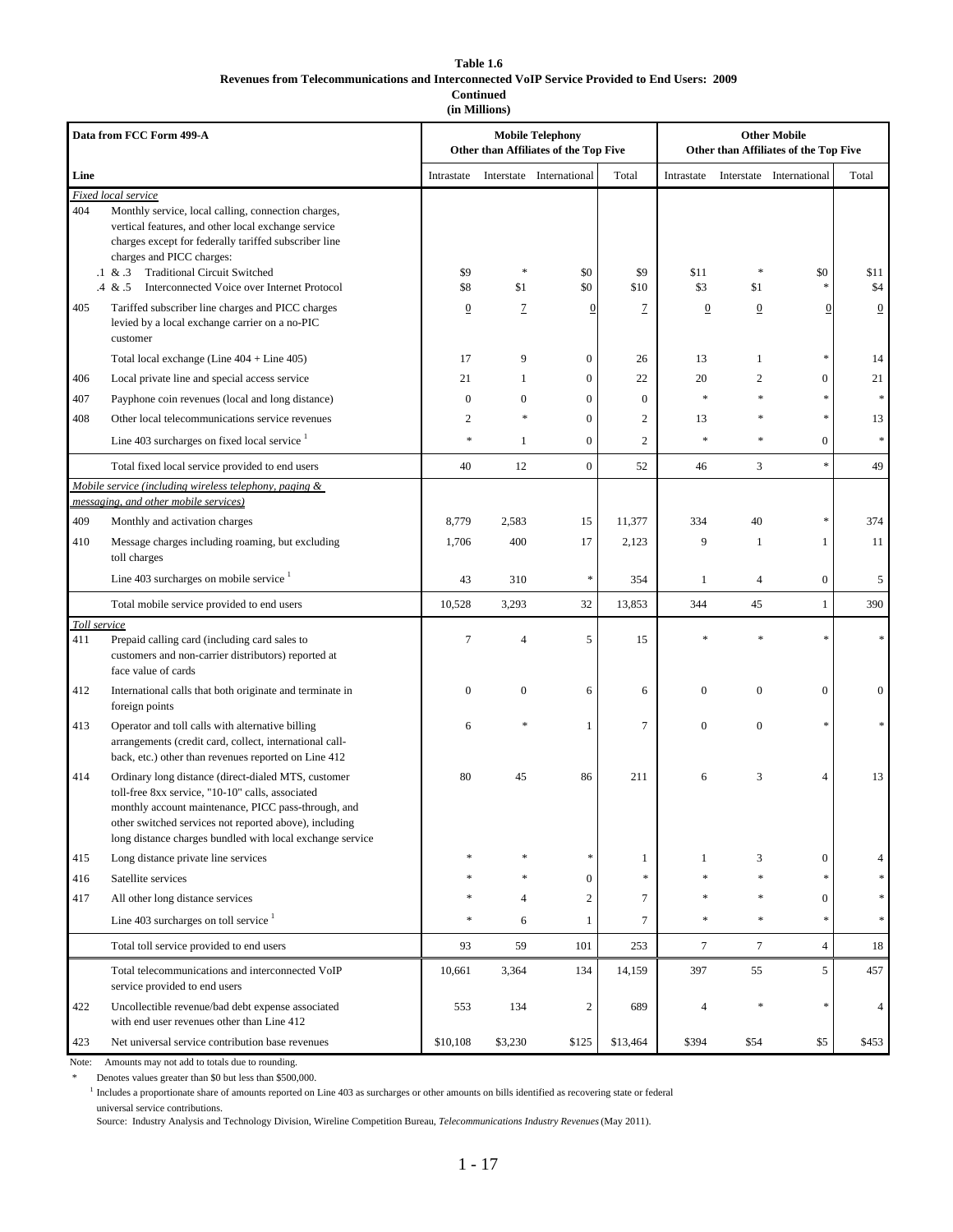#### **Table 1.6 Revenues from Telecommunications and Interconnected VoIP Service Provided to End Users: 2009 Continued**

**(in Millions)**

|                | Data from FCC Form 499-A                                                                                                                                                                                                                                                              |              |                | <b>Toll Carriers</b><br>Other than Affiliates of the Top Five |          |                  | <b>Total All Filers</b> |                          |           |
|----------------|---------------------------------------------------------------------------------------------------------------------------------------------------------------------------------------------------------------------------------------------------------------------------------------|--------------|----------------|---------------------------------------------------------------|----------|------------------|-------------------------|--------------------------|-----------|
| Line           |                                                                                                                                                                                                                                                                                       | Intrastate   |                | Interstate International                                      | Total    | Intrastate       |                         | Interstate International | Total     |
| 404<br>$\cdot$ | Fixed local service<br>Monthly service, local calling, connection charges,<br>vertical features, and other local exchange service<br>charges except for federally tariffed subscriber line<br>charges and PICC charges:<br><b>Traditional Circuit Switched</b><br>& .3                | \$665        | \$41           | *                                                             | \$706    | \$40,736         | \$243                   | \$9                      | \$40,987  |
| $\cdot$        | & .5<br>Interconnected Voice over Internet Protocol                                                                                                                                                                                                                                   | \$15         | \$12           | *                                                             | \$27     | \$5,571          | \$1,489                 | \$154                    | \$7,213   |
| 405            | Tariffed subscriber line charges and PICC charges<br>levied by a local exchange carrier on a no-PIC<br>customer                                                                                                                                                                       | 1            | 57             | $\boldsymbol{0}$                                              | 58       | 225              | 8,137                   | $\overline{1}$           | 8,363     |
|                | Total local exchange (Line $404 +$ Line $405$ )                                                                                                                                                                                                                                       | 681          | 109            | 1                                                             | 791      | 46,531           | 9,869                   | 164                      | 56,563    |
| 406            | Local private line and special access service                                                                                                                                                                                                                                         | 64           | 69             | 21                                                            | 154      | 4,480            | 4,565                   | 32                       | 9,077     |
| 407            | Payphone coin revenues (local and long distance)                                                                                                                                                                                                                                      | 9            | $\overline{c}$ | 1                                                             | 12       | 171              | 8                       | 1                        | 179       |
| 408            | Other local telecommunications service revenues                                                                                                                                                                                                                                       | 17           | 5              | 1                                                             | 24       | 721              | 50                      | $\overline{c}$           | 772       |
|                | Line 403 surcharges on fixed local service <sup>1</sup>                                                                                                                                                                                                                               | 2            | 17             | $\sqrt{2}$                                                    | 21       | 243              | 1,621                   | 5                        | 1,869     |
|                | Total fixed local service provided to end users                                                                                                                                                                                                                                       | 774          | 201            | 25                                                            | 1,001    | 52,146           | 16,112                  | 203                      | 68,460    |
|                | Mobile service (including wireless telephony, paging &<br>messaging, and other mobile services)                                                                                                                                                                                       |              |                |                                                               |          |                  |                         |                          |           |
| 409            | Monthly and activation charges                                                                                                                                                                                                                                                        | 143          | 55             | 9                                                             | 207      | 74,014           | 22,628                  | 209                      | 96,851    |
| 410            | Message charges including roaming, but excluding<br>toll charges                                                                                                                                                                                                                      | 88           | 18             | 5                                                             | 111      | 10,314           | 3,037                   | 141                      | 13,491    |
|                | Line 403 surcharges on mobile service $1$                                                                                                                                                                                                                                             | 1            | $\tau$         | *                                                             | 9        | 509              | 3,005                   | 5                        | 3,520     |
|                | Total mobile service provided to end users                                                                                                                                                                                                                                            | 232          | 80             | 14                                                            | 326      | 84,837           | 28,670                  | 354                      | 113,861   |
| Toll service   |                                                                                                                                                                                                                                                                                       |              |                |                                                               |          |                  |                         |                          |           |
| 411            | Prepaid calling card (including card sales to<br>customers and non-carrier distributors) reported at<br>face value of cards                                                                                                                                                           | 107          | 43             | 1,859                                                         | 2,008    | 164              | 104                     | 1,907                    | 2,175     |
| 412            | International calls that both originate and terminate in<br>foreign points                                                                                                                                                                                                            | $\mathbf{0}$ | $\mathbf{0}$   | 257                                                           | 257      | $\boldsymbol{0}$ | $\boldsymbol{0}$        | 576                      | 576       |
| 413            | Operator and toll calls with alternative billing<br>arrangements (credit card, collect, international call-<br>back, etc.) other than revenues reported on Line 412                                                                                                                   | 373          | 114            | 69                                                            | 555      | 587              | 272                     | 157                      | 1,016     |
| 414            | Ordinary long distance (direct-dialed MTS, customer<br>toll-free 8xx service, "10-10" calls, associated<br>monthly account maintenance, PICC pass-through, and<br>other switched services not reported above), including<br>long distance charges bundled with local exchange service | 1,525        | 1,520          | 1,133                                                         | 4,178    | 9,108            | 12,327                  | 4,428                    | 25,862    |
| 415            | Long distance private line services                                                                                                                                                                                                                                                   | 199          | 410            | 325                                                           | 934      | 2,377            | 5,903                   | 546                      | 8,826     |
| 416            | Satellite services                                                                                                                                                                                                                                                                    | 16           | 129            | 266                                                           | 411      | 17               | 141                     | 291                      | 449       |
| 417            | All other long distance services                                                                                                                                                                                                                                                      | 97           | 848            | 124                                                           | 1,068    | 203              | 1,384                   | 145                      | 1,733     |
|                | Line 403 surcharges on toll service $1$                                                                                                                                                                                                                                               | 7            | 281            | 26                                                            | 314      | 55               | 2,314                   | 153                      | 2,522     |
|                | Total toll service provided to end users                                                                                                                                                                                                                                              | 2,324        | 3,344          | 4,057                                                         | 9,725    | 12,511           | 22,445                  | 8,203                    | 43,159    |
|                | Total telecommunications and interconnected VoIP<br>service provided to end users                                                                                                                                                                                                     | 3,330        | 3,625          | 4,096                                                         | 11,052   | 149,493          | 67,227                  | 8,761                    | 225,481   |
| 422            | Uncollectible revenue/bad debt expense associated<br>with end user revenues other than Line 412                                                                                                                                                                                       | 123          | 62             | 42                                                            | 227      | 3,050            | 997                     | 110                      | 4,157     |
| 423            | Net universal service contribution base revenues                                                                                                                                                                                                                                      | \$3,207      | \$3,564        | \$3,798                                                       | \$10,569 | \$146,443        | \$66,230                | \$8,075                  | \$220,748 |

Note: Amounts may not add to totals due to rounding.

Denotes values greater than \$0 but less than \$500,000.

<sup>1</sup> Includes a proportionate share of amounts reported on Line 403 as surcharges or other amounts on bills identified as recovering state or federal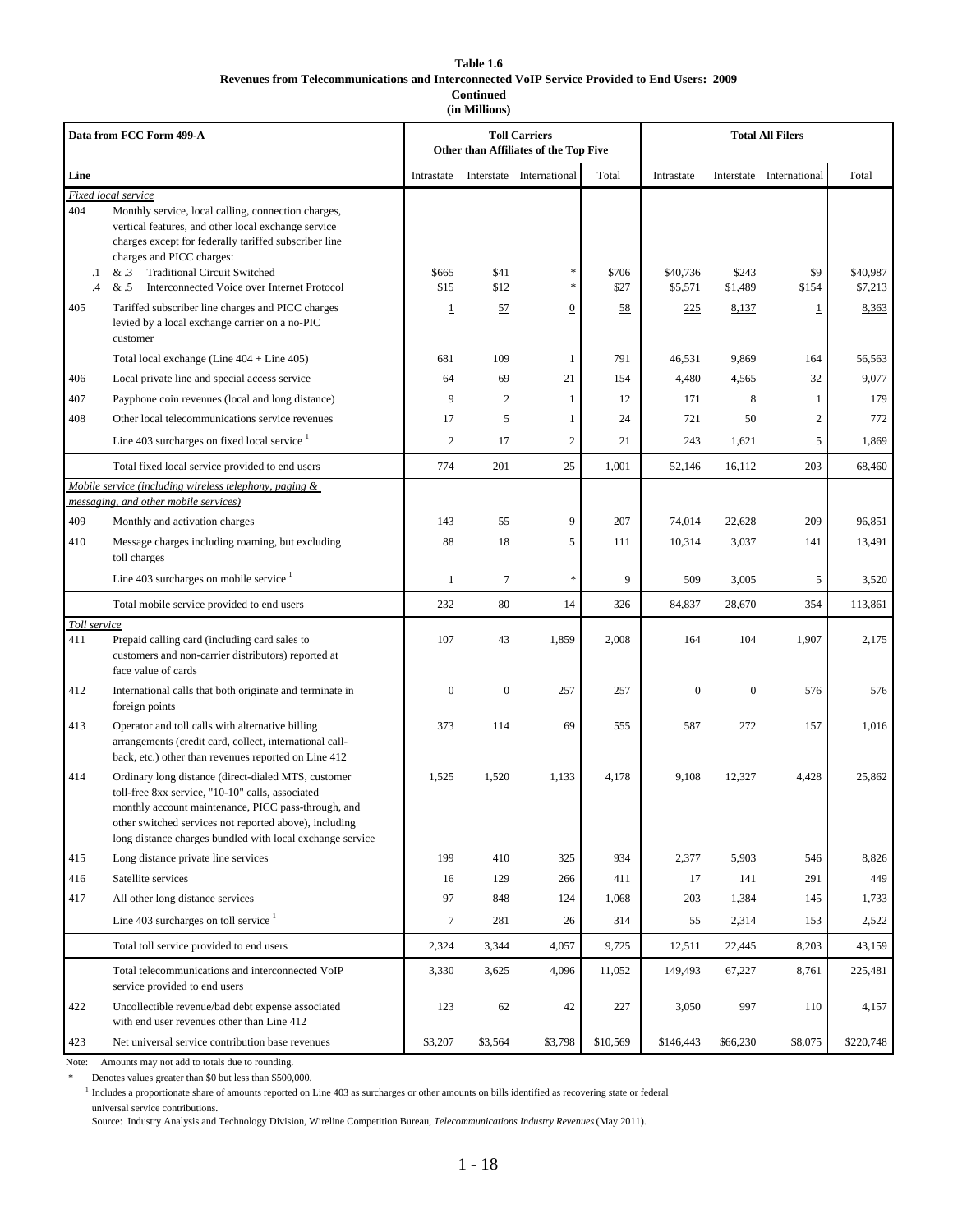## **Table 1.7 Total Revenues: 2009 (in Millions)**

|      | Data from FCC Form 499-A                                                                                                                                                                                                                          |                  |                        | <b>Five Holding Companies</b><br><b>With Most End-User Revenues</b> |                    |                  |         | <b>Incumbent Local Exchange Carriers</b><br>Other than Affiliates of the Top Five |          |
|------|---------------------------------------------------------------------------------------------------------------------------------------------------------------------------------------------------------------------------------------------------|------------------|------------------------|---------------------------------------------------------------------|--------------------|------------------|---------|-----------------------------------------------------------------------------------|----------|
| Line |                                                                                                                                                                                                                                                   | Intrastate       |                        | Interstate International                                            | Total              | Intrastate       |         | Interstate International                                                          | Total    |
|      | Fixed local service other than payphone<br>[Lines 303, 304, 305, 307, 308, 404, 405, 406, 408,<br>and a portion of 403] $^{-1}$                                                                                                                   | \$40,312         | \$27,261               | \$29                                                                | \$67,601           | \$9,954          | \$7,235 | \$2                                                                               | \$17,191 |
|      | Payphone<br>[Lines 306 and 407]                                                                                                                                                                                                                   | 68               | 12                     | $\ast$                                                              | 80                 | 14               | 3       | $\ast$                                                                            | 17       |
|      | Mobile service<br>[Lines 309, 409, 410, and a portion of 403] $^{-1}$                                                                                                                                                                             | 75.698           | 25,880                 | 307                                                                 | 101,885            | 362              | 107     | $\ast$                                                                            | 469      |
|      | Toll service<br>[Lines 310, 311, 312, 313, 314, 411, 412, 413, 414,<br>415, 416, 417, and a portion of 403] $^{-1}$                                                                                                                               | 9.007            | 19,276                 | 4,348                                                               | 32,631             | 287              | 61      | 3                                                                                 | 351      |
|      | Total telecommunications and IVoIP service revenues                                                                                                                                                                                               | 125,085          | 72,429                 | 4,684                                                               | 202,198            | 10,617           | 7,406   | 6                                                                                 | 18,029   |
|      | Total telecommunications and IVoIP service provided<br>for resale (from Table 5)                                                                                                                                                                  | 11,439           | 20,772                 | 835                                                                 | 33,047             | 3,054            | 5,019   | 3                                                                                 | 8,075    |
|      | Total telecommunications and IVoIP service provided to<br>end users (from Table 6)                                                                                                                                                                | 113,646          | 51,657                 | 3848.6                                                              | 169,151            | 7,564            | 2,387   | 3                                                                                 | 9,954    |
|      | Total telecommunications and IVoIP service revenues                                                                                                                                                                                               | 125,085          | 72,429                 | 4,684                                                               | 202,198            | 10,617           | 7,406   | 6                                                                                 | 18,029   |
| 418  | Enhanced services, inside wiring maintenance, billing<br>and collection, customer premises equipment,<br>published directory, dark fiber, Internet access,<br>cable TV program transmission, and other<br>non-telecommunications service revenues |                  |                        |                                                                     |                    |                  |         |                                                                                   |          |
|      | .1 bundled with circuit switched local exchange service                                                                                                                                                                                           |                  |                        | - - -                                                               | 1,385              |                  |         |                                                                                   | 869      |
|      | .2 bundled with interconnected VoIP local exchange service<br>.3 other                                                                                                                                                                            | $  -$<br>$- - -$ | $\sim$ $\sim$<br>$  -$ | $- - -$<br>$- - -$                                                  | $\Omega$<br>95,289 | - - -<br>$- - -$ | .       | - - -<br>$- - -$                                                                  | 3,175    |
| 419  | Gross billed revenues from all sources                                                                                                                                                                                                            |                  |                        |                                                                     | 298,871            |                  |         | $- - -$                                                                           | 22,073   |
| 421  | Uncollectible revenue/bad debt expense associated<br>with gross billed revenues                                                                                                                                                                   |                  |                        |                                                                     | 3,592              |                  |         |                                                                                   | 281      |
|      | Total collected revenues from all sources                                                                                                                                                                                                         |                  |                        |                                                                     | \$295,279          |                  |         |                                                                                   | \$21,793 |

Note: Amounts may not add to totals due to rounding.

\* Denotes values greater than \$0 but less than \$500,000.

<sup>1</sup> Includes a proportionate share of amounts reported on Line 403 as surcharges or other amounts on bills identified as recovering state or federal universal service contributions.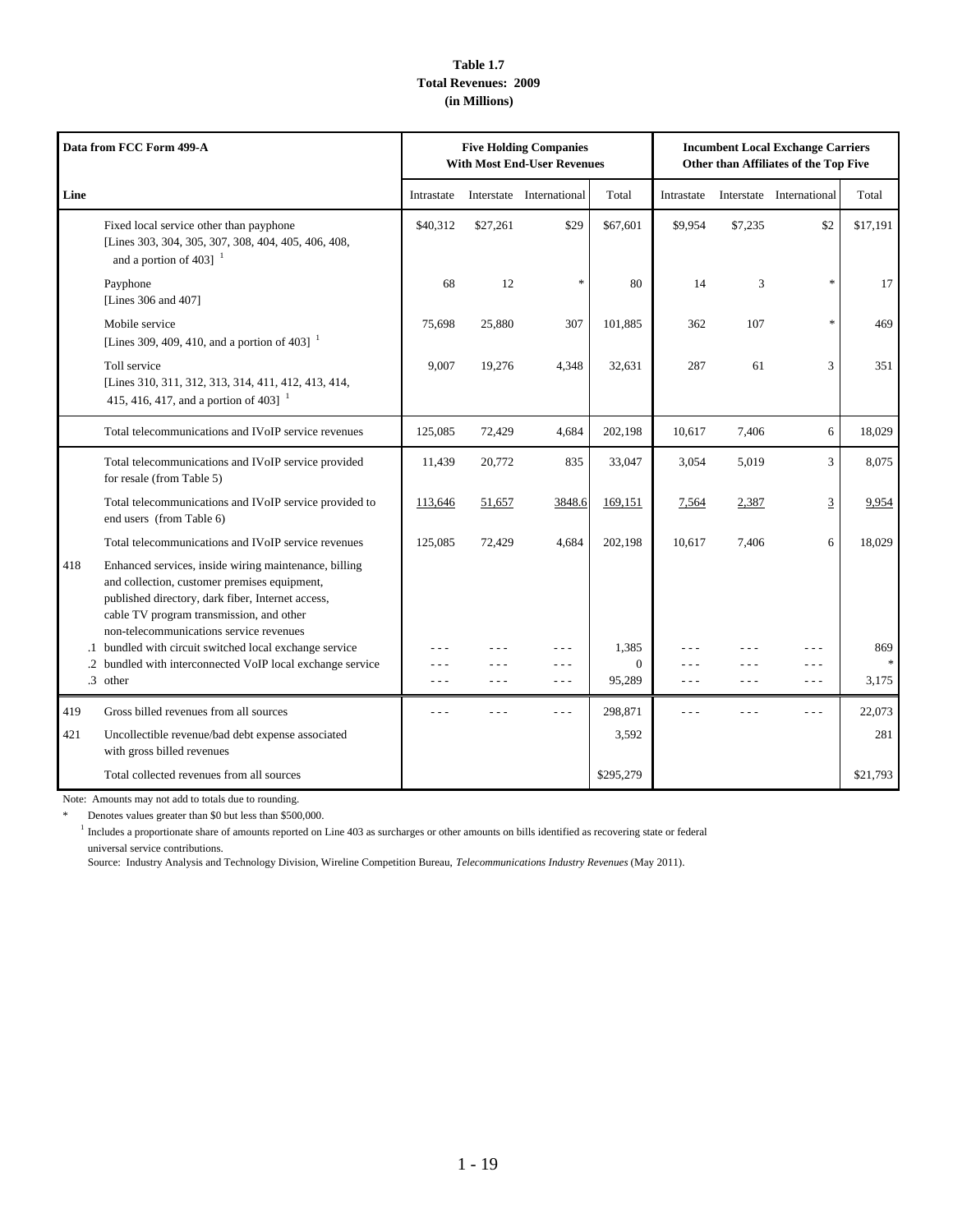### **Table 1.7 Total Revenues: 2009 Continued (in Millions)**

|      | Data from FCC Form 499-A                                                                                                                                                                                                                          |            |                | <b>CLECs and other Local Competitors</b><br>Other than Affiliates of the Top Five |                |            |                | <b>Payphone Providers</b><br>Other than Affiliates of the Top Five |                                    |
|------|---------------------------------------------------------------------------------------------------------------------------------------------------------------------------------------------------------------------------------------------------|------------|----------------|-----------------------------------------------------------------------------------|----------------|------------|----------------|--------------------------------------------------------------------|------------------------------------|
| Line |                                                                                                                                                                                                                                                   | Intrastate |                | Interstate International                                                          | Total          | Intrastate |                | Interstate International                                           | Total                              |
|      | Fixed local service other than payphone<br>[Lines 303, 304, 305, 307, 308, 404, 405, 406, 408,<br>and a portion of 403] $^{-1}$                                                                                                                   | \$14,465   | \$4,852        | \$271                                                                             | \$19,588       | \$2        | \$1            | $\ast$                                                             | \$2                                |
|      | Payphone<br>[Lines 306 and 407]                                                                                                                                                                                                                   | 2          | $\overline{2}$ |                                                                                   | $\overline{4}$ | 108        | 45             | 1                                                                  | 154                                |
|      | Mobile service<br>[Lines 309, 409, 410, and a portion of 403] $^{-1}$                                                                                                                                                                             | 34         | 28             | -1                                                                                | 63             | $\ast$     | ×,             | $\ast$                                                             | $\mathbf{1}$                       |
|      | Toll service<br>[Lines 310, 311, 312, 313, 314, 411, 412, 413, 414,<br>415, 416, 417, and a portion of 403]                                                                                                                                       | 2,484      | 4,232          | 675                                                                               | 7,391          | 47         | $\overline{4}$ | 1                                                                  | 52                                 |
|      | Total telecommunications and IVoIP service revenues                                                                                                                                                                                               | 16,985     | 9,114          | 947                                                                               | 27,046         | 157        | 50             | $\overline{c}$                                                     | 209                                |
|      | Total telecommunications and IVoIP service provided<br>for resale (from Table 5)                                                                                                                                                                  | 3,224      | 2,983          | 274                                                                               | 6,481          | 23         | 41             | 1                                                                  | 65                                 |
|      | Total telecommunications and IVoIP service provided to<br>end users (from Table 6)                                                                                                                                                                | 13,762     | 6,131          | 673                                                                               | 20,565         | 134        | $\overline{9}$ | $\overline{1}$                                                     | 144                                |
|      | Total telecommunications and IVoIP service revenues                                                                                                                                                                                               | 16.985     | 9,114          | 947                                                                               | 27,046         | 157        | 50             | 2                                                                  | 209                                |
| 418  | Enhanced services, inside wiring maintenance, billing<br>and collection, customer premises equipment,<br>published directory, dark fiber, Internet access,<br>cable TV program transmission, and other<br>non-telecommunications service revenues |            |                |                                                                                   |                |            |                |                                                                    |                                    |
|      | .1 bundled with circuit switched local exchange service                                                                                                                                                                                           |            |                | .                                                                                 | 1,428<br>2,177 |            |                |                                                                    | $\boldsymbol{0}$<br>$\overline{0}$ |
|      | .2 bundled with interconnected VoIP local exchange service<br>.3 other                                                                                                                                                                            | - - -      |                | - - -<br>$- - -$                                                                  | 27,316         | - - -      |                | $ -$<br>$- - -$                                                    | 66                                 |
| 419  | Gross billed revenues from all sources                                                                                                                                                                                                            | - - -      |                | $- - -$                                                                           | 57,968         | - - -      |                | $ -$                                                               | 275                                |
| 421  | Uncollectible revenue/bad debt expense associated<br>with gross billed revenues                                                                                                                                                                   |            |                |                                                                                   | 632            |            |                |                                                                    | $\overline{4}$                     |
|      | Total collected revenues from all sources                                                                                                                                                                                                         |            |                |                                                                                   | \$57,336       |            |                |                                                                    | \$271                              |

Note: Amounts may not add to totals due to rounding.

\* Denotes values greater than \$0 but less than \$500,000.

<sup>1</sup> Includes a proportionate share of amounts reported on Line 403 as surcharges or other amounts on bills identified as recovering state or federal universal service contributions.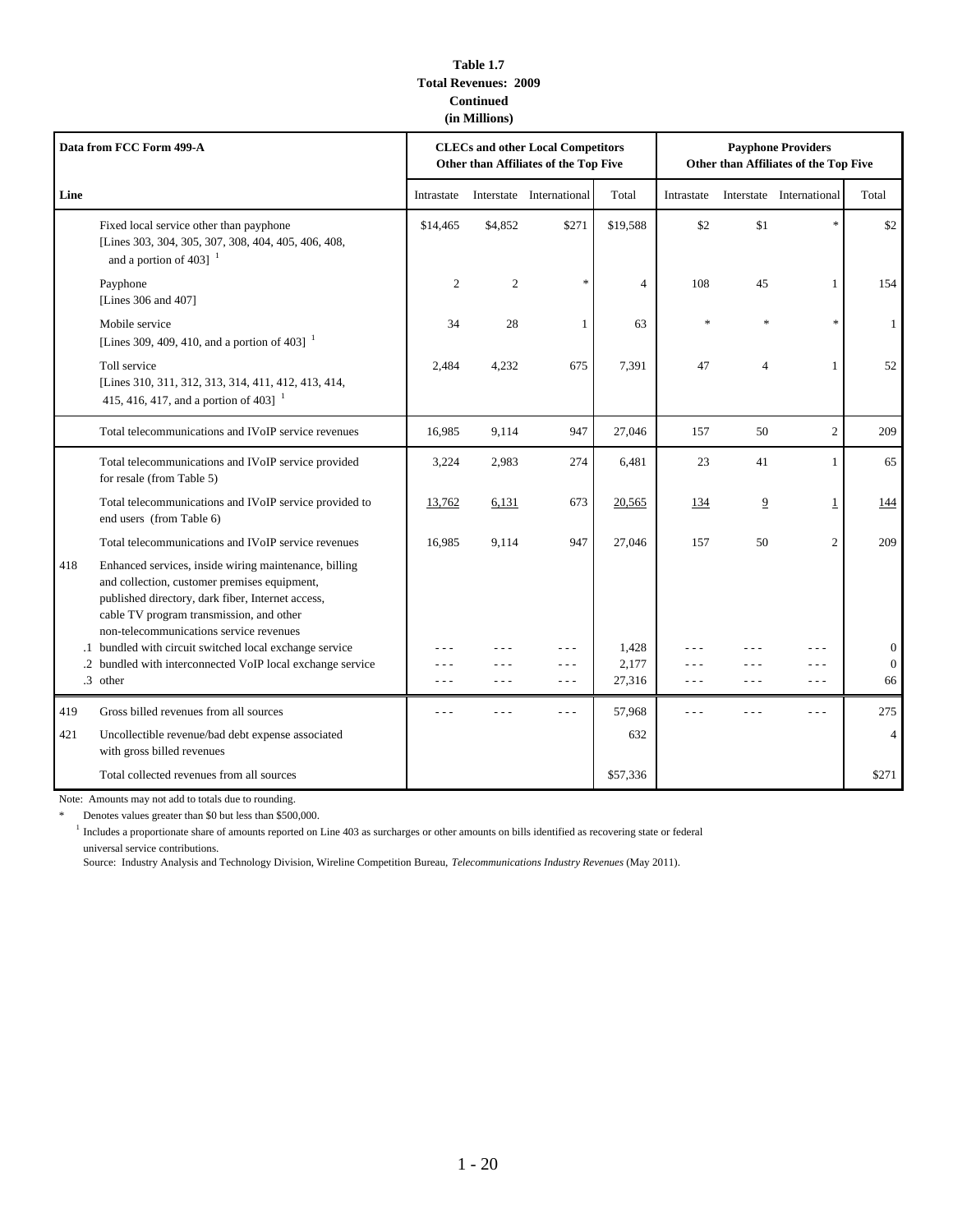### **Table 1.7 Total Revenues: 2009 Continued (in Millions)**

| Data from FCC Form 499-A |                                                                                                                                                                                                                                                   |              |                | <b>Mobile Telephony</b><br>Other than Affiliates of the Top Five |                   | <b>Other Mobile</b><br>Other than Affiliates of the Top Five |       |                          |          |
|--------------------------|---------------------------------------------------------------------------------------------------------------------------------------------------------------------------------------------------------------------------------------------------|--------------|----------------|------------------------------------------------------------------|-------------------|--------------------------------------------------------------|-------|--------------------------|----------|
| Line                     |                                                                                                                                                                                                                                                   | Intrastate   |                | Interstate International                                         | Total             | Intrastate                                                   |       | Interstate International | Total    |
|                          | Fixed local service other than payphone<br>[Lines 303, 304, 305, 307, 308, 404, 405, 406, 408,<br>and a portion of 403] $1$                                                                                                                       | \$432        | \$149          | $\ast$                                                           | \$582             | \$90                                                         | \$25  | $\ast$                   | \$115    |
|                          | Payphone<br>[Lines 306 and 407]                                                                                                                                                                                                                   | $\mathbf{0}$ | $\overline{0}$ | $\overline{0}$                                                   | $\mathbf{0}$      | *                                                            | ×,    | $\ast$                   | *        |
|                          | Mobile service<br>[Lines 309, 409, 410, and a portion of 403] $^{-1}$                                                                                                                                                                             | 11,300       | 3,567          | 36                                                               | 14,903            | 387                                                          | 51    | $\overline{4}$           | 442      |
|                          | Toll service<br>[Lines 310, 311, 312, 313, 314, 411, 412, 413, 414,<br>415, 416, 417, and a portion of 403] $^{-1}$                                                                                                                               | 165          | 84             | 102                                                              | 351               | $7\phantom{.0}$                                              | 11    | 6                        | 25       |
|                          | Total telecommunications and IVoIP service revenues                                                                                                                                                                                               | 11,897       | 3,800          | 139                                                              | 15,836            | 484                                                          | 87    | 11                       | 582      |
|                          | Total telecommunications and IVoIP service provided<br>for resale (from Table 5)                                                                                                                                                                  | 1,236        | 436            | 5                                                                | 1,677             | 87                                                           | 32    | \$6                      | 125      |
|                          | Total telecommunications and IVoIP service provided to<br>end users (from Table 6)                                                                                                                                                                | 10,661       | 3,364          | 134                                                              | 14,159            | 397                                                          | 55    | $\overline{5}$           | 457      |
|                          | Total telecommunications and IVoIP service revenues                                                                                                                                                                                               | 11,897       | 3,800          | 139                                                              | 15,836            | 484                                                          | 87    | 11                       | 582      |
| 418                      | Enhanced services, inside wiring maintenance, billing<br>and collection, customer premises equipment,<br>published directory, dark fiber, Internet access,<br>cable TV program transmission, and other<br>non-telecommunications service revenues |              |                |                                                                  |                   |                                                              |       |                          |          |
|                          | .1 bundled with circuit switched local exchange service                                                                                                                                                                                           |              |                |                                                                  | 1.183             |                                                              |       | - - -                    | 18       |
|                          | .2 bundled with interconnected VoIP local exchange service<br>.3 other                                                                                                                                                                            | - - -        |                | .<br>$- - -$                                                     | $\Omega$<br>3,522 | - - -                                                        | - - - | .<br>$- - -$             | *<br>792 |
| 419                      | Gross billed revenues from all sources                                                                                                                                                                                                            |              |                | $- -$                                                            | 20,540            | $- - -$                                                      |       | $-1$                     | 1,393    |
| 421                      | Uncollectible revenue/bad debt expense associated<br>with gross billed revenues                                                                                                                                                                   |              |                |                                                                  | 721               |                                                              |       |                          | 6        |
|                          | Total collected revenues from all sources                                                                                                                                                                                                         |              |                |                                                                  | \$19,819          |                                                              |       |                          | \$1,387  |

Note: Amounts may not add to totals due to rounding.

\* Denotes values greater than \$0 but less than \$500,000.

<sup>1</sup> Includes a proportionate share of amounts reported on Line 403 as surcharges or other amounts on bills identified as recovering state or federal universal service contributions.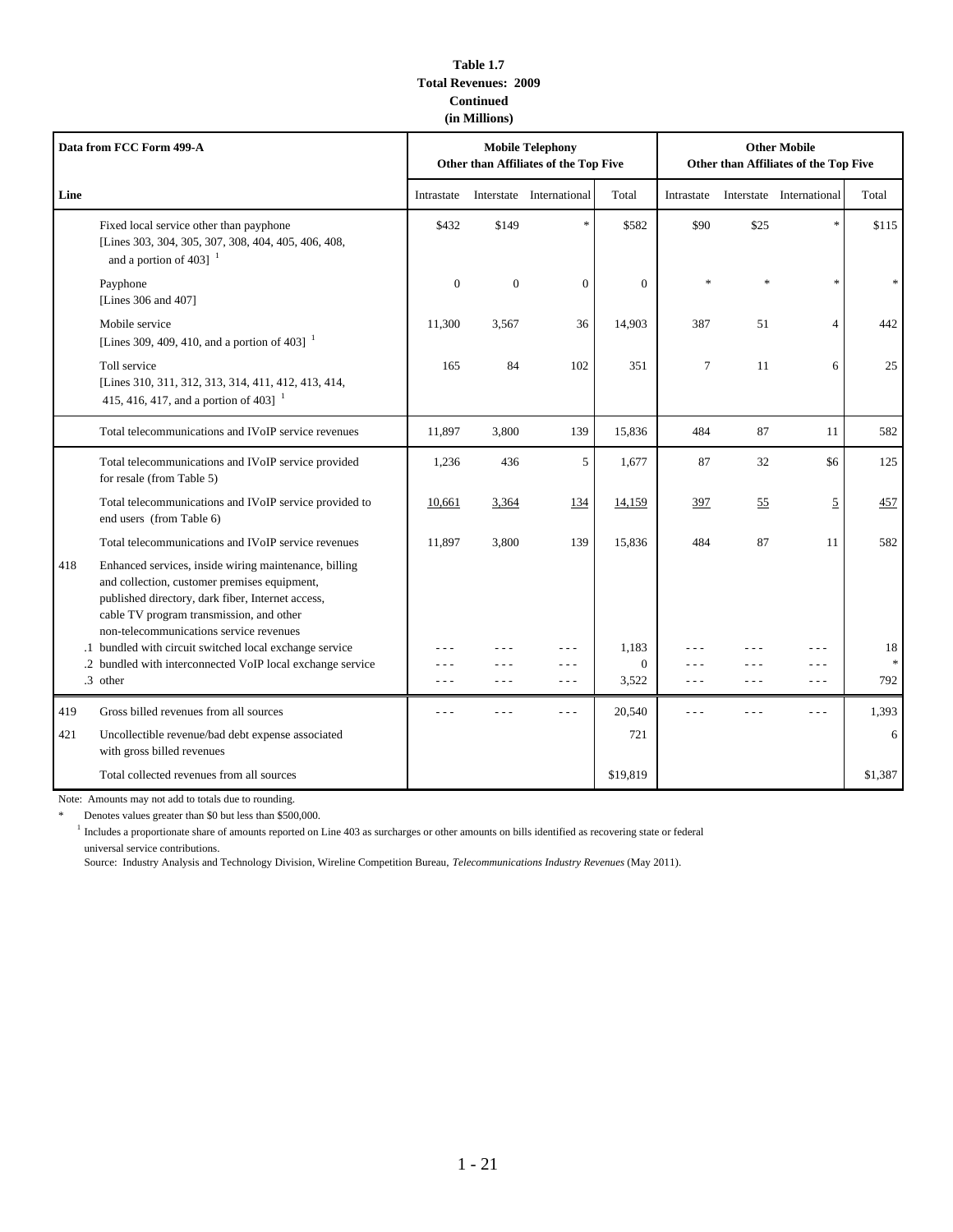### **Table 1.7 Total Revenues: 2009 Continued (in Millions)**

| Data from FCC Form 499-A |                                                                                                                                                                                                                                                   | <b>Toll Carriers</b><br>Other than Affiliates of the Top Five |                |                          |              | <b>Total All Filers</b> |                  |                          |                  |
|--------------------------|---------------------------------------------------------------------------------------------------------------------------------------------------------------------------------------------------------------------------------------------------|---------------------------------------------------------------|----------------|--------------------------|--------------|-------------------------|------------------|--------------------------|------------------|
| Line                     |                                                                                                                                                                                                                                                   | Intrastate                                                    |                | Interstate International | Total        | Intrastate              |                  | Interstate International | Total            |
|                          | Fixed local service other than payphone<br>[Lines 303, 304, 305, 307, 308, 404, 405, 406, 408,<br>and a portion of 403] $1$                                                                                                                       | \$1.003                                                       | \$345          | \$49                     | \$1,397      | \$66,258                | \$39,867         | \$352                    | \$106,477        |
|                          | Payphone<br>[Lines 306 and 407]                                                                                                                                                                                                                   | 9                                                             | $\overline{2}$ | $\overline{2}$           | 13           | 202                     | 63               | 3                        | 268              |
|                          | Mobile service<br>[Lines 309, 409, 410, and a portion of 403] $^{-1}$                                                                                                                                                                             | 266                                                           | 98             | 18                       | 382          | 88,047                  | 29,732           | 366                      | 118,145          |
|                          | Toll service<br>[Lines 310, 311, 312, 313, 314, 411, 412, 413, 414,<br>415, 416, 417, and a portion of 403] $^{-1}$                                                                                                                               | 3,162                                                         | 4,716          | 7,483                    | 15,361       | 15,159                  | 28,384           | 12,619                   | 56,162           |
|                          | Total telecommunications and IVoIP service revenues                                                                                                                                                                                               | 4,440                                                         | 5,161          | 7,552                    | 17,153       | 169,666                 | 98,047           | 13,340                   | 281,052          |
|                          | Total telecommunications and IVoIP service provided<br>for resale (from Table 5)                                                                                                                                                                  | 1,110                                                         | 1,536          | 3,455                    | 6,101        | 20,173                  | 30,819           | 4,579                    | 55,571           |
|                          | Total telecommunications and IVoIP service provided to<br>end users (from Table 6)                                                                                                                                                                | 3,330                                                         | 3,625          | 4,096                    | 11,052       | 149,493                 | 67,227           | 8,761                    | 225,481          |
|                          | Total telecommunications and IVoIP service revenues                                                                                                                                                                                               | 4,440                                                         | 5,161          | 7,552                    | 17,153       | 169,666                 | 98,047           | 13,340                   | 281,052          |
| 418                      | Enhanced services, inside wiring maintenance, billing<br>and collection, customer premises equipment,<br>published directory, dark fiber, Internet access,<br>cable TV program transmission, and other<br>non-telecommunications service revenues |                                                               |                |                          |              |                         |                  |                          |                  |
|                          | .1 bundled with circuit switched local exchange service                                                                                                                                                                                           |                                                               |                | - - -                    | 142          |                         |                  | $- - -$                  | 5,026            |
|                          | .2 bundled with interconnected VoIP local exchange service<br>.3 other                                                                                                                                                                            | $  -$                                                         | $- - -$        | - - -<br>$- - -$         | 21<br>21,476 | - - -<br>$- - -$        | - - -<br>$- - -$ | $- - -$<br>$  -$         | 2,198<br>151,635 |
| 419                      | Gross billed revenues from all sources                                                                                                                                                                                                            |                                                               |                |                          | 38,792       | - - -                   |                  | $- - -$                  | 439,911          |
| 421                      | Uncollectible revenue/bad debt expense associated<br>with gross billed revenues                                                                                                                                                                   |                                                               |                |                          | 335          |                         |                  |                          | 5,570            |
|                          | Total collected revenues from all sources                                                                                                                                                                                                         |                                                               |                |                          | \$38,458     |                         |                  |                          | \$434,342        |

Note: Amounts may not add to totals due to rounding.

\* Denotes values greater than \$0 but less than \$500,000.

<sup>1</sup> Includes a proportionate share of amounts reported on Line 403 as surcharges or other amounts on bills identified as recovering state or federal universal service contributions.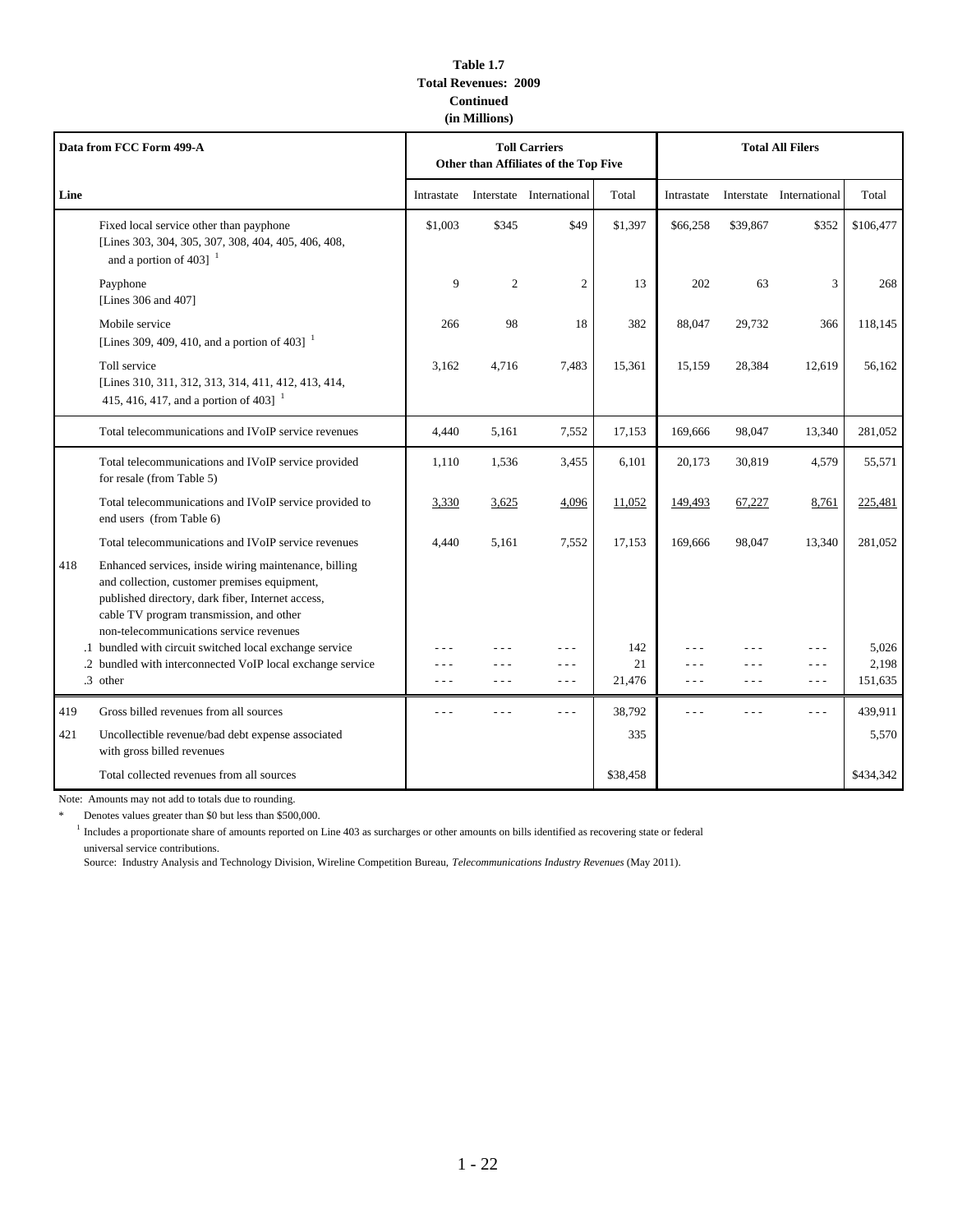## **Table 1.8 Revenues by Type of Provider (2009) <sup>1</sup> (in Millions)**

| Data from FCC Form 499-A                                                                         | <b>Telecommunications and</b><br><b>Interconnected VoIP Service</b><br>Provided for Resale <sup>2</sup> |                |                  | <b>Telecommunications and</b><br><b>Interconnected VoIP Service</b><br>Provided to End Users <sup>2</sup> |                |                |                |           |
|--------------------------------------------------------------------------------------------------|---------------------------------------------------------------------------------------------------------|----------------|------------------|-----------------------------------------------------------------------------------------------------------|----------------|----------------|----------------|-----------|
|                                                                                                  | Fixed<br>Local                                                                                          | Mobile         | <b>Toll</b>      | <b>Total</b>                                                                                              | Fixed<br>Local | <b>Mobile</b>  | Toll           | Total     |
| Incumbent Local Exchange Carriers (ILECs)<br>Competitive Access Providers (CAPs) and Competitive | 31,196                                                                                                  | 112            | 155              | 31,463                                                                                                    | 48,947         | 455            | 2,586          | 51,988    |
| Local Exchange Carriers (CLECs)                                                                  | 3.338                                                                                                   | $\mathbf{1}$   | 1,580            | 4,919                                                                                                     | 8,969          | 11             | 2,980          | 11,961    |
| <b>Local Resellers</b>                                                                           | 78                                                                                                      | 14             | 14               | 105                                                                                                       | 248            | 3              | 105            | 356       |
| <b>Private Service Providers</b>                                                                 | 122                                                                                                     | $\overline{2}$ | 439              | 563                                                                                                       | 126            | $\overline{2}$ | 500            | 627       |
| <b>Shared-Tenant Service Providers</b>                                                           | $\ast$                                                                                                  | $\mathbf{0}$   | $\ast$           | $\ast$                                                                                                    | 27             | $\ast$         | 8              | 35        |
| Coaxial Cable IVoIP Providers                                                                    | 682                                                                                                     | $\ast$         | 62               | 745                                                                                                       | 5.024          | $\ast$         | 1,416          | 6,441     |
| Interconnected VoIP (IVoIP) Providers                                                            | 91                                                                                                      | $\mathbf{0}$   | 167              | 258                                                                                                       | 1,640          | 30             | 265            | 1,935     |
| <b>Total IVoIP</b>                                                                               | 774                                                                                                     | $\ast$         | 229              | 1,003                                                                                                     | 6.665          | 30             | 1.681          | 8,376     |
| Other Local Service Providers                                                                    | 154                                                                                                     | $\mathbf{0}$   | 127              | 281                                                                                                       | 51             | $\mathbf{1}$   | 11             | 63        |
| <b>Total Local Competitors</b>                                                                   | 4,465                                                                                                   | 17             | 2,390            | 6,871                                                                                                     | 16,086         | 47             | 5,285          | 21,417    |
| <b>Fixed Local Service Providers</b>                                                             | 35.661                                                                                                  | 129            | 2.545            | 38,335                                                                                                    | 65.032         | 502            | 7,871          | 73,405    |
| Payphone Service Providers                                                                       | 64                                                                                                      | $\mathbf{0}$   | $\mathbf{1}$     | 65                                                                                                        | 93             | $\mathbf{1}$   | 50             | 144       |
| Mobile Telephony Including Cellular, Personal<br>Communications Service (PCS) and SMR Telephony  |                                                                                                         |                |                  |                                                                                                           |                |                |                |           |
| Carriers                                                                                         | 791                                                                                                     | 4,047          | 99               | 4,936                                                                                                     | 90             | 112,636        | 2,346          | 115,071   |
| Paging & Messaging Service Providers                                                             | 3                                                                                                       | 8              | $\overline{4}$   | 16                                                                                                        | 3              | 335            | 8              | 345       |
| Specialized Mobile Radio (SMR) Dispatch                                                          | 13                                                                                                      | $\ast$         | $\boldsymbol{0}$ | 14                                                                                                        | $\mathbf{1}$   | 53             | 3              | 57        |
| Mobile Data and Other Mobile Service Providers                                                   | 50                                                                                                      | 43             | $\overline{c}$   | 96                                                                                                        | 45             | $\mathbf Q$    | $\overline{7}$ | 61        |
| Mobile Service Providers                                                                         | 857                                                                                                     | 4,099          | 106              | 5,062                                                                                                     | 139            | 113,033        | 2,364          | 115,535   |
| Interexchange Carriers (IXCs)                                                                    | 1,543                                                                                                   | 15             | 5,874            | 7,433                                                                                                     | 2,822          | 87             | 22,438         | 25,348    |
| Operator Service Providers (OSPs)                                                                | $\ast$                                                                                                  | $\mathbf{0}$   | 34               | 34                                                                                                        | 9              | $\theta$       | 897            | 906       |
| Prepaid Calling Card Providers                                                                   | 1                                                                                                       | $\mathbf{0}$   | 370              | 371                                                                                                       | 5              | 129            | 1,363          | 1,498     |
| <b>Satellite Service Providers</b>                                                               | $\Omega$                                                                                                | $\overline{4}$ | 291              | 295                                                                                                       | $\overline{c}$ | 23             | 590            | 615       |
| <b>Toll Resellers</b>                                                                            | 80                                                                                                      | 24             | 1,835            | 1,939                                                                                                     | 285            | 84             | 5,713          | 6,082     |
| <b>VoIP Toll Providers</b>                                                                       | 18                                                                                                      | $\mathbf{0}$   | 313              | 332                                                                                                       | 8              | $\mathbf{1}$   | 457            | 466       |
| Audio Bridge Service Providers                                                                   | $\overline{7}$                                                                                          | $\mathbf{0}$   | 168              | 175                                                                                                       | 40             | $\mathbf{1}$   | 969            | 1,010     |
| <b>Other Toll Carriers</b>                                                                       | 52                                                                                                      | 13             | 1,466            | 1,531                                                                                                     | 25             | $\mathbf{1}$   | 447            | 473       |
| <b>Toll Service Providers</b>                                                                    | 1,703                                                                                                   | 56             | 10,351           | 12,110                                                                                                    | 3,197          | 326            | 32,874         | 36,397    |
| All Filers                                                                                       | \$38,285                                                                                                | \$4,284        | \$13,003         | \$55,571                                                                                                  | \$68,460       | \$113,861      | \$43,159       | \$225,481 |
| Five Holding Companies with Highest End-User<br>Revenue                                          | \$24,946                                                                                                | \$3,050        | \$5,051          | \$33,047                                                                                                  | \$42,735       | \$98,835       | \$27,580       | \$169,151 |

Note: Amounts may not add to totals due to rounding.

\* Denotes values greater than \$0 but less than \$500,000.

<sup>1</sup> Revenues are classified by the primary carrier type of each reporting entity. For example, revenues reported by a LEC affiliate that identifies itself as an IXC are included in the table as IXC revenues. Many LECs provided both local and long distance services as part of package plans. Most of the revenues for the toll portion of these bundles were reported as toll revenues on FCC Form 499-A filings of LEC toll affiliates.

 $2$  Telecommunications and interconnected VoIP service provided for resale consists of service provided to other contributors to federal universal service support mechanisms for resale. Revenues from services provided to firms that are *de minimis* or exempt from federal universal service are reported as end-user revenues and are subject to contribution requirements.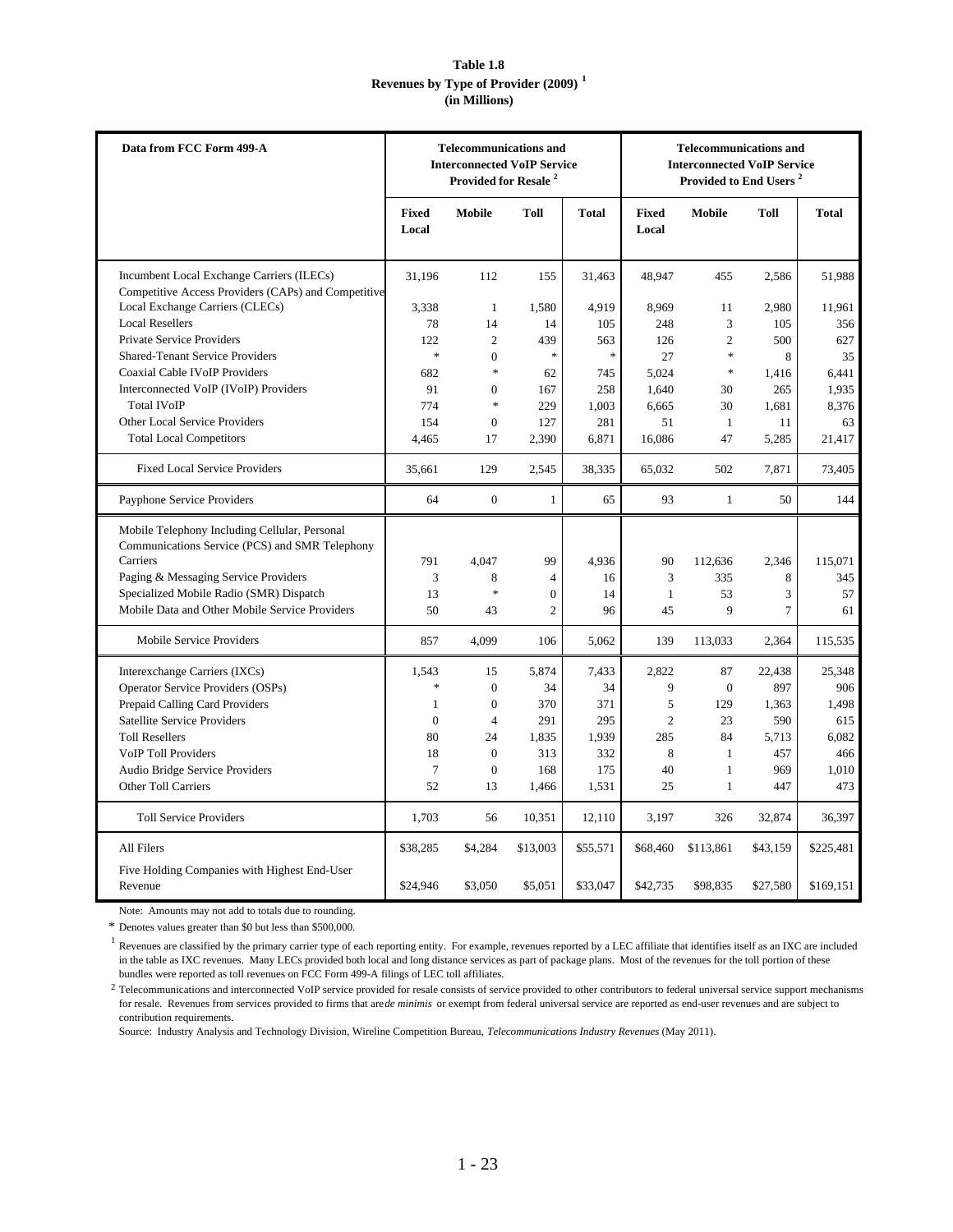#### **Table 1.8 Revenues by Type of Provider (2009) <sup>1</sup> Continued (in Millions)**

| Data from FCC Form 499-A                                                                        | Universal<br><b>Service</b>                         | <b>Telecommunications and Interconnected</b><br><b>VoIP Service Revenues</b> |                |                                                                   |                               |              | Other<br><b>Revenues</b> | <b>Total</b><br><b>Billed</b> |
|-------------------------------------------------------------------------------------------------|-----------------------------------------------------|------------------------------------------------------------------------------|----------------|-------------------------------------------------------------------|-------------------------------|--------------|--------------------------|-------------------------------|
|                                                                                                 | <b>Contribution</b><br><b>Base Revenues</b><br>2, 3 |                                                                              |                | Intrastate Interstate International<br>to<br><b>International</b> | Other<br><b>International</b> | <b>Total</b> | $\overline{4}$           | <b>Revenues</b>               |
| Incumbent Local Exchange Carriers (ILECs)<br>Competitive Access Providers (CAPs) and            | 11,263                                              | 51,279                                                                       | 32,166         | $\overline{0}$                                                    | 6                             | 83,451       | 26,188                   | 109,639                       |
| Competitive Local Exchange Carriers (CLECs)                                                     | 3,984                                               | 10,217                                                                       | 6,292          | 43                                                                | 329                           | 16,880       | 7,843                    | 24,723                        |
| <b>Local Resellers</b>                                                                          | 104                                                 | 291                                                                          | 99             | $\ast$                                                            | 71                            | 461          | 216                      | 677                           |
| Private Service Providers                                                                       | 430                                                 | 365                                                                          | 726            | 5                                                                 | 94                            | 1,190        | 9,567                    | 10,757                        |
| <b>Shared-Tenant Service Providers</b>                                                          | 9                                                   | 26                                                                           | $\overline{7}$ | $\Omega$                                                          | $\overline{c}$                | 35           | 89                       | 124                           |
| <b>Coaxial Cable IVoIP Providers</b>                                                            | 1,644                                               | 5,286                                                                        | 1,703          | $\ast$                                                            | 197                           | 7,185        | 4,517                    | 11,702                        |
| Interconnected VoIP (IVoIP) Providers                                                           | 1,027                                               | 968                                                                          | 975            | 3                                                                 | 247                           | 2,193        | 11,003                   | 13,196                        |
| <b>Total IVoIP</b>                                                                              | 2,671                                               | 6,253                                                                        | 2,678          | 3                                                                 | 444                           | 9,379        | 15,520                   | 24,898                        |
| Other Local Service Providers                                                                   | 13                                                  | 189                                                                          | 153            | $\boldsymbol{0}$                                                  | $\mathbf{1}$                  | 344          | 431                      | 775                           |
| <b>Total Local Competitors</b>                                                                  | 7,210                                               | 17,341                                                                       | 9,955          | 51                                                                | 941                           | 28,289       | 33,666                   | 61,954                        |
| <b>Fixed Local Service Providers</b>                                                            | 18,474                                              | 68,620                                                                       | 42,121         | 51                                                                | 947                           | 111,740      | 59,854                   | 171,593                       |
| Payphone Service Providers                                                                      | 10                                                  | 157                                                                          | 50             | *                                                                 | $\overline{c}$                | 209          | 66                       | 275                           |
| Mobile Telephony Including Cellular, Personal<br>Communications Service (PCS) and SMR Telephony |                                                     |                                                                              |                |                                                                   |                               |              |                          |                               |
| Carriers                                                                                        | 30,306                                              | 87,746                                                                       | 30,703         | 6                                                                 | 1,552                         | 120,007      | 65,096                   | 185,103                       |
| Paging & Messaging Service Providers                                                            | 43                                                  | 310                                                                          | 51             | $\overline{0}$                                                    | $\ast$                        | 361          | 176                      | 537                           |
| Specialized Mobile Radio (SMR) Dispatch                                                         | 6                                                   | 66                                                                           | $\overline{4}$ | $\mathbf{0}$                                                      | $\mathbf{1}$                  | 71           | 444                      | 515                           |
| Mobile Data and Other Mobile Service Providers                                                  | 12                                                  | 115                                                                          | 33             | $\boldsymbol{0}$                                                  | 9                             | 157          | 198                      | 355                           |
| Mobile Service Providers                                                                        | 30,367                                              | 88,237                                                                       | 30,792         | 6                                                                 | 1,562                         | 120,597      | 65,914                   | 186,510                       |
| Interexchange Carriers (IXCs)                                                                   | 17,599                                              | 9,104                                                                        | 19,146         | 269                                                               | 4,261                         | 32,780       | 14,787                   | 47,568                        |
| <b>Operator Service Providers (OSPs)</b>                                                        | 159                                                 | 737                                                                          | 192            | 3                                                                 | 8                             | 940          | 172                      | 1,112                         |
| Prepaid Calling Card Providers                                                                  | 1,288                                               | 213                                                                          | 72             | 21                                                                | 1,563                         | 1,869        | 213                      | 2,082                         |
| <b>Satellite Service Providers</b>                                                              | 405                                                 | 46                                                                           | 228            | 163                                                               | 472                           | 910          | 3,793                    | 4,702                         |
| <b>Toll Resellers</b>                                                                           | 4,234                                               | 2,128                                                                        | 4,253          | 39                                                                | 1,601                         | 8,021        | 3,044                    | 11,065                        |
| <b>VoIP Toll Providers</b>                                                                      | 434                                                 | 149                                                                          | 99             | $\mathfrak{2}$                                                    | 548                           | 798          | 370                      | 1,167                         |
| Audio Bridge Service Providers                                                                  | 952                                                 | 44                                                                           | 898            | 16                                                                | 228                           | 1,185        | 9,805                    | 10,991                        |
| Other Toll Carriers                                                                             | 384                                                 | 230                                                                          | 197            | $\sqrt{5}$                                                        | 1,573                         | 2,004        | 841                      | 2,846                         |
| <b>Toll Service Providers</b>                                                                   | 25,454                                              | 12,652                                                                       | 25,084         | 519                                                               | 10,253                        | 48,507       | 33,026                   | 81,533                        |
| All Filers                                                                                      | \$74,305                                            | \$169,666                                                                    | \$98,046       | \$576                                                             | \$12,764                      | \$281,052    | \$158,859                | \$439,911                     |
| Five Holding Companies with Highest End-User<br>Revenue                                         | \$54,502                                            | \$125,085                                                                    | \$72,428       | \$262                                                             | \$4,422                       | \$202,198    | \$96,673                 | \$298,871                     |

Note: Amounts may not add to totals due to rounding.

\* Denotes values greater than \$0 but less than \$500,000.

<sup>1</sup> Revenues are classified by the primary carrier type of each reporting entity. For example, revenues reported by a LEC affiliate that identifies itself as an IXC are included in the table as IXC 2 revenues. Many LECs provided both local and long distance services as part of package plans. Most of the revenues for the toll portion of these bundles were reported as toll revenues on FCC Form 499-A filings of LEC toll affiliates.

3 Telecommunications and interconnected VoIP service provided for resale consists of service provided to other contributors to federal universal service support mechanisms for resale. Revenue from services provided to firms that are *de minimis* or exempt from federal universal service are reported as end-user revenues and are subject to contribution requirements.

Universal service contribution base revenues consist of all interstate and international end-user telecommunications revenues except for international-to-international revenues reported on Line 412. The totals include revenues from filers who are de minimus or otherwise exempt from contributing. This table also includes international revenues that were exempt from contribution because of the LIRE Exemption. See Table 4 for details on exempt amounts. Contribution base amounts reported as uncollectible on Line 422 have been removed.

 $^4$  Carriers report non-telecommunications service revenues on Line 418. This category includes enhanced services, inside wiring maintenance, billing and collection, customer premises equipment, published directory, dark fiber, internet, foreign carrier, and other non-U.S. telecommunications service revenues.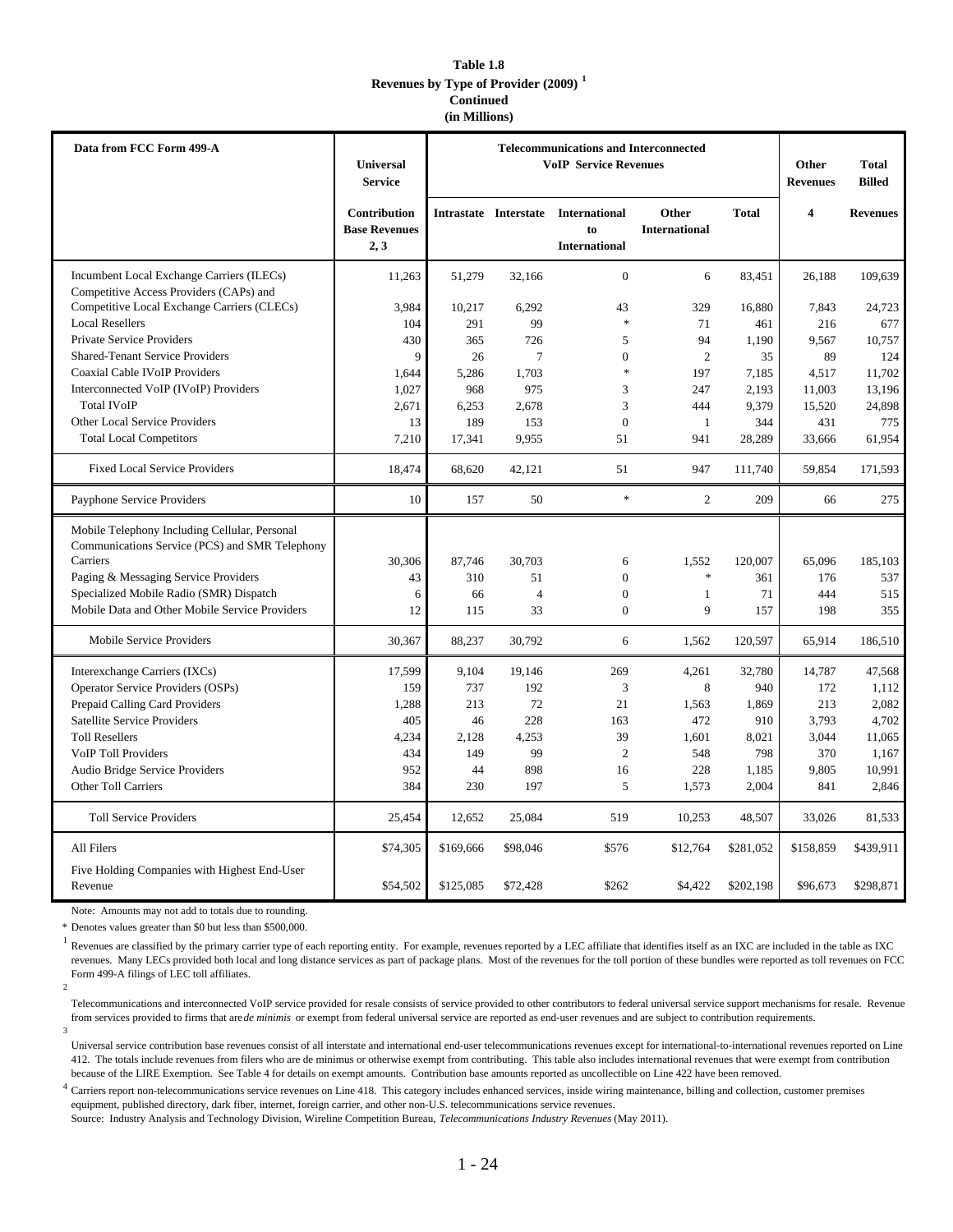### **Table 1.9 Carrier Telecommunications Revenues Reported on FCC Form 499-Q: 2009 (in Millions)**

| Data from FCC Form 499-Q                                                                                    |                                            | Projected Revenues for 2009 <sup>1</sup>         |                                                      | Historic Revenues Reported for 2009 <sup>1</sup> |                                            |                                      |                                               |
|-------------------------------------------------------------------------------------------------------------|--------------------------------------------|--------------------------------------------------|------------------------------------------------------|--------------------------------------------------|--------------------------------------------|--------------------------------------|-----------------------------------------------|
|                                                                                                             |                                            | <b>Interstate and International</b>              |                                                      |                                                  | Intrastate, interstate and International   |                                      | <b>Interstate and</b><br><b>International</b> |
|                                                                                                             | <b>Billed to End</b><br>Users <sup>2</sup> | <b>Collected from</b><br>End Users <sup>23</sup> | <b>Implied</b><br>Uncollectible<br>Rate <sup>3</sup> | <b>Billed</b> to<br>Resellers <sup>2</sup>       | <b>Billed to End</b><br>Users <sup>2</sup> | <b>Total Revenue</b><br>$\mathbf{2}$ | <b>Billed to End</b><br>Users <sup>2</sup>    |
|                                                                                                             | (\$millions)                               | (\$millions)                                     |                                                      | (\$millions)                                     | (\$millions)                               | (\$millions)                         | (\$millions)                                  |
| Regional Bell Operating Companies <sup>4</sup>                                                              | \$9,226                                    | \$9.128                                          | 1.0<br>%                                             | \$23,362                                         | \$42,608                                   | \$65,970                             | \$9,124                                       |
| Other Incumbent Local Exchange<br>Carriers (ILECs)                                                          | 2,475                                      | 2,428                                            | 1.9                                                  | 7,840                                            | 10,130                                     | 17,970                               | 2,441                                         |
| <b>Total ILECs</b>                                                                                          | 11,700                                     | 11,555                                           | 1.2                                                  | 31,202                                           | 52,738                                     | 83,940                               | 11,565                                        |
| <b>Competitive Access Providers</b><br>(CAPs) and Competitive Local<br>Exchange Carriers (CLECs)            | 4,300                                      | 4,240                                            | 2.5                                                  | 4,789                                            | 11,822                                     | 16,611                               | 3,997                                         |
| <b>Local Resellers</b>                                                                                      | 90                                         | 83                                               | 8.4                                                  | 79                                               | 359                                        | 437                                  | 81                                            |
| Private Service Providers                                                                                   | 448                                        | 440                                              | 2.2                                                  | 4,492                                            | 605                                        | 5,097                                | 418                                           |
| <b>Shared-Tenant Service Providers</b>                                                                      | 10                                         | 10                                               | 8.9                                                  | 11                                               | 38                                         | 49                                   | 10                                            |
| Coaxial Cable IVoIP Providers <sup>5</sup>                                                                  |                                            |                                                  |                                                      |                                                  |                                            |                                      |                                               |
| Interconnected VoIP (IVoIP) Providers <sup>5</sup>                                                          | 1,364                                      | 1,340                                            | 4.2                                                  | 255                                              | 3,653                                      | 3,907                                | 1,379                                         |
| Total IVoIP $\,$ $^5$                                                                                       |                                            |                                                  |                                                      |                                                  |                                            |                                      |                                               |
| Other Local Service Providers                                                                               | 15                                         | 13                                               | 2.8                                                  | <u>179</u>                                       | $\underline{56}$                           | 235                                  | $\overline{14}$                               |
| <b>Total Local Competitors</b>                                                                              | 7,186                                      | 7,072                                            | 2.9                                                  | 10,563                                           | 21,113                                     | 31,676                               | 7,121                                         |
| <b>Fixed Local Service Providers</b>                                                                        | 18,887                                     | 18,628                                           | 1.7                                                  | 41,765                                           | 73,852                                     | 115,617                              | 18,686                                        |
| Payphone Service Providers                                                                                  | 16                                         | 16                                               | 3.7                                                  | 73                                               | 190                                        | 263                                  | 11                                            |
| Mobile Telephony Including Cellular,<br>Personal Communications Service<br>(PCS) and SMR Telephony Carriers | 32,285                                     | 31,696                                           | 2.0                                                  | 5,718                                            | 118,630                                    | 124,349                              | 31,776                                        |
| Paging & Messaging Service Providers                                                                        | 48                                         | 48                                               | 12.2                                                 | 35                                               | 360                                        | 395                                  | 44                                            |
| Specialized Mobile Radio (SMR) Dispatch                                                                     | 3                                          | 3                                                | 2.6                                                  | 11                                               | 57                                         | 68                                   | $\overline{4}$                                |
| Mobile Data and Other Mobile Service<br>Providers                                                           | 13                                         | 13                                               | 0.3                                                  | 38                                               | 75                                         | 113                                  | 11                                            |
| Mobile Service Providers                                                                                    | 32,350                                     | 31,761                                           | 2.0                                                  | 5,802                                            | 119,122                                    | 124,924                              | 31,835                                        |
| Interexchange Carriers (IXCs)                                                                               | 18,680                                     | 18,465                                           | 1.2                                                  | 8,144                                            | 24,760                                     | 32,904                               | 17,994                                        |
| <b>Operator Service Providers (OSPs)</b>                                                                    | 199                                        | 180                                              | 10.9                                                 | 36                                               | 913                                        | 948                                  | 177                                           |
| Prepaid Calling Card Providers                                                                              | 1,396                                      | 1,386                                            | $\rm 0.8$                                            | 262                                              | 1,443                                      | 1,705                                | 1,277                                         |
| Satellite Service Providers                                                                                 | 365                                        | 363                                              | 1.1                                                  | 255                                              | 430                                        | 685                                  | 414                                           |
| <b>Toll Resellers</b>                                                                                       | 4,556                                      | 4,382                                            | 3.1                                                  | 1,961                                            | 5,845                                      | 7,806                                | 4,192                                         |
| VoIP Toll Provider <sup>5</sup>                                                                             | 358                                        | 336                                              | 4.8                                                  | 323                                              | 361                                        | 684                                  | 337                                           |
| Audio Bridge Service Provider <sup>6</sup>                                                                  | 906                                        | 896                                              | $0.7\,$                                              | 24                                               | 564                                        | 588                                  | 546                                           |
| Other Toll Carriers                                                                                         | 432                                        | 424                                              | $1.0\,$                                              | 1,515                                            | 466                                        | 1,369                                | 387                                           |
| <b>Toll Service Providers</b>                                                                               | 26,891                                     | 26,431                                           | 1.6                                                  | 12,520                                           | 34,783                                     | 47,302                               | 25,324                                        |
| All Filers                                                                                                  | \$78,143                                   | \$76,835                                         | 1.8 %                                                | \$60,159                                         | \$227,947                                  | \$288,107                            | \$75,856                                      |
| LIRE Exemption $7$                                                                                          |                                            | (\$3,331)                                        |                                                      |                                                  |                                            |                                      |                                               |
| Total less LIRE $^7$                                                                                        |                                            | \$73,505                                         |                                                      |                                                  |                                            |                                      |                                               |

See notes at end of table.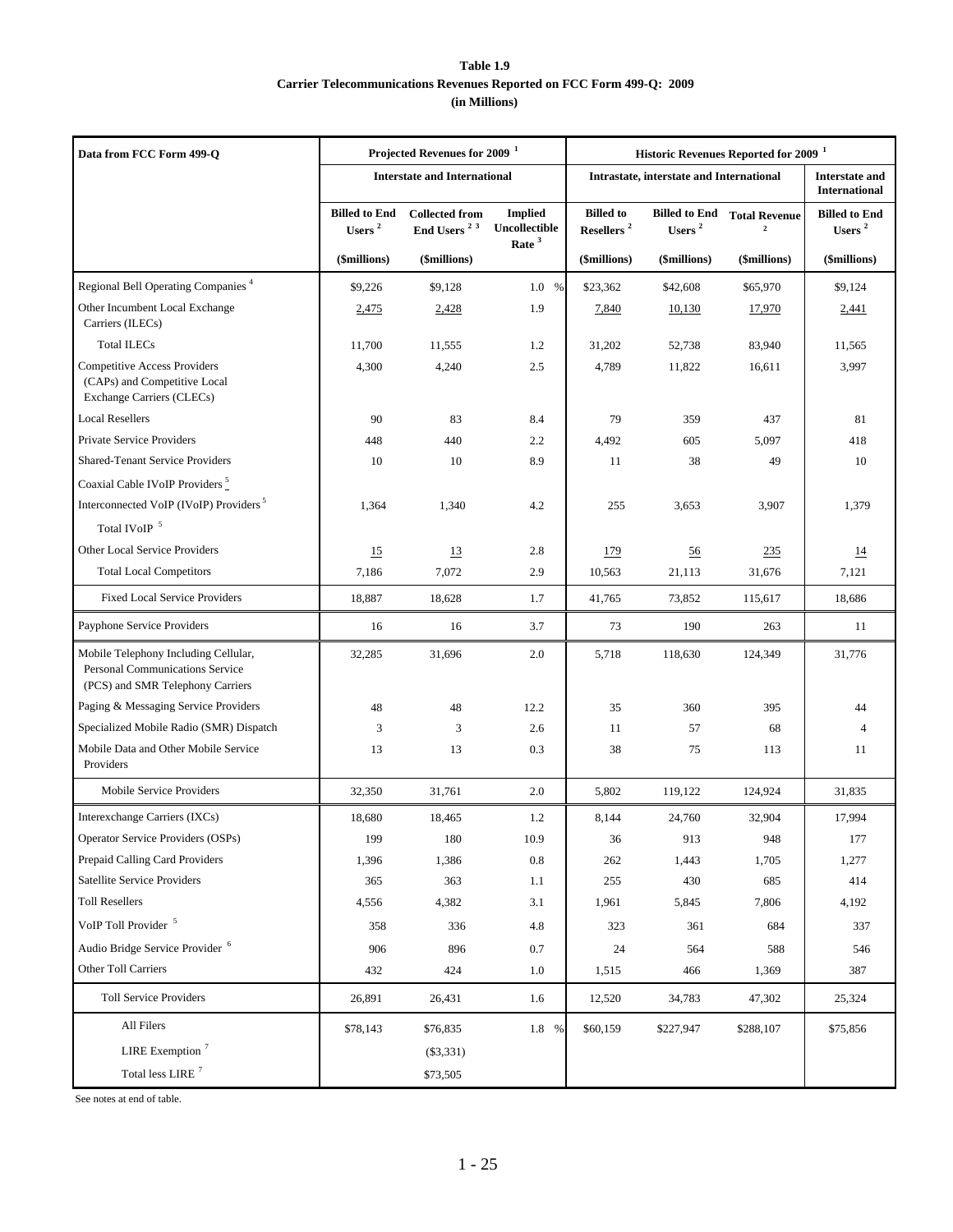### **Table 1.9**

### **Carrier Telecommunications Revenues Reported on FCC Form 499-Q: 2010**

## **Continued**

# **(in Millions)**

| Data from FCC Form 499-Q                                                                                    |                                   | Projected Revenues for 2010 <sup>1</sup>         |                                 | Historic Revenues Reported for 2010 <sup>1</sup> |                                          |                                        |                                               |  |
|-------------------------------------------------------------------------------------------------------------|-----------------------------------|--------------------------------------------------|---------------------------------|--------------------------------------------------|------------------------------------------|----------------------------------------|-----------------------------------------------|--|
|                                                                                                             |                                   | <b>Interstate and International</b>              |                                 |                                                  | Intrastate, interstate and International |                                        | <b>Interstate and</b><br><b>International</b> |  |
|                                                                                                             | <b>Billed to End</b><br>Users $2$ | <b>Collected from</b><br>End Users <sup>23</sup> | <b>Implied</b><br>Uncollectible | <b>Billed</b> to<br>Resellers $^{\rm 2}$         | <b>Billed to End</b><br>Users $^{\rm 2}$ | <b>Total Revenue</b><br>$\overline{2}$ | <b>Billed to End</b><br>Users <sup>2</sup>    |  |
|                                                                                                             | (\$millions)                      | (\$millions)                                     | Rate $3$                        | (\$millions)                                     | (\$millions)                             | (\$millions)                           | (\$millions)                                  |  |
| Regional Bell Operating Companies <sup>4</sup>                                                              | \$8,796                           | \$8,716                                          | 0.9 %                           |                                                  |                                          |                                        |                                               |  |
| Other Incumbent Local Exchange<br>Carriers (ILECs)                                                          | 2,346                             | 2,307                                            | 1.7                             |                                                  |                                          |                                        |                                               |  |
| <b>Total ILECs</b>                                                                                          | 11,142                            | 11,023                                           | 1.1                             | \$30,998                                         | \$47,384                                 | \$78,383                               | \$10,755                                      |  |
| <b>Competitive Access Providers</b><br>(CAPs) and Competitive Local<br>Exchange Carriers (CLECs)            | 4,203                             | 4,139                                            | 1.5                             | 5,018                                            | 11,808                                   | 16,826                                 | 4,147                                         |  |
| <b>Local Resellers</b>                                                                                      | 91                                | 86                                               | 5.2                             | 130                                              | 353                                      | 483                                    | 102                                           |  |
| Private Service Providers                                                                                   | 458                               | 450                                              | 1.7                             | 5,105                                            | 643                                      | 5,748                                  | 435                                           |  |
| <b>Shared-Tenant Service Providers</b>                                                                      | 10                                | 10                                               | 2.6                             | 10                                               | 33                                       | 43                                     | 11                                            |  |
| Coaxial Cable IVoIP Providers <sup>5</sup>                                                                  |                                   |                                                  |                                 | 360                                              | 2,843                                    | 3,203                                  | 774                                           |  |
| Interconnected VoIP (IVoIP) Providers <sup>5</sup>                                                          | 1,674                             | 1,647                                            | 1.6                             | 337                                              | 4,019                                    | 4,356                                  | 1,582                                         |  |
| Total IVoIP <sup>5</sup>                                                                                    |                                   |                                                  |                                 | 490                                              | 4,563                                    | 5,053                                  | 1,491                                         |  |
| Other Local Service Providers                                                                               | 14                                | <u>13</u>                                        | 1.7                             | <u>182</u>                                       | 68                                       | 250                                    | $\overline{14}$                               |  |
| <b>Total Local Competitors</b>                                                                              | 7,769                             | 7,648                                            | 1.6                             | 11,507                                           | 22,041                                   | 33,547                                 | 7,685                                         |  |
| <b>Fixed Local Service Providers</b>                                                                        | 18,910                            | 18,671                                           | 1.3                             | 42,505                                           | 69,425                                   | 111,931                                | 18,439                                        |  |
| Payphone Service Providers                                                                                  | 11                                | 11                                               | 2.4                             | 45                                               | 163                                      | 207                                    | 11                                            |  |
| Mobile Telephony Including Cellular,<br>Personal Communications Service<br>(PCS) and SMR Telephony Carriers | 30,509                            | 29,967                                           | 1.8                             | 5,119                                            | 110,971                                  | 116,090                                | 29,220                                        |  |
| Paging & Messaging Service Providers                                                                        | 40                                | 40                                               | 0.7                             | 23                                               | 297                                      | 320                                    | 38                                            |  |
| Specialized Mobile Radio (SMR) Dispatch                                                                     | $\tau$                            | $\tau$                                           | 0.1                             | 15                                               | 57                                       | 72                                     | 9                                             |  |
| Mobile Data and Other Mobile Service<br>Providers                                                           | 14                                | 14                                               | 0.9                             | 53                                               | 64                                       | 117                                    | 15                                            |  |
| Mobile Service Providers                                                                                    | 30,570                            | 30,028                                           | 1.8                             | 5,210                                            | 111,388                                  | 116,598                                | 29,282                                        |  |
| Interexchange Carriers (IXCs)                                                                               | 16,593                            | 16,402                                           | 1.2                             | 6,667                                            | 23,178                                   | 29,846                                 | 16,326                                        |  |
| Operator Service Providers (OSPs)                                                                           | 164                               | 146                                              | 10.9                            | 14                                               | 789                                      | 803                                    | 147                                           |  |
| Prepaid Calling Card Providers                                                                              | 1,199                             | 1,182                                            | 1.4                             | 413                                              | 1,413                                    | 1,826                                  | 1,027                                         |  |
| Satellite Service Providers                                                                                 | 386                               | 384                                              | 0.6                             | 304                                              | 428                                      | 733                                    | 401                                           |  |
| <b>Toll Resellers</b>                                                                                       | 4,402                             | 4,250                                            | 3.4                             | 1,734                                            | 5,775                                    | 7,509                                  | 4,134                                         |  |
| VoIP Toll Provider <sup>5</sup>                                                                             | 460                               | 446                                              | 3.5                             | 307                                              | 515                                      | 822                                    | 475                                           |  |
| Audio Bridge Service Provider <sup>6</sup>                                                                  | 900                               | 885                                              | 1.6                             | 185                                              | 976                                      | 1,162                                  | 885                                           |  |
| Other Toll Carriers                                                                                         | 597                               | 592                                              | $1.0\,$                         | 1,190                                            | 740                                      | 1,930                                  | 670                                           |  |
| <b>Toll Service Providers</b>                                                                               | 24,700                            | 24,287                                           | 1.7                             | 10,815                                           | 33,815                                   | 44,630                                 | 24,064                                        |  |
| All Filers                                                                                                  | \$74,192                          | \$72,997                                         | 1.6 %                           | \$ 58,575                                        | \$214,791                                | \$273,366                              | \$71,796                                      |  |
| LIRE Exemption $7$                                                                                          |                                   | (\$3,500)                                        |                                 |                                                  |                                          |                                        |                                               |  |
| Total less LIRE $^7\,$                                                                                      |                                   | \$69,497                                         |                                 |                                                  |                                          |                                        |                                               |  |

See notes at end of table.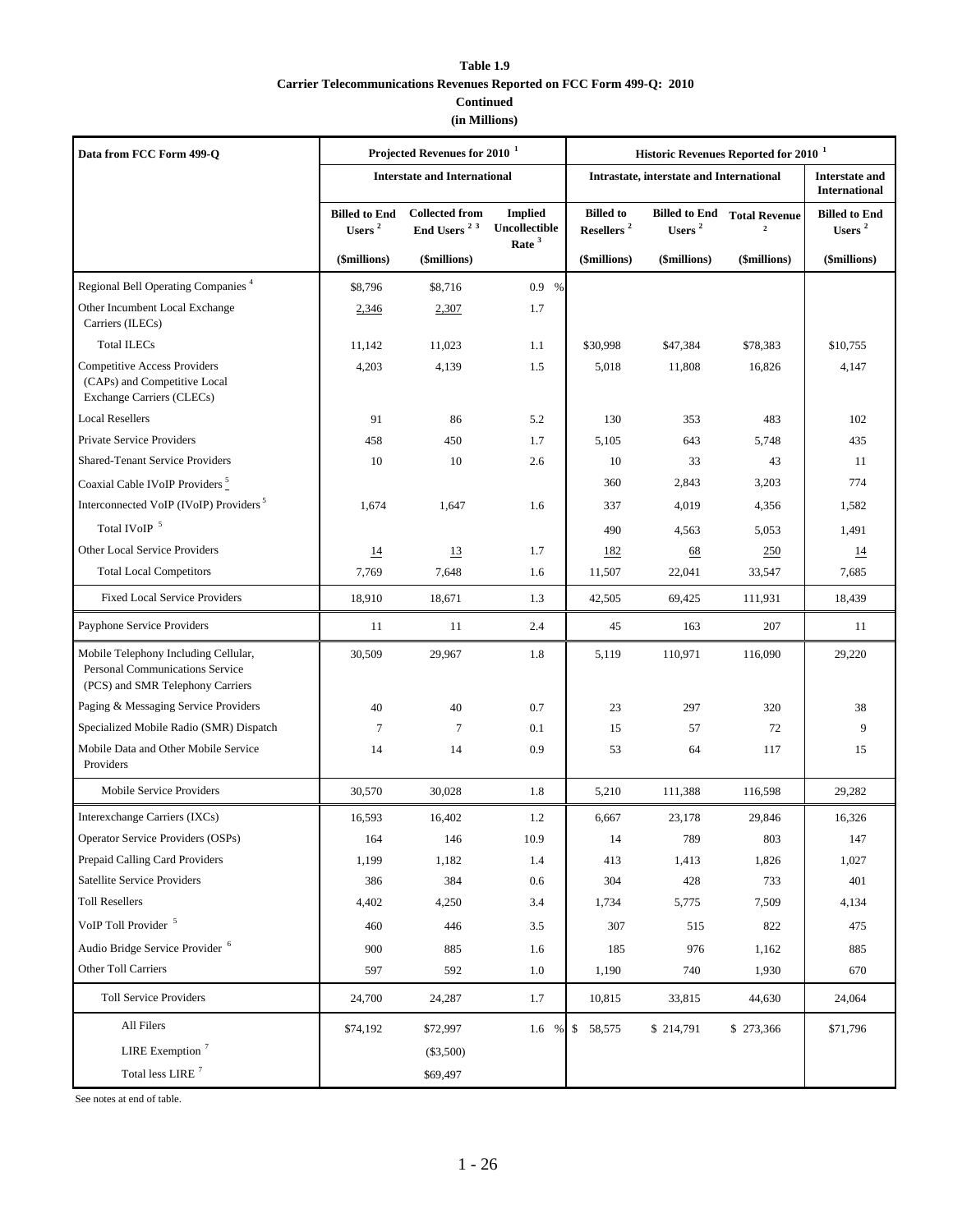### **Table 1.9 Carrier Telecommunications Revenues Reported on FCC Form 499-Q: 2011 Continued**

**(in Millions)**

| Data from FCC Form 499-O                                                                                    |                                          | Projected Revenues for 2011 <sup>1</sup>         |                                 | Historic Revenues Reported for First Half 2011 <sup>1</sup> |                                                 |                                                               |                                               |  |
|-------------------------------------------------------------------------------------------------------------|------------------------------------------|--------------------------------------------------|---------------------------------|-------------------------------------------------------------|-------------------------------------------------|---------------------------------------------------------------|-----------------------------------------------|--|
|                                                                                                             |                                          | <b>Interstate and International</b>              |                                 |                                                             | <b>Intrastate, Interstate and International</b> |                                                               | <b>Interstate and</b><br><b>International</b> |  |
|                                                                                                             | <b>Billed to End</b><br>Users $^{\rm 2}$ | <b>Collected from</b><br>End Users <sup>23</sup> | <b>Implied</b><br>Uncollectible | <b>Billed</b> to<br>Resellers $^{\rm 2}$                    | Users $2$                                       | <b>Billed to End Total Revenue</b><br>$\overline{\mathbf{2}}$ | <b>Billed</b> to End<br>Users $2$             |  |
|                                                                                                             | (\$millions)                             | (\$millions)                                     | Rate <sup>3</sup>               | (\$millions)                                                | (\$millions)                                    | (\$millions)                                                  | (\$millions)                                  |  |
| Regional Bell Operating Companies <sup>4</sup>                                                              |                                          |                                                  | $\frac{9}{6}$                   |                                                             |                                                 |                                                               |                                               |  |
| Other Incumbent Local Exchange<br>Carriers (ILECs)                                                          |                                          |                                                  |                                 |                                                             |                                                 |                                                               |                                               |  |
| <b>Total ILECs</b>                                                                                          | 10,225                                   | 10,039                                           | 1.8                             | 15,904                                                      | 22,117                                          | 38,021                                                        | 5,095                                         |  |
| <b>Competitive Access Providers</b><br>(CAPs) and Competitive Local<br>Exchange Carriers (CLECs)            | 4,061                                    | 4,003                                            | 1.4                             | 2,444                                                       | 5,669                                           | 8,113                                                         | 1,973                                         |  |
| <b>Local Resellers</b>                                                                                      | 98                                       | 94                                               | 4.3                             | 78                                                          | 156                                             | 234                                                           | 49                                            |  |
| Private Service Providers                                                                                   | 656                                      | 476                                              | 27.3                            | 2,536                                                       | 336                                             | 2,872                                                         | 225                                           |  |
| <b>Shared-Tenant Service Providers</b>                                                                      | 9                                        | 9                                                | 3.8                             | $\boldsymbol{0}$                                            | 13                                              | 13                                                            | $\overline{4}$                                |  |
| Coaxial Cable IVoIP Providers <sup>5</sup>                                                                  | 1,750                                    | 1,732                                            | 1.0                             | 295                                                         | 3555                                            | 3851                                                          | 925                                           |  |
| Interconnected VoIP (IVoIP) Providers <sup>5</sup>                                                          | 1,456                                    | 1,431                                            | 1.7                             | 147                                                         | 1,297                                           | 1,444                                                         | 646                                           |  |
| Total IVoIP 5                                                                                               | 3,206                                    | 3,163                                            | 1.3                             | 443                                                         | 4852                                            | 5295                                                          | 1570                                          |  |
| Other Local Service Providers                                                                               | <u>14</u>                                | <u>14</u>                                        | 0.2                             | <u>104</u>                                                  | $\overline{34}$                                 | <u>139</u>                                                    | $\mathcal{I}$                                 |  |
| <b>Total Local Competitors</b>                                                                              | 8,044                                    | 7,760                                            | 3.5                             | 5,605                                                       | 11,060                                          | 16,665                                                        | 3,828                                         |  |
| <b>Fixed Local Service Providers</b>                                                                        | 18,269                                   | 17,799                                           | 2.6                             | 21,509                                                      | 33,177                                          | 54,686                                                        | 8,923                                         |  |
| Payphone Service Providers                                                                                  | 9                                        | 9                                                | 0.6                             | 20                                                          | 75                                              | 94                                                            | $\overline{4}$                                |  |
| Mobile Telephony Including Cellular,<br>Personal Communications Service<br>(PCS) and SMR Telephony Carriers | 29,814                                   | 29,325                                           | 1.6                             | 2,846                                                       | 53,353                                          | 56,199                                                        | 14,550                                        |  |
| Paging & Messaging Service Providers                                                                        | 35                                       | 34                                               | 1.1                             | 11                                                          | 134                                             | 145                                                           | 17                                            |  |
| Specialized Mobile Radio (SMR) Dispatch                                                                     | 6                                        | 6                                                | 2.0                             | 12                                                          | 27                                              | 39                                                            | $\overline{2}$                                |  |
| Mobile Data and Other Mobile Service<br>Providers                                                           | 15                                       | 15                                               | 0.5                             | 36                                                          | 30                                              | 66                                                            | 6                                             |  |
| Mobile Service Providers                                                                                    | 29,870                                   | 29,380                                           | 1.6                             | 2,905                                                       | 53,544                                          | 56,449                                                        | 14,576                                        |  |
| Interexchange Carriers (IXCs)                                                                               | 15,018                                   | 14,881                                           | 0.9                             | 3,277                                                       | 11,010                                          | 14,287                                                        | 7,830                                         |  |
| Operator Service Providers (OSPs)                                                                           | 139                                      | 126                                              | 9.7                             | $\overline{4}$                                              | 411                                             | 414                                                           | 66                                            |  |
| Prepaid Calling Card Providers                                                                              | 933                                      | 897                                              | 3.9                             | 227                                                         | 587                                             | 814                                                           | 389                                           |  |
| Satellite Service Providers                                                                                 | 368                                      | 365                                              | 0.8                             | 103                                                         | 175                                             | 278                                                           | 157                                           |  |
| <b>Toll Resellers</b>                                                                                       | 4,327                                    | 4,232                                            | $2.2\,$                         | 1,040                                                       | 3,160                                           | 4,201                                                         | 2,155                                         |  |
| VoIP Toll Provider <sup>5</sup>                                                                             | 390                                      | 385                                              | 1.2                             | 176                                                         | 220                                             | 396                                                           | 210                                           |  |
| Audio Bridge Service Provider <sup>6</sup>                                                                  | 1,009                                    | 1,005                                            | 0.5                             | 76                                                          | 528                                             | 604                                                           | 513                                           |  |
| Other Toll Carriers                                                                                         | 662                                      | 660                                              | 0.3                             | 570                                                         | 369                                             | 939                                                           | 327                                           |  |
| <b>Toll Service Providers</b>                                                                               | 22,847                                   | 22,550                                           | 1.3                             | 5,473                                                       | 16,460                                          | 21,934                                                        | 11,647                                        |  |
| All Filers                                                                                                  | \$70,995                                 | \$69,739                                         | 1.8 %                           | \$29,907                                                    | \$103,256                                       | \$133,164                                                     | \$35,151                                      |  |
| LIRE Exemption <sup>7</sup>                                                                                 |                                          | (\$3,096)                                        |                                 |                                                             |                                                 |                                                               |                                               |  |
| Total less LIRE <sup>7</sup>                                                                                |                                          | \$66,642                                         |                                 |                                                             |                                                 |                                                               |                                               |  |

See notes on next page.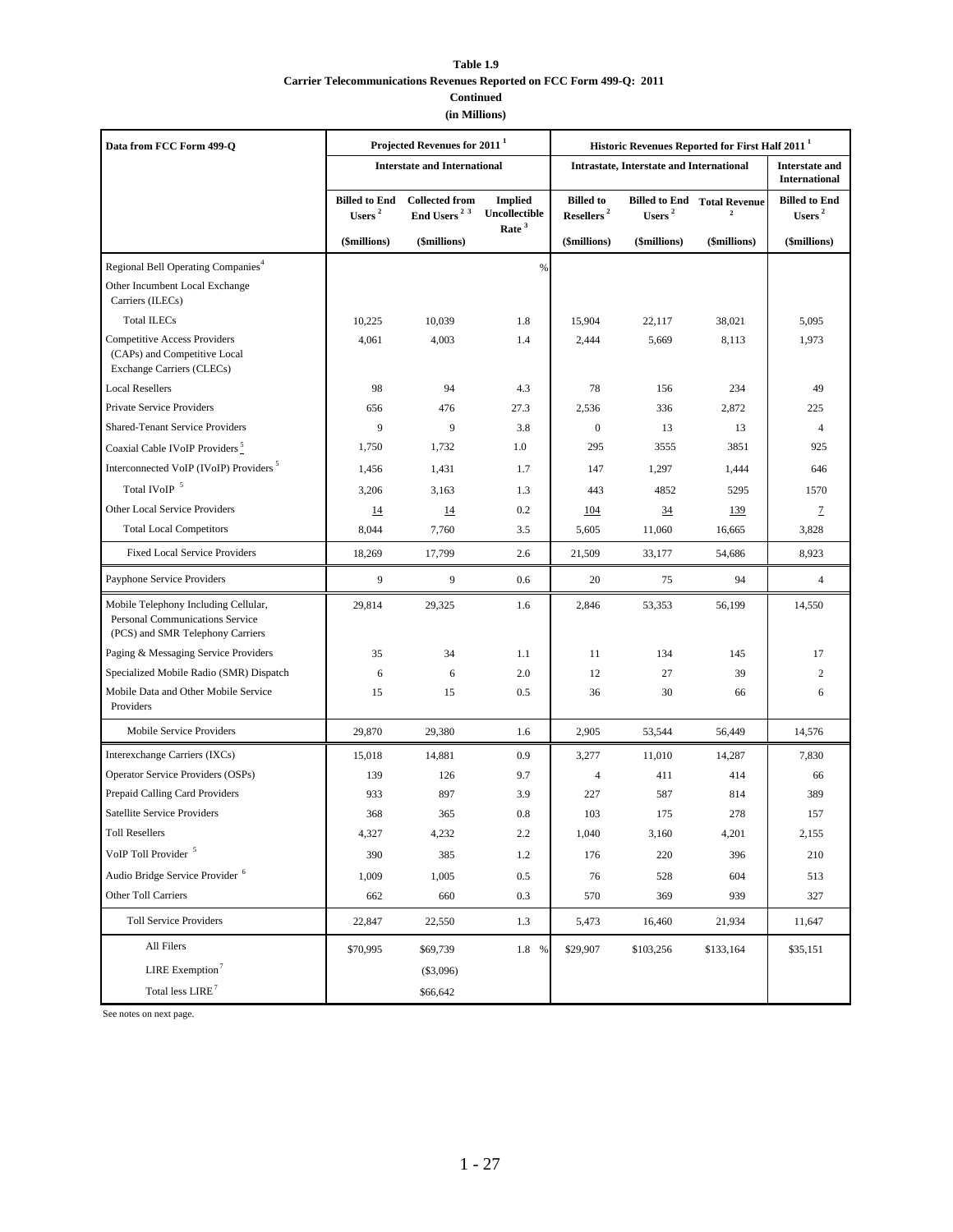#### **Notes for Table 1.9**

Note: Amounts may not add to totals due to rounding.

1 Each quarter, telecommunications providers that are required to contribute to universal service support mechanisms must file an FCC Form 499-Q. The FCC Form 499-Q collects total, interstate and international billed revenues for the most recently completed calendar quarter (historic revenues) and also collects projected interstate and international -- but not total -- revenues for the upcoming calendar quarter (projected revenues.) Some telecommunications providers file the form even though they are not required to contribute. USAC estimates revenues for most non-filers.

In order to avoid double assessment, the FCC Form 499-Q distinguishes between revenues for U.S telecommunications and interconnected VoIP service provided for resale, commonly called "carrier's carrier" revenues, and USF assessable contribution base revenues, commonly called "end-user revenues." Services provided for resale consist of U.S. telecommunications and interconnected VoIP service provided to another contributing filer for resale as U.S. telecommunications or interconnected VoIP service. Revenues from telecommunications and interconnected VoIP service provided to non-filers (actual customers) and to firms that are *le minimis* or otherwise exempt from federal universal service support mechanisms are reported as end-user revenue.

- This table does not include revenue from "international-to-international" telephone calls, which are defined as U.S. telecom calls that traverse U.S. territory but both originate and terminate in foreign points. Such revenues are exempt from universal service contribution and therefore are not included with historical assessable end-user telecommunications revenues on Line 116 of the FCC Form 499-Q, or with projected gross billed or projected collected revenues on Line 119 or Line 120, respectively. International-to-international revenues are included with Line 117 - (all other goods and services) and Line 118 - (gross-billed revenues from all sources), but these lines are not summarized in the tables herein. International-to-international revenues are included with end-user telecommunications revenues on Line 412 of the FCC Form 499-A and are included in contribution bases for telecommunications relay service, local number portability, and number administration.
- 3 Filers contribute to USF based on the interstate and international telecommunications revenues that they collect from end users. On the FCC Form 499-Q, filers report interstate and international billed end-user historical revenues for the most recently completed quarter. Filers also project the amount of contribution base (i.e. interstate and international end-user revenue) they expect to bill in the upcoming quarter and how much of this billed amount they expect to collect. (For example, the May 2010 filings contain historic revenue data for th Q1of 2010 and projected revenue data for Q3 of 2010.) The difference between projected billed revenues and projected collected revenues is the implied uncollectible amount. Projected collected end-user interstate and international revenues form the USF contribution base. Filers report actual billed and uncollectible amounts in their FCC Form 499-A filings. This information is used to true-up contributions.
- 4 In 1984, the Regional Bell Operating Companies (RBOCs) consisted of Ameritech, Bell Atlantic, Bell South, NYNEX, Pacific Telesis, Southwestern Bell and US West. As a result of mergers, by 2009 the RBOCs consisted of AT&T, Qwest, and Verizon. Where operations were sold to other carriers, subsequent revenues are included with ILEC revenues. Beginning in 2010, RBOC revenues are included with ILEC revenues.
- 5 The filer category Coaxial Cable was added to the 2004 FCC Form 499-A. The category interconnected Voice over Internet Protocol ("Interconnected VoIP") was added to the revised 2006 FCC Form 499-A, dated August 2006. By 2009, most firms that self identified as Coaxial Cable reported that most of their local service revenues were derived from interconnected VoIP service. Information from recent FCC Form 477 filings, FCC Form 499-A filings, and company websites have been used to reclassify companies so that interconnected VoIP providers that operate using their own coaxial cable TV facilities are classified as "Coaxial Cable." Filers that self identified as interconnected VoIP but reported only toll revenue on their FCC Form 499-A filings have been reclassified as "VoIP Toll".

Note that many filers that self identified as incumbent local exchange carriers (ILECs) or competitive local exchange carriers (CLECs) also reported interconnected VoIP revenues. The quarterly revenues reported by these entities are included with ILEC and CLEC revenues, not with interconnected VoIP provider revenues in these tables. Prior to Q4 of 2008, a few audio bridging (teleconferencing) service providers reported their revenues as telecommunications. Starting with Q4 of 2008, all audio bridging service revenues must be reported as telecommunications.

- 6 Prior to the fourth quarter of 2008, a few audio bridging (teleconferencing) service providers reported their revenues as telecommunications. Starting with the fourth quarter of 2008, all audio bridging service revenues must be reported as telecommunications. See Request for Review by InterCall, Inc. of Decision of the Universal Service Administrator, CC Docket No. 96-45, Order, 23 FCC Rcd 10731(2008).
- 7 The amounts actually used to calculate contribution factors are shown below. These amounts total less than the total projected collected revenues shown in the table. One reason is that amounts in the table reflect all amounts shown in the FCC Form 499-Q data base, including estimated amounts for non-filers and amounts reported by filers that are le minimis or do not contribute because they provide only international services. In addition, filers are not required to contribute on international revenues if their interstate end-user revenues represent less than 12% of their combined interstate and international end-user revenues -- a test referred to as the Limited International Revenue Exemption (LIRE) or the "12%" rule. In addition, the totals shown above include estimated amounts for some carriers. Finally, some difference may be explained by late filings and corrections made to the data base after the Commission calculated contribution factors.

| хэлшгилийн намэхэгжээ нэг сансинам тасилгэ |                                  |                                  |                                  |
|--------------------------------------------|----------------------------------|----------------------------------|----------------------------------|
|                                            | Calendar<br>2009<br>(\$millions) | Calendar<br>2010<br>(\$millions) | Calendar<br>2011<br>(\$millions) |
| First Quarter                              | \$18,871.0                       | \$17,254.2                       | \$16,674.4                       |
| Second Ouarter                             | \$18,714.7                       | \$16,637.9                       | \$16,403.5                       |
| Third Quarter                              | \$18,032.8                       | \$17,575.6                       | \$16,848.7                       |
| Fourth Quarter                             | \$17,164.4                       | \$17,441.4                       | \$16,681.6                       |
| <b>Total Projected Collected</b>           | \$72,783.0                       | \$68,909.1                       | \$66,608.2                       |

Contribution bases used to calculate factors

Data filed on FCC Forms 499-Q and 499-A Worksheets. See also: Industry Analysis and Technology Division, Wireline Competition Bureau, *Telecommunications Industry Revenues*(May 2011), available at fcc.gov/wcb/iatd/lec.html. Source: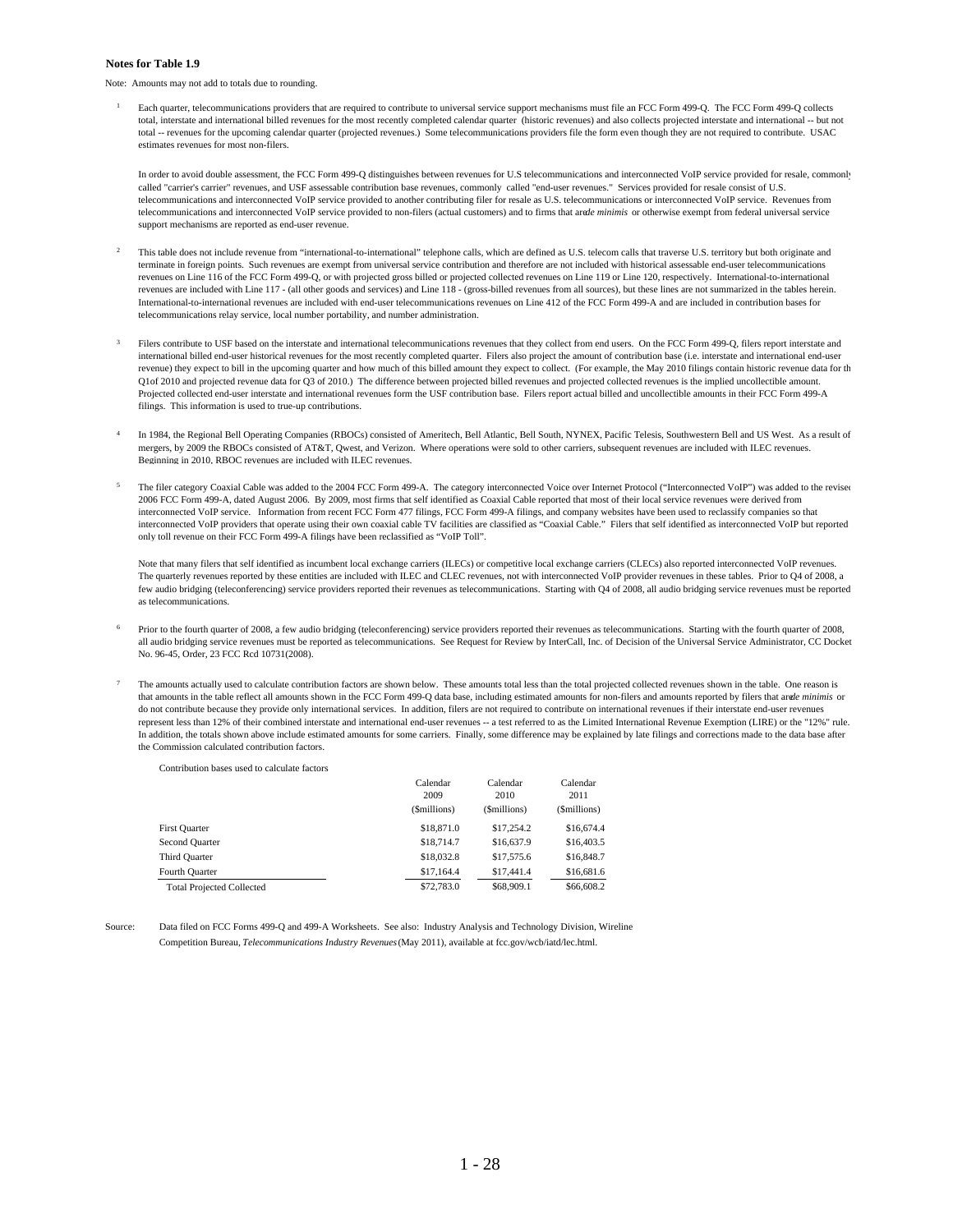### **Universal Service Program Requirements and Contribution Factors for 2010 (in Millions) Table 1.10**

|                                                            | First<br>Quarter | Second<br>Quarter | Third<br>Quarter | Fourth<br>Quarter | Full<br>Year |
|------------------------------------------------------------|------------------|-------------------|------------------|-------------------|--------------|
| All Support Mechanisms                                     |                  |                   |                  |                   |              |
| Projections of demand and administrative expenses          |                  |                   |                  |                   |              |
| at the time the contribution factors were adopted          |                  |                   |                  |                   |              |
| <b>High Cost</b>                                           |                  |                   |                  |                   |              |
| High Cost Loop Support                                     | \$358.960        | \$366.880         | \$372.500        | \$369.780         | \$1,468.120  |
| <b>Local Switching Support</b>                             | \$96.490         | \$98.220          | \$99.530         | \$104.220         | \$398.460    |
| <b>Interstate Common Line Support</b>                      | \$425.620        | \$431.950         | \$450.400        | \$451.660         | \$1,759.630  |
| <b>Interstate Access Support Mechanism</b>                 | \$144.820        | \$142.530         | \$144.480        | \$153.370         | \$585.200    |
| Forward-Looking High Cost Mechanism                        | \$80.420         | \$79.990          | \$81.380         | \$81.580          | \$323.370    |
| Prior Period True-ups                                      | \$23.660         | \$90.560          | \$25.000         | $-$ \$34.930      | \$104.290    |
| Administrative expenses                                    | \$7.610          | \$7.850           | \$7.480          | \$1.990           | \$24.930     |
| Interest income <sup>1</sup>                               | $-$0.260$        | $-$0.140$         | $-$0.040$        | $-$0.120$         | $-$0.560$    |
| Sprint & Verizon Wireless Phase Down Recovery <sup>2</sup> | $-$ \$39.210     | $-$ \$39.210      | $-$ \$39.210     | $-$ \$39.210      | $-$156.840$  |
| Program Total                                              | \$1,098.110      | \$1,178.630       | \$1,141.520      | \$1,088.340       | \$4,506.600  |
| Low Income                                                 |                  |                   |                  |                   |              |
| <b>Lifeline Assistance</b>                                 | \$291.410        | \$332.080         | \$334.920        | \$336.280         | \$1,294.690  |
| Link-Up                                                    | \$15.050         | \$21.630          | \$18.570         | \$18.240          | \$73.490     |
| <b>Incremental Toll Limitation</b>                         | \$3.510          | \$4.510           | \$5.720          | \$7.140           | \$20.880     |
| Prior Period true-ups                                      | \$45.230         | \$26.570          | $-$14.170$       | $-$ \$49.750      | \$7.880      |
| Administrative expenses                                    | \$1.100          | \$1.480           | \$1.700          | $-$0.090$         | \$4.190      |
| Interest income $1$                                        | $-$0.050$        | $-$0.020$         | $-$0.030$        | $-$0.090$         | $-$0.190$    |
| Program Total                                              | \$356.250        | \$386.250         | \$346.710        | \$311.730         | \$1,400.940  |
| Rural Health                                               |                  |                   |                  |                   |              |
| Rural Health Care Support                                  | \$51.760         | \$52.380          | \$33.080         | \$15.670          | \$152.890    |
| Prior Period True-ups                                      | \$3.170          | \$0.120           | $-$0.880$        | $-$0.950$         | \$1.460      |
| Administrative expenses                                    | \$2.590          | \$2.820           | \$3.590          | \$2.350           | \$11.350     |
| Interest income <sup>1</sup>                               | $-$0.310$        | $-$0.330$         | $-$0.310$        | $-$0.420$         | $-$1.370$    |
| Program Total                                              | \$57.210         | \$54.990          | \$35.480         | \$16.650          | \$164.330    |
| Schools & Libraries                                        |                  |                   |                  |                   |              |
| Schools and Libraries Support                              | \$562.500        | \$562.500         | \$562.500        | \$562.500         | \$2,250.000  |
| Prior Period True-ups <sup>3</sup>                         | \$36.480         | \$1.540           | $-$ \$3.350      | $-$6.940$         | \$27.730     |
| Administrative expenses                                    | \$18.190         | \$18.920          | \$23.140         | \$9.510           | \$69.760     |
| Interest income $1$                                        | $-$4.010$        | $-$ \$3.540       | $-$ \$3.040      | $-$3.360$         | $-$13.950$   |
| Program Total                                              | \$613.160        | \$579.420         | \$579.250        | \$561.710         | \$2,333.540  |
| <b>Grand Total</b>                                         | \$2,124.730      | \$2,199.290       | \$2,102.960      | \$1,978.430       | \$8,405.410  |
|                                                            |                  |                   |                  |                   |              |
| Applicable interstate and international end-user revenues  |                  |                   |                  |                   |              |
| Reported contribution base revenues                        | \$17,254.235     | \$16,637.880      | \$17,575.565     | \$17,441.382      |              |
| Circularity Adjustment                                     |                  |                   |                  |                   |              |
| Amount carriers will contribute to USF in this quarter.    | $-$ \$2,106.540  | $-$ \$2,180.370   | $-$ \$2,079.820  | $-$1,968.920$     |              |
| Subtotal                                                   | \$15,147.695     | \$14,457.510      | \$15,495.745     | \$15,472.462      |              |
| Adjustment factor for uncollectibles                       | 1.00%            | 1.00%             | 1.00%            | 1.00%             |              |
| Contribution base at the time the factor was calculated    | \$14,996.218     | \$14,312.935      | \$15,340.788     | \$15,317.737      |              |
|                                                            |                  |                   |                  |                   |              |
| Contribution factor                                        | 14.1%            | 15.3%             | 13.6%            | 12.9%             |              |
| Contribution factor times contribution base                | \$2,114.467      | \$2,189.879       | \$2,086.347      | \$1,975.988       |              |
|                                                            |                  |                   |                  |                   |              |

Source: Appendix M02 from pertinent filings as shown at http://www.usac.org/about/governance/fcc-filings/2010/

 $<sup>1</sup>$  Interest income is shown as negative because it is subtracted from expenses to yield the total.</sup>

 $3$  For the schools & libraries mechanism, periodic true-ups include applications of unused fund balance from prior periods.

 $^2$  The recovery of support for Sprint and Verizon Wireless is consistent with the support phase-down discussion whereby USAC recovers 20% of CETC support over five years until such time Sprint and Verizon Wireless no longer receive any High Cost support. A discussion of the support phase-downs can be found in DA 08-258 and DA 08-259 released in November 2008. More information can be found in WC 05-337 Released September 2010.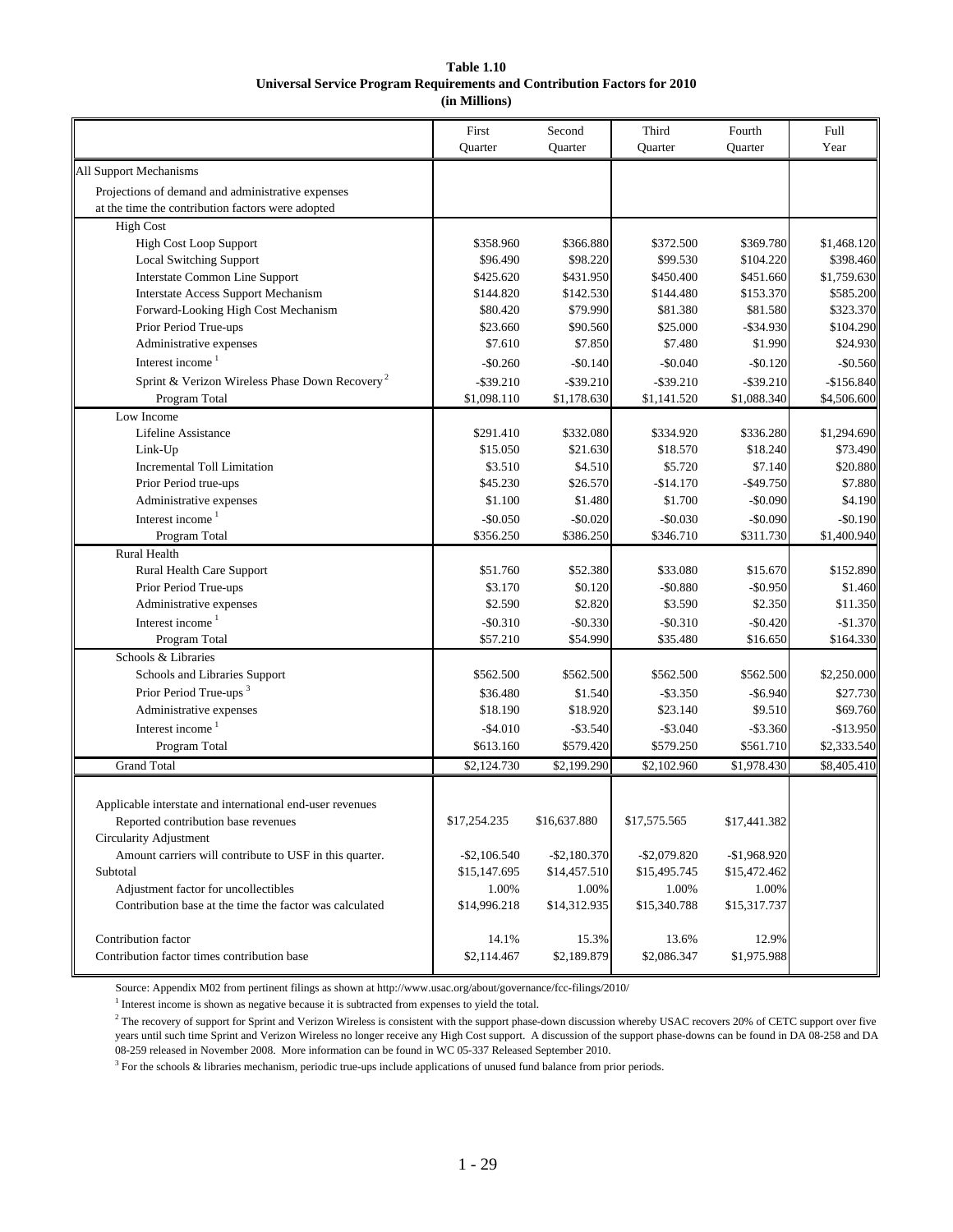### **Universal Service Program Requirements and Contribution Factors for 2011 (in Millions) Table 1.10 Continued**

|                                                                                                        | First<br>Quarter      | Second                | Third                 | Fourth                | Full<br>Year             |
|--------------------------------------------------------------------------------------------------------|-----------------------|-----------------------|-----------------------|-----------------------|--------------------------|
|                                                                                                        |                       | Quarter               | Quarter               | Quarter               |                          |
| All Support Mechanisms                                                                                 |                       |                       |                       |                       |                          |
| Projections of demand and administrative expenses<br>at the time the contribution factors were adopted |                       |                       |                       |                       |                          |
|                                                                                                        |                       |                       |                       |                       |                          |
| High Cost                                                                                              |                       |                       |                       |                       |                          |
| <b>High Cost Loop Support</b><br><b>Local Switching Support</b>                                        | \$327.700<br>\$95.010 | \$328.390<br>\$95.900 | \$335.410<br>\$97.030 | \$331.390<br>\$95.570 | \$1,322.890              |
| <b>Interstate Common Line Support</b>                                                                  | \$403.690             | \$400.370             | \$406.360             | \$414.930             | \$383.510<br>\$1,625.350 |
| <b>Interstate Access Support Mechanism</b>                                                             | \$137.550             | \$134.020             | \$131.040             | \$135.950             | \$538.560                |
| Forward-Looking High Cost Mechanism                                                                    | \$75.040              | \$73.840              | \$72.360              | \$72.980              | \$294.220                |
| Prior Period True-ups                                                                                  | \$126.280             | \$23.800              | $-$13.190$            | $-$ \$33.680          | \$103.210                |
| Administrative expenses                                                                                | $-$0.150$             | $-$ \$0.130           | $-$0.390$             | $-$1.400$             | $-$2.070$                |
| Interest income <sup>1</sup>                                                                           | \$4.310               | \$4.460               | \$4.250               | \$4.270               | \$17.290                 |
| CETC Reserve Pursuant to FCC 10-155 <sup>2</sup>                                                       | \$56.850              | \$65.930              | \$60.330              | \$58.700              | \$241.810                |
| Program Total                                                                                          | \$1,226.280           | \$1,126.580           | \$1,093.200           | \$1,078.710           | \$4,524.770              |
| Low Income                                                                                             |                       |                       |                       |                       |                          |
| Lifeline Assistance                                                                                    | \$341.030             | \$358.160             | \$395.600             | \$488.110             | \$1,582.900              |
| Link-Up                                                                                                | \$23.130              | \$20.270              | \$23.510              | \$34.050              | \$100.960                |
| <b>Incremental Toll Limitation</b>                                                                     | \$6.560               | \$5.360               | \$3.900               | \$2.920               | \$18.740                 |
| Prior Period true-ups                                                                                  | $-$11.890$            | $-$12.390$            | \$3.000               | \$4.480               | $-$16.800$               |
| Administrative expenses                                                                                | \$1.730               | \$2.090               | \$1.640               | \$2.340               | \$7.800                  |
| Interest income $1$                                                                                    | $-$0.140$             | $-$0.150$             | $-$ \$0.110           | $-$0.100$             | $-$0.500$                |
| Program Total                                                                                          | \$360.420             | \$373.340             | \$427.540             | \$531.800             | \$1,693.100              |
| <b>Rural Health</b>                                                                                    |                       |                       |                       |                       |                          |
| Rural Health Care Support                                                                              | \$20.520              | \$20.290              | \$23.790              | \$19.710              | \$84.310                 |
| Prior Period True-ups                                                                                  | \$0.040               | $-$0.480$             | $-$1.300$             | $-$0.270$             | $-$ \$2.010              |
| Administrative expenses                                                                                | \$3.780               | \$3.670               | \$3.830               | \$3.700               | \$14.980                 |
| Interest income <sup>1</sup>                                                                           | $-$0.470$             | $-$0.580$             | $-$0.720$             | $-$1.280$             | $-$ \$3.050              |
| Program Total                                                                                          | \$23.870              | \$22.900              | \$25.600              | \$21.860              | \$94.230                 |
| Schools & Libraries                                                                                    |                       |                       |                       |                       |                          |
| Schools and Libraries Support                                                                          | \$562.500             | \$562.500             | \$562.500             | \$562.500             | \$2,250.000              |
| Prior Period True-ups <sup>3</sup>                                                                     | \$43.290              | \$16.290              | $-$2.710$             | \$1.410               | \$58.280                 |
| Administrative expenses                                                                                | \$19.190              | \$19.200              | \$18.640              | \$18.300              | \$75.330                 |
| Interest income <sup>1</sup>                                                                           | $-$ \$3.880           | $-$ \$3.970           | $-$ \$3.970           | $-$ \$3.760           | $-$15.580$               |
| Program Total                                                                                          | \$621.100             | \$594.020             | \$574.460             | \$578.450             | \$2,368.030              |
| <b>Grand Total</b>                                                                                     | \$2,231.670           | \$2,116.840           | \$2,120.800           | \$2,210.820           | \$8,680.130              |
|                                                                                                        |                       |                       |                       |                       |                          |
| Applicable interstate and international end-user revenues                                              |                       |                       |                       |                       |                          |
| Reported contribution base revenues                                                                    | \$16,674.393          | \$16,403.461          | \$16,848.724          | \$16,681.649          |                          |
| Circularity Adjustment                                                                                 |                       |                       |                       |                       |                          |
| Amount carriers will contribute to USF in this quarter.                                                | $-$ \$2,212.480       | $-$ \$2,097.640       | $-$ \$2,102.160       | $-$ \$2,192.520       |                          |
| Subtotal                                                                                               | \$14,461.913          | \$14,305.821          | \$14,746.564          | \$14,489.129          |                          |
| Adjustment factor for uncollectibles                                                                   | 1.00%                 | 1.00%                 | 1.00%                 | 1.00%                 |                          |
| Contribution base at the time the factor was calculated                                                | \$14,317.294          | \$14,162.763          | \$14,599.098          | \$14,344.238          |                          |
|                                                                                                        |                       |                       |                       |                       |                          |
| Contribution factor                                                                                    | 15.5%                 | 14.9%                 | 14.4%                 | 15.3%                 |                          |
| Contribution factor times contribution base                                                            | \$2,219.181           | \$2,110.252           | \$2,102.270           | \$2,194.668           |                          |
|                                                                                                        |                       |                       |                       |                       |                          |

Source: Appendix M02 from pertinent filings as shown at http://www.usac.org/about/governance/fcc-filings/2011/

 $<sup>1</sup>$  Interest income is shown as negative because it is subtracted from expenses to yield the total.</sup>

<sup>2</sup> The recovery of support for Sprint and Verizon Wireless is consistent with the support phase-down discussion whereby USAC recovers 20% of CETC support over five years until such time Sprint and Verizon Wireless no longer receive any High Cost support. A discussion of the support phase-downs can be found in DA 08-258 and DA 08-259 released in November 2008. More information can be found in WC 05-337 Released September 2010.

 $3$  For the schools & libraries mechanism, periodic true-ups include applications of unused fund balance from prior periods.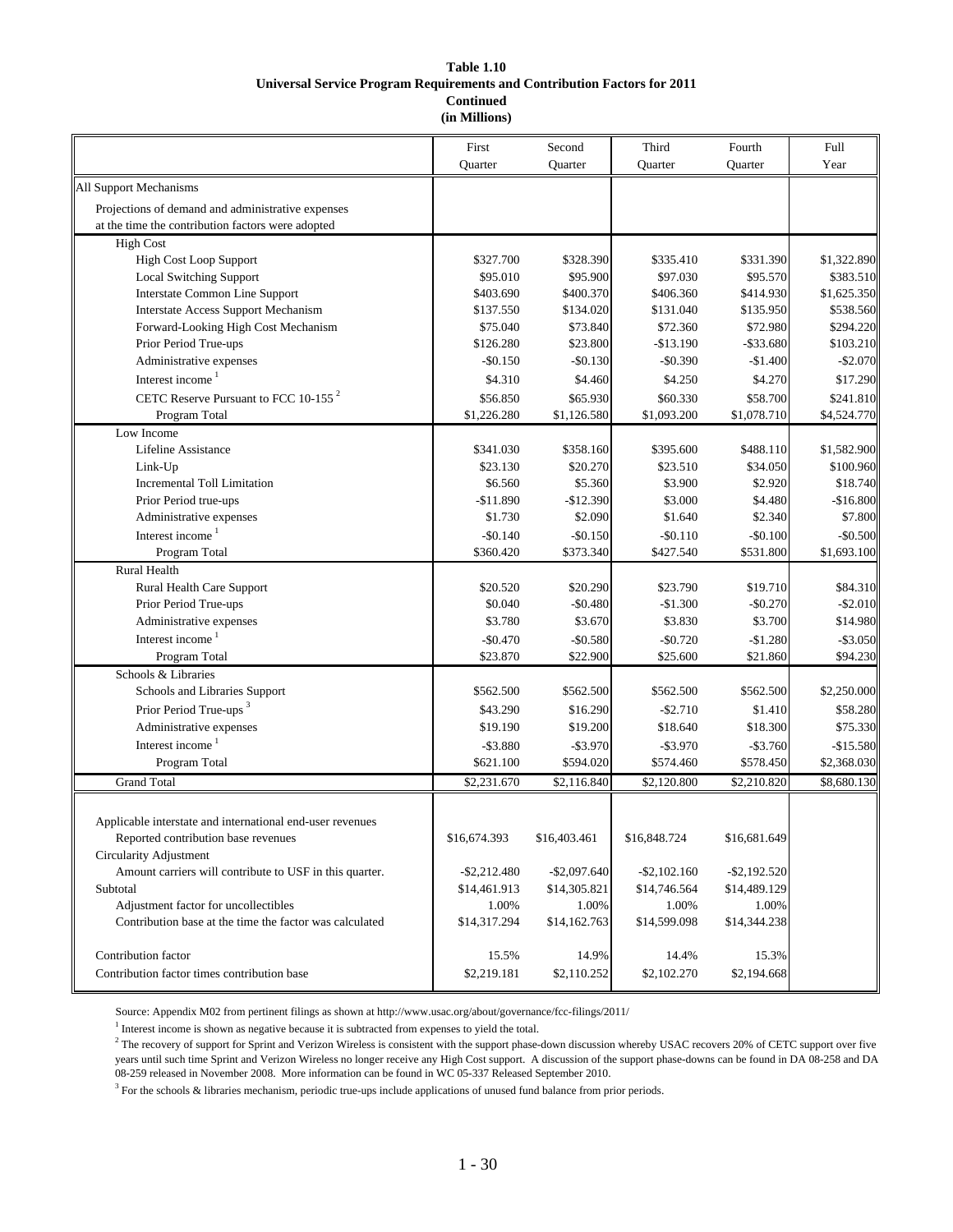|                                       | 2009                 |                            | 2010                 |                            |
|---------------------------------------|----------------------|----------------------------|----------------------|----------------------------|
| <b>Mechanism</b>                      | <b>Disbursements</b> | Percent of<br><b>Total</b> | <b>Disbursements</b> | Percent of<br><b>Total</b> |
| <b>High-Cost Support</b>              | \$4,292              | 59.1 %                     | \$4,268              | 53.7 %                     |
| <b>High-Cost Loop Support</b>         | 1,424                | 19.6                       | 1,297                | 16.3                       |
| <b>Safety Net Additive Support</b>    | 53                   | 0.7                        | 76                   | 1.0                        |
| Safety-Valve                          | 5                    | 0.1                        | 6                    | 0.1                        |
| <b>High-Cost Model Support</b>        | 331                  | 4.6                        | 310                  | 3.9                        |
| <b>Interstate Common Line Support</b> | 1,537                | 21.2                       | 1,675                | 21.1                       |
| <b>Interstate Access Support</b>      | 563                  | 7.8                        | 545                  | 6.9                        |
| <b>Local Switching Support</b>        | 381                  | 5.2                        | 359                  | 4.5                        |
| <b>Low-Income Support</b>             | 1,025                | 14.1                       | 1,316                | 16.5                       |
| <b>School and Libraries</b>           | 1,878                | 25.9                       | 2,282                | 28.7                       |
| <b>Rural Health Care</b>              | 61                   | 0.8                        | 86                   | 1.1                        |
| <b>All Universal Service Support</b>  | \$7,256              | 100.0 %                    | \$7,952              | 100.0 %                    |

# **Table 1.11 Universal Service Support Mechanisms: 2009 & 2010 (Dollars in Millions)**

Notes: Figures may not add due to rounding. The figures used in this table are for the calendar year and include disbursements that were committed over several years but paid out in the respective calendar year (2009 or 2010) In Section 2, figures for the Schools and Libraries program and the Rural Health Care program are reported based on fiscal year rather than calendar year.

Source: Universal Service Administration Company (USAC).



**Chart 1.1 Distribution of Universal Service Payments: 2010**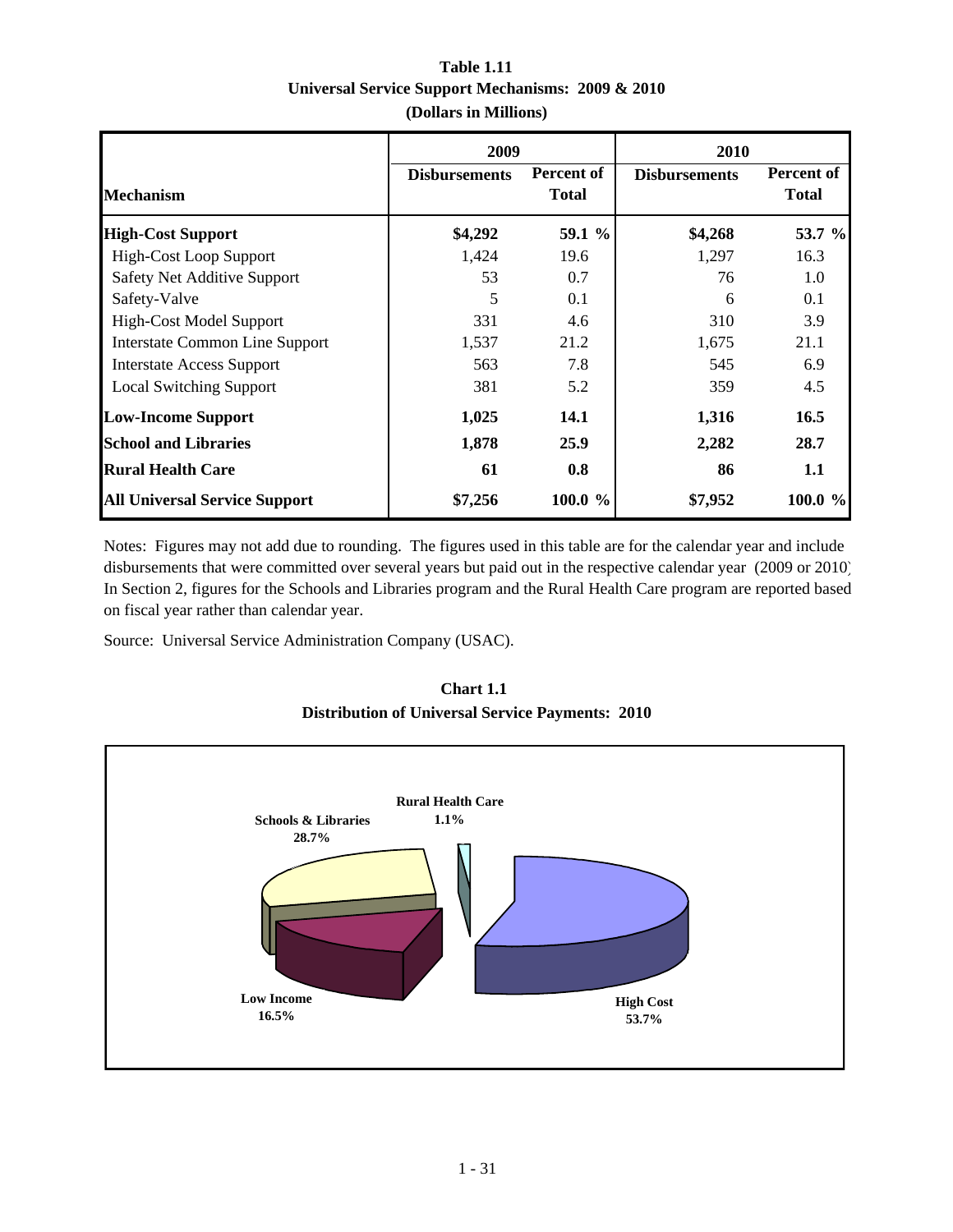**(Annual Payments and Contributions in Thousands) Table 1.12 Universal Service Support Mechanisms by State: 2010**

|                             |                                    |                                     | Payments from USF to Service Providers <sup>1</sup> |                             |                   |                |                                            |                |                                                  |
|-----------------------------|------------------------------------|-------------------------------------|-----------------------------------------------------|-----------------------------|-------------------|----------------|--------------------------------------------|----------------|--------------------------------------------------|
|                             | <b>High-Cost</b><br><b>Support</b> | <b>Low-Income</b><br><b>Support</b> | Schools &<br><b>Libraries</b>                       | <b>Rural Health</b><br>Care | <b>Total</b>      |                | <b>Estimated Contributions<sup>2</sup></b> |                | <b>Estimated Net</b><br>Dollar Flow <sup>3</sup> |
|                             |                                    |                                     |                                                     |                             | Amount            | % of Total     | Amount                                     | % of Total     |                                                  |
| Alabama                     | \$93,551                           | \$41,473                            | \$43,944                                            | \$354                       | \$179,322         | 2.26%          | \$127,668                                  | 1.58%          | \$51,653                                         |
| Alaska                      | 218,970                            | 26,839                              | 22,217                                              | 49,749                      | 317,775           | 4.00%          | 22,302                                     | 0.28%          | 295,473                                          |
| American Samoa              | 3,831                              | 82                                  | 1,588                                               | 228                         | 5,729             | 0.07%          | 631                                        | 0.01%          | 5,098                                            |
| Arizona                     | 67,545                             | 20,868                              | 59,031                                              | 1,575                       | 149,019           | 1.87%          | 155,754                                    | 1.93%          | $-6,735$                                         |
| Arkansas                    | 105,255                            | 12,565                              | 20,788                                              | 917                         | 139,526           | 1.75%          | 74,492                                     | 0.92%          | 65,033                                           |
| California                  | 91,824                             | 174,727                             | 348,702                                             | 1,233                       | 616,486           | 7.75%          | 885,312                                    | 10.99%         | $-268,826$                                       |
| Colorado                    | 75,866                             | 2,323                               | 18,003                                              | 249                         | 96,441            | 1.21%          | 144,377                                    | 1.79%          | $-47,935$                                        |
| Connecticut                 | 489                                | 8,196                               | 19,928                                              | $\boldsymbol{0}$            | 28,613            | 0.36%          | 106,098                                    | 1.32%          | $-77,485$                                        |
| Delaware                    | 265                                | 1,789                               | 2,230                                               | $\boldsymbol{0}$            | 4,284             | 0.05%          | 29,049                                     | 0.36%          | $-24,765$                                        |
| Dist. of Columbia           | $\boldsymbol{0}$                   | 1,945                               | 14,842                                              | $\boldsymbol{0}$            | 16,786            | 0.21%          | 38,199                                     | 0.47%          | $-21,413$                                        |
| Florida                     | 67,693                             | 88,201                              | 107,719                                             | 226                         | 263,839           | 3.32%          | 526,991                                    | 6.54%          | $-263,152$                                       |
| Georgia                     | 115,569                            | 50,387                              | 73,008                                              | 1,571                       | 240,535           | 3.02%          | 262,777                                    | 3.26%          | $-22,242$                                        |
| Guam                        | 16,082                             | 287                                 | 260                                                 | 74                          | 16,703            | 0.21%          | 4,369                                      | 0.05%          | 12,335                                           |
| Hawaii                      | 61,772                             | 504                                 | 2,552                                               | 102                         | 64,930            | 0.82%          | 42,275                                     | 0.52%          | 22,655                                           |
| Idaho                       | 51,785                             | 3,445                               | 6,746                                               | 281                         | 62,257            | 0.78%          | 39,526                                     | 0.49%          | 22,732                                           |
| Illinois                    | 71,898                             | 35,665                              | 64,416                                              | 1,139                       | 173,118           | 2.18%          | 331,196                                    | 4.11%          | $-158,078$                                       |
| Indiana                     | 79,290                             | 4,233                               | 41,433                                              | 846                         | 125,802           | 1.58%          | 154,930                                    | 1.92%          | $-29,128$                                        |
| Iowa                        | 129,222                            | 3,894                               | 12,442                                              | 613                         | 146,172           | 1.84%          | 72,772                                     | 0.90%          | 73,400                                           |
| Kansas                      | 195,307                            | 4,569                               | 16,958                                              | 278                         | 217,112           | 2.73%          | 71,094                                     | 0.88%          | 146,018                                          |
| Kentucky                    | 103,799                            | 12,221                              | 28,806                                              | 450                         | 145,276           | 1.83%          | 104,924                                    | 1.30%          | 40,352                                           |
| Louisiana                   | 136,480                            | 35,609                              | 61,258                                              | 44                          | 233,390           | 2.94%          | 115,153                                    | 1.43%          | 118,237                                          |
| Maine<br>Maryland           | 24,540                             | 8,472                               | 11,159                                              | 58                          | 44,229            | 0.56%          | 35,731                                     | 0.44%          | 8,498                                            |
| Massachusetts               | 3,767<br>2,258                     | 11,037<br>25,912                    | 14,082<br>31,368                                    | $\boldsymbol{0}$            | 28,887            | 0.36%          | 177,736<br>186,951                         | 2.21%          | $-148,849$                                       |
|                             | 49,571                             | 56,642                              | 49,821                                              | 130                         | 59,668<br>158,876 | 0.75%          | 228,772                                    | 2.32%          | $-127,282$<br>$-69,896$                          |
| Michigan<br>Minnesota       | 105,707                            | 6,356                               | 22,052                                              | 2,841<br>3,125              | 137,240           | 2.00%<br>1.73% | 126,964                                    | 2.84%<br>1.58% | 10,276                                           |
| Mississippi                 | 260,553                            | 12,392                              | 32,993                                              | 180                         | 306,118           | 3.85%          | 71,859                                     | 0.89%          | 234,259                                          |
| Missouri                    | 107,372                            | 11,429                              | 41,875                                              | 571                         | 161,247           | 2.03%          | 154,834                                    | 1.92%          | 6,413                                            |
| Montana                     | 85,810                             | 3,762                               | 4,822                                               | 838                         | 95,231            | 1.20%          | 26,757                                     | 0.33%          | 68,474                                           |
| Nebraska                    | 88,657                             | 1,874                               | 10,647                                              | 1,612                       | 102,790           | 1.29%          | 45,830                                     | 0.57%          | 56,960                                           |
| Nevada                      | 24,440                             | 3,065                               | 3,236                                               | 58                          | 30,800            | 0.39%          | 72,752                                     | 0.90%          | $-41,952$                                        |
| New Hampshire               | 9,671                              | 1,519                               | 2,622                                               | 13                          | 13,825            | 0.17%          | 39,195                                     | 0.49%          | $-25,370$                                        |
| New Jersey                  | 1,538                              | 24,950                              | 58,819                                              | $\boldsymbol{0}$            | 85,308            | 1.07%          | 272,827                                    | 3.39%          | $-187,519$                                       |
| New Mexico                  | 81,692                             | 13,717                              | 34,328                                              | 660                         | 130,397           | 1.64%          | 50,327                                     | 0.62%          | 80,069                                           |
| New York                    | 44,148                             | 95,938                              | 193,945                                             | 43                          | 334,074           | 4.20%          | 531,331                                    | 6.59%          | $-197,257$                                       |
| North Carolina              | 79,631                             | 61,403                              | 57,235                                              | 351                         | 198,620           | 2.50%          | 248,017                                    | 3.08%          | $-49,397$                                        |
| North Dakota                | 97,567                             | 2,632                               | 4,560                                               | 945                         | 105,704           | 1.33%          | 17,796                                     | 0.22%          | 87,908                                           |
| Northern Mariana Is.        | 1,214                              | 184                                 | 996                                                 | $\boldsymbol{0}$            | 2,394             | 0.03%          | 1,335                                      | 0.02%          | 1,059                                            |
| Ohio                        | 38,943                             | 59,808                              | 77,572                                              | 769                         | 177,091           | 2.23%          | 275,361                                    | 3.42%          | $-98,270$                                        |
| Oklahoma                    | 148,877                            | 79,107                              | 50,527                                              | 797                         | 279,308           | 3.51%          | 86,716                                     | 1.08%          | 192,592                                          |
| Oregon                      | 74,972                             | 5,967                               | 14,686                                              | 335                         | 95,960            | 1.21%          | 96,174                                     | 1.19%          | $-214$                                           |
| Pennsylvania                | 61,902                             | 34,697                              | 89,139                                              | 97                          | 185,834           | 2.34%          | 335,559                                    | 4.16%          | $-149,725$                                       |
| Puerto Rico                 | 208,626                            | 39,974                              | 23,227                                              | $\boldsymbol{0}$            | 271,828           | 3.42%          | 77,558                                     | 0.96%          | 194,269                                          |
| Rhode Island                | 35                                 | 3,003                               | 6,618                                               | $\boldsymbol{0}$            | 9,655             | 0.12%          | 26,781                                     | 0.33%          | $-17,125$                                        |
| South Carolina              | 118,547                            | 10,776                              | 41,287                                              | 14                          | 170,624           | 2.15%          | 114,968                                    | 1.43%          | 55,656                                           |
| South Dakota                | 90.096                             | 2,184                               | 4,936                                               | 680                         | 97,897            | 1.23%          | 19,408                                     | 0.24%          | 78,489                                           |
| Tennessee                   | 60,695                             | 41,962                              | 56,980                                              | 350                         | 159,986           | 2.01%          | 165,016                                    | 2.05%          | $-5,030$                                         |
| Texas                       | 247,395                            | 101,728                             | 234,544                                             | 1,691                       | 585,358           | 7.36%          | 563,784                                    | 7.00%          | 21,574                                           |
| Utah                        | 23,190                             | 3,727                               | 16,012                                              | 804                         | 43,733            | 0.55%          | 59,616                                     | 0.74%          | $-15,883$                                        |
| Vermont                     | 20,999                             | 2,590                               | 2,116                                               | 59                          | 25,764            | 0.32%          | 19,450                                     | 0.24%          | 6,314                                            |
| Virgin Islands              | 19,539                             | 84<br>21,345                        | 10,562                                              | 22                          | 30,207            | 0.38%          | 5,701                                      | 0.07%          | 24,506                                           |
| Virginia                    | 71,362                             |                                     | 31,634                                              | 1,002                       | 125,341           | 1.58%          | 235,958                                    | 2.93%          | $-110,617$                                       |
| Washington<br>West Virginia | 91,282<br>53,396                   | 16,177                              | 31,770                                              | 80                          | 139,309           | 1.75%          | 167,202                                    | 2.08%          | $-27,893$<br>18,281                              |
| Wisconsin                   |                                    | 5,851                               | 12,725                                              | 199                         | 72,171            | 0.91%          | 53,890                                     | 0.67%<br>1.74% |                                                  |
| Wyoming                     | 131,007<br>52,256                  | 15,189<br>453                       | 32,854<br>3,881                                     | 7,588                       | 186,638<br>56,703 | 2.35%<br>0.71% | 139,941                                    | 0.19%          | 46,697<br>41,329                                 |
|                             |                                    |                                     |                                                     | 113                         |                   |                | 15,373                                     |                |                                                  |
| Total                       | \$4,267,746                        | \$1,315,734                         | \$2,282,499                                         | \$85,952                    | \$7,951,931       | 100.00%        | \$8,057,357                                | 100.00%        | $-$105,426$                                      |

Notes: Figures may not add due to rounding. USF is an abbreviation for the Universal Service Fund.

<sup>1</sup> Data are from USAC.

<sup>2</sup> Contributions are preliminary and include administrative cost of approximately \$105 million, as shown in USAC's Annual Report.

Allocation of contributions among states is an FCC staff estimate.

<sup>3</sup> Net dollar flow is positive when payments from USF to carriers exceed contributions to USF. Total is negative because of administrative expenses.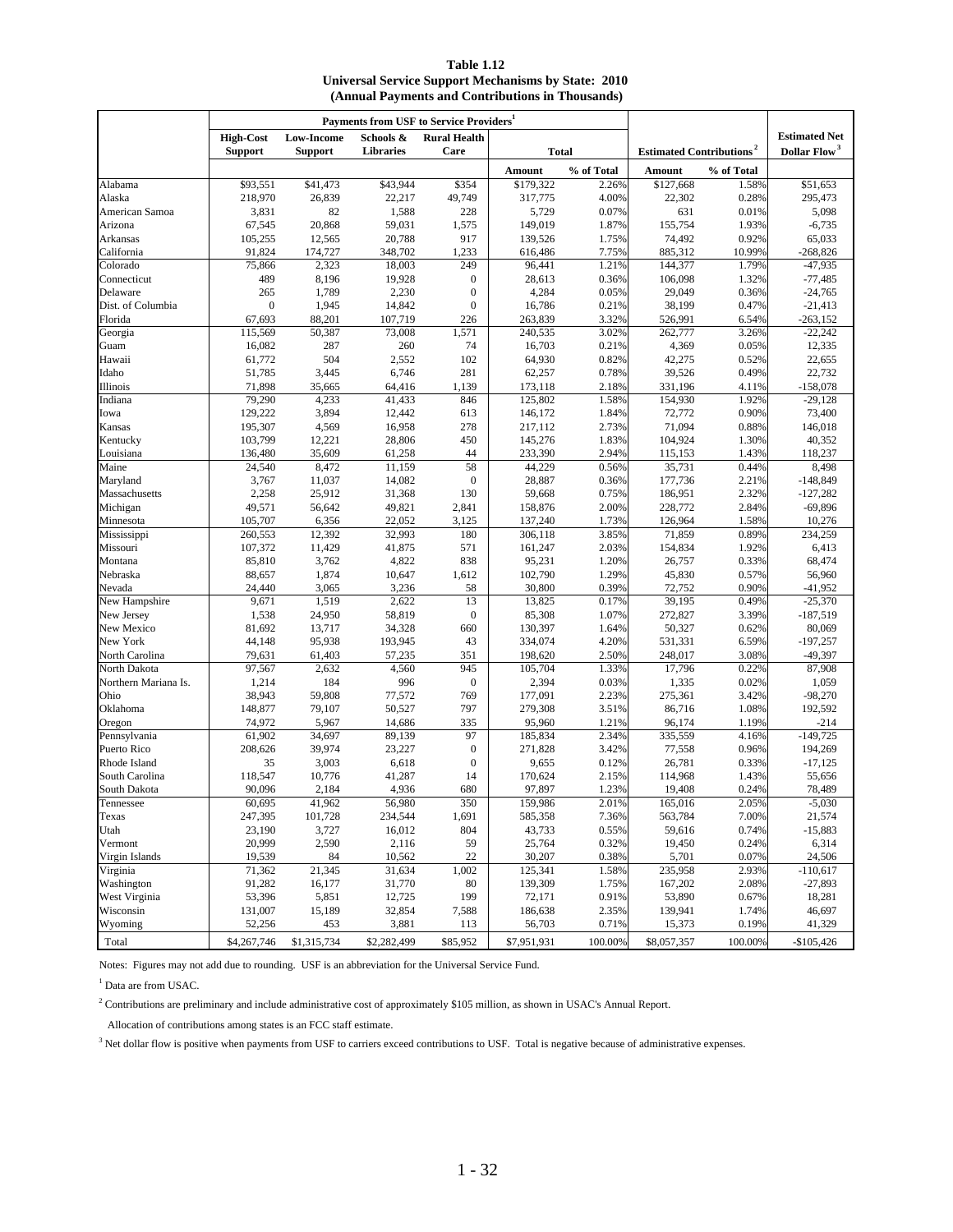# **2. Program Review**

 $\overline{a}$ 

Section 2 includes the latest data on the low-income, high-cost, schools and libraries, and rural health care support programs. The data provided in this section are supplemented by additional tables at www.fcc.gov/wcb/iatd/monitor.html. This website location also provides more details on the history and operation of each of the four support programs.

### Low-Income Support Program: Lifeline and Link Up

The Lifeline program promotes increased telephone subscribership by providing low-income households with discounts on the monthly cost of telephone service. Link Up provides qualified subscribers with a one-time discount (up to a maximum of \$30) off of the initial installation fee for one traditional, wireline phone service at the primary residence or the activation fee for one wireless phone service.

The Lifeline program was created in 1984, and Link Up rules were created in 1987. In June 2000, the Commission further expanded Lifeline and Link Up to address the needs of households on Tribal lands.<sup>1</sup>

The low-income support programs grew substantially between 2008 and 2010. Lifeline subscribers increased 54% from 6.9 million subscribers in 2008 to 10.6 million subscribers in 2010. Table 2.1 reports Tribal and non-Tribal Lifeline subscriber and Link Up beneficiary data for years 1987 through 2010. Similarly, low-income support (the sum of Lifeline and Link Up support) increased 61% from \$822 million in 2008 to \$1.32 billion in 2010. Table 2.2 reports annual low-income support payments for years 1988 through 2010. Chart 2.1 shows the growth in low-income subscribers and beneficiaries graphically.

Table 2.3 reports federal and state Lifeline monthly support by state in December 2010, and indicates the additional contribution from the federal program to reduce local rates where states have authorized statewide or carrier-specific intrastate local rate reductions. The table indicates the average monthly non-Tribal support provided by carriers in each state for both incumbent local exchange carriers (ILECs) and competitive eligible telecommunications carriers (CETCs). In December 2010, CETCs average monthly nationwide combined federal and state support was \$12.61 as compared to \$11.95 for ILECs.

 Table 2.4 reports average monthly federal Lifeline support per subscriber by state and average monthly Tribal Lifeline support by state for  $2010$ .<sup>2</sup> Table 2.5 reports the average Link Up support per beneficiary for both Tribal and non-Tribal beneficiaries.

 Table 2.6 reports low-income support payments by state for Lifeline and Link Up for 2010. American Indian and Native American Tribal Lifeline Tier 4 and Link Up data are also reported. Total

<sup>1</sup> *Federal-State Joint Board on Universal Service; Promoting Deployment and Subscribership in Unserved and Underserved Areas, Including Tribal and Insular Areas,* Twelfth Report and Order, and Further Notice of Proposed Rulemaking, CC Docket No. 96-45, FCC 00-208, 15 FCC Rcd 12,208 (2000).

<sup>2</sup> Lifeline support includes Tiers 1-3 support. Tribal support is Tier 4 support. See the program appendix for an explanation of Tiers 1-4 support.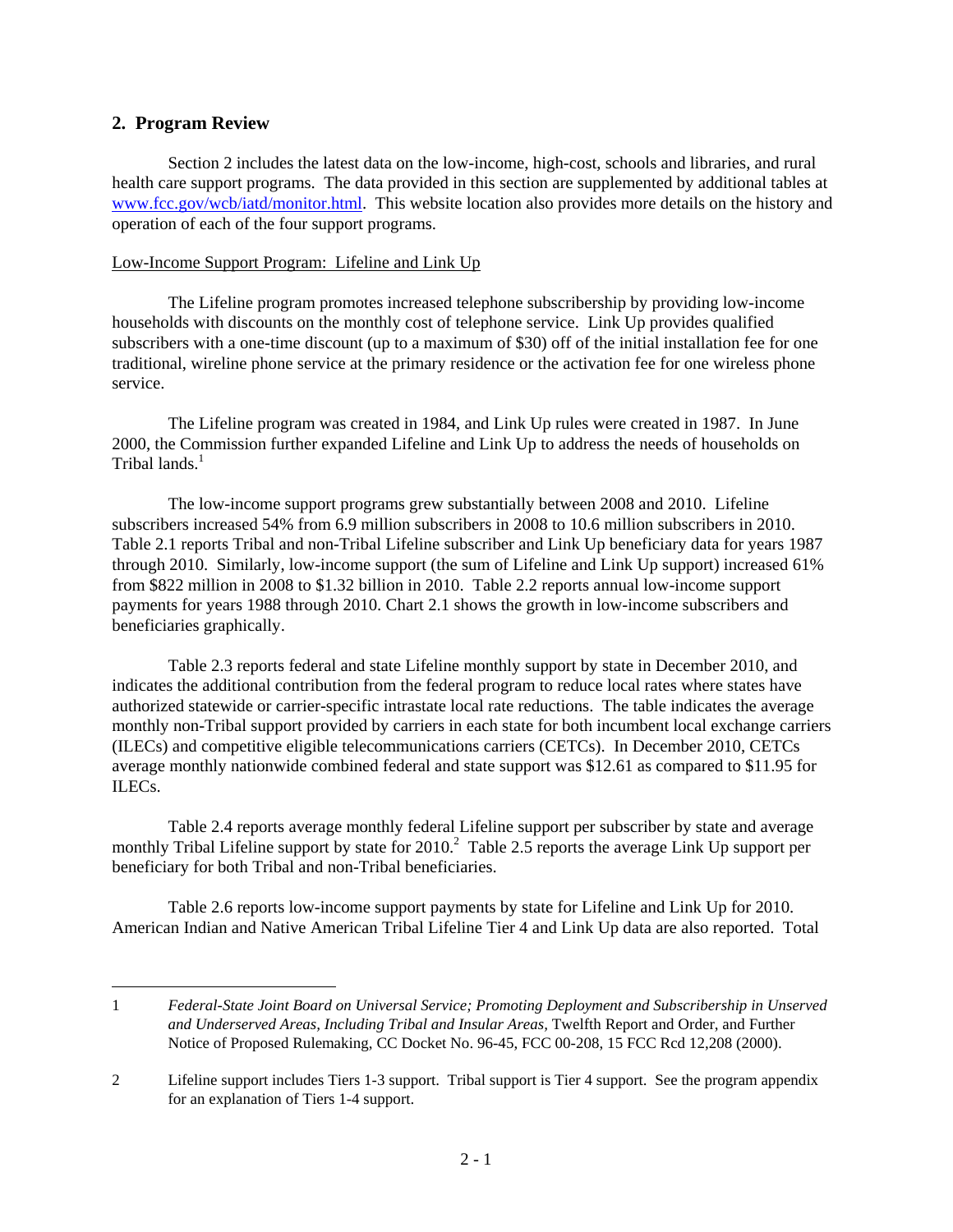carrier payments data include the carrier's incremental cost of providing toll-limitation services (TLS) in each state.

The growth in low-income support between 2008 and 2010 is due to competitive eligible telecommunication carriers receiving substantially more support. Support received by CETCs increased from \$147 million in 2008 to \$725 million in 2010. In contrast, incumbent local exchange carriers (ILECs) support declined from \$675 million in 2008 to \$596 million in 2010. Table 2.7 shows annual low-income support since 1998 for both ILECs and CETCs and Chart 2.2 shows the increase in CETC share of total support since 1998.

 América Móvil and AT&T combined accounted for just over 50% of low-income support payments in 2010.<sup>3</sup> Table 2.8 reports low-income support by holding company for the top 10 recipients of low-income support in 2010. Table 2.9 breaks it out by Lifeline, Link Up and TLS support.

Additional data on the low-income support program have been posted at www.fcc.gov/wcb/iatd/monitor.html. These data include Lifeline subscribership and Link Up beneficiaries by state since 2000 and low-income support data by state and study area since 1998.

 $\overline{a}$ 

<sup>3</sup> América Móvil owns TracFone and Puerto Rico Telephone Company.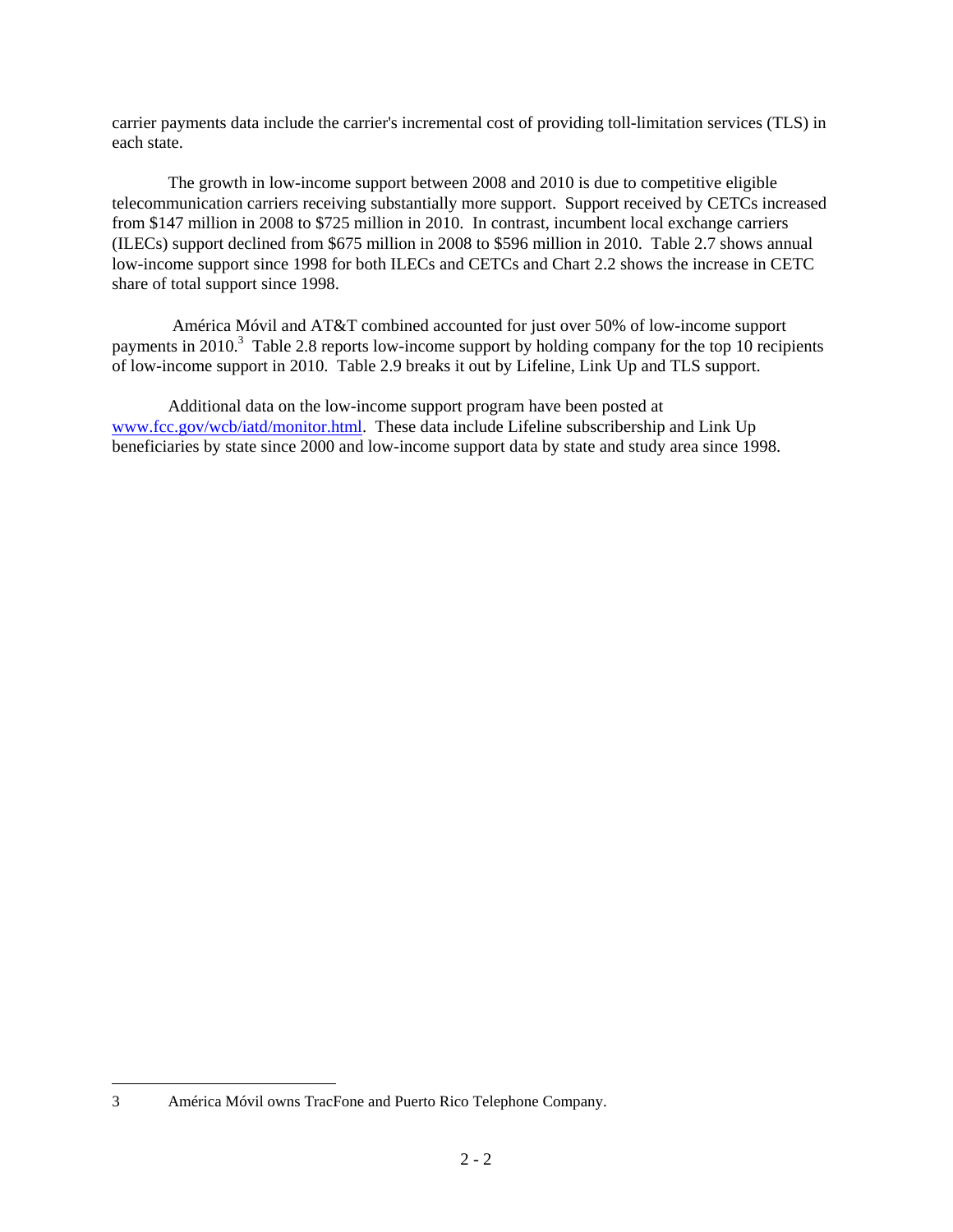|                   |            | Lifeline      |              |                   | Link Up       |              |
|-------------------|------------|---------------|--------------|-------------------|---------------|--------------|
| Year              | Non-Tribal | <b>Tribal</b> | <b>Total</b> | <b>Non-Tribal</b> | <b>Tribal</b> | <b>Total</b> |
| 1987              |            |               | 1,063,443    |                   |               | 7,953        |
| 1988              |            |               | 1,828,862    |                   |               | 105,758      |
| 1989              |            |               | 2,115,288    |                   |               | 206,656      |
| 1990              |            |               | 2,466,513    |                   |               | 513,155      |
| 1991              |            |               | 2,984,290    |                   |               | 639,645      |
| 1992              |            |               | 3,440,216    |                   |               | 743,285      |
| 1993              |            |               | 3,971,937    |                   |               | 737,362      |
| 1994              |            |               | 4,423,119    |                   |               | 837,964      |
| 1995              |            |               | 4,914,056    |                   |               | 823,679      |
| 1996              |            |               | 5,233,425    |                   |               | 808,354      |
| 1997 <sup>1</sup> |            |               | 5,110,537    |                   |               | NA           |
| 1998              |            |               | 5,380,726    |                   |               | 2,195,417    |
| 1999              |            |               | 5,640,094    |                   |               | 1,834,766    |
| 2000              | 5,856,551  | 18,688        | 5,875,239    | 1,689,867         | 2,038         | 1,691,905    |
| 2001              | 6,087,269  | 56,820        | 6,144,089    | 1,670,260         | 23,355        | 1,693,615    |
| 2002              | 6,406,176  | 112,191       | 6,518,367    | 1,656,768         | 29,901        | 1,686,669    |
| 2003              | 6,343,411  | 147,203       | 6,490,614    | 1,653,301         | 22,289        | 1,675,590    |
| 2004              | 6,616,305  | 176,390       | 6,792,695    | 1,669,888         | 41,034        | 1,710,922    |
| 2005              | 6,883,048  | 236,458       | 7,119,506    | 1,653,101         | 86,857        | 1,739,958    |
| 2006              | 6,648,267  | 289,249       | 6,937,516    | 1,560,348         | 99,179        | 1,659,527    |
| 2007              | 6,617,969  | 329,386       | 6,947,355    | 1,385,440         | 110,495       | 1,495,935    |
| 2008              | 6,500,374  | 353,274       | 6,853,648    | 1,505,833         | 116,905       | 1,622,738    |
| 2009              | 8,168,902  | 387,623       | 8,556,525    | 1,826,921         | 109,275       | 1,936,196    |
| 2010              | 10,160,724 | 419,612       | 10,580,336   | 2,504,026         | 125,865       | 2,629,891    |

**Table 2.1 Lifeline Subscribers and Link Up Beneficiaries**

NA - Not available.

Note: The reported subscribers and beneficiaries represent USAC data for the time period January through December which include true-ups for Lifeline subscribers and Link-Up beneficiaries through March of the following year. <sup>1</sup> Subscriber data were not collected in 1997. Lifeline subscribership data were estimated by USAC.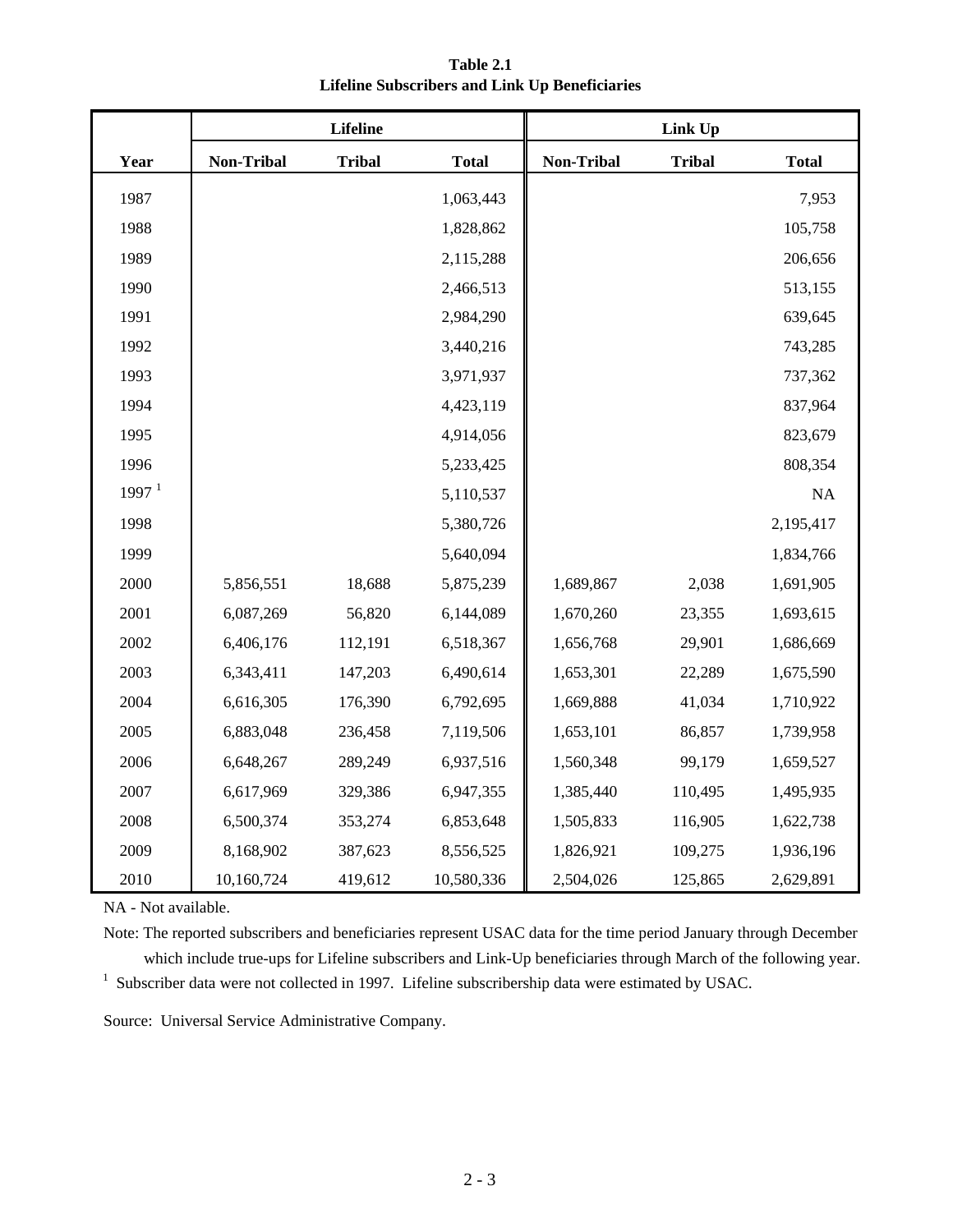### **Table 2.2 Low-Income Support Payments (in Thousands)**

|                     |           |                     | <b>Lifeline</b>  |                                   |              |            | <b>Total</b>   |              |           |
|---------------------|-----------|---------------------|------------------|-----------------------------------|--------------|------------|----------------|--------------|-----------|
| Year                | General   | Tribal <sup>2</sup> | TLS $^3$         | $\boldsymbol{\mathsf{PICC}}$ $^4$ | <b>Total</b> | Non-Tribal | <b>Tribal</b>  | <b>Total</b> |           |
| 1988                | \$31,952  | \$0                 | \$0              | \$0                               | \$31,952     | \$1,991    | \$0            | \$1,991      | \$33,943  |
| 1989                | 50,878    | $\overline{0}$      | $\theta$         | $\theta$                          | 50,878       | 4,480      | 0              | 4,480        | 55,358    |
| 1990                | 62,464    | $\overline{0}$      | $\boldsymbol{0}$ | $\theta$                          | 62,464       | 11,351     | $\Omega$       | 11,351       | 73,815    |
| 1991                | 79,104    | $\overline{0}$      | $\mathbf{0}$     | $\theta$                          | 79,104       | 13,705     | $\overline{0}$ | 13,705       | 92,809    |
| 1992                | 93,766    | $\overline{0}$      | $\overline{0}$   | $\overline{0}$                    | 93,766       | 15,342     | $\overline{0}$ | 15,342       | 109,108   |
| 1993                | 109.083   | $\boldsymbol{0}$    | $\boldsymbol{0}$ | $\boldsymbol{0}$                  | 109,083      | 17,019     | $\overline{0}$ | 17,019       | 126,102   |
| 1994                | 123,284   | $\overline{0}$      | $\overline{0}$   | $\overline{0}$                    | 123,284      | 18,573     | $\overline{0}$ | 18,573       | 141,857   |
| 1995                | 137,277   | $\boldsymbol{0}$    | $\boldsymbol{0}$ | $\boldsymbol{0}$                  | 137,277      | 18,392     | 0              | 18,392       | 155,670   |
| 1996                | 148,186   | $\overline{0}$      | $\mathbf{0}$     | $\overline{0}$                    | 148,186      | 18,247     | $\overline{0}$ | 18,247       | 166,433   |
| 1997                | 147,579   | $\overline{0}$      | $\overline{0}$   | $\overline{0}$                    | 147,579      | 13,711     | $\Omega$       | 13,711       | 161,290   |
| $1998$ <sup>1</sup> | 416,504   | $\overline{0}$      | 2,700            | 2,802                             | 422,006      | 42,461     | 0              | 42,461       | 464,467   |
| 1999                | 438,578   | $\Omega$            | 3,134            | 4,450                             | 446,162      | 33,988     | $\theta$       | 33,988       | 480,150   |
| 2000                | 482.052   | 522                 | 2,846            | 3,168                             | 488,588      | 30,411     | 30             | 30,441       | 519,029   |
| 2001                | 548,419   | 6,960               | 3,195            | $\theta$                          | 558,574      | 30,314     | 475            | 30,788       | 589,362   |
| 2002                | 623,350   | 17,955              | 3,779            | $\overline{0}$                    | 645,083      | 30,323     | 700            | 31,022       | 676,106   |
| 2003                | 657,095   | 24,167              | 4,425            | $\overline{0}$                    | 685,687      | 30,170     | 515            | 30,686       | 716,373   |
| 2004                | 695,188   | 30,502              | 5,111            | $\boldsymbol{0}$                  | 730,800      | 30,898     | 1,230          | 32,129       | 762,929   |
| 2005                | 716,133   | 45,124              | 6,215            | $\overline{0}$                    | 767,472      | 31,715     | 2,788          | 34,503       | 801,975   |
| 2006                | 703,958   | 61,524              | 8,885            | $\boldsymbol{0}$                  | 774,367      | 29,832     | 2,869          | 32,701       | 807,068   |
| 2007                | 710,183   | 73,148              | 8,514            | $\overline{0}$                    | 791,846      | 27,816     | 3,575          | 31,391       | 823,237   |
| 2008                | 695,022   | 80,922              | 8,634            | $\overline{0}$                    | 784,579      | 30,682     | 6,578          | 37,260       | 821,839   |
| 2009                | 868,134   | 88,088              | 8,959            | $\overline{0}$                    | 965,182      | 40,812     | 7,485          | 48,298       | 1,013,479 |
| 2010                | 1,127,768 | 92,930              | 22,519           | $\overline{0}$                    | 1,243,217    | 67,759     | 9,789          | 77,548       | 1,320,765 |

Note: Data for 1998-2009 were revised.

<sup>1</sup> Effective in 1998, the federal Lifeline support mechanism was expanded so that a basic level of assistance would be provided in all states. Additional federal support is also provided wherever a state chooses to provide matching assistance. Prior to the expansion, states were required to match all federal support with their own state support, and if the state provided no support, then no federal support was available in that state. The basic level of federal support was also increased in 1998.

<sup>2</sup> Tribal support is Tier 4 support only. Tiers 1 to 3 support for Tribal beneficiaries is included under General.

<sup>3</sup> TLS is an abbreviation for toll limitation service.

4 Carriers no longer charge a residential Presubscribed Interexchange Carrier Charge (PICC) as of July 1, 2000.

Source: Universal Service Administrative Company.



### **Lifeline Subscribers and Link Up Beneficiaries (in Thousands) Chart 2.1**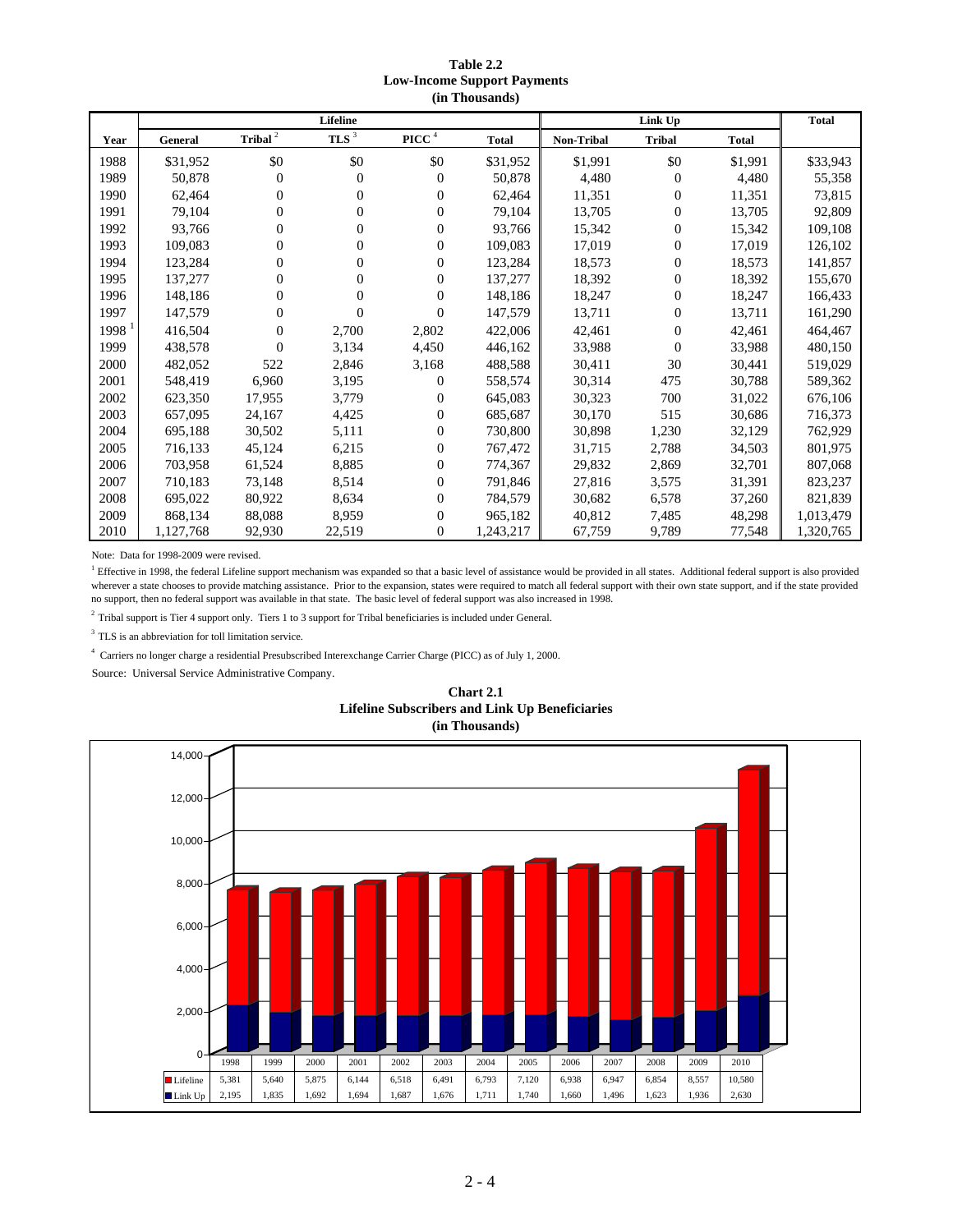| Table 2.3                                                    |
|--------------------------------------------------------------|
| Average Lifeline Monthly Support by ILEC Status and by State |
| (December $2010$ )                                           |

|                                  | <b>ILECs</b>         |                      |              |                            |                | <b>CETCs</b>                              |              |              |                      |                | <b>All Carriers</b>  |                      |              |                      |                |
|----------------------------------|----------------------|----------------------|--------------|----------------------------|----------------|-------------------------------------------|--------------|--------------|----------------------|----------------|----------------------|----------------------|--------------|----------------------|----------------|
|                                  | Basic                |                      |              | Total                      |                | <b>Basic</b>                              |              |              | Total                |                | Basic                |                      |              | Total                |                |
|                                  | Federal              | State                | Federal      | Federal                    |                | Federal                                   | State        | Federal      | Federal              |                | Federal              | State                | Federal      | Federal              |                |
|                                  | Support <sup>1</sup> | Support <sup>2</sup> |              | Match Support <sup>3</sup> | Total          | Support <sup>1</sup> Support <sup>2</sup> |              | Match        | Support <sup>3</sup> | Total          | Support <sup>1</sup> | Support <sup>2</sup> | Match        | Support <sup>3</sup> | Total          |
| Alabama                          | \$8.25               | \$3.50               | \$1.75       | \$10.00                    | \$13.50        | \$8.34                                    | \$3.49       | \$1.74       | \$10.09              | \$13.58        | \$8.33               | \$3.49               | \$1.75       | \$10.07              | \$13.56        |
| Alaska                           | 8.25                 | 3.50                 | 1.75         | 10.00                      | 13.50          | 8.25                                      | 3.46         | 1.73         | 9.98                 | 13.43          | 8.25                 | 3.46                 | 1.73         | 9.98                 | 13.45          |
| American Samoa                   | 8.25                 | 0.00                 | 0.00         | 8.25                       | 8.25           | 8.25                                      | 3.50         | 1.75         | 10.00                | 13.50          | 8.25                 | 0.04                 | 0.02         | 8.27                 | 8.31           |
| Arizona                          | 8.01                 | 1.22                 | 0.61         | 8.62                       | 9.84           | 8.25                                      | 3.50         | 1.75         | 10.00                | 13.50          | 8.14                 | 2.42                 | 1.21         | 9.34                 | 11.76          |
| Arkansas                         | 7.42                 | 2.34                 | 1.17         | 8.59                       | 10.93          | 7.09                                      | 3.49         | 1.74         | 8.84                 | 12.33          | 7.16                 | 3.24                 | 1.62         | 8.78                 | 12.03          |
| California                       | 6.60                 | 3.42                 | 1.71         | 8.31                       | 11.74          | 8.03                                      | 3.50         | 1.75         | 9.78                 | 13.28          | 6.61                 | 3.43                 | 1.71         | 8.32                 | 11.75          |
| Colorado                         | 8.21                 | 3.49                 | 1.75         | 9.96                       | 13.46          | 8.25                                      | 3.50         | 1.75         | 10.00                | 13.50          | 8.21                 | 3.49                 | 1.75         | 9.96                 | 13.46          |
| Connecticut                      | 7.48                 | 1.18                 | 0.59         | 8.07                       | 9.25           | 7.48                                      | 3.50         | 1.75         | 9.23                 | 12.73          | 7.48                 | 2.55                 | 1.28         | 8.76                 | 11.31          |
| Delaware<br>District of Columbia | 8.13<br>5.59         | 0.00<br>3.50         | 0.00<br>1.75 | 8.13<br>7.34               | 8.13<br>10.84  | 8.13<br>5.59                              | 3.50<br>3.47 | 1.75<br>1.73 | 9.88<br>7.32         | 13.38<br>10.79 | 8.13<br>5.59         | 3.23<br>3.48         | 1.61<br>1.74 | 9.74<br>7.33         | 12.97<br>10.80 |
| Florida                          | 8.19                 | 3.50                 | 1.75         | 9.94                       | 13.44          | 8.19                                      | 3.50         | 1.75         | 9.94                 | 13.44          | 8.19                 | 3.50                 | 1.75         | 9.94                 | 13.44          |
| Georgia                          | 8.25                 | 3.38                 | 1.69         | 9.94                       | 13.32          | 8.25                                      | 3.50         | 1.75         | 10.00                | 13.49          | 8.25                 | 3.47                 | 1.73         | 9.98                 | 13.45          |
| Guam                             | 8.25                 | 3.50                 | 1.75         | 10.00                      | 13.50          | NA                                        | <b>NA</b>    | NA           | <b>NA</b>            | NA             | 8.25                 | 3.50                 | 1.75         | 10.00                | 13.50          |
| Hawaii                           | 8.25                 | 0.00                 | 0.00         | 8.25                       | 8.25           | NA                                        | <b>NA</b>    | NA           | <b>NA</b>            | NA             | 8.25                 | 0.00                 | 0.00         | 8.25                 | 8.25           |
| Idaho                            | 8.16                 | 3.47                 | 1.74         | 9.90                       | 13.37          | 8.25                                      | 2.93         | 1.46         | 9.71                 | 12.64          | 8.17                 | 3.42                 | 1.71         | 9.88                 | 13.30          |
| Illinois                         | 6.57                 | 0.00                 | 0.00         | 6.57                       | 6.57           | 6.43                                      | 1.84         | 0.92         | 7.35                 | 9.20           | 6.45                 | 1.52                 | 0.76         | 7.22                 | 8.74           |
| Indiana                          | 7.51                 | 0.00                 | 0.00         | 7.51                       | 7.51           | 7.93                                      | 3.45         | 1.72         | 9.66                 | 13.11          | 7.54                 | 0.26                 | 0.13         | 7.68                 | 7.94           |
| Iowa                             | 7.08                 | 0.00                 | 0.00         | 7.08                       | 7.08           | 7.17                                      | 0.00         | 0.00         | 7.17                 | 7.17           | 7.09                 | 0.00                 | 0.00         | 7.09                 | 7.09           |
| Kansas                           | 7.25                 | 3.50                 | 1.75         | 9.00                       | 12.50          | 7.05                                      | 2.24         | 1.12         | 8.17                 | 10.41          | 7.16                 | 2.93                 | 1.46         | 8.62                 | 11.55          |
| Kentucky                         | 8.19                 | 3.47                 | 1.74         | 9.92                       | 13.39          | 8.55                                      | 3.49         | 1.75         | 10.30                | 13.79          | 8.31                 | 3.48                 | 1.74         | 10.05                | 13.53          |
| Louisiana                        | 8.25                 | 0.00                 | 0.00         | 8.25                       | 8.25           | 8.30                                      | 2.37         | 1.19         | 9.49                 | 11.86          | 8.29                 | 2.16                 | 1.08         | 9.38                 | 11.54          |
| Maine                            | 7.99                 | 3.50                 | 1.75         | 9.74                       | 13.24          | 8.02                                      | 3.50         | 1.75         | 9.77                 | 13.28          | 8.00                 | 3.50                 | 1.75         | 9.75                 | 13.25          |
| Maryland                         | 7.36                 | 3.41                 | 1.71         | 9.07                       | 12.48          | 7.40                                      | 3.50         | 1.75         | 9.15                 | 12.65          | 7.40                 | 3.49                 | 1.75         | 9.15                 | 12.64          |
| Massachusetts                    | 8.10                 | 3.50                 | 1.75         | 9.85                       | 13.35          | 8.10                                      | 3.50         | 1.75         | 9.85                 | 13.35          | 8.10                 | 3.50                 | 1.75         | 9.85                 | 13.35          |
| Michigan                         | 7.26                 | 2.22                 | 1.11         | 8.38                       | 10.60          | 7.47                                      | 2.83         | 1.41         | 8.88                 | 11.71          | 7.44                 | 2.75                 | 1.37         | 8.81                 | 11.56          |
| Minnesota                        | 7.21                 | 1.74                 | 0.87         | 8.08                       | 9.82           | 7.14                                      | 0.61         | 0.31         | 7.45                 | 8.06           | 7.21                 | 1.70                 | 0.85         | 8.06                 | 9.76           |
| Mississippi                      | 8.25<br>7.32         | 3.34<br>3.48         | 1.67<br>1.74 | 9.92<br>9.06               | 13.26          | 8.25<br>7.15                              | 3.48<br>2.67 | 1.74<br>1.34 | 9.99<br>8.48         | 13.47<br>11.15 | 8.25<br>7.24         | 3.43<br>3.12         | 1.71<br>1.56 | 9.97<br>8.81         | 13.39<br>11.93 |
| Missouri<br>Montana              | 8.25                 | 2.47                 | 1.24         | 9.49                       | 12.54<br>11.96 | 8.25                                      | 3.50         | 1.75         | 10.00                | 13.50          | 8.25                 | 2.73                 | 1.37         | 9.62                 | 12.35          |
| Nebraska                         | 7.09                 | 3.35                 | 1.67         | 8.76                       | 12.11          | 6.65                                      | 3.50         | 1.75         | 8.40                 | 11.90          | 6.98                 | 3.39                 | 1.69         | 8.67                 | 12.06          |
| Nevada                           | 6.11                 | 3.33                 | 1.66         | 7.78                       | 11.11          | 5.62                                      | 3.39         | 1.69         | 7.32                 | 10.70          | 5.95                 | 3.35                 | 1.67         | 7.63                 | 10.98          |
| New Hampshire                    | 7.95                 | 0.00                 | 0.00         | 7.95                       | 7.95           | 7.92                                      | 3.50         | 1.75         | 9.67                 | 13.17          | 7.93                 | 2.60                 | 1.30         | 9.23                 | 11.83          |
| New Jersey                       | 7.99                 | 3.48                 | 1.74         | 9.73                       | 13.21          | 8.00                                      | 3.50         | 1.75         | 9.75                 | 13.25          | 7.99                 | 3.49                 | 1.75         | 9.74                 | 13.23          |
| New Mexico                       | 8.25                 | 3.23                 | 1.61         | 9.86                       | 13.09          | 8.25                                      | 3.50         | 1.75         | 10.00                | 13.50          | 8.25                 | 3.30                 | 1.65         | 9.90                 | 13.20          |
| New York                         | 8.01                 | 3.30                 | 1.65         | 9.65                       | 12.95          | 8.10                                      | 3.49         | 1.75         | 9.85                 | 13.34          | 8.07                 | 3.44                 | 1.72         | 9.79                 | 13.23          |
| North Carolina                   | 7.86                 | 3.50                 | 1.75         | 9.61                       | 13.11          | 8.05                                      | 3.50         | 1.75         | 9.80                 | 13.30          | 8.01                 | 3.50                 | 1.75         | 9.76                 | 13.26          |
| North Dakota                     | 8.25                 | 1.94                 | 0.97         | 9.22                       | 11.17          | 8.25                                      | 2.89         | 1.44         | 9.70                 | 12.58          | 8.25                 | 1.99                 | 0.99         | 9.25                 | 11.23          |
| N. Mariana Islands               | 8.25                 | 0.00                 | 0.00         | 8.25                       | 8.25           | 8.26                                      | 0.00         | 0.00         | 8.26                 | 8.26           | 8.25                 | 0.00                 | 0.00         | 8.25                 | 8.25           |
| Ohio                             | 7.27                 | 3.49                 | 1.75         | 9.02                       | 12.51          | 7.38                                      | 3.50         | 1.75         | 9.13                 | 12.63          | 7.34                 | 3.50                 | 1.75         | 9.09                 | 12.58          |
| Oklahoma                         | 7.41                 | 0.39                 | 0.20         | 7.60                       | 8.00           | 7.14                                      | 0.95         | 0.48         | 7.62                 | 8.57           | 7.21                 | 0.81                 | 0.41         | 7.62                 | 8.43           |
| Oregon                           | 8.22                 | 3.48                 | 1.74         | 9.96                       | 13.45          | 8.25                                      | 3.50         | 1.75         | 10.00                | 13.50          | 8.23                 | 3.49                 | 1.74         | 9.97                 | 13.46          |
| Pennsylvania                     | 7.65                 | 0.76                 | 0.38         | 8.02                       | 8.78           | 7.60                                      | 3.50         | 1.75         | 9.35                 | 12.85          | 7.62                 | 2.40                 | 1.20         | 8.82                 | 11.22          |
| Puerto Rico                      | 8.25                 | 3.50                 | 1.75         | $10.00\,$                  | 13.50          | 8.25                                      | 3.50         | 1.75         | 10.00                | 13.50          | 8.25                 | 3.50                 | 1.75         | 10.00                | 13.50          |
| Rhode Island<br>South Carolina   | 8.10<br>8.22         | 3.50<br>3.50         | 1.75<br>1.75 | 9.85<br>9.97               | 13.35<br>13.47 | 8.14<br>8.84                              | 3.50<br>3.50 | 1.75<br>1.75 | 9.89<br>10.59        | 13.39<br>14.08 | 8.12<br>8.39         | 3.50<br>3.50         | 1.75         | 9.87<br>10.13        | 13.37          |
| South Dakota                     | 8.31                 | 0.09                 | 0.05         | 8.36                       | 8.45           | 8.17                                      | 0.00         | 0.00         | 8.17                 | 8.17           | 8.30                 | 0.08                 | 1.75<br>0.04 | 8.34                 | 13.63<br>8.42  |
| Tennessee                        | 8.16                 | 3.20                 | 1.60         | 9.76                       | 12.96          | 8.16                                      | 3.50         | 1.75         | 9.90                 | 13.40          | 8.16                 | 3.43                 | 1.72         | 9.87                 | 13.30          |
| Texas                            | 7.26                 | 3.49                 | 1.75         | 9.00                       | 12.50          | 7.84                                      | 3.49         | 1.75         | 9.59                 | 13.08          | 7.37                 | 3.49                 | 1.75         | 9.12                 | 12.62          |
| Utah                             | 8.07                 | 3.50                 | 1.75         | 9.82                       | 13.32          | 8.25                                      | 3.50         | 1.75         | 10.00                | 13.50          | 8.08                 | 3.50                 | 1.75         | 9.83                 | 13.32          |
| Vermont                          | 7.98                 | 3.50                 | 1.75         | 9.73                       | 13.23          | NA                                        | NA           | NA           | NA                   | NA             | 7.98                 | 3.50                 | 1.75         | 9.73                 | 13.23          |
| Virgin Islands                   | 8.25                 | 3.50                 | 1.75         | 10.00                      | 13.50          | NA                                        | NA           | NA           | NA                   | <b>NA</b>      | 8.25                 | 3.50                 | 1.75         | 10.00                | 13.50          |
| Virginia                         | 7.22                 | 3.25                 | 1.62         | 8.84                       | 12.09          | 7.82                                      | 3.49         | 1.74         | 9.56                 | 13.05          | 7.78                 | 3.47                 | 1.74         | 9.51                 | 12.99          |
| Washington                       | 7.70                 | 2.65                 | 1.32         | 9.02                       | 11.67          | 8.10                                      | 0.82         | 0.41         | 8.51                 | 9.32           | 7.77                 | 2.31                 | 1.15         | 8.93                 | 11.24          |
| West Virginia                    | 8.27                 | 0.00                 | 0.00         | 8.27                       | 8.28           | 8.25                                      | 3.48         | 1.74         | 9.99                 | 13.47          | 8.25                 | 3.28                 | 1.64         | 9.89                 | 13.16          |
| Wisconsin                        | 7.39                 | 2.42                 | 1.21         | 8.60                       | 11.02          | 7.00                                      | 2.65         | 1.33         | 8.33                 | 10.98          | 7.14                 | 2.57                 | 1.28         | 8.42                 | 10.99          |
| Wyoming                          | 8.25                 | 3.50                 | 1.75         | 10.00                      | 13.50          | 8.25                                      | 3.50         | 1.75         | 10.00                | 13.50          | 8.25                 | 3.50                 | 1.75         | 10.00                | 13.50          |
| Total                            | \$7.33               | \$3.08               | \$1.54       | \$8.87                     | \$11.95        | \$7.83                                    | \$3.19       | \$1.59       | \$9.42               | \$12.61        | \$7.61               | \$3.14               | \$1.57       | \$9.18               | \$12.32        |

Notes: This table reflects only non-Tribal support. All averages are weighted averages. NA: Not Applicable. ILECs is an abbreviation for incumbent local exchange carriers and CETCs is an abbreviation for competitive eligible telecommunications carriers.

 $<sup>1</sup>$  Basic federal support includes both Tier 1 and Tier 2 support. See text for definitions.</sup>

 $2$  Includes only state support (Tier 3) that is matched by federal support.

 $3$  Total federal support reported in Table 2.3 is different from Table 2.4 since Lifeline subscribers are from different USAC data sources.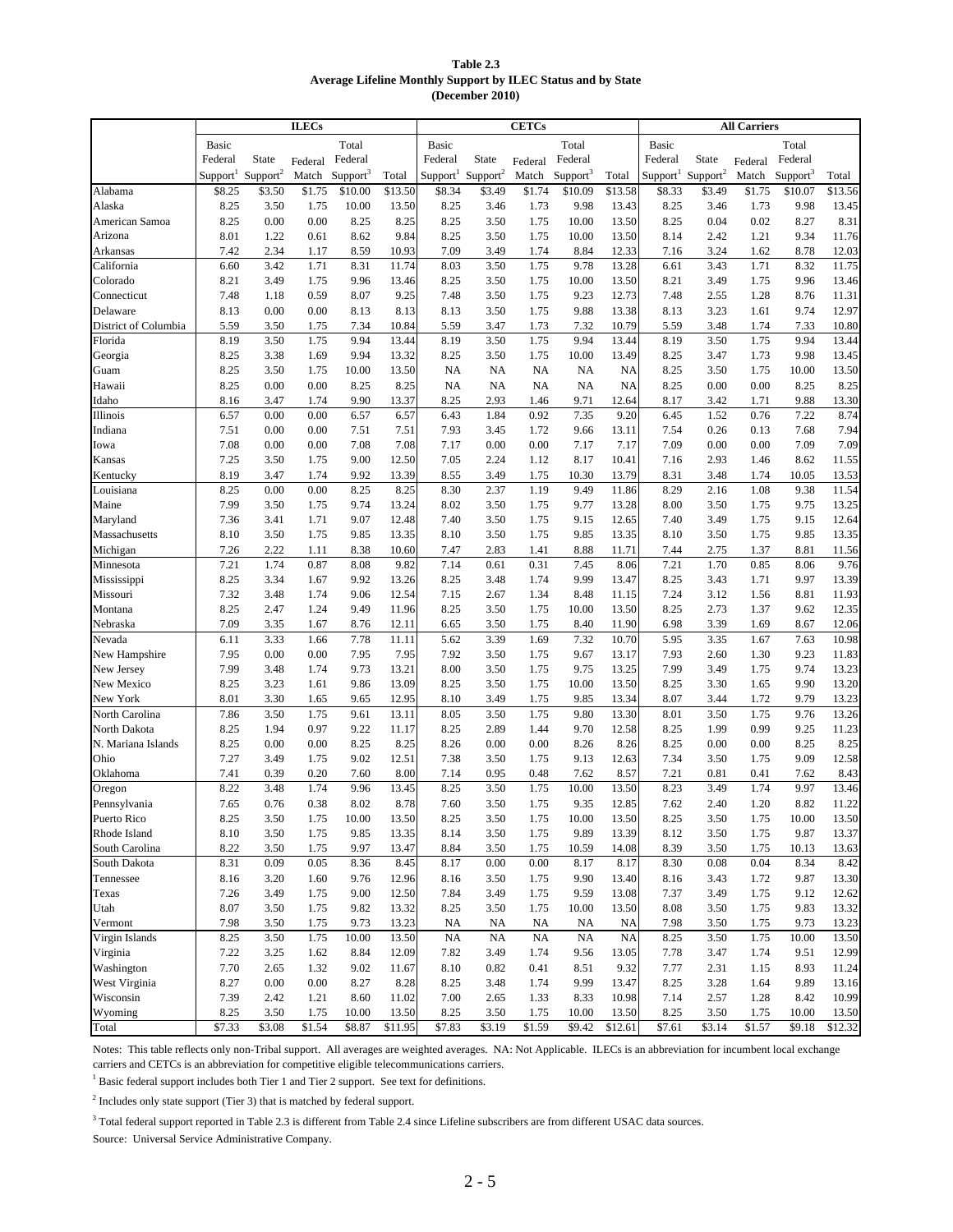**Table 2.4 Federal Lifeline Average Benefits by State: 2010**

| <b>State</b>                | <b>Support in Thousands</b> |                  | <b>Subscribers</b> |                  | <b>Support per Month</b> |                          |  |
|-----------------------------|-----------------------------|------------------|--------------------|------------------|--------------------------|--------------------------|--|
|                             | <b>General</b>              | <b>Tribal</b>    | <b>Non-Tribal</b>  | <b>Tribal</b>    | General <sup>1</sup>     | <b>Tribal</b>            |  |
| Alabama                     | \$31,758                    | \$3              | 268,743            | 26               | \$9.85                   | \$8.22                   |  |
| Alaska                      | 8,651                       | 17,885           | $\boldsymbol{0}$   | 100,747          | \$7.16                   | 14.79                    |  |
| American Samoa              | 66                          | $\mathbf{0}$     | 660                | $\theta$         | 8.36                     | ÷.                       |  |
| Arizona                     | 8,460                       | 12,156           | 28,807             | 46,741           | 9.33                     | 21.67                    |  |
| Arkansas                    | 8,791                       | $\overline{0}$   | 99,286             | 3                | 7.38                     | 5.44                     |  |
| California                  | 171,490                     | 36               | 1,698,086          | 585              | 8.41                     | 5.13                     |  |
| Colorado                    | 2,306                       | 1                | 19,327             | 5                | 9.94                     | 12.73                    |  |
| Connecticut                 | 8,191                       | $\boldsymbol{0}$ | 78.054             | $\boldsymbol{0}$ | 8.74                     |                          |  |
| Delaware                    | 1,793                       | $\boldsymbol{0}$ | 15,301             | $\overline{0}$   | 9.76                     |                          |  |
| District of Columbia        | 1,888                       | $\mathbf{0}$     | 21,347             | $\overline{0}$   | 7.37                     |                          |  |
| Florida                     | 82,790                      | $\boldsymbol{0}$ | 740,114            | 2                | 9.32                     | 3.13                     |  |
| Georgia                     | 45,808                      | $\mathbf{0}$     | 398,062            | $\overline{0}$   | 9.59                     |                          |  |
| Guam                        | 280                         | $\boldsymbol{0}$ | 2,295              | 0                | 10.15                    |                          |  |
| Hawaii                      | 482                         | $\boldsymbol{0}$ | 4,730              | $\boldsymbol{0}$ | 8.49                     |                          |  |
| Idaho                       | 3,301                       | 172              | 27,158             | 661              | 9.89                     | 21.69                    |  |
| Illinois                    | 29,883                      | $\mathbf{0}$     | 351,270            | $\overline{0}$   | 7.09                     |                          |  |
| Indiana                     | 4,040                       | $\boldsymbol{0}$ | 47,821             | $\boldsymbol{0}$ | 7.04                     |                          |  |
| Iowa                        | 3.782                       | $\boldsymbol{0}$ | 44,370             | $\mathfrak{2}$   | 7.10                     | 10.75                    |  |
| Kansas                      | 3,888                       | $\mathfrak{2}$   | 38,091             | 26               | 8.50                     | 6.54                     |  |
| Kentucky                    | 9,261                       | $\mathbf{0}$     | 79,047             | $\theta$         | 9.76                     | -                        |  |
| Louisiana                   | 24,287                      | $\overline{0}$   | 250,418            | $\overline{0}$   | 8.08                     | $\overline{\phantom{0}}$ |  |
| Maine                       | 8,090                       | 65               | 69,766             | 548              | 9.59                     | 9.83                     |  |
| Maryland                    | 9,832                       | $\mathbf{0}$     | 112,453            | $\boldsymbol{0}$ | 7.29                     |                          |  |
| Massachusetts               | 25,938                      | $\overline{0}$   | 218,545            | $\overline{0}$   | 9.89                     |                          |  |
| Michigan                    | 52,121                      | 56               | 510,235            | 329              | 8.51                     | 14.27                    |  |
| Minnesota                   | 5,973                       | 334              | 60,590             | 1,826            | 7.98                     | 15.22                    |  |
| Mississippi                 | 10,209                      | 5                | 109,899            | 18               | 7.74                     | 25.23                    |  |
| Missouri                    | 9,879                       | $\overline{2}$   | 95,534             | 54               | 8.61                     | 2.35                     |  |
| Montana                     | 1,774                       | 1,964            | 7,993              | 7,418            | 9.59                     | 22.06                    |  |
| Nebraska                    | 1,741                       | 85               | 16,287             | 466              | 8.66                     | 15.14                    |  |
| Nevada                      | 3,069                       | 23               | 36,653             | 314              | 6.92                     | 5.98                     |  |
| New Hampshire               | 1,506                       | $\boldsymbol{0}$ | 13,636             | $\mathbf{0}$     | 9.20                     |                          |  |
| New Jersey                  | 23,245                      | $\overline{0}$   | 222,487            | $\overline{0}$   | 8.71                     |                          |  |
| New Mexico                  | 8,059                       | 5,528            | 46,168             | 21,770           | 9.89                     | 21.16                    |  |
| New York                    | 95,757                      | 1                | 815,426            | 11               | 9.79                     | 9.75                     |  |
| North Carolina              | 54,893                      | $\mathbf{1}$     | 472,938            | 4                | 9.67                     | 14.63                    |  |
| North Dakota                | 1,834                       | 764              | 12,929             | 4,771            | 8.64                     | 13.34                    |  |
| Northern Mariana Islands    | 168                         | $\boldsymbol{0}$ | 1,699              | $\boldsymbol{0}$ | 8.25                     |                          |  |
| Ohio                        | 58,911                      | $\overline{0}$   | 539,987            | $\overline{0}$   | 9.09                     |                          |  |
| Oklahoma                    | 20,118                      | 48,606           | 6,472              | 210,700          | 7.72                     | 19.22                    |  |
| Oregon                      | 5,617                       | 39               | 47,486             | 244              | 9.81                     | 13.43                    |  |
| Pennsylvania                | 34,419                      | $\boldsymbol{0}$ | 325,067            | $\boldsymbol{0}$ | 8.82                     | ÷                        |  |
|                             | 39,190                      | $\boldsymbol{0}$ | 341,502            | $\boldsymbol{0}$ | 9.56                     |                          |  |
| Puerto Rico<br>Rhode Island | 3,029                       | $\boldsymbol{0}$ | 25,666             | $\mathbf{0}$     | 9.83                     |                          |  |
| South Carolina              | 7,925                       | $\boldsymbol{7}$ | 69,671             | 95               | 9.47                     | 6.38                     |  |
| South Dakota                | 1,199                       | 996              | 7,583              | 6,623            | 7.03                     | 12.54                    |  |
| Tennessee                   | 40,182                      | $\boldsymbol{0}$ | 342,895            | $\overline{0}$   | 9.77                     |                          |  |
| Texas                       | 93,260                      | 71               | 882,414            | 1,136            | 8.80                     | 5.19                     |  |
| Utah                        | 3,439                       | 232              | 28,112             | 949              | 9.86                     | 20.36                    |  |
| Vermont                     | 2,533                       | $\boldsymbol{0}$ | 21,375             | 0                | 9.87                     | $\overline{\phantom{0}}$ |  |
| Virgin Islands              | 83                          | $\mathbf{0}$     | 640                | $\mathbf{0}$     | 10.81                    |                          |  |
| Virginia                    | 21,371                      | $\boldsymbol{0}$ | 187,599            | 0                | 9.49                     |                          |  |
| Washington                  | 12,486                      | 3,617            | 106,309            | 12,452           | 8.76                     | 24.21                    |  |
| West Virginia               | 5,337                       | 0                | 47,936             | 0                | 9.28                     |                          |  |
| Wisconsin                   | 12,988                      | 227              | 140,703            | 868              | 7.65                     | 21.81                    |  |
| Wyoming                     | 393                         | 54               | 3,082              | 218              | 9.94                     | 20.49                    |  |
|                             |                             |                  |                    |                  |                          |                          |  |
| Total                       | \$1,127,768                 | \$92,930         | 10,160,724         | 419,612          | \$8.88                   | \$18.46                  |  |

Notes: General support includes Tier 1 to 3 support. Tribal Lifeline rates are just for Tier 4 payments. Tribal Lifeline subscribers also qualify for Tier 1 to 3 support, which is included in General. These calculations exclude TLS.

 $1$  Total federal support reported in Table 2.3 is different from Table 2.4 since Lifeline subscribers are from different USAC data sources.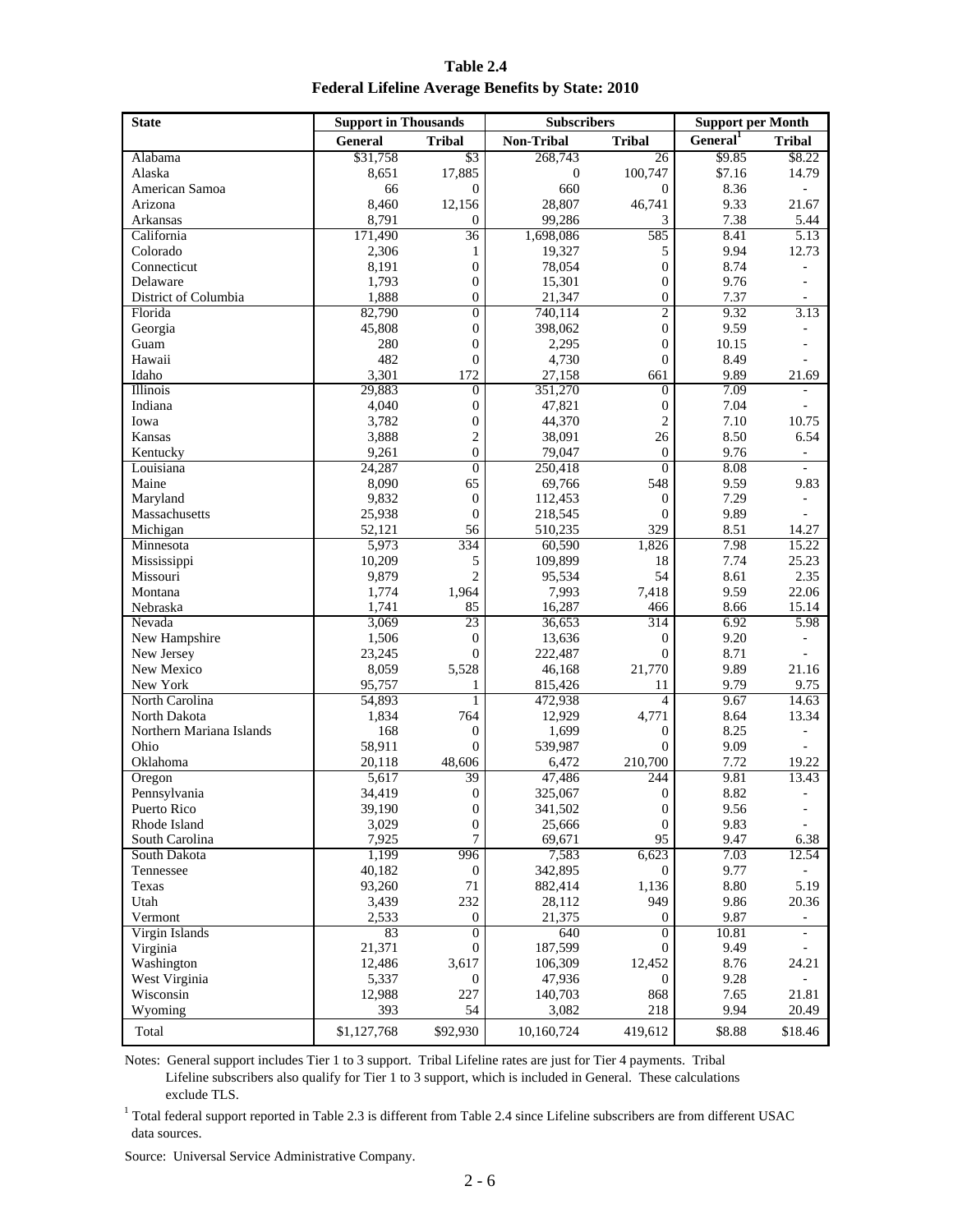| Table 2.5                               |  |  |  |  |  |  |  |
|-----------------------------------------|--|--|--|--|--|--|--|
| Link Up Average Benefits by State: 2010 |  |  |  |  |  |  |  |

| <b>State</b>             | <b>Support in Thousands</b> |                  | <b>Beneficiaries</b> |                  | <b>Support per Beneficiary</b> |               |  |
|--------------------------|-----------------------------|------------------|----------------------|------------------|--------------------------------|---------------|--|
|                          | Non-Tribal                  | <b>Tribal</b>    | <b>Non-Tribal</b>    | <b>Tribal</b>    | Non-Tribal                     | <b>Tribal</b> |  |
| Alabama                  | \$5,517                     | \$0              | 185,789              | $\overline{0}$   | \$29.70                        |               |  |
| Alaska                   | $\mathbf{0}$                | 72               | 3                    | 3,717            | \$52.00                        | 19.40         |  |
| American Samoa           | 1                           | $\boldsymbol{0}$ | 18                   | $\boldsymbol{0}$ | 45.00                          |               |  |
| Arizona                  | 70                          | 162              | 4,515                | 7,947            | 15.41                          | 20.35         |  |
| Arkansas                 | 3,185                       | $\boldsymbol{0}$ | 107,554              | $\boldsymbol{0}$ | 29.61                          |               |  |
| California               | 2,970                       | $\mathbf{0}$     | 143,202              | 5                | 20.74                          | 19.20         |  |
| Colorado                 | 33                          | $\theta$         | 1,877                | $\mathbf{0}$     | 17.50                          |               |  |
| Connecticut              | 29                          | $\boldsymbol{0}$ | 1,145                | $\boldsymbol{0}$ | 25.52                          |               |  |
| Delaware                 | $\overline{c}$              | $\boldsymbol{0}$ | 89                   | $\boldsymbol{0}$ | 18.00                          |               |  |
| District of Columbia     | 48                          | $\theta$         | 1,958                | $\mathbf{0}$     | 24.45                          |               |  |
| Florida                  | 3,656                       | $\mathbf{0}$     | 124,143              | $\mathbf{0}$     | 29.45                          |               |  |
| Georgia                  | 4,063                       | $\mathbf{0}$     | 155,936              | $\mathbf{0}$     | 26.06                          |               |  |
| Guam                     | 10                          | $\boldsymbol{0}$ | 554                  | $\boldsymbol{0}$ | 17.51                          |               |  |
| Hawaii                   | 3                           | $\boldsymbol{0}$ | 114                  | $\boldsymbol{0}$ | 22.76                          |               |  |
| Idaho                    | 37                          | $\theta$         | 2,481                | 8                | 14.95                          | 14.63         |  |
| Illinois                 | 5,494                       | $\mathbf{0}$     | 187,389              | $\mathbf{0}$     | 29.32                          |               |  |
| Indiana                  | 222                         | $\mathbf{0}$     | 9,423                | $\mathbf{0}$     | 23.60                          |               |  |
| Iowa                     | 72                          | $\boldsymbol{0}$ | 4,109                | $\boldsymbol{0}$ | 17.44                          |               |  |
| Kansas                   | 540                         | $\boldsymbol{0}$ | 18,923               | $\boldsymbol{0}$ | 28.51                          |               |  |
| Kentucky                 | 1,644                       | $\theta$         | 57,714               | $\theta$         | 28.48                          |               |  |
| Louisiana                | 8,638                       | $\mathbf{0}$     | 281,284              | $\mathbf{0}$     | 30.71                          |               |  |
| Maine                    | 164                         | 1                | 7,359                | 49               | 22.35                          | 24.22         |  |
| Maryland                 | 1,402                       | $\boldsymbol{0}$ | 47,283               | $\boldsymbol{0}$ | 29.66                          |               |  |
| Massachusetts            | 4                           | $\boldsymbol{0}$ | 654                  | $\boldsymbol{0}$ | 6.85                           |               |  |
| Michigan                 | 3,886                       | $\boldsymbol{0}$ | 132,555              | 23               | 29.32                          | 12.22         |  |
| Minnesota                | 63                          | $\overline{c}$   | 5,884                | 123              | 10.72                          | 16.05         |  |
| Mississippi              | 3,032                       | $\theta$         | 111,060              | $\boldsymbol{0}$ | 27.30                          |               |  |
| Missouri                 | 1,382                       | $\boldsymbol{0}$ | 54,402               | 9                | 25.40                          | 7.22          |  |
| Montana                  | 13                          | 6                | 977                  | 482              | 13.49                          | 12.86         |  |
| Nebraska                 | 24                          | $\mathbf{0}$     | 1,476                | $\overline{c}$   | 16.10                          | 17.00         |  |
| Nevada                   | 66                          | 1                | 3,390                | 40               | 19.37                          | 18.10         |  |
| New Hampshire            | 7                           | $\theta$         | 354                  | $\mathbf{0}$     | 19.54                          |               |  |
| New Jersey               | 1,707                       | $\boldsymbol{0}$ | 57,799               | $\mathbf{0}$     | 29.53                          |               |  |
| New Mexico               | 57                          | 55               | 3,818                | 2,798            | 14.86                          | 19.75         |  |
| New York                 | 88                          | $\boldsymbol{0}$ | 3,347                | 0                | 26.30                          |               |  |
| North Carolina           | 3,701                       | $\mathbf{0}$     | 125,458              | $\mathbf{0}$     | 29.50                          |               |  |
| North Dakota             | 16                          | 7                | 1,026                | 297              | 15.92                          | 24.28         |  |
| Northern Mariana Islands | 13                          | $\boldsymbol{0}$ | 624                  | $\boldsymbol{0}$ | 20.53                          |               |  |
| Ohio                     | 808                         | $\boldsymbol{0}$ | 37,124               | $\boldsymbol{0}$ | 21.76                          |               |  |
| Oklahoma                 | 51                          | 9,403            | 2,264                | 107,292          | 22.36                          | 87.64         |  |
| Oregon                   | 68                          | $\Omega$         | 7,735                | 12               | 8.73                           | 13.33         |  |
| Pennsylvania             | 600                         | $\boldsymbol{0}$ | 30,017               | $\boldsymbol{0}$ | 19.99                          |               |  |
| Puerto Rico              | 812                         | $\boldsymbol{0}$ | 32,271               | $\boldsymbol{0}$ | 25.16                          |               |  |
| Rhode Island             | 7                           | $\boldsymbol{0}$ | 3,385                | $\boldsymbol{0}$ | 2.11                           |               |  |
| South Carolina           | 2,252                       | $\boldsymbol{0}$ | 83,466               | $\boldsymbol{0}$ | 26.98                          |               |  |
| South Dakota             | 10                          | 4                | 805                  | 242              | 12.38                          | 16.71         |  |
| Tennessee                | 2,344                       | $\boldsymbol{0}$ | 97,019               | $\boldsymbol{0}$ | 24.16                          |               |  |
| Texas                    | 5,874                       | 4                | 240,366              | 189              | 24.44                          | 19.45         |  |
| Utah                     | 35                          | 3                | 2,815                | 142              | 12.54                          | 19.75         |  |
| Vermont                  | 19                          | $\boldsymbol{0}$ | 1,325                | $\boldsymbol{0}$ | 14.26                          |               |  |
| Virgin Islands           | $\overline{0}$              | $\mathbf{0}$     | $\overline{11}$      | $\mathbf{0}$     | 27.45                          |               |  |
| Virginia                 | 37                          | $\boldsymbol{0}$ | 1,916                | $\mathbf{0}$     | 19.32                          |               |  |
| Washington               | 530                         | 64               | 33,785               | 2,134            | 15.68                          | 29.83         |  |
| West Virginia            | 584                         | $\boldsymbol{0}$ | 19,604               | $\mathbf{0}$     | 29.78                          |               |  |
| Wisconsin                | 1,864                       | 4                | 64,094               | 342              | 29.08                          | 13.08         |  |
| Wyoming                  | 6                           | $\boldsymbol{0}$ | 338                  | 12               | 17.81                          | 20.33         |  |
|                          |                             |                  |                      |                  |                                |               |  |
| Total                    | \$67,759                    | \$9,789          | 2,504,026            | 125,865          | \$27.06                        | \$77.78       |  |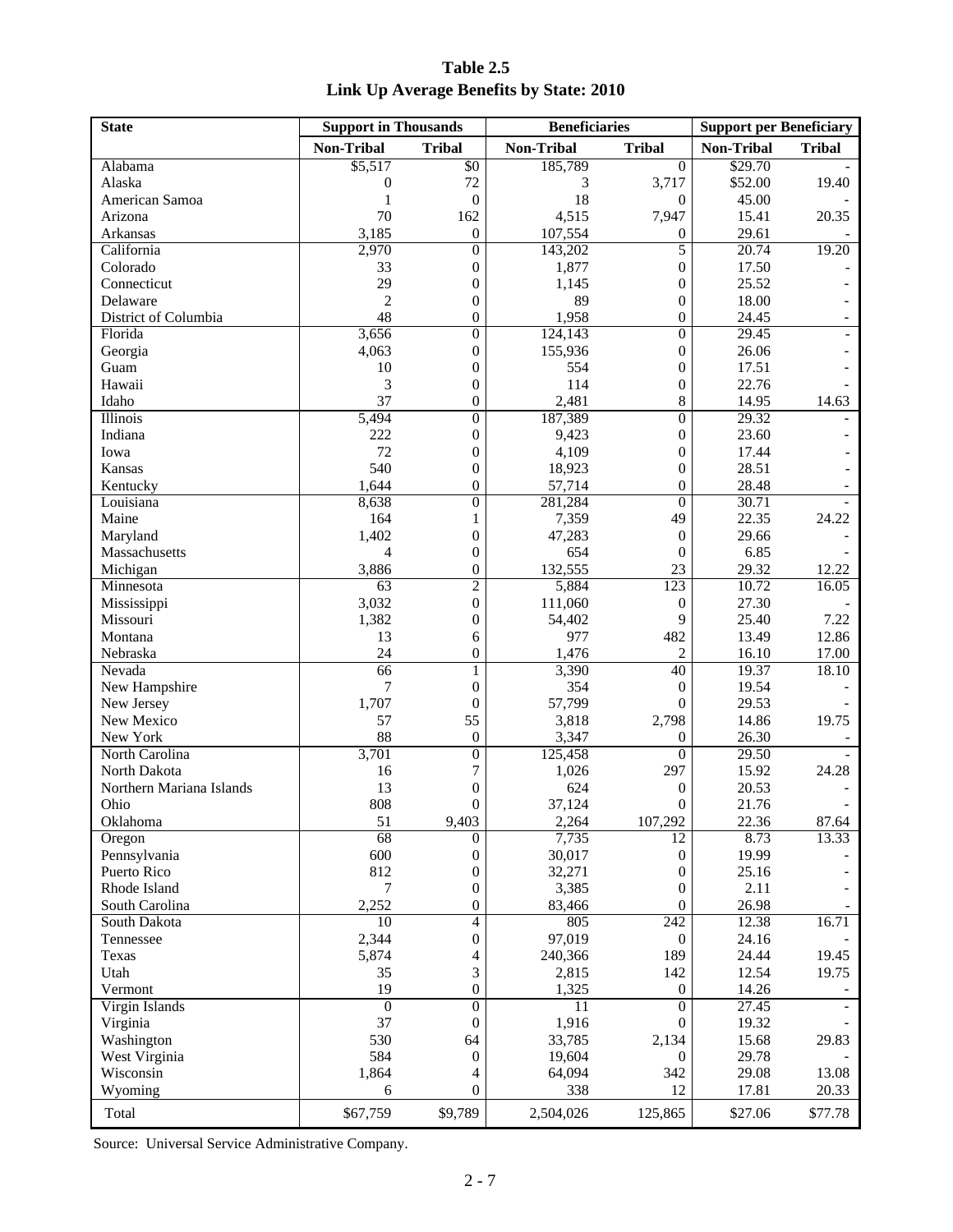| Table 2.6                                         |  |
|---------------------------------------------------|--|
| <b>Low-Income Support Payments by State: 2010</b> |  |
| (in Thousands)                                    |  |

| <b>State or Jurisdiction</b> |                 | Lifeline         | Link Up                      |                                  | <b>TLS</b>       | <b>Total</b>    |  |
|------------------------------|-----------------|------------------|------------------------------|----------------------------------|------------------|-----------------|--|
|                              | General         | <b>Tribal</b>    | <b>Non-Tribal</b>            | <b>Tribal</b>                    |                  |                 |  |
| Alabama                      | \$31,758        | $\overline{\$3}$ | \$5,517                      | $\overline{50}$                  | \$4,417          | \$41,695        |  |
| Alaska                       | 8,651           | 17,885           | $\boldsymbol{0}$             | 72                               |                  | 26,670          |  |
| American Samoa               | 66              | $\overline{0}$   | $\mathbf{1}$<br>$\mathbf{0}$ |                                  | $\theta$         | 67              |  |
| Arizona                      | 8,460           | 12,156           | 70                           | 162                              | 50               | 20,896          |  |
| Arkansas                     | 8,791           | $\overline{0}$   | 3,185                        | 0                                | 517              | 12,493          |  |
| California                   | 171,490         | 36               | 2,970                        | $\overline{0}$                   | 136              | 174,632         |  |
| Colorado                     | 2,306           | 1                | 33                           | $\boldsymbol{0}$                 | 4                | 2,344           |  |
| Connecticut                  | 8,191           | $\theta$         | 29                           | $\mathbf{0}$                     | $\overline{0}$   | 8,220           |  |
| Delaware                     | 1,793           | $\overline{0}$   | $\mathfrak{2}$               | $\boldsymbol{0}$                 | $\overline{0}$   | 1,794           |  |
| District of Columbia         | 1,888           | $\mathbf{0}$     | 48                           | $\boldsymbol{0}$                 | $\overline{0}$   | 1,936           |  |
| Florida                      | 82,790          | $\Omega$         | 3,656                        | $\overline{0}$                   | 2,184            | 88,629          |  |
| Georgia                      | 45,808          | $\overline{0}$   | 4,063                        | $\boldsymbol{0}$                 | 94               | 49,966          |  |
| Guam                         | 280             | $\overline{0}$   | 10                           | $\boldsymbol{0}$                 | $\boldsymbol{0}$ | 289             |  |
| Hawaii                       | 482             | $\overline{0}$   | 3                            | $\boldsymbol{0}$                 | $\overline{0}$   | 485             |  |
| Idaho                        | 3,301           | 172              | 37                           | $\boldsymbol{0}$                 | 7                | 3,518           |  |
| Illinois                     | 29,883          | $\overline{0}$   | 5,494                        | $\boldsymbol{0}$                 | 378              | 35,755          |  |
| Indiana                      | 4,040           | $\overline{0}$   | 222                          | $\boldsymbol{0}$                 | 5                | 4,268           |  |
| Iowa                         | 3,782           | $\boldsymbol{0}$ | 72                           | $\boldsymbol{0}$                 | 7                | 3,861           |  |
| Kansas                       | 3,888           | $\overline{2}$   | 540                          | $\boldsymbol{0}$                 | 94               | 4,523           |  |
| Kentucky                     | 9,261           | $\overline{0}$   | 1,644                        | $\overline{0}$                   | 1,261            | 12,166          |  |
| Louisiana                    | 24,287          | $\overline{0}$   | 8,638                        | $\boldsymbol{0}$                 | 3,237            | 36,162          |  |
| Maine                        | 8,090           | 65               | 164                          | $\mathbf{1}$                     | 5                | 8,325           |  |
| Maryland                     | 9,832           | $\overline{0}$   | 1,402                        | $\boldsymbol{0}$                 | $\boldsymbol{0}$ | 11,234          |  |
| Massachusetts                | 25,938          | $\Omega$         | 4                            | $\boldsymbol{0}$                 | 1                | 25,943          |  |
| Michigan                     | 52,121          | 56               | 3,886                        | $\overline{0}$<br>$\overline{c}$ | 491<br>5         | 56,555          |  |
| Minnesota                    | 5,973<br>10,209 | 334<br>5         | 63<br>3,032                  | $\boldsymbol{0}$                 | 380              | 6,377<br>13,627 |  |
| Mississippi<br>Missouri      |                 | $\overline{c}$   | 1,382                        | $\overline{0}$                   | 156              | 11,419          |  |
| Montana                      | 9,879           | 1,964            | 13                           | 6                                | 4                | 3,762           |  |
| Nebraska                     | 1,774<br>1,741  | 85               | 24                           | $\overline{0}$                   | 12               | 1,862           |  |
| Nevada                       | 3,069           | 23               | 66                           | 1                                | $\mathbf{1}$     | 3,159           |  |
| New Hampshire                | 1,506           | $\boldsymbol{0}$ | 7                            | $\boldsymbol{0}$                 | $\boldsymbol{0}$ | 1,513           |  |
| New Jersey                   | 23,245          | $\overline{0}$   | 1,707                        | $\overline{0}$                   | 1                | 24,953          |  |
| New Mexico                   | 8,059           | 5,528            | 57                           | 55                               | 25               | 13,725          |  |
| New York                     | 95,757          | 1                | 88                           | $\boldsymbol{0}$                 | 7                | 95,854          |  |
| North Carolina               | 54,893          | 1                | 3,701                        | $\overline{0}$                   | 2,706            | 61,301          |  |
| North Dakota                 | 1,834           | 764              | 16                           | 7                                | 2                | 2,623           |  |
| Northern Mariana Islands     | 168             | $\boldsymbol{0}$ | 13                           | $\boldsymbol{0}$                 | $\boldsymbol{0}$ | 181             |  |
| Ohio                         | 58,911          | $\overline{0}$   | 808                          | $\overline{0}$                   | 228              | 59,947          |  |
| Oklahoma                     | 20,118          | 48,606           | 51                           | 9,403                            | 3,095            | 81,273          |  |
| Oregon                       | 5,617           | 39               | 68                           | $\boldsymbol{0}$                 | 8                | 5,733           |  |
| Pennsylvania                 | 34,419          | $\boldsymbol{0}$ | 600                          | $\boldsymbol{0}$                 | 4                | 35,023          |  |
| Puerto Rico                  | 39,190          | $\boldsymbol{0}$ | 812                          | $\boldsymbol{0}$                 | $\boldsymbol{0}$ | 40,002          |  |
| Rhode Island                 | 3,029           | $\mathbf{0}$     | 7                            | $\boldsymbol{0}$                 | $\mathbf{0}$     | 3,037           |  |
| South Carolina               | 7,925           | 7                | 2,252                        | $\boldsymbol{0}$                 | 770              | 10,954          |  |
| South Dakota                 | 1,199           | 996              | 10                           | 4                                |                  | 2,210           |  |
| Tennessee                    | 40,182          | $\mathbf{0}$     | 2,344                        | $\boldsymbol{0}$                 | 240              | 42,767          |  |
| Texas                        | 93,260          | 71               | 5,874                        | 4                                | 1,849            | 101,058         |  |
| Utah                         | 3,439           | 232              | 35                           | 3                                | 15               | 3,725           |  |
| Vermont                      | 2,533           | $\boldsymbol{0}$ | 19                           | $\mathbf{0}$                     | 1                | 2,553           |  |
| Virgin Islands               | 83              | $\overline{0}$   | $\overline{0}$               | $\overline{0}$                   | $\overline{0}$   | 83              |  |
| Virginia                     | 21,371          | $\overline{0}$   | 37                           | $\mathbf{0}$                     | $\boldsymbol{0}$ | 21,408          |  |
| Washington                   | 12,486          | 3,617            | 530                          | 64                               | 22               | 16,719          |  |
| West Virginia                | 5,337           | $\overline{0}$   | 584                          | $\boldsymbol{0}$                 | $\boldsymbol{0}$ | 5,921           |  |
| Wisconsin                    | 12,988          | 227              | 1,864                        | 4                                | 36               | 15,120          |  |
| Wyoming                      | 393             | 54               | 6                            | $\mathbf{0}$                     | $\mathbf{0}$     | 454             |  |
| Total                        | \$1,127,768     | \$92,930         | \$67,759                     | \$9,789                          | \$22,519         | \$1,320,765     |  |

Notes: These dollars represent submitted claims to USAC for the time period January 2010 through December 2010, including true-ups reported through August 2011. General Lifeline support is Tier 1 to 3 support for all subscribers, including Tribal subscribers. Tribal Lifeline support is Tier 4 support only. For Lifeline, "General" payments are made to all Lifeline subscribers and "Tribal" payments are additional payments to Tribal Lifeline subscribers only. For Link Up, the payments and subscribers for the two categories of recipients are kept separate.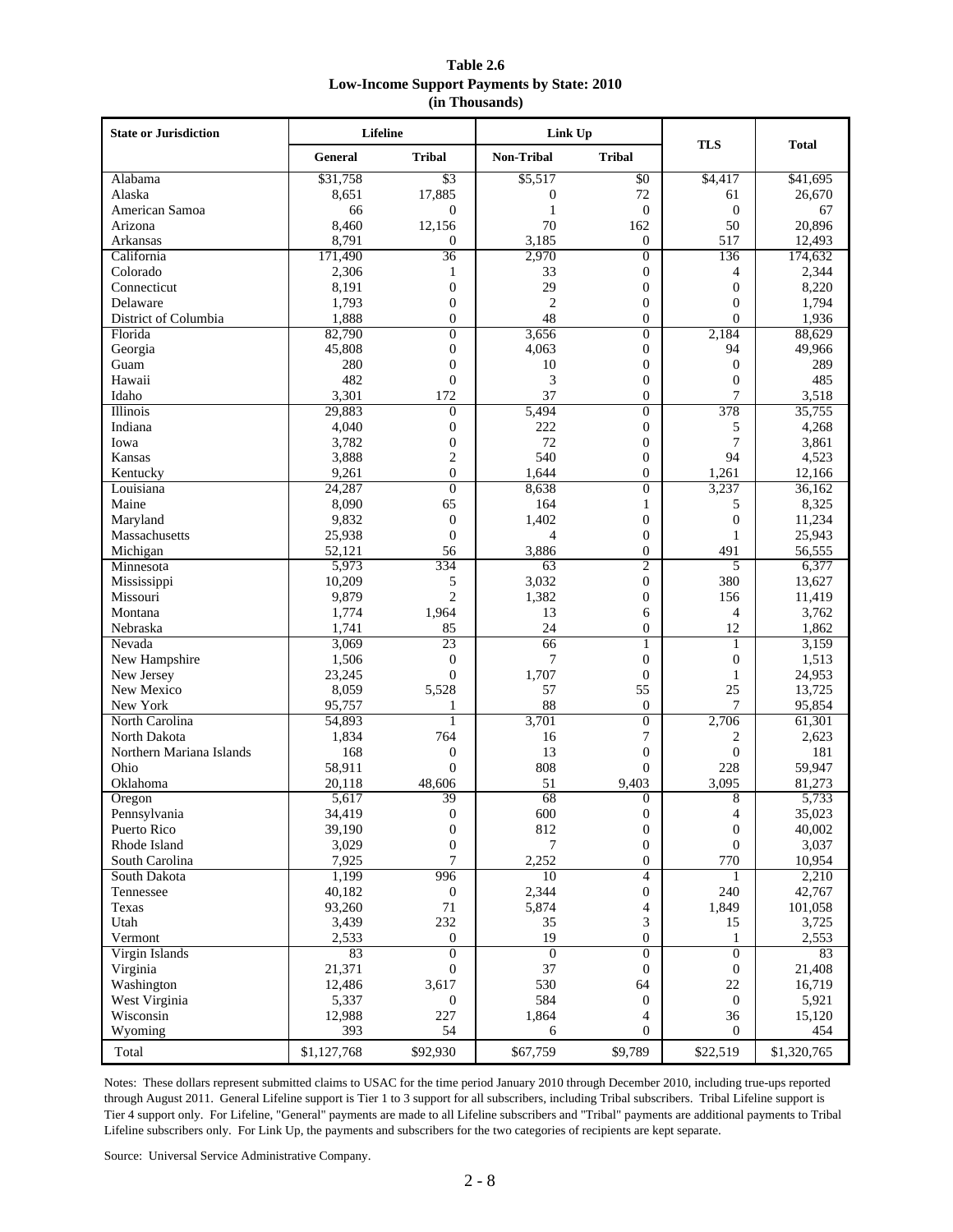|      | <b>ILECs</b> | <b>CETCs</b> | <b>Total</b> | <b>Percent CETCs</b> |
|------|--------------|--------------|--------------|----------------------|
| 1998 | \$464,207    | \$260        | \$464,467    | 0.1%                 |
| 1999 | 479,353      | 796          | 480,150      | 0.2                  |
| 2000 | 517,901      | 1,128        | 519,029      | 0.2                  |
| 2001 | 585,790      | 3,572        | 589,362      | 0.6                  |
| 2002 | 663,009      | 13,097       | 676,106      | 1.9                  |
| 2003 | 693,378      | 22,994       | 716,373      | 3.2                  |
| 2004 | 723,580      | 39,349       | 762,929      | 5.2                  |
| 2005 | 734,344      | 67,631       | 801,975      | 8.4                  |
| 2006 | 707,135      | 99,933       | 807,068      | 12.4                 |
| 2007 | 701,990      | 121,247      | 823,237      | 14.7                 |
| 2008 | 674,805      | 147,034      | 821,839      | 17.9                 |
| 2009 | 643,220      | 370,259      | 1,013,479    | 36.5                 |
| 2010 | 595,858      | 724,907      | 1,320,765    | 54.9                 |

| Table 2.7                                      |
|------------------------------------------------|
| Low-Income Support Received by ILECs and CETCs |
| (in Thousands)                                 |

Notes: ILECs is an abbreviation for incumbent local exchange carriers. CETCs is an abbreviation for competitive eligible telecommunications carriers. CETCs include both wireless and wireline carriers.

Source: Universal Service Administrative Company.



# **Chart 2.2**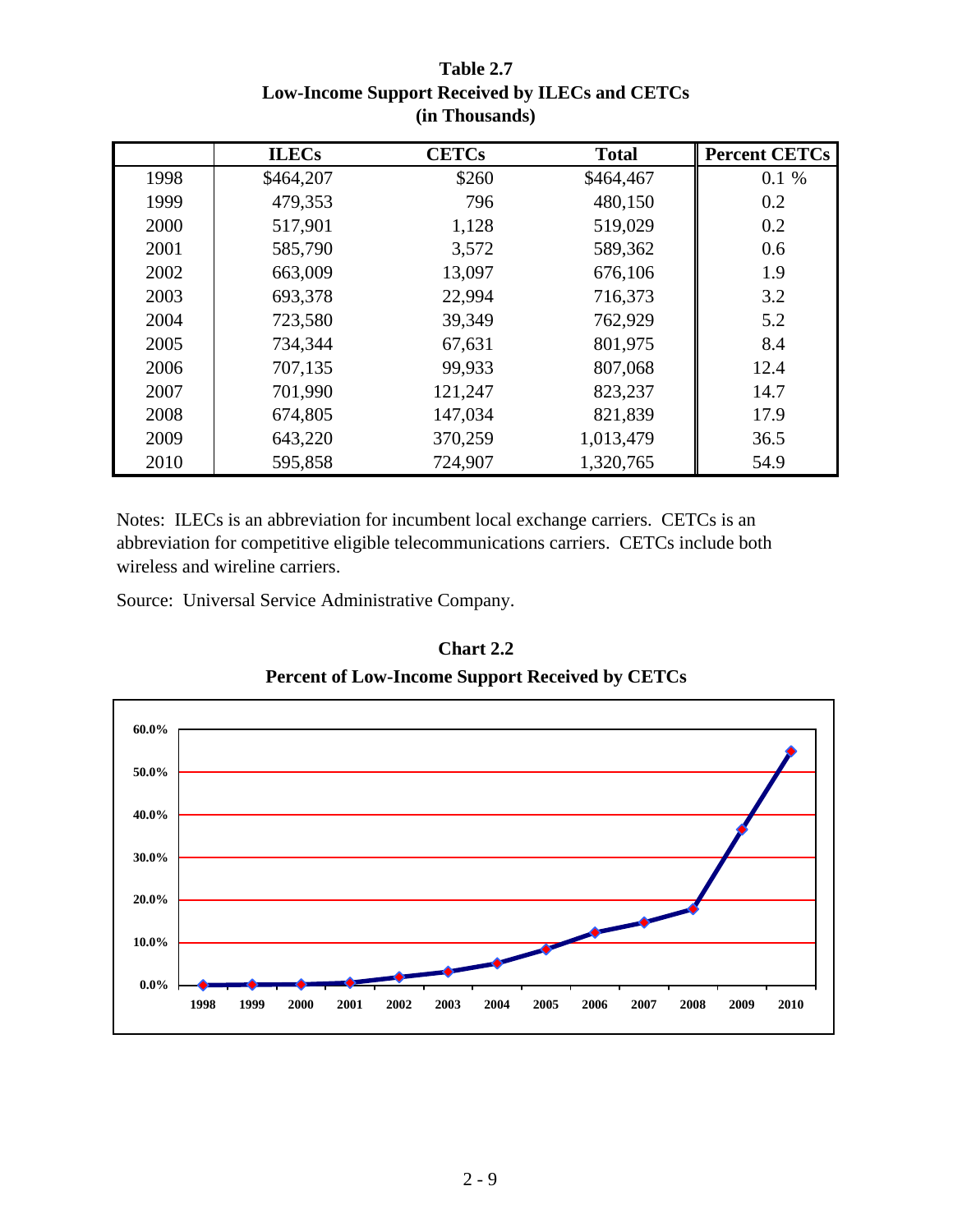# **Table 2.8 Low-Income Support by Year-End Holding Company Structure: 2010 (in Thousands)**

|    | <b>Rank Holding Company Name</b>                       | Low-Income<br><b>Support</b> | <b>Percent</b><br>of Total | <b>Cumulative</b><br><b>Percent of Total</b> |
|----|--------------------------------------------------------|------------------------------|----------------------------|----------------------------------------------|
|    | América Móvil                                          | \$362,919                    | 27.5%                      | 27.5%                                        |
|    | $AT&T$ Inc.                                            | 321,650                      | 24.4                       | 51.8                                         |
| 3  | Verizon Communications Inc.                            | 122,941                      | 9.3                        | 61.1                                         |
| 4  | <b>Sprint Nextel Corporation</b>                       | 72,342                       | 5.5                        | 66.6                                         |
| 5  | Nexus Communications, Inc.                             | 63,163                       | 4.8                        | 71.4                                         |
| 6  | Associated Telecommunications Management Services, LLC | 40,079                       | 3.0                        | 74.4                                         |
| ⇁  | <b>Owest Communications International, Inc.</b>        | 33,422                       | 2.5                        | 77.0                                         |
| 8  | CenturyLink, Inc.                                      | 24,333                       | 1.8                        | 78.8                                         |
| 9  | Smith Bagley, Inc.                                     | 22,874                       | 1.7                        | 80.5                                         |
| 10 | <b>Frontier Communications Corporation</b>             | 20,571                       | 1.6                        | 82.1                                         |
|    | <b>Other Carriers</b>                                  | 236,472                      | 17.9                       | 100.0                                        |
|    | <b>All Holding Companies</b>                           | \$1,320,765                  | 100.0%                     | 100.0%                                       |

# **(in Thousands) Table 2.9Low-Income Support by Program and Year-End Holding Company Structure: 2010**

|    |                                                        |                         | Link Up        |                    |
|----|--------------------------------------------------------|-------------------------|----------------|--------------------|
|    | <b>Rank Holding Company Name</b>                       | <b>Lifeline Support</b> | <b>Support</b> | <b>TLS Support</b> |
|    | América Móvil                                          | \$362,769               | \$150          | \$0                |
|    | $AT&T$ Inc.                                            | 309,494                 | 11,798         | 358                |
|    | Verizon Communications Inc.                            | 121,101                 | 1,789          | 51                 |
| 4  | <b>Sprint Nextel Corporation</b>                       | 72,342                  |                |                    |
|    | Nexus Communications, Inc.                             | 45,447                  | 17,693         | 23                 |
| 6  | Associated Telecommunications Management Services, LLC | 17,751                  | 11,250         | 11,078             |
|    | Qwest Communications International, Inc.               | 32,629                  | 714            | 79                 |
| 8  | CenturyLink, Inc.                                      | 24,057                  | 276            |                    |
| 9  | Smith Bagley, Inc.                                     | 22,662                  | 212            |                    |
| 10 | <b>Frontier Communications Corporation</b>             | 20,249                  | 273            | 50                 |
|    | <b>Other Carriers</b>                                  | 192,198                 | 33,394         | 10,879             |
|    | <b>All Holding Companies</b>                           | \$1,220,697             | \$77,548       | \$22,519           |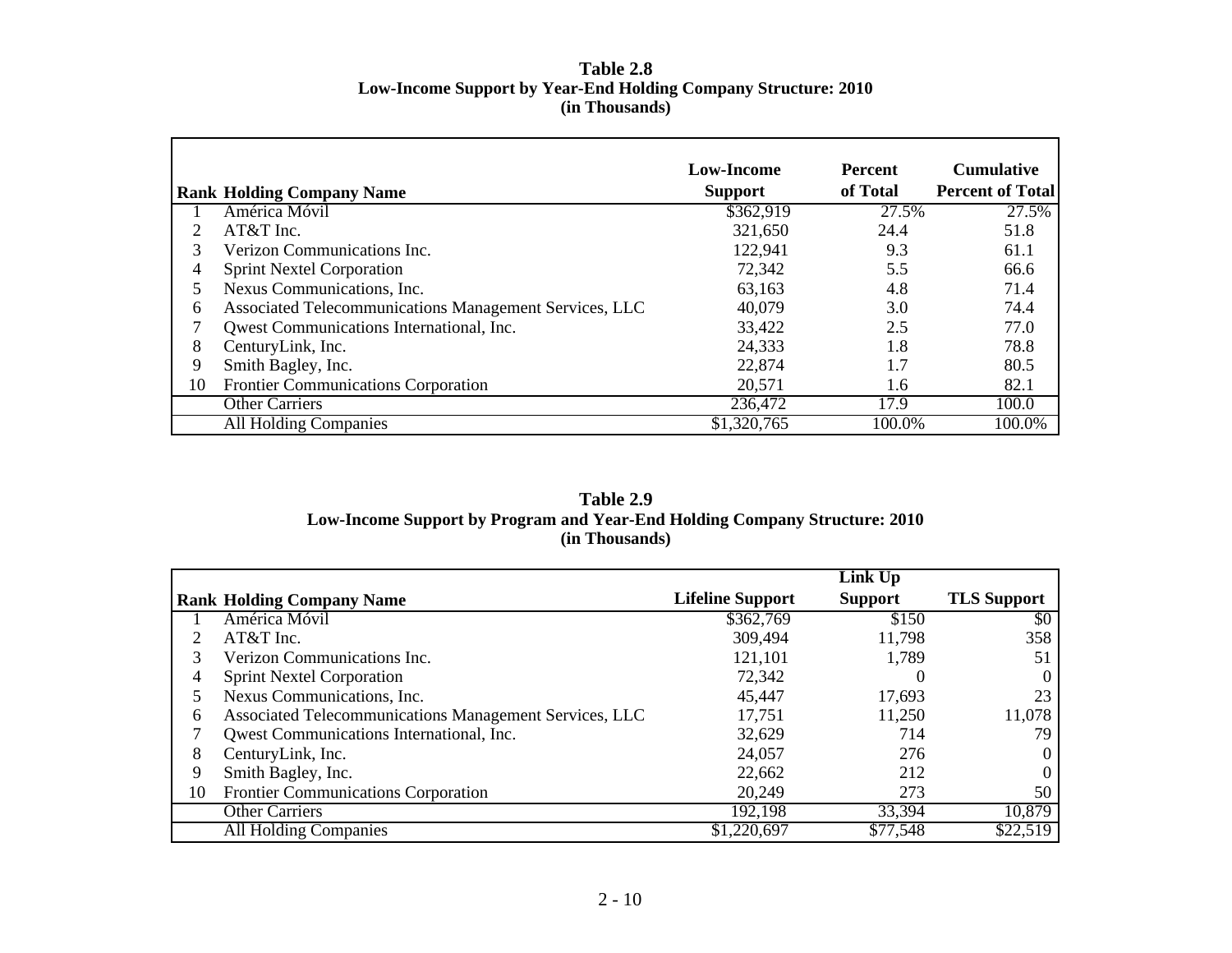### High-Cost Support Program

The high-cost support mechanisms enable areas with very high costs to recover some of these costs from the federal universal service fund, leaving a smaller remainder of the costs to be recovered through end-user rates or state universal service support mechanisms. In this manner, the high-cost support mechanisms are intended to hold down local rates and thereby further one of the most important goals of federal and state regulation -- the preservation and advancement of universal telephone service. This section of the report outlines the high-cost support mechanisms and provides data for these mechanisms. The high-cost support mechanisms include embedded high-cost loop support (HCLS),<sup>4</sup> safety net additive support (SNAS), safety valve support (SVS), forward-looking non-rural high-cost model support (HCMS), interstate common line support (ICLS)<sup>5</sup> for rate-of-return carriers,<sup>6</sup> interstate access support (IAS) for price-cap carriers, and local switching support (LSS) for carriers that serve 50,000 or fewer access lines.

On October 27, 2011, the Commission adopted the *USF/ICC Transformation Order*, which comprehensively reforms and modernizes the universal service and intercarrier compensation systems into a new Connect America Fund (CAF) to ensure that robust, affordable voice and broadband services are available to Americans throughout the nation.<sup>7</sup> Among other things, the Commission eliminates certain high-cost support mechanisms, modifies others, and establishes a new framework for distributing high-cost funding in the most efficient and technologically neutral manner possible, through market-based mechanisms such as competitive bidding. Some reforms take effect for support in 2012, while others will be implemented in 2013 or later. Accordingly, some data available in 2012 will reflect the effect of reforms, but data reflecting the full effect of the reforms will not be available until later years.

6 A number of mid-sized carriers have elected to convert to price-cap regulation in recent years and receive ICLS that is frozen at a per-line amount. *See, e.g.*, *Windstream Petition for Conversion to Price Cap Regulation and for Limited Waiver Relief*, WC Docket No. 07-171, Order, 23 FCC Rcd 5294 (2008).

i<br>L 4 This was formerly referred to as the Universal Service Fund, and still bears that name in the Commission rules. It is now referred to as high-cost loop support to avoid confusion with the new, more comprehensive universal service support mechanisms that the Commission developed to implement the 1996 Act. *See* 47 C.F.R. § 36.601. *See also* 47 C.F.R. Part 54.

<sup>5</sup> Effective July 1, 2004, long term support (LTS) was merged into ICLS. Any LTS amounts reported in subsequent years are out-of-year adjustments for prior payments. Such adjustments occurred for ILECs only in 2005, but continued for some CETCs through 2008.

<sup>7</sup> *See generally Connect America Fund; A National Broadband Plan for Our Future; Establishing Just and reasonable Rates for Local Exchange Carriers; High-Cost Universal Service Support; Developing a Unified Intercarrier Compensation Regime; Federal-State Joint Board on Universal Service; Lifeline and Link-Up; Universal Service Reform—Mobility Fund*; WC Docket Nos. 10-90, 07-135, 05-337, 03-109, CC Docket Nos. 01-92, 96-45, GN Docket No. 09-51, WT Docket No. 10-208, Report and Order and Further Notice of Proposed Rulemaking, FCC 11-161 (rel. Nov. 18, 2011) (*USF/ICC Transformation Order and FNPRM*).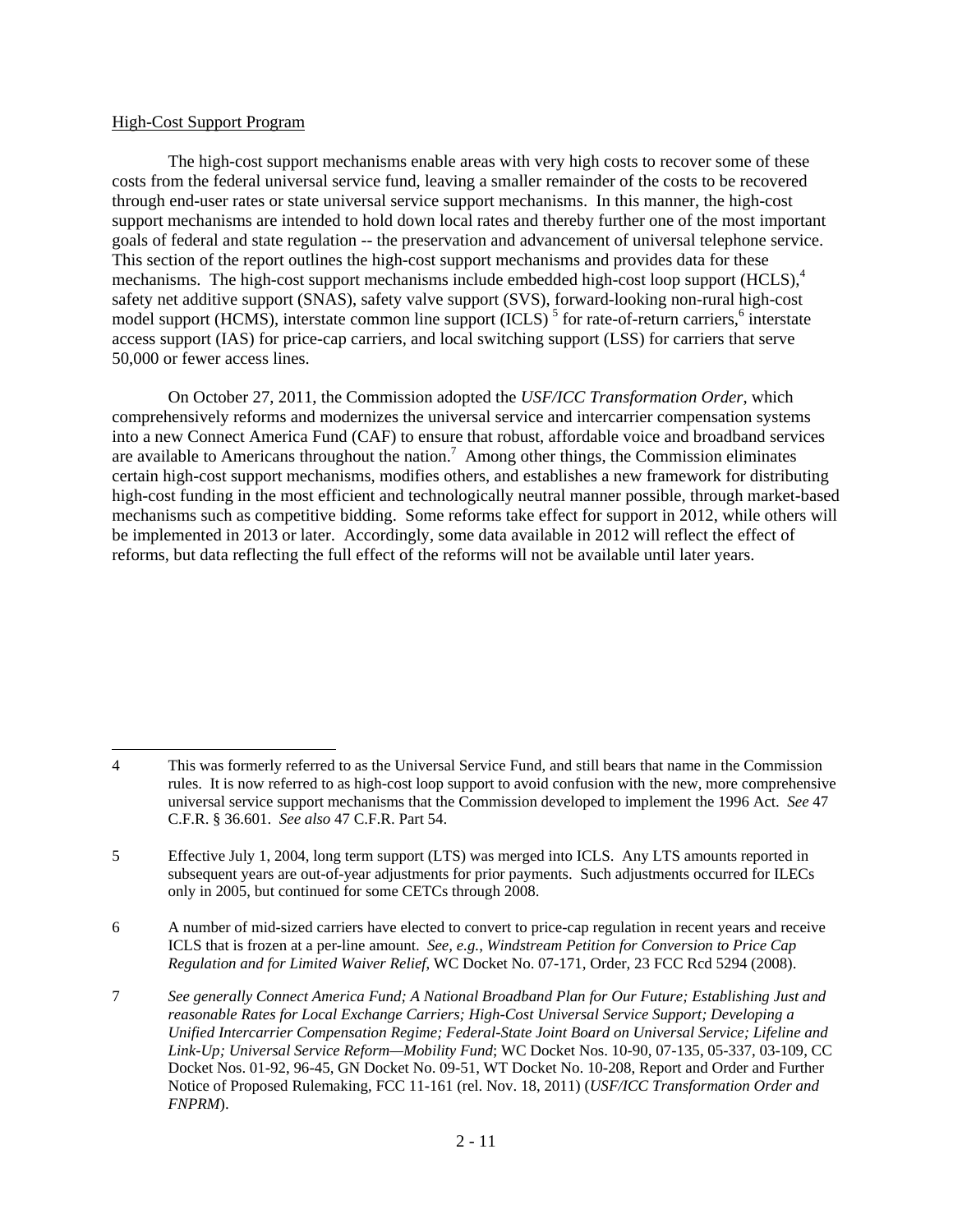### *High-Cost Disbursements*

i<br>L

Table 2.10 summarizes the annual disbursements<sup>8</sup> for the high-cost support mechanisms from 2003 through 2011. The table values for annual disbursements for 2011 are estimates extrapolated from disbursements made from January through August 2011. The table is based on information provided by the Universal Service Administrative Company (USAC). The values in Table 2.10 are the amounts disbursed in each year. For each year, the values include prior period adjustments disbursed in that year in support of these mechanisms for prior years. Chart 2.3 plots the total annual disbursements since 2003. The table and chart show that total disbursements peaked in 2008 at \$4.5 billion. Chart 2.3 and all subsequent high-cost charts also include reserve fund dollars for 2010 and 2011; these funds are described in Table 1.10. The high-cost tables do not include these funds.

Table 2.11 compares the annual amounts of support received by ILECs and by CETCs for each support mechanism. Chart 2.4 shows the total disbursement to ILECs and CETCs since 2003.

Table 2.12 lists high-cost disbursements within each state in 2010. Mississippi received the most disbursements in 2010 (\$261 million) with over 70% in HCMS (\$188 million, the most of any state). Texas received almost as much disbursements as Mississippi (\$247 million), but its support was primarily in the HCLS mechanism (\$113 million, the most of any state). Alaska (\$219 million) and Puerto Rico (\$209 million) were third and fourth respectively in total disbursements. They were the leading recipients of disbursements for ICLS; all of Puerto Rico's disbursements were for ICLS while Alaska received disbursements of \$104 million for ICLS. Kansas had the fifth highest total disbursements among states in 2010 (\$195 million) with over half for HCLS (\$101 million). No other state or jurisdiction received more than \$150 million dollars in disbursements.

Table 2.13 lists total high-cost disbursement received from 2008 through 2010 by holding company for the top 10 recipients in 2008, 2009 or 2010. As a whole, these holding companies received 51% of disbursements in this time period. Verizon/Alltel led all holding companies in disbursements in 2008 and 2009, but a sharp drop in their disbursements in 2010 moved AT&T to the top in 2010.

Table 2.14 provides a breakdown by mechanism of disbursements to holding companies for 2010 as well as an analysis of disbursements per supported line for holding companies. As a group, these 25 holding companies accounted for 94% of all supported lines, but only 57% of all disbursements. AT&T and Verizon had the most supported lines and total disbursements in 2010; together they accounted for 57% of supported lines with only 20% of total disbursements. Disbursements per supported line are highly variable; among these 25 holding companies, they range from the thousands of dollars per line (Sandwich Isles Communications and Valley Telephone Cooperative) to less than \$10 per line (Qwest and Sprint Nextel). AT&T received the most disbursements for HCMS (\$168 million) and ICLS (\$120 million). Verizon received the most disbursements for IAS (\$135 million). CenturyLink received the most disbursements for HCLS (\$99 million).

Table 2.15 lists the 10 study areas with the highest disbursements per supported line in 2010. Sandwich Isles Communications is noteworthy for its relatively large number of supported lines in this group and consequently large disbursement in 2010.

<sup>8</sup> A "disbursement" is the distribution of funds *in a specified time period*. These funds were distributed in support of high-cost mechanisms in that period and *possibly in support of earlier time periods*. The disbursements in support of earlier time periods are the result of true-ups to resolve differences between initial payments and disbursements necessitated by revisions to supporting data. *It is possible for disbursements to be negative*, thus requiring the recipient to return dollars to the high-cost fund.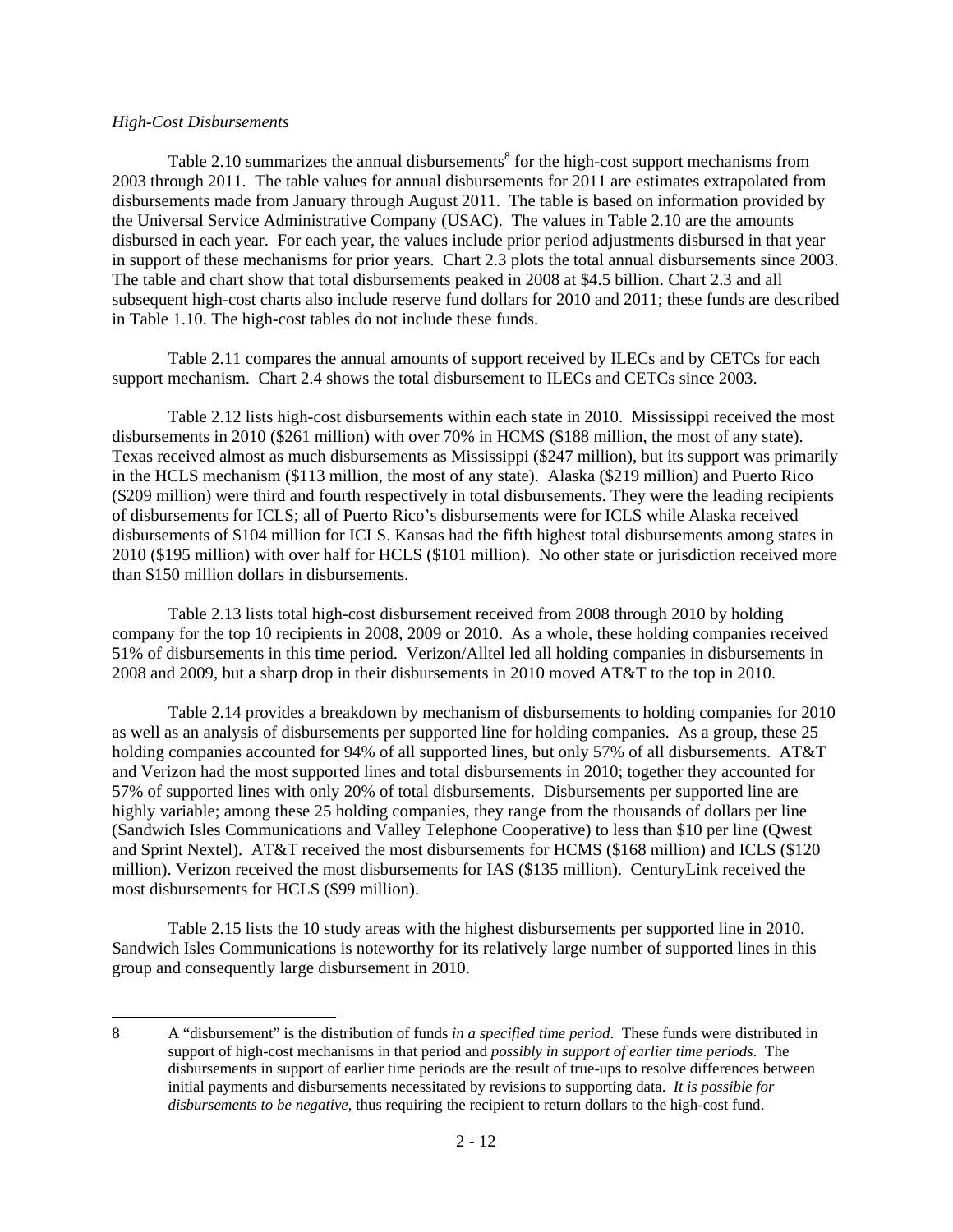### *High-Cost Claims*

i<br>L

High-cost claims<sup>9</sup> are strongly correlated with disbursements. The difference is their relation to time. Disbursement dollars are aligned with the time that funds are distributed to the recipients. Claim dollars are aligned with the time period that the funds support. While disbursement dollars for a time period do not change in subsequent reports, it is possible for claim dollars in a time period to change because of subsequent true-ups especially in more recent years. Disbursements are useful for the analysis of the flow of money in and out of the fund while claim dollars are useful for the analysis of the justification for support dollars with respect to the recipient's needs.<sup>10</sup>

Tables 2.16 through 2.18 and Charts 2.3 and 2.4 are claims versions of Tables 2.10 through 2.12 and Charts 2.5 and 2.6. In general, the differences between the claims and disbursements views are minor. Table 2.16 and Chart 2.3 show that total claims (to date) were higher in 2010 than in 2009, but are expected to be lower in 2011. Table 2.17 shows that CETC claims (to date) were higher in 2010 than in 2009, but are expected to be lower in 2011.

Table 2.18 lists high-cost claims within each state in 2010. Mississippi had the highest claims in 2010 (\$272 million) with over 70% for HCMS (\$193 million, the most of any state). Texas had claims almost as high as Mississippi (\$259 million), but its support was primarily in the HCLS mechanism (\$117 million). Kansas had the third highest total claims among states in 2010 (\$227 million) with over half for HCLS (\$121 million, highest of any state). Alaska (\$195 million) and Puerto Rico (\$180 million) were fourth and fifth respectively in total claims. No other state or jurisdiction had more than \$150 million dollars in claims.

### Additional data on the high-cost program have been posted at

www.fcc.gov/wcb/iatd/monitor.html. These data include 1) high-cost disbursement and claims by mechanism, study area, and state, 2) ILEC support data by study area and state, 3) changes in local exchange carriers, and 4) nationwide pool results provided by National Exchange Carrier Association, Inc. (NECA). The website also contains further details about the history and operation of the high-cost program.

<sup>9</sup> A "claim" is the distribution of funds *in support of a specified time period*. These funds were distributed in that period and *possibly a later time period*. The disbursements in later time periods are the result of trueups to resolve differences between initial payments and disbursements necessitated by revisions to supporting data made at that later date. *Claims are always positive values*. The claim data used in this report does not include true-ups except for ICLS and LSS in 2009.

<sup>10</sup> Example: In December 2009, D dollars were distributed to a recipient; of these D dollars,  $D<sub>P</sub>$  dollars were distributed in support of lines in December 2009 (initial payment) and  $D<sub>T</sub>$  dollars were distributed in support of lines in November 2009 (true-up). In January 2010, J dollars were distributed to the recipient; of these J dollars, J<sub>P</sub> dollars were distributed in support of lines in January 2010 (initial payment) and J<sub>T</sub> dollars were distributed in support of lines in December 2009 (true-up). Disbursement dollars for December 2009 and January 2010 were D and J dollars respectively. Claim dollars for December 2009 and January 2010 were  $D_P + J_T$  and  $J_P$  dollars respectively (assuming no future true-ups for December 2009 and January 2010).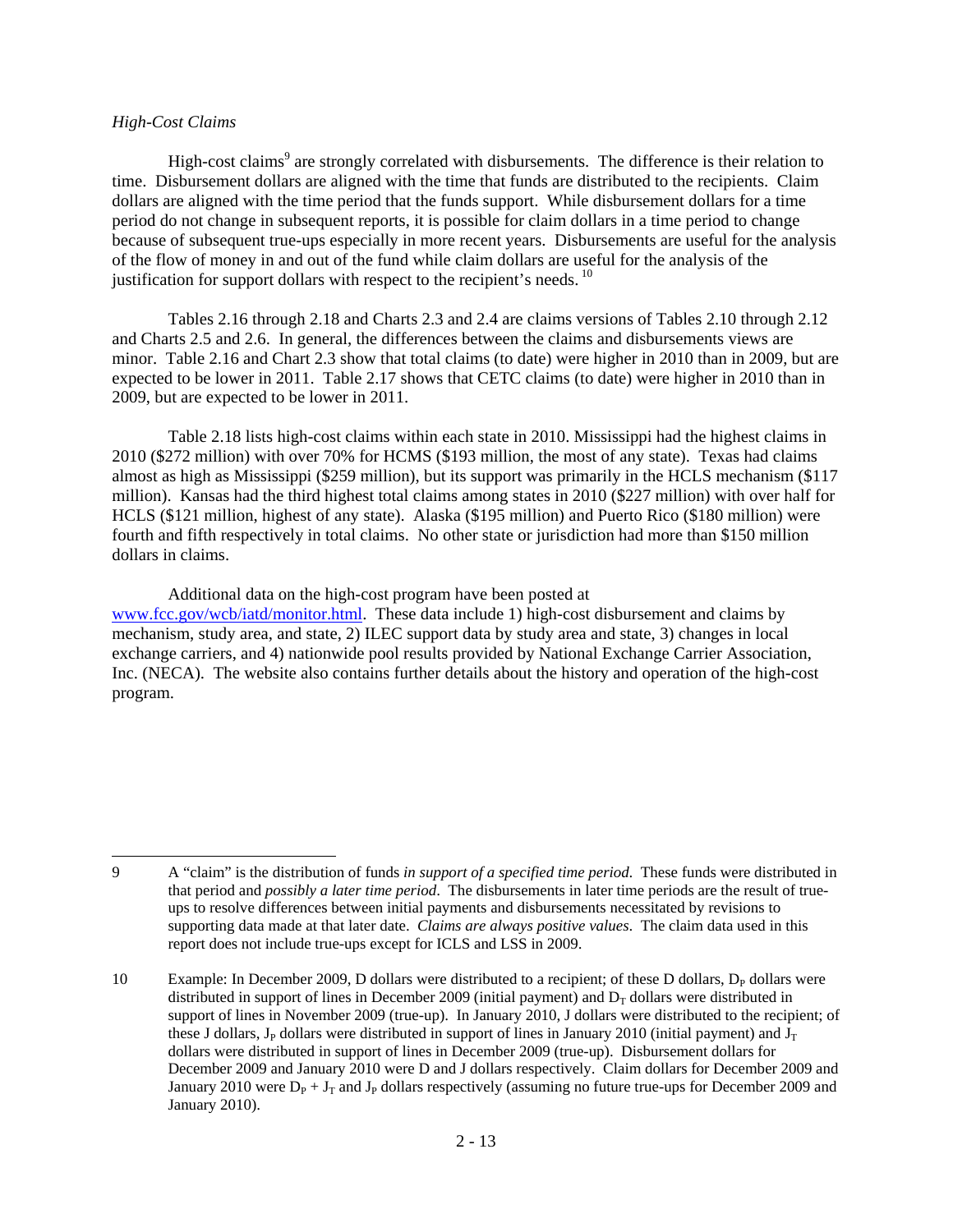| <b>Table 2.10</b>                                  |
|----------------------------------------------------|
| <b>High-Cost Support Fund Disbursement History</b> |
| (in Millions)                                      |

| Year    | High-Cost<br>Loop<br><b>Support</b> | <b>Safety Net</b><br><b>Additive</b><br><b>Support</b> | <b>Safety</b><br><b>Valve</b><br><b>Support</b> | <b>High-Cost</b><br><b>Model</b><br><b>Support</b> | <b>Long-Term</b><br><b>Support</b> | <b>Interstate</b><br>Common<br>Line<br><b>Support</b> | <b>Interstate</b><br>Access<br><b>Support</b> | Local<br><b>Switching</b><br><b>Support</b> | <b>Total</b><br><b>Support</b> |
|---------|-------------------------------------|--------------------------------------------------------|-------------------------------------------------|----------------------------------------------------|------------------------------------|-------------------------------------------------------|-----------------------------------------------|---------------------------------------------|--------------------------------|
| 2003    | \$1,085                             | \$9                                                    | \$0                                             | \$234                                              | \$504                              | \$399                                                 | \$622                                         | \$420                                       | \$3,273                        |
| 2004    | 1,137                               | 12                                                     | $\boldsymbol{0}$                                | 273                                                | 275                                | 727                                                   | 642                                           | 422                                         | 3,488                          |
| 2005    | 1,219                               | 15                                                     | 4                                               | 292                                                | $\mathbf{0}$                       | 1,178                                                 | 691                                           | 425                                         | 3,824                          |
| 2006    | 1,309                               | 29                                                     | $\mathbf{1}$                                    | 358                                                | $\overline{4}$                     | 1,266                                                 | 681                                           | 448                                         | 4,096                          |
| 2007    | 1,402                               | 38                                                     | 3                                               | 346                                                | $\mathbf{0}$                       | 1,392                                                 | 645                                           | 460                                         | 4,287                          |
| 2008    | 1,457                               | 48                                                     | $\overline{2}$                                  | 351                                                | $\mathbf{0}$                       | 1,621                                                 | 585                                           | 416                                         | 4,478                          |
| 2009    | 1,424                               | 53                                                     | 5                                               | 331                                                | $\mathbf{0}$                       | 1,537                                                 | 563                                           | 381                                         | 4,292                          |
| 2010    | 1,297                               | 76                                                     | 6                                               | 310                                                | $\mathbf{0}$                       | 1,675                                                 | 545                                           | 359                                         | 4,268                          |
| $2011*$ | 1,185                               | 93                                                     | 8                                               | 283                                                | $\overline{0}$                     | 1,600                                                 | 528                                           | 310                                         | 4,008                          |

Note: Detail may not appear to add to totals due to rounding.

\* Estimate for 2011 extrapolated from payments through August 2011.

Source: Universal Service Administrative Company.



**Total High-Cost Support Fund Disbursements and Reserve Chart 2.3**

Note: The reserve consists of the 2010 Sprint and Verizon Wireless recovery and the 2011 CETC reserve (see Table 1.10).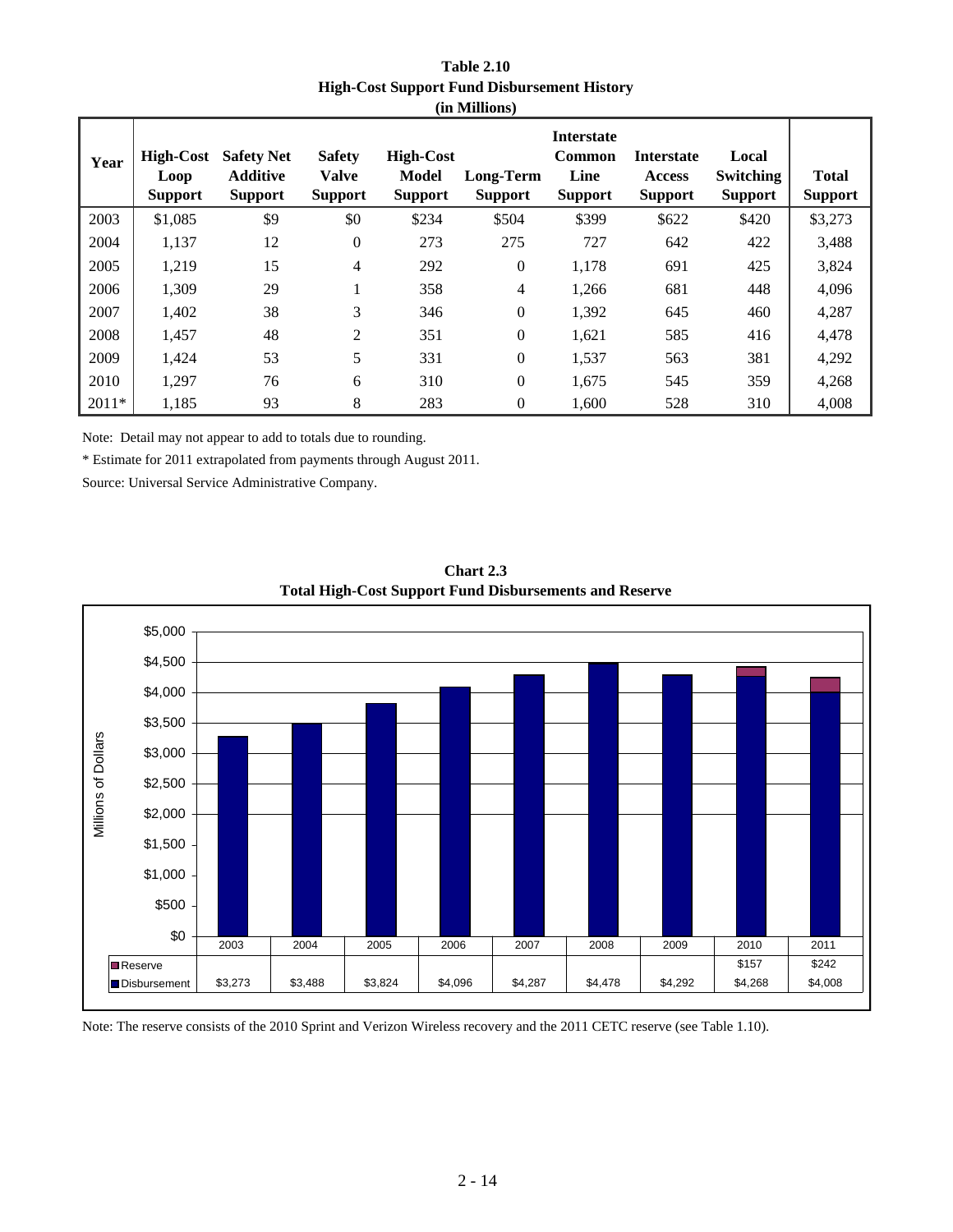| Year    | <b>Companies</b> | <b>High-Cost</b><br>Loop<br><b>Support</b> | <b>Safety Net</b><br><b>Additive</b><br><b>Support</b> | <b>Safety Valve</b><br><b>Support</b> | <b>High-Cost</b><br>Model<br><b>Support</b> | Long-Term<br><b>Support</b> | <b>Interstate</b><br>Common<br><b>Line Support</b> | <b>Interstate</b><br>Access<br><b>Support</b> | Local<br>Switching<br><b>Support</b> | <b>Total</b><br><b>Support</b> |
|---------|------------------|--------------------------------------------|--------------------------------------------------------|---------------------------------------|---------------------------------------------|-----------------------------|----------------------------------------------------|-----------------------------------------------|--------------------------------------|--------------------------------|
|         | <b>ILECs</b>     | \$1,058.2                                  | \$8.8                                                  | \$0.0                                 | \$207.2                                     | \$479.1                     | \$382.0                                            | \$604.9                                       | \$401.6                              | \$3,141.8                      |
| 2003    | <b>CETCs</b>     | 26.5                                       | 0.3                                                    | 0.0                                   | 26.8                                        | 25.0                        | 17.4                                               | 16.9                                          | 18.5                                 | 131.4                          |
|         | Total            | 1,084.6                                    | 9.1                                                    | 0.0                                   | 234.0                                       | 504.1                       | 399.4                                              | 621.7                                         | 420.2                                | 3,273.2                        |
|         | <b>ILECs</b>     | 1,055.4                                    | 10.5                                                   | 0.0                                   | 218.9                                       | 243.8                       | 645.0                                              | 596.0                                         | 384.8                                | 3,154.5                        |
| 2004    | <b>CETCs</b>     | 81.3                                       | 1.1                                                    | 0.0                                   | 54.5                                        | 31.0                        | 82.0                                               | 45.7                                          | 37.5                                 | 333.1                          |
|         | Total            | 1,136.6                                    | 11.6                                                   | 0.0                                   | 273.4                                       | 274.8                       | 727.1                                              | 641.7                                         | 422.3                                | 3,487.6                        |
|         | <b>ILECs</b>     | 1,052.1                                    | 12.3                                                   | 3.8                                   | 221.3                                       | 0.0                         | 953.9                                              | 581.9                                         | 360.4                                | 3,185.7                        |
| 2005    | <b>CETCs</b>     | 166.8                                      | 2.9                                                    | 0.6                                   | 70.6                                        | $-0.2$                      | 224.4                                              | 109.1                                         | 64.4                                 | 638.5                          |
|         | Total            | 1,218.9                                    | 15.2                                                   | 4.4                                   | 291.8                                       | $-0.2$                      | 1,178.3                                            | 691.0                                         | 424.8                                | 3,824.2                        |
|         | <b>ILECs</b>     | 1,046.0                                    | 24.3                                                   | 0.3                                   | 207.8                                       | 0.0                         | 941.9                                              | 540.4                                         | 355.7                                | 3,116.4                        |
| 2006    | <b>CETCs</b>     | 263.0                                      | 5.1                                                    | 0.4                                   | 149.7                                       | 4.5                         | 323.9                                              | 140.8                                         | 92.5                                 | 979.9                          |
|         | Total            | 1,309.0                                    | 29.4                                                   | 0.7                                   | 357.5                                       | 4.5                         | 1,265.8                                            | 681.2                                         | 448.2                                | 4,096.3                        |
|         | <b>ILECs</b>     | 1,049.8                                    | 27.6                                                   | 1.9                                   | 197.6                                       | 0.0                         | 979.8                                              | 504.1                                         | 347.4                                | 3,108.2                        |
| 2007    | <b>CETCs</b>     | 352.7                                      | 10.9                                                   | 1.1                                   | 148.6                                       | 0.0                         | 412.1                                              | 140.9                                         | 112.3                                | 1,178.5                        |
|         | Total            | 1,402.5                                    | 38.5                                                   | 3.0                                   | 346.3                                       | 0.0                         | 1,391.9                                            | 645.0                                         | 459.7                                | 4,286.7                        |
|         | <b>ILECs</b>     | 1,034.3                                    | 34.1                                                   | 1.5                                   | 185.1                                       | 0.0                         | 1,063.4                                            | 473.3                                         | 301.6                                | 3,093.3                        |
| 2008    | <b>CETCs</b>     | 422.2                                      | 13.4                                                   | 0.3                                   | 165.5                                       | 0.1                         | 557.2                                              | 111.3                                         | 114.4                                | 1,384.5                        |
|         | Total            | 1,456.6                                    | 47.5                                                   | 1.8                                   | 350.6                                       | 0.1                         | 1,620.6                                            | 584.6                                         | 415.9                                | 4,477.8                        |
|         | <b>ILECs</b>     | 1,006.5                                    | 38.2                                                   | 4.9                                   | 169.0                                       | 0.0                         | 1,066.1                                            | 456.3                                         | 277.2                                | 3,018.2                        |
| 2009    | <b>CETCs</b>     | 417.6                                      | 14.4                                                   | 0.1                                   | 161.6                                       | 0.0                         | 470.6                                              | 106.3                                         | 103.5                                | 1,273.9                        |
|         | Total            | 1,424.1                                    | 52.5                                                   | 5.0                                   | 330.6                                       | 0.0                         | 1,536.6                                            | 562.6                                         | 380.7                                | 4,292.2                        |
|         | <b>ILECs</b>     | 959.8                                      | 58.9                                                   | 4.9                                   | 156.7                                       | 0.0                         | 1,141.4                                            | 457.6                                         | 275.8                                | 3,055.1                        |
| 2010    | <b>CETCs</b>     | 336.8                                      | 17.1                                                   | 1.3                                   | 153.1                                       | 0.0                         | 533.2                                              | 87.8                                          | 83.4                                 | 1,212.7                        |
|         | Total            | 1,296.6                                    | 76.0                                                   | 6.1                                   | 309.8                                       | 0.0                         | 1,674.6                                            | 545.4                                         | 359.2                                | 4,267.7                        |
|         | <b>ILECs</b>     | 903.4                                      | 74.8                                                   | 5.4                                   | 147.0                                       | 0.0                         | 1,118.2                                            | 437.0                                         | 237.2                                | 2,923.1                        |
| $2011*$ | <b>CETCs</b>     | 282.0                                      | 18.4                                                   | 2.2                                   | 136.3                                       | 0.0                         | 482.0                                              | 91.1                                          | 72.7                                 | 1,084.6                        |
|         | Total            | 1,185.5                                    | 93.2                                                   | 7.6                                   | 283.3                                       | 0.0                         | 1,600.2                                            | 528.2                                         | 309.8                                | 4,007.7                        |

**Table 2.11 High-Cost Support Fund Disbursement History - ILECs and CETCs (in Millions)**

Note: Details may not appear to add to totals due to rounding. ILECs are incumbent local exchange carriers. CETCs are competitive eligible telecommunications carriers. \* Estimate for 2011 extrapolated from payments through August 2011.

Source: Universal Service Administrative Company.



**Chart 2.4 Total High-Cost Support Fund Disbursements (ILECs and CETCs) and CETC Reserve**

Note: The reserve consists of the 2010 Sprint and Verizon Wireless recovery and the 2011 CETC reserve (see Table 1.10).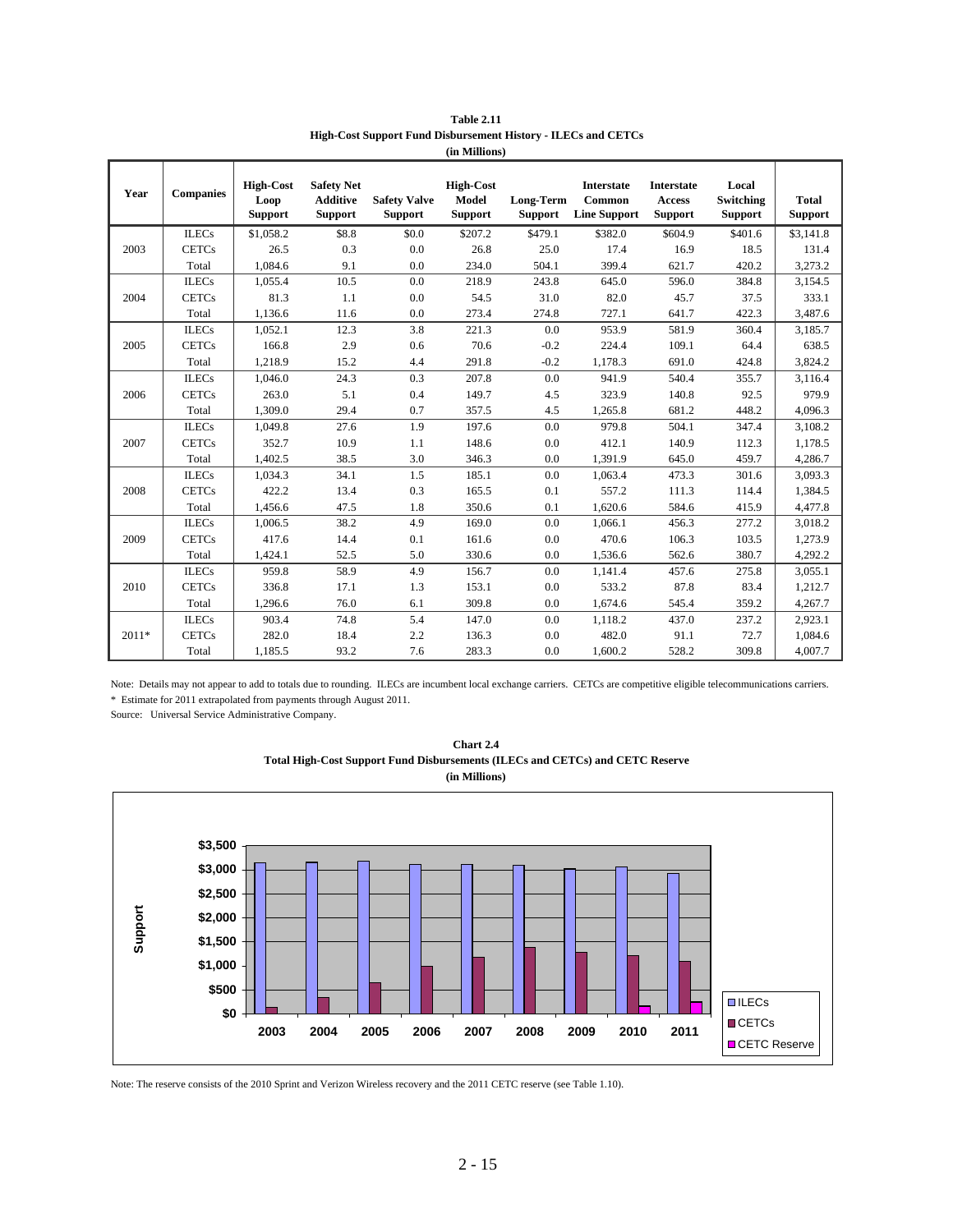| <b>Table 2.12</b>                                                   |
|---------------------------------------------------------------------|
| High-Cost Support Fund Disbursements - by Mechanism and State: 2010 |
| (in Thousands)                                                      |

|                             |                  |                      |                         |                           | <b>Interstate</b> |                   |                  |                       |
|-----------------------------|------------------|----------------------|-------------------------|---------------------------|-------------------|-------------------|------------------|-----------------------|
|                             |                  | High-Cost Safety Net | <b>Safety</b>           | <b>High-Cost</b>          | Common            | <b>Interstate</b> | Local            |                       |
|                             | Loop             | <b>Additive</b>      | <b>Valve</b>            | <b>Model</b>              | Line              | <b>Access</b>     | Switching        | <b>Total</b>          |
| <b>State</b>                | <b>Support</b>   | <b>Support</b>       | <b>Support</b>          | <b>Support</b>            | <b>Support</b>    | <b>Support</b>    | <b>Support</b>   | <b>Support</b>        |
| Alabama                     | \$16,147         | \$785                | \$0                     | \$36,380                  | \$19,773          | \$17,026          | \$3,440          | \$93,551              |
| Alaska                      | 88,530           | 1,243                | $\boldsymbol{0}$        | $\boldsymbol{0}$          | 103,990           | 0                 | 25,206           | 218,970               |
| American Samoa              | 3                | $\boldsymbol{0}$     | $\boldsymbol{0}$        | $\boldsymbol{0}$          | 2,921             | $\mathbf{0}$      | 907              | 3,831                 |
| Arizona                     | 28,341           | 772                  | $\boldsymbol{0}$        | $\boldsymbol{0}$          | 15,500            | 15,591            | 7,342            | 67,545                |
| Arkansas                    | 51,961           | 152                  | $\boldsymbol{0}$        | $\boldsymbol{0}$          | 46,275            | 234               | 6,633            | 105,255               |
| California                  | 23,437           | 597                  | $\overline{0}$          | $\overline{0}$            | 26,264            | 37,279            | 4,247            | 91,824                |
| Colorado                    | 30,330           | 198                  | $\boldsymbol{0}$        | $\boldsymbol{0}$          | 22,944            | 17,814            | 4,580            | 75,866                |
| Connecticut                 | $\boldsymbol{0}$ | $\boldsymbol{0}$     | $\boldsymbol{0}$        | $\boldsymbol{0}$          | $\boldsymbol{0}$  | 489               | $\boldsymbol{0}$ | 489                   |
| Delaware                    | $\boldsymbol{0}$ | $\boldsymbol{0}$     | $\boldsymbol{0}$        | $\boldsymbol{0}$          | $\boldsymbol{0}$  | 265               | $\boldsymbol{0}$ | 265                   |
| District of Columbia        | $\overline{0}$   | $\boldsymbol{0}$     | $\boldsymbol{0}$        | $\boldsymbol{0}$          | $\mathbf{0}$      | $\mathbf{0}$      | $\mathbf{0}$     | $\boldsymbol{0}$      |
| Florida                     | 4,969            | 137                  | $\overline{0}$          | $\overline{0}$            | 11,025            | 48,871            | 2,691            | 67,693                |
| Georgia                     | 31,471           | 3,107                | $\boldsymbol{0}$        | $\boldsymbol{0}$          | 51,335            | 19,508            | 10,148           | 115,569               |
| Guam                        | 3,061            | $\boldsymbol{0}$     | $\boldsymbol{0}$        | $\boldsymbol{0}$          | 12,173            | $\boldsymbol{0}$  | 848              | 16,082                |
| Hawaii                      | 39,850           | $\mathbf{0}$         | $\boldsymbol{0}$        | $\boldsymbol{0}$          | 18,153            | 2,047             | 1,721            | 61,772                |
| Idaho                       | 20,937           | 97                   | $\overline{0}$          | $\boldsymbol{0}$          | 13,168            | 12,171            | 5,412            | 51,785                |
| Illinois                    | 20,408           | 564                  | $\boldsymbol{0}$        | $\boldsymbol{0}$          | 32,480            | 9,339             | 9,107            | 71,898                |
| Indiana                     | 25,644           | 2,136                | $\boldsymbol{0}$        | $\boldsymbol{0}$          | 29,032            | 15,646            | 6,832            | 79,290                |
| Iowa                        | 33,298           | 3,157                | 146                     | $\boldsymbol{0}$          | 59,501            | 10,640            | 22,480           | 129,222               |
| Kansas                      | 101,286          | 1,300                | 5,775                   | $\mathbf{0}$              | 67,409            | 5,863             | 13,673           | 195,307               |
| Kentucky                    | 32,570           | 2,880                | $\boldsymbol{0}$        | 14,728                    | 33,272            | 15,048            | 5,300            | 103,799               |
| Louisiana                   | 76,267           | 1,988                | $\overline{0}$          | $\overline{0}$            | 41,897            | 11,587            | 4,741            | 136,480               |
| Maine                       | 3,129            | 412                  | $\boldsymbol{0}$        | 1,770                     | 13,371            | 52                | 5,805            | 24,540                |
| Maryland                    | 144              | $\boldsymbol{0}$     | $\boldsymbol{0}$        | $\boldsymbol{0}$          | 928               | 2,319             | 376              | 3,767                 |
| Massachusetts               | 7                | 41                   | $\boldsymbol{0}$        | $\boldsymbol{0}$          | 221               | 1,460             | 529              | 2,258                 |
| Michigan                    | 17,497           | 802                  | $\boldsymbol{0}$        | $\boldsymbol{0}$          | 21,995            | 515               | 8,762            | 49,571                |
| Minnesota                   | 30,718           | 4,189                | 21                      | $\mathbf{0}$              | 53,932            | 2,541             | 14,306           | 105,707               |
| Mississippi                 | 29,416           | 741                  | $\boldsymbol{0}$        | 188,392                   | 17,354            | 20,857            | 3,792            | 260,553               |
| Missouri                    | 50,885           | 1,690                | $\boldsymbol{0}$        | $\mathbf{0}$              | 39,921            | 10,209            | 4,667            | 107,372               |
| Montana                     | 32,484           | 183                  | $\boldsymbol{0}$        | 13,863                    | 32,102            | 756               | 6,422            | 85,810                |
| Nebraska                    | 27,511           | 598                  | $\boldsymbol{0}$        | 7,059                     | 32,508            | 5,846             | 15,135           | 88,657                |
| Nevada                      | 5,375            | 648                  | $\overline{0}$          | $\boldsymbol{0}$          | 5,174             | 9,111             | 4,132            | 24,440                |
| New Hampshire               | 91               | 414                  | $\boldsymbol{0}$        | $\boldsymbol{0}$          | 3,872             | 2,275             | 3,019            | 9,671                 |
| New Jersey                  | $\boldsymbol{0}$ | $\mathbf{1}$         | $\boldsymbol{0}$        | $\boldsymbol{0}$          | 354               | 260               | 924              | 1,538                 |
| New Mexico                  | 33,373           | 564                  | $\boldsymbol{0}$        | $\boldsymbol{0}$          | 27,747            | 6,988             | 13,020           | 81,692                |
| New York                    | 4,321            | 2,197                | $\boldsymbol{0}$        | $\boldsymbol{0}$          | 14,377            | 12,274            | 10,979           | 44,148                |
| North Carolina              | 9,827            | 302                  | $\overline{0}$          | $\overline{0}$            | 40,673            | 22,916            | 5,913            | 79,631                |
| North Dakota                | 34,129           | 8,377                | 19                      | $\boldsymbol{0}$          | 42.681            | 658               | 11,703           | 97,567                |
| Northern Mariana Islands    | $\boldsymbol{0}$ | $\boldsymbol{0}$     | $\boldsymbol{0}$        | $\boldsymbol{0}$          | $\boldsymbol{0}$  | 92                | 1,122            |                       |
| Ohio                        | 10,156           | 781                  | $\overline{0}$          | $\mathbf{0}$              | 15,702            | 9,646             | 2,658            | 1,214<br>38,943       |
| Oklahoma                    | 64,015           | 9,641                | $\boldsymbol{0}$        | $\boldsymbol{0}$          | 54,697            | 3,367             | 17,158           | 148,877               |
|                             |                  |                      | $\boldsymbol{0}$        | $\boldsymbol{0}$          |                   |                   |                  |                       |
| Oregon                      | 25,609<br>1,402  | 625<br>103           | $\boldsymbol{0}$        | $\boldsymbol{0}$          | 27,670            | 14,991<br>19,004  | 6,077<br>6,007   | 74,972                |
| Pennsylvania<br>Puerto Rico | $\boldsymbol{0}$ | $\boldsymbol{0}$     | $\boldsymbol{0}$        | $\boldsymbol{0}$          | 35,386<br>208,626 | $\boldsymbol{0}$  | $\boldsymbol{0}$ | 61,902<br>208,626     |
| Rhode Island                | $\boldsymbol{0}$ | $\boldsymbol{0}$     | $\boldsymbol{0}$        | $\boldsymbol{0}$          |                   | 35                |                  |                       |
|                             |                  |                      |                         |                           | 0                 |                   | 0                | 35                    |
| South Carolina              | 32,694           | 8,715                | $\boldsymbol{0}$<br>138 | $\boldsymbol{0}$<br>2,184 | 59,023            | 9,259<br>122      | 8,856<br>8,018   | 118,547               |
| South Dakota                | 40,132           | 3,274                |                         |                           | 36,227            |                   |                  | 90,096                |
| Tennessee                   | 13,235           | 4,320                | $\boldsymbol{0}$        | $\boldsymbol{0}$          | 28,817            | 8,902             | 5,422            | 60,695                |
| Texas                       | 112,949          | 2,633                | $\boldsymbol{0}$        | $\boldsymbol{0}$          | 78,284            | 35,494            | 18,034           | 247,395               |
| Utah                        | 5,631            | 94                   | 8                       | $\boldsymbol{0}$          | 12,097            | 2,063             | 3,296            | 23,190                |
| Vermont                     | 2,591            | 400                  | $\boldsymbol{0}$        | 6,085                     | 6,106             | 2,790             | 3,026            | 20,999                |
| Virgin Islands              | 5,255            | $\boldsymbol{0}$     | $\boldsymbol{0}$        | $\overline{0}$            | 14,284            | $\overline{0}$    | $\mathbf{0}$     | 19,539                |
| Virginia                    | 3,083            | 522                  | $\boldsymbol{0}$        | $\boldsymbol{0}$          | 9,964             | 54,387            | 3,406            | 71,362                |
| Washington                  | 22,278           | 196                  | $\boldsymbol{0}$        | $\boldsymbol{0}$          | 37,235            | 24,556            | 7,018            | 91,282                |
| West Virginia               | 2,508            | 6                    | $\boldsymbol{0}$        | 28,285                    | 3,613             | 17,607            | 1,377            | 53,396                |
| Wisconsin                   | 33,042           | 4,181                | 34                      | $\boldsymbol{0}$          | 75,248            | 123               | 18,379           | 131,007               |
| Wyoming                     | 14,573           | 203                  | $\mathbf{0}$            | 11,041                    | 17,336            | 4,528             | 4,575            | 52,256                |
| Total                       | \$1,296,572      | \$75,965             | $\sqrt{6,142}$          | \$309,789                 | \$1,674,636       | \$545,419         |                  | \$359,222 \$4,267,746 |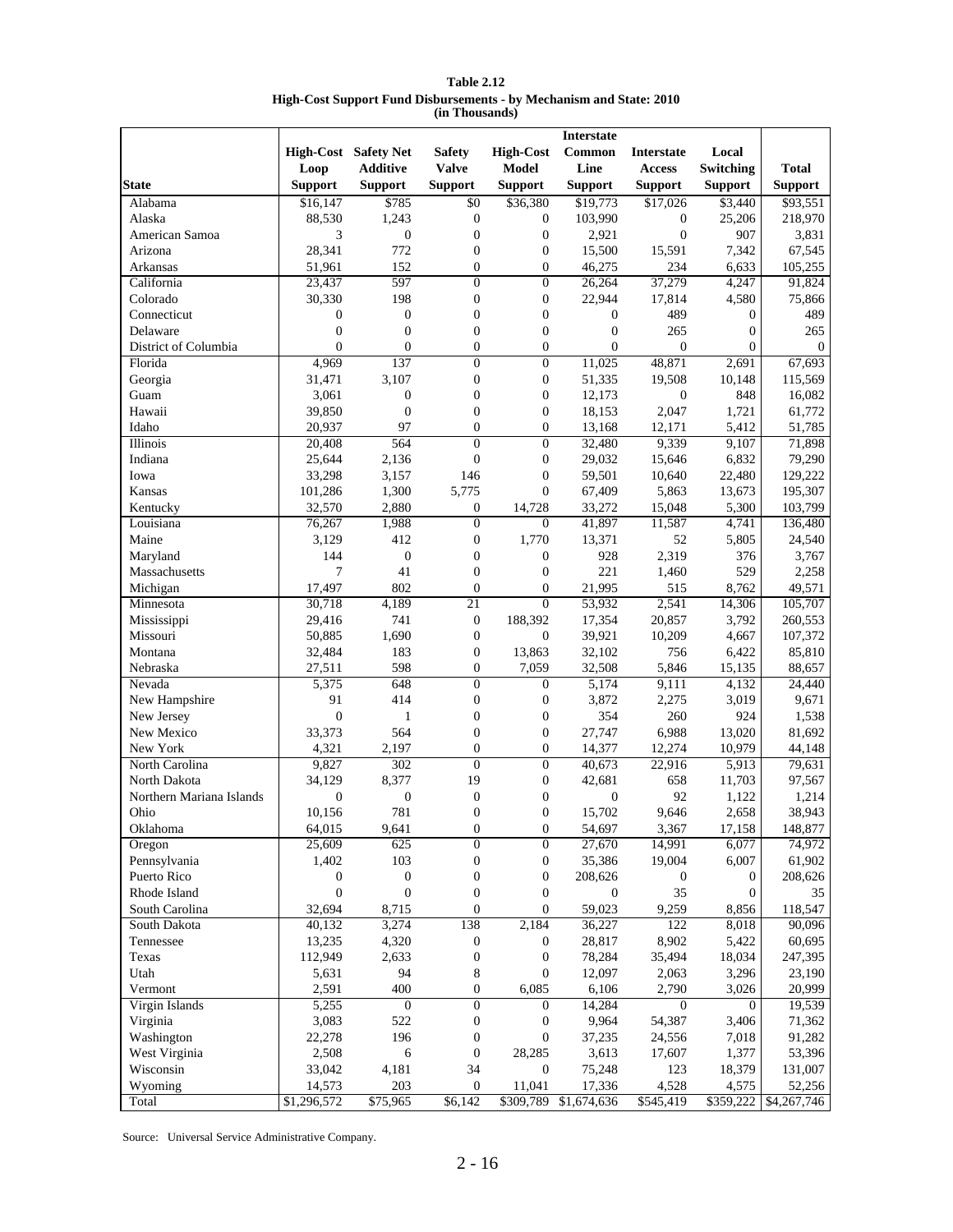**Table 2.13 High-Cost Support Fund Disbursements by Year-End Holding Company Structure (in Thousands)**

| Rank           | <b>Holding Company Name</b> <sup>1</sup>           | 2008      | 2009      | 2010      | <b>Total</b> |
|----------------|----------------------------------------------------|-----------|-----------|-----------|--------------|
| T.             | Verizon Communications Inc. <sup>2,6</sup>         | \$308,584 | \$679,881 | \$359,758 | \$1,348,223  |
| $\overline{2}$ | AT&T Inc.                                          | 426,412   | 435,421   | 473,158   | 1,334,992    |
| $\overline{3}$ | CenturyLink, Inc. <sup>3</sup>                     | 278,575   | 351,860   | 303,992   | 934,427      |
| $\overline{4}$ | Telephone and Data Systems, Inc.                   | 231,869   | 236,141   | 235,943   | 703,952      |
| 5              | Alltel Corporation <sup>2</sup>                    | 413,875   |           |           | 413,875      |
| 6              | <b>Windstream Corporation</b>                      | 97,073    | 110,335   | 114,626   | 322,035      |
| $\overline{7}$ | Frontier Communications Corporation <sup>4,6</sup> | 81,045    | 70,029    | 155,930   | 307,004      |
| 8              | Telapex, Inc. <sup>5</sup>                         | 74,187    | 77,227    | 78,765    | 230,179      |
| 9              | América Móvil                                      | 98,343    | 28,342    | 92,006    | 218,691      |
| 10             | Qwest Communications International, Inc.           | 70,234    | 66,519    | 66,567    | 203,320      |
| 11             | Sprint Nextel Corporation <sup>2</sup>             | 90,479    | 49,962    | 46,862    | 187,303      |
| 12             | FairPoint Communications, Inc.                     | 55,863    | 48,389    | 42,090    | 146,343      |
| 13             | Alaska Communications Systems Holdings, Inc.       | 41,709    | 45,629    | 55,953    | 143,291      |
| 14             | Embarq                                             | 97,041    |           |           | 97,041       |

<sup>1</sup> Holding company name indicates common control/common ownership of carriers. Carriers appear on this list if they are in the top ten for any of the presented years.

<sup>2</sup> Verizon Communications Inc. acquired Alltel Corporation from Atlantis Holdings LLC (Atlantis) on January 9, 2009 (http://news.vzw.com/news/2009/01/pr2009-01-09.html, retrieved March 5, 2009). Verizon Wireless and Sprint Nextel, in separate transactions in 2008, each committed to phase down their CETC high-cost universal service support in 20 percent increments over five years, beginning in 2009. These commitments were not implemented until the Commission released an Order on August 31, 2010 providing guidance to the Universal Service Administrative Company regarding the methodology to achieve those commitments. High-Cost Universal Service Support, Federal-State Joint Board on Universal Service, Request for Review of Decision of Universal Service Administrator by Corr Wireless Communications, LLC, WC Docket No. 05-337, CC Docket No. 96-45, Order and Notice of Proposed Rulemaking, 25 FCC Rcd 12854 (2010). To the extent that Verizon Wireless received support prior to the August 31, 2010 Order that should have been surrendered under its commitment, USAC is reclaiming that support in 2010 and 2011.

<sup>3</sup> CenturyTel merged with Embarq on July 1, 2009. See

http://www.centurytelembarqmerger.com/pdf/pressreleases/News\_Release\_Legal\_Close\_06-30-09\_FINAL.pdf. CenturyTel, Inc. offically changed their name to CenturyLink, Inc. on May 20, 2010. See http://news.centurylink.com/index.php?s=43&item=2313.

<sup>4</sup> Citizens Communications Company changed their name to Frontier Communications Corporation on July 31, 2008.

5 Telapex, Inc. owns Cellular South.

<sup>6</sup> Frontier Communications purchased study areas in 14 states from Verizon Communications on July 1, 2010.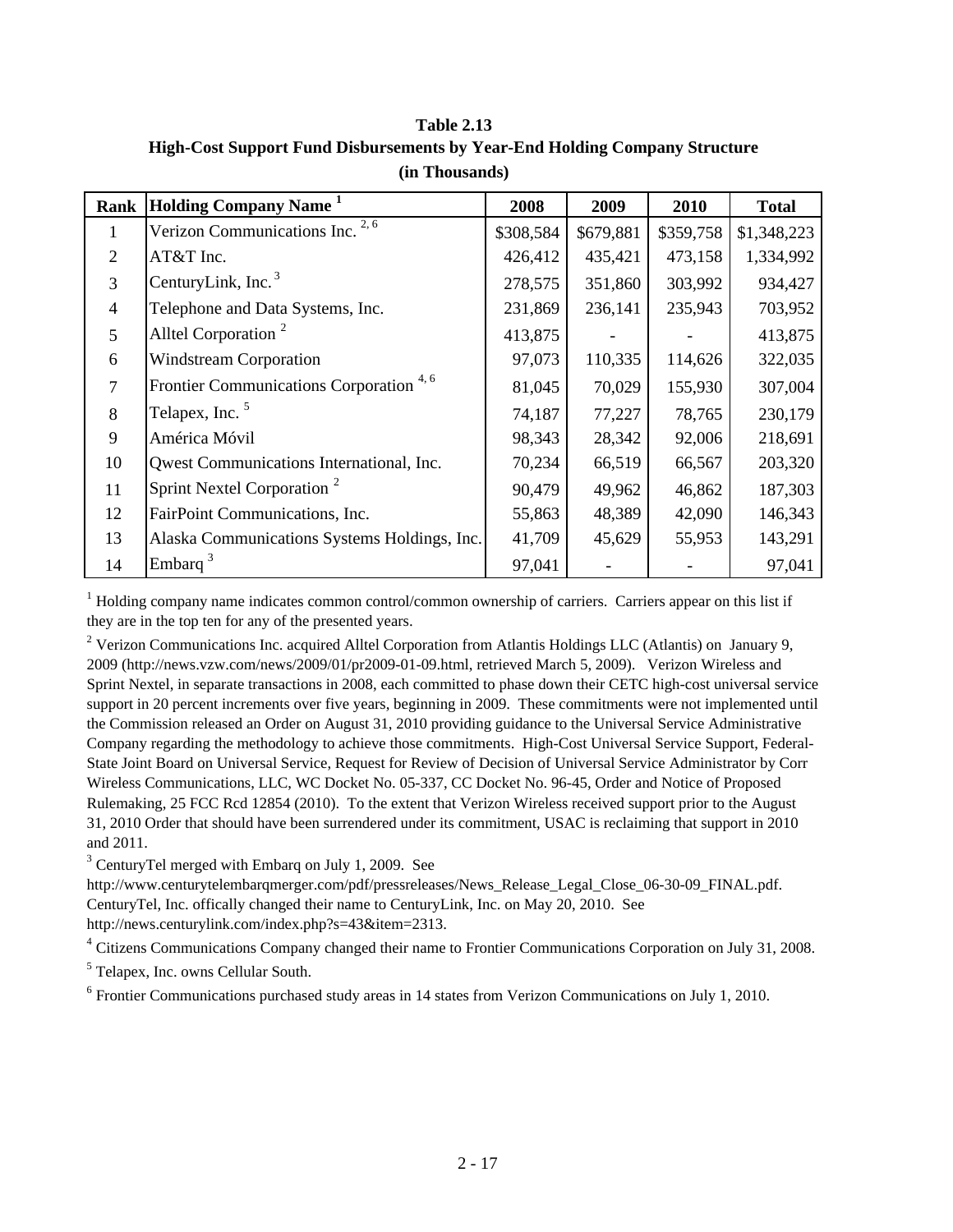**High-Cost Support Fund Disbursements by Holding Company: 2010 Table 2.14**

|                |                                                  | <b>High-Cost</b>       | <b>Safety Net</b>                 | <b>Safety</b>                  | <b>High-Cost</b><br><b>Model</b> | Interstate                           | <b>Interstate</b>               | Local                       |                                |                                  | <b>Total</b>               |
|----------------|--------------------------------------------------|------------------------|-----------------------------------|--------------------------------|----------------------------------|--------------------------------------|---------------------------------|-----------------------------|--------------------------------|----------------------------------|----------------------------|
|                | <b>Rank Holding Company Name</b>                 | Loop<br><b>Support</b> | <b>Additive</b><br><b>Support</b> | <b>Valve</b><br><b>Support</b> | <b>Support</b>                   | <b>Common Line</b><br><b>Support</b> | <b>Access</b><br><b>Support</b> | Switching<br><b>Support</b> | <b>Total</b><br><b>Support</b> | <b>Supported</b><br><b>Lines</b> | <b>Support</b><br>per Line |
|                |                                                  |                        |                                   |                                |                                  | (in Thousands)                       |                                 |                             |                                |                                  |                            |
| $\mathbf{1}$   | AT&T Inc.                                        | \$59,437               | \$1,671                           | \$4                            | \$167,813                        | \$119,979                            | \$114,466                       | \$9,788                     | \$473,158                      | 37,266                           | \$12.70                    |
| 2              | Verizon Communications Inc.                      | 86,662                 | 6,839                             | 118                            | 12,173                           | 96,747                               | 134,966                         | 22,252                      | 359,758                        | 34,894                           | 10.31                      |
| 3              | CenturyLink, Inc.                                | 99,175                 | 691                               | 21                             | 10,275                           | 92,958                               | 84,629                          | 16,243                      | 303,992                        | 7,337                            | 41.44                      |
| $\overline{4}$ | Telephone and Data Systems, Inc.                 | 65,945                 | 10,557                            | 199                            | 4,247                            | 110,152                              | 14,602                          | 30,241                      | 235,943                        | 3,994                            | 59.07                      |
| 5              | Frontier Communications Corporation              | 2,390                  | 1,907                             | $\mathbf{0}$                   | 18,230                           | 19,234                               | 99,728                          | 14,440                      | 155,930                        | 5,844                            | 26.68                      |
| 6              | Windstream Corporation                           | 10,777                 | 7,192                             | $\mathbf{0}$                   | 5,876                            | 65,186                               | 16,172                          | 9,423                       | 114,626                        | 3,310                            | 34.63                      |
| $\tau$         | América Móvil                                    | $\boldsymbol{0}$       | $\boldsymbol{0}$                  | $\boldsymbol{0}$               | $\mathbf{0}$                     | 92,006                               | $\boldsymbol{0}$                | $\boldsymbol{0}$            | 92,006                         | 1,527                            | 60.25                      |
| 8              | Telapex, Inc.                                    | 16,745                 | 341                               | $\mathbf{0}$                   | 46,148                           | 9,659                                | 3,673                           | 2,200                       | 78,765                         | 787                              | 100.12                     |
| 9              | Qwest Communications International, Inc.         | 589                    | $\theta$                          | $\mathbf{0}$                   | 22,688                           | $\mathbf{0}$                         | 42,748                          | 542                         | 66,567                         | 8,418                            | 7.91                       |
| 10             | Alaska Communications Systems Holdings, Inc.     | 19,520                 | 96                                | $\mathbf{0}$                   | $\mathbf{0}$                     | 30,579                               | $\boldsymbol{0}$                | 5,757                       | 55,953                         | 324                              | 172.63                     |
| 11             | <b>Sprint Nextel Corporation</b>                 | 7,502                  | 120                               | $\mathbf{0}$                   | 5,496                            | 15,830                               | 15,650                          | 2,263                       | 46,862                         | 10,100                           | 4.64                       |
| 12             | General Communication, Inc.                      | 15,342                 | 130                               | $\mathbf{0}$                   | $\boldsymbol{0}$                 | 25,425                               | $\mathbf{0}$                    | 5,891                       | 46,787                         | 226                              | 207.25                     |
| 13             | FairPoint Communications, Inc.                   | 8,575                  | 166                               | $\mathbf{0}$                   | 7,325                            | 16,595                               | 5,076                           | 4,353                       | 42,090                         | 1,432                            | 29.40                      |
| 14             | Rural Telephone Service Company, Inc.            | 21,396                 | 195                               | 3,715                          | $\mathbf{0}$                     | 14,889                               | 153                             | 331                         | 40,680                         | 65                               | 629.23                     |
| 15             | American Broadband Communications et al.         | 19,309                 | 266                               | $\boldsymbol{0}$               | 80                               | 10,467                               | 93                              | 5,603                       | 35,818                         | 49                               | 733.20                     |
| 16             | Farmers Telephone Cooperative, Inc.              | 15,598                 | 1,458                             | $\boldsymbol{0}$               | $\overline{0}$                   | 14,403                               | $\boldsymbol{0}$                | 835                         | 32,295                         | 79                               | 408.46                     |
| 17             | Deutsche Telekom AG                              | 244                    | 245                               | $\mathbf{0}$                   | 114                              | 27,554                               | 1,962                           | 204                         | 30,323                         | 2,341                            | 12.95                      |
| 18             | Matanuska Telephone Association, Inc.            | 15.474                 | $\mathbf{0}$                      | $\mathbf{0}$                   | $\mathbf{0}$                     | 13,544                               | $\mathbf{0}$                    | 1,253                       | 30,271                         | 68                               | 444.75                     |
| 19             | Coral Wireless, LLC                              | 19,526                 | $\boldsymbol{0}$                  | $\mathbf{0}$                   | $\boldsymbol{0}$                 | 9,545                                | 50                              | 910                         | 30,031                         | 50                               | 595.53                     |
| 20             | Consolidated Communications, Inc.                | 9,859                  | $\boldsymbol{0}$                  | $\mathbf{0}$                   | $\mathbf{0}$                     | 18,371                               | $\boldsymbol{0}$                | 1,503                       | 29,734                         | 247                              | 120.37                     |
| 21             | EATEL Corp., Inc.                                | 17,553                 | 1,018                             | $\mathbf{0}$                   | $\mathbf{0}$                     | 10,804                               | $\mathbf{0}$                    | 269                         | 29,644                         | 34                               | 871.28                     |
| 22             | Sandwich Isles Communications, Inc.              | 17,405                 | $\boldsymbol{0}$                  | $\mathbf{0}$                   | $\mathbf{0}$                     | 7,431                                | $\boldsymbol{0}$                | 748                         | 25,583                         | $\overline{c}$                   | 12,371.11                  |
| 23             | Valley Telephone Cooperative, Inc.               | 13,726                 | 214                               | $\mathbf{0}$                   | $\mathbf{0}$                     | 6,794                                | 47                              | 1,781                       | 22,562                         | 15                               | 1,473.87                   |
| 24             | Pioneer Telephone Cooperative (OK)               | 5,622                  | 1,839                             | $\mathbf{0}$                   | $\mathbf{0}$                     | 11,231                               | $\mathbf{0}$                    | 2,280                       | 20,972                         | 77                               | 274.00                     |
| 25             | Golden West Telecommunications Cooperative, Inc. | 10,197                 | 1,178                             | $\mathbf{0}$                   | $\mathbf{0}$                     | 8,531                                | $\boldsymbol{0}$                | 1,043                       | 20,950                         | 40                               | 527.02                     |
|                | <b>Other Carriers</b>                            | 738,002                | 39,839                            | 2,084                          | 9,326                            | 826,721                              | 11,405                          | 219,068                     | 1,846,445                      | 7,220                            | 255.73                     |
|                | Total                                            | 1,296,572              | 75,965                            | 6,142                          | 309,789                          | 1,674,636                            | 545,419                         | 359,222                     | 4,267,746                      | 125,745                          | 33.94                      |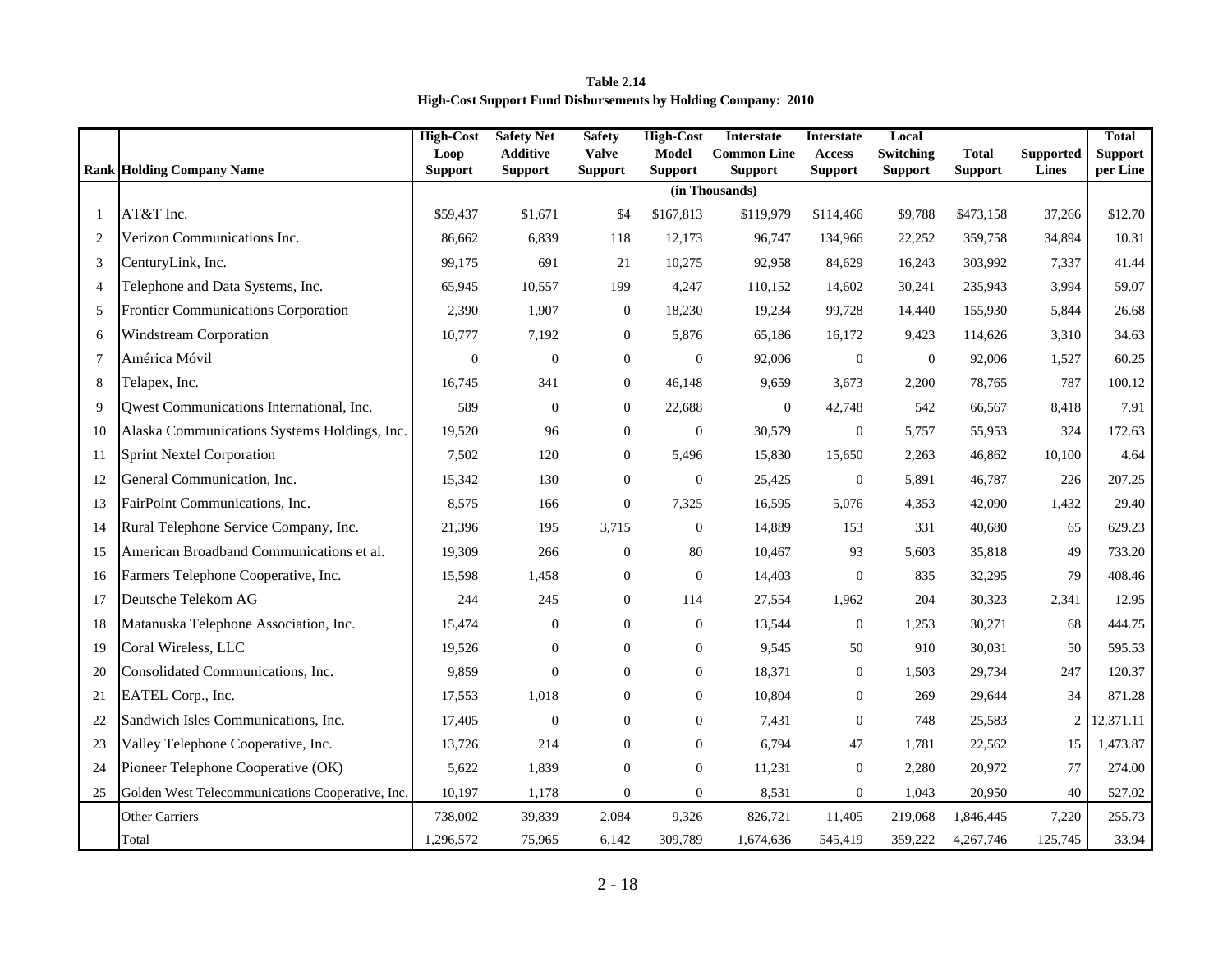# **Study Areas with the Highest Per-Line High-Cost Support Fund Disbursement: 2010 Table 2.15**

|    |                                           |              |                                           |                      | <b>Supported</b>   | <b>Annual Support</b> |
|----|-------------------------------------------|--------------|-------------------------------------------|----------------------|--------------------|-----------------------|
|    | <b>Rank Incumbent ETC</b>                 | <b>State</b> | <b>Holding Company</b>                    | Support <sup>2</sup> | Lines <sup>3</sup> | per Line              |
|    | Westgate Communications LLC d/b/a Weavtel | Washington   | <b>Westgate Communications LLC</b>        | \$375,858            | 16                 | \$23,491              |
|    | <b>Adak Tel Utility</b>                   | Alaska       | Adak Eagle Enterprises, LLC               | 2,784,558            | 165                | 16,876                |
|    | Beaver Creek Telephone Company            | Washington   | May, Bott et al.                          | 465,690              | 28                 | 16,632                |
| 4  | Border To Border                          | Texas        | Border to Border Communications, Inc.     | 1,828,017            | 135                | 13,541                |
|    | Sandwich Isles Comm.                      | Hawaii       | Sandwich Isles Communications, Inc.       | 25,583,457           | 2,068              | 12,371                |
| 6  | <b>Allband Communications Cooperative</b> | Michigan     | <b>Allband Communications Cooperative</b> | 1,030,962            | 96                 | 10,739                |
|    | Accipiter Comm.                           | Arizona      | Accipiter Communications, Inc.            | 3,340,878            | 360                | 9,280                 |
| 8  | Terral Tel. Co.                           | Oklahoma     | <b>Terral Telephone Company</b>           | 2,060,376            | 250                | 8,242                 |
| 9  | South Park Tel. Co.                       | Colorado     | American Broadband Communications et al.  | 1,126,056            | 180                | 6,256                 |
| 10 | Dell Tel. Co-Op. - TX                     | Texas        | Dell Telephone Cooperative, Inc.          | 4,480,362            | 769                | 5,826                 |

<sup>1</sup> Holding company name indicates common control/common ownership of carriers.

<sup>2</sup> Calendar year disbursements include prior period adjustments.

<sup>3</sup> Supported lines is the number of lines in service that are receiving support, not the number of homes in the study area. The Federal Communications Commission now receives the number of supported lines at the end of each quarter. The number of lines in 2010 was based on the total number of supported lines as of June 30, 2010.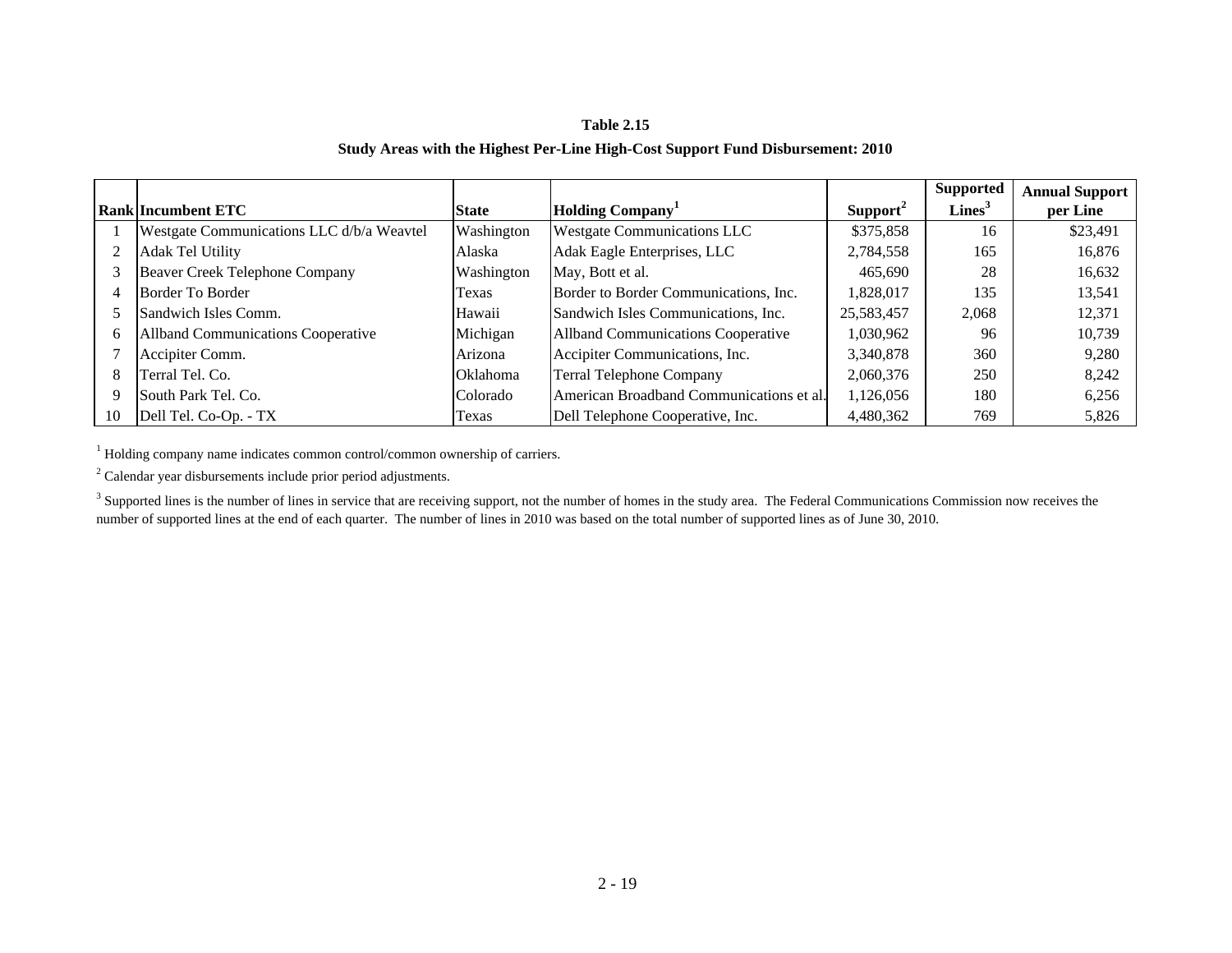# **Table 2.16 High-Cost Support Fund Claim History (in Millions)**

| Year    | <b>High-Cost</b><br>Loop<br><b>Support</b> | <b>Safety Net</b><br><b>Additive</b><br><b>Support</b> | <b>Safety</b><br>Valve<br><b>Support</b> | <b>High-Cost</b><br><b>Model</b><br><b>Support</b> | <b>Interstate</b><br>Common<br>Line<br><b>Support</b> | <b>Interstate</b><br><b>Access</b><br><b>Support</b> | Local<br><b>Switching</b><br><b>Support</b> | <b>Total</b><br><b>Support</b> |
|---------|--------------------------------------------|--------------------------------------------------------|------------------------------------------|----------------------------------------------------|-------------------------------------------------------|------------------------------------------------------|---------------------------------------------|--------------------------------|
| 2009    | \$1,420                                    | \$52                                                   | \$3                                      | \$332                                              | \$1,428                                               | \$598                                                | \$389                                       | \$4,221                        |
| 2010    | 1,360                                      | 76                                                     | 6                                        | 320                                                | 1,695                                                 | 577                                                  | 405                                         | 4,440                          |
| $2011*$ | 1,207                                      | 94                                                     | 7                                        | 294                                                | 1,637                                                 | 535                                                  | 380                                         | 4,155                          |

Notes: Detail may not appear to add to totals due to rounding. Claims are initial payments except for true-ups in ICLS and LSS in 2009.

\* Estimate for 2011 extrapolated from claims through August 2011.

Source: Universal Service Administrative Company.



**Total High-Cost Support Fund Claims and Reserve Chart 2.5**

Note: The reserve consists of the 2010 Sprint and Verizon Wireless recovery and the 2011 CETC reserve (see Table 1.10).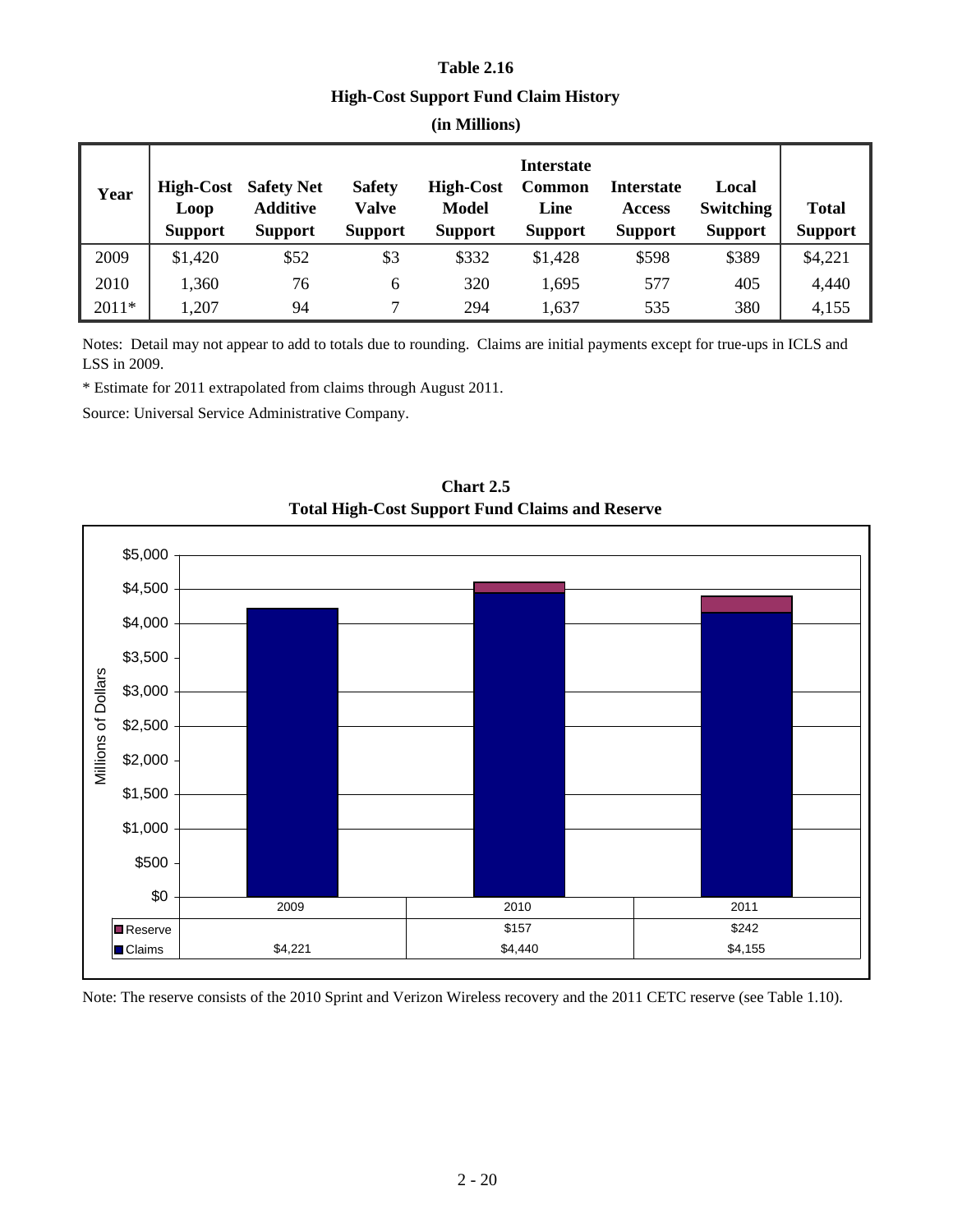| Year    | <b>Companies</b> | <b>High-Cost</b><br>Loop<br><b>Support</b> | <b>Safety Net</b><br><b>Additive</b><br><b>Support</b> | <b>Safety Valve</b><br><b>Support</b> | <b>High-Cost</b><br>Model<br><b>Support</b> | <b>Interstate</b><br><b>Common</b><br>Line<br><b>Support</b> | <b>Interstate</b><br><b>Access</b><br><b>Support</b> | Local<br>Switching<br><b>Support</b> | <b>Total</b><br><b>Support</b> |
|---------|------------------|--------------------------------------------|--------------------------------------------------------|---------------------------------------|---------------------------------------------|--------------------------------------------------------------|------------------------------------------------------|--------------------------------------|--------------------------------|
|         | <b>ILECs</b>     | \$1,008.8                                  | \$37.9                                                 | \$2.6                                 | \$169.1                                     | \$1,069.4                                                    | \$473.0                                              | \$284.5                              | \$3,045.3                      |
| 2009    | <b>CETCs</b>     | 411.2                                      | 13.8                                                   | 0.2                                   | 163.0                                       | 358.7                                                        | 124.7                                                | 104.3                                | 1,175.8                        |
|         | Total            | 1,420.0                                    | 51.6                                                   | 2.7                                   | 332.2                                       | 1,428.1                                                      | 597.7                                                | 388.7                                | 4,221.1                        |
|         | <b>ILECs</b>     | 961.5                                      | 58.7                                                   | 4.8                                   | 156.2                                       | 1.117.7                                                      | 472.4                                                | 297.9                                | 3.069.3                        |
| 2010    | <b>CETCs</b>     | 398.9                                      | 17.7                                                   | 1.2                                   | 164.1                                       | 577.1                                                        | 104.1                                                | 107.1                                | 1,370.4                        |
|         | Total            | 1.360.4                                    | 76.4                                                   | 6.0                                   | 320.2                                       | 1,694.9                                                      | 576.6                                                | 405.1                                | 4,439.7                        |
|         | <b>ILECs</b>     | 901.9                                      | 74.9                                                   | 4.9                                   | 147.0                                       | 1,128.4                                                      | 457.6                                                | 288.5                                | 3,003.3                        |
| $2011*$ | <b>CETCs</b>     | 304.9                                      | 19.0                                                   | 2.1                                   | 147.3                                       | 509.0                                                        | 77.8                                                 | 91.2                                 | 1,151.3                        |
|         | Total            | 1,206.8                                    | 93.9                                                   | 7.0                                   | 294.3                                       | 1,637.4                                                      | 535.4                                                | 379.7                                | 4,154.6                        |

| <b>Table 2.17</b>                                             |
|---------------------------------------------------------------|
| <b>High-Cost Support Fund Claim History - ILECs and CETCs</b> |
| (in Millions)                                                 |

Notes: Details may not appear to add to totals due to rounding. ILECs are incumbent local exchange carriers.

CETCs are competitive eligible telecommunications carriers.

\* Estimate for 2011 extrapolated from claims through August 2011.

Source: Universal Service Administrative Company.





Note: The reserve consists of the 2010 Sprint and Verizon Wireless recovery and the 2011 CETC reserve (see Table 1.10).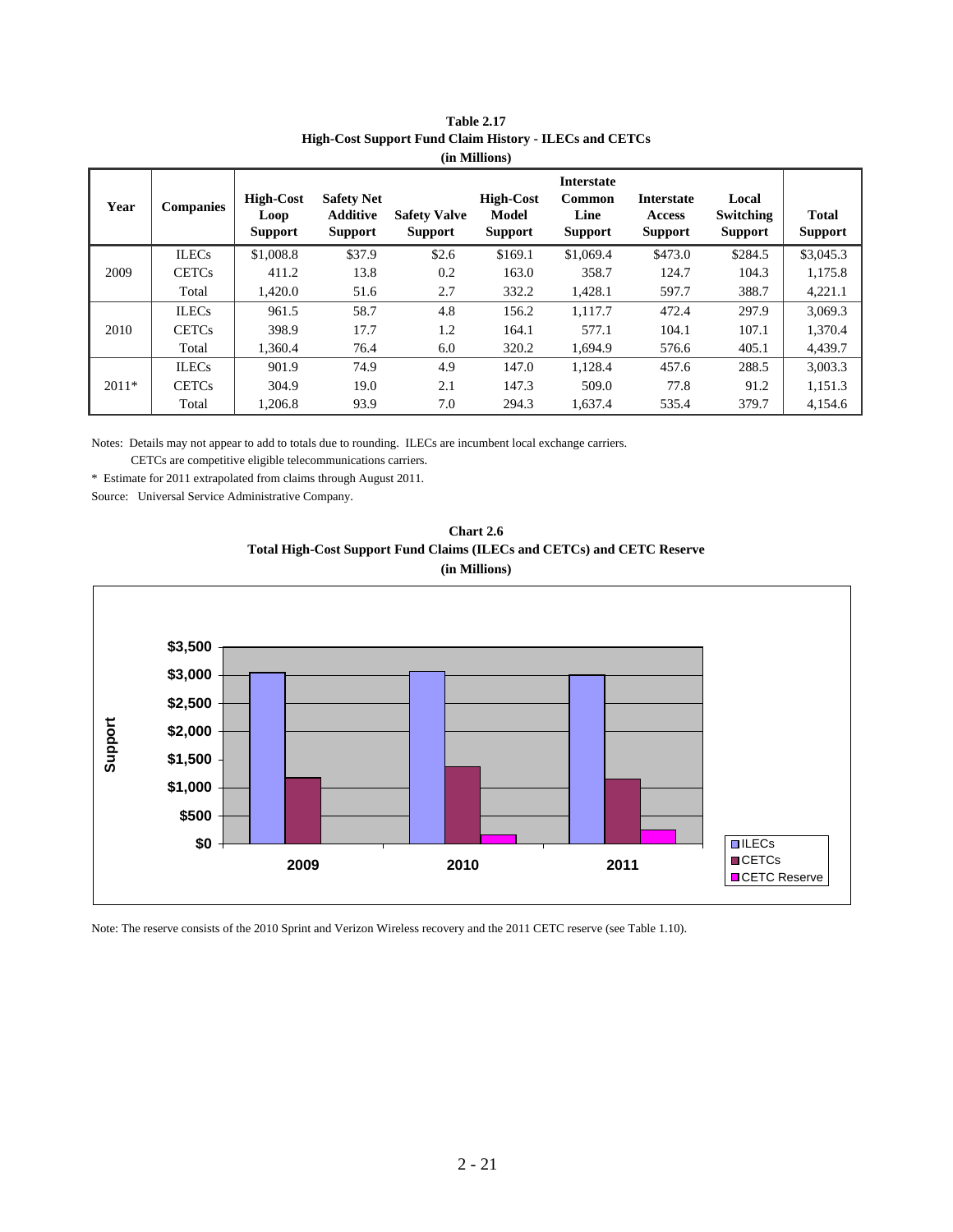**Table 2.18 High-Cost Support Fund Claims - by Mechanism and State: 2010**

|                          |                  |                   |                  |                  | <b>Interstate</b>       |                   |                  |                  |
|--------------------------|------------------|-------------------|------------------|------------------|-------------------------|-------------------|------------------|------------------|
|                          | <b>High-Cost</b> | <b>Safety Net</b> | <b>Safety</b>    | <b>High-Cost</b> | Common                  | <b>Interstate</b> | Local            |                  |
|                          | Loop             | <b>Additive</b>   | <b>Valve</b>     | Model            | Line                    | Access            | Switching        | Total            |
| <b>State</b>             | <b>Support</b>   | <b>Support</b>    | <b>Support</b>   | <b>Support</b>   | <b>Support</b>          | <b>Support</b>    | <b>Support</b>   | <b>Support</b>   |
| Alabama                  | \$16,541         | \$786             | \$0              | \$37,878         | \$20,450                | \$18,225          | \$4,711          | \$98,591         |
| Alaska                   | 80,961           | 1,187             | $\mathbf{0}$     | $\mathbf{0}$     | 90,294                  | $\overline{0}$    | 23,198           | 195,640          |
| American Samoa           | $\boldsymbol{0}$ | $\boldsymbol{0}$  | $\mathbf{0}$     | $\mathbf{0}$     | 3,049                   | $\boldsymbol{0}$  | 1,307            | 4,356            |
| Arizona                  | 28,387           | 783               | $\overline{0}$   | $\mathbf{0}$     | 15,497                  | 16,443            | 8,147            | 69,256           |
| Arkansas                 | 65,160           | 191               | $\overline{0}$   | $\mathbf{0}$     | 60,344                  | 300               | 9,277            | 135,272          |
| California               | 26,681           | 587               | $\overline{0}$   | $\mathbf{0}$     | 27,574                  | 38,725            | 4,614            | 98,181           |
| Colorado                 | 30,191           | 176               | $\boldsymbol{0}$ | $\boldsymbol{0}$ | 22,538                  | 18,511            | 4,520            | 75,938           |
| Connecticut              | $\boldsymbol{0}$ | $\boldsymbol{0}$  | $\overline{0}$   | $\overline{0}$   | $\boldsymbol{0}$        | 514               | $\boldsymbol{0}$ | 514              |
| Delaware                 | $\overline{0}$   | $\overline{0}$    | $\overline{0}$   | $\overline{0}$   | $\mathbf{0}$            | 262               | $\boldsymbol{0}$ | 262              |
| District of Columbia     | $\overline{0}$   | $\mathbf{0}$      | $\overline{0}$   | $\mathbf{0}$     | $\boldsymbol{0}$        | $\boldsymbol{0}$  | $\boldsymbol{0}$ | $\boldsymbol{0}$ |
| Florida                  | 5,463            | 140               | $\overline{0}$   | $\boldsymbol{0}$ | 10,879                  | 54,199            | 3,204            | 73,884           |
| Georgia                  | 33,129           | 3,109             | $\overline{0}$   | $\boldsymbol{0}$ | 53,755                  | 21,296            | 11,530           | 122,819          |
| Guam                     | 3,618            | $\boldsymbol{0}$  | $\overline{0}$   | $\boldsymbol{0}$ | 12,402                  | $\boldsymbol{0}$  | 521              | 16,541           |
| Hawaii                   | 40,175           | $\mathbf{0}$      | $\mathbf{0}$     | $\boldsymbol{0}$ | 19,200                  | 2,128             | 2,121            | 63,624           |
| Idaho                    | 21,036           | 78                | $\mathbf{0}$     | $\mathbf{0}$     | 13,151                  | 12,692            | 5,786            | 52,742           |
| Illinois                 | 20,605           | 563               | $\overline{0}$   | $\overline{0}$   | 32,384                  | 9,648             | 10,805           | 74,004           |
| Indiana                  | 25,817           | 2,102             | $\boldsymbol{0}$ | $\mathbf{0}$     | 27,185                  | 16,451            | 7,939            | 79,495           |
| Iowa                     | 35,033           | 3,750             | 137              | $\boldsymbol{0}$ | 64,511                  | 9,457             | 24,550           | 137,437          |
| Kansas                   | 120,733          | 1,594             | 5,805            | $\overline{0}$   | 76,986                  | 6,294             | 15,672           | 227,083          |
| Kentucky                 | 33,123           | 2,788             | $\boldsymbol{0}$ | 14,791           | 33,314                  | 15,445            | 5,537            | 104,998          |
| Louisiana                | 81,947           | 2,063             | $\theta$         | $\overline{0}$   | 44,831                  | 13,027            | 5,982            | 147,851          |
| Maine                    | 3,103            | 440               | $\boldsymbol{0}$ | 1,770            | 14,824                  | 29                | 6,605            | 26,772           |
| Maryland                 | 142              | $\mathbf{0}$      | $\overline{0}$   | $\boldsymbol{0}$ | 899                     | 2,410             | 440              | 3,891            |
| Massachusetts            | 7                | 41                | $\overline{0}$   | $\overline{0}$   | 197                     | 1,525             | 520              | 2,291            |
| Michigan                 | 20,062           | 860               | $\mathbf{0}$     | $\mathbf{0}$     | 25,889                  | 592               | 10,256           | 57,659           |
| Minnesota                | 38,674           | 4,436             | 9                | $\mathbf{0}$     | 69,578                  | 3,170             | 19,198           | 135,065          |
| Mississippi              | 30,662           | 809               | $\overline{0}$   | 193,486          | 20,855                  | 21,687            | 4,634            | 272,133          |
| Missouri                 | 48,415           | 1,645             | $\overline{0}$   | $\boldsymbol{0}$ | 39,221                  | 10,492            | 5,955            | 105,728          |
| Montana                  | 31,596           | 180               | $\mathbf{0}$     | 14,514           | 31,188                  | 790               | 6,843            | 85,111           |
| Nebraska                 | 34,431           | 744               | $\mathbf{0}$     | 9,500            | 41,685                  | 7,166             | 19,677           | 113,203          |
| Nevada                   | 5,733            | 669               | $\overline{0}$   | $\mathbf{0}$     | 6,199                   | 9,983             | 5,867            | 28,452           |
| New Hampshire            | 87               | 421               | $\boldsymbol{0}$ | $\boldsymbol{0}$ | 4,110                   | 1,553             | 3,871            | 10,042           |
| New Jersey               | $\boldsymbol{0}$ | $\mathbf{1}$      | $\mathbf{0}$     | $\boldsymbol{0}$ | 361                     | 269               | 814              | 1,445            |
| New Mexico               | 33,194           | 554               | $\mathbf{0}$     | $\boldsymbol{0}$ | 22,980                  | 8,372             | 10,336           | 75,437           |
| New York                 | 4,578            | 2,228             | $\mathbf{0}$     | $\mathbf{0}$     | 14,330                  | 12,767            | 12,917           | 46,819           |
| North Carolina           | 10,530           | 332               | $\overline{0}$   | $\mathbf{0}$     | 39,721                  | 24,784            | 6,164            | 81,531           |
| North Dakota             | 33,053           | 8,118             | 19               | $\mathbf{0}$     | 42,102                  | 688               | 13,996           | 97,976           |
| Northern Mariana Islands | $\boldsymbol{0}$ | $\mathbf{0}$      | $\boldsymbol{0}$ | $\boldsymbol{0}$ | $\boldsymbol{0}$        | 99                | 1,044            | 1,142            |
| Ohio                     | 10,130           | 797               | $\overline{0}$   | $\mathbf{0}$     | 14,315                  | 10,089            | 3,261            | 38,592           |
| Oklahoma                 | 63,918           | 9,144             | $\boldsymbol{0}$ | 0                | 54,702                  | 3,876             | 17,951           | 149,591          |
| Oregon                   | 25,860           | 514               | $\boldsymbol{0}$ | $\boldsymbol{0}$ | 27,204                  | 15,575            | 8,510            | 77,664           |
| Pennsylvania             | 1,382            | 104               | $\boldsymbol{0}$ | $\boldsymbol{0}$ | 34,827                  | 19,763            | 5,323            | 61,399           |
| Puerto Rico              | $\boldsymbol{0}$ | $\boldsymbol{0}$  | $\boldsymbol{0}$ | $\boldsymbol{0}$ | 180,129                 | $\boldsymbol{0}$  | $\boldsymbol{0}$ | 180,129          |
| Rhode Island             | $\boldsymbol{0}$ | $\boldsymbol{0}$  | $\boldsymbol{0}$ | $\boldsymbol{0}$ | $\boldsymbol{0}$        | 36                | $\boldsymbol{0}$ | 36               |
| South Carolina           | 32,913           | 8,550             | $\boldsymbol{0}$ | $\mathbf{0}$     | 53,249                  | 9,702             | 7,783            | 112,198          |
| South Dakota             | 41,171           | 3,074             | 57               | 1,886            | 34,742                  | 148               | 9,428            | 90,507           |
| Tennessee                | 13,255           | 4,447             | $\boldsymbol{0}$ | $\mathbf{0}$     | 29,407                  | 9,241             | 5,981            | 62,331           |
| Texas                    | 117,101          | 2,719             | $\boldsymbol{0}$ | $\boldsymbol{0}$ | 81,266                  | 38,483            | 19,553           | 259,122          |
| Utah                     | 5,927            | 94                | 7                | $\boldsymbol{0}$ | 10,939                  | 2,132             | 3,837            | 22,935           |
| Vermont                  | 2,559            | 418               | $\boldsymbol{0}$ | 6,085            | 6,496                   | 1,927             | 2,902            | 20,387           |
| Virgin Islands           | 5,733            | $\boldsymbol{0}$  | $\boldsymbol{0}$ | $\mathbf{0}$     | 13,266                  | $\mathbf{0}$      | $\boldsymbol{0}$ | 18,999           |
| Virginia                 | 3,238            | 532               | $\boldsymbol{0}$ | $\boldsymbol{0}$ | 10,664                  | 57,912            | 3,977            | 76,322           |
| Washington               | 21,657           | 227               | $\boldsymbol{0}$ | $\boldsymbol{0}$ | 38,758                  | 24,208            | 7,782            | 92,632           |
| West Virginia            | 2,308            | $\boldsymbol{0}$  | $\boldsymbol{0}$ | 29,025           | 3,329                   | 18,661            | 2,535            | 55,857           |
| Wisconsin                | 35,754           | 4,272             | $\boldsymbol{0}$ | $\mathbf{0}$     | 82,868                  | 148               | 22,093           | 145,136          |
| Wyoming                  | 14,640           | 177               | $\mathbf{0}$     | 11,308           | 16,234                  | 4,681             | 5,602            | 52,641           |
| Total                    | \$1,360,414      | \$76,444          | \$6,034          | \$320,243        | $\overline{$}1,694,880$ | \$576,573         | \$405,076        | \$4,439,664      |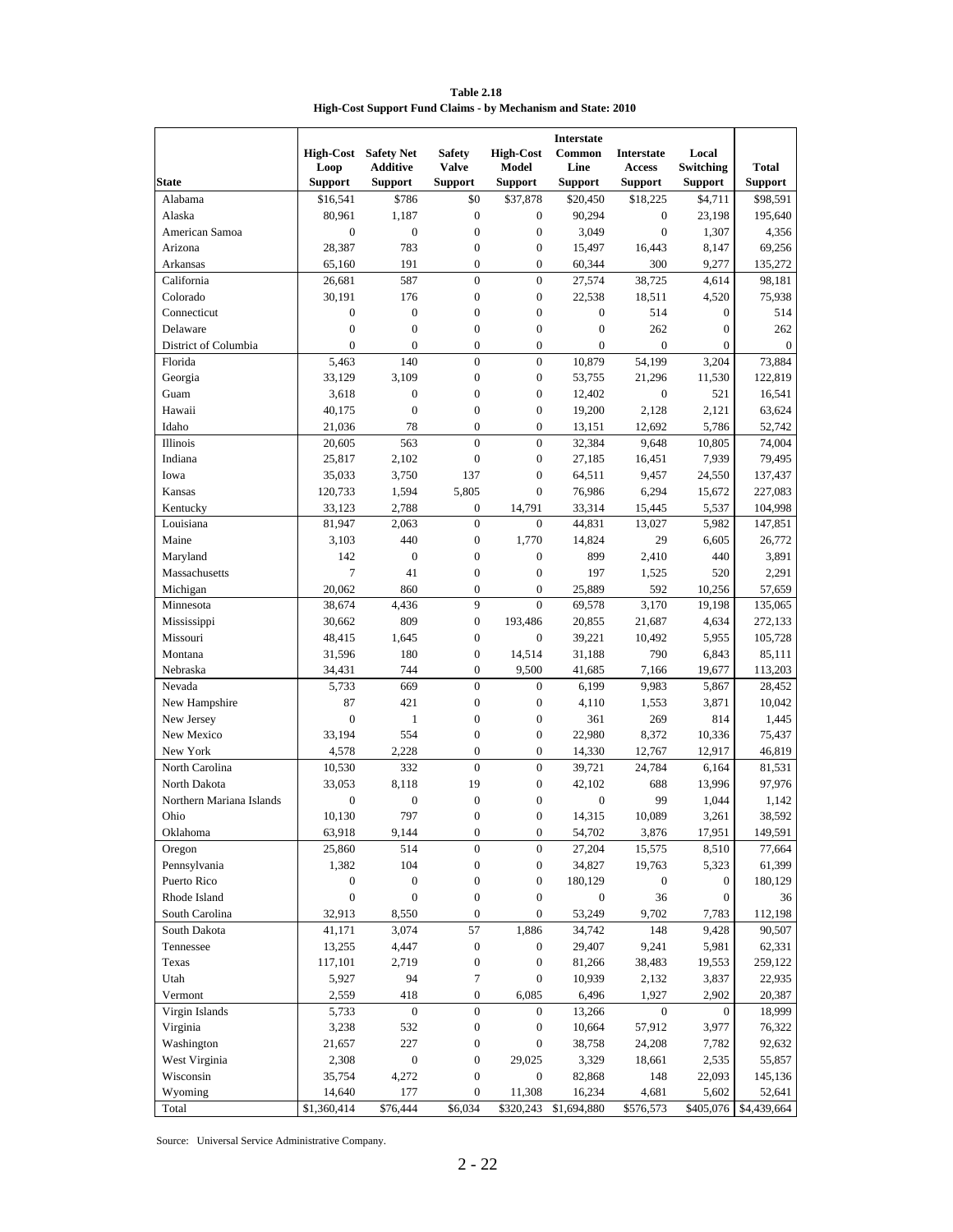### Schools and Libraries (E-rate) Program

 $\overline{a}$ 

Eligible schools, school districts, libraries, and consortia that include schools and libraries may receive discounts for eligible services under the schools and libraries universal service support mechanism, also known as the E-rate program. The discounts range from 20 percent to 90 percent. The level of the discount is based on the percentage of students in the school or school district that are eligible for the national school lunch program (or a federally approved alternative mechanism) and location in a rural area.

On September 28, 2010, the FCC released an order revising the E-rate program to maximize the utilization of broadband and eliminate rules that no longer serve their intended purpose. The revisions adopted by the FCC fall into three conceptual categories. First, the FCC enabled schools and libraries to better serve students, teachers, librarians, and their communities by providing more flexibility to select and make available the most cost-effective broadband and other communications services. Specifically, the FCC allowed applicants to lease fiber from the most cost-effective provider, including not-for-profit entities, so that applicants can choose the services that best meet their needs from a broad set of competitive options and in the most cost-effective manner available in the marketplace. The FCC also changed its rules to permit schools to allow community use of E-rate funded services outside of school hours and supports broadband connections to the residential portion of schools that serve students with special circumstances. Additionally, the FCC established a pilot program to establish best practices to support off-campus wireless connectivity for portable learning devices outside of regular school or library operating hours.<sup>11</sup> Further, the FCC indexed E-rate's funding cap of \$2.25 billion annually to inflation to preserve the purchasing power of the E-rate program. As a result, the cap for funding year 2011 was increased to \$2,290,682,250.<sup>12</sup>

Total commitments to the E-rate program dropped from \$2.9 billion in funding year 2009 to \$2.6 billion in funding year 2010. Disbursements in funding year 2009 were \$2.0 billion as compared to \$1.8 billion in funding year 2008. Table 2.19 shows commitments and disbursements by funding year since 1998. Table 2.20 summarizes commitments and disbursements by state and by type of applicant for funding years 2008 through 2010. Additional data on the E-rate program have been posted at www.fcc.gov/wcb/iatd/monitor.html.

<sup>11</sup> *Schools and Libraries Universal Service Support Mechanism, A National Broadband Plan for our Future*, CC Docket No. 02-6, GN Docket No. 09-51, Sixth Report and Order, FCC 10-175 (rel. Sept. 28, 2010) (*Sixth Report and Order*).

<sup>12</sup> *See Wireline Competition Bureau Announces E-rate Inflation-based Cap for Funding Year 2011*, CC Docket No. 02-6, Public Notice, DA 11-1345 (rel. Aug. 5, 2011), available at http://hraunfoss.fcc.gov/edocs\_public/attachmatch/DA-11-1345A1.pdf.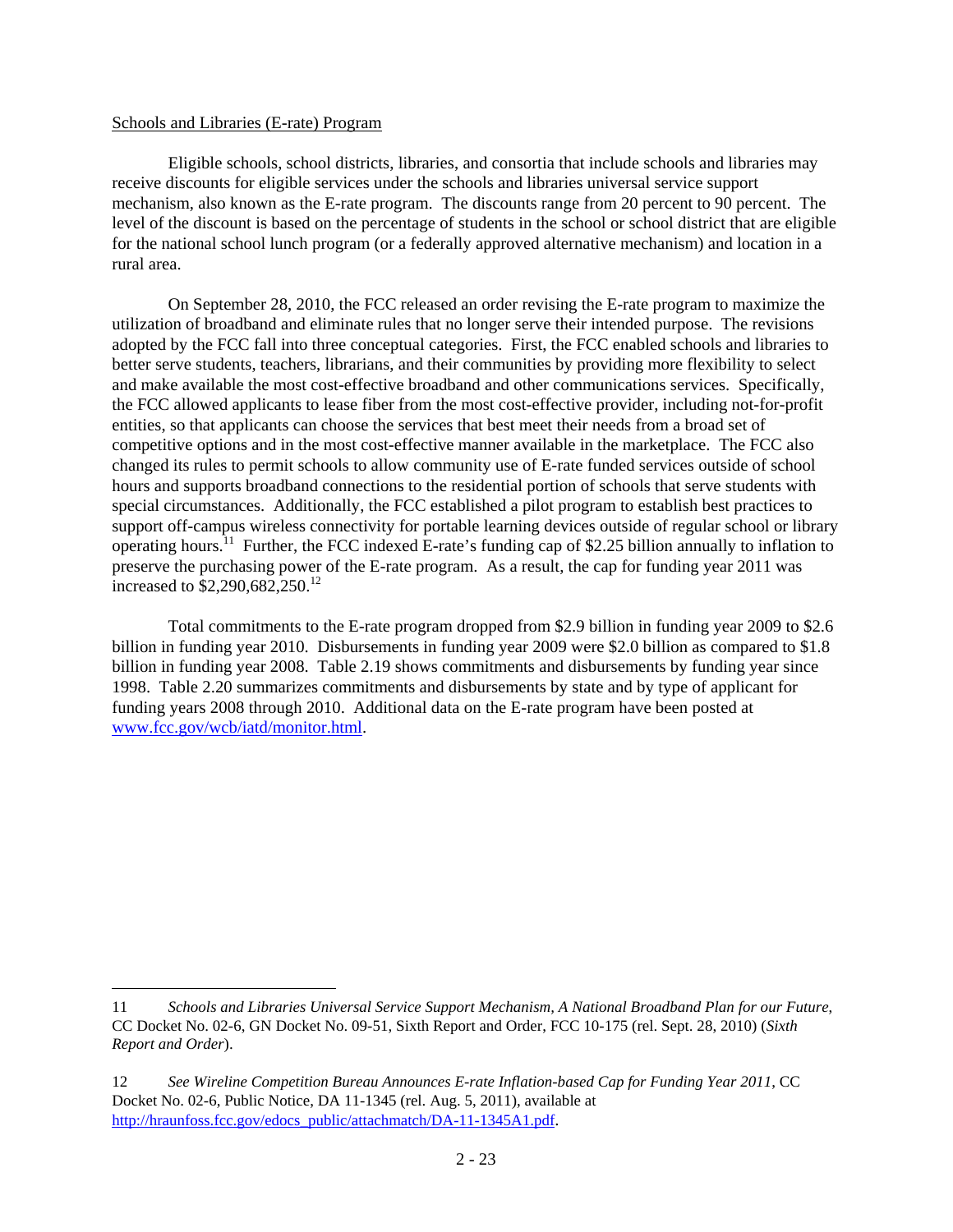# **Table 2.19 Schools and Libraries Funding Commitments and Disbursements by Applicant Type and Service Type**

|      | <b>Funding Commitments</b><br>(Dollar Amounts in Thousands) |          |           |             |           |             |           |           |  |
|------|-------------------------------------------------------------|----------|-----------|-------------|-----------|-------------|-----------|-----------|--|
|      | Total                                                       |          |           | School      | Other     | Internal    | Internet  |           |  |
| Year | <b>Commitments Libraries</b>                                |          | Schools   | Districts   | Consortia | Connections | Access    | Telecom   |  |
| 1998 | \$1,695,012                                                 | \$65,830 | \$110,223 | \$1,285,356 | \$233,603 | \$885,866   | \$134,137 | \$675,009 |  |
| 1999 | 2,147,209                                                   | 66,061   | 180,570   | 1,597,896   | 302,682   | 1,364,921   | 148,772   | 633,517   |  |
| 2000 | 2,071,427                                                   | 65,853   | 109,936   | 1,685,832   | 209,807   | 1,133,546   | 218,756   | 719,124   |  |
| 2001 | 2,185,325                                                   | 57,824   | 164,419   | 1,748,575   | 214,508   | 1,183,555   | 224,800   | 776,970   |  |
| 2002 | 2,230,278                                                   | 60,324   | 159,532   | 1,760,487   | 249,935   | 1,119,707   | 249,987   | 860,584   |  |
| 2003 | 2,698,267                                                   | 63,237   | 200,097   | 2,173,434   | 261,499   | 1,514,385   | 276,043   | 907,839   |  |
| 2004 | 2,161,565                                                   | 54,303   | 157,396   | 1,694,919   | 254,946   | 969,207     | 246,034   | 946,324   |  |
| 2005 | 2,106,764                                                   | 54,367   | 150,151   | 1,695,026   | 207,220   | 871,833     | 259,084   | 975,846   |  |
| 2006 | 1,965,834                                                   | 63,712   | 128,818   | 1,523,559   | 249,745   | 621,250     | 287,239   | 1,057,345 |  |
| 2007 | 2,437,477                                                   | 60,647   | 173,791   | 1,962,667   | 240,372   | 958,351     | 308,637   | 1,170,489 |  |
| 2008 | 2,511,708                                                   | 75,906   | 145,962   | 2,030,356   | 259,484   | 894,608     | 336,529   | 1,280,571 |  |
| 2009 | 2,885,700                                                   | 83,880   | 194,027   | 2,336,048   | 271,746   | 1,204,238   | 348,851   | 1,332,611 |  |
| 2010 | 2,584,190                                                   | 89,809   | 221,579   | 1,998,929   | 273,872   | 815,803     | 392,335   | 1,376,051 |  |

|      |                         |          |          | <b>Funding Disbursements</b>  |           |             |          |           |
|------|-------------------------|----------|----------|-------------------------------|-----------|-------------|----------|-----------|
|      |                         |          |          | (Dollar Amounts in Thousands) |           |             |          |           |
|      | Total                   |          |          | School                        | Other     | Internal    | Internet |           |
| Year | Disbursements Libraries |          | Schools  | <b>Districts</b>              | Consortia | Connections | Access   | Telecom   |
| 1998 | \$1,398,927             | \$49,870 | \$83,335 | \$1,069,681                   | \$196,041 | \$796,535   | \$94,824 | \$507,567 |
| 1999 | 1,653,985               | 47,456   | 140,254  | 1,268,763                     | 197,512   | 1,105,506   | 95,499   | 452,980   |
| 2000 | 1,649,809               | 43,600   | 88,521   | 1,385,363                     | 132,325   | 1,035,185   | 133,463  | 481,161   |
| 2001 | 1,697,981               | 41,940   | 117,157  | 1,400,704                     | 138,181   | 1,007,845   | 149,542  | 540,594   |
| 2002 | 1,596,827               | 42,100   | 105,786  | 1,283,825                     | 165,116   | 812,661     | 170,995  | 613,171   |
| 2003 | 1,946,264               | 44,327   | 135,759  | 1,594,000                     | 172,179   | 1,083,404   | 203,699  | 659,161   |
| 2004 | 1,530,664               | 39,723   | 107,140  | 1,203,719                     | 180,082   | 649,298     | 192,945  | 688,421   |
| 2005 | 1,609,147               | 48,603   | 109,910  | 1,274,881                     | 175,753   | 624,857     | 214,559  | 769,731   |
| 2006 | 1,541,025               | 45,932   | 95,983   | 1,196,955                     | 202,155   | 460,011     | 235,301  | 845,713   |
| 2007 | 1,897,374               | 47,976   | 134,911  | 1,510,610                     | 203,877   | 707,412     | 258,103  | 931,860   |
| 2008 | 1,824,458               | 57,937   | 109,959  | 1,441,091                     | 215,471   | 529,210     | 273,598  | 1,021,651 |
| 2009 | 2,014,291               | 66,136   | 142,560  | 1,591,671                     | 213,924   | 698,395     | 280,871  | 1,035,025 |
| 2010 | 906,671                 | 38,391   | 74,581   | 721,405                       | 72,295    | 243,285     | 186,071  | 477,315   |

Note: Activity through June 30, 2011. Because of the appeals process, funding commitments and disbursements can be made after the end of the program year. Also, disbursements may continue beyond the end of the program year in the event of delayed internal connections installation. Other adjustments and corrections may also be made.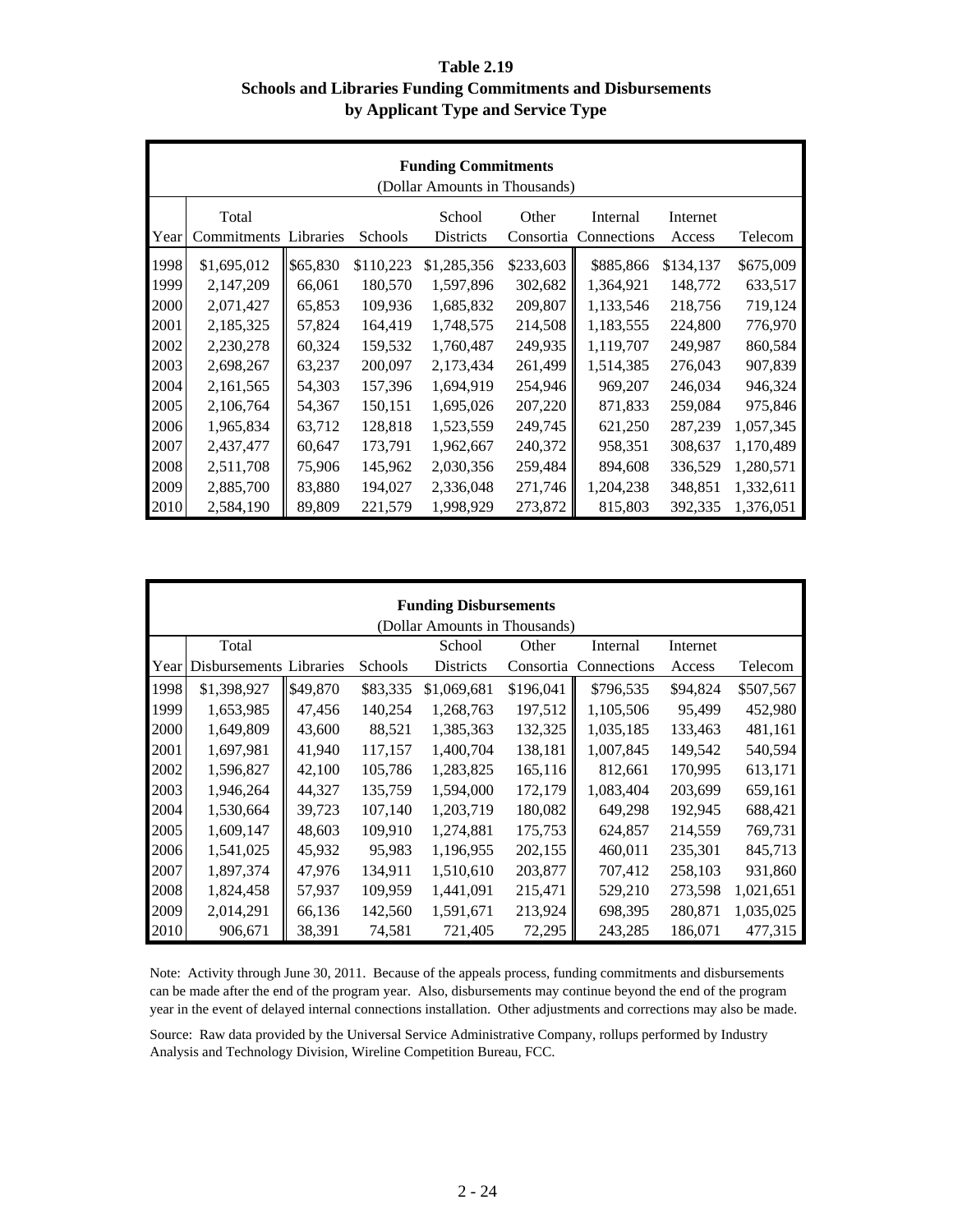| <b>Table 2.20</b>                                                                             |
|-----------------------------------------------------------------------------------------------|
| Schools and Libraries Funding Commitments and Disbursements by State and by Type of Applicant |

| Funding Year 2008: July 1, 2008 through June 30, 2009 |                            |                      |                         |                         |                           |                            |                        |                         |                           |                           |  |
|-------------------------------------------------------|----------------------------|----------------------|-------------------------|-------------------------|---------------------------|----------------------------|------------------------|-------------------------|---------------------------|---------------------------|--|
|                                                       | Library/Library Consortium |                      |                         | Schools                 |                           | <b>School Districts</b>    |                        | <b>Other Consortium</b> |                           | Totals                    |  |
| State/Territory                                       | Funds<br>Committed         | Funds<br>Disbursed   | Funds<br>Committed      | Funds<br>Disbursed      | Funds<br>Committed        | Funds<br>Disbursed         | Funds<br>Committed     | Funds<br>Disbursed      | Funds<br>Committed        | Funds<br>Disbursed        |  |
| Alabama                                               | \$715,346                  | \$637,018            | \$798,412               | \$633,532               | \$31,102,333              | \$27,318,996               | \$8,004,806            | \$6,494,136             | \$40,620,898              | \$35,083,683              |  |
| Alaska                                                | 137,097                    | 113,902              | 290,496                 | 259,640                 | 25,615,191                | 21,163,158                 | $\boldsymbol{0}$       | $\mathbf{0}$            | 26,042,784                | 21,536,700                |  |
| American Samoa                                        | $\theta$                   | $\mathbf{0}$         | $\mathbf{0}$            | $\mathbf{0}$            | $\mathbf{0}$              | $\Omega$                   | 1,593,682              | 1,058,945               | 1,593,682                 | 1,058,945                 |  |
| Arizona                                               | 1,354,263                  | 1,150,278            | 8,319,323               | 6,750,355               | 52,885,049                | 37,726,130                 | 266,321                | 243,248                 | 62,824,956                | 45,870,010                |  |
| Arkansas                                              | 321,923                    | 277,111              | 105,108                 | 85,000                  | 11,845,772                | 7,566,865                  | 11,885,021             | 8,648,377               | 24,157,824                | 16,577,353                |  |
| California                                            | 8,132,572                  | 5,180,686            | 8,544,540               | 5,726,183               | 361,959,492               | 256,853,255                | 14,284,470             | 9,059,314               | 392,921,073               | 276,819,439               |  |
| Colorado<br>Connecticut                               | 837,728<br>178,012         | 588,813<br>148,994   | 908,890<br>1,954,986    | 505,212<br>1,417,491    | 18,447,823<br>15,014,749  | 14, 102, 144<br>12,347,026 | 532,641<br>9,259,558   | 1,147,911<br>8,315,699  | 20,727,082<br>26,407,305  | 16,344,081<br>22,229,210  |  |
| Delaware                                              | 5,507                      | 2,923                | 191,492                 | 134,516                 | 758,767                   | 696,026                    | $\mathbf{0}$           | $\theta$                | 955,767                   | 833,465                   |  |
| District of Columbia                                  | 859,807                    | 439.223              | 1,577,428               | 997,355                 | 6,729,207                 | 5.122.392                  | 1,421,205              | 195,695                 | 10,587,648                | 6,754,665                 |  |
| Florida                                               | 3,100,569                  | 2,546,114            | 5,224,096               | 3,735,417               | 67,134,106                | 58,994,259                 | 13,176,627             | 11,748,445              | 88,635,398                | 77,024,235                |  |
| Georgia                                               | 4,981,119                  | 4,404,142            | 1,679,471               | 1,344,859               | 65,730,993                | 54,660,341                 | 10,110,799             | 9,385,070               | 82,502,382                | 69,794,413                |  |
| Guam                                                  | 17,172                     | 13,331               | 19,550                  | 11,855                  | 873,516                   | 482,338                    | $\mathbf{0}$           | $\mathbf{0}$            | 910,238                   | 507,525                   |  |
| Hawaii                                                | $\theta$                   | $\mathbf{0}$         | 2,024,130               | 1,152,650               | 1,190,971                 | 744,394                    | 138,025                | 49,239                  | 3,353,126                 | 1,946,283                 |  |
| Idaho                                                 | 130,474                    | 113,462              | 413,053                 | 349,695                 | 5,245,124                 | 4,420,749                  | 45,943                 | 42,787                  | 5,834,594                 | 4,926,692                 |  |
| Illinois                                              | 1,714,636                  | 1,499,758            | 5,335,178               | 4,286,404               | 78,547,249                | 51,139,398                 | 1,568,235              | 1,411,352               | 87,165,298                | 58,336,912                |  |
| Indiana                                               | 2,870,343                  | 2,470,197            | 1,274,053               | 974,845                 | 18,916,718                | 15,571,695                 | 7,413,843              | 6,723,856               | 30,474,957                | 25,740,593                |  |
| Iowa                                                  | 174,715                    | 130,389              | 630,731                 | 426,594                 | 7,627,311                 | 6,105,140                  | 3,790,662              | 3,641,234               | 12,223,419                | 10,303,357                |  |
| Kansas                                                | 716,195                    | 635,415              | 392,374                 | 341,400                 | 14,339,015                | 12,133,827                 | 1,938,036              | 1,802,680               | 17,385,620                | 14,913,322                |  |
| Kentucky                                              | 755,163<br>4,840,552       | 481,818<br>4,008,654 | 204,938<br>3,253,036    | 143,652<br>2,965,212    | 23,280,077<br>30,981,909  | 18,991,116<br>26,357,436   | 9,360,964<br>4,438,315 | 9,244,464<br>3,218,240  | 33,601,142<br>43,513,811  | 28,861,051<br>36,549,542  |  |
| Louisiana<br>Maine                                    | 84,198                     | 78,645               | 797,005                 | 647,674                 | 4,459,102                 | 3,712,431                  | 3,051,415              | 2,866,196               | 8,391,719                 | 7,304,946                 |  |
| Maryland                                              | 309,922                    | 260,424              | 1,790,289               | 1,286,856               | 10,162,088                | 9,292,597                  | 194,944                | 194,944                 | 12,457,243                | 11,034,820                |  |
| Massachusetts                                         | 1,565,297                  | 1,452,787            | 3,376,492               | 2,741,240               | 25,420,004                | 18,667,300                 | 649,468                | 600,741                 | 31,011,261                | 23,462,068                |  |
| Michigan                                              | 1,565,300                  | 1,320,119            | 2,988,830               | 2,384,092               | 40,371,074                | 32,576,746                 | 6,363,854              | 5,393,233               | 51,289,058                | 41,674,189                |  |
| Minnesota                                             | 1,473,757                  | 938,298              | 2,287,521               | 1,704,731               | 13,257,548                | 10,848,229                 | 5,353,416              | 5,151,302               | 22,372,242                | 18,642,560                |  |
| Mississippi                                           | 1,637,326                  | 1,383,779            | 1.250.693               | 989,973                 | 25,918,152                | 20,948,665                 | 5,799,816              | 4,812,564               | 34,605,986                | 28,134,982                |  |
| Missouri                                              | 1,835,007                  | 1,703,037            | 1,425,892               | 756,483                 | 21,744,361                | 17,192,872                 | 8,469,478              | 7,647,669               | 33,474,739                | 27,300,062                |  |
| Montana                                               | 63,316                     | 48,314               | 417,433                 | 348,616                 | 5,043,919                 | 4,266,975                  | 9,326                  | 7,146                   | 5,533,994                 | 4,671,051                 |  |
| Nebraska                                              | 239,279                    | 133,489              | 416,733                 | 337,471                 | 8,119,656                 | 7,620,733                  | 1,342,794              | 1,263,899               | 10,118,461                | 9,355,592                 |  |
| Nevada                                                | 365,929                    | 320,412              | 338,738                 | 281,988                 | 4,361,624                 | 3,577,835                  | $\mathbf{0}$           | $\Omega$                | 5,066,292                 | 4,180,235                 |  |
| New Hampshire                                         | 7,901                      | 6,477                | 344,809                 | 222,646                 | 2,404,004                 | 1,954,208                  | 64,206                 | 57,380                  | 2,820,921                 | 2,240,711                 |  |
| New Jersey                                            | 1,394,704                  | 1,194,647            | 5,885,616               | 4,565,674               | 47,055,975                | 36,073,901                 | 1,441,972              | 283,855                 | 55,778,266                | 42,118,076                |  |
| New Mexico<br>New York                                | 180,563<br>10,469,709      | 162,562<br>5,890,119 | 3,810,845<br>31,654,782 | 2,508,868<br>24,214,821 | 28,155,327<br>298,759,282 | 21,343,286<br>104,082,979  | 616,848<br>31,087,407  | 550,010<br>25,302,012   | 32,763,583<br>371,971,181 | 24,564,726<br>159,489,931 |  |
| North Carolina                                        | 1,787,535                  | 1,548,460            | 1,562,661               | 1,112,326               | 58,459,108                | 51,747,891                 | 1,603,641              | 1,169,428               | 63,412,944                | 55,578,104                |  |
| North Dakota                                          | 8,009                      | 6,239                | 344,740                 | 292,168                 | 939,188                   | 781,951                    | 2,530,550              | 2,435,791               | 3,822,487                 | 3,516,149                 |  |
| Northern Mariana Isl                                  | 11,636                     | $\boldsymbol{0}$     | 13,419                  | 13,089                  | 906,720                   | 893,081                    | $\boldsymbol{0}$       | $\mathbf{0}$            | 931,774                   | 906,170                   |  |
| Ohio                                                  | 3,059,554                  | 2,812,586            | 9,368,418               | 6,811,416               | 58,986,628                | 42,800,360                 | 4,074,458              | 3,787,252               | 75,489,059                | 56,211,614                |  |
| Oklahoma                                              | 2,053,907                  | 1,532,963            | 2,229,480               | 1,694,990               | 37,080,968                | 31,264,311                 | 118,558                | 103,189                 | 41,482,913                | 34,595,453                |  |
| Oregon                                                | 273,334                    | 157,511              | 880,619                 | 588,909                 | 14,157,900                | 12,008,212                 | 2,469,505              | 1,314,996               | 17,781,358                | 14,069,627                |  |
| Pennsylvania                                          | 2,979,277                  | 2,650,162            | 9,933,881               | 7,235,322               | 62,743,283                | 53,234,520                 | 14,234,499             | 12,940,586              | 89,890,940                | 76,060,589                |  |
| Puerto Rico                                           | 3,287,829                  | 2,655,820            | 4,904,369               | 3,355,739               | 8,451,122                 | 7,364,156                  | $\boldsymbol{0}$       | $\overline{0}$          | 16,643,319                | 13,375,716                |  |
| Rhode Island                                          | 94,670                     | 87,637               | 614,769                 | 552,476                 | 3,229,875                 | 2,904,076                  | 2,035,484              | 2,004,913               | 5,974,798                 | 5,549,101                 |  |
| South Carolina                                        | 447,532                    | 349,102              | 420,268                 | 376,171                 | 22,717,249                | 16,911,152                 | 15,876,902             | 15,061,518              | 39,461,950                | 32,697,944                |  |
| South Dakota                                          | 6,951                      | 5,767<br>881,307     | 1,598,914<br>901,287    | 1,349,066               | 3,277,028<br>54,038,215   | 2,613,182<br>47,559,906    | 2,032,697<br>4,513,317 | 1,858,977               | 6,915,591                 | 5,826,992                 |  |
| Tennessee<br>Texas                                    | 1,009,455<br>3,338,718     | 1,866,492            | 8,311,801               | 842,448<br>6,565,434    | 241,379,223               | 169,028,787                | 7,447,665              | 1,975,864<br>4,825,081  | 60,462,274<br>260,477,407 | 51,259,526<br>182,285,795 |  |
| Utah                                                  | 223,103                    | 123,603              | 141,414                 | 101,601                 | 5,541,011                 | 4,455,584                  | 14,094,840             | 9,267,220               | 20,000,369                | 13,948,007                |  |
| Vermont                                               | 21,914                     | 16,682               | 553,440                 | 377,124                 | 1,406,226                 | 1,119,165                  | 50,189                 | 42,968                  | 2,031,769                 | 1,555,938                 |  |
| Virgin Islands                                        | $\theta$                   | $\mathbf{0}$         | 446,494                 | 413,082                 | 71,144                    | 60,823                     | 6,157,966              | 5,058,585               | 6,675,603                 | 5,532,491                 |  |
| Virginia                                              | 1,556,884                  | 1,416,678            | 943,163                 | 691,147                 | 29,468,236                | 26,269,071                 | 455,241                | 444,940                 | 32,423,525                | 28,821,836                |  |
| Washington                                            | 1,590,670                  | 1,162,068            | 1,088,603               | 915,592                 | 28, 235, 722              | 24,535,686                 | 4,431,459              | 3,873,682               | 35,346,454                | 30,487,028                |  |
| West Virginia                                         | 135,857                    | 109,701              | 53,449                  | 41,037                  | 9,897,113                 | 7,718,061                  | 2,910,211              | 2,736,217               | 12,996,629                | 10,605,017                |  |
| Wisconsin                                             | 954,501                    | 790,740              | 1,493,311               | 1,239,025               | 14,230,683                | 11,757,323                 | 8,233,044              | 7,907,733               | 24,911,539                | 21,694,821                |  |
| Wyoming                                               | 29,408                     | 28,321               | 230,590                 | 158,113                 | 1,681,522                 | 1,407,765                  | 2,539,590              | 2,100,373               | 4,481,111                 | 3,694,572                 |  |
| Totals                                                | \$75,906,148               | \$57,937,172         | \$145,962,052           | \$109,959,275           | \$2,030,355,653           | \$1,441,090,506            | \$259,483,913          | \$215,470,956           | \$2,511,707,765           | \$1,824,457,910           |  |

Note: Activity through June 30, 2011. Because of the appeals process, funding commitments and disbursements can be made after the end of the program year. Also, disbursements may continue beyond the end of the program year in the event of delayed internal connections installation. Other adjustments and corrections may also be made.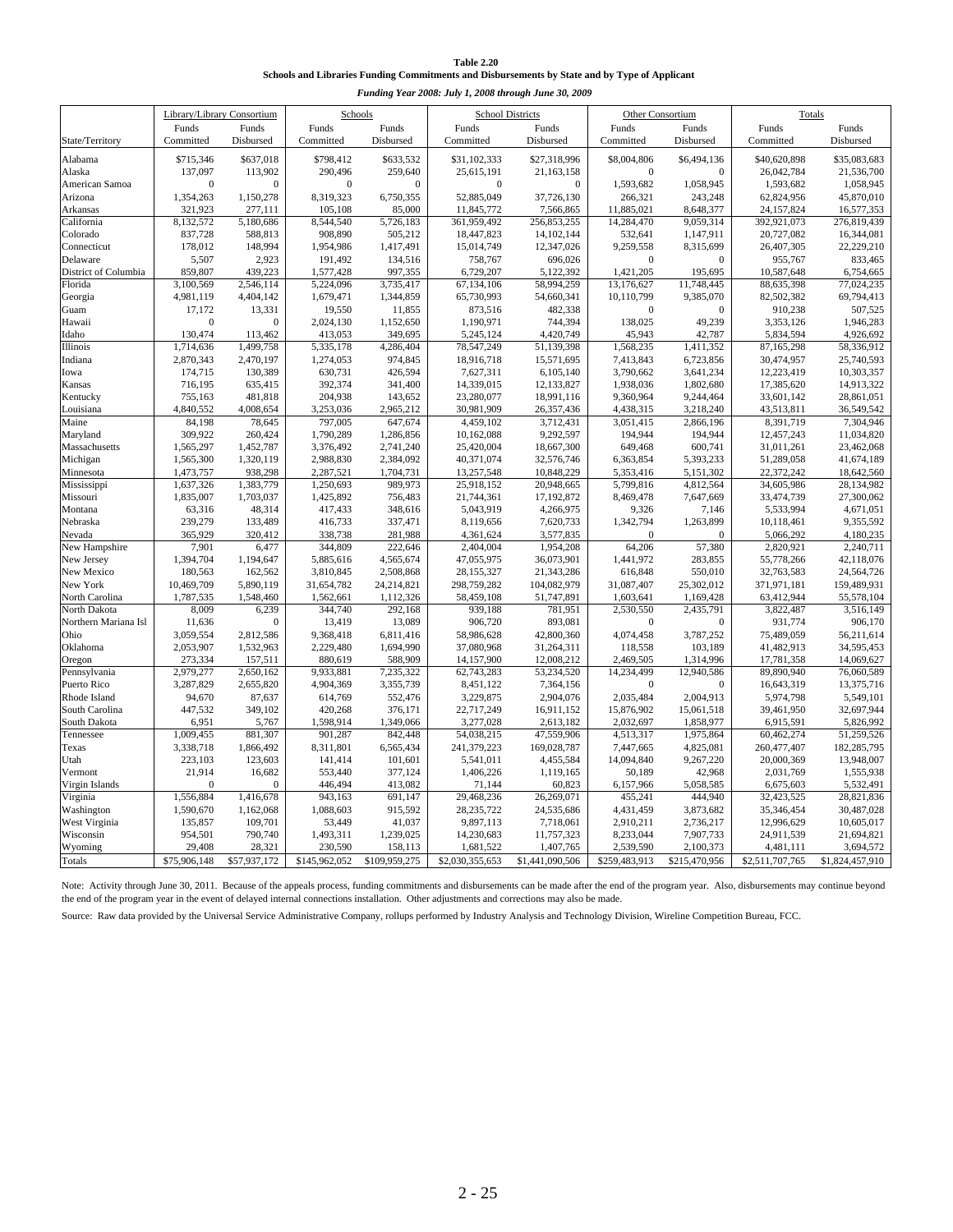| <b>Table 2.20</b>                                                                             |
|-----------------------------------------------------------------------------------------------|
| Schools and Libraries Funding Commitments and Disbursements by State and by Type of Applicant |

| Funding Year 2009: July 1, 2009 through June 30, 2010 |                       |                                       |                         |                         |                           |                           |                         |                         |                           |                           |
|-------------------------------------------------------|-----------------------|---------------------------------------|-------------------------|-------------------------|---------------------------|---------------------------|-------------------------|-------------------------|---------------------------|---------------------------|
|                                                       |                       | Library/Library Consortium<br>Schools |                         |                         | <b>School Districts</b>   |                           | <b>Other Consortium</b> |                         | Totals                    |                           |
|                                                       | Funds                 | Funds                                 | Funds                   | Funds                   | Funds                     | Funds                     | Funds                   | Funds                   | Funds                     | Funds                     |
| State/Territory                                       | Committed             | Disbursed                             | Committed               | Disbursed               | Committed                 | Disbursed                 | Committed               | Disbursed               | Committed                 | Disbursed                 |
| Alabama                                               | \$979,976             | \$732,627                             | \$1,026,307             | \$720,679               | \$55,909,298              | \$40,452,531              | \$7,214,269             | \$7,158,400             | \$65,129,849              | \$49,064,236              |
| Alaska                                                | 178,248               | 140,514                               | 263,632                 | 216,854                 | 24,775,165                | 22,012,997                | $\mathbf{0}$            | $\mathbf{0}$            | 25,217,046                | 22,370,366                |
| American Samoa                                        | $\mathbf{0}$          | $\Omega$                              | $\mathbf{0}$            | $\Omega$                | $\mathbf{0}$              | $\mathbf{0}$              | 4,967,160               | 2,758,238               | 4,967,160                 | 2,758,238                 |
| Arizona                                               | 1,019,216             | 853,753                               | 10,724,960              | 6,993,927               | 65,031,575                | 50,486,413                | 1,617,962               | 1,452,203               | 78,393,713                | 59,786,296                |
| Arkansas                                              | 305,276               | 239,984                               | 509,940                 | 475,400                 | 13,550,503                | 9,377,367                 | 11,833,538              | 7,587,213               | 26,199,257                | 17,679,964                |
| California                                            | 7,486,147             | 5,262,851                             | 12,697,844              | 8,375,821               | 395,822,581               | 217,791,422               | 15,775,940              | 6,997,328               | 431,782,511               | 238,427,423               |
| Colorado<br>Connecticut                               | 949,976<br>170,928    | 746,226<br>146,978                    | 799,291<br>1,500,024    | 571,184                 | 21,954,895<br>14,272,010  | 15,136,086                | 439,883                 | 350,556                 | 24,144,045                | 16,804,051<br>19,882,799  |
| Delaware                                              | 296,981               | 296,862                               | 145,794                 | 1,049,604<br>95,718     | 786,648                   | 12,573,091<br>530,295     | 6,698,373<br>1,307,702  | 6,113,126<br>1,299,343  | 22,641,335<br>2,537,124   | 2,222,217                 |
| District of Columbia                                  | 554,819               | 413,989                               | 1,923,691               | 1,137,944               | 1,353,825                 | 875,301                   | 1,596,237               | 318,609                 | 5,428,572                 | 2,745,843                 |
| Florida                                               | 2,930,786             | 2,689,691                             | 17,378,836              | 13,884,544              | 95,448,183                | 81,989,920                | 2,998,486               | 2,613,611               | 118,756,290               | 101,177,766               |
| Georgia                                               | 4,789,355             | 4,297,666                             | 2,882,380               | 2,521,974               | 77,934,768                | 61,318,589                | 10,175,961              | 9,289,607               | 95,782,464                | 77,427,837                |
| Guam                                                  | 13,246                | $\Omega$                              | 12,242                  | 1,834                   | 757,840                   | 258,361                   | $\mathbf{0}$            | $\Omega$                | 783,328                   | 260,196                   |
| Hawaii                                                | 236,466               | 221,476                               | 2,925,391               | 2,046,060               | 1,265,194                 | 749,481                   | $\mathbf{0}$            | $\theta$                | 4,427,052                 | 3,017,017                 |
| Idaho                                                 | 165,302               | 143,697                               | 153,324                 | 131,747                 | 6,368,243                 | 5,593,955                 | 4,948,222               | 652,911                 | 11,635,091                | 6,522,310                 |
| Illinois                                              | 2,066,767             | 1,845,053                             | 5,824,270               | 3,817,615               | 82,304,825                | 51,817,234                | 2,079,623               | 1,949,342               | 92,275,484                | 59,429,244                |
| Indiana                                               | 3,755,124             | 3,425,817                             | 2,828,381               | 2,437,622               | 21,108,448                | 17,197,753                | 9,379,372               | 8,143,866               | 37,071,325                | 31,205,058                |
| Iowa                                                  | 177,341               | 123,599                               | 1,084,982               | 828,262                 | 8,917,196                 | 7,131,712                 | 4,669,649               | 4,119,432               | 14,849,168                | 12,203,006                |
| Kansas                                                | 918,322               | 716,157                               | 553,186                 | 444,034                 | 14,956,827                | 12,549,542                | 3,538,919               | 1,965,948               | 19,967,254                | 15,675,681                |
| Kentucky                                              | 698,695<br>4,947,146  | 559,605<br>4,250,431                  | 324,303<br>2,060,226    | 169,764<br>1,653,178    | 41,756,996<br>50,358,710  | 29,159,960<br>42,277,568  | 9,978,790<br>1,382,405  | 8,992,671<br>1,139,687  | 52,758,784<br>58,748,487  | 38,882,001<br>49,320,864  |
| Louisiana<br>Maine                                    | 73,044                | 66,085                                | 957,607                 | 768,651                 | 5,509,997                 | 4,323,320                 | 3,118,623               | 2,966,436               | 9,659,272                 | 8,124,492                 |
| Maryland                                              | 1,151,869             | 253,558                               | 1,789,126               | 1,147,686               | 16,640,909                | 9,733,092                 | 724,252                 | 668,680                 | 20,306,155                | 11,803,016                |
| Massachusetts                                         | 3,888,731             | 3,181,947                             | 3,448,485               | 2,602,644               | 31,958,421                | 25,687,653                | 531,423                 | 458,024                 | 39,827,060                | 31,930,267                |
| Michigan                                              | 1,800,861             | 1,637,324                             | 3,083,370               | 2,305,950               | 43,460,536                | 33,333,077                | 8,203,110               | 6,238,916               | 56,547,877                | 43,515,267                |
| Minnesota                                             | 1,333,869             | 1,249,931                             | 2,446,056               | 1,893,437               | 14,197,192                | 11,739,743                | 5,421,943               | 5,074,615               | 23,399,060                | 19,957,727                |
| Mississippi                                           | 1,747,187             | 1,560,116                             | 2,049,445               | 1,651,456               | 27,071,979                | 21,871,295                | 5,296,410               | 4,819,430               | 36,165,021                | 29,902,297                |
| Missouri                                              | 1,257,721             | 1,188,697                             | 1,898,240               | 1,129,145               | 28,452,145                | 22,401,471                | 9,944,940               | 8,337,939               | 41,553,046                | 33,057,251                |
| Montana                                               | 50,419                | 38,543                                | 226,711                 | 188,087                 | 4,451,413                 | 3,613,175                 | 16,375                  | 8,850                   | 4,744,918                 | 3,848,657                 |
| Nebraska                                              | 160,496               | 143,705                               | 395,457                 | 313,294                 | 8,672,117                 | 7,920,829                 | 1,628,470               | 1,541,309               | 10,856,538                | 9,919,138                 |
| Nevada                                                | 291,989               | 257,033                               | 838,524                 | 795,610                 | 7,345,465                 | 4,950,739                 | $\mathbf{0}$            | $\mathbf{0}$            | 8,475,979                 | 6,003,382                 |
| New Hampshire                                         | 7,047                 | 6,847                                 | 523,869                 | 399,227                 | 2,263,953                 | 1,850,844                 | 65,097                  | 58,713                  | 2,859,966                 | 2,315,631                 |
| New Jersey                                            | 2,053,621             | 1,386,680                             | 9,800,571               | 7,944,126               | 62,333,048                | 45,430,163                | 562,222                 | 315,504                 | 74,749,462                | 55,076,472                |
| New Mexico<br>New York                                | 167,573<br>11,027,373 | 142,516<br>6,887,509                  | 4,252,863<br>40,740,902 | 2,140,895<br>30,516,781 | 36,514,374<br>232,471,343 | 24,730,175<br>126,830,674 | 2,601,522<br>32,318,760 | 559,906<br>26,069,564   | 43,536,332<br>316,558,378 | 27,573,492<br>190,304,528 |
| North Carolina                                        | 1,786,665             | 1,660,167                             | 2,359,525               | 1,695,519               | 63,444,002                | 49,196,453                | 3,272,896               | 1,408,618               | 70,863,088                | 53,960,757                |
| North Dakota                                          | 7,754                 | 6,562                                 | 369,016                 | 283,760                 | 2,942,174                 | 2,699,341                 | 3,464,736               | 2,313,874               | 6,783,680                 | 5,303,538                 |
| Northern Mariana Isl                                  | $\mathbf{0}$          | $\overline{0}$                        | 13,377                  | 13,228                  | 976,888                   | 906,975                   | $\boldsymbol{0}$        | $\overline{0}$          | 990,265                   | 920,203                   |
| Ohio                                                  | 3,420,419             | 3,092,173                             | 9,371,160               | 7,385,320               | 64,662,281                | 51,987,627                | 4,166,614               | 3,872,802               | 81,620,474                | 66,337,921                |
| Oklahoma                                              | 2,389,336             | 2,102,477                             | 2,667,555               | 2,235,450               | 78,381,869                | 48,391,736                | 108,763                 | 89,251                  | 83,547,522                | 52,818,913                |
| Oregon                                                | 362,658               | 325,017                               | 574,754                 | 445,170                 | 14,371,654                | 12,045,835                | 2,341,027               | 1.379.383               | 17,650,093                | 14,195,405                |
| Pennsylvania                                          | 3,029,019             | 2,800,394                             | 9,207,346               | 6,354,586               | 69,402,087                | 58,404,644                | 14,077,516              | 13,477,980              | 95,715,968                | 81,037,604                |
| Puerto Rico                                           | 6,492,576             | 4,291,971                             | 4,636,318               | 3,365,187               | 42,708                    | 28,241                    | $\bf{0}$                | $\Omega$                | 11,171,602                | 7,685,399                 |
| Rhode Island                                          | 141,544               | 130,362                               | 891,909                 | 850,070                 | 4,956,204                 | 4,083,881                 | 2,563,998               | 2,465,999               | 8,553,655                 | 7,530,313                 |
| South Carolina                                        | 541,318               | 418,153                               | 3,067,402               | 958,616                 | 33,032,670                | 21,317,588                | 14,599,577              | 13,909,410<br>1,704,052 | 51,240,967                | 36,603,767                |
| South Dakota<br>Tennessee                             | 5,801<br>913,517      | 4,932<br>804,670                      | 1,924,619<br>1,359,155  | 1,097,375<br>875,096    | 2,234,452<br>60,062,986   | 1,743,336<br>49,382,879   | 1,776,969<br>3.054.545  | 2,269,123               | 5,941,841<br>65,390,203   | 4,549,695<br>53,331,769   |
| Texas                                                 | 2,391,095             | 1,574,694                             | 9,829,459               | 7,684,810               | 325,669,375               | 186,794,330               | 9,106,090               | 6,622,579               | 346,996,019               | 202,676,412               |
| Utah                                                  | 234,590               | 153,849                               | 154,742                 | 102,361                 | 7,643,286                 | 6,002,115                 | 15,856,283              | 10,790,356              | 23,888,901                | 17,048,681                |
| Vermont                                               | 15,915                | 12,147                                | 871,592                 | 582,258                 | 1,566,963                 | 1,167,373                 | 45,864                  | 40,091                  | 2,500,334                 | 1,801,869                 |
| Virgin Islands                                        | 25,980                | 0                                     | 2,061,355               | 1,597,034               | 43,740                    | 43,740                    | 6,075,391               | 5,733,059               | 8,206,466                 | 7,373,833                 |
| Virginia                                              | 2.240.287             | 1,802,857                             | 1,401,581               | 1,173,789               | 33,947,848                | 28,708,138                | 389.801                 | 376,924                 | 37,979,518                | 32,061,709                |
| Washington                                            | 1,464,413             | 1,197,188                             | 2,441,065               | 2,196,339               | 27,326,301                | 22,391,160                | 4,724,619               | 3,920,367               | 35,956,397                | 29,705,053                |
| West Virginia                                         | 265,169               | 204,269                               | 83,091                  | 62,822                  | 12,004,655                | 9,197,217                 | 4,159,379               | 2,862,180               | 16,512,294                | 12,326,488                |
| Wisconsin                                             | 470,574               | 423,489                               | 2,411,765               | 2,049,071               | 16,188,226                | 12,582,602                | 8,552,475               | 8,527,867               | 27,623,040                | 23,583,028                |
| Wyoming                                               | 29,369                | 23,351                                | 259,906                 | 181,563                 | 1,170,665                 | 900,277                   | 2,373,514               | 2,139,740               | 3,833,454                 | 3,244,931                 |
| Totals                                                | \$83,879,914          | \$66,136,195                          | \$194,026,920           | \$142,560,177           | \$2,336,047,656           | \$1,591,671,316           | \$271,745,693           | \$213,923,629           | \$2,885,700,183           | \$2,014,291,317           |

Note: Activity through June 30, 2011. Because of the appeals process, funding commitments and disbursements can be made after the end of the program year. Also, disbursements may continue beyond the end of the program year in the event of delayed internal connections installation. Other adjustments and corrections may also be made.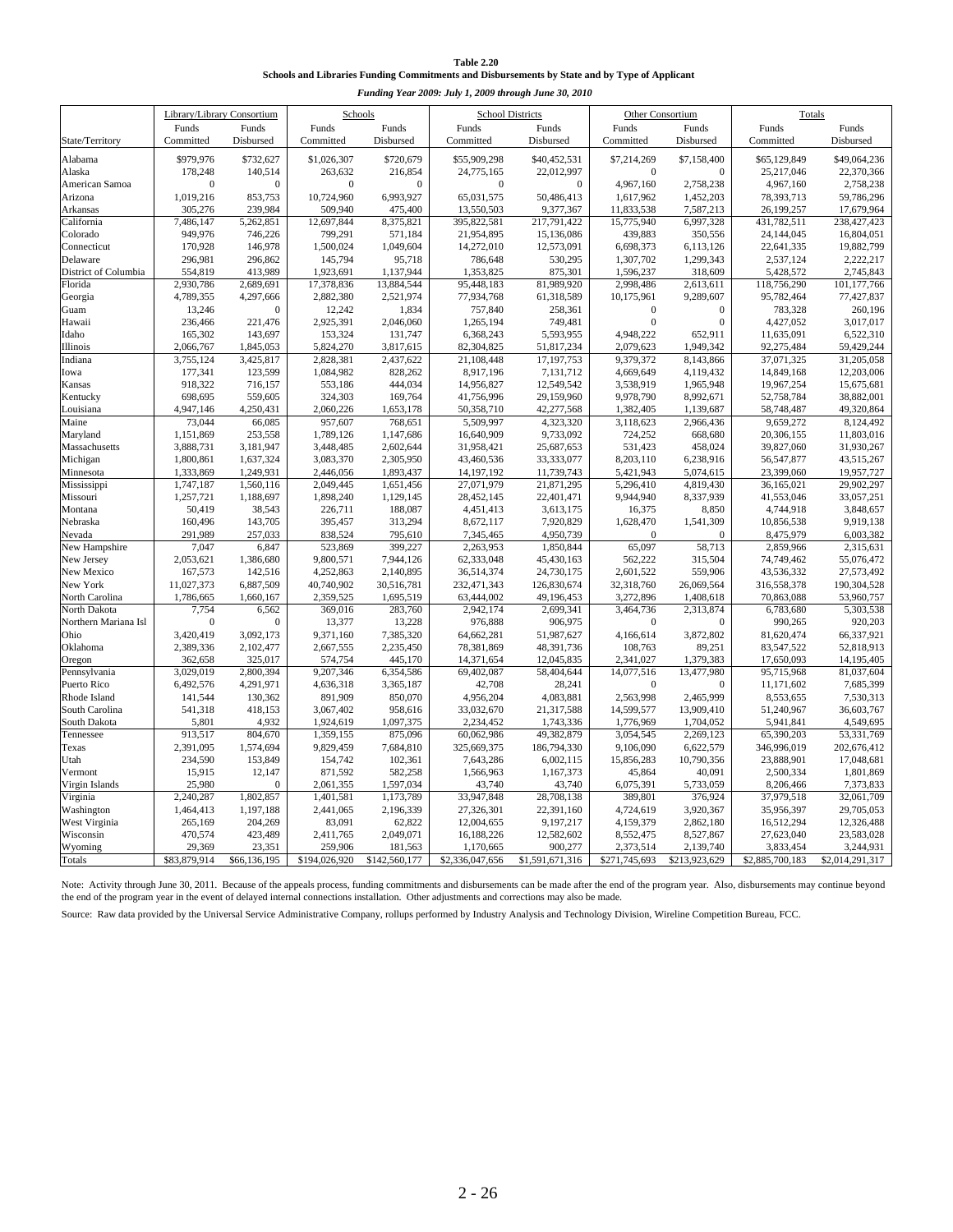| <b>Table 2.20</b>                                                                             |
|-----------------------------------------------------------------------------------------------|
| Schools and Libraries Funding Commitments and Disbursements by State and by Type of Applicant |

| Funding Year 2010: July 1, 2010 through June 30, 2011                                                                                                                                                                         |                                                      |  |  |  |  |  |  |
|-------------------------------------------------------------------------------------------------------------------------------------------------------------------------------------------------------------------------------|------------------------------------------------------|--|--|--|--|--|--|
| Library/Library Consortium<br><b>School Districts</b><br>Schools<br><b>Other Consortium</b>                                                                                                                                   | Totals                                               |  |  |  |  |  |  |
| Funds<br>Funds<br>Funds<br>Funds<br>Funds<br>Funds<br>Funds<br>Funds                                                                                                                                                          | Funds<br>Funds                                       |  |  |  |  |  |  |
| Committed<br>State/Territory<br>Committed<br>Disbursed<br>Committed<br>Disbursed<br>Disbursed<br>Committed<br>Disbursed                                                                                                       | Committed<br>Disbursed                               |  |  |  |  |  |  |
| \$927,170<br>\$160,300<br>\$835,623<br>\$284,462<br>\$44,727,465<br>\$16,575,555<br>\$10,755,848<br>\$377,433<br>Alabama                                                                                                      | \$57,246,106<br>\$17,397,750                         |  |  |  |  |  |  |
| 168,074<br>112,143<br>172,747<br>121,766<br>27,404,578<br>16,316,470<br>$\theta$<br>Alaska<br>$\mathbf{0}$                                                                                                                    | 16,550,380<br>27,745,400                             |  |  |  |  |  |  |
| 1,560,647<br>2,080<br>American Samoa<br>$\Omega$<br>$\Omega$<br>$\Omega$<br>$\Omega$<br>$\mathbf{0}$<br>$\Omega$                                                                                                              | 1,560,647<br>2,080                                   |  |  |  |  |  |  |
| 1,382,208<br>399,287<br>8,424,276<br>3,997,263<br>53,028,282<br>17,470,446<br>1,130,684<br>125,502<br>Arizona                                                                                                                 | 63,965,450<br>21,992,498                             |  |  |  |  |  |  |
| Arkansas<br>357,837<br>197,507<br>232,953<br>129,796<br>19,261,965<br>5,967,569<br>13,200,151<br>214,601                                                                                                                      | 33,052,906<br>6,509,473                              |  |  |  |  |  |  |
| 3,414,886<br>319.515.810<br>109.016.123<br>21,120,348<br>5,311,512<br>California<br>9.335.170<br>13,957,052<br>6,696,390                                                                                                      | 124.438.911<br>363,928,379                           |  |  |  |  |  |  |
| 921,793<br>298,065<br>932,985<br>466,263<br>33,159,176<br>11,559,660<br>425,408<br>Colorado<br>627,713                                                                                                                        | 12,749,396<br>35,641,667                             |  |  |  |  |  |  |
| 388,902<br>184,353<br>80,438<br>1,506,053<br>18,008,588<br>8,926,278<br>4,119,729<br>3,113,946<br>Connecticut<br>301,642<br>202,436<br>947,827<br>26,582<br>Delaware<br>$\Omega$                                              | 23,818,724<br>12,509,564<br>334,947                  |  |  |  |  |  |  |
| 267,759<br>40,605<br>1,433,214<br>1,269,572<br>District of Columbia<br>94,774<br>2,356,863<br>463,924<br>8,065,579<br>432,388<br>1,368,185<br>2,646                                                                           | 2,885,119<br>13,060,198<br>993,732                   |  |  |  |  |  |  |
| Florida<br>3,675,133<br>827,929<br>54,090,144<br>2,989,264<br>57,600,381<br>25,213,340<br>905,761<br>298,691                                                                                                                  | 116,271,420<br>29,329,225                            |  |  |  |  |  |  |
| 68,002,545<br>29,304,084<br>4,376,816<br>3,776,102<br>1,758,041<br>953,693<br>10,072,862<br>2,481,906<br>Georgia                                                                                                              | 36,515,785<br>84,210,265                             |  |  |  |  |  |  |
| 25,033<br>3,819<br>Guam<br>$\mathbf{0}$<br>5,179<br>$\mathbf{0}$<br>$\mathbf{0}$<br>$\boldsymbol{0}$<br>$\Omega$                                                                                                              | 30,212<br>3,819                                      |  |  |  |  |  |  |
| 90,275<br>3,083,399<br>293,550<br>3,475,072<br>Hawaii<br>$\mathbf{0}$<br>628<br>$\mathbf{0}$<br>$\mathbf{0}$                                                                                                                  | 6,648,746<br>294,177                                 |  |  |  |  |  |  |
| 491,637<br>405,695<br>5,988,975<br>Idaho<br>145,781<br>31,954<br>684,626<br>4,898,383<br>2,349,611                                                                                                                            | 11,524,776<br>3,471,885                              |  |  |  |  |  |  |
| 5,229,702<br>Illinois<br>2,128,206<br>833,239<br>4,293,499<br>1,023,034<br>98,101,177<br>40,542,816<br>184,830                                                                                                                | 109,752,585<br>42,583,920                            |  |  |  |  |  |  |
| Indiana<br>4,182,785<br>2,662,570<br>3,624,132<br>2,248,657<br>36,706,319<br>14,094,563<br>420,060<br>181,415                                                                                                                 | 44,933,295<br>19,187,205                             |  |  |  |  |  |  |
| 163,545<br>102,639<br>832,021<br>467,106<br>8,564,879<br>3,801,850<br>4,565,942<br>3,484,012<br>Iowa                                                                                                                          | 14,126,388<br>7,855,607                              |  |  |  |  |  |  |
| 846,269<br>326,865<br>229,418<br>83,716<br>14,283,941<br>6,114,961<br>2,480,249<br>186,441<br>Kansas                                                                                                                          | 17,839,877<br>6,711,983                              |  |  |  |  |  |  |
| 360,433<br>348,263<br>210,306<br>Kentucky<br>740,316<br>35,798,966<br>15,280,151<br>8,961<br>$\Omega$                                                                                                                         | 15,850,890<br>36,896,506                             |  |  |  |  |  |  |
| 5,599,203<br>3,057,515<br>2,767,936<br>1,262,509<br>424,525<br>48,357,113<br>25,173,929<br>3,045,096<br>Louisiana                                                                                                             | 59,769,348<br>29,918,478                             |  |  |  |  |  |  |
| 80,596<br>9,043<br>479,572<br>108,794<br>3,695,349<br>879,438<br>2,023,455<br>Maine<br>3,859,699                                                                                                                              | 8,115,216<br>3,020,730                               |  |  |  |  |  |  |
| 539,165<br>220,615<br>2,073,282<br>423,981<br>24,928,617<br>Maryland<br>2,934,748<br>1,091,892<br>516,068                                                                                                                     | 28,632,956<br>4,095,412                              |  |  |  |  |  |  |
| Massachusetts<br>1,833,010<br>1,395,102<br>3,337,143<br>1,651,770<br>24,133,341<br>13,616,796<br>388,152<br>278,464<br>2,275,239<br>843,153<br>2,697,421<br>912,824<br>38,698,573<br>9,769,805<br>6,696,291<br>3,990,723      | 29,691,646<br>16,942,133<br>50,367,525<br>15,516,505 |  |  |  |  |  |  |
| Michigan<br>407,089<br>1,373,582<br>2,627,653<br>1,058,673<br>21,883,459<br>3,348,077<br>5,304,332<br>3,578,980<br>Minnesota                                                                                                  | 31,189,026<br>8,392,819                              |  |  |  |  |  |  |
| Mississippi<br>1,929,032<br>1,002,797<br>1,220,503<br>721,312<br>25,332,665<br>10,112,551<br>7,415,946<br>457,211                                                                                                             | 35,898,146<br>12,293,871                             |  |  |  |  |  |  |
| 1,493,714<br>3,560,936<br>674,212<br>22,464,632<br>11,751,432<br>4,361,802<br>Missouri<br>662,435<br>6,563,827                                                                                                                | 12,262,277<br>39,270,713                             |  |  |  |  |  |  |
| Montana<br>56,694<br>32,421<br>196,118<br>151,872<br>4,747,853<br>2,826,523<br>23,273<br>9,736                                                                                                                                | 5,023,939<br>3,020,552                               |  |  |  |  |  |  |
| 302,561<br>Nebraska<br>219,647<br>113,284<br>462,579<br>8,774,308<br>5,574,874<br>1,315,000<br>882,627                                                                                                                        | 10,771,534<br>6,873,345                              |  |  |  |  |  |  |
| 304,318<br>9,393<br>621,859<br>336,443<br>7,034,663<br>Nevada<br>771,702<br>$\mathbf{0}$<br>$\Omega$                                                                                                                          | 7,960,841<br>1,117,539                               |  |  |  |  |  |  |
| New Hampshire<br>7,670<br>1,413<br>659,312<br>288,374<br>2,433,958<br>664,323<br>63,858<br>34,593                                                                                                                             | 3,164,799<br>988,704                                 |  |  |  |  |  |  |
| New Jersey<br>1,830,304<br>414,020<br>8,805,800<br>3,477,879<br>54,290,596<br>9,061,712<br>499,807<br>160,363                                                                                                                 | 65,426,506<br>13,113,973                             |  |  |  |  |  |  |
| 95,247<br>New Mexico<br>606,598<br>3,338,991<br>1,375,621<br>29,009,864<br>11,335,829<br>3,083,418<br>366,028                                                                                                                 | 13,172,725<br>36,038,871                             |  |  |  |  |  |  |
| 3,510,837<br>2,985,950<br>New York<br>9,389,540<br>39,218,013<br>16,665,659<br>172,578,086<br>38,018,356<br>25,042,209                                                                                                        | 61,180,802<br>246,227,848                            |  |  |  |  |  |  |
| North Carolina<br>2,023,181<br>2,399,952<br>1,432,977<br>74,361,942<br>29,309,971<br>3,260,922<br>327,986<br>1,106,631                                                                                                        | 82,045,997<br>32,177,565                             |  |  |  |  |  |  |
| North Dakota<br>9,458<br>6,146<br>440,665<br>215,992<br>1,250,193<br>627,266<br>3,528,447<br>2,297,693                                                                                                                        | 5,228,763<br>3,147,097                               |  |  |  |  |  |  |
| Northern Mariana Isl<br>15,261<br>969,234<br>798,986<br>63<br>$\Omega$<br>7,539<br>$\boldsymbol{0}$<br>$\mathbf{0}$                                                                                                           | 806,525<br>984,558                                   |  |  |  |  |  |  |
| Ohio<br>3,508,430<br>561,416<br>9,492,526<br>4,802,814<br>63,034,107<br>28,617,588<br>3,747,001<br>1,419,972<br>1,699,388<br>1,021,852<br>Oklahoma<br>2,081,182<br>1,520,108<br>57,273,236<br>31,080,008<br>138,246<br>62,129 | 79,782,063<br>35,401,790<br>61,192,052<br>33,684,098 |  |  |  |  |  |  |
| 532,318<br>331,100<br>72,406<br>785,142<br>13,731,001<br>3,365,160<br>1,111,946<br>95,146<br>Oregon                                                                                                                           | 4,065,030<br>15,959,189                              |  |  |  |  |  |  |
| Pennsylvania<br>3,405,750<br>1,832,372<br>11,202,274<br>3,777,864<br>52,697,847<br>17,359,177<br>12,539,899<br>7,928,351                                                                                                      | 30,897,764<br>79,845,770                             |  |  |  |  |  |  |
| Puerto Rico<br>10,536,262<br>4,781,443<br>4,107,628<br>3,052,516<br>882,486<br>14,952<br>28,813<br>21,000                                                                                                                     | 15,555,189<br>7,869,911                              |  |  |  |  |  |  |
| Rhode Island<br>282,643<br>81,594<br>390,551<br>186,778<br>5,456,306<br>3,349,898<br>3,308,211<br>2,891,085                                                                                                                   | 6,509,354<br>9,437,712                               |  |  |  |  |  |  |
| 466,328<br>153,309<br>836,416<br>286,660<br>21,729,753<br>7,082,615<br>21,861,763<br>8,347,678<br>South Carolina                                                                                                              | 44,894,260<br>15,870,262                             |  |  |  |  |  |  |
| South Dakota<br>5,117<br>2,760<br>1,012,703<br>452,951<br>2,012,074<br>1,056,671<br>2,213,208<br>16,377                                                                                                                       | 5,243,102<br>1,528,759                               |  |  |  |  |  |  |
| 1,006,576<br>389,274<br>1,546,978<br>52,025,755<br>4,591,482<br>137,145<br>Tennessee<br>1,286,585<br>31,279,201                                                                                                               | 33,092,205<br>59,170,790                             |  |  |  |  |  |  |
| Texas<br>2,654,145<br>739,498<br>11,031,778<br>4,112,489<br>202,657,339<br>63,236,858<br>9,412,297<br>4,771,985                                                                                                               | 225,755,560<br>72,860,831                            |  |  |  |  |  |  |
| Utah<br>165,951<br>1,458<br>240,245<br>31,756<br>7,036,646<br>2,220,805<br>19,132,001<br>$\theta$                                                                                                                             | 2,254,019<br>26,574,843                              |  |  |  |  |  |  |
| 887,336<br>163,829<br>Vermont<br>21,196<br>7,285<br>1,857,899<br>451,579<br>43,632<br>22,165                                                                                                                                  | 2,810,063<br>644,857                                 |  |  |  |  |  |  |
| Virgin Islands<br>$\Omega$<br>934,424<br>654,624<br>$\theta$<br>9,690,868<br>2,666,948<br>$\Omega$<br>$\mathbf{0}$                                                                                                            | 10,625,292<br>3,321,571                              |  |  |  |  |  |  |
| Virginia<br>2,120,029<br>612,517<br>1,236,121<br>169,324<br>41,912,474<br>18,568,381<br>434,424<br>15,914                                                                                                                     | 45,703,048<br>19,366,136                             |  |  |  |  |  |  |
| 1,682,062<br>731,537<br>336,369<br>25,181,884<br>8,171,095<br>4,531,915<br>Washington<br>321,026<br>30,421<br>46,840                                                                                                          | 8,858,911<br>32,127,398                              |  |  |  |  |  |  |
| West Virginia<br>255,820<br>123,549<br>100,763<br>15,303,229<br>5,284,055<br>4,171,720<br>2,200,012<br>Wisconsin<br>348,730<br>2,899,859<br>1,257,986<br>16,622,950<br>14,328,196<br>232,287<br>465,526<br>6,349,473          | 19,831,531<br>7,654,456<br>34,316,531<br>8,188,475   |  |  |  |  |  |  |
| Wyoming<br>28,236<br>8,292<br>70,139<br>1,928,303<br>1,200,334<br>143,610<br>2,318,435<br>$\Omega$                                                                                                                            | 1,278,765<br>4,418,583                               |  |  |  |  |  |  |
| Totals<br>\$89,809,343<br>\$38,391,070<br>\$221,578,994<br>\$74,580,899<br>\$1,998,929,260<br>\$721,404,651<br>\$273,872,272<br>\$72,294,852                                                                                  | \$2,584,189,869<br>\$906,671,472                     |  |  |  |  |  |  |

Note: Activity through June 30, 2011. Because of the appeals process, funding commitments and disbursements can be made after the end of the program year. Also, disbursements may continue beyond the end of the program year in the event of delayed internal connections installation. Other adjustments and corrections may also be made.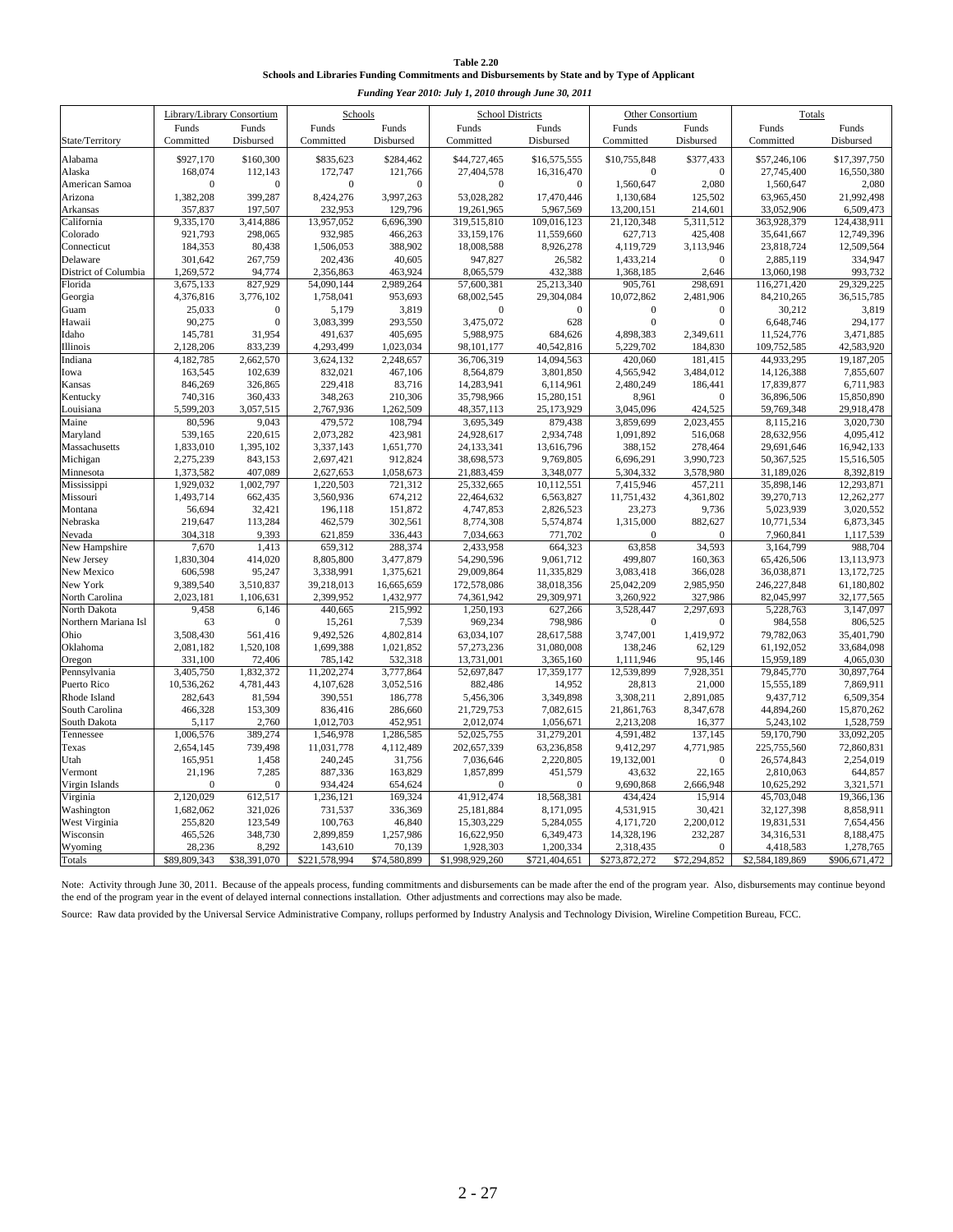### Rural Health Care Support

The portion of the 1996 Telecommunications Act that covers universal service support for rural health care providers states that "[a] telecommunications carrier shall . . . provide telecommunications services . . . to any public or non-profit health care provider . . . at rates that are reasonably comparable to rates charged for similar services in urban areas in that state."13 The Commission's universal service rules permit eligible health care providers to receive support for any telecommunications service.<sup>14, 15</sup> Additionally, the 1996 Act directs the Commission to establish competitively neutral rules – to enhance, to the extent technically feasible and economically reasonable, access to advanced telecommunications and information services for all public and nonprofit  $\ldots$  health care providers.<sup>16</sup>

Table 2.21 shows rural health care disbursements by service speed for each funding year from 1998 through 2010.<sup>17</sup> Table 2.22 shows commitments and disbursements on a state-by-state basis for 2008, 2009, and 2010. The figures in these tables do not include any of the commitments or disbursements made under the rural health care pilot program discussed below. Additional rural health care data, including disbursements by speed and by state and disbursements per person in rural areas, have been posted at www.fcc.gov/wcb/iatd/monitor.html.

In September 2006, the FCC established the rural health care pilot program to provide funding to stimulate deployment of the broadband infrastructure necessary to support innovative telehealth and telemedicine services to those areas of the country where the need for these benefits is most acute.<sup>18</sup> Specifically, the pilot program provides funding to support the design and construction of state or regional broadband networks dedicated to health care and the advanced services provided over those networks, as well as connecting those networks to Internet2, National LambdaRail, Inc. (both dedicated nationwide backbones), or the public Internet.<sup>19</sup>

- 13 47 U.S.C. § 254(h)(1)(A).
- 14 47 C.F.R. § 54.601.

 $\overline{a}$ 

- 15 A 1.544 Mbps (T1) maximum bandwidth cap was employed in Funding Years 1 and 2. *See Federal-State Joint Board on Universal Service,* CC Docket No. 96-45, Report and Order, 12 FCC Rcd 8776, 9101-04 (1997), paras. 620-624. The Commission removed the bandwidth cap for year three and beyond. *See Federal-State Joint Board on Universal Service,* CC Docket Nos. 97-21 and 96-45, Sixth Order on Reconsideration in CC Docket No. 97-21, Fifteenth Order on Reconsideration in CC Docket No. 96-45, 14 FCC Rcd 18756, 18767-72, paras. 17 – 24 (1999) (*Fifteenth Order on Reconsideration*).
- 16 47 U.S.C. § 254(h)(2)(A).
- 17 Because of the appeals process, funding commitments and disbursements may be made after the funding year ended.
- 18 *Rural Health Care Support Mechanism*, WC Docket No. 02-60, Order, 21 FCC Rcd 11111 (2006) *(Rural Health Care Pilot Program Order)*.
- 19 *Rural Health Care Support Mechanism,* WC Docket No. 02-60, Order, 22 FCC Rcd 20360, 20361 (2007) *(Rural Health Care Pilot Program Selection Order).*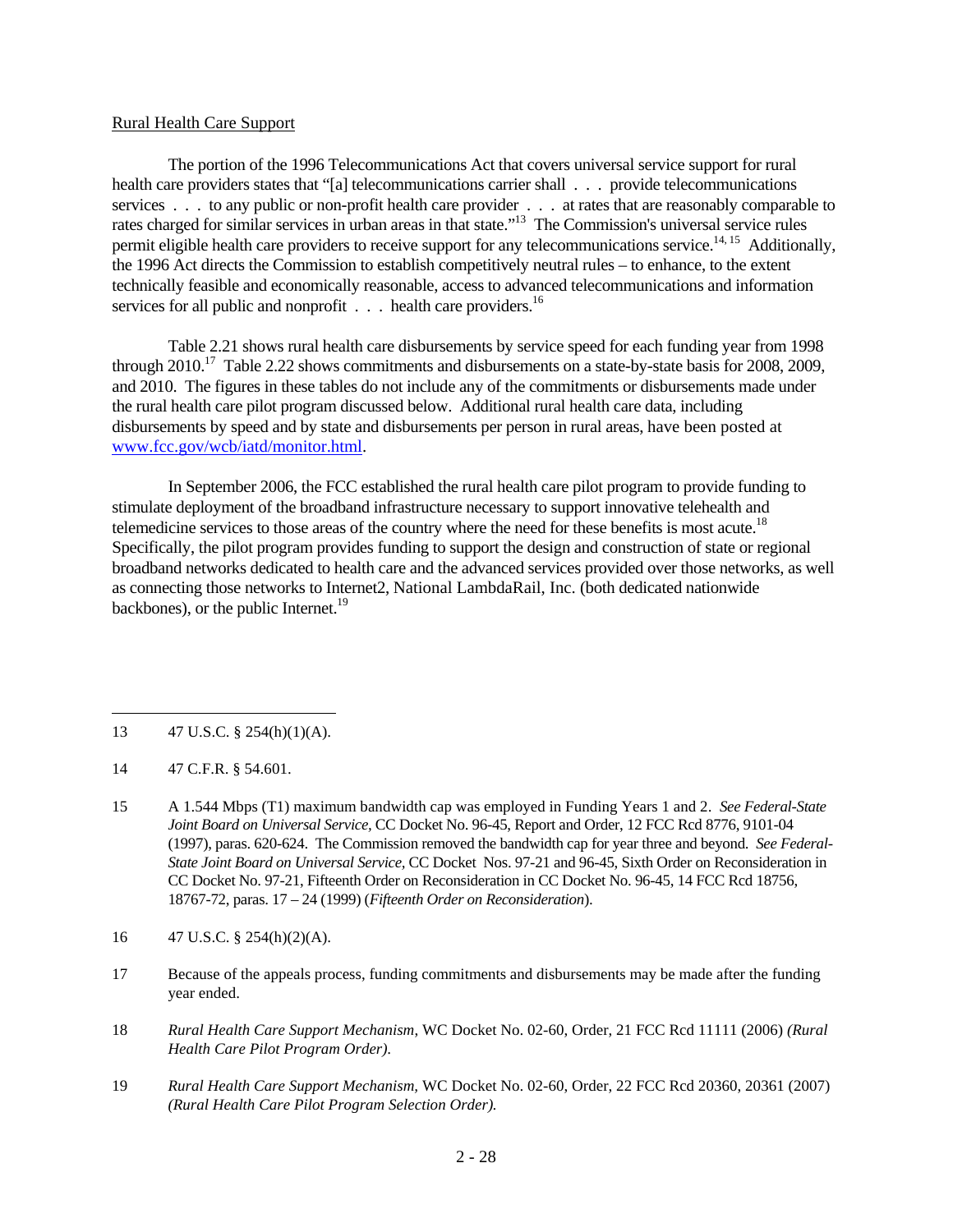In 2007, the Commission selected 69 applicants covering 42 states and three U.S. territories to participate in the pilot program.<sup>20</sup> The Commission made available to these participants approximately  $$139$  million in rural health care support per funding year for three years.<sup>21</sup> Rural health care pilot program commitments and disbursements by speed and by state have been posted at www.fcc.gov/wcb/iatd/monitor.html. For more information on the pilot program, visit the pilot program website. $22$ 

 $\overline{a}$ 

<sup>20</sup> *Rural Health Care Pilot Program Selection Order*. Following mergers, there are now 61 projects in the pilot program. *See* www.fcc.gov/encyclopedia/rural-health-care-pilot-program.

<sup>21</sup> *See RHCPP Selection Order* at 20372-73, paras. 32-33. USAC did not issue a pilot program funding commitment for the first funding year (Funding Year 2007 of the existing rural health care program). Unused pilot program support, however, is carried over to the next pilot program funding year. *See* Letter from Dana Shaffer, FCC, to Scott Barash, USAC, CC Docket No. 02-60 (Jan. 17, 2008). USAC reported that it rolled forward the Funding Year 2007 demand estimate and commitment cap of \$139.26 million to Funding Year 2008, except for \$0.53 million, which was committed and invoiced for Funding Year 2007. Universal Service Administrative Company, *Federal Universal Service Support Mechanisms Fund Size Projections for the Fourth Quarter 2009* at 21.

<sup>22</sup> *See Rural Health Care Pilot Program* at www.fcc.gov/encyclopedia/rural-health-care-pilot-program.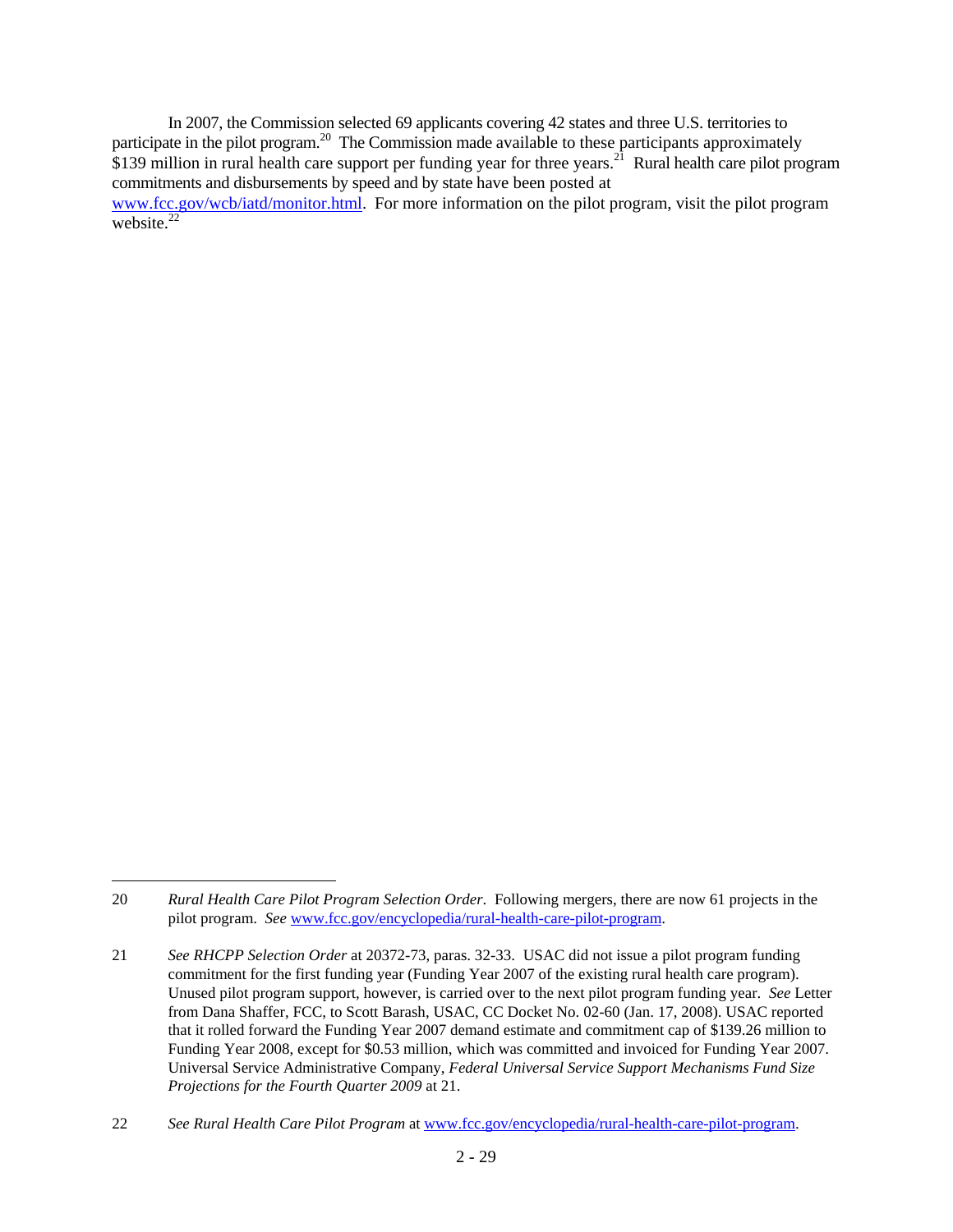|                | <b>Voice Grade</b> |           | <b>Broadband</b> |                   | <b>Other Service</b> |              |
|----------------|--------------------|-----------|------------------|-------------------|----------------------|--------------|
| <b>Funding</b> | <b>56K</b> to      | $200K$ to | 1.5Mb to         | 4.0M <sub>b</sub> | or Speed             |              |
| Year           | 199K               | 1.49Mb    | 3.99Mb           | and faster        | <b>Unknown</b>       | <b>Total</b> |
| 1998           | \$98,339           | \$201,476 | \$3,075,590      | \$0               | \$0                  | \$3,375,405  |
| 1999           | 178,433            | 778,169   | 3,289,825        | 0                 | 58,132               | 4,304,559    |
| 2000           | 242,640            | 451,643   | 9,559,894        | 59,994            | 0                    | 10,314,172   |
| 2001           | 288,619            | 204,066   | 17,964,276       | 98,382            | $\Omega$             | 18,555,343   |
| 2002           | 406,711            | 146,886   | 20,492,887       | 573,644           | 0                    | 21,620,128   |
| 2003           | 440,617            | 760,318   | 23,189,835       | 1,473,855         | 7,559                | 25,872,184   |
| 2004           | 570,681            | 2,741,730 | 25,265,034       | 2,283,207         | 141,133              | 31,001,784   |
| 2005           | 874,374            | 3,061,965 | 32,608,427       | 3,054,174         | 527,767              | 40,126,707   |
| 2006           | 1,059,618          | 3,101,332 | 34,029,394       | 2,918,913         | 4,169,755            | 45,279,013   |
| 2007           | 1,247,809          | 3,049,342 | 44,555,019       | 5,285,465         | 811,323              | 54,948,958   |
| 2008           | 1,488,543          | 2,415,259 | 50,626,720       | 8,363,711         | 490,049              | 63,384,282   |
| 2009           | 1,651,030          | 2,461,900 | 50,077,883       | 9,435,294         | 2,524,360            | 66,150,466   |
| 2010           | 579,253            | 428,728   | 22,156,169       | 3,967,741         | 2,356,299            | 29,488,190   |

**Table 2.21 Rural Health Care Funding Disbursements by Funding Year**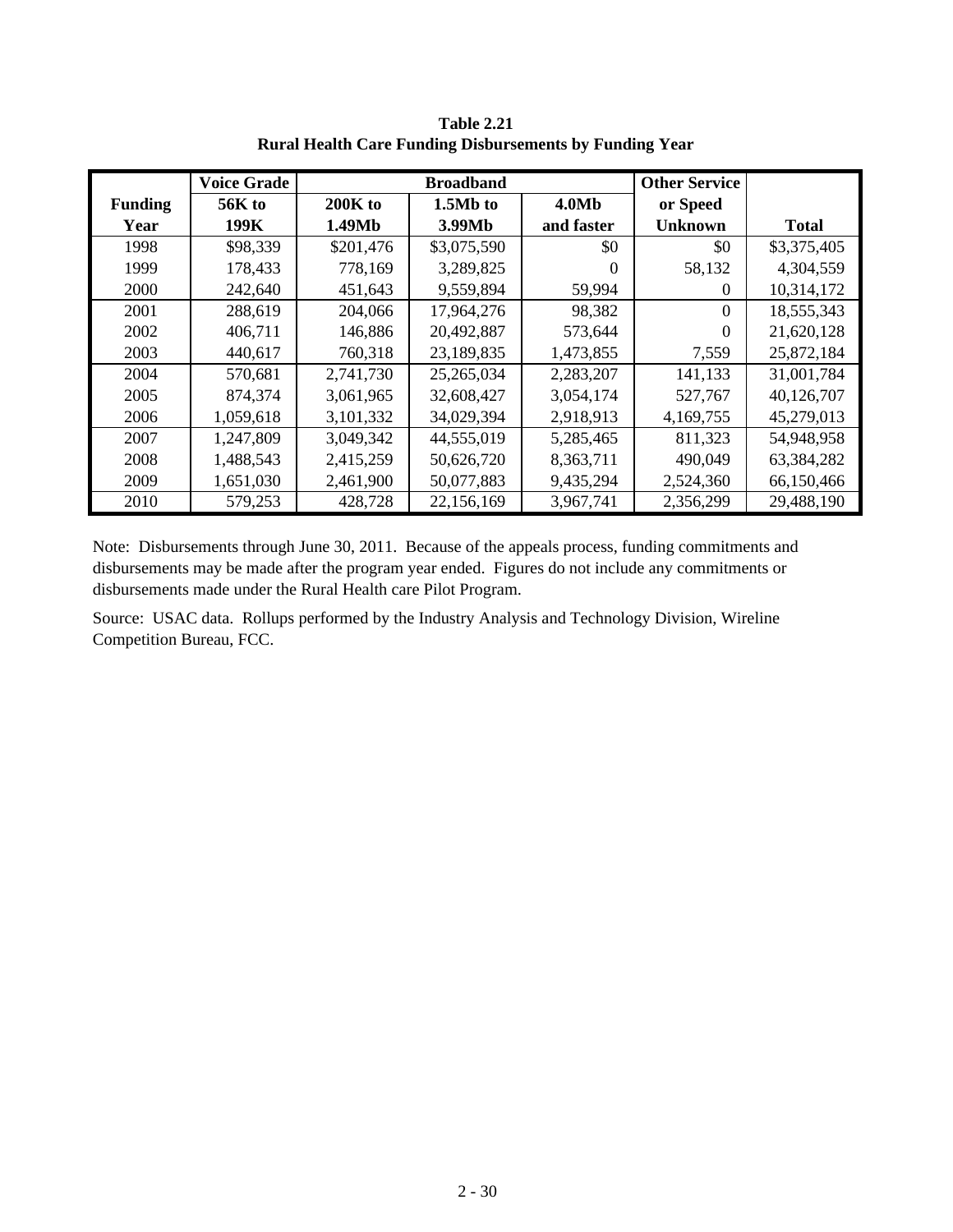**Table 2.22 Rural Health Care Funding Commitments and Disbursements by State Funding Year 2008: July 1, 2008 through June 30, 2009**

| Funds<br>Receiving<br>Funds<br>Receiving<br>Committed<br>Commitments<br>Disbursed<br>Support<br><b>State</b><br>\$292,149<br>73<br>71<br>Alabama<br>\$277,619<br>Alaska<br>35,176,871<br>233<br>34,685,598<br>229<br>American Samoa<br>141,191<br>1<br>141,191<br>$\mathbf{1}$<br>American Somoa<br>$\mathbf{0}$<br>$\boldsymbol{0}$<br>$\mathbf{0}$<br>0<br>68<br>63<br>Arizona<br>1,351,112<br>1,147,749<br>625,143<br>68<br>507,342<br>61<br>Arkansas<br>California<br>1,027,177<br>117<br>987,959<br>110<br>Colorado<br>24<br>22<br>256,696<br>227,144<br>$\boldsymbol{0}$<br>Connecticut<br>$\boldsymbol{0}$<br>$\boldsymbol{0}$<br>$\boldsymbol{0}$<br>Delaware<br>350<br>$\mathfrak{2}$<br>350<br>2<br>$\boldsymbol{0}$<br>$\boldsymbol{0}$<br>District of Columbia<br>$\boldsymbol{0}$<br>$\boldsymbol{0}$<br>477,243<br>22<br>210,519<br>17<br>Florida<br>99<br>96<br>Georgia<br>1,720,183<br>1,541,901<br>$\overline{c}$<br>$\mathfrak{2}$<br>Guam<br>87,800<br>71,528<br>Hawaii<br>148,487<br>18<br>148,487<br>18<br>Idaho<br>303,596<br>32<br>30<br>286,135<br>Illinois<br>74<br>67<br>1,176,600<br>1,110,897<br>Indiana<br>60<br>56<br>885,715<br>688,373<br>Iowa<br>559,794<br>72<br>71<br>544,671<br>51<br>Kansas<br>56<br>289,699<br>271,288<br>$\overline{77}$<br>69<br>Kentucky<br>518,703<br>481,253<br>21<br>Louisiana<br>24<br>70,440<br>47,359<br>$\tau$<br>$\tau$<br>Maine<br>21,865<br>20,833<br>$\boldsymbol{0}$<br>$\boldsymbol{0}$<br>Maryland<br>0<br>0<br>Massachusetts<br>151,250<br>3<br>146,564<br>3<br>110<br>1,369,115<br>105<br>Michigan<br>1,557,579<br>Minnesota<br>200<br>196<br>2,723,473<br>2,502,176<br>Mississippi<br>24<br>23<br>179,100<br>172,861<br>65<br>61<br>Missouri<br>591,082<br>565,551<br>80<br>79<br>Montana<br>876,559<br>836,439<br>Nebraska<br>113<br>1,528,465<br>1,484,746<br>110<br>14<br>Nevada<br>91,924<br>91,924<br>14<br>New Hampshire<br>$\overline{c}$<br>$\overline{c}$<br>14,658<br>14,658<br>$\boldsymbol{0}$<br>$\boldsymbol{0}$<br>New Jersey<br>$\boldsymbol{0}$<br>$\boldsymbol{0}$<br>60<br>57<br>New Mexico<br>756,947<br>697,058<br>New York<br>23<br>70,059<br>55,308<br>17<br>53<br>North Carolina<br>51<br>335,257<br>307,078<br>North Dakota<br>1,235,010<br>103<br>103<br>1,119,502<br>$\boldsymbol{0}$<br>$\overline{0}$<br>Northern Mariana Is.<br>$\mathbf{0}$<br>$\mathbf{0}$<br>33<br>Ohio<br>389,297<br>36<br>323,363<br>49<br>48<br>Oklahoma<br>543,625<br>627,662<br>21<br>17<br>Oregon<br>300,256<br>284,631<br>103,740<br>14<br>67,299<br>13<br>Pennsylvania<br>$\mathbf{0}$<br>Puerto Rico<br>$\overline{0}$<br>$\boldsymbol{0}$<br>$\overline{0}$<br>$\boldsymbol{0}$<br>$\boldsymbol{0}$<br>$\boldsymbol{0}$<br>$\boldsymbol{0}$<br>Rhode Island<br>South Carolina<br>$\sqrt{5}$<br>11,453<br>9,748<br>$\overline{4}$<br>90<br>87<br>South Dakota<br>1,408,740<br>1,383,304<br>21<br>19<br>Tennessee<br>205,404<br>177,949<br>59<br>63<br>Texas<br>1,040,762<br>1,015,258<br>Utah<br>54<br>721,283<br>756,173<br>51<br>22<br>21<br>Vermont<br>108,390<br>108,195<br>Virgin Islands<br>10<br>46,404<br>46,404<br>10<br>Virginia<br>145<br>143<br>770,336<br>725,214<br>Washington<br>33<br>29<br>68,045<br>58,300<br>West Virginia<br>23<br>21<br>213,666<br>187,428<br>Wisconsin<br>4,977,564<br>292<br>4,882,558<br>285<br>Wyoming<br>14<br>88,550<br>12<br>113,786 | Total | Providers | Total | Providers |
|----------------------------------------------------------------------------------------------------------------------------------------------------------------------------------------------------------------------------------------------------------------------------------------------------------------------------------------------------------------------------------------------------------------------------------------------------------------------------------------------------------------------------------------------------------------------------------------------------------------------------------------------------------------------------------------------------------------------------------------------------------------------------------------------------------------------------------------------------------------------------------------------------------------------------------------------------------------------------------------------------------------------------------------------------------------------------------------------------------------------------------------------------------------------------------------------------------------------------------------------------------------------------------------------------------------------------------------------------------------------------------------------------------------------------------------------------------------------------------------------------------------------------------------------------------------------------------------------------------------------------------------------------------------------------------------------------------------------------------------------------------------------------------------------------------------------------------------------------------------------------------------------------------------------------------------------------------------------------------------------------------------------------------------------------------------------------------------------------------------------------------------------------------------------------------------------------------------------------------------------------------------------------------------------------------------------------------------------------------------------------------------------------------------------------------------------------------------------------------------------------------------------------------------------------------------------------------------------------------------------------------------------------------------------------------------------------------------------------------------------------------------------------------------------------------------------------------------------------------------------------------------------------------------------------------------------------------------------------------------------------------------------------------------------------------------------------------------------------------------------------------------------------------------------------------------------------------------------------------------------------------------------------------------------------------------------------------------------------------------------|-------|-----------|-------|-----------|
|                                                                                                                                                                                                                                                                                                                                                                                                                                                                                                                                                                                                                                                                                                                                                                                                                                                                                                                                                                                                                                                                                                                                                                                                                                                                                                                                                                                                                                                                                                                                                                                                                                                                                                                                                                                                                                                                                                                                                                                                                                                                                                                                                                                                                                                                                                                                                                                                                                                                                                                                                                                                                                                                                                                                                                                                                                                                                                                                                                                                                                                                                                                                                                                                                                                                                                                                                                      |       |           |       |           |
|                                                                                                                                                                                                                                                                                                                                                                                                                                                                                                                                                                                                                                                                                                                                                                                                                                                                                                                                                                                                                                                                                                                                                                                                                                                                                                                                                                                                                                                                                                                                                                                                                                                                                                                                                                                                                                                                                                                                                                                                                                                                                                                                                                                                                                                                                                                                                                                                                                                                                                                                                                                                                                                                                                                                                                                                                                                                                                                                                                                                                                                                                                                                                                                                                                                                                                                                                                      |       |           |       |           |
|                                                                                                                                                                                                                                                                                                                                                                                                                                                                                                                                                                                                                                                                                                                                                                                                                                                                                                                                                                                                                                                                                                                                                                                                                                                                                                                                                                                                                                                                                                                                                                                                                                                                                                                                                                                                                                                                                                                                                                                                                                                                                                                                                                                                                                                                                                                                                                                                                                                                                                                                                                                                                                                                                                                                                                                                                                                                                                                                                                                                                                                                                                                                                                                                                                                                                                                                                                      |       |           |       |           |
|                                                                                                                                                                                                                                                                                                                                                                                                                                                                                                                                                                                                                                                                                                                                                                                                                                                                                                                                                                                                                                                                                                                                                                                                                                                                                                                                                                                                                                                                                                                                                                                                                                                                                                                                                                                                                                                                                                                                                                                                                                                                                                                                                                                                                                                                                                                                                                                                                                                                                                                                                                                                                                                                                                                                                                                                                                                                                                                                                                                                                                                                                                                                                                                                                                                                                                                                                                      |       |           |       |           |
|                                                                                                                                                                                                                                                                                                                                                                                                                                                                                                                                                                                                                                                                                                                                                                                                                                                                                                                                                                                                                                                                                                                                                                                                                                                                                                                                                                                                                                                                                                                                                                                                                                                                                                                                                                                                                                                                                                                                                                                                                                                                                                                                                                                                                                                                                                                                                                                                                                                                                                                                                                                                                                                                                                                                                                                                                                                                                                                                                                                                                                                                                                                                                                                                                                                                                                                                                                      |       |           |       |           |
|                                                                                                                                                                                                                                                                                                                                                                                                                                                                                                                                                                                                                                                                                                                                                                                                                                                                                                                                                                                                                                                                                                                                                                                                                                                                                                                                                                                                                                                                                                                                                                                                                                                                                                                                                                                                                                                                                                                                                                                                                                                                                                                                                                                                                                                                                                                                                                                                                                                                                                                                                                                                                                                                                                                                                                                                                                                                                                                                                                                                                                                                                                                                                                                                                                                                                                                                                                      |       |           |       |           |
|                                                                                                                                                                                                                                                                                                                                                                                                                                                                                                                                                                                                                                                                                                                                                                                                                                                                                                                                                                                                                                                                                                                                                                                                                                                                                                                                                                                                                                                                                                                                                                                                                                                                                                                                                                                                                                                                                                                                                                                                                                                                                                                                                                                                                                                                                                                                                                                                                                                                                                                                                                                                                                                                                                                                                                                                                                                                                                                                                                                                                                                                                                                                                                                                                                                                                                                                                                      |       |           |       |           |
|                                                                                                                                                                                                                                                                                                                                                                                                                                                                                                                                                                                                                                                                                                                                                                                                                                                                                                                                                                                                                                                                                                                                                                                                                                                                                                                                                                                                                                                                                                                                                                                                                                                                                                                                                                                                                                                                                                                                                                                                                                                                                                                                                                                                                                                                                                                                                                                                                                                                                                                                                                                                                                                                                                                                                                                                                                                                                                                                                                                                                                                                                                                                                                                                                                                                                                                                                                      |       |           |       |           |
|                                                                                                                                                                                                                                                                                                                                                                                                                                                                                                                                                                                                                                                                                                                                                                                                                                                                                                                                                                                                                                                                                                                                                                                                                                                                                                                                                                                                                                                                                                                                                                                                                                                                                                                                                                                                                                                                                                                                                                                                                                                                                                                                                                                                                                                                                                                                                                                                                                                                                                                                                                                                                                                                                                                                                                                                                                                                                                                                                                                                                                                                                                                                                                                                                                                                                                                                                                      |       |           |       |           |
|                                                                                                                                                                                                                                                                                                                                                                                                                                                                                                                                                                                                                                                                                                                                                                                                                                                                                                                                                                                                                                                                                                                                                                                                                                                                                                                                                                                                                                                                                                                                                                                                                                                                                                                                                                                                                                                                                                                                                                                                                                                                                                                                                                                                                                                                                                                                                                                                                                                                                                                                                                                                                                                                                                                                                                                                                                                                                                                                                                                                                                                                                                                                                                                                                                                                                                                                                                      |       |           |       |           |
|                                                                                                                                                                                                                                                                                                                                                                                                                                                                                                                                                                                                                                                                                                                                                                                                                                                                                                                                                                                                                                                                                                                                                                                                                                                                                                                                                                                                                                                                                                                                                                                                                                                                                                                                                                                                                                                                                                                                                                                                                                                                                                                                                                                                                                                                                                                                                                                                                                                                                                                                                                                                                                                                                                                                                                                                                                                                                                                                                                                                                                                                                                                                                                                                                                                                                                                                                                      |       |           |       |           |
|                                                                                                                                                                                                                                                                                                                                                                                                                                                                                                                                                                                                                                                                                                                                                                                                                                                                                                                                                                                                                                                                                                                                                                                                                                                                                                                                                                                                                                                                                                                                                                                                                                                                                                                                                                                                                                                                                                                                                                                                                                                                                                                                                                                                                                                                                                                                                                                                                                                                                                                                                                                                                                                                                                                                                                                                                                                                                                                                                                                                                                                                                                                                                                                                                                                                                                                                                                      |       |           |       |           |
|                                                                                                                                                                                                                                                                                                                                                                                                                                                                                                                                                                                                                                                                                                                                                                                                                                                                                                                                                                                                                                                                                                                                                                                                                                                                                                                                                                                                                                                                                                                                                                                                                                                                                                                                                                                                                                                                                                                                                                                                                                                                                                                                                                                                                                                                                                                                                                                                                                                                                                                                                                                                                                                                                                                                                                                                                                                                                                                                                                                                                                                                                                                                                                                                                                                                                                                                                                      |       |           |       |           |
|                                                                                                                                                                                                                                                                                                                                                                                                                                                                                                                                                                                                                                                                                                                                                                                                                                                                                                                                                                                                                                                                                                                                                                                                                                                                                                                                                                                                                                                                                                                                                                                                                                                                                                                                                                                                                                                                                                                                                                                                                                                                                                                                                                                                                                                                                                                                                                                                                                                                                                                                                                                                                                                                                                                                                                                                                                                                                                                                                                                                                                                                                                                                                                                                                                                                                                                                                                      |       |           |       |           |
|                                                                                                                                                                                                                                                                                                                                                                                                                                                                                                                                                                                                                                                                                                                                                                                                                                                                                                                                                                                                                                                                                                                                                                                                                                                                                                                                                                                                                                                                                                                                                                                                                                                                                                                                                                                                                                                                                                                                                                                                                                                                                                                                                                                                                                                                                                                                                                                                                                                                                                                                                                                                                                                                                                                                                                                                                                                                                                                                                                                                                                                                                                                                                                                                                                                                                                                                                                      |       |           |       |           |
|                                                                                                                                                                                                                                                                                                                                                                                                                                                                                                                                                                                                                                                                                                                                                                                                                                                                                                                                                                                                                                                                                                                                                                                                                                                                                                                                                                                                                                                                                                                                                                                                                                                                                                                                                                                                                                                                                                                                                                                                                                                                                                                                                                                                                                                                                                                                                                                                                                                                                                                                                                                                                                                                                                                                                                                                                                                                                                                                                                                                                                                                                                                                                                                                                                                                                                                                                                      |       |           |       |           |
|                                                                                                                                                                                                                                                                                                                                                                                                                                                                                                                                                                                                                                                                                                                                                                                                                                                                                                                                                                                                                                                                                                                                                                                                                                                                                                                                                                                                                                                                                                                                                                                                                                                                                                                                                                                                                                                                                                                                                                                                                                                                                                                                                                                                                                                                                                                                                                                                                                                                                                                                                                                                                                                                                                                                                                                                                                                                                                                                                                                                                                                                                                                                                                                                                                                                                                                                                                      |       |           |       |           |
|                                                                                                                                                                                                                                                                                                                                                                                                                                                                                                                                                                                                                                                                                                                                                                                                                                                                                                                                                                                                                                                                                                                                                                                                                                                                                                                                                                                                                                                                                                                                                                                                                                                                                                                                                                                                                                                                                                                                                                                                                                                                                                                                                                                                                                                                                                                                                                                                                                                                                                                                                                                                                                                                                                                                                                                                                                                                                                                                                                                                                                                                                                                                                                                                                                                                                                                                                                      |       |           |       |           |
|                                                                                                                                                                                                                                                                                                                                                                                                                                                                                                                                                                                                                                                                                                                                                                                                                                                                                                                                                                                                                                                                                                                                                                                                                                                                                                                                                                                                                                                                                                                                                                                                                                                                                                                                                                                                                                                                                                                                                                                                                                                                                                                                                                                                                                                                                                                                                                                                                                                                                                                                                                                                                                                                                                                                                                                                                                                                                                                                                                                                                                                                                                                                                                                                                                                                                                                                                                      |       |           |       |           |
|                                                                                                                                                                                                                                                                                                                                                                                                                                                                                                                                                                                                                                                                                                                                                                                                                                                                                                                                                                                                                                                                                                                                                                                                                                                                                                                                                                                                                                                                                                                                                                                                                                                                                                                                                                                                                                                                                                                                                                                                                                                                                                                                                                                                                                                                                                                                                                                                                                                                                                                                                                                                                                                                                                                                                                                                                                                                                                                                                                                                                                                                                                                                                                                                                                                                                                                                                                      |       |           |       |           |
|                                                                                                                                                                                                                                                                                                                                                                                                                                                                                                                                                                                                                                                                                                                                                                                                                                                                                                                                                                                                                                                                                                                                                                                                                                                                                                                                                                                                                                                                                                                                                                                                                                                                                                                                                                                                                                                                                                                                                                                                                                                                                                                                                                                                                                                                                                                                                                                                                                                                                                                                                                                                                                                                                                                                                                                                                                                                                                                                                                                                                                                                                                                                                                                                                                                                                                                                                                      |       |           |       |           |
|                                                                                                                                                                                                                                                                                                                                                                                                                                                                                                                                                                                                                                                                                                                                                                                                                                                                                                                                                                                                                                                                                                                                                                                                                                                                                                                                                                                                                                                                                                                                                                                                                                                                                                                                                                                                                                                                                                                                                                                                                                                                                                                                                                                                                                                                                                                                                                                                                                                                                                                                                                                                                                                                                                                                                                                                                                                                                                                                                                                                                                                                                                                                                                                                                                                                                                                                                                      |       |           |       |           |
|                                                                                                                                                                                                                                                                                                                                                                                                                                                                                                                                                                                                                                                                                                                                                                                                                                                                                                                                                                                                                                                                                                                                                                                                                                                                                                                                                                                                                                                                                                                                                                                                                                                                                                                                                                                                                                                                                                                                                                                                                                                                                                                                                                                                                                                                                                                                                                                                                                                                                                                                                                                                                                                                                                                                                                                                                                                                                                                                                                                                                                                                                                                                                                                                                                                                                                                                                                      |       |           |       |           |
|                                                                                                                                                                                                                                                                                                                                                                                                                                                                                                                                                                                                                                                                                                                                                                                                                                                                                                                                                                                                                                                                                                                                                                                                                                                                                                                                                                                                                                                                                                                                                                                                                                                                                                                                                                                                                                                                                                                                                                                                                                                                                                                                                                                                                                                                                                                                                                                                                                                                                                                                                                                                                                                                                                                                                                                                                                                                                                                                                                                                                                                                                                                                                                                                                                                                                                                                                                      |       |           |       |           |
|                                                                                                                                                                                                                                                                                                                                                                                                                                                                                                                                                                                                                                                                                                                                                                                                                                                                                                                                                                                                                                                                                                                                                                                                                                                                                                                                                                                                                                                                                                                                                                                                                                                                                                                                                                                                                                                                                                                                                                                                                                                                                                                                                                                                                                                                                                                                                                                                                                                                                                                                                                                                                                                                                                                                                                                                                                                                                                                                                                                                                                                                                                                                                                                                                                                                                                                                                                      |       |           |       |           |
|                                                                                                                                                                                                                                                                                                                                                                                                                                                                                                                                                                                                                                                                                                                                                                                                                                                                                                                                                                                                                                                                                                                                                                                                                                                                                                                                                                                                                                                                                                                                                                                                                                                                                                                                                                                                                                                                                                                                                                                                                                                                                                                                                                                                                                                                                                                                                                                                                                                                                                                                                                                                                                                                                                                                                                                                                                                                                                                                                                                                                                                                                                                                                                                                                                                                                                                                                                      |       |           |       |           |
|                                                                                                                                                                                                                                                                                                                                                                                                                                                                                                                                                                                                                                                                                                                                                                                                                                                                                                                                                                                                                                                                                                                                                                                                                                                                                                                                                                                                                                                                                                                                                                                                                                                                                                                                                                                                                                                                                                                                                                                                                                                                                                                                                                                                                                                                                                                                                                                                                                                                                                                                                                                                                                                                                                                                                                                                                                                                                                                                                                                                                                                                                                                                                                                                                                                                                                                                                                      |       |           |       |           |
|                                                                                                                                                                                                                                                                                                                                                                                                                                                                                                                                                                                                                                                                                                                                                                                                                                                                                                                                                                                                                                                                                                                                                                                                                                                                                                                                                                                                                                                                                                                                                                                                                                                                                                                                                                                                                                                                                                                                                                                                                                                                                                                                                                                                                                                                                                                                                                                                                                                                                                                                                                                                                                                                                                                                                                                                                                                                                                                                                                                                                                                                                                                                                                                                                                                                                                                                                                      |       |           |       |           |
|                                                                                                                                                                                                                                                                                                                                                                                                                                                                                                                                                                                                                                                                                                                                                                                                                                                                                                                                                                                                                                                                                                                                                                                                                                                                                                                                                                                                                                                                                                                                                                                                                                                                                                                                                                                                                                                                                                                                                                                                                                                                                                                                                                                                                                                                                                                                                                                                                                                                                                                                                                                                                                                                                                                                                                                                                                                                                                                                                                                                                                                                                                                                                                                                                                                                                                                                                                      |       |           |       |           |
|                                                                                                                                                                                                                                                                                                                                                                                                                                                                                                                                                                                                                                                                                                                                                                                                                                                                                                                                                                                                                                                                                                                                                                                                                                                                                                                                                                                                                                                                                                                                                                                                                                                                                                                                                                                                                                                                                                                                                                                                                                                                                                                                                                                                                                                                                                                                                                                                                                                                                                                                                                                                                                                                                                                                                                                                                                                                                                                                                                                                                                                                                                                                                                                                                                                                                                                                                                      |       |           |       |           |
|                                                                                                                                                                                                                                                                                                                                                                                                                                                                                                                                                                                                                                                                                                                                                                                                                                                                                                                                                                                                                                                                                                                                                                                                                                                                                                                                                                                                                                                                                                                                                                                                                                                                                                                                                                                                                                                                                                                                                                                                                                                                                                                                                                                                                                                                                                                                                                                                                                                                                                                                                                                                                                                                                                                                                                                                                                                                                                                                                                                                                                                                                                                                                                                                                                                                                                                                                                      |       |           |       |           |
|                                                                                                                                                                                                                                                                                                                                                                                                                                                                                                                                                                                                                                                                                                                                                                                                                                                                                                                                                                                                                                                                                                                                                                                                                                                                                                                                                                                                                                                                                                                                                                                                                                                                                                                                                                                                                                                                                                                                                                                                                                                                                                                                                                                                                                                                                                                                                                                                                                                                                                                                                                                                                                                                                                                                                                                                                                                                                                                                                                                                                                                                                                                                                                                                                                                                                                                                                                      |       |           |       |           |
|                                                                                                                                                                                                                                                                                                                                                                                                                                                                                                                                                                                                                                                                                                                                                                                                                                                                                                                                                                                                                                                                                                                                                                                                                                                                                                                                                                                                                                                                                                                                                                                                                                                                                                                                                                                                                                                                                                                                                                                                                                                                                                                                                                                                                                                                                                                                                                                                                                                                                                                                                                                                                                                                                                                                                                                                                                                                                                                                                                                                                                                                                                                                                                                                                                                                                                                                                                      |       |           |       |           |
|                                                                                                                                                                                                                                                                                                                                                                                                                                                                                                                                                                                                                                                                                                                                                                                                                                                                                                                                                                                                                                                                                                                                                                                                                                                                                                                                                                                                                                                                                                                                                                                                                                                                                                                                                                                                                                                                                                                                                                                                                                                                                                                                                                                                                                                                                                                                                                                                                                                                                                                                                                                                                                                                                                                                                                                                                                                                                                                                                                                                                                                                                                                                                                                                                                                                                                                                                                      |       |           |       |           |
|                                                                                                                                                                                                                                                                                                                                                                                                                                                                                                                                                                                                                                                                                                                                                                                                                                                                                                                                                                                                                                                                                                                                                                                                                                                                                                                                                                                                                                                                                                                                                                                                                                                                                                                                                                                                                                                                                                                                                                                                                                                                                                                                                                                                                                                                                                                                                                                                                                                                                                                                                                                                                                                                                                                                                                                                                                                                                                                                                                                                                                                                                                                                                                                                                                                                                                                                                                      |       |           |       |           |
|                                                                                                                                                                                                                                                                                                                                                                                                                                                                                                                                                                                                                                                                                                                                                                                                                                                                                                                                                                                                                                                                                                                                                                                                                                                                                                                                                                                                                                                                                                                                                                                                                                                                                                                                                                                                                                                                                                                                                                                                                                                                                                                                                                                                                                                                                                                                                                                                                                                                                                                                                                                                                                                                                                                                                                                                                                                                                                                                                                                                                                                                                                                                                                                                                                                                                                                                                                      |       |           |       |           |
|                                                                                                                                                                                                                                                                                                                                                                                                                                                                                                                                                                                                                                                                                                                                                                                                                                                                                                                                                                                                                                                                                                                                                                                                                                                                                                                                                                                                                                                                                                                                                                                                                                                                                                                                                                                                                                                                                                                                                                                                                                                                                                                                                                                                                                                                                                                                                                                                                                                                                                                                                                                                                                                                                                                                                                                                                                                                                                                                                                                                                                                                                                                                                                                                                                                                                                                                                                      |       |           |       |           |
|                                                                                                                                                                                                                                                                                                                                                                                                                                                                                                                                                                                                                                                                                                                                                                                                                                                                                                                                                                                                                                                                                                                                                                                                                                                                                                                                                                                                                                                                                                                                                                                                                                                                                                                                                                                                                                                                                                                                                                                                                                                                                                                                                                                                                                                                                                                                                                                                                                                                                                                                                                                                                                                                                                                                                                                                                                                                                                                                                                                                                                                                                                                                                                                                                                                                                                                                                                      |       |           |       |           |
|                                                                                                                                                                                                                                                                                                                                                                                                                                                                                                                                                                                                                                                                                                                                                                                                                                                                                                                                                                                                                                                                                                                                                                                                                                                                                                                                                                                                                                                                                                                                                                                                                                                                                                                                                                                                                                                                                                                                                                                                                                                                                                                                                                                                                                                                                                                                                                                                                                                                                                                                                                                                                                                                                                                                                                                                                                                                                                                                                                                                                                                                                                                                                                                                                                                                                                                                                                      |       |           |       |           |
|                                                                                                                                                                                                                                                                                                                                                                                                                                                                                                                                                                                                                                                                                                                                                                                                                                                                                                                                                                                                                                                                                                                                                                                                                                                                                                                                                                                                                                                                                                                                                                                                                                                                                                                                                                                                                                                                                                                                                                                                                                                                                                                                                                                                                                                                                                                                                                                                                                                                                                                                                                                                                                                                                                                                                                                                                                                                                                                                                                                                                                                                                                                                                                                                                                                                                                                                                                      |       |           |       |           |
|                                                                                                                                                                                                                                                                                                                                                                                                                                                                                                                                                                                                                                                                                                                                                                                                                                                                                                                                                                                                                                                                                                                                                                                                                                                                                                                                                                                                                                                                                                                                                                                                                                                                                                                                                                                                                                                                                                                                                                                                                                                                                                                                                                                                                                                                                                                                                                                                                                                                                                                                                                                                                                                                                                                                                                                                                                                                                                                                                                                                                                                                                                                                                                                                                                                                                                                                                                      |       |           |       |           |
|                                                                                                                                                                                                                                                                                                                                                                                                                                                                                                                                                                                                                                                                                                                                                                                                                                                                                                                                                                                                                                                                                                                                                                                                                                                                                                                                                                                                                                                                                                                                                                                                                                                                                                                                                                                                                                                                                                                                                                                                                                                                                                                                                                                                                                                                                                                                                                                                                                                                                                                                                                                                                                                                                                                                                                                                                                                                                                                                                                                                                                                                                                                                                                                                                                                                                                                                                                      |       |           |       |           |
|                                                                                                                                                                                                                                                                                                                                                                                                                                                                                                                                                                                                                                                                                                                                                                                                                                                                                                                                                                                                                                                                                                                                                                                                                                                                                                                                                                                                                                                                                                                                                                                                                                                                                                                                                                                                                                                                                                                                                                                                                                                                                                                                                                                                                                                                                                                                                                                                                                                                                                                                                                                                                                                                                                                                                                                                                                                                                                                                                                                                                                                                                                                                                                                                                                                                                                                                                                      |       |           |       |           |
|                                                                                                                                                                                                                                                                                                                                                                                                                                                                                                                                                                                                                                                                                                                                                                                                                                                                                                                                                                                                                                                                                                                                                                                                                                                                                                                                                                                                                                                                                                                                                                                                                                                                                                                                                                                                                                                                                                                                                                                                                                                                                                                                                                                                                                                                                                                                                                                                                                                                                                                                                                                                                                                                                                                                                                                                                                                                                                                                                                                                                                                                                                                                                                                                                                                                                                                                                                      |       |           |       |           |
|                                                                                                                                                                                                                                                                                                                                                                                                                                                                                                                                                                                                                                                                                                                                                                                                                                                                                                                                                                                                                                                                                                                                                                                                                                                                                                                                                                                                                                                                                                                                                                                                                                                                                                                                                                                                                                                                                                                                                                                                                                                                                                                                                                                                                                                                                                                                                                                                                                                                                                                                                                                                                                                                                                                                                                                                                                                                                                                                                                                                                                                                                                                                                                                                                                                                                                                                                                      |       |           |       |           |
|                                                                                                                                                                                                                                                                                                                                                                                                                                                                                                                                                                                                                                                                                                                                                                                                                                                                                                                                                                                                                                                                                                                                                                                                                                                                                                                                                                                                                                                                                                                                                                                                                                                                                                                                                                                                                                                                                                                                                                                                                                                                                                                                                                                                                                                                                                                                                                                                                                                                                                                                                                                                                                                                                                                                                                                                                                                                                                                                                                                                                                                                                                                                                                                                                                                                                                                                                                      |       |           |       |           |
|                                                                                                                                                                                                                                                                                                                                                                                                                                                                                                                                                                                                                                                                                                                                                                                                                                                                                                                                                                                                                                                                                                                                                                                                                                                                                                                                                                                                                                                                                                                                                                                                                                                                                                                                                                                                                                                                                                                                                                                                                                                                                                                                                                                                                                                                                                                                                                                                                                                                                                                                                                                                                                                                                                                                                                                                                                                                                                                                                                                                                                                                                                                                                                                                                                                                                                                                                                      |       |           |       |           |
|                                                                                                                                                                                                                                                                                                                                                                                                                                                                                                                                                                                                                                                                                                                                                                                                                                                                                                                                                                                                                                                                                                                                                                                                                                                                                                                                                                                                                                                                                                                                                                                                                                                                                                                                                                                                                                                                                                                                                                                                                                                                                                                                                                                                                                                                                                                                                                                                                                                                                                                                                                                                                                                                                                                                                                                                                                                                                                                                                                                                                                                                                                                                                                                                                                                                                                                                                                      |       |           |       |           |
|                                                                                                                                                                                                                                                                                                                                                                                                                                                                                                                                                                                                                                                                                                                                                                                                                                                                                                                                                                                                                                                                                                                                                                                                                                                                                                                                                                                                                                                                                                                                                                                                                                                                                                                                                                                                                                                                                                                                                                                                                                                                                                                                                                                                                                                                                                                                                                                                                                                                                                                                                                                                                                                                                                                                                                                                                                                                                                                                                                                                                                                                                                                                                                                                                                                                                                                                                                      |       |           |       |           |
|                                                                                                                                                                                                                                                                                                                                                                                                                                                                                                                                                                                                                                                                                                                                                                                                                                                                                                                                                                                                                                                                                                                                                                                                                                                                                                                                                                                                                                                                                                                                                                                                                                                                                                                                                                                                                                                                                                                                                                                                                                                                                                                                                                                                                                                                                                                                                                                                                                                                                                                                                                                                                                                                                                                                                                                                                                                                                                                                                                                                                                                                                                                                                                                                                                                                                                                                                                      |       |           |       |           |
|                                                                                                                                                                                                                                                                                                                                                                                                                                                                                                                                                                                                                                                                                                                                                                                                                                                                                                                                                                                                                                                                                                                                                                                                                                                                                                                                                                                                                                                                                                                                                                                                                                                                                                                                                                                                                                                                                                                                                                                                                                                                                                                                                                                                                                                                                                                                                                                                                                                                                                                                                                                                                                                                                                                                                                                                                                                                                                                                                                                                                                                                                                                                                                                                                                                                                                                                                                      |       |           |       |           |
|                                                                                                                                                                                                                                                                                                                                                                                                                                                                                                                                                                                                                                                                                                                                                                                                                                                                                                                                                                                                                                                                                                                                                                                                                                                                                                                                                                                                                                                                                                                                                                                                                                                                                                                                                                                                                                                                                                                                                                                                                                                                                                                                                                                                                                                                                                                                                                                                                                                                                                                                                                                                                                                                                                                                                                                                                                                                                                                                                                                                                                                                                                                                                                                                                                                                                                                                                                      |       |           |       |           |
|                                                                                                                                                                                                                                                                                                                                                                                                                                                                                                                                                                                                                                                                                                                                                                                                                                                                                                                                                                                                                                                                                                                                                                                                                                                                                                                                                                                                                                                                                                                                                                                                                                                                                                                                                                                                                                                                                                                                                                                                                                                                                                                                                                                                                                                                                                                                                                                                                                                                                                                                                                                                                                                                                                                                                                                                                                                                                                                                                                                                                                                                                                                                                                                                                                                                                                                                                                      |       |           |       |           |
|                                                                                                                                                                                                                                                                                                                                                                                                                                                                                                                                                                                                                                                                                                                                                                                                                                                                                                                                                                                                                                                                                                                                                                                                                                                                                                                                                                                                                                                                                                                                                                                                                                                                                                                                                                                                                                                                                                                                                                                                                                                                                                                                                                                                                                                                                                                                                                                                                                                                                                                                                                                                                                                                                                                                                                                                                                                                                                                                                                                                                                                                                                                                                                                                                                                                                                                                                                      |       |           |       |           |
|                                                                                                                                                                                                                                                                                                                                                                                                                                                                                                                                                                                                                                                                                                                                                                                                                                                                                                                                                                                                                                                                                                                                                                                                                                                                                                                                                                                                                                                                                                                                                                                                                                                                                                                                                                                                                                                                                                                                                                                                                                                                                                                                                                                                                                                                                                                                                                                                                                                                                                                                                                                                                                                                                                                                                                                                                                                                                                                                                                                                                                                                                                                                                                                                                                                                                                                                                                      |       |           |       |           |
|                                                                                                                                                                                                                                                                                                                                                                                                                                                                                                                                                                                                                                                                                                                                                                                                                                                                                                                                                                                                                                                                                                                                                                                                                                                                                                                                                                                                                                                                                                                                                                                                                                                                                                                                                                                                                                                                                                                                                                                                                                                                                                                                                                                                                                                                                                                                                                                                                                                                                                                                                                                                                                                                                                                                                                                                                                                                                                                                                                                                                                                                                                                                                                                                                                                                                                                                                                      |       |           |       |           |
|                                                                                                                                                                                                                                                                                                                                                                                                                                                                                                                                                                                                                                                                                                                                                                                                                                                                                                                                                                                                                                                                                                                                                                                                                                                                                                                                                                                                                                                                                                                                                                                                                                                                                                                                                                                                                                                                                                                                                                                                                                                                                                                                                                                                                                                                                                                                                                                                                                                                                                                                                                                                                                                                                                                                                                                                                                                                                                                                                                                                                                                                                                                                                                                                                                                                                                                                                                      |       |           |       |           |
|                                                                                                                                                                                                                                                                                                                                                                                                                                                                                                                                                                                                                                                                                                                                                                                                                                                                                                                                                                                                                                                                                                                                                                                                                                                                                                                                                                                                                                                                                                                                                                                                                                                                                                                                                                                                                                                                                                                                                                                                                                                                                                                                                                                                                                                                                                                                                                                                                                                                                                                                                                                                                                                                                                                                                                                                                                                                                                                                                                                                                                                                                                                                                                                                                                                                                                                                                                      |       |           |       |           |
|                                                                                                                                                                                                                                                                                                                                                                                                                                                                                                                                                                                                                                                                                                                                                                                                                                                                                                                                                                                                                                                                                                                                                                                                                                                                                                                                                                                                                                                                                                                                                                                                                                                                                                                                                                                                                                                                                                                                                                                                                                                                                                                                                                                                                                                                                                                                                                                                                                                                                                                                                                                                                                                                                                                                                                                                                                                                                                                                                                                                                                                                                                                                                                                                                                                                                                                                                                      |       |           |       |           |
| 2,871<br>\$63,384,282<br>2,737<br>Totals<br>\$66,383,855                                                                                                                                                                                                                                                                                                                                                                                                                                                                                                                                                                                                                                                                                                                                                                                                                                                                                                                                                                                                                                                                                                                                                                                                                                                                                                                                                                                                                                                                                                                                                                                                                                                                                                                                                                                                                                                                                                                                                                                                                                                                                                                                                                                                                                                                                                                                                                                                                                                                                                                                                                                                                                                                                                                                                                                                                                                                                                                                                                                                                                                                                                                                                                                                                                                                                                             |       |           |       |           |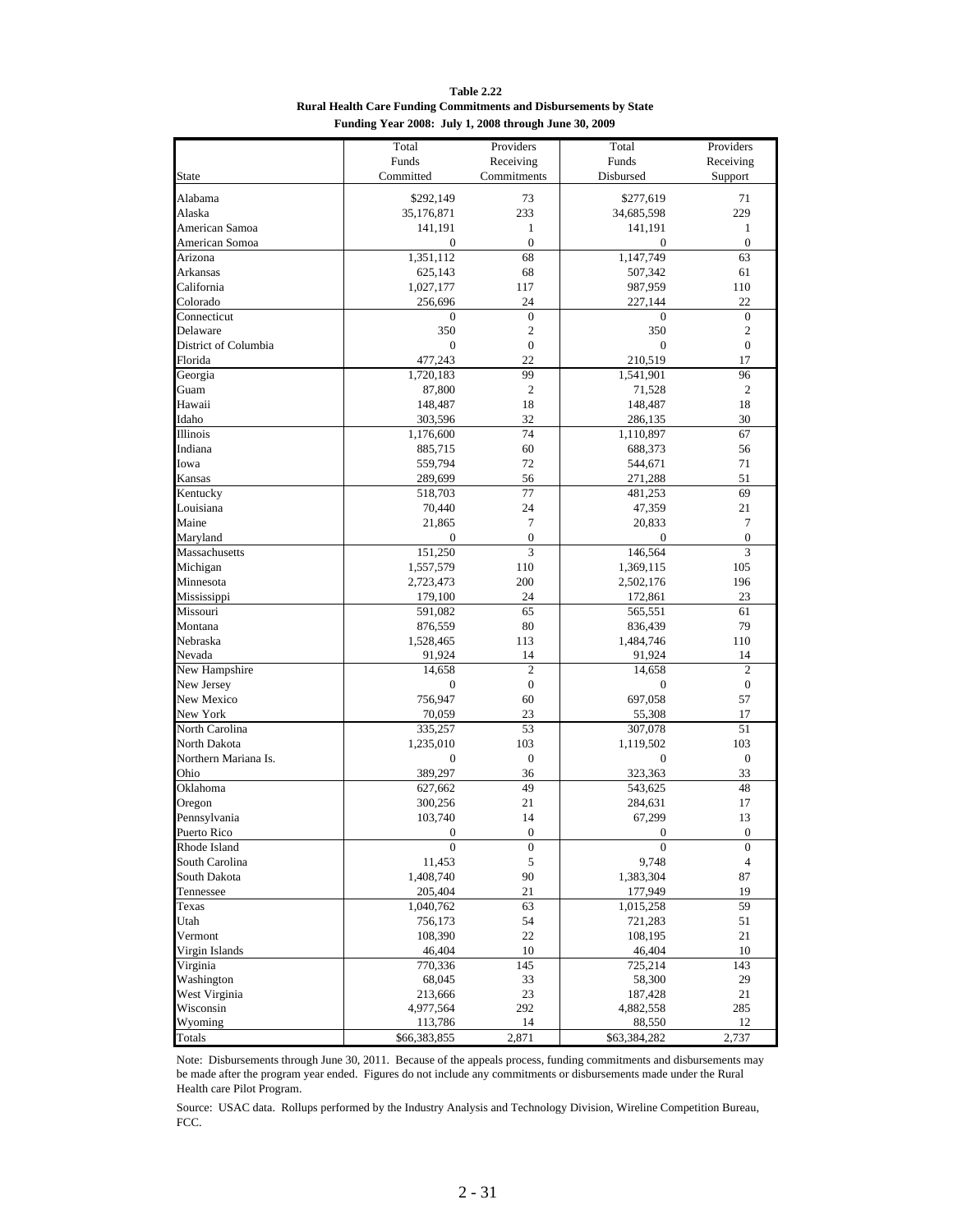**Table 2.22 Rural Health Care Funding Commitments and Disbursements by State Funding Year 2009: July 1, 2009 through June 30, 2010**

|                      | Total            | Providers        | Total            | Providers        |
|----------------------|------------------|------------------|------------------|------------------|
|                      | Funds            |                  | Funds            |                  |
| <b>State</b>         |                  | Receiving        |                  | Receiving        |
|                      | Committed        | Support          | Disbursed        | Support          |
| Alabama              | \$354,564        | 87               | \$329,952        | 83               |
| Alaska               | 38,154,146       | 249              | 37,433,784       | 242              |
| American Samoa       | 220,158          | 1                | 220,158          | $\mathbf{1}$     |
| American Somoa       | $\mathbf{0}$     | $\mathbf{0}$     | $\mathbf{0}$     | $\mathbf{0}$     |
| Arizona              | 1,486,437        | 67               | 901,677          | 47               |
| Arkansas             | 726,908          | 107              | 646,705          | 102              |
| California           | 1,107,190        | 119              | 768,914          | 55               |
| Colorado             | 251,624          | 24               | 209,840          | 17               |
| Connecticut          | $\boldsymbol{0}$ | $\boldsymbol{0}$ | $\boldsymbol{0}$ | $\boldsymbol{0}$ |
| Delaware             | $\boldsymbol{0}$ | $\boldsymbol{0}$ | $\boldsymbol{0}$ | $\boldsymbol{0}$ |
| District of Columbia | $\boldsymbol{0}$ | $\boldsymbol{0}$ | $\boldsymbol{0}$ | $\boldsymbol{0}$ |
|                      |                  |                  |                  |                  |
| Florida              | 356,659          | 23               | 233,356          | 21               |
| Georgia              | 2,080,369        | 122              | 1,969,631        | 116              |
| Guam                 | 14,333           | $\mathbf{1}$     | $\boldsymbol{0}$ | $\boldsymbol{0}$ |
| Hawaii               | 164,653          | 18               | 94,082           | 10               |
| Idaho                | 384,794          | 42               | 194,534          | 32               |
| Illinois             | 1,221,308        | 104              | 921,247          | 72               |
| Indiana              | 852,294          | 66               | 734,782          | 62               |
| Iowa                 | 529,885          | 92               | 438,159          | 78               |
| Kansas               | 346,280          | 65               | 287,134          | 51               |
| Kentucky             | 584,345          | 71               | 467,616          | 63               |
| Louisiana            | 58,298           | 24               | 31,481           | 12               |
| Maine                | 67,455           | $\overline{9}$   | 40,634           | 5                |
| Maryland             | 0                | $\boldsymbol{0}$ | 0                | $\boldsymbol{0}$ |
| Massachusetts        | 130,624          | $\overline{2}$   | 129,848          | $\mathbf{1}$     |
| Michigan             | 1,938,414        | 100              | 1,665,851        | 79               |
| Minnesota            | 3,061,971        | 222              | 2,587,272        | 196              |
| Mississippi          | 190,369          | 34               | 169,920          | 30               |
| Missouri             | 639,828          | 62               | 591,940          | 55               |
| Montana              | 765,072          | 82               | 679,598          | 71               |
| Nebraska             | 1,605,238        | 121              | 1,482,696        | 108              |
| Nevada               | 48,711           | 14               | 19,245           | 6                |
| New Hampshire        | 15,003           | 6                | 15,003           | 6                |
| New Jersey           | $\boldsymbol{0}$ | $\boldsymbol{0}$ | $\boldsymbol{0}$ | $\boldsymbol{0}$ |
| New Mexico           | 803,040          | 53               | 443,469          | 33               |
| New York             |                  | 31               |                  | 12               |
| North Carolina       | 114,136          | 58               | 33,076           | 51               |
|                      | 359,753          |                  | 333,529          |                  |
| North Dakota         | 1,144,851        | 109              | 897,569          | 85               |
| Northern Mariana Is. | $\mathbf{0}$     | $\boldsymbol{0}$ | $\mathbf{0}$     | $\overline{0}$   |
| Ohio                 | 720,431          | 42               | 688,347          | 29               |
| Oklahoma             | 767,805          | 69               | 654,202          | 39               |
| Oregon               | 329,072          | 22               | 268,893          | 8                |
| Pennsylvania         | 59,726           | 20               | 53,641           | 19               |
| Puerto Rico          | $\boldsymbol{0}$ | $\boldsymbol{0}$ | $\theta$         | $\boldsymbol{0}$ |
| Rhode Island         | $\boldsymbol{0}$ | $\boldsymbol{0}$ | $\boldsymbol{0}$ | $\boldsymbol{0}$ |
| South Carolina       | 20,717           | 11               | 20,441           | $10\,$           |
| South Dakota         | 1,067,265        | 73               | 822,286          | 58               |
| Tennessee            | 398,392          | 45               | 344,123          | 42               |
| Texas                | 1,635,426        | 88               | 1,575,810        | 80               |
| Utah                 | 851,309          | 55               | 590,969          | 41               |
| Vermont              | 62,043           | 18               | 57,695           | 16               |
| Virgin Islands       | 56,451           | 11               | 56,451           | 11               |
| Virginia             | 754,069          | 147              | 439,266          | 47               |
| Washington           | 121,818          | 38               | 56,537           | 15               |
| West Virginia        | 210,088          | 25               | 186,948          | 23               |
| Wisconsin            | 5,636,584        | 300              | 5,262,079        | 289              |
| Wyoming              | 115,870          | 15               | 100,078          | 13               |
| Totals               | \$72,585,778     | 3,164            | \$66,150,466     | 2,542            |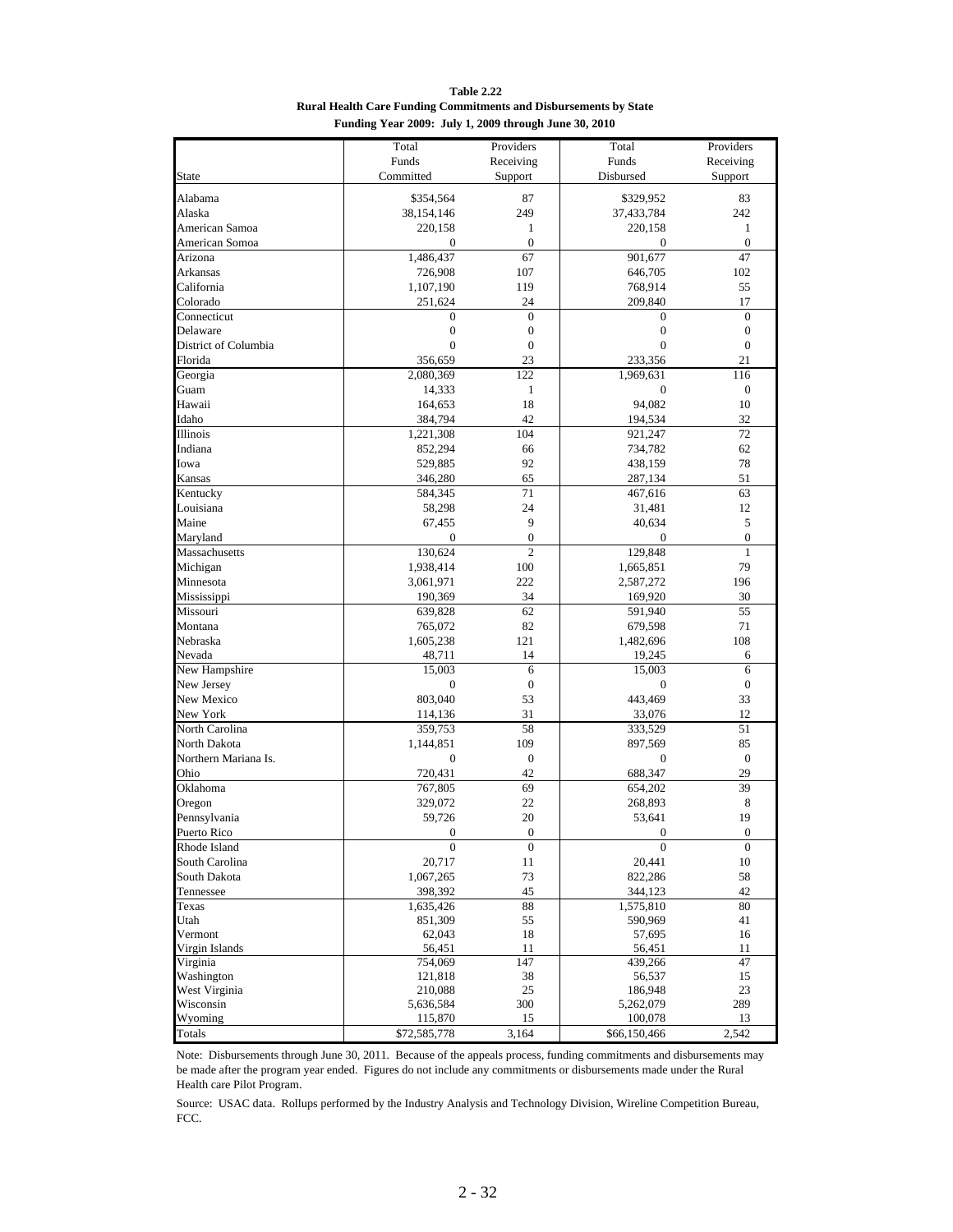**Table 2.22 Rural Health Care Funding Commitments and Disbursements by State Funding Year 2010: July 1, 2010 through June 30, 2011**

|                        | Total             | Providers        | Total            | Providers                   |
|------------------------|-------------------|------------------|------------------|-----------------------------|
|                        | Funds             | Receiving        | Funds            | Receiving                   |
| <b>State</b>           | Committed         | Support          | Disbursed        | Support                     |
|                        |                   |                  |                  |                             |
| Alabama                | \$505,851         | 74               | \$321,609        | 17                          |
| Alaska                 | 28,469,092        | 190              | 18,601,857       | 121                         |
| American Samoa         | 351,250           | $\mathbf{1}$     | 103,250          | $\mathbf{1}$                |
| American Somoa         | 0                 | $\boldsymbol{0}$ | 0                | $\boldsymbol{0}$            |
| Arizona                | 910,225           | 43               | 457,985          | 36                          |
| Arkansas               | 614,500           | 63               | 338,354          | 28                          |
| California             | 1,161,157         | 87               | 526,401          | 31                          |
| Colorado               | 205,022           | 11               | 142,985          | 8                           |
| Connecticut            | $\mathbf{0}$      | $\mathbf{0}$     | $\mathbf{0}$     | $\overline{0}$              |
| Delaware               | $\boldsymbol{0}$  | $\boldsymbol{0}$ | $\boldsymbol{0}$ | $\boldsymbol{0}$            |
| District of Columbia   | $\mathbf{0}$      | $\boldsymbol{0}$ | $\mathbf{0}$     | $\boldsymbol{0}$            |
| Florida                | 229,282           | 20               | 121,550          | 17                          |
| Georgia                | 1,973,003         | 107              | 1,249,589        | 65                          |
| Guam                   | $\boldsymbol{0}$  | $\boldsymbol{0}$ | $\boldsymbol{0}$ | $\boldsymbol{0}$            |
| Hawaii                 | 104,360           | 13               | $\overline{0}$   | $\boldsymbol{0}$            |
| Idaho                  | 113,700           | 16               | 61,589           | 12                          |
| Illinois               | 1,256,269         | 64               | 284,702          | 24                          |
| Indiana                | 597,916           | 51               | 311,894          | 35                          |
| Iowa                   | 191,718           | 33               | 16,141           | 6                           |
| Kansas                 | 380,168           | 37               | 201,803          | 10                          |
| Kentucky               | 535,950           | 55               | 221,967          | 22                          |
| Louisiana              | 37,165            | $\overline{9}$   | 26,024           | 3                           |
| Maine                  | $\boldsymbol{0}$  | $\boldsymbol{0}$ | $\boldsymbol{0}$ | $\boldsymbol{0}$            |
| Maryland               | $\boldsymbol{0}$  | $\boldsymbol{0}$ | $\boldsymbol{0}$ | $\boldsymbol{0}$            |
| Massachusetts          | 131,647           | $\overline{2}$   | $\overline{0}$   | $\mathbf{0}$                |
| Michigan               | 701,331           | 44               | 176,220          | 27                          |
| Minnesota              | 1,491,747         | 100              | 480,491          | 41                          |
| Mississippi            | 62,753            | 11               | 33,775           | 7                           |
| Missouri               | 444,839           | 39               | 170,072          | 23                          |
| Montana                | 547,086           | 60               | 270,920          | 33                          |
| Nebraska               | 1,484,668         | 93               | 892,264          | 79                          |
| Nevada                 | 17,642            | 3                | $\mathbf{0}$     | $\boldsymbol{0}$            |
| New Hampshire          | 3,300             | $\mathbf{1}$     | 2,475            | $\mathbf{1}$                |
| New Jersey             | $\mathbf{0}$      | $\boldsymbol{0}$ | $\mathbf{0}$     | $\boldsymbol{0}$            |
| New Mexico             | 466,169           | 28               | 325,515          | 17                          |
| New York               | 34,564            | 6                | 8,949            | $\overline{4}$              |
| North Carolina         | 233,781           | 32               | 38,959           | 8                           |
| North Dakota           | 851,287           | 37               | 517,391          | 20                          |
| Northern Mariana Is.   | $\mathbf{0}$      | $\boldsymbol{0}$ | $\mathbf{0}$     | $\boldsymbol{0}$            |
| Ohio                   | 435,038           | 17               | 90,235           | 7                           |
| Oklahoma               | 837,275           | 36               | 206,487          | 11                          |
| Oregon                 | 217,190           | 8                | 99,150           | 4                           |
| Pennsylvania           | 23,084            | 6                | 17,270           | 5                           |
| Puerto Rico            | $\boldsymbol{0}$  | $\boldsymbol{0}$ | $\overline{0}$   | $\boldsymbol{0}$            |
| Rhode Island           | $\boldsymbol{0}$  | $\boldsymbol{0}$ | $\boldsymbol{0}$ | $\boldsymbol{0}$            |
| South Carolina         | 7,474             | 8                | 2,236            | 4                           |
| South Dakota           | 123,683           | 6                | 97,287           | $\ensuremath{\mathfrak{Z}}$ |
| Tennessee              | 301,552           | 24               | 136,829          | 14                          |
| Texas                  | 2,148,672         | 68               | 1,509,622        | 47                          |
| Utah                   | 338,112           | 14               | 236,707          | 5<br>$\overline{4}$         |
| Vermont                | 39,830            | 15               | 1,545            |                             |
| Virgin Islands         | 66,890            | 12<br>129        | 0<br>94,700      | $\boldsymbol{0}$<br>13      |
| Virginia<br>Washington | 684,366<br>44,680 | $10\,$           | 8,106            | 5                           |
| West Virginia          | 126,920           | 14               | 51,172           | $\tau$                      |
| Wisconsin              | 3,674,055         | 234              | 993,147          | 118                         |
| Wyoming                | 158,833           | 10               | 38,965           | 6                           |
| Totals                 | \$53,335,095      | 1,941            | \$29,488,190     | 949                         |
|                        |                   |                  |                  |                             |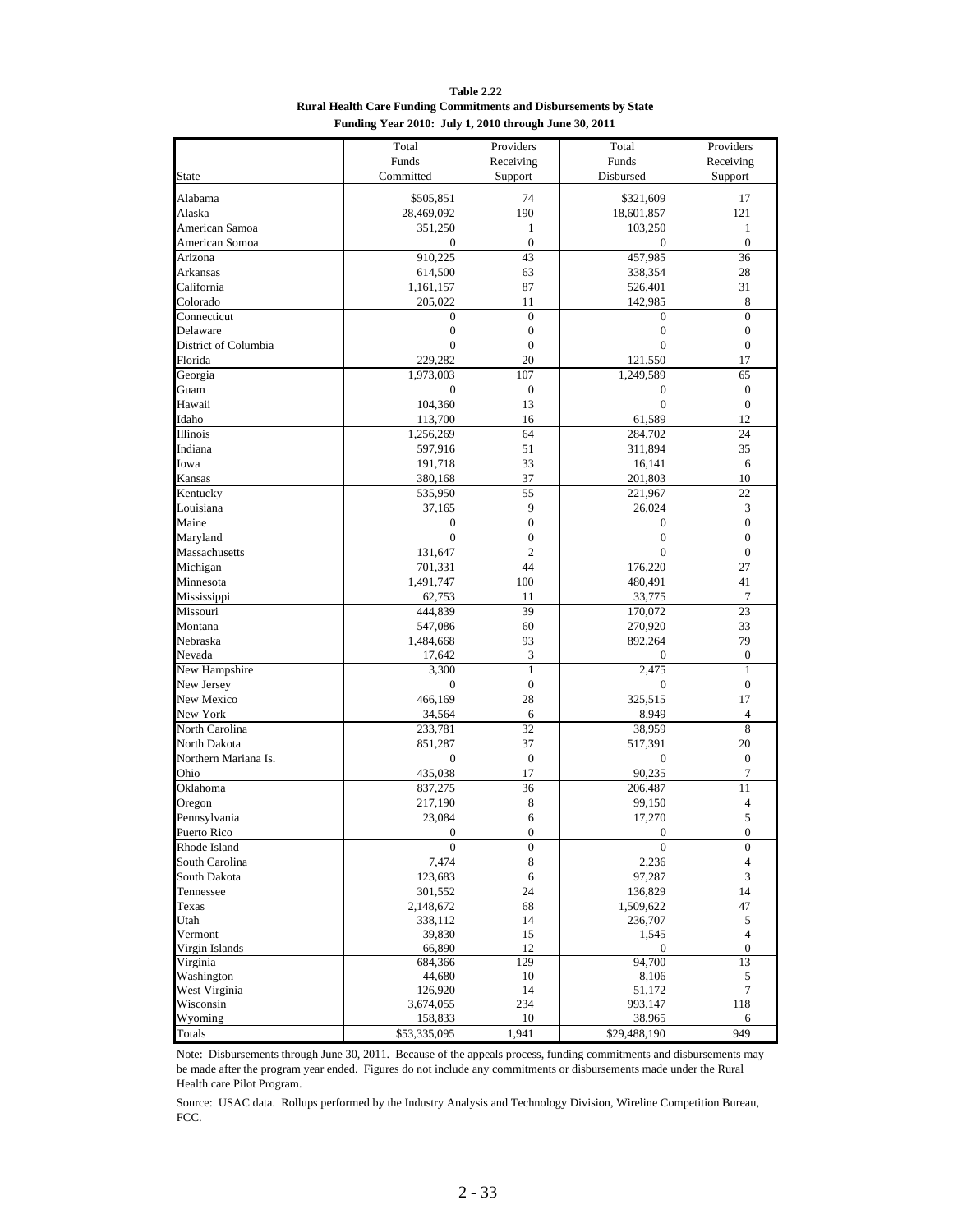#### **3. Subscribership and Penetration**

 $\overline{a}$ 

Continuing analysis of telephone penetration statistics allows one to examine the aggregate effects of Commission actions and industry evolution on households' decisions to maintain, acquire or drop telephone service. This chapter presents comprehensive data on telephone penetration statistics collected by the Bureau of the Census primarily through the American Community Survey (ACS) and the Current Population Survey (CPS). Along with telephone penetration statistics for the nation and each of the states, data are provided on penetration for various demographic characteristics. In particular, attention is given to penetration rates for lower income households given the Commission's various low income programs such as Lifeline.

 To provide regular, high-quality data on telephone penetration, the Commission requested that the Census Bureau include questions on telephone availability as part of its CPS, which monitors demographic trends between decennial censuses. The CPS is a staggered panel survey in which the people residing at particular addresses are included in the survey for four consecutive months in one year and the same four months in the following year. Use of the CPS has several advantages: it is conducted every month by an independent and expert agency, the sample is large, and the questions are consistent. Thus, changes in the results can be compared over time with a reasonable degree of confidence.

 In addition to the CPS, the ACS also provides data for calculating a measure of telephone penetration. The ACS has replaced the decennial census long form and thus also provides a wealth of data and large sample sizes, though on a less frequent basis than the CPS. Whereas the CPS reports *household* penetration, the ACS follows the design of past decennial censuses and reports telephone penetration for *occupied housing units*. In this chapter, penetration measures from the CPS, the ACS, and decennial censuses (prior to the ACS) are reported as complements to each other. $<sup>1</sup>$ </sup>

 The specific questions regarding telephone availability asked in the CPS are: "Does this house, apartment, or mobile home have telephone service from which you can both make and receive calls? Please include cell phones, regular phones, and any other type of telephone." And, if the answer to the first question is "no," this is followed up with, "Is there a telephone elsewhere on which people in this household can be called?" If the answer to the first question is "yes," the household is counted as having a telephone "in unit." If the answer to either the first or second question is "yes," the household is counted as having a telephone "available." In contrast to the CPS, the ACS simply asks "Does this house, apartment, or mobile home have telephone service from which you can both make and receive calls? *Include cell phones*." Thus, the ACS question is most similar to the CPS's "in unit" rather than "available" penetration rate.

 Although the CPS is conducted every month, not all questions are asked every month. The telephone questions are asked once every four months, in the month that a household is first

<sup>1</sup> Penetration statistics derived from the CPS cannot be directly compared with the penetration estimates based on the responses to the long forms of the 1990 and 2000 decennial censuses or the American Community Survey (ACS). This is due to differences in sampling techniques and survey methodologies as well as differences in the context in which the questions are asked. For example, the 2010 ACS reported 97.5% of all occupied housing units in the United States had telephone service available, whereas the March 2010 CPS data showed a household penetration rate of 96.0%. This difference is statistically significant and may indicate that the CPS value is on the low side and the ACS value is on the high side, with the most probable value lying somewhere in between.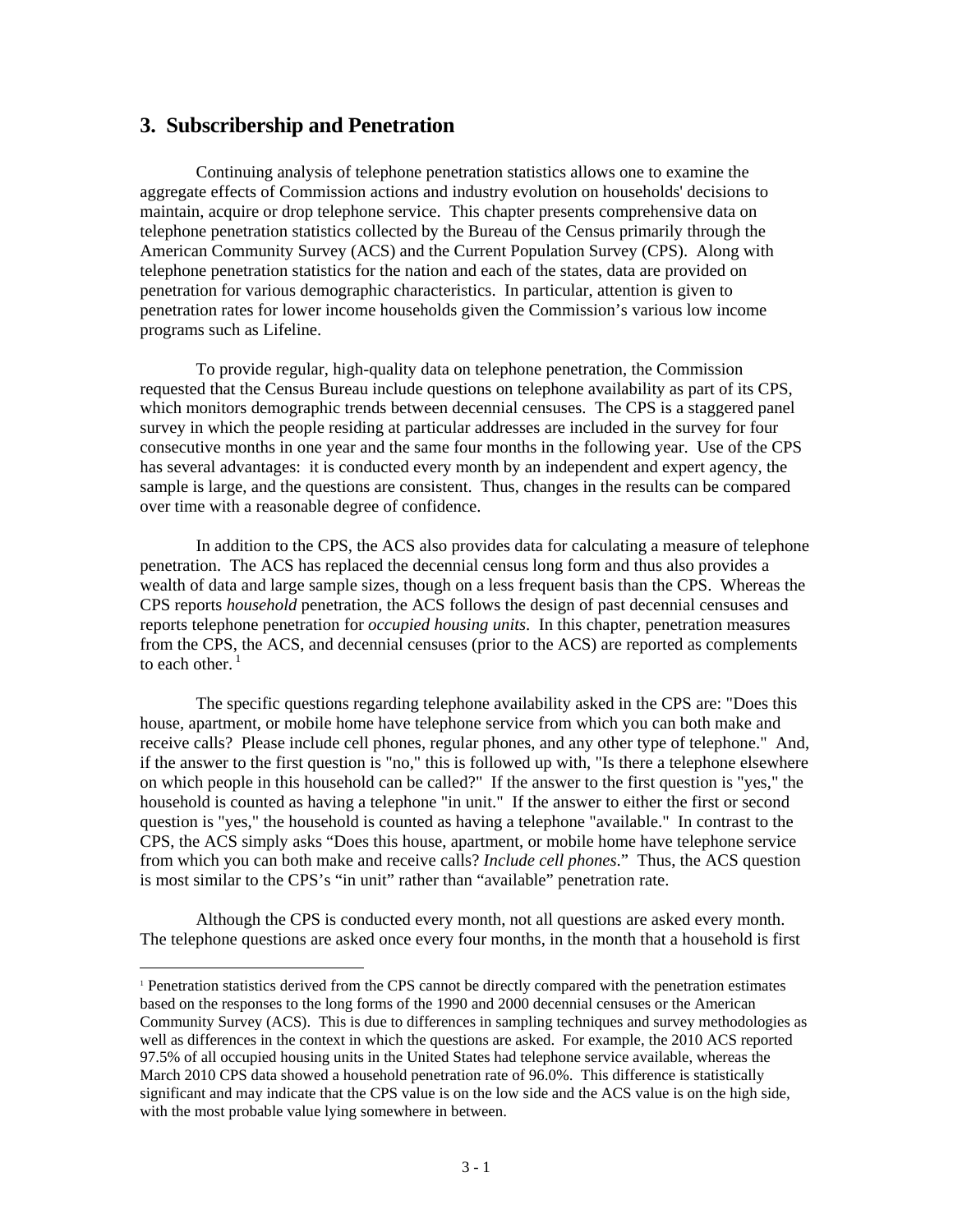included in the sample and in the month that the household re-enters the sample a year later. Since the sample is staggered, the reported information for any given month actually reflects responses over the preceding four months. Aggregated summaries of the responses are reported to the Commission, based on the surveys conducted through March, July, and November of each year. The ACS provides annual telephone penetration statistics based on data collected monthly throughout the year.

 The CPS data are based on a nationwide sample of about fifty to sixty thousand households in the 50 states and the District of Columbia. The CPS does not cover outlying areas that are not states, such as Puerto Rico, Guam, American Samoa, the Virgin Islands, and the Northern Mariana Islands.<sup>2</sup> The ACS form is sent to approximately 250,000 addresses per month, for a total of about 3 million addresses per year. The ACS covers the states, the District of Columbia, and Puerto Rico.

#### Statistical Tables and Charts

 $\overline{a}$ 

Table 3.1 provides a general overview of the national penetration rate since November 1983 using March, July, and November CPS statistics. The national penetration rate has tended to increase while the absolute number of households without a telephone available has declined.

Table 3.2 provides national telephone penetration rates over time for each income category since 1997, the year before the current Lifeline mechanism was in place. Chart 3.1 plots this same data. Between 1997 and 2011, there was a statistically significant increase in the penetration rate for all households. There also were statistically significant increases in penetration rates in the two lowest income categories over this time period. For other income categories, the penetration rates have remained roughly flat since 1997. Note that the increases in the national telephone penetration rate for the lower income categories cannot be attributed primarily to increases in real income, because real-income increases are reflected in the movement of households between categories. Thus, penetration changes within each income category represent changes while holding real income constant. For reference, Table 3.3 shows the nominal dollar equivalents for each 1984 dollar amount used in classifying income categories.

Chart 3.2 provides an alternative look at lower income telephone penetration. Here, penetration rates are plotted for households at or below various multiples of the Federal Poverty Guidelines (FPG). Not surprisingly, penetration rates are higher as households below higher multiples of the FPGs are included. Similarly to Chart 3.1, low income household telephone penetration has tended to increase over time.

Note that in both Charts 3.1 and 3.2, a change in the CPS question is noted for March 2005. Through November 2004, this question had been worded: "Is there a telephone in this house/apartment?" Because of the increasing number of households that have wireless only, there was some concern that some of these households may not think of their mobile phones when asked if they have a telephone. Consequently, beginning in December 2004, CPS changed its telephone question to the wording given above. The values since March 2005 reflect the new question. While there is an apparent drop in the penetration rate between November 2004 and March 2005, at least some of this drop may be attributable to households that responded to the

<sup>&</sup>lt;sup>2</sup> Annual data for Puerto Rico have been available from the American Community Survey (ACS) starting with 2005. The latest available value for Puerto Rico from that survey is 93.5% for 2010, compared to a national average (for the 50 states and the District of Columbia) of 97.5% using the ACS.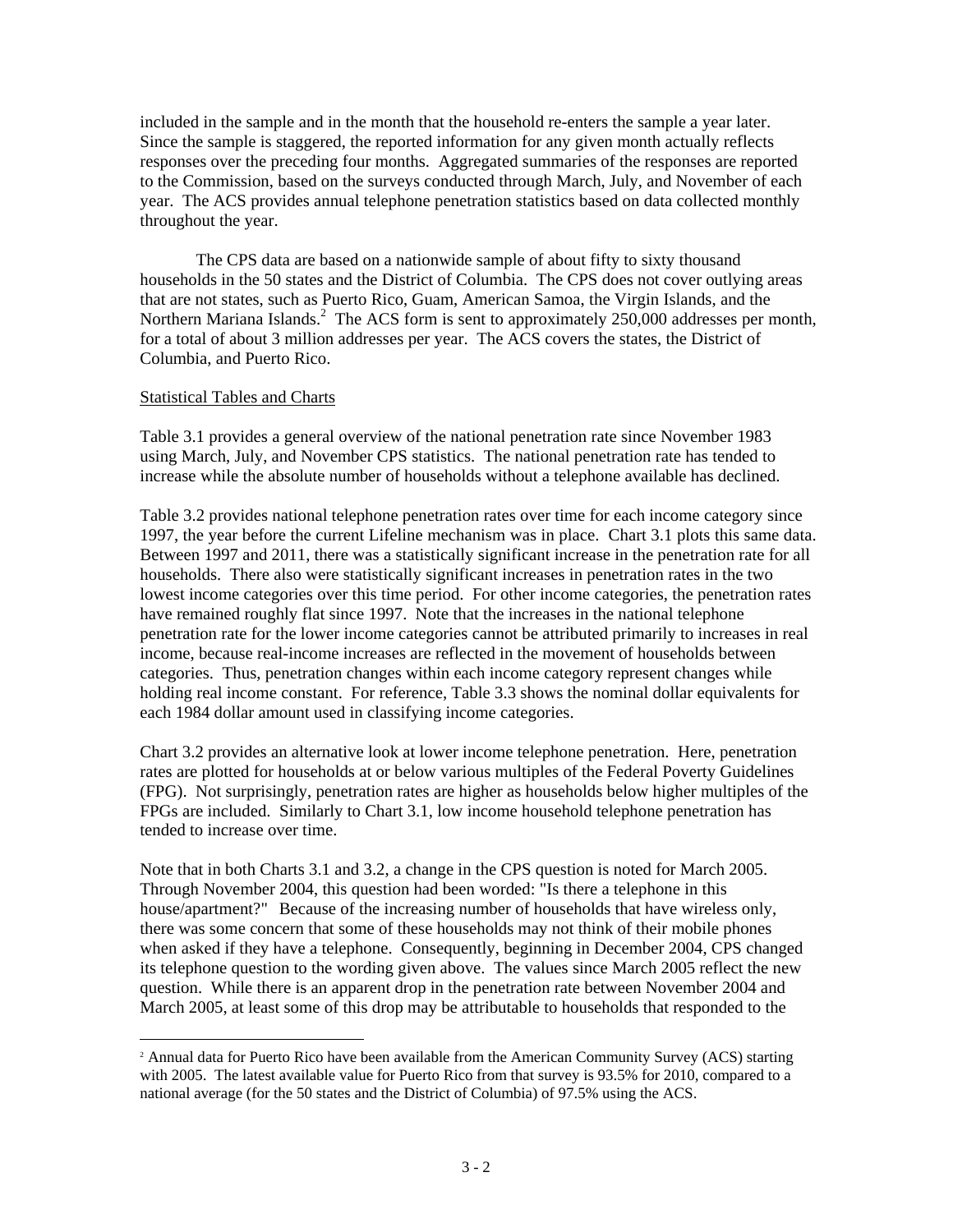previous form of the question by reporting phones that were not in service.

Table 3.4 combines several data sources to show longer-term telephone penetration rates as far back as 1920. In this table, ACS (using occupied housing units) and CPS (using households) results are compared for more recent years.

Table 3.5 used CPS data to show penetration rates for households with various demographic characteristics such as the number of persons in the household, the age of the householder, and the race of the householder.

Tables 3.6 and 3.7 complement each other by reporting, for the states and District of Columbia, penetration rates using ACS (3.6) and CPS (3.7) data. Note, however, that only the ACS provides a penetration rate for Puerto Rico. In Table 3.6, rates are reported since 2003. Refer to previous monitoring reports for earlier ACS, state-level results. In Table 3.7 only selected years are shown. The Wireline Competition Bureau's *Telephone Subscribership in the United States* provides similar statistics for each year.

Table 3.8 compares penetration rates and changes based on states' total, average levels of Tier 3 Lifeline assistance. This allows one to compare the rate of change for states with different levels of low-income telephone support. In Table 3.8, a state is classified based on how much total Tier 3 support is provided:

- "Full or High Assistance" states providing at least \$3.00 of state support to get federal matching support of at least \$1.50 per line per month;
- "Intermediate Assistance" states providing between \$0.50 and \$3.00 of state support, and receiving between \$0.25 and \$1.50 federal matching support per line per month;
- "Basic or Low Assistance" states providing less than \$0.50 of state support, and receiving less than \$0.25 federal matching support per line per month.

For purposes of classification, the weighted average support across all providers is used. By state, these values are displayed in the "All Providers" column of Table 3.9.

Table 3.8 shows that for low income households, states offering "Full of High Assistance" have seen an increase of 5.1 percentage points between 1997 and 2011. "Intermediate Assistance" states have seen a 6.9 percentage point increase for the same period. A simple statistical test finds both these increases to be significant. Finally, for states with "Basic of Low Assistance," a statistically insignificant 2.9 percentage point increase occurred over the period. Also in Table 3.8, one can see how penetration changed for all households in each category.<sup>3</sup>

Table 3.10 reports for each state and the District of Columbia the most recent penetration rates by income category.

 $\overline{a}$ 

<sup>3</sup> A similar comparison from 1984 to 1997 is contained in the *Telephone Penetration* report released May 10, 2010.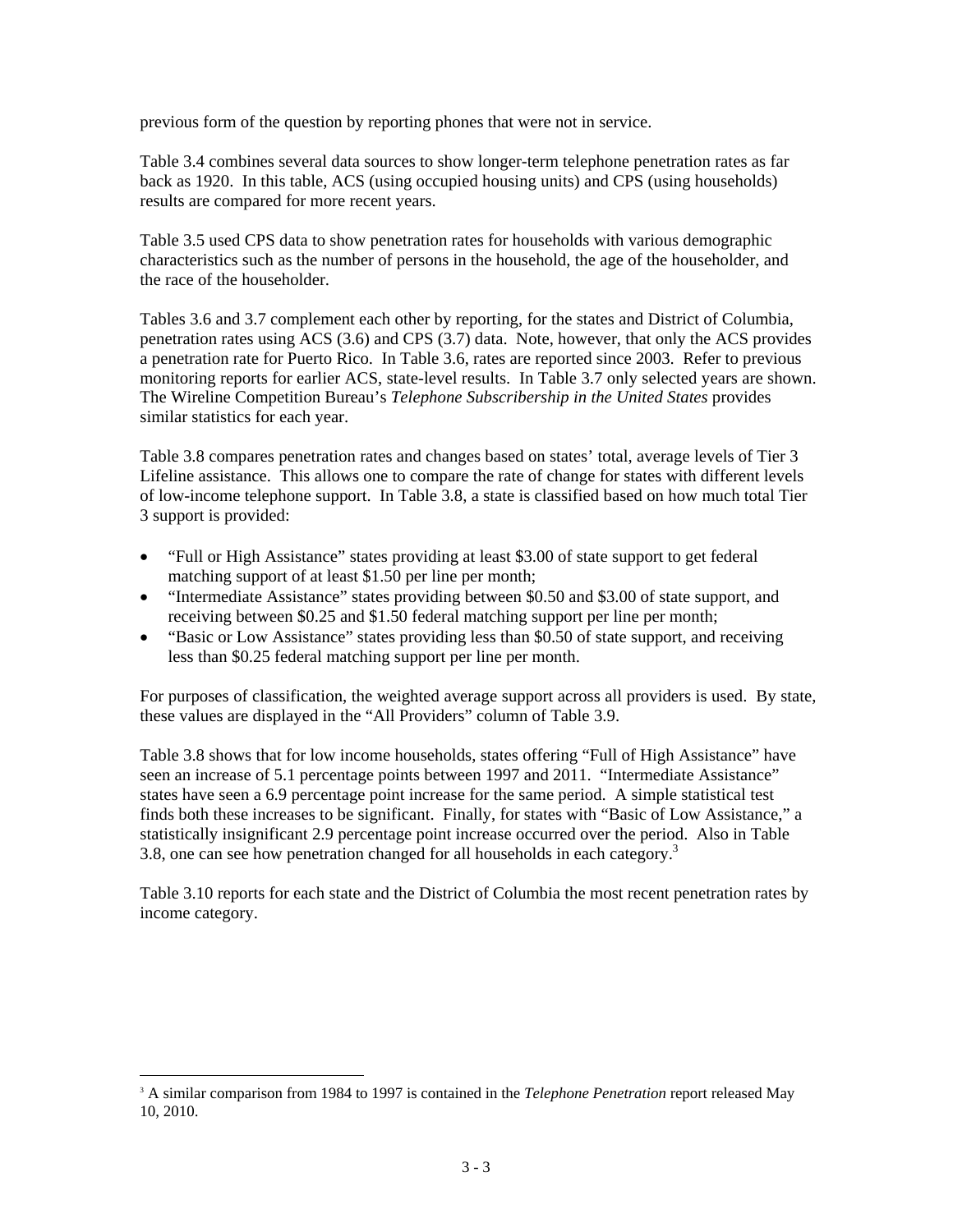**Table 3.1 Household Telephone Subscribership in the United States**

|          | Date | Households<br>(millions) | Households<br>with<br>Telephones<br>(millions) | Percentage<br>with<br>Telephones | Households<br>without<br>Telephones<br>(millions) | Percentage<br>without<br>Telephones |
|----------|------|--------------------------|------------------------------------------------|----------------------------------|---------------------------------------------------|-------------------------------------|
| November | 1983 | 85.8                     | 78.4                                           | 91.4 %                           | 7.4                                               | 8.6 %                               |
| November | 1984 | 87.4                     | 79.9                                           | 91.4                             | 7.5                                               | 8.6                                 |
| November | 1985 | 88.8                     | 81.6                                           | 91.9                             | 7.2                                               | 8.1                                 |
| November | 1986 | 89.9                     | 83.1                                           | 92.4                             | 6.8                                               | 7.6                                 |
| November | 1987 | 91.3                     | 84.3                                           | 92.3                             | 7.0                                               | 7.7                                 |
| November | 1988 | 92.6                     | 85.7                                           | 92.5                             | 6.9                                               | 7.5                                 |
| November | 1989 | 93.9                     | 87.3                                           | 93.0                             | 6.6                                               | 7.0                                 |
| November | 1990 | 94.7                     | 88.4                                           | 93.3                             | 6.3                                               | 6.7                                 |
| November | 1991 | 95.7                     | 89.4                                           | 93.4                             | 6.3                                               | 6.6                                 |
| November | 1992 | 97.0                     | 91.0                                           | 93.8                             | 6.0                                               | 6.2                                 |
| November | 1993 | 98.8                     | 93.0                                           | 94.2                             | 5.8                                               | 5.8                                 |
| November | 1994 | 99.8                     | 93.7                                           | 93.8                             | 6.2                                               | 6.2                                 |
| November | 1995 | 100.4                    | 94.2                                           | 93.9                             | 6.2                                               | 6.1                                 |
| November | 1996 | 101.3                    | 95.1                                           | 93.9                             | 6.2                                               | 6.1                                 |
| November | 1997 | 102.8                    | 96.5                                           | 93.8                             | 6.3                                               | 6.2                                 |
| November | 1998 | 104.1                    | 98.0                                           | 94.2                             | 6.1                                               | 5.8                                 |
| November | 1999 | 105.4                    | 99.1                                           | 94.1                             | 6.3                                               | 5.9                                 |
| March    | 2000 | 105.3                    | 99.6                                           | 94.6                             | 5.7                                               | 5.4                                 |
| July     | 2000 | 105.8                    | 99.8                                           | 94.4                             | 5.9                                               | 5.6                                 |
| November | 2000 | 106.5                    | 100.2                                          | 94.1                             | 6.3                                               | 5.9                                 |
| March    | 2001 | 107.0                    | 101.1                                          | 94.6                             | 5.8                                               | 5.4                                 |
| July     | 2001 | 106.9                    | 101.7                                          | 95.1                             | 5.2                                               | 4.9                                 |
| November | 2001 | 107.7                    | 102.2                                          | 94.9                             | 5.5                                               | 5.1                                 |
| March    | 2002 | 108.3                    | 103.4                                          | 95.5                             | 4.8                                               | 4.5                                 |
| July     | 2002 | 108.5                    | 103.2                                          | 95.1                             | 5.3                                               | 4.9                                 |
| November | 2002 | 109.0                    | 104.0                                          | 95.3                             | 5.1                                               | 4.7                                 |
| March    | 2003 | 112.1                    | 107.1                                          | 95.5                             | 5.0                                               | 4.5                                 |
| July     | 2003 | 112.1                    | 106.8                                          | 95.2                             | 5.3                                               | 4.8                                 |
| November | 2003 | 113.1                    | 107.1                                          | 94.7                             | 6.0                                               | 5.3                                 |
| March    | 2004 | 112.9                    | 106.4                                          | 94.2                             | 6.5                                               | 5.8                                 |
| July     | 2004 | 113.5                    | 106.5                                          | 93.8                             | 7.1                                               | 6.2                                 |
| November | 2004 | 113.8                    | 106.4                                          | 93.5                             | 7.4                                               | 6.5                                 |
| March    | 2005 | 114.5                    | 105.8                                          | 92.4                             | 8.7                                               | 7.6                                 |
| July     | 2005 | 114.4                    | 107.5                                          | 94.0                             | 6.8                                               | 6.0                                 |
| November | 2005 | 115.2                    | 107.0                                          | 92.9                             | 8.2                                               | 7.1                                 |
| March    | 2006 | 115.5                    | 107.2                                          | 92.8                             | 8.4                                               | 7.2                                 |
| July     | 2006 | 116.2                    | 109.9                                          | 94.6                             | 6.3                                               | 5.4                                 |
| November | 2006 | 116.4                    | 108.8                                          | 93.4                             | 7.6                                               |                                     |
| March    | 2007 | 117.1                    | 110.8                                          | 94.6                             | 6.4                                               | $\frac{6.6}{5.4}$                   |
| July     | 2007 | 117.7                    | 111.7                                          | 95.0                             | 5.9                                               | $5.0\,$                             |
| November | 2007 | 118.2                    | 112.2                                          | 94.9                             | 6.0                                               | 5.1                                 |
| March    | 2008 | 117.8                    | 112.2                                          | 95.2                             | 5.6                                               | 4.8                                 |
| July     | 2008 | 118.0                    | 112.6                                          | 95.4                             | 5.5                                               | 4.6                                 |
| November | 2008 | 118.6                    | 112.7                                          | 95.0                             | 5.9                                               | 5.0                                 |
| March    | 2009 | 118.4                    | 113.2                                          | 95.6                             | 5.2                                               | 4.4                                 |
| July     | 2009 | 118.4                    | 113.3                                          | 95.7                             | 5.1                                               | 4.3                                 |
| November | 2009 | 119.2                    | 114.0                                          | 95.7                             | 5.1                                               | 4.3                                 |
| March    | 2010 | 118.3                    | 113.6                                          | 96.0                             | 4.7                                               | 4.0                                 |
| July     | 2010 | 118.3                    | 113.5                                          | 96.0                             | 4.8                                               | 4.0                                 |
| November | 2010 | 119.4                    | 114.0                                          | 95.5                             | 5.4                                               | 4.5                                 |
| March    | 2011 | 119.8                    | 114.9                                          | 95.9                             | 4.9                                               | 4.1                                 |
| July     | 2011 | 119.3                    | 114.1                                          | 95.6                             | 5.2                                               | 4.4                                 |

Source: U.S. Census Bureau, Current Population Survey.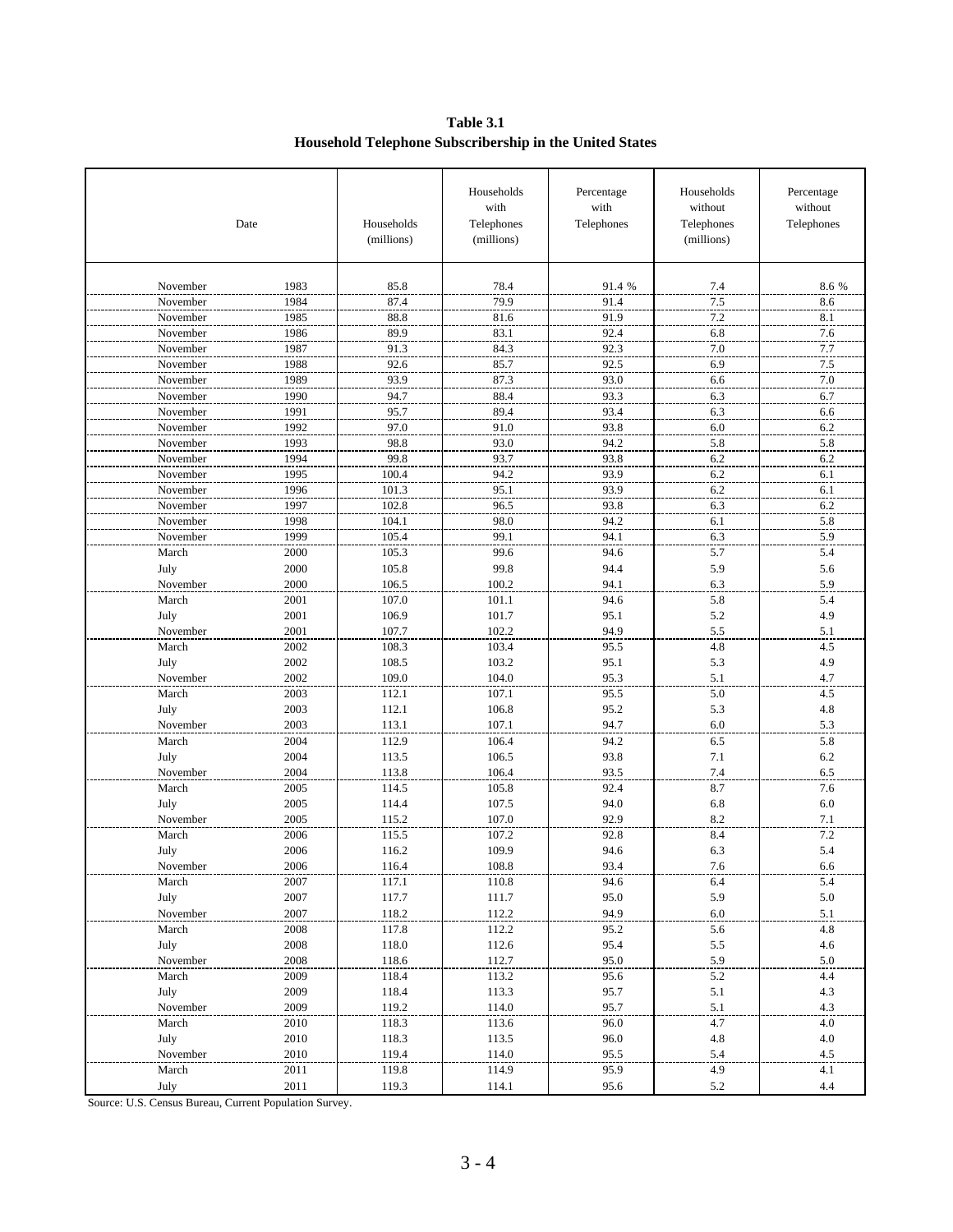

Chart 3.1 Household Telephone Penetration by Income, 1997-2011 Income Groups in 1984 Dollars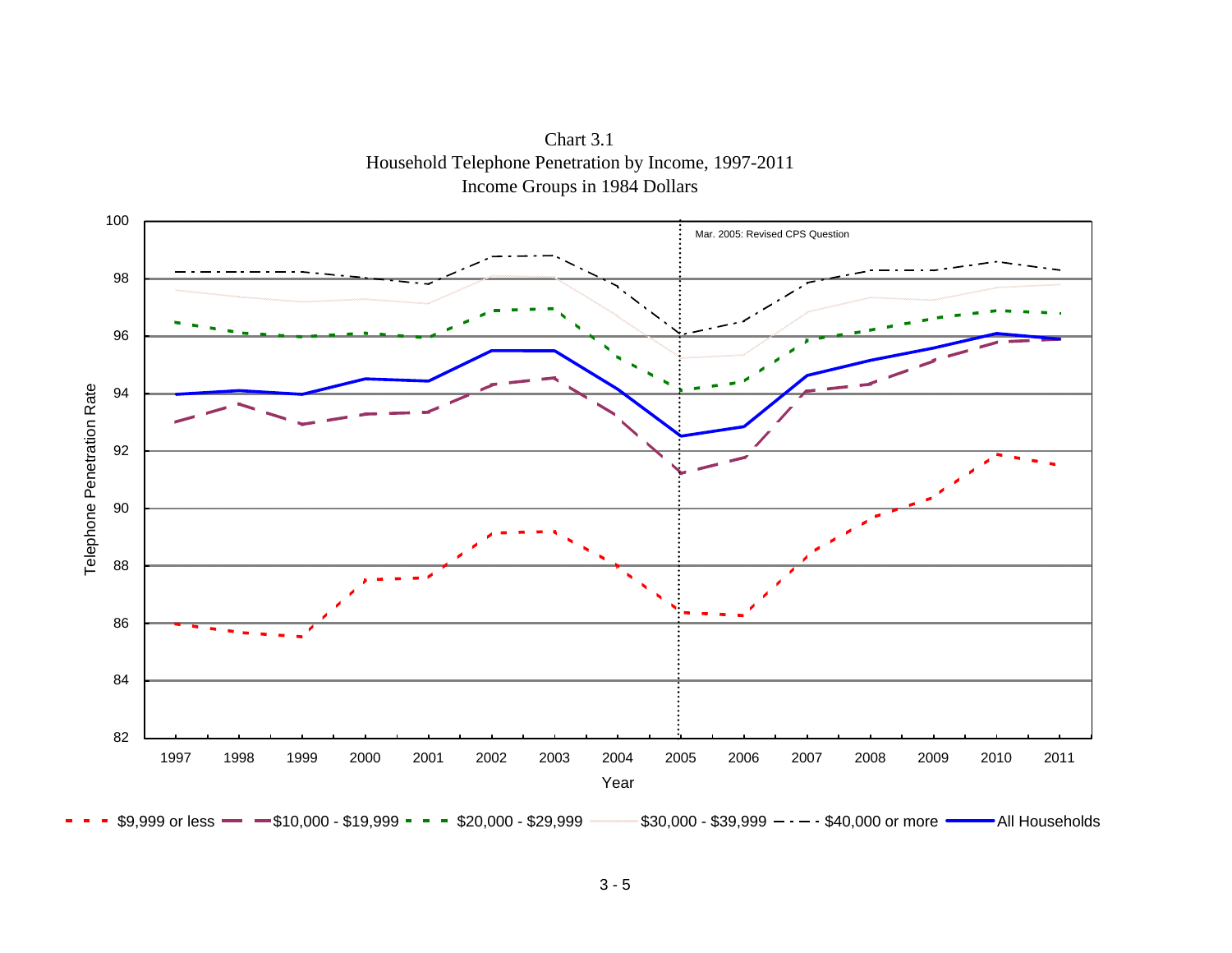

Chart 3.2 Telephone Penetration for Single-Family Households at or below Multiples of the Federal Poverty Guidelines (FPG), 1997-2011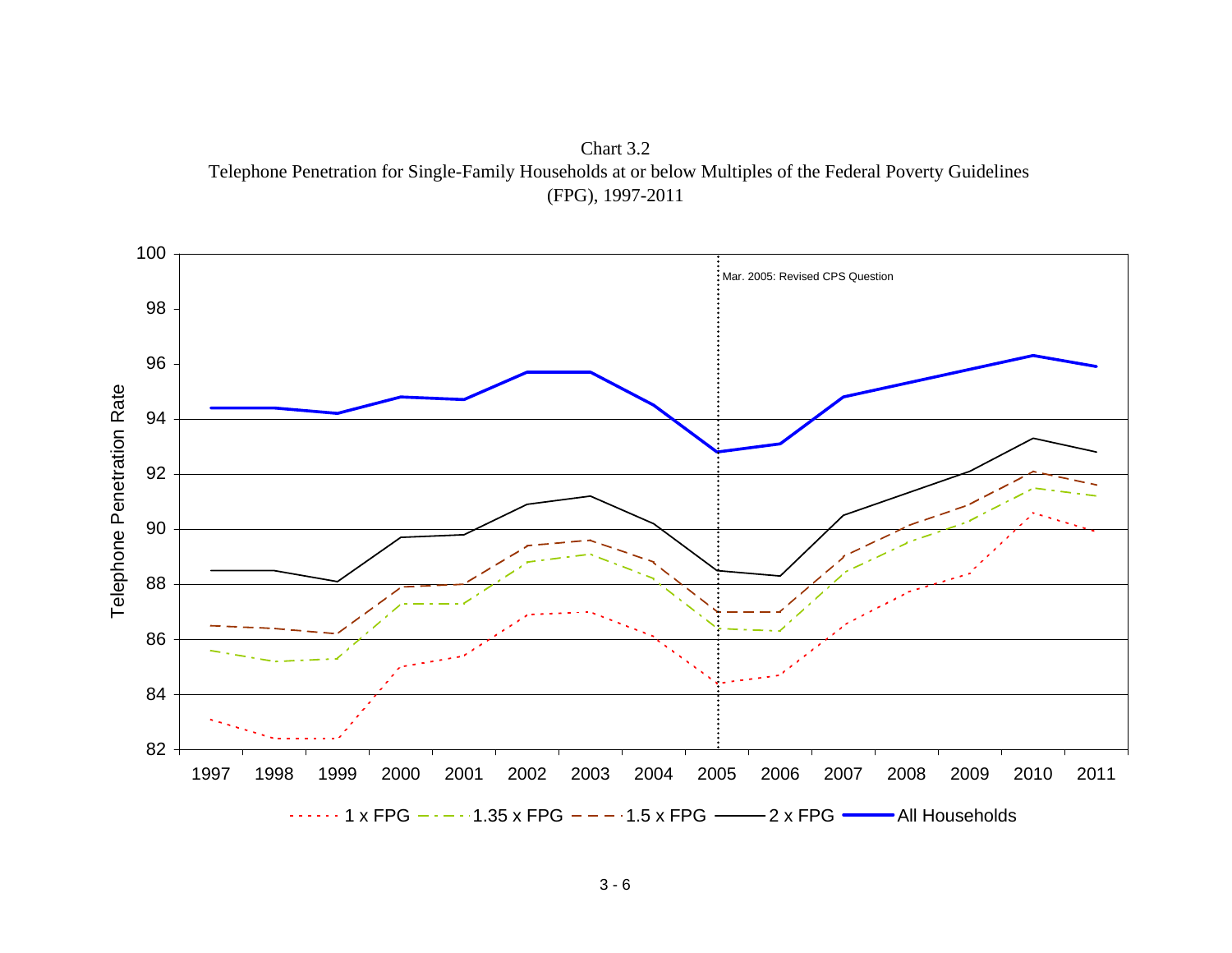| Year | \$9,999 or<br>Less | $$10,000 -$<br>\$19,000 | $$20,000-$<br>\$29,999 | $$30,000 -$<br>\$39,999 | \$40,000 or<br>Greater | All<br><b>Households</b> |
|------|--------------------|-------------------------|------------------------|-------------------------|------------------------|--------------------------|
| 1997 | 86.0%              | 93.0%                   | 96.5%                  | 97.6%                   | 98.2%                  | 94.0%                    |
| 1998 | 85.7               | 93.7                    | 96.1                   | 97.4                    | 98.2                   | 94.1                     |
| 1999 | 85.5               | 92.9                    | 96.0                   | 97.2                    | 98.2                   | 94.0                     |
| 2000 | 87.5               | 93.3                    | 96.1                   | 97.3                    | 98.0                   | 94.5                     |
| 2001 | 87.6               | 93.4                    | 95.9                   | 97.1                    | 97.8                   | 94.4                     |
| 2002 | 89.1               | 94.3                    | 96.9                   | 98.1                    | 98.8                   | 95.5                     |
| 2003 | 89.2               | 94.6                    | 97.0                   | 98.1                    | 98.8                   | 95.5                     |
| 2004 | 88.0               | 93.2                    | 95.3                   | 96.7                    | 97.7                   | 94.2                     |
| 2005 | 86.4               | 91.2                    | 94.1                   | 95.2                    | 96.0                   | 92.5                     |
| 2006 | 86.3               | 91.8                    | 94.4                   | 95.4                    | 96.5                   | 92.9                     |
| 2007 | 88.4               | 94.1                    | 95.9                   | 96.8                    | 97.9                   | 94.6                     |
| 2008 | 89.7               | 94.3                    | 96.2                   | 97.4                    | 98.3                   | 95.2                     |
| 2009 | 90.4               | 95.2                    | 96.6                   | 97.3                    | 98.3                   | 95.6                     |
| 2010 | 91.9               | 95.8                    | 96.9                   | 97.7                    | 98.6                   | 96.1                     |
| 2011 | 91.5               | 95.9                    | 96.8                   | 97.8                    | 98.3                   | 95.9                     |

**Table 3.2 Household Telephone Penetration by Income, 1997-2011**

Source: U.S. Census Bureau, Current Population Survey (March CPS Supplement). Note: Income groups classified by 1984 dollars. Total penetration rates may differ slightly from those in Table 3.1 due to sampling differences between the March CPS and the March CPS Supplement.

### **Table 3.3 (in 1984 Dollars) Nominal Dollar Equivalents by Year**

| Year | \$10,000 | \$20,000 | \$30,000 | \$40,000 |
|------|----------|----------|----------|----------|
| 1997 | \$15,595 | \$31,190 | \$46,785 | \$62,380 |
| 1998 | 15.809   | 31,618   | 47,427   | 63,236   |
| 1999 | 16,082   | 32,164   | 48,246   | 64,328   |
| 2000 | 16,686   | 33,372   | 50,058   | 66,744   |
| 2001 | 17,173   | 34,346   | 51,519   | 68,692   |
| 2002 | 17,427   | 34,854   | 52,281   | 69,708   |
| 2003 | 17,953   | 35,906   | 53,859   | 71,812   |
| 2004 | 18,265   | 36,530   | 54,795   | 73,060   |
| 2005 | 18,840   | 37,680   | 56,520   | 75,360   |
| 2006 | 19,474   | 38,948   | 58,422   | 77,896   |
| 2007 | 20,015   | 40,030   | 60,045   | 80,060   |
| 2008 | 20,812   | 41,624   | 62,436   | 83,248   |
| 2009 | 20,732   | 41,464   | 62,196   | 82,928   |
| 2010 | 21,212   | 42,423   | 63,635   | 84,846   |
| 2011 | 21,780   | 43,561   | 65,341   | 87,122   |

Note: For each 1984 dollar amount, the equivalent nominal dollar amount is shown over time.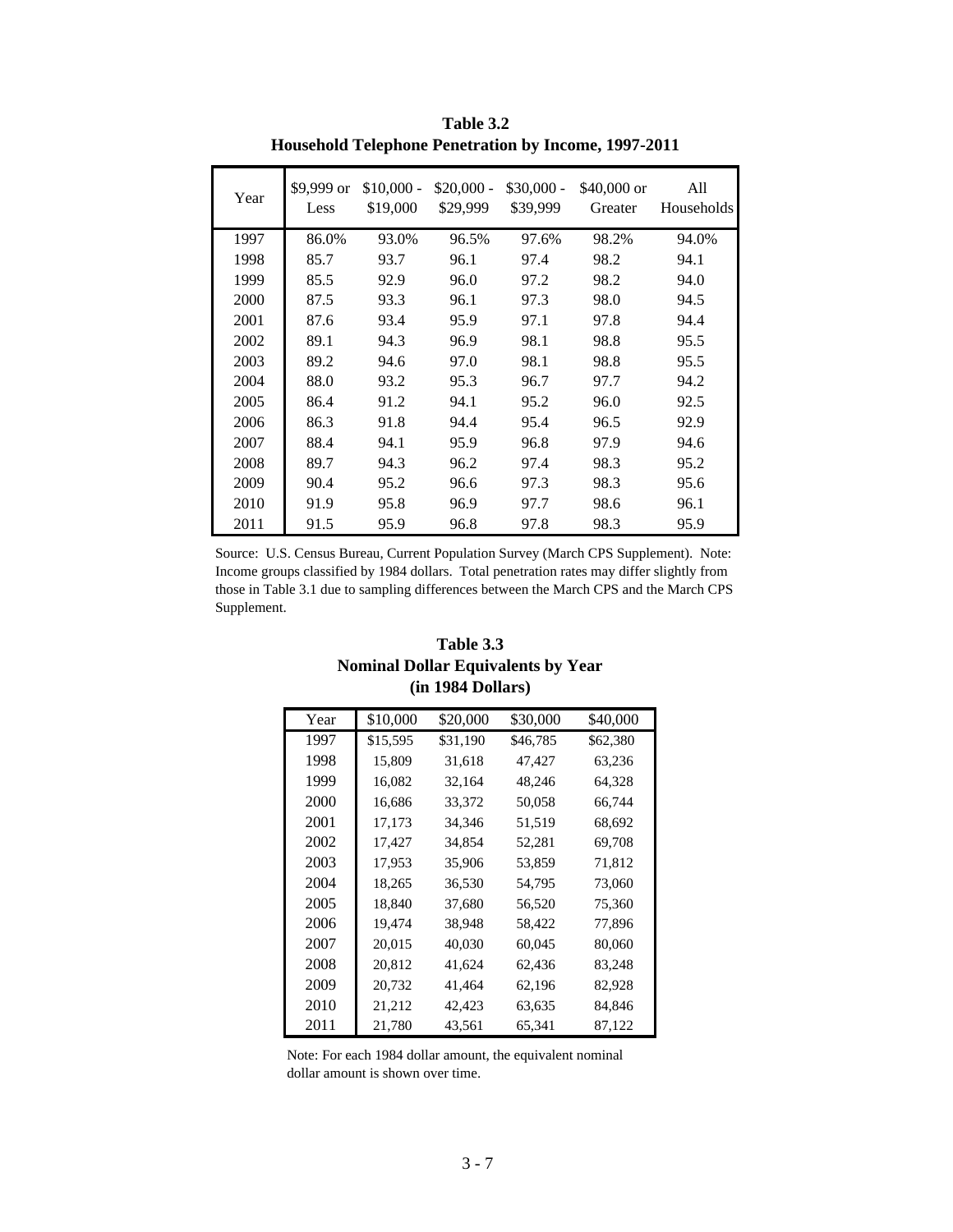| Year     | <b>Percentage of Occupied</b><br><b>Housing Units with</b><br>Telephone Service <sup>1</sup> | <b>Percentage of</b><br><b>Households with</b><br>Telephone Service <sup>2</sup> |
|----------|----------------------------------------------------------------------------------------------|----------------------------------------------------------------------------------|
| 1920     | 35.0 %                                                                                       |                                                                                  |
| 1930     | 40.9                                                                                         |                                                                                  |
| 1940     | 36.9                                                                                         |                                                                                  |
| 1950     | 61.8                                                                                         |                                                                                  |
| 1960     | 78.3                                                                                         |                                                                                  |
| 1970     | 90.5                                                                                         |                                                                                  |
| 1980     | 92.9                                                                                         |                                                                                  |
| 1990     | 94.8                                                                                         | 93.3<br>$\frac{0}{0}$                                                            |
| 2000     | 97.6                                                                                         | 94.4                                                                             |
| 2001     | 96.9                                                                                         | 94.9                                                                             |
| 2002     | 96.6                                                                                         | 95.3                                                                             |
| 2003     | 96.2                                                                                         | 95.1                                                                             |
| 2004     | 95.7                                                                                         | 93.8                                                                             |
| 2005     | 94.8                                                                                         | 93.1                                                                             |
| 2006     | 94.1                                                                                         | 93.6                                                                             |
| 2007     | 94.6                                                                                         | 94.8                                                                             |
| $2008^3$ | 98.2                                                                                         | 95.2                                                                             |
| 2009     | 97.7                                                                                         | 95.7                                                                             |
| 2010     | 97.5                                                                                         | 95.8                                                                             |
| 2011     | NA <sup>4</sup>                                                                              | 95.6                                                                             |

**Table 3.4 Historical Telephone Penetration Estimates**

1 Housing Unit penetration statistics are from the U.S. Census Bureau's *Historical Statistics of the United States, Colonial Times to 1970* , Part 2, page 783 (1920 - 1970); the decennial censuses (1980 - 2000); and the Census Bureau's American Community Survey (ACS) 1-year estimates (2001 - 2010).

<sup>2</sup> Household penetration data (1990 - 2010) are annual averages from the U.S. Census based on the Current Population Survey. For 2011, July CPS data are used.

<sup>3</sup> Errata #53: released April 12, 2010, regarding 2008 ACS 1-year and 2006-2008 ACS 3-year estimates for household kitchen facilities and telephone service. Two errors were found affecting the 2008 ACS 1-year data and the 2006-2008 ACS 3 year data for telephone service. The errors involve the last two items in Question 8 on the housing section of the 2008 ACS questionnaire which asks whether the housing unit has telephone service (including cell phones). The error involved the incorrect capture of the responses to those items. It affected the estimates of householders who reported no telephone service, resulting in an underestimate of "no" responses and an increased imputation rate for both items. At the national level, the percent of households reporting no telephone service in 2008 was 1.8 percent; however, after correcting the data capture error, the percent reporting no telephone service is approximately 2.8 percent.

<sup>4</sup> At the time of publication, 2011 ACS statistics were not available.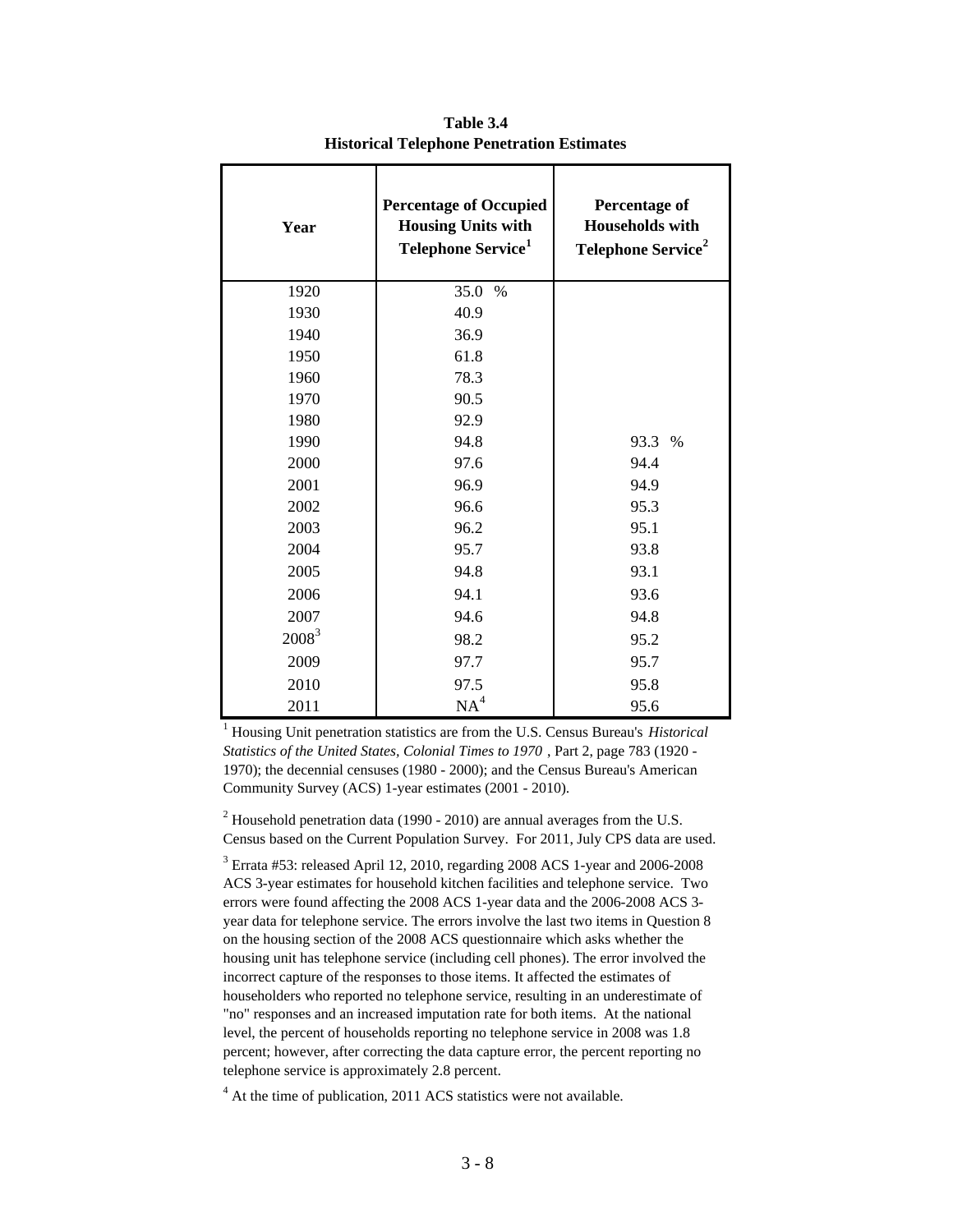| <b>Characteristic</b>      | 2008  | 2009  | 2010  | 2011  |
|----------------------------|-------|-------|-------|-------|
| Persons in Household       |       |       |       |       |
|                            | 92.8% | 93.5% | 93.9% | 93.5% |
| $2 - 3$                    | 96.0  | 96.4  | 96.5  | 96.5  |
| $4 - 5$                    | 96.6  | 96.9  | 96.6  | 96.5  |
| $6+$                       | 95.2  | 96.1  | 95.8  | 95.5  |
| Age of Householder         |       |       |       |       |
| 15 - 24 Yrs Old            | 90.8  | 92.0  | 93.5  | 93.8  |
| 25 - 54 Yrs Old            | 94.8  | 95.2  | 95.5  | 95.3  |
| 55 - 59 Yrs Old            | 96.0  | 96.6  | 96.6  | 95.9  |
| 60 - 64 Yrs Old            | 96.5  | 97.0  | 96.2  | 96.2  |
| 65 - 69 Yrs Old            | 96.5  | 97.2  | 96.8  | 96.7  |
| 70 - 99 Yrs Old            | 96.6  | 96.9  | 96.7  | 96.4  |
| Race of Householder        |       |       |       |       |
| White                      | 95.9  | 96.3  | 96.4  | 96.1  |
| <b>Black</b>               | 91.0  | 92.1  | 92.7  | 93.0  |
| Hispanic Origin            | 91.7  | 92.6  | 93.1  | 92.6  |
| <b>United States Total</b> | 95.2  | 95.7  | 95.8  | 95.6  |

**Table 3.5 Telephone Penetration by Selected Demographic Characterisitcs (Percentage of Households with Telephone Service)**

Source: U.S. Census Bureau, Current Population Survey. Note that 2008 to 2010 values are annual averages. For 2011, values are July 2011 figures since complete 2011 figures were unavailable at the time of publication.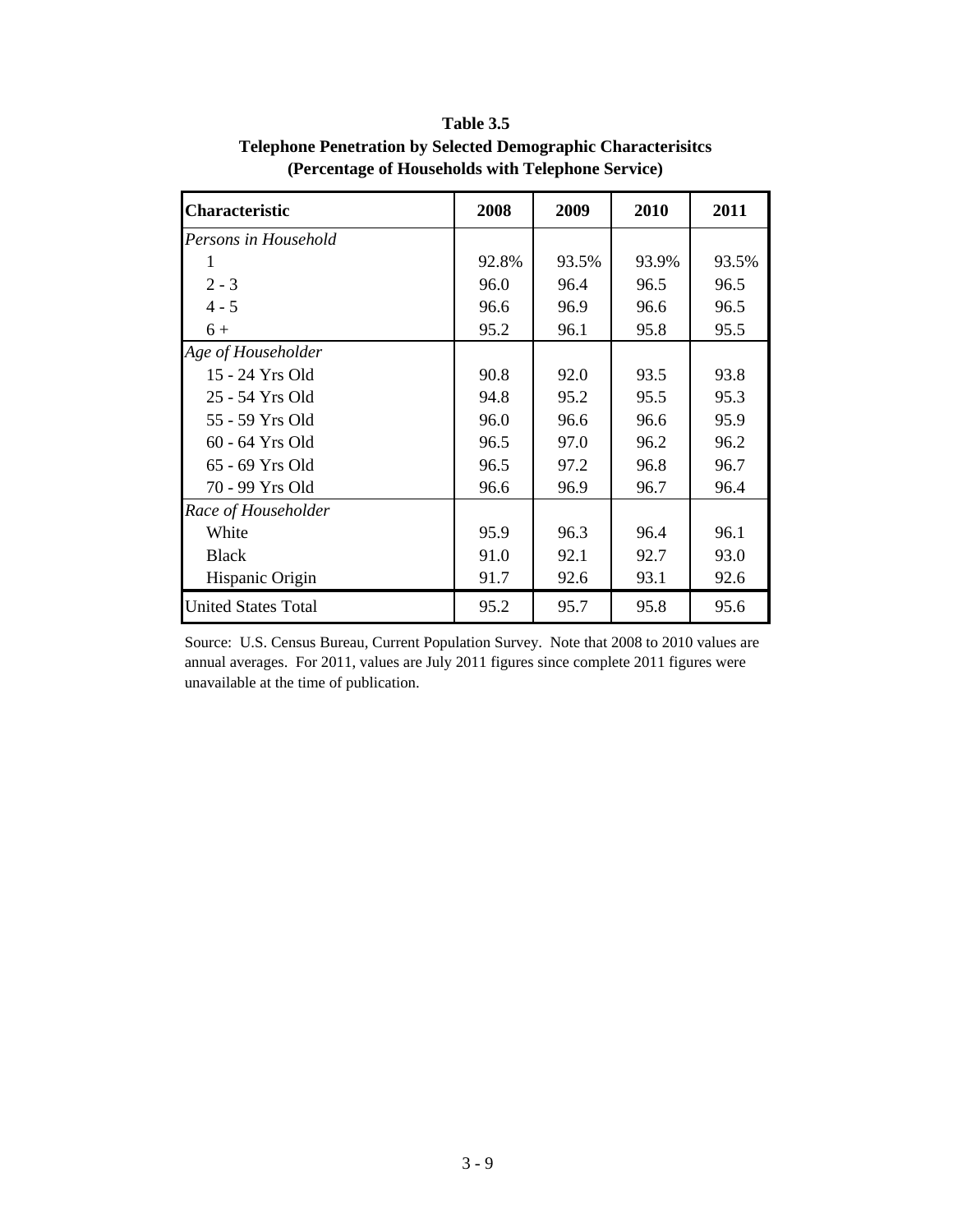| <b>State</b>               | 2005   | 2006   | 2007   | 2008*  | 2009   | 2010   |
|----------------------------|--------|--------|--------|--------|--------|--------|
| Alabama                    | 93.3 % | 92.6 % | 93.9 % | 98.0%  | 97.5 % | 97.4 % |
| Alaska                     | 96.6   | 96.3   | 97.7   | 98.1   | 98.1   | 98.3   |
| Arizona                    | 93.1   | 93.6   | 93.7   | 97.0   | 96.4   | 97.0   |
| <b>Arkansas</b>            | 90.9   | 90.3   | 91.3   | 97.6   | 97.1   | 96.9   |
| California                 | 97.0   | 96.6   | 96.7   | 98.7   | 98.3   | 97.9   |
| Colorado                   | 95.1   | 94.6   | 94.3   | 98.2   | 97.7   | 97.7   |
| Connecticut                | 97.3   | 96.5   | 96.8   | 99.1   | 98.8   | 98.3   |
| Delaware                   | 97.5   | 97.0   | 95.8   | 98.7   | 98.6   | 98.2   |
| District of Columbia       | 95.2   | 94.5   | 92.6   | 97.8   | 96.7   | 96.7   |
| Florida                    | 94.0   | 92.4   | 93.4   | 97.9   | 97.6   | 97.2   |
| Georgia                    | 92.9   | 90.9   | 92.7   | 97.1   | 97.1   | 96.9   |
| Hawaii                     | 95.6   | 95.7   | 94.9   | 98.1   | 97.6   | 97.5   |
| Idaho                      | 96.2   | 94.2   | 94.2   | 99.0   | 98.3   | 97.4   |
| Illinois                   | 94.4   | 93.7   | 94.8   | 98.6   | 97.9   | 97.7   |
| Indiana                    | 94.4   | 93.4   | 94.2   | 98.4   | 97.2   | 97.1   |
| Iowa                       | 96.0   | 94.9   | 95.3   | 98.9   | 98.2   | 97.4   |
| Kansas                     | 93.6   | 92.7   | 93.8   | 98.9   | 97.9   | 97.5   |
| Kentucky                   | 92.0   | 91.9   | 93.1   | 97.8   | 96.8   | 96.9   |
| Louisiana                  | 92.9   | 91.6   | 92.5   | 97.3   | 96.5   | 96.8   |
| Maine                      | 96.6   | 95.7   | 95.9   | 98.8   | 98.5   | 97.8   |
| Maryland                   | 95.8   | 95.3   | 95.6   | 99.0   | 98.5   | 97.6   |
| Massachusetts              | 96.2   | 95.5   | 96.1   | 98.8   | 98.7   | 98.4   |
| Michigan                   | 93.4   | 92.1   | 93.0   | 98.6   | 97.5   | 97.2   |
| Minnesota                  | 96.7   | 95.8   | 95.4   | 99.2   | 98.6   | 98.2   |
| Mississippi                | 89.6   | 88.4   | 91.2   | 96.9   | 97.2   | 96.9   |
| Missouri                   | 95.4   | 93.6   | 94.3   | 98.5   | 97.7   | 97.3   |
| Montana                    | 95.0   | 93.6   | 93.7   | 97.5   | 97.2   | 97.0   |
| Nebraska                   | 95.5   | 94.4   | 94.5   | 99.0   | 98.3   | 98.0   |
| Nevada                     | 95.9   | 94.6   | 94.3   | 97.6   | 97.7   | 97.7   |
| New Hampshire              | 96.9   | 97.0   | 97.5   | 98.6   | 98.5   | 98.3   |
| New Jersey                 | 95.8   | 95.3   | 95.1   | 97.9   | 97.9   | 97.9   |
| New Mexico                 | 92.5   | 91.7   | 92.4   | 95.7   | 94.7   | 95.3   |
| New York                   | 95.5   | 94.8   | 95.0   | 97.9   | 97.4   | 97.2   |
| North Carolina             | 93.8   | 93.2   | 93.4   | 98.1   | 97.6   | 97.6   |
| North Dakota               | 94.7   | 94.7   | 94.8   | 99.2   | 98.0   | 98.4   |
| Ohio                       | 95.4   | 94.2   | 94.6   | 98.1   | 97.1   | 97.2   |
| Oklahoma                   | 93.1   | 92.9   | 93.2   | 98.0   | 97.8   | 97.8   |
| Oregon                     | 95.3   | 95.2   | 94.9   | 98.7   | 97.9   | 97.7   |
| Pennsylvania               | 96.5   | 95.9   | 95.9   | 98.8   | 98.2   | 98.0   |
| Rhode Island               | 96.4   | 95.6   | 96.0   | 97.8   | 97.9   | 97.2   |
| South Carolina             | 92.3   | 92.0   | 93.2   | 97.2   | 96.6   | 97.1   |
| South Dakota               | 95.3   | 96.0   | 95.3   | 98.6   | 98.2   | 98.0   |
| Tennessee                  | 92.9   | 92.8   | 93.7   | 98.1   | 97.6   | 97.2   |
| Texas                      | 92.9   | 92.6   | 93.5   | 98.0   | 97.7   | 97.4   |
| Utah                       | 96.5   | 96.2   | 96.0   | 99.3   | 98.3   | 97.8   |
| Vermont                    | 97.9   | 97.2   | 96.9   | 98.8   | 98.0   | 97.8   |
| Virginia                   | 95.6   | 95.2   | 95.2   | 98.3   | 97.6   | 97.4   |
| Washington                 | 96.5   | 96.2   | 96.3   | 99.0   | 98.1   | 97.8   |
| West Virginia              | 94.5   | 93.8   | 93.6   | 96.9   | 96.4   | 96.3   |
| Wisconsin                  | 96.4   | 95.6   | 96.1   | 99.0   | 98.4   | 98.0   |
| Wyoming                    | 94.9   | 93.4   | 95.0   | 98.7   | 98.0   | 97.7   |
| <b>Total United States</b> | 94.8 % | 94.1 % | 94.6 % | 98.2 % | 97.7 % | 97.5 % |
| Puerto Rico                | 73.8 % | 73.6 % | 80.6 % | 91.9 % | 92.4 % | 93.5 % |

**Table 3.6 Telephone Penetration by State, 2005-2010 (Percentage of Occupied Housing Units with Telephone Service)**

\* See footnote 3 on Table 3.4.

Source: U.S. Census Bureau, American Community Survey.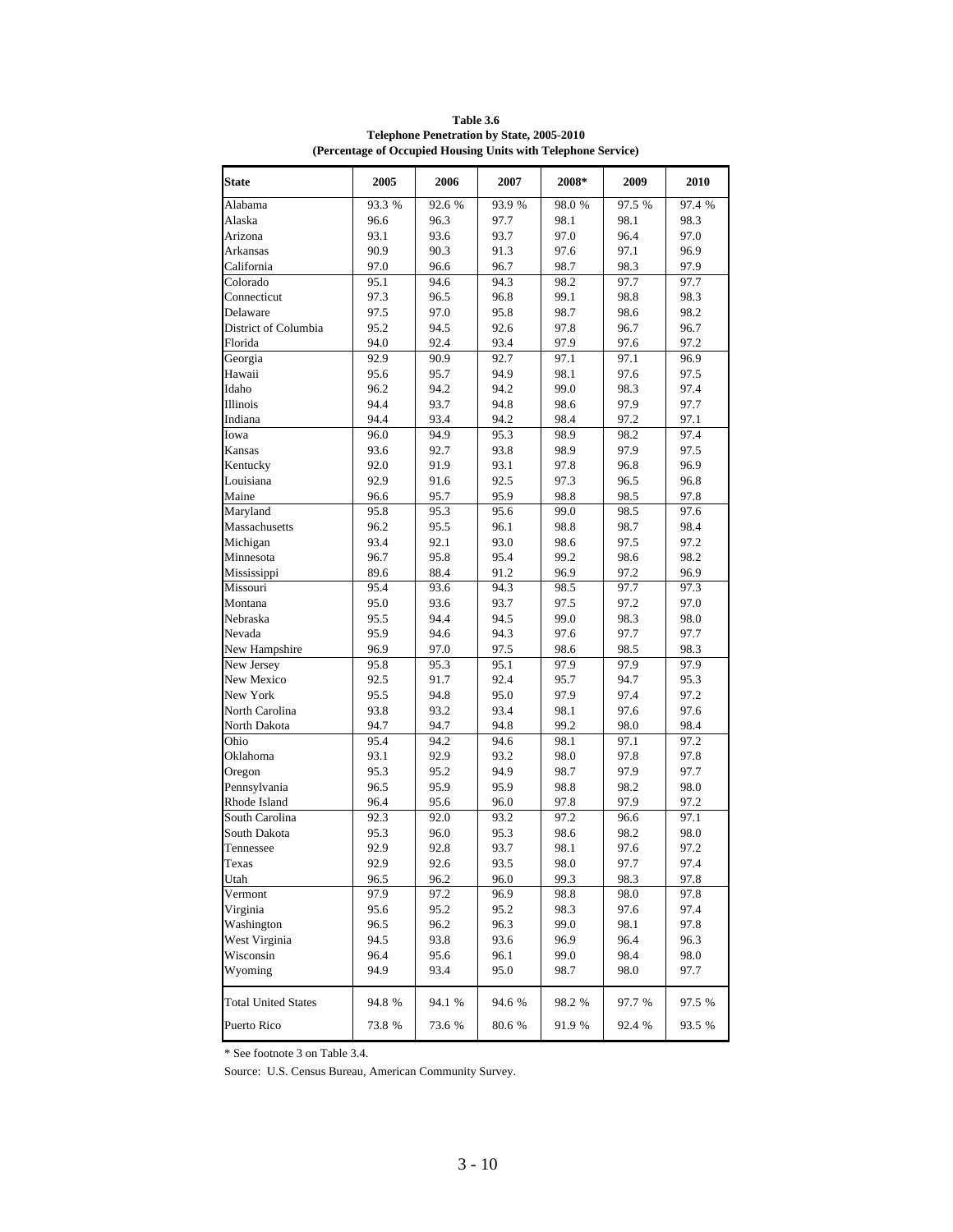| <b>State</b>               | 1984   | 1996   | 2000   | 2005   | 2010   |
|----------------------------|--------|--------|--------|--------|--------|
| Alabama                    | 88.4 % | 92.2 % | 91.9 % | 91.6 % | 95.2 % |
| Alaska                     | 86.5   | 94.4   | 94.3   | 95.2   | 97.1   |
| Arizona                    | 86.9   | 93.1   | 93.9   | 92.9   | 95.2   |
| Arkansas                   | 86.6   | 86.9   | 88.6   | 87.9   | 93.4   |
| California                 | 92.5   | 95.0   | 95.8   | 95.4   | 96.4   |
| Colorado                   | 93.2   | 95.5   | 96.3   | 95.1   | 97.7   |
| Connecticut                | 95.5   | 97.5   | 96.4   | 93.9   | 97.9   |
| Delaware                   | 94.3   | 96.1   | 96.3   | 91.5   | 97.4   |
| District of Columbia       | 94.9   | 93.0   | 93.2   | 92.2   | 91.1   |
| Florida                    | 88.7   | 93.1   | 92.1   | 91.8   | 93.7   |
| Georgia                    | 86.2   | 89.7   | 91.1   | 89.8   | 93.0   |
| Hawaii                     | 93.5   | 94.8   | 94.7   | 94.8   | 95.7   |
| Idaho                      | 90.7   | 92.9   | 93.9   | 94.8   | 97.9   |
| <b>Illinois</b>            | 94.2   | 93.0   | 91.5   | 89.6   | 95.2   |
| Indiana                    | 91.6   | 93.7   | 94.5   | 90.8   | 92.5   |
| Iowa                       | 96.2   | 96.6   | 96.2   | 95.4   | 97.7   |
| Kansas                     | 94.3   | 93.9   | 94.8   | 94.3   | 97.5   |
| Kentucky                   | 88.1   | 92.3   | 93.3   | 91.3   | 95.0   |
| Louisiana                  | 89.7   | 91.1   | 92.6   | 91.8   | 96.5   |
| Maine                      | 93.4   | 96.5   | 97.9   | 95.7   | 98.2   |
| Maryland                   | 95.7   | 96.7   | 95.0   | 94.0   | 96.2   |
| Massachusetts              | 95.9   | 95.7   | 94.6   | 94.5   | 97.6   |
| Michigan                   | 92.8   | 95.0   | 95.0   | 92.6   | 96.8   |
| Minnesota                  | 95.8   | 97.1   | 97.4   | 96.2   | 98.5   |
| Mississippi                | 82.4   | 87.5   | 89.2   | 89.5   | 96.0   |
| Missouri                   | 91.5   | 95.3   | 95.8   | 94.2   | 96.1   |
| Montana                    | 91.0   | 94.3   | 94.6   | 93.0   | 94.9   |
| Nebraska                   | 95.7   | 96.0   | 97.3   | 94.3   | 95.6   |
| Nevada                     | 90.4   | 93.5   | 94.0   | 91.2   | 96.6   |
| New Hampshire              | 94.3   | 96.1   | 97.7   | 95.8   | 98.2   |
| New Jersey                 | 94.8   | 93.6   | 94.6   | 93.8   | 95.9   |
| New Mexico                 | 82.0   | 86.2   | 91.2   | 91.2   | 92.4   |
| New York                   | 91.8   | 93.4   | 95.1   | 92.1   | 94.8   |
| North Carolina             | 88.3   | 93.5   | 93.9   | 92.8   | 95.5   |
| North Dakota               | 94.6   | 96.3   | 95.8   | 96.3   | 98.5   |
| Ohio                       | 92.4   | 94.5   | 94.8   | 94.1   | 96.7   |
| Oklahoma                   | 90.3   | 91.3   | 91.2   | 89.2   | 95.7   |
| Oregon                     | 90.6   | 96.0   | 94.8   | 95.7   | 97.6   |
| Pennsylvania               | 94.9   | 96.9   | 96.6   | 95.6   | 98.2   |
| Rhode Island               | 93.6   | 95.7   | 94.9   | 95.3   | 97.2   |
| South Carolina             | 83.7   | 91.3   | 93.2   | 93.1   | 94.3   |
| South Dakota               | 93.2   | 93.3   | 94.3   | 95.9   | 97.8   |
| Tennessee                  | 88.5   | 94.0   | 95.5   | 92.3   | 92.2   |
| Texas                      | 88.4   | 91.0   | 93.5   | 91.1   | 95.2   |
| Utah                       | 92.5   | 96.7   | 95.9   | 96.9   | 96.7   |
| Vermont                    | 92.3   | 95.9   | 95.6   | 95.6   | 98.1   |
| Virginia                   | 93.1   | 94.9   | 95.4   | 93.2   | 95.3   |
| Washington                 | 93.0   | 94.5   | 94.9   | 96.9   | 98.1   |
| West Virginia              | 87.7   | 92.9   | 94.0   | 92.6   | 96.2   |
| Wisconsin                  | 95.2   | 97.0   | 94.8   | 94.8   | 98.3   |
| Wyoming                    | 89.9   | 95.0   | 94.7   | 94.8   | 97.3   |
| <b>Total United States</b> | 91.6 % | 93.9 % | 94.4 % | 93.1 % | 95.8 % |

**Table 3.7 Telephone Penetration by State, Selected Years (Percentage of Households with a Telephone in Unit)**

Source: U.S. Census Bureau, Current Population Survey.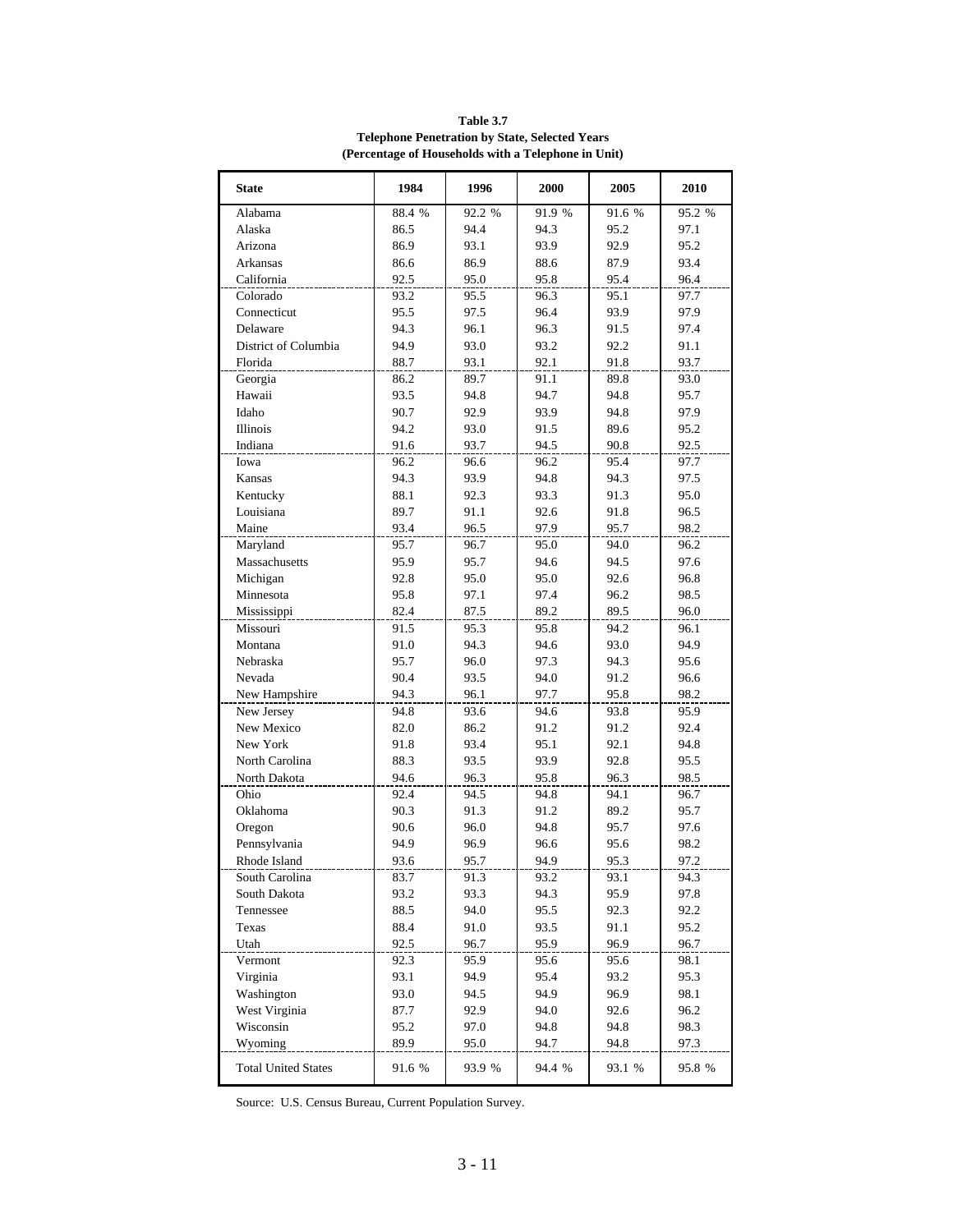| Table 3.8                                                              |
|------------------------------------------------------------------------|
| <b>Comparison of Penetration Rates by Level of Lifeline Assistance</b> |

|                                |                | <b>Low-Income Households</b> † |                   |               |                           |                   | <b>All Households</b> |               |                    |
|--------------------------------|----------------|--------------------------------|-------------------|---------------|---------------------------|-------------------|-----------------------|---------------|--------------------|
| <b>Lifeline Category#</b>      | Num.           | <b>March 1997</b>              | <b>March 2011</b> | <b>Change</b> | <b>Change</b><br>per Year | <b>March 1997</b> | <b>March 2011</b>     | <b>Change</b> | Change<br>per Year |
| <b>Full or High Assistance</b> | 33             | 85.6%                          | 90.7%             | 5.1%<br>∗     | 0.36%                     | 93.7%             | 95.4%                 | 1.8%<br>∗     | 0.13%              |
| <b>Intermediate Assistance</b> | 14             | 87.2                           | 94.1              | 6.9<br>$\ast$ | 0.49                      | 95.0              | 97.4                  | 2.3<br>$\ast$ | 0.17               |
| <b>Basic or Low Assistance</b> | $\overline{4}$ | 86.2                           | 89.1              | 2.9           | 0.21                      | 93.9              | 95.1                  | 1.2           | 0.08               |
| <b>Average All States</b>      |                | 86.0                           | 91.5              | 5.5<br>$\ast$ | 0.39                      | 94.0              | 95.9                  | ∗<br>1.9      | 0.14               |

Note: Changes may not appear to be the same as calculated differences due to rounding.

† Households with income under \$10,000 expressed in March 1984 dollars. See Table 3.3 for current equivalents.

\* Change is statistically significant at the 95% confidence level.

# States are classified by total, average level of Tier 3 Lifeline support.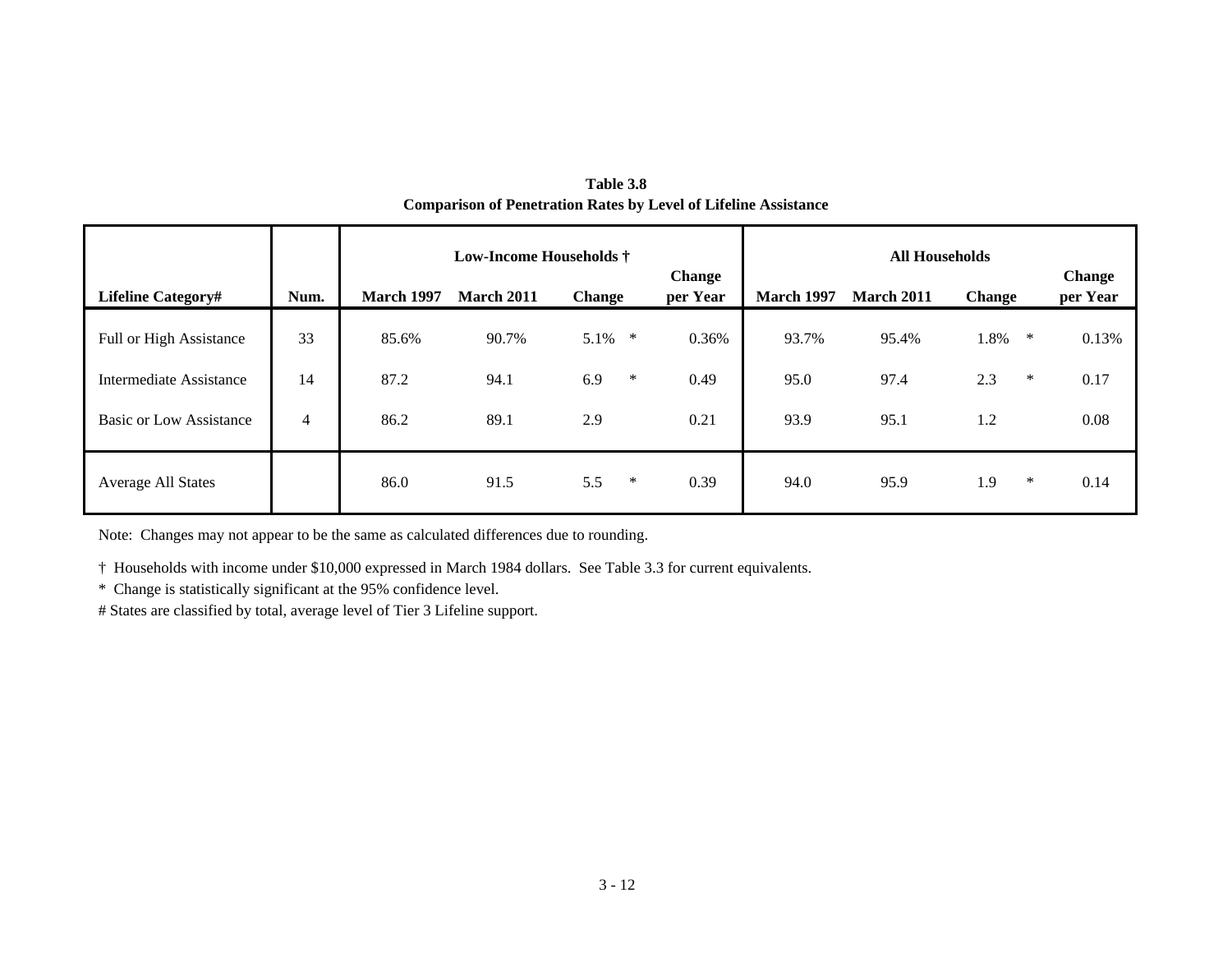| <b>State</b>         | Year<br><b>Lifeline</b> | <b>Average State Support Plus Federal</b><br>Match (Tier 3) per Line (December<br>2010 |                   | Low Income Households $\dagger$ |                              |       |                               | <b>All Households</b> |                              |                               |        |
|----------------------|-------------------------|----------------------------------------------------------------------------------------|-------------------|---------------------------------|------------------------------|-------|-------------------------------|-----------------------|------------------------------|-------------------------------|--------|
|                      | <b>Began</b>            | All<br><b>Providers</b>                                                                | <b>ILECs Only</b> | <b>CETCs</b><br>Only            | <b>March 1997 March 2011</b> |       | <b>Change</b> , 1997-<br>2011 |                       | <b>March 1997 March 2011</b> | <b>Change</b> , 1997-<br>2011 |        |
| Alabama              | 1995                    | \$5.24                                                                                 | \$5.25            | \$5.23                          | 78.0%                        | 91.3% | $\ast$<br>13.3%               | 91.3%                 | 96.0%                        | 4.8%                          |        |
| Alaska               | 1994                    | 5.20                                                                                   | 5.25              | 5.18                            | 74.1                         | 90.2  | 16.1                          | 94.3                  | 96.4                         | 2.1                           |        |
| Arizona              | 1987                    | 3.62                                                                                   | 1.83              | 5.25                            | 82.4                         | 89.4  | 7.0                           | 90.3                  | 96.4                         | 6.1                           |        |
| Arkansas             | 1986                    | 4.87                                                                                   | 3.51              | 5.23                            | 78.8                         | 93.2  | $\ast$<br>14.4                | 88.7                  | 96.0                         | 7.3                           | $\ast$ |
| California           | 1985                    | 5.14                                                                                   | 5.14              | 5.25                            | 87.7                         | 91.5  | 3.8                           | 94.0                  | 96.2                         | 2.2                           |        |
| Colorado             | 1986                    | 5.24                                                                                   | 5.24              | 5.25                            | 88.0                         | 91.3  | 3.3                           | 96.5                  | 97.0                         | 0.5                           |        |
| Connecticut          | 1993                    | 3.83                                                                                   | 1.77              | 5.25                            | 85.9                         | 94.5  | 8.6                           | 95.6                  | 97.9                         | 2.2                           |        |
| Delaware             | 1998                    | 4.84                                                                                   | 0.00              | 5.25                            | 94.4                         | 92.5  | $-1.8$                        | 95.2                  | 97.5                         | 2.3                           |        |
| District of Columbia | 1987                    | 5.21                                                                                   | 5.25              | 5.20                            | 81.1                         | 87.7  | 6.6                           | 91.4                  | 93.1                         | 1.7                           |        |
| Florida              | 1994                    | 5.25                                                                                   | 5.25              | 5.25                            | 84.4                         | 90.2  | 5.8                           | 92.1                  | 93.5                         | 1.4                           |        |
| Georgia              | 1991                    | 5.20                                                                                   | 5.07              | 5.24                            | 81.6                         | 87.4  | 5.7                           | 90.4                  | 93.3                         | 2.9                           |        |
| Hawaii               | 1987                    | 0.00                                                                                   | 0.00              | 0.00                            | 89.9                         | 89.1  | $-0.8$                        | 94.9                  | 95.6                         | 0.7                           |        |
| Idaho                | 1987                    | 5.13                                                                                   | 5.21              | 4.39                            | 87.9                         | 90.7  | 2.8                           | 95.0                  | 96.6                         | 1.7                           |        |
| Illinois             | 1998                    | 2.29                                                                                   | 0.00              | 2.76                            | 83.2                         | 92.1  | 8.8                           | 93.5                  | 95.7                         | 2.1                           |        |
| Indiana              | 1998                    | 0.40                                                                                   | 0.00              | 5.17                            | 91.6                         | 85.4  | $-6.3$                        | 94.3                  | 92.9                         | $-1.3$                        |        |
| Iowa                 | 1998                    | 0.00                                                                                   | 0.00              | 0.01                            | 87.7                         | 95.4  | 7.6                           | 96.1                  | 98.3                         | 2.2                           |        |
| Kansas               | 1998                    | 4.39                                                                                   | 5.25              | 3.36                            | 87.0                         | 95.6  | 8.6                           | 94.9                  | 97.9                         | 3.1                           |        |
| Kentucky             | 1998                    | 5.22                                                                                   | 5.21              | 5.24                            | 87.7                         | 89.3  | 1.6                           | 93.1                  | 95.1                         | 2.0                           |        |
| Louisiana            | 1998                    | 3.25                                                                                   | 0.00              | 3.56                            | 81.7                         | 95.5  | 13.8                          | 91.2                  | 97.6                         | 6.4                           |        |
| Maine                | 1987                    | 5.25                                                                                   | 5.25              | 5.25                            | 90.5                         | 96.8  | 6.4                           | 93.7                  | 98.7                         | 5.0                           | $\ast$ |
| Maryland             | 1987                    | 5.24                                                                                   | 5.12              | 5.24                            | 85.9                         | 90.9  | 5.0                           | 95.3                  | 95.0                         | $-0.3$                        |        |
| Massachusetts        | 1990                    | 5.25                                                                                   | 5.25              | 5.25                            | 91.7                         | 97.6  | 6.0                           | 95.9                  | 98.1                         | 2.2                           |        |
| Michigan             | 1989                    | 4.12                                                                                   | 3.34              | 4.24                            | 86.0                         | 95.2  | 9.2                           | 94.9                  | 97.9                         | 3.0                           |        |
| Minnesota            | 1988                    | 2.55                                                                                   | 2.61              | 0.92                            | 91.7                         | 95.8  | 4.1                           | 97.4                  | 98.2                         | 0.8                           |        |
| Mississippi          | 1991                    | 5.14                                                                                   | 5.01              | 5.22                            | 76.6                         | 93.2  | $\ast$<br>16.6                | 89.4                  | 96.1                         | 6.6                           | $\ast$ |
| Missouri             | 1987                    | 4.69                                                                                   | 5.22              | 4.01                            | 95.2                         | 89.8  | $-5.4$                        | 97.5                  | 96.3                         | $-1.2$                        |        |
| Montana              | 1987                    | 4.10                                                                                   | 3.71              | 5.25                            | 86.3                         | 89.2  | 2.9                           | 94.1                  | 96.5                         | 2.4                           |        |
| Nebraska             | 1998                    | 5.08                                                                                   | 5.02              | 5.25                            | 92.8                         | 94.5  | 1.6                           | 97.0                  | 97.1                         | 0.2                           |        |
| Nevada               | 1988                    | 5.02                                                                                   | 4.99              | 5.08                            | 90.8                         | 90.3  | $-0.5$                        | 93.8                  | 96.6                         | 2.8                           |        |
| New Hampshire        | 1998                    | 3.90                                                                                   | 0.00              | 5.25                            | 93.6                         | 91.2  | $-2.4$                        | 97.1                  | 97.4                         | 0.3                           |        |

**Table 3.9 Comparison of Penetration Rates and Level of Lifeline Assistance for States**

Note: Changes may not appear to be the same as calculated differences due to rounding.

† Households with income under \$10,000, expressed in March 1984 dollars. See Table 3.3 for current equivalents.

\* Increase is statistically significant at the 95% confidence level.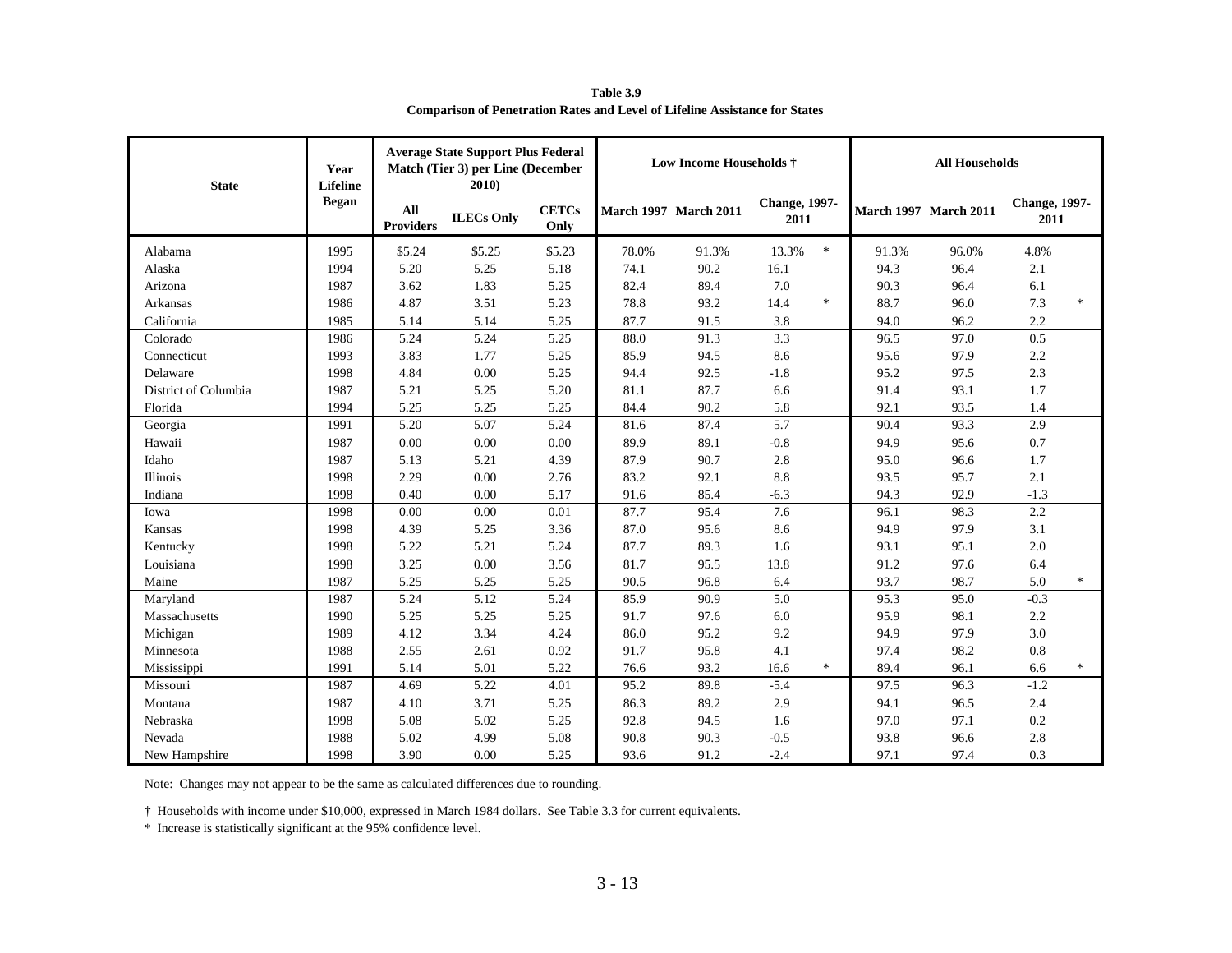| <b>State</b>   | Year<br><b>Lifeline</b> | <b>Average State Support Plus Federal</b><br>Match (Tier 3) per Line (December<br>2010) |                   | <b>Low Income Households †</b> |       |                              | <b>All Households</b>         |        |       |                              |                               |        |
|----------------|-------------------------|-----------------------------------------------------------------------------------------|-------------------|--------------------------------|-------|------------------------------|-------------------------------|--------|-------|------------------------------|-------------------------------|--------|
|                | <b>Began</b>            | All<br><b>Providers</b>                                                                 | <b>ILECs Only</b> | <b>CETCs</b><br>Only           |       | <b>March 1997 March 2011</b> | <b>Change</b> , 1997-<br>2011 |        |       | <b>March 1997 March 2011</b> | <b>Change</b> , 1997-<br>2011 |        |
| New Jersey     | 1998                    | \$5.24                                                                                  | \$5.22            | \$5.25                         | 88.6% | 91.6%                        | 2.9%                          |        | 96.1% | 95.7%                        | $-0.4%$                       |        |
| New Mexico     | 1987                    | 4.95                                                                                    | 4.84              | 5.25                           | 69.6  | 87.8                         | 18.2                          | $\ast$ | 86.0  | 92.2                         | 6.2                           |        |
| New York       | 1985                    | 5.16                                                                                    | 4.95              | 5.24                           | 87.5  | 86.9                         | $-0.6$                        |        | 94.5  | 94.2                         | $-0.4$                        |        |
| North Carolina | 1986                    | 5.25                                                                                    | 5.25              | 5.25                           | 83.6  | 92.5                         | 8.8                           |        | 93.5  | 95.8                         | 2.3                           |        |
| North Dakota   | 1990                    | 2.98                                                                                    | 2.91              | 4.33                           | 93.6  | 92.8                         | $-0.8$                        |        | 96.2  | 97.9                         | 1.7                           |        |
| Ohio           | 1987                    | 5.25                                                                                    | 5.24              | 5.25                           | 88.5  | 93.4                         | 4.9                           |        | 95.0  | 3.8                          | 5.5                           |        |
| Oklahoma       | 1996                    | 1.22                                                                                    | 0.59              | 1.43                           | 78.9  | 94.3                         | 15.4                          | $\ast$ | 91.8  | 3.3                          | 11.0                          |        |
| Oregon         | 1986                    | 5.23                                                                                    | 5.22              | 5.25                           | 90.5  | 93.6                         | 3.0                           |        | 95.3  | 6.6                          | 12.9                          |        |
| Pennsylvania   | 1996                    | 3.60                                                                                    | 1.13              | 5.25                           | 93.6  | 95.6                         | 2.0                           |        | 97.3  | 5.8                          | 5.9                           |        |
| Rhode Island   | 1987                    | 5.25                                                                                    | 5.25              | 5.25                           | 87.6  | 93.4                         | 5.8                           |        | 94.6  | 5.7                          | 12.4                          |        |
| South Carolina | 1995                    | 5.25                                                                                    | 5.25              | 5.24                           | 76.2  | 89.6                         | 13.4                          | $\ast$ | 92.0  | 2.8                          | 11.4                          |        |
| South Dakota   | 1988                    | 0.12                                                                                    | 0.14              | 0.00                           | 90.5  | 96.8                         | 6.3                           |        | 94.7  | 8.6                          | 10.9                          |        |
| Tennessee      | 1992                    | 5.15                                                                                    | 4.80              | 5.24                           | 89.3  | 88.7                         | $-0.6$                        |        | 94.1  | 1.6                          | 10.9                          |        |
| Texas          | 1988                    | 5.24                                                                                    | 5.24              | 5.24                           | 79.6  | 90.5                         | 10.9                          | $\ast$ | 91.0  | 6.4                          | 10.0                          | $\ast$ |
| Utah           | 1987                    | 5.24                                                                                    | 5.24              | 5.25                           | 98.3  | 90.8                         | $-7.5$                        |        | 97.5  | 5.0                          | 11.3                          |        |
| Vermont        | 1986                    | 5.25                                                                                    | 5.25              | 0.00                           | 84.6  | 95.2                         | 10.7                          |        | 93.9  | 6.0                          | 11.5                          |        |
| Virginia       | 1988                    | 5.21                                                                                    | 4.87              | 5.23                           | 84.7  | 88.0                         | 3.4                           |        | 93.6  | 16.6                         | 11.3                          |        |
| Washington     | 1987                    | 3.46                                                                                    | 3.97              | 1.22                           | 89.0  | 97.8                         | 8.8                           |        | 96.1  | $-5.4$                       | 9.8                           |        |
| West Virginia  | 1986                    | 4.91                                                                                    | 0.00              | 5.22                           | 83.8  | 94.3                         | 10.5                          | $\ast$ | 93.6  | 1.6                          | 14.2                          |        |
| Wisconsin      | 1991                    | 3.85                                                                                    | 3.63              | 3.98                           | 87.8  | 93.5                         | 5.7                           |        | 96.4  | 2.9                          | 11.2                          |        |
| Wyoming        | 1991                    | 5.25                                                                                    | 5.25              | 5.25                           | 89.5  | 93.2                         | 3.8                           |        | 94.9  | 18.2                         | 15.8                          |        |

**Table 3.9 Comparison of Penetration Rates and Level of Lifeline Assistance for States**

Note: Changes may not appear to be the same as calculated differences due to rounding.

† Households with income under \$10,000, expressed in March 1984 dollars. See Table 3.3 for current equivalents.

\* Increase is statistically significant at the 95% confidence level.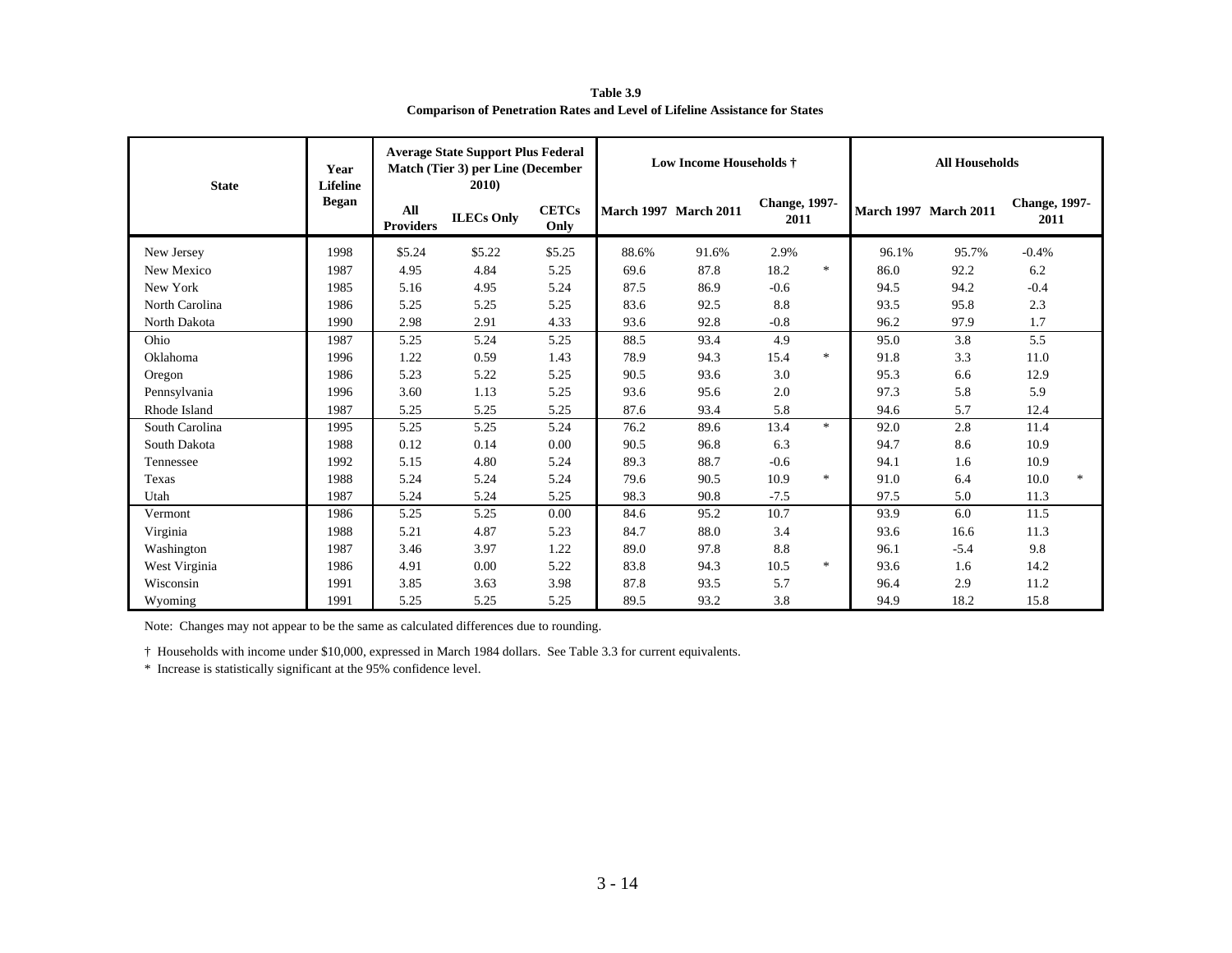| <b>State</b>         | \$9,999 or<br>Less | \$10,000 to<br>\$19,999 | \$19,999 to<br>\$29,999 | \$30,000 to<br>\$39,999 | \$40,000 or<br>More | A11<br>Households |
|----------------------|--------------------|-------------------------|-------------------------|-------------------------|---------------------|-------------------|
| Alabama              | 91.3 %             | 96.2 %                  | 97.4 %                  | 99.2 %                  | 99.5 %              | 96.0 %            |
| Alaska               | 90.2               | 97.5                    | 95.9                    | 99.0                    | 98.5                | 96.4              |
| Arizona              | 89.4               | 97.5                    | 99.4                    | 98.4                    | 99.5                | 96.4              |
| Arkansas             | 93.2               | 96.5                    | 96.8                    | 96.8                    | 98.5                | 96.0              |
| California           | 91.5               | 95.7                    | 97.4                    | 98.0                    | 98.4                | 96.2              |
| Colorado             | 91.3               | 96.2                    | 98.7                    | 98.9                    | 98.9                | 97.0              |
| Connecticut          | 94.5               | 98.8                    | 98.3                    | 95.7                    | 99.4                | 97.9              |
| Delaware             | 92.5               | 97.2                    | 99.5                    | 98.3                    | 99.6                | 97.5              |
| District of Columbia | 87.7               | 90.6                    | 94.5                    | 91.9                    | 98.2                | 93.1              |
| Florida              | 90.2               | 93.8                    | 92.9                    | 96.5                    | 95.8                | 93.5              |
| Georgia              | 87.4               | 93.2                    | 95.3                    | 97.2                    | 97.2                | 93.3              |
| Hawaii               | 89.1               | 96.6                    | 97.1                    | 96.4                    | 97.4                | 95.6              |
| Idaho                | 90.7               | 99.0                    | 99.3                    | 95.8                    | 97.7                | 96.6              |
| Illinois             | 92.1               | 95.6                    | 93.6                    | 99.3                    | 98.5                | 95.7              |
| Indiana              | 85.4               | 93.0                    | 97.1                    | 95.2                    | 95.7                | 92.9              |
| Iowa                 | 95.4               | 98.5                    | 99.8                    | 97.4                    | 99.8                | 98.3              |
| Kansas               | 95.6               | 98.6                    | 97.5                    | 100.0                   | 98.8                | 97.9              |
| Kentucky             | 89.3               | 95.2                    | 98.1                    | 98.5                    | 99.3                | 95.1              |
| Louisiana            | 95.5               | 97.2                    | 98.9                    | 99.2                    | 99.3                | 97.6              |
| Maine                | 96.8               | 99.1                    | 99.0                    | 99.6                    | 99.5                | 98.7              |
| Maryland             | 90.9               | 93.0                    | 95.7                    | 95.3                    | 97.5                | 95.0              |
| Massachusetts        | 97.6               | 98.8                    | 98.8                    | 94.7                    | 98.6                | 98.1              |
| Michigan             | 95.2               | 98.8                    | 97.6                    | 99.2                    | 99.2                | 97.9              |
| Minnesota            | 95.8               | 97.6                    | 98.6                    | 99.5                    | 99.5                | 98.2              |
| Mississippi          | 93.2               | 94.8                    | 97.2                    | 99.3                    | 100.0               | 96.1              |
| Missouri             | 89.8               | 96.5                    | 98.1                    | 99.1                    | 99.6                | 96.3              |
| Montana              | 89.2               | 97.2                    | 100.0                   | 100.0                   | 99.3                | 96.5              |
| Nebraska             | 94.5               | 97.2                    | 98.7                    | 99.0                    | 96.9                | 97.1              |
| Nevada               | 90.3               | 97.4                    | 97.4                    | 99.0                    | 99.0                | 96.6              |
| New Hampshire        | 91.2               | 97.5                    | 98.1                    | 98.7                    | 99.2                | 97.4              |
| New Jersey           | 91.6               | 95.4                    | 95.3                    | 97.7                    | 97.4                | 95.7              |
| New Mexico           | 87.8               | 93.4                    | 90.6                    | 95.0                    | 95.9                | 92.2              |
| New York             | 86.9               | 94.1                    | 96.6                    | 97.3                    | 97.7                | 94.2              |
| North Carolina       | 92.5               | 96.4                    | 95.9                    | 96.4                    | 98.5                | 95.8              |
| North Dakota         | 92.8               | 100.0                   | 98.6                    | 97.5                    | 100.0               | 97.9              |
| Ohio                 | 93.4               | 97.0                    | 97.4                    | 99.5                    | 99.0                | 97.0              |
| Oklahoma             | 94.3               | 97.2                    | 96.9                    | 96.1                    | 96.6                | 96.2              |
| Oregon               | 93.6               | 97.7                    | 99.3                    | 99.0                    | 99.5                | 97.8              |
| Pennsylvania         | 95.6               | 97.8                    | 98.8                    | 99.1                    | 99.7                | 98.0              |
| Rhode Island         | 93.4               | 97.3                    | 97.5                    | 97.2                    | 99.0                | 96.9              |
| South Carolina       | 89.6               | 95.0                    | 98.4                    | 98.0                    | 98.2                | 95.2              |
| South Dakota         | 96.8               | 99.1                    | 98.2                    | 99.4                    | 100.0               | 98.7              |
| Tennessee            | 88.7               | 93.0                    | 94.6                    | 94.2                    | 95.5                | 92.6              |
| Texas                | 90.5               | 95.6                    | 95.8                    | 96.6                    | 98.4                | 95.3              |
| Utah                 | 90.8               | 97.9                    | 98.4                    | 99.0                    | 98.6                | 97.3              |
| Vermont              | 95.2               | 100.0                   | 98.0                    | 100.0                   | 99.7                | 98.6              |
| Virginia             | 88.0               | 93.3                    | 95.6                    | 96.8                    | 98.0                | 94.7              |
| Washington           | 97.8               | 97.4                    | 98.0                    | 100.0                   | 99.5                | 98.5              |
| West Virginia        | 94.3               | 97.0                    | 97.0                    | 98.6                    | 99.2                | 96.8              |
| Wisconsin            | 93.5               | 96.9                    | 99.0                    | 99.4                    | 99.4                | 97.6              |
| Wyoming              | 93.2               | 97.7                    | 98.6                    | 97.8                    | 98.2                | 97.2              |
| <b>United States</b> | 91.5               | 95.9                    | 96.8                    | 97.8                    | 98.3                | 95.9              |

**Table 3.10 Household Penetration by State and Income, 2011**

Source: U.S. Census Bureau, Current Population Survey (March CPS Supplement).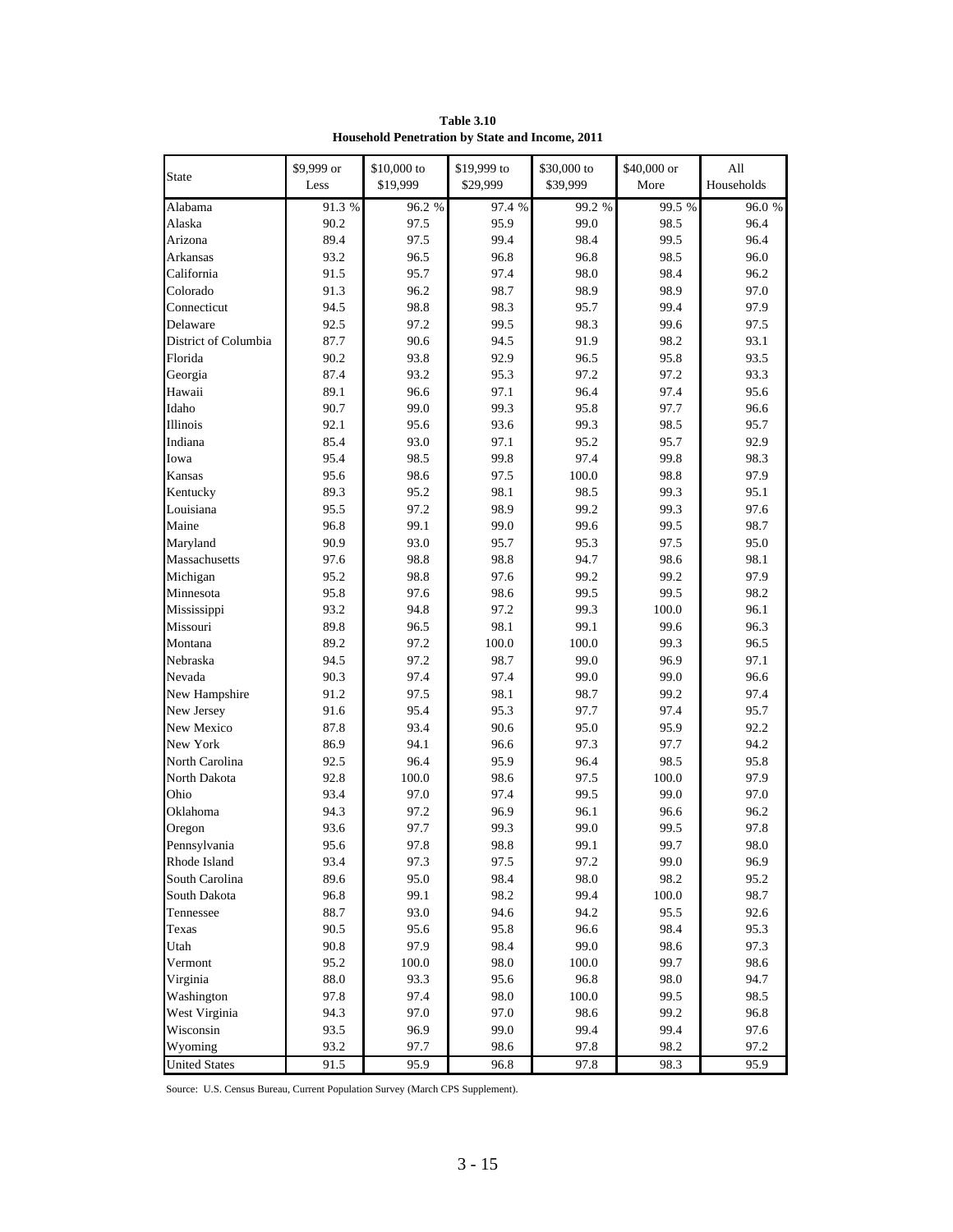#### **4. Price Indices and Access Charge Rates**

This section contains information on telephone price indices and access charge rates. The first part discusses the Consumer Price Index (CPI) maintained by the Bureau of Labor Statistics (BLS). The second part discusses the subscriber line charge and other access charges.

#### Telephone Service Price Indices

 The BLS collects information on telephone service as part of the CPI. Monthly CPI data can be found on the Internet at www.bls.gov/cpi. The monthly price indices represent prices sampled in the middle of the month.

A CPI for telephone services was first published in  $1935<sup>1</sup>$ . Since then, telephone prices have tended to increase at a slower pace than most other prices. Table 4.1 shows long-term changes in the indices for all items, all services, telephone services, each of the seven major categories that currently constitute the overall CPI, and several services that are often characterized as public utilities. The price of telephone service has increased less rapidly than the prices of most of these categories when viewed over a long period of time. Chart 4.1 shows the levels of the overall CPI and the CPI for telephone services over time.

 The CPI for telephone services is based on a "market basket" intended to represent the telephone-related expenditures of a typical urban household. It includes both land-line telephone service and wireless telephone service. The annual rate of change during recent years is shown in Table 4.2 for the overall CPI (which measures the impact of inflation on consumers), and the CPI for telephone services. Chart 4.2 shows the changes in the overall CPI and the CPI for telephone services since 1998.

 For 2010, the nation's overall level of prices (measured by the CPI for all items) rose by 1.5% and the CPI for telephone services declined by 0.9%. The land-line telephone service index increased by 2.2% during 2010, while the wireless telephone index decreased by 3.4%. Monthly data for the CPI indices, including the land-line telephone service, are shown in Table 4.3.

In January 2010, BLS discontinued collecting four land-line telephone indices, including local charges, long distance charges, interstate toll calls, and intrastate toll calls. These four indices were combined into a single land-line telephone service index, which began in December 2009.

 The Producer Price Index (PPI), also published by BLS, continues to release sub-indices for telephone services. We no longer include them in this report because they have become less meaningful as the bundling of telephone services has become more common in the land-line telephone industry.<sup>2</sup>

#### Subscriber Line and Access Charges

i<br>L

Long distance companies rely on the loops, switches, and transport facilities of local telephone companies for access to their customers. As a result, local telephone companies recover a portion of their costs from long distance companies accessing their networks. Both the manner in which these access charges have been assessed and the proportion of the costs they have recovered have varied considerably over time.

<sup>1</sup> BLS publishes two sets of Consumer Price Indices. The CPI-U, used herein, is based on expenditures of all urban consumers. The CPI-W series is based on expenditures of urban wage earners and clerical workers.

<sup>2</sup> PPI data are available on the BLS website at www.bls.gov/ppi/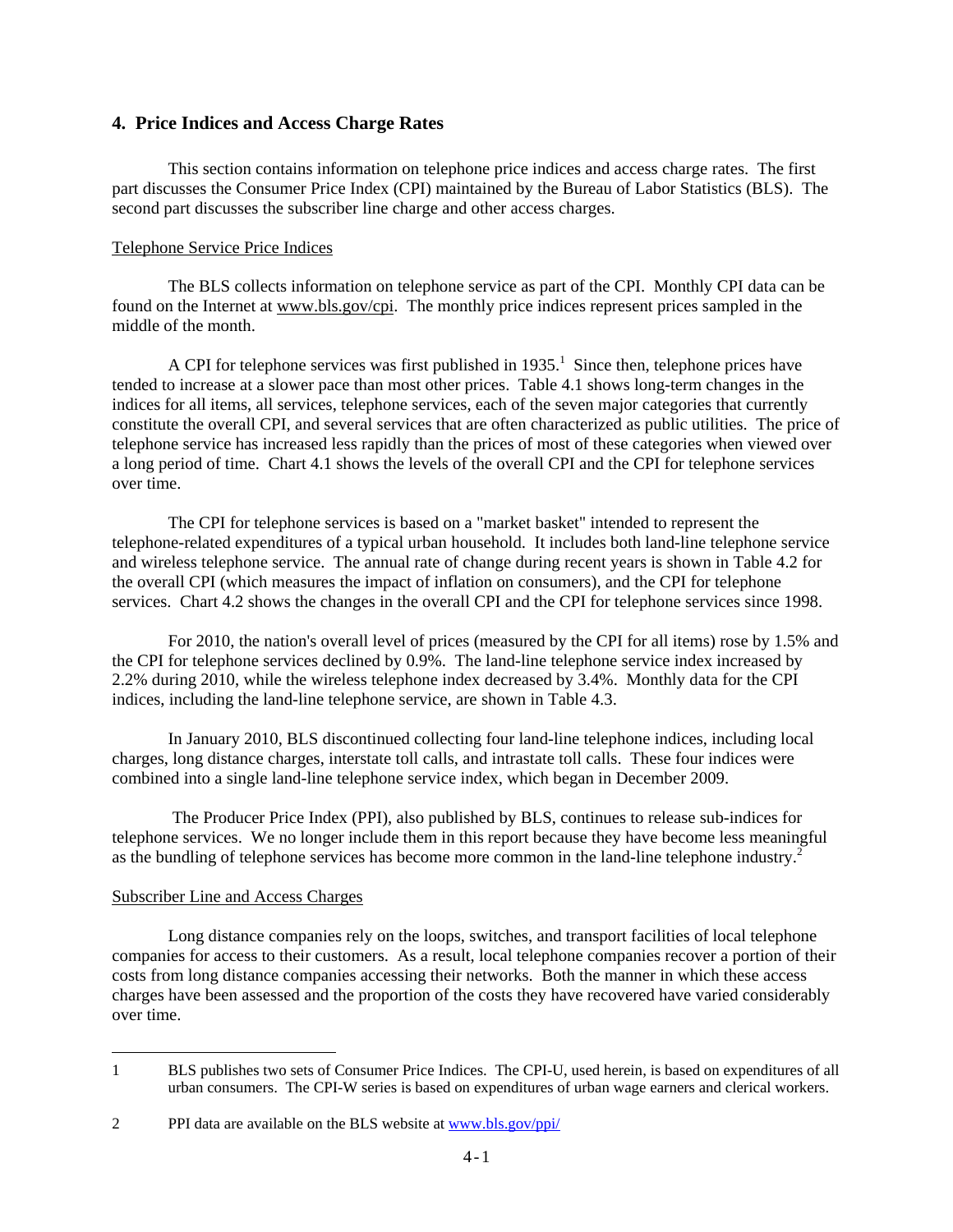Prior to 1984, AT&T provided almost all interstate long distance service while its local telephone companies provided about three-quarters of the nation's local telephone service. Under the regulatory oversight of the FCC and state public utilities commissions, for many years AT&T set long distance charges above cost and shared part of its revenues with Bell System and independent local companies. This system reduced pressures on the local companies to raise monthly local rates, but the high long distance rates suppressed demand for long distance calls and induced large corporations to bypass the public switched network. Moreover, while such revenue sharing arrangements were sustainable in an industry where one firm monopolized both long distance and local service, they were not compatible with a competitive long distance industry.

In mid-1984, the FCC, in cooperation with a Federal-State Joint Board comprised of both federal and state regulators, introduced sweeping changes to the way that local companies charged for their services**.** The historic method of sharing revenues was replaced with a new system of access charges that provided a uniform method for local telephone companies to charge for the origination and termination of interstate traffic on their local networks. In particular, monthly subscriber line charges (SLCs) were introduced to recover a portion of the fixed costs of the local telephone companies' loops directly from end users on a per**-**line basis. Since local telephone companies were required to reduce their charges to long distance carriers – dollar for dollar – the introduction of SLCs permitted reductions in implicit subsidies from long distance service to local service. The rebalancing of prices between local service and interstate long distance calls during the 1980s had a fundamental impact on the telephone industry as the price of long distance service fell and the volume of long distance calling surged.

 In mid**-**1997, as part of its implementation of the 1996 Telecommunications Act, the FCC introduced further interstate access charge reform. Presubscribed interexchange carrier charges (PICCs) were created in order to allow local carriers to recover the remaining portion of their fixed loop costs from long distance carriers on a per**-**line, instead of a per**-**minute, basis. A further access charge reform was adopted on May 31, 2000, which eliminated the PICC and consolidated it with the SLC. This took effect on July 1,  $2000^3$ 

 Average monthly SLCs and PICCs are shown in Table 4.4 and average per-minute rates charged to long distance carriers are shown in Table 4.5. Both tables report historical averages for all LECs that file access tariffs subject to price**-**cap regulation and all LECs that participate in the NECA pool, charging the NECA tariff rates. Current per**-**line charges and per**-**minute charges are reported for the two groups of carriers, and for individual carriers, in Tables 4.6 and 4.7, respectively.

 The averages in Table 4.5 clearly illustrate the effectiveness of access reform in reducing the prices long distance carriers pay per minute for access to the local telephone companies' networks. The reductions in per**-**minute access prices over time have been a major contributing factor to reductions in long distance prices.

<sup>3</sup> *Access Charge Reform,* CC Docket No. 96-262, Sixth Report and Order, 15 Rcd 12962 (*CALLS Order*).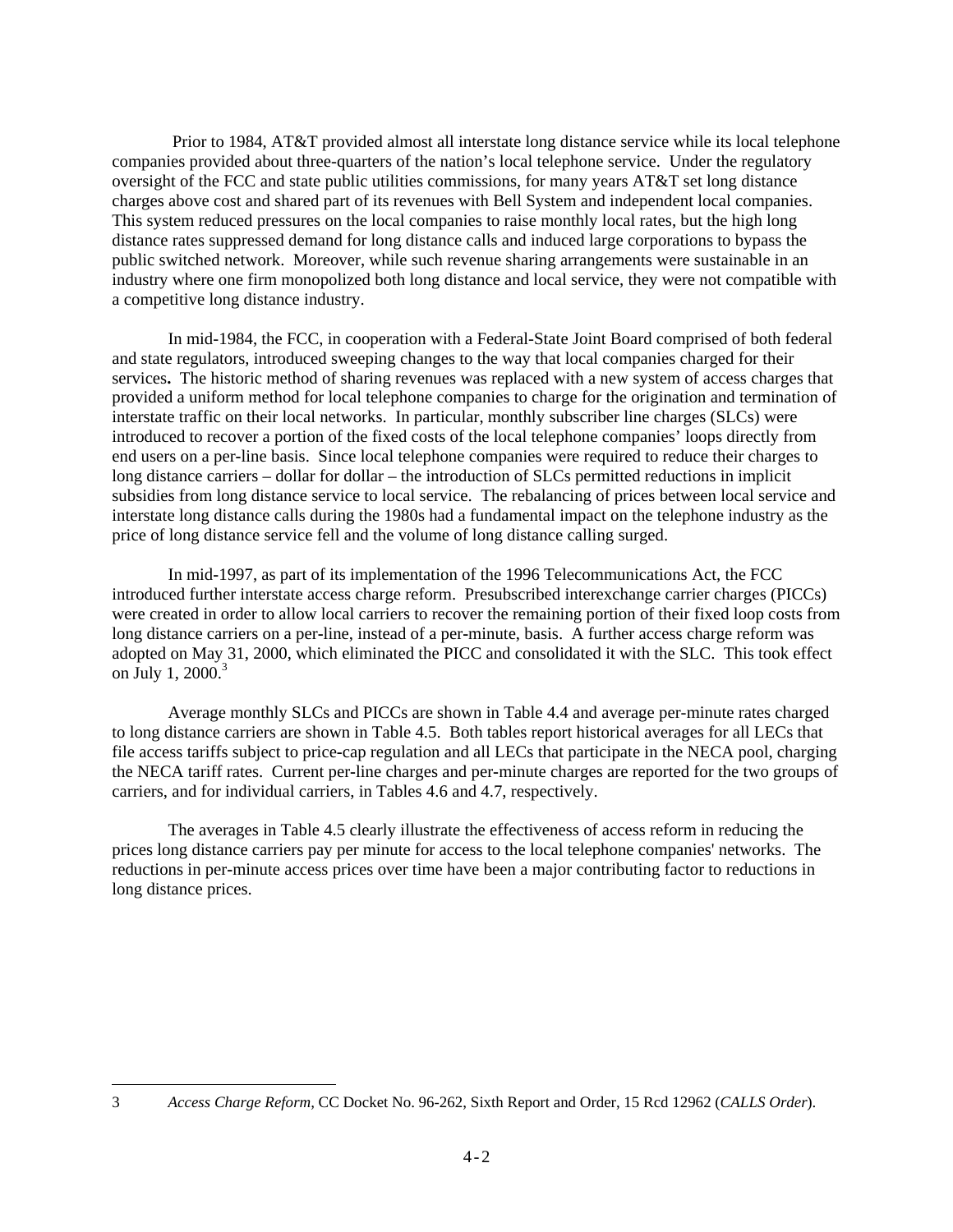|                                          | 1960-2010 | 2000-2010 |
|------------------------------------------|-----------|-----------|
| CPI All Items (SAO)                      | 4.1 %     | 2.3 %     |
| <b>CPI All Services (SAS)</b>            | 4.9       | 3.0       |
| <b>CPI Telephone Services (SEED)</b>     | 1.7       | 0.2       |
| <b>CPI Major Categories:</b>             |           |           |
| - Food & Beverages (SAF)                 | $\ast$    | 2.7       |
| - Housing (SAH)                          | $\ast$    | 2.6       |
| - Apparel (SAA)                          | 2.0       | $-0.8$    |
| Transportation (SAT)                     | 3.8       | 2.8       |
| - Medical Care (SAM)                     | 5.9       | 4.1       |
| - Recreation (SAR)                       | $\ast$    | 1.0       |
| - Other Goods & Services (SAG)           | $\ast$    | 3.6       |
| <b>CPI Public Transportation (SETG)</b>  | 5.1       | 2.3       |
| CPI Utility (Piped) Gas Service (SEHF02) | 5.3       | 5.8       |
| <b>CPI Electricity (SEHF01)</b>          | 3.8       | 4.0       |
| CPI Water & Sewerage Maint. (SEHG01)     | 5.7       | 5.0       |
| CPI Postage (SEEC01)                     | 4.8       | 3.1       |

# **Table 4.1 Long-Term Changes for Various Price Indices (Average Annual Rates of Change)**

\* Series not established until after 1960.

Note: The CPI Telephone Services index was revised in December of 1997. To calculate values in this table, Series MUUR0000SE270A is used for periods prior to this revision and CUUR0000SEED is used for periods after the revision. After each row, the series ID is provided and should be preceeded by CUUR0000 when referencing the series. Source: Bureau of Labor Statistics.

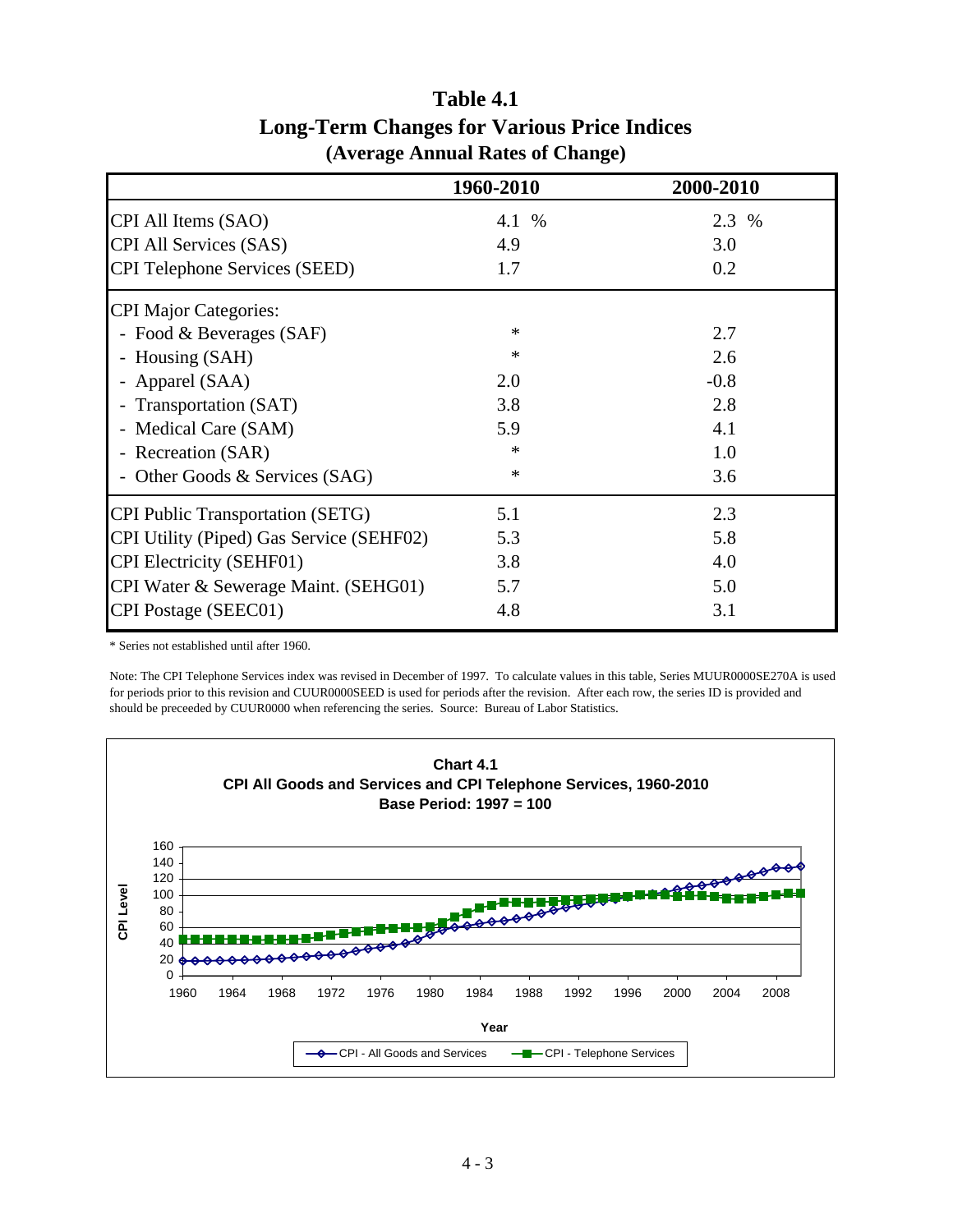**Table 4.2 Annual Changes in CPI Telephone Services and All Items Indices**

|      | <b>All Goods and Services</b> | <b>Telephone Services</b> |
|------|-------------------------------|---------------------------|
| 1998 | 1.6                           | 0.3                       |
| 1999 | 2.7                           | 0.4                       |
| 2000 | 3.4                           | $-2.3$                    |
| 2001 | 1.6                           | 1.3                       |
| 2002 | 2.4                           | 0.2                       |
| 2003 | 1.9                           | $-2.7$                    |
| 2004 | 3.3                           | $-2.5$                    |
| 2005 | 3.4                           | 0.4                       |
| 2006 | 2.5                           | 1.7                       |
| 2007 | 4.1                           | 2.1                       |
| 2008 | 0.1                           | 2.9                       |
| 2009 | 2.7                           | 1.0                       |
| 2010 | 1.5                           | $-0.9$                    |

Note: Values report the percent change from December of the previous year through December of the year shown. Sources: Bureau of Labor Statistics and Bureau of Economic Analysis.

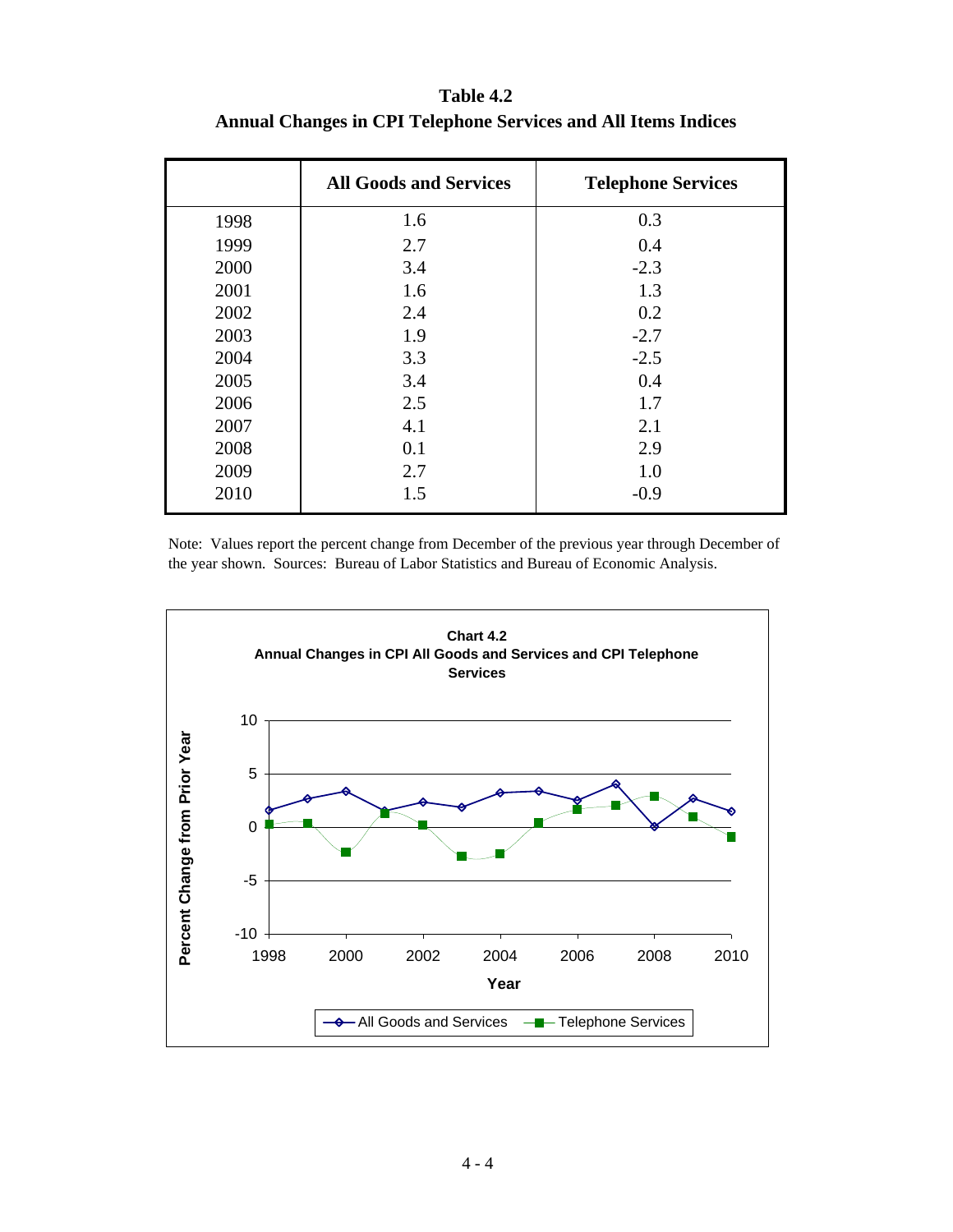|                      | <b>All Goods and</b><br><b>Services</b> | <b>Telephone Services</b> | <b>Land-line</b><br><b>Telephone Services</b> | <b>Wireless Telephone</b><br><b>Services</b> |
|----------------------|-----------------------------------------|---------------------------|-----------------------------------------------|----------------------------------------------|
| <b>BLS</b> Series ID | CUUR0000SA0                             | CUUR0000SEED              | CUUR0000SEED04                                | CUUR0000SEED03                               |
| 2008<br>January      | 97.7                                    | 96.3                      | $\ast$                                        | 100.7                                        |
| February             | 98.0                                    | 96.2                      | $\ast$                                        | 100.7                                        |
| March                | 98.9                                    | 96.4                      | $\ast$                                        | 100.7                                        |
| April                | 99.5                                    | 96.9                      | $\ast$                                        | 101.0                                        |
| May                  | 100.3                                   | 97.2                      | $\ast$                                        | 101.0                                        |
| June                 | 101.3                                   | 98.0                      | *                                             | 101.0                                        |
| July                 | 101.9                                   | 98.7                      | $\ast$                                        | 101.0                                        |
| August               | 101.5                                   | 98.6                      | $\ast$                                        | 101.0                                        |
| September            | 101.3                                   | 98.6                      | $\ast$                                        | 101.0                                        |
| October              | 100.3                                   | 98.7                      | $\ast$                                        | 101.0                                        |
| November             | 98.4                                    | 98.9                      | $\ast$                                        | 101.1                                        |
| December             | 97.4                                    | 99.0                      | $\ast$                                        | 101.2                                        |
| 2009<br>January      | 97.8                                    | 99.2                      | $\ast$                                        | 101.1                                        |
| February             | 98.3                                    | 99.2                      | $\ast$                                        | 101.2                                        |
| March                | 98.5                                    | 99.3                      | $\ast$                                        | 101.2                                        |
| April                | 98.7                                    | 99.4                      | $\ast$                                        | 101.2                                        |
| May                  | 99.0                                    | 99.6                      | $\ast$                                        | 101.2                                        |
| June                 | 99.9                                    | 99.5                      | $\ast$                                        | 101.2                                        |
| July                 | 99.7                                    | 99.9                      | $\ast$                                        | 101.2                                        |
| August               | 99.9                                    | 100.0                     | *                                             | 101.2                                        |
| September            | 100.0                                   | 100.3                     | $\ast$                                        | 101.2                                        |
| October              | 100.1                                   | 100.2                     | $\ast$                                        | 101.2                                        |
| November             | 100.2                                   | 99.8                      | $\ast$                                        | 100.0                                        |
| December             | 100.0<br>100.0                          |                           | 100.0                                         | 100.0                                        |
| 2010<br>January      | 100.3                                   | 100.0                     | 101.0                                         | 99.2                                         |
| February             | 100.4                                   | 99.6                      | 101.1                                         | 98.3                                         |
| March                | 100.8                                   | 99.6                      | 101.1                                         | 98.3                                         |
| April                | 101.0                                   | 99.7                      | 101.4                                         | 98.3                                         |
| May                  | 101.0                                   | 99.7                      | 101.4                                         | 98.2                                         |
| June                 | 100.9                                   | 99.6                      | 101.4                                         | 98.1                                         |
| July                 | 101.0                                   | 99.8                      | 101.6                                         | 98.2                                         |
| August               | 101.1                                   | 99.8                      | 101.8                                         | 98.2                                         |
| September            | 101.2                                   | 99.9                      | 102.0                                         | 98.2                                         |
| October              | 101.3                                   | 99.8                      | 102.1                                         | 97.8                                         |
| November             | 101.3                                   | 99.6                      | 102.2                                         | 97.5                                         |
| December             | 101.5                                   | 99.1                      | 102.2                                         | 96.4                                         |
| 2011<br>January      | 102.0                                   | 98.7                      | 103.0                                         | 95.2                                         |
| February             | 102.5                                   | 98.6                      | 103.0                                         | 95.0                                         |
| March                | 103.5                                   | 98.6                      | 103.1                                         | 94.8                                         |
| April                | 104.1                                   | 98.5                      | 102.9                                         | 94.9                                         |
| May                  | 104.6                                   | 98.5                      | 102.9                                         | 94.8                                         |
| June                 | 104.5                                   | 98.5                      | 103.0                                         | 94.8                                         |
| July                 | 104.6                                   | 98.3                      | 103.3                                         | 94.1                                         |
| August               | 104.9                                   | 98.3                      | 103.4                                         | 94.1                                         |
| September            | 105.1                                   | 98.4                      | 103.6                                         | 94.1                                         |
| October              | 104.8                                   | 98.6                      | 103.9                                         | 94.1                                         |

#### **Table 4.3 Monthly Consumer Price Indices (December 2009 = 100)**

Notes: Series values for All Goods and Services are converted from the 1982-1984 base index series reported by the Bureau of Labor Statistics (BLS). Series values for Telephone Services and Wireless Telephone Services are converted from the December 1997 base index series reported by BLS. Land-line Telephone Services index began in December 2009. Series are not seasonally adjusted. Series may be referenced via the BLS website with the Series ID listed at the top of each column.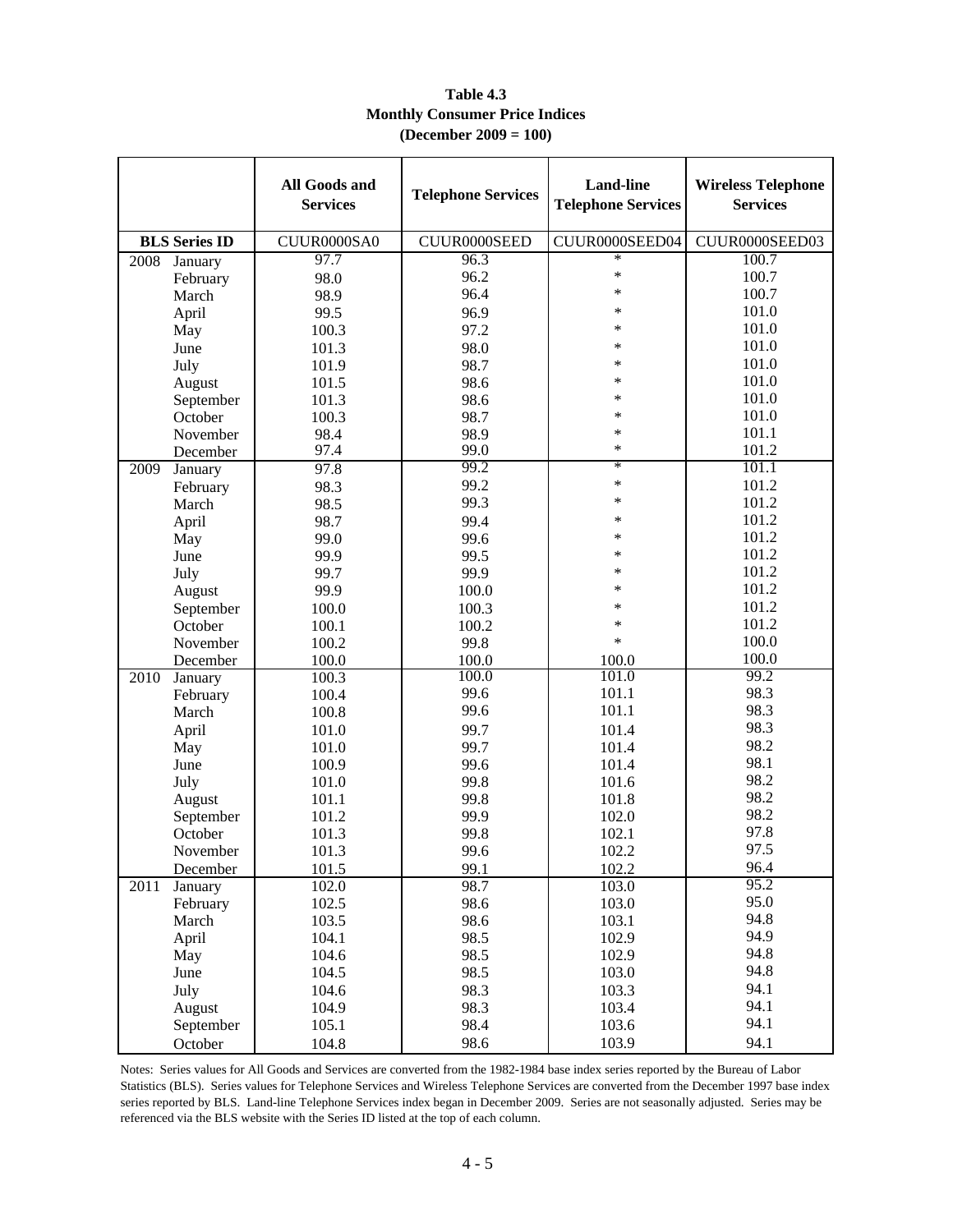**Table 4.4 Interstate Per-Line Access Charges <sup>1</sup>**

| <b>Rates in Effect</b> |                             |                                                                 | Charged to End Users <sup>2</sup><br>(Subscriber Line Charges) |                                                    |                                                                 | <b>Charged to Long Distance Carriers</b> <sup>3</sup><br>(Presubscribed Interexchange Carrier Charges) |                                     |                |
|------------------------|-----------------------------|-----------------------------------------------------------------|----------------------------------------------------------------|----------------------------------------------------|-----------------------------------------------------------------|--------------------------------------------------------------------------------------------------------|-------------------------------------|----------------|
| From                   | To                          | <b>Residential and</b><br><b>Single-Line</b><br><b>Business</b> | <b>Non-Primary</b><br><b>Residential</b>                       | <b>Multiline</b><br><b>Business</b><br>and Centrex | <b>Residential and</b><br><b>Single-Line</b><br><b>Business</b> | <b>Non-Primary</b><br><b>Residential</b>                                                               | <b>Multiline</b><br><b>Business</b> | <b>Centrex</b> |
|                        |                             |                                                                 |                                                                |                                                    |                                                                 |                                                                                                        |                                     |                |
| 05/26/84               | 05/31/85                    | \$0.00                                                          |                                                                | \$4.99<br>4.99                                     |                                                                 |                                                                                                        |                                     |                |
| 06/01/85               | 09/30/85                    | 1.00                                                            |                                                                | 4.97                                               |                                                                 |                                                                                                        |                                     |                |
| 10/01/85               | 05/31/86                    | 1.00                                                            |                                                                |                                                    |                                                                 |                                                                                                        |                                     |                |
| 06/01/86               | 12/31/86                    | 2.00                                                            |                                                                | 4.97                                               |                                                                 |                                                                                                        |                                     |                |
| 01/01/87               | 06/30/87                    | 2.00                                                            |                                                                | 5.12                                               |                                                                 |                                                                                                        |                                     |                |
| 07/01/87               | 12/31/87                    | 2.60                                                            |                                                                | 5.12                                               |                                                                 |                                                                                                        |                                     |                |
| 01/01/88               | 11/30/88                    | 2.60                                                            |                                                                | 5.01                                               |                                                                 |                                                                                                        |                                     |                |
| 12/01/88               | 03/31/89                    | 3.20                                                            |                                                                | 5.01                                               |                                                                 |                                                                                                        |                                     |                |
| 04/01/89               | 12/31/89                    | 3.50                                                            |                                                                | 4.94                                               |                                                                 |                                                                                                        |                                     |                |
| 01/01/90               | 06/30/90                    | 3.48                                                            |                                                                | 4.84                                               |                                                                 |                                                                                                        |                                     |                |
| 07/01/90               | 12/31/90                    | 3.48                                                            |                                                                | 4.83                                               |                                                                 |                                                                                                        |                                     |                |
| 01/01/91               | 06/30/91                    | 3.48                                                            |                                                                | 4.77                                               |                                                                 |                                                                                                        |                                     |                |
| 07/01/91               | 11/27/91                    | 3.49                                                            |                                                                | 4.74                                               |                                                                 |                                                                                                        |                                     |                |
| 11/28/91               | 06/30/92                    | 3.49                                                            |                                                                | 4.76                                               |                                                                 |                                                                                                        |                                     |                |
| 07/01/92               | 06/30/93                    | 3.49                                                            |                                                                | 4.68                                               |                                                                 |                                                                                                        |                                     |                |
| 07/01/93               | 06/30/94                    | 3.50                                                            |                                                                | 5.37                                               |                                                                 |                                                                                                        |                                     |                |
| 07/01/94               | 06/30/95                    | 3.50                                                            |                                                                | 5.45                                               |                                                                 |                                                                                                        |                                     |                |
| 07/01/95               | 06/30/96                    | 3.50                                                            |                                                                | 5.50                                               |                                                                 |                                                                                                        |                                     |                |
| 07/01/96               | 06/30/97                    | 3.50                                                            |                                                                | 5.53                                               |                                                                 |                                                                                                        |                                     |                |
| 07/01/97               | 12/31/97                    | 3.50                                                            |                                                                | 5.68                                               |                                                                 |                                                                                                        |                                     |                |
| 01/01/98               | 06/30/98                    | 3.50                                                            | \$4.98                                                         | 6.92                                               | \$0.49                                                          | \$1.50                                                                                                 | \$2.52                              | \$0.35         |
| 07/01/98               | 12/31/98                    | 3.50                                                            | 4.99                                                           | 7.11                                               | 0.49                                                            | 1.38                                                                                                   | 2.38                                | 0.38           |
| 01/01/99               | 06/30/99                    | 3.50                                                            | 5.88                                                           | 7.05                                               | 0.49                                                            | 1.38                                                                                                   | 2.22                                | 0.32           |
| 07/01/99               | 12/31/99                    | 3.50                                                            | 5.84                                                           | 6.94                                               | 0.95                                                            | 1.77                                                                                                   | 2.78                                | 0.42           |
| 01/01/00               | 06/30/00                    | 3.50                                                            | 5.81                                                           | 6.94                                               | 0.92                                                            | 1.70                                                                                                   | 2.44                                | 0.35           |
| 08/11/00               | $06\slash 30\slash 01$ $^4$ | 4.28                                                            | 5.99                                                           | 6.88                                               | 0.00                                                            | 0.00                                                                                                   | 2.30                                | 0.37           |
| 07/01/01               | 12/31/01                    | 4.78                                                            | 5.93                                                           | 6.66                                               | 0.00                                                            | 0.00                                                                                                   | 1.35                                | 0.22           |
| 01/01/02               | 06/30/02                    | 4.92                                                            | 5.93                                                           | 6.79                                               | 0.00                                                            | $0.00\,$                                                                                               | 1.35                                | 0.22           |
| 07/01/02               | 06/30/03                    | 5.62                                                            | 5.88                                                           | 6.45                                               | 0.00                                                            | 0.00                                                                                                   | 0.48                                | 0.08           |
| 07/01/03               | 06/30/04                    | 5.96                                                            | 5.94                                                           | 6.37                                               | 0.00                                                            | 0.00                                                                                                   | 0.20                                | 0.04           |
| 07/01/04               | 06/30/05                    | 5.92                                                            | 5.85                                                           | 6.24                                               | 0.00                                                            | $0.00\,$                                                                                               | 0.19                                | 0.05           |
| 07/01/05               | 06/30/06                    | 5.92                                                            | 5.83                                                           | 6.26                                               | 0.00                                                            | 0.00                                                                                                   | 0.21                                | 0.04           |
| 07/01/06               | 06/30/07                    | 5.91                                                            | 5.81                                                           | 6.27                                               | 0.00                                                            | 0.00                                                                                                   | 0.23                                | 0.04           |
| 07/01/07               | 06/30/08                    | 5.93                                                            | 5.81                                                           | 6.30                                               | 0.00                                                            | $0.00\,$                                                                                               | 0.23                                | 0.05           |
| 07/01/08               | 06/30/09                    | 5.90                                                            | 5.78                                                           | 6.27                                               | 0.00                                                            | 0.00                                                                                                   | 0.22                                | 0.05           |
| 07/01/09               | 06/30/10                    | 5.88                                                            | 5.75                                                           | 6.21                                               | 0.00                                                            | 0.00                                                                                                   | 0.18                                | 0.04           |
| 07/01/10               | 06/30/11                    | 5.89                                                            | 5.74                                                           | 6.19                                               | 0.00                                                            | 0.00                                                                                                   | 0.13                                | 0.04           |
| 07/01/11               | 06/30/12                    | 5.88                                                            | 5.70                                                           | 6.13                                               | 0.00                                                            | 0.00                                                                                                   | 0.11                                | 0.03           |

<sup>1</sup> This table shows average rates (weighted by access lines) for all local exchange carriers (LECs) that file access tariffs subject to price-cap regulation and all LECs in the National Exchange Carrier Association (NECA) pool.

 $^2$  Prior to 1/01/1998, carriers did not charge separate subscriber line charge (SLC) rates for primary and non-primary residential lines. Therefore, the residential and single-line business average SLCs reported prior to 1/01/1998 include all residential SLC charges. The average residential and single-line business SLC rate as of 1/01/98 excludes non-primary residential SLCs. Non-primary SLCs are now reported separately, except for the LECs in the NECA pool, which continue to charge a single residential SLC. Under price-cap regulation, as of 7/1/2003, the caps on SLCs for primary residential and single-line business, non-primary residential, and multiline business and Centrex lines equal \$6.50, \$7.00, and \$9.20, respectively. For NECA pool companies, the residential SLC cap is \$6.50, while the multiline business and Centrex SLC cap equals \$9.20.

 $3$  On 1/01/98, price-cap carriers began to charge presubscribed interexchange carrier charges (PICCs). The reported PICCs are averages per line including both price-cap and NECA pool lines. While carriers did not charge different rates for Centrex and multiline business SLCs, they did charge different PICC rates for these lines. Therefore, the average multiline business and Centrex PICC rates are reported separately. However, multiline business line counts, used to compute average PICC rates, include Centrex lines for LECs in the NECA pool, which do not charge PICCs or distinguish in access filings between the two line types. On 7/01/2000, residential and single-line business PICCs was eliminated. Since then the PICCs cap for multiline business lines equal \$4.31 for price cap carriers. Centrex groups of 9 or fewer lines are capped at the multiline business PICC rate of \$4.31 per group. Centrex groups with more than 9 lines are capped at \$0.48 per line (1/9th the multiline business rate).

Source: Access tariff filings. <sup>4</sup> Although the charges took effect on 7/1/2000, some companies made adjustments to the tariffs which did not take effect until 8/11/2000.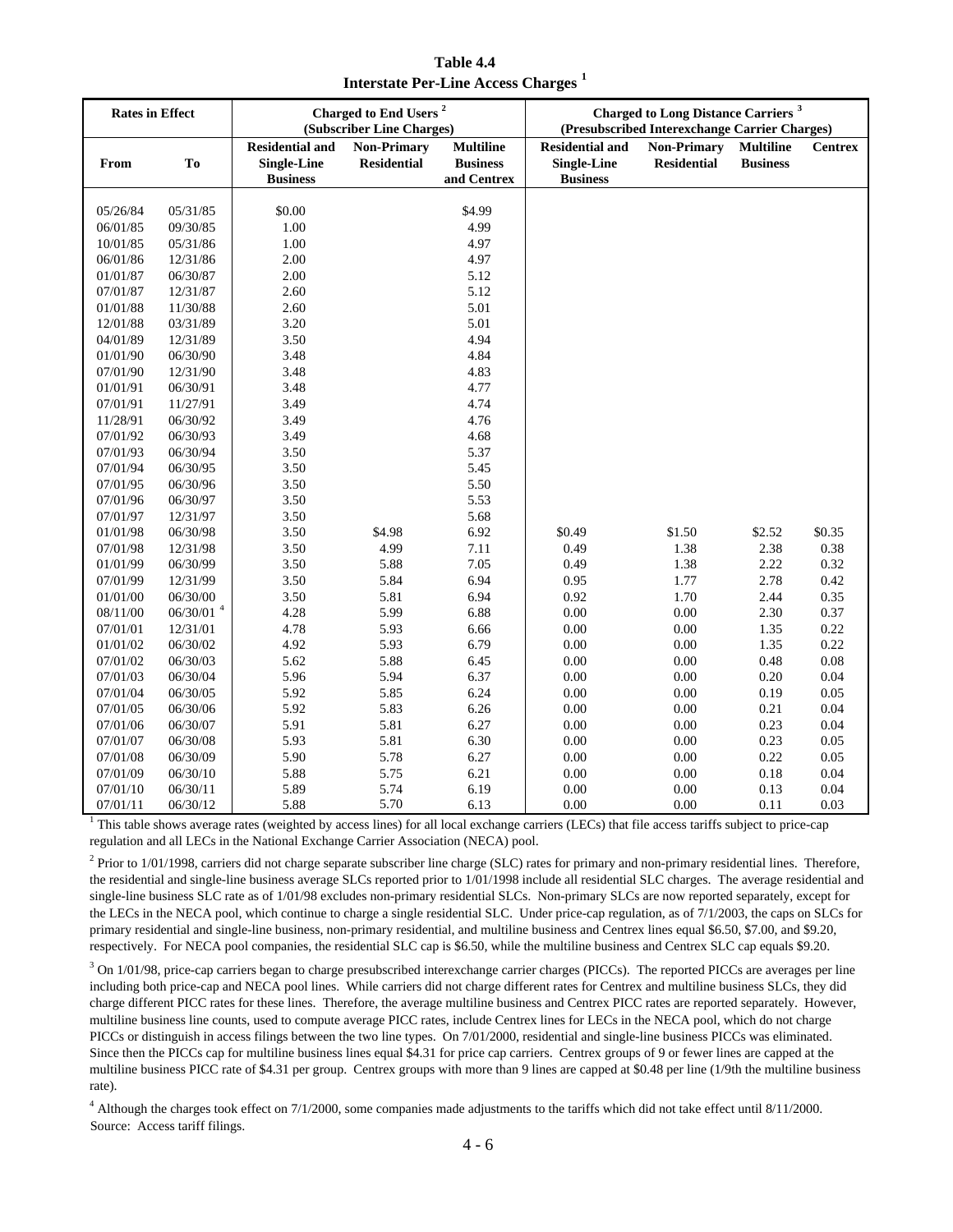#### **Table 4.5 Interstate Per-Minute Access Charges (National Average in Cents per Minute) <sup>1</sup>**

|          | <b>Rates in Effect</b> | <b>Interstate Charges for Switched Access Service</b> |                       |                  |                     |                     |  |  |
|----------|------------------------|-------------------------------------------------------|-----------------------|------------------|---------------------|---------------------|--|--|
|          |                        | Carrier                                               | <b>Carrier</b>        | <b>Traffic</b>   | <b>Non-Traffic</b>  | <b>Total</b>        |  |  |
|          |                        | <b>Common Line</b>                                    | <b>Common Line</b>    | <b>Sensitive</b> | <b>Sensitive</b>    | <b>Charge per</b>   |  |  |
| From     | T <sub>0</sub>         | per Originating                                       | per Terminating       | per Switched     | per Switched        | <b>Conversation</b> |  |  |
|          |                        | <b>Access</b>                                         | Access                | <b>Minute</b>    | Minute <sup>2</sup> | Minute <sup>3</sup> |  |  |
|          |                        | $\mathbf{Minute}^{\,1}$                               | $\mbox{Minute}^{\,1}$ |                  |                     |                     |  |  |
| 05/26/84 | 01/14/85               | 5.24 $\phi$                                           | 5.24 $\phi$           | 3.10 $\phi$      |                     | 17.26 $¢$           |  |  |
| 01/15/85 | 05/31/85               | 5.43                                                  | 5.43                  | 3.10             |                     | 17.66               |  |  |
| 06/01/85 | 09/30/85               | 4.71                                                  | 4.71                  | 3.10             |                     | 16.17               |  |  |
| 10/01/85 | 05/31/86               | 4.33                                                  | 4.33                  | 3.10             |                     | 15.38               |  |  |
| 06/01/86 | 12/31/86               | 3.04                                                  | 4.33                  | 3.10             |                     | 14.00               |  |  |
| 01/01/87 | 06/30/87               | 1.55                                                  | 4.33                  | 3.10             |                     | 12.41               |  |  |
| 07/01/87 | 12/31/87               | 0.69                                                  | 4.33                  | 3.10             |                     | 11.49               |  |  |
| 01/01/88 | 11/30/88               | 0.00                                                  | 4.14                  | 3.10             |                     | 10.56               |  |  |
| 12/01/88 | 02/14/89               | 0.00                                                  | 3.39                  | 3.00             |                     | 9.60                |  |  |
| 02/15/89 | 03/31/89               | 0.00                                                  | 3.25                  | 3.00             |                     | 9.46                |  |  |
| 04/01/89 | 12/31/89               | 1.00                                                  | 1.83                  | 3.00             |                     | 9.11                |  |  |
| 01/01/90 | 06/30/90               | 1.00                                                  | 1.53                  | 2.50             |                     | 7.78                |  |  |
| 07/01/90 | 12/31/90               | 1.00                                                  | 1.23                  | 2.50             |                     | 7.48                |  |  |
| 01/01/91 | 06/30/91               | 1.00                                                  | 1.14                  | 2.40             |                     | 7.18                |  |  |
| 07/01/91 | 06/30/92               | 0.88                                                  | 1.06                  | 2.40             |                     | 6.97                |  |  |
| 07/01/92 | 06/30/93               | 0.79                                                  | 0.95                  | 2.40             |                     | 6.76                |  |  |
| 07/01/93 | 06/30/94               | 0.88                                                  | 1.16                  | 2.20             |                     | 6.66                |  |  |
| 07/01/94 | 06/30/95               | 0.84                                                  | 1.08                  | 2.10             | $0.28 \notin$       | 6.89                |  |  |
| 07/01/95 | 06/30/96               | 0.74                                                  | 0.89                  | 1.96             | 0.21                | 6.16                |  |  |
| 07/01/96 | 06/30/97               | 0.72                                                  | 0.89                  | 1.95             | 0.17                | 6.04                |  |  |
| 07/01/97 | 12/31/97               | 0.64                                                  | 0.84                  | 1.63             | 0.14                | 5.18                |  |  |
| 01/01/98 | 06/30/98               | 0.68                                                  | 0.23                  | 1.29             | 0.21                | 4.04                |  |  |
| 07/01/98 | 12/31/98               | 0.91                                                  | 0.20                  | 0.99             | 0.30                | 3.82                |  |  |
| 01/01/99 | 06/30/99               | 0.82                                                  | 0.16                  | 0.98             | 0.32                | 3.71                |  |  |
| 07/01/99 | 12/31/99               | 0.37                                                  | 0.10                  | 0.86             | 0.28                | 2.82                |  |  |
| 01/01/00 | 06/30/00               | 0.32                                                  | $0.10\,$              | 0.86             | 0.31                | 2.85                |  |  |
| 08/11/00 | $06/31/00^4$           | 0.23                                                  | $0.07\,$              | 0.52             | 0.26                | 1.91                |  |  |
| 07/01/01 | 12/31/01               | 0.15                                                  | $0.07\,$              | 0.48             | 0.24                | 1.71                |  |  |
| 01/01/02 | 06/30/02               | 0.15                                                  | 0.07                  | 0.47             | 0.24                | 1.69                |  |  |
| 07/01/02 | 06/30/03               | 0.02                                                  | $0.01\,$              | 0.48             | 0.22                | 1.46                |  |  |
| 07/01/03 | 06/30/04               | 0.00                                                  | $0.00\,$              | 0.48             | 0.22                | 1.44                |  |  |
| 07/01/04 | 06/30/05               | 0.00                                                  | 0.00                  | 0.50             | 0.25                | 1.53                |  |  |
| 07/01/05 | 06/30/06               | 0.00                                                  | $0.00\,$              | 0.52             | 0.25                | 1.59                |  |  |
| 07/01/06 | 06/30/07               | 0.01                                                  | 0.00                  | 0.54             | 0.25                | 1.63                |  |  |
| 07/01/07 | 06/30/08               | $0.01\,$                                              | $0.00\,$              | 0.56             | 0.26                | 1.71                |  |  |
| 07/01/08 | 06/30/09               | $0.01\,$                                              | $0.00\,$              | 0.63             | 0.24                | 1.80                |  |  |
| 07/01/09 | 06/30/10               | 0.00                                                  | $0.00\,$              | 0.64             | 0.26                | 1.85                |  |  |
| 07/01/10 | 06/30/11               | 0.00                                                  | $0.00\,$              | 0.67             | 0.27                | 1.92                |  |  |
| 07/01/11 | 06/30/12               | 0.00                                                  | 0.00                  | 0.68             | 0.28                | 1.98                |  |  |

<sup>1</sup> This table shows average rates (weighted by minutes of use) for all local exchange carriers (LECs) that file access tariffs subject to price-cap regulation and all LECs in the National Exchange Carrier Association (NECA) pool. The average rates reported here do not include revenues from subscriber line charges (SLCs) or primary interexchange carrier charges (PICCs), both of which are reported in Table 1.1. Effective 07/01/03, the carrier common line (CCL) rates for NECA carriers were eliminated.

 $<sup>2</sup>$  Non-traffic-sensitive charges include charges assessed on a per-month, per-unit basis. Prior to 07/01/94, these charges were included in</sup> the average traffic-sensitive rates.

 $3$  The total charge per conversation minute consists of charges on the originating end of the call, which are adjusted for dialing and call setup time, plus charges on the terminating end. Originating charges per conversation minute equal the carrier common line charge per originating access minute plus the traffic-sensitive charge per switched minute, both multiplied by 1.07 to account for dialing and call setup time, plus the non-traffic-sensitive charge per switched minute. Terminating charges per conversation minute equal carrier common line charges per terminating access minute plus both traffic-sensitive and non-traffic-sensitive charges per switched minute.

<sup>4</sup> Although the charges took effect on 7/1/2000, some companies made adjustments to the tariffs which did not take effect until 8/11/2000.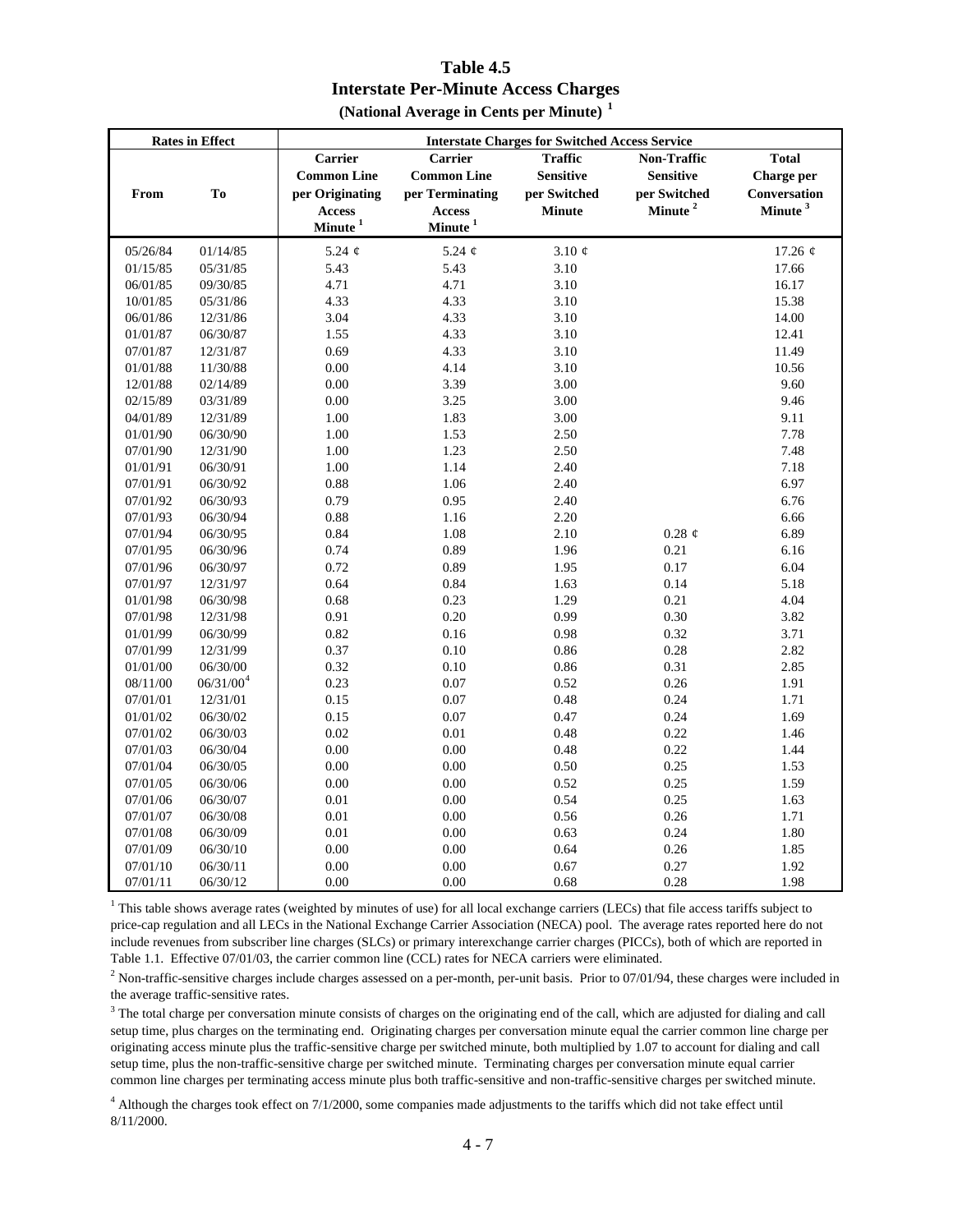| Table 4.6                                            |
|------------------------------------------------------|
| <b>Interstate Per-Line Access Charges by Carrier</b> |
| $(in$ Dollars per Month per Line) $1$                |

|                   |                                                                    | Rates Effective from 07/01/11 to 06/30/12 |                                                              |                                     |                |                                                                    |                                          |                                                              |  |
|-------------------|--------------------------------------------------------------------|-------------------------------------------|--------------------------------------------------------------|-------------------------------------|----------------|--------------------------------------------------------------------|------------------------------------------|--------------------------------------------------------------|--|
|                   |                                                                    | <b>Subscriber Line Charges</b>            |                                                              |                                     | PICC $^2$      | 2010 Average Monthly Access Lines <sup>3</sup><br>(Thousands)      |                                          |                                                              |  |
| Company           | <b>Residential</b><br>and<br><b>Single-Line</b><br><b>Business</b> | <b>Non-Primary</b><br><b>Residential</b>  | <b>Multiline</b><br><b>Business</b><br>and<br><b>Centrex</b> | <b>Multiline</b><br><b>Business</b> | <b>Centrex</b> | <b>Residential</b><br>and<br><b>Single-Line</b><br><b>Business</b> | <b>Non-Primary</b><br><b>Residential</b> | <b>Multiline</b><br><b>Business</b><br>and<br><b>Centrex</b> |  |
| ACS               | \$6.50                                                             | NA                                        | \$9.07                                                       | \$0.00                              | \$0.00         | 77                                                                 | $\Omega$                                 | 69                                                           |  |
| AT&T              | 5.48                                                               | 5.17                                      | 5.31                                                         | 0.00                                | 0.00           | 24,284                                                             | 2,404                                    | 15,238                                                       |  |
| América Móvil     | 6.50                                                               | 6.50                                      | 9.20                                                         | 0.00                                | 0.00           | 582                                                                | 1                                        | 154                                                          |  |
| CenturyLink       | 5.80                                                               | 5.82                                      | 6.44                                                         | 0.00                                | 0.00           | 9,619                                                              | 651                                      | 3,875                                                        |  |
| Cincinnati Bell   | 5.27                                                               | 5.27                                      | 5.27                                                         | 0.00                                | 0.00           | 376                                                                | 21                                       | 240                                                          |  |
| Consolidated      | 6.50                                                               | 6.50                                      | 9.20                                                         | 0.00                                | 0.00           | 81                                                                 | 4                                        | 35                                                           |  |
| FairPoint         | 6.16                                                               | 6.14                                      | 6.17                                                         | 0.00                                | 0.00           | 650                                                                | 51                                       | 191                                                          |  |
| Frontier          | 6.38                                                               | 6.88                                      | 9.05                                                         | 1.61                                | 0.23           | 3,754                                                              | 163                                      | 1,290                                                        |  |
| Hawaiian Telecom  | 6.50                                                               | 7.00                                      | 8.15                                                         | 0.00                                | 0.00           | 302                                                                | 24                                       | 85                                                           |  |
| Innovative        | 6.50                                                               | <b>NA</b>                                 | 9.15                                                         | 0.00                                | 0.00           | 40                                                                 | $\Omega$                                 | 16                                                           |  |
| PTI Pacifica Inc. | 6.50                                                               | 7.00                                      | 9.20                                                         | 1.14                                | 1.14           | 8                                                                  | $\Omega$                                 | 6                                                            |  |
| Verizon           | 6.19                                                               | 6.14                                      | 6.40                                                         | 0.24                                | 0.04           | 14,115                                                             | 1,519                                    | 7,850                                                        |  |
| Windstream        | 6.33                                                               | 6.55                                      | 7.99                                                         | 0.26                                | 0.20           | 1,786                                                              | 301                                      | 669                                                          |  |
| Price Caps        | 5.83                                                               | 5.70                                      | 6.02                                                         | 0.11                                | 0.03           | 55,674                                                             | 5,140                                    | 29,717                                                       |  |
| <b>NECA Pool</b>  | 6.50                                                               | <b>NA</b>                                 | 9.20                                                         | 0.00                                | <b>NA</b>      | 4,138                                                              | <b>NA</b>                                | 1,089                                                        |  |
| Price Caps        |                                                                    |                                           |                                                              |                                     |                |                                                                    |                                          |                                                              |  |
| and NECA Pool     | \$5.88                                                             | \$5.70                                    | \$6.13                                                       | \$0.11                              | \$0.03         | 59,812                                                             | 5,140                                    | 30,806                                                       |  |

NA - Not Applicable.

<sup>1</sup> This table shows average rates (weighted by access lines) for all local exchange carriers (LECs) that file access tariffs subject to price-cap regulation and all LECs in the National Exchange Carrier Association (NECA) pool. Rates are composites of all regions and subsidiaries of each local exchange carrier. For example, nonprimary residential SLCs can be less than primary residential SLCs due to weighting by access lines. Note that at the disaggregated level, non-primary rates are always greater than or equal to primary rates. The primary line rate is weighted by the number of primary residential lines and the non-primary residential rate is similarly weighted by the number of non-primary access lines. Because the weight on primary lines versus non-primary lines is not constant, the primary rate is not necessarily lower than the non-primary rate at the holding company level. No information is available for those carriers that are not in the NECA pool, but are subject to rate-ofreturn regulation.

 $2$  PICC is an abbreviation for Presubscribed Interexchange Carrier Charge.

<sup>3</sup> Access line counts measure lines that companies report as qualified to receive subscriber line charges (SLCs). ISDN-BRI lines, which are charged non-primary SLC and PICC rates, are included in the non-primary residential line counts. ISDN-PRI lines, which are charged rates equal to five times the multiline business SLC and PICC rates, are multiplied by five and added to multiline business counts.

Source: Access tariff filings.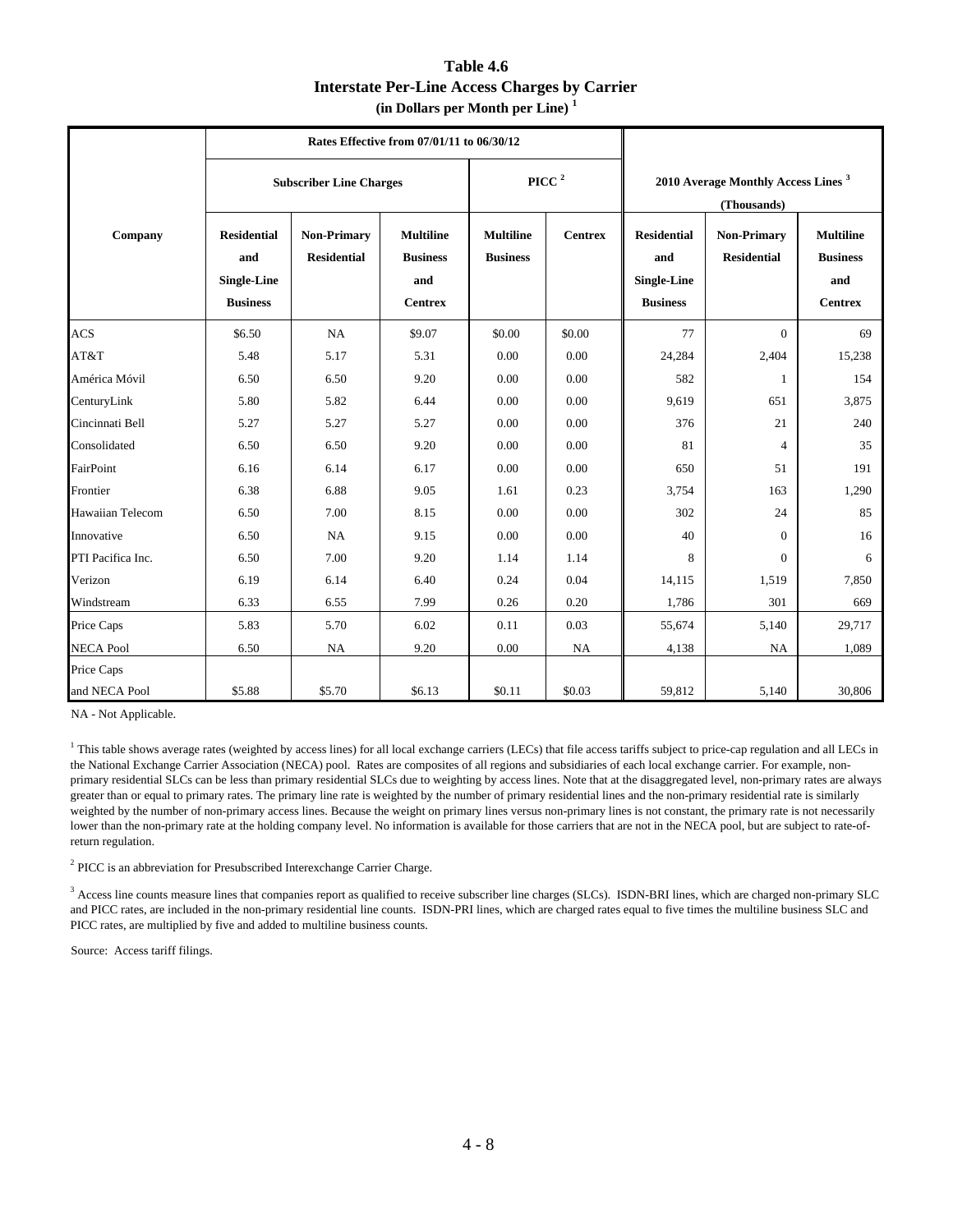## **Table 4.7 Interstate Per-Minute Access Charges by Carrier (In Cents per Minute) 1**

|                             |                                                                                | Rates Effective from July 1, 2011 to June 30, 2012                                    |                                                                                                |                                                                                                          |                                                                          |                                                                                                |  |  |  |  |
|-----------------------------|--------------------------------------------------------------------------------|---------------------------------------------------------------------------------------|------------------------------------------------------------------------------------------------|----------------------------------------------------------------------------------------------------------|--------------------------------------------------------------------------|------------------------------------------------------------------------------------------------|--|--|--|--|
| Company                     | Carrier<br>Common<br>Line per<br>Originating<br><b>Access</b><br><b>Minute</b> | Carrier<br>Common<br>Line per<br><b>Terminating</b><br><b>Access</b><br><b>Minute</b> | <b>Switched</b><br><b>Traffic</b><br><b>Sensitive</b><br>per<br><b>Access</b><br><b>Minute</b> | <b>Switched</b><br><b>Non-Traffic</b><br><b>Sensitive</b><br>per<br><b>Access</b><br>Minute <sup>2</sup> | <b>Total</b><br>Charge per<br><b>Conversation</b><br>Minute <sup>3</sup> | <b>Year 2010</b><br>Local<br><b>Switching</b><br><b>Minutes of</b><br><b>Use</b><br>(Millions) |  |  |  |  |
| <b>ACS</b>                  | $0.00 \notin$                                                                  | $0.00 \notin$                                                                         | $0.52 \notin$                                                                                  | $0.30 \notin$                                                                                            | 1.67 $\phi$                                                              | 455                                                                                            |  |  |  |  |
| AT&T                        | 0.00                                                                           | 0.00                                                                                  | 0.49                                                                                           | 0.28                                                                                                     | 1.57                                                                     | 110,189                                                                                        |  |  |  |  |
| América Móvil               | 0.00                                                                           | 0.00                                                                                  | 0.62                                                                                           | 0.16                                                                                                     | 1.61                                                                     | 1,813                                                                                          |  |  |  |  |
| CenturyLink                 | 0.00                                                                           | 0.00                                                                                  | 0.75                                                                                           | 0.20                                                                                                     | 1.96                                                                     | 38,968                                                                                         |  |  |  |  |
| Cincinnati Bell             | 0.00                                                                           | 0.00                                                                                  | 0.71                                                                                           | 0.66                                                                                                     | 2.80                                                                     | 1,759                                                                                          |  |  |  |  |
| Consolidated                | 0.00                                                                           | 0.00                                                                                  | 0.35                                                                                           | 0.18                                                                                                     | 1.09                                                                     | 215                                                                                            |  |  |  |  |
| FairPoint                   | 0.00                                                                           | 0.00                                                                                  | 0.55                                                                                           | 0.29                                                                                                     | 1.72                                                                     | 3,172                                                                                          |  |  |  |  |
| Frontier                    | 0.06                                                                           | 0.00                                                                                  | 0.57                                                                                           | 0.39                                                                                                     | 2.02                                                                     | 12,957                                                                                         |  |  |  |  |
| Hawaiian Telecom            | 0.00                                                                           | 0.00                                                                                  | 0.72                                                                                           | 0.36                                                                                                     | 2.20                                                                     | 724                                                                                            |  |  |  |  |
| Innovative                  | 0.00                                                                           | 0.00                                                                                  | 0.69                                                                                           | 0.20                                                                                                     | 1.84                                                                     | 223                                                                                            |  |  |  |  |
| PTI Pacifica Inc.           | 0.00                                                                           | 0.00                                                                                  | 0.46                                                                                           | 0.17                                                                                                     | 1.30                                                                     | 37                                                                                             |  |  |  |  |
| Verizon                     | 0.00                                                                           | 0.00                                                                                  | 0.56                                                                                           | 0.27                                                                                                     | 1.71                                                                     | 58,916                                                                                         |  |  |  |  |
| Windstream                  | 0.00                                                                           | 0.00                                                                                  | 0.60                                                                                           | 0.32                                                                                                     | 1.87                                                                     | 5,860                                                                                          |  |  |  |  |
| Price Caps                  | 0.00                                                                           | 0.00                                                                                  | 0.56                                                                                           | 0.27                                                                                                     | 1.71                                                                     | 235,286                                                                                        |  |  |  |  |
| <b>NECA Pool</b>            | 0.00                                                                           | 0.00                                                                                  | 3.57                                                                                           | 0.53                                                                                                     | 8.46                                                                     | 9,468                                                                                          |  |  |  |  |
| Price Caps<br>and NECA Pool | 0.00                                                                           | 0.00                                                                                  | 0.68                                                                                           | 0.28                                                                                                     | 1.98                                                                     | 244,754                                                                                        |  |  |  |  |

 $1$  This table shows average rates (weighted by minutes of use) for all local exchange carriers (LECs) that file access tariffs subject to price-cap regulation and all LECs in the National Exchange Carrier Association (NECA) pool. Rates are composites of all regions and subsidiaries of each local exchange carrier. No information is available for those carriers that are not in the NECA pool, but are subject to rate-of-return regulation. The average rates reported here do not include the average revenue per minute from subscriber line charges (SLCs) or primary interexchange carrier charges (PICCs), both of which are reported in Table 1.1.

 $2$  Non-traffic sensitive charges include charges assessed on a per-month, per-unit basis.

 $3$  The total charge per conversation minute consists of charges on the originating end of the call, which are adjusted for dialing and call setup time, plus charges on the terminating end. Originating charges per conversation minute equal the carrier common line charge per originating access minute plus the traffic-sensitive charge per switched minute, both multiplied by 1.07 to account for dialing and call setup time, plus the non-traffic-sensitive charge per switched minute. Terminating charges per conversation minute equal carrier common line charges per terminating access minute plus both traffic-sensitive and nontraffic-sensitive charges per switched minute.

Source: Access tariff filings.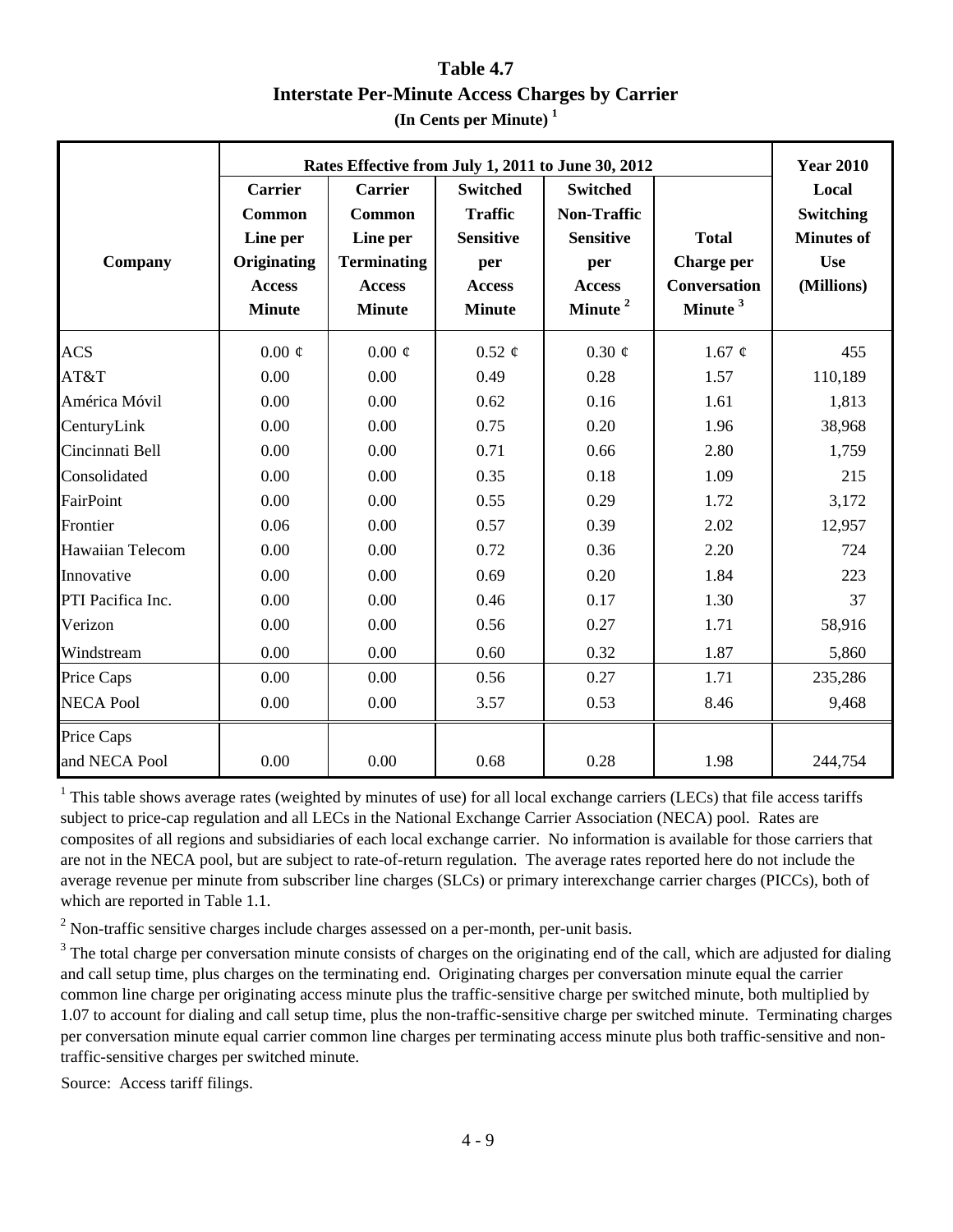#### **5. Network Usage**

To monitor use of the public switched telephone network, the National Exchange Carrier Association (NECA) provides quarterly reports to the Commission on the volume of interstate access minutes of use (MOU) passing through the local switches. The data reported in this section include new annual data for 2010 as well as revisions of the data that were contained in our previous reports.<sup>[1](#page-101-0)</sup> The minutes reported here are those minutes that pass through the incumbent local exchange carriers' switches.

The following descriptions of minutes of use measures are based on information provided by NECA:

 Access MOU are "earned MOU" which are derived by dividing the earned revenues by the corresponding rate. Access minutes of use generating revenues have been discounted, which can produce distortions in revenue amounts. Further, revenues are normalized to include changes in terminating/originating and percent interstate use factors, billing adjustments, and the imputations of access charges (where applicable). Revenues are also calendarized, which will change derived minutes.

 Access MOU include only the domestic portion of international calls. Similarly, WATS and toll-free  $(800/888/877/866)$  calls are counted only on one end of the call.<sup>[2](#page-101-1)</sup> Finally, minutes include time for incomplete calls and setup time.

Chart 5.1 and Table 5.1 present NECA information on local access minutes for interstate traffic that pass through the incumbent LECs' switches. In Table 5.1, data are shown for totals of the tier 1 carriers, the non-tier 1 carriers, and the industry.<sup>[3](#page-101-2)</sup> These figures do not include the minutes from the closed end of WATS or toll-free calls.

 Table 5.2 presents interstate access minutes of use data by state from 2006-2010. Annual study area data for the years 2006 through 2010 are posted at [www.fcc.gov/wcb/iatd/monitor.html.](http://www.fcc.gov/wcb/iatd/monitor.html)

<span id="page-101-0"></span><sup>1</sup> The FCC routinely posts quarterly MOU data at [www.fcc.gov/wcb/iatd/neca.html.](http://www.fcc.gov/wcb/iatd/neca.html)

<span id="page-101-1"></span><sup>2</sup> WATS calls usually generate access minutes only at the terminating end of the call and toll-free calls usually generate access minutes only at the originating end of the call; both types of minutes are counted in the terminating minutes.

<span id="page-101-2"></span><sup>3</sup> Tier 1 carriers are non-NECA pool incumbent local exchange carriers with annual operating revenues of \$144 million or more in 2010.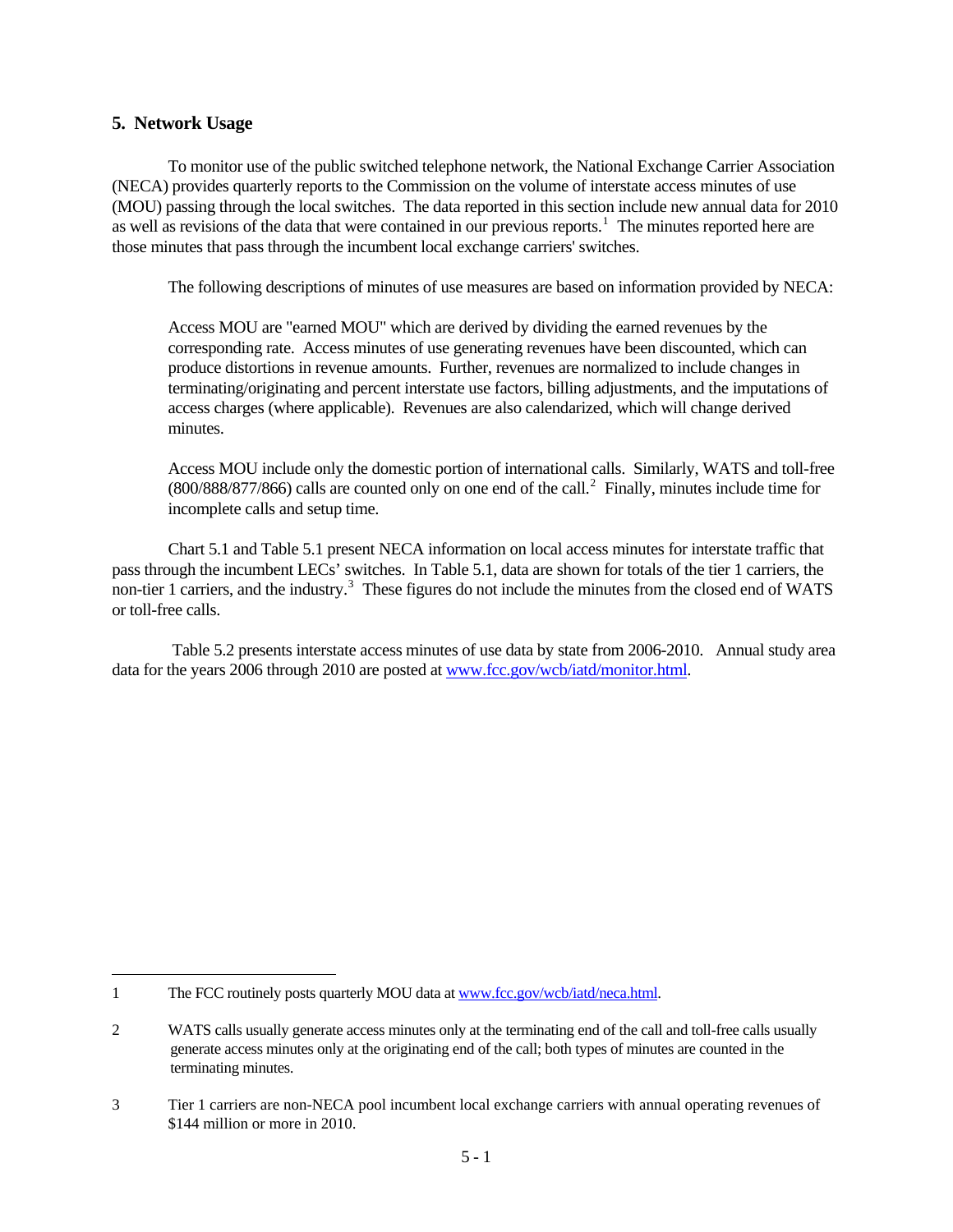

Chart 5.1 Interstate Switched Access Minutes of Use for Incumbent Local Exchange Carriers (in Billions)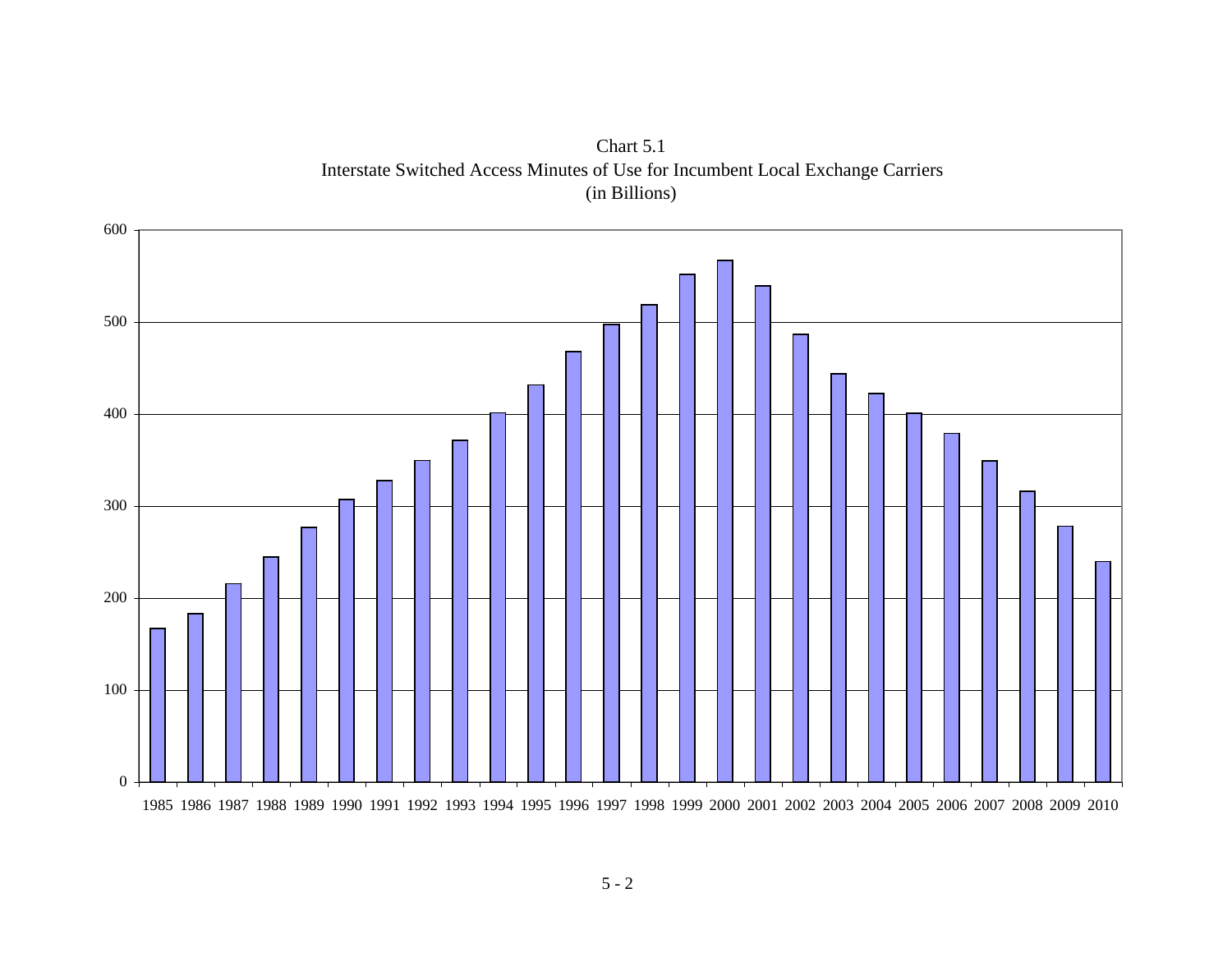## **Table 5.1 Interstate Switched Access Minutes of Use Incumbent Local Exchange Carriers by Tier (in Millions)**

|      | Tier 1       | Non Tier 1        | <b>Industry</b> |
|------|--------------|-------------------|-----------------|
| Year | <b>Total</b> | <b>Total</b>      | <b>Total</b>    |
| 1987 | 203,204      | 12,508<br>215,712 |                 |
| 1988 | 230,398      | 14,211            | 244,609         |
| 1989 | 259,529      | 17,530            | 277,058         |
| 1990 | 287,442      | 20,006            | 307,448         |
| 1991 | 306,376      | 21,661            | 328,036         |
| 1992 | 327,172      | 22,577            | 349,749         |
| 1993 | 347,021      | 24,220            | 371,240         |
| 1994 | 374,173      | 27,230            | 401,403         |
| 1995 | 401,536      | 30,389            | 431,925         |
| 1996 | 434,718      | 33,378            | 468,097         |
| 1997 | 461,461      | 35,837            | 497,299         |
| 1998 | 481,078      | 37,749            | 518,828         |
| 1999 | 512,729      | 39,585            | 552,314         |
| 2000 | 523,928      | 42,990            | 566,917         |
| 2001 | 495,491      | 44,200            | 539,691         |
| 2002 | 442,684      | 43,958            | 486,642         |
| 2003 | 399,579      | 44,384            | 443,963         |
| 2004 | 377,832      | 44,531            | 422,363         |
| 2005 | 356,992      | 43,953            | 400,945         |
| 2006 | 335,651      | 43,560            | 379,211         |
| 2007 | 308,924      | 39,937            | 348,861         |
| 2008 | 280,110      | 35,857            | 315,968         |
| 2009 | 246,226      | 32,132            | 278,358         |
| 2010 | 212,214      | 27,804            | 240,019         |

Source: National Exchange Carrier Association, various filings.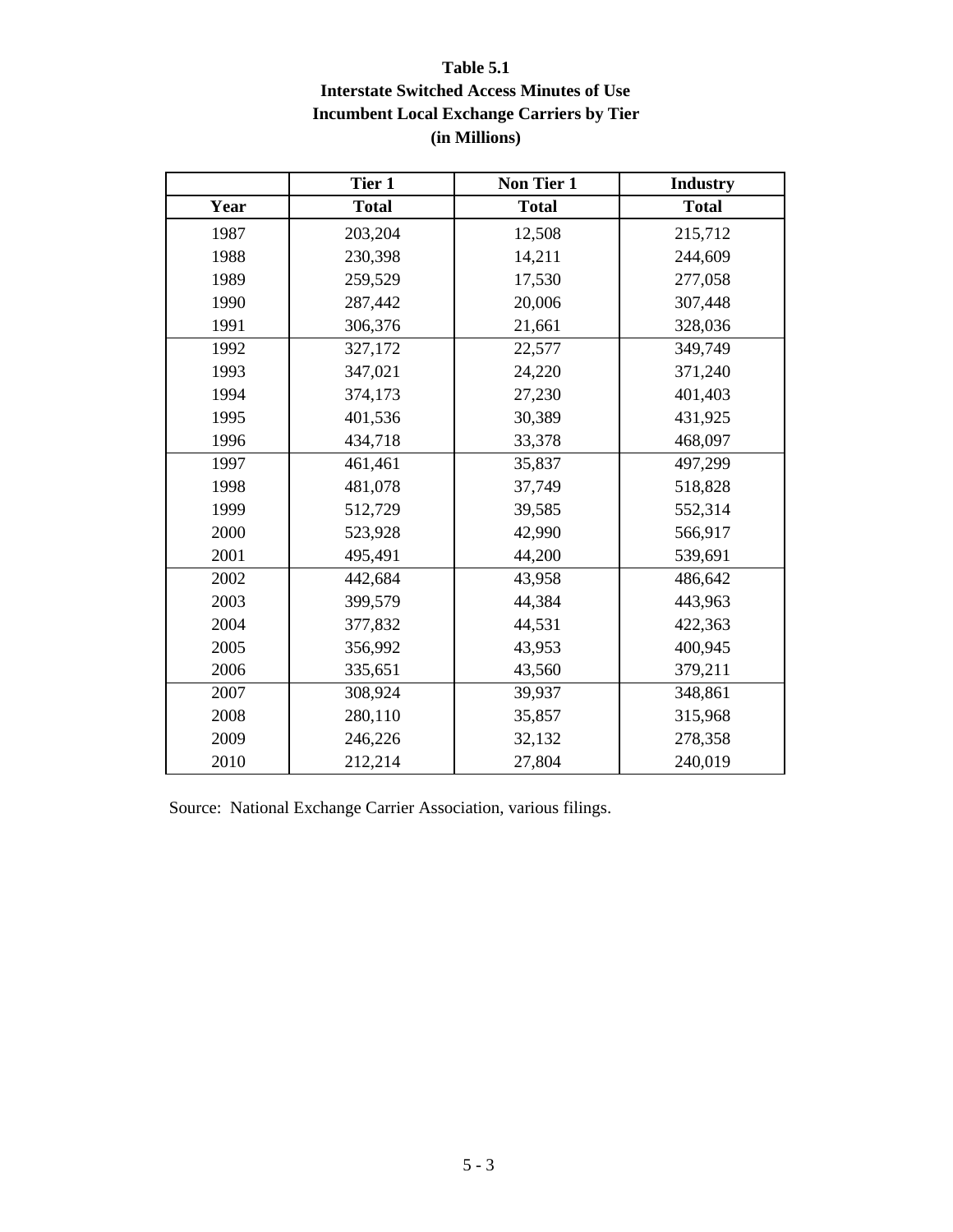| <b>State</b>             | 2006    | 2007    | 2008              | 2009    | 2010    |
|--------------------------|---------|---------|-------------------|---------|---------|
| Alabama                  | 5,962   | 5,699   | 5,562             | 4,971   | 4,255   |
| Alaska                   | 1,237   | 1,135   | 1,344             | 958     | 722     |
| American Samoa           | 19      | 19      | 19                | 18      | 19      |
| Arizona                  | 7,121   | 6,573   | 6,059             | 5,286   | 4,629   |
| Arkansas                 | 3,871   | 3,434   | 3,099             | 2,791   | 2,346   |
| California               | 37,936  | 35,521  | 31,441            | 27,664  | 23,587  |
| Colorado                 | 7,248   | 6,695   | 6,116             | 5,371   | 4,563   |
| Connecticut              | 5,986   | 5,425   | 4,795             | 4,178   | 3,718   |
| Delaware                 | 1,565   | 1,487   | 1,392             | 1,216   | 1,010   |
| District of Columbia     | 2,057   | 1,857   | 1,720             | 1,616   | 1,444   |
| Florida                  | 27,599  | 24,812  | 22,234            | 19,039  | 15,891  |
| Georgia                  | 12,383  | 11,757  | 10,992            | 9,671   | 8,269   |
| Guam                     | 257     | 262     | 221               | 162     | 143     |
| Hawaii                   | 1,571   | 1,594   | 1,927             | 1,887   | 1,999   |
| Idaho                    | 2,214   | 2,050   | 1,860             | 1,629   | 1,401   |
| Illinois                 | 15,580  | 14,860  | 13,699            | 11,931  | 10,083  |
| Indiana                  | 7,610   | 6,968   | 6,459             | 5,535   | 4,756   |
| Iowa                     | 4,655   | 4,200   | 3,120             | 2,729   | 2,386   |
| Kansas                   | 3,592   | 3,264   | 2,816             | 2,431   | 2,016   |
| Kentucky                 | 4,864   | 4,555   | 4,092             | 3,644   | 3,303   |
| Louisiana                | 5,311   | 4,654   | 4,250             | 3,714   | 3,224   |
| Maine                    | 1,866   | 1,573   | 1,394             | 1,336   | 1,133   |
| Maryland                 | 9,371   | 8,615   | 7,729             | 7,043   | 6,296   |
| Massachusetts            | 8,737   | 7,356   | 6,514             | 5,726   | 5,044   |
| Michigan                 | 9,752   | 8,855   | 7,930             | 6,758   | 5,735   |
| Minnesota                | 5,672   | 5,039   | 4,624             | 4,031   | 3,538   |
| Mississippi              | 3,786   | 3,500   | 3,230             | 2,860   | 2,521   |
| Missouri                 | 7,882   | 7,293   | 6,674             | 5,904   | 5,169   |
| Montana                  | 1,499   | 1,362   | 1,244             | 1,119   | 953     |
| Nebraska                 | 2,107   | 1,929   | 1,796             | 1,614   | 1,436   |
| Nevada                   | 4,729   | 4,130   | 3,475             | 2,907   | 2,301   |
| New Hampshire            | 2,157   | 1,916   | 1,649             | 1,462   | 1,051   |
| New Jersey               | 13,303  | 12,478  | 10,742            | 9,856   | 8,007   |
| New Mexico               | 2,809   | 2,571   | 2,297             | 1,972   | 1,712   |
| New York                 | 20,566  | 19,369  | 17,185            | 15,361  | 13,542  |
| North Carolina           | 11,881  | 10,900  | 10,090            | 8,738   | 7,732   |
| North Dakota             | 828     | 728     | 685               | 609     | 548     |
| Northern Mariana Islands | 56      | 52      | 48                | 47      | 37      |
| Ohio                     | 12,524  | 11,632  | 10,549            | 9,104   | 7,889   |
| Oklahoma                 | 4,225   | 3,579   | 3,185             | 2,901   | 2,539   |
| Oregon                   | 4,759   | 4,277   | 3,786             | 3,270   | 2,721   |
| Pennsylvania             | 15,325  | 13,896  | 12,686            | 11,172  | 9,697   |
| Puerto Rico              | 3,492   | 3,419   | 3,426             | 3,214   | 3,177   |
| Rhode Island             | 994     | 896     | 814               | 734     | 660     |
| South Carolina           | 6,016   | 5,603   | 5,143             | 4,518   | 3,986   |
| South Dakota             | 979     | 1,119   | 848               | 639     | 554     |
| Tennessee                | 7,652   | 7,075   | 6,453             | 5,630   | 4,829   |
| Texas                    | 23,427  | 21,985  | 20,184            | 17,607  | 15,176  |
| Utah                     | 2,848   | 2,548   | 2,323             | 1,915   | 1,618   |
| Vermont                  | 1,283   | 1,167   | 1,028             | 960     | 789     |
| Virgin Islands           | 478     | 379     | $\overline{3}$ 72 | 354     | 332     |
| Virginia                 | 11,347  | 10,456  | 9,560             | 9,111   | 8,030   |
| Washington               | 7,854   | 6,905   | 6,174             | 5,383   | 4,446   |
| West Virginia            | 3,078   | 2,903   | 2,760             | 2,490   | 2,271   |
| Wisconsin                | 6,295   | 5,662   | 5,407             | 4,950   | 4,242   |
| Wyoming                  | 997     | 875     | 746               | 625     | 543     |
| Total                    | 379,211 | 348,861 | 315,968           | 278,358 | 240,019 |

#### **Table 5.2 ILEC Interstate Switched Access Minutes of Use by State (in Millions)**